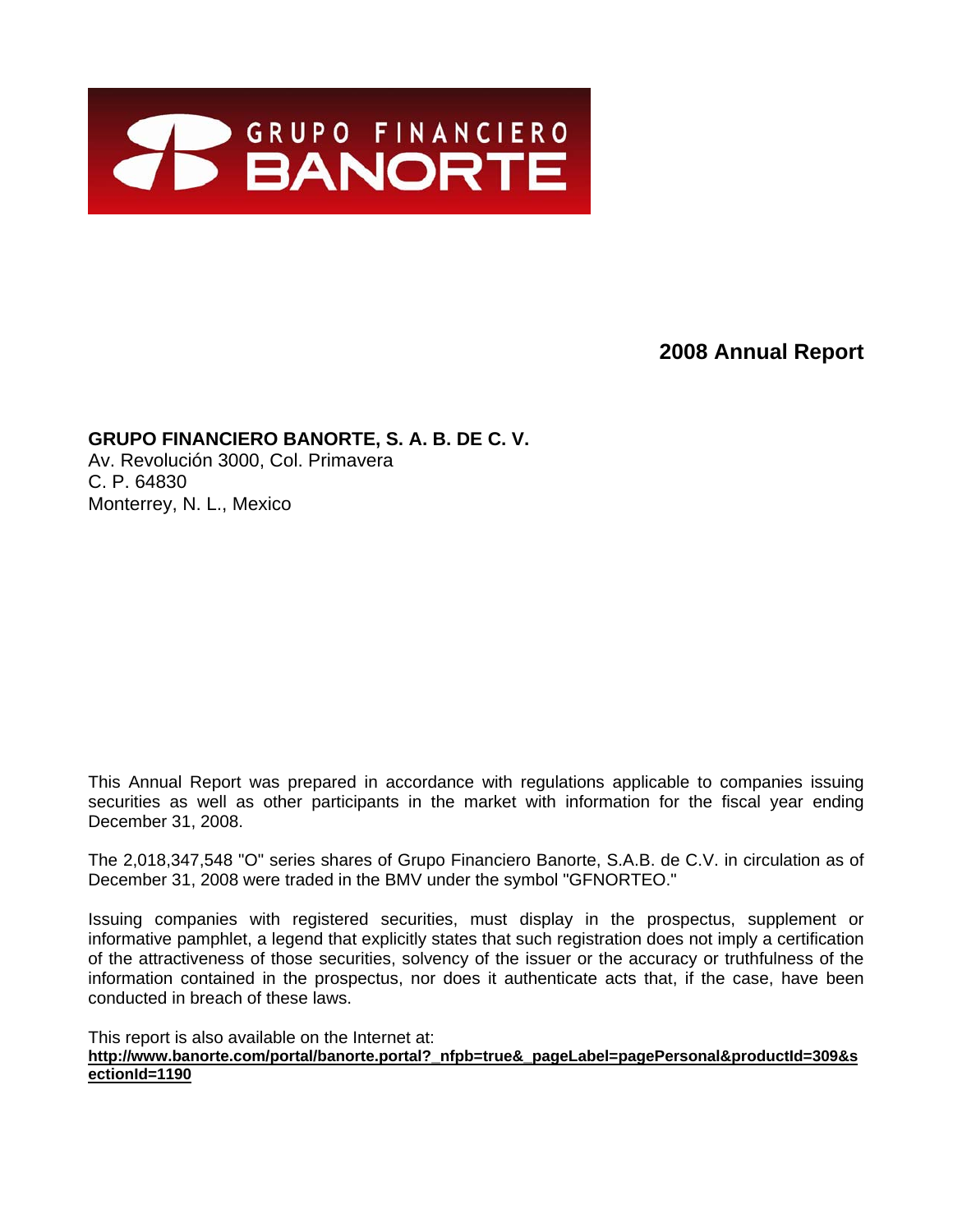# **INDEX**

|                                                                                                | $\overline{\mathbf{3}}$ |
|------------------------------------------------------------------------------------------------|-------------------------|
|                                                                                                | 3                       |
|                                                                                                | $\overline{4}$          |
|                                                                                                | $\overline{7}$          |
|                                                                                                | 11                      |
|                                                                                                | 11                      |
|                                                                                                | 11                      |
|                                                                                                | 11                      |
|                                                                                                | 12                      |
|                                                                                                | 12                      |
|                                                                                                | 16                      |
|                                                                                                | 16                      |
|                                                                                                | 16                      |
|                                                                                                | 18                      |
|                                                                                                | 19                      |
|                                                                                                | 20                      |
|                                                                                                | 21                      |
|                                                                                                | 21                      |
| viii.                                                                                          | 21                      |
|                                                                                                | 22                      |
|                                                                                                | 22                      |
|                                                                                                | 23                      |
|                                                                                                | 23                      |
|                                                                                                | 23                      |
|                                                                                                |                         |
|                                                                                                | 24                      |
|                                                                                                | 24                      |
| b) Financial Information per Business Line, Geographical Region and Export Sales               | 25                      |
|                                                                                                | 26                      |
| d) Management Analysis and Comments of Operating Results and the Company's Financial Situation | 27<br>27                |
|                                                                                                | 37                      |
|                                                                                                | 43                      |
|                                                                                                | 44                      |
|                                                                                                |                         |
|                                                                                                | 45                      |
|                                                                                                | 45                      |
|                                                                                                | 45                      |
|                                                                                                | 48                      |
|                                                                                                | 72                      |
|                                                                                                | 75                      |
|                                                                                                | 75                      |
| b) Performance of Shares in the Stock                                                          | 75                      |
|                                                                                                |                         |
|                                                                                                | 75                      |
|                                                                                                |                         |
|                                                                                                | 76                      |
| 7. ANNEXES                                                                                     | 78                      |
|                                                                                                | 78                      |
|                                                                                                | 80                      |
|                                                                                                | 81                      |
|                                                                                                |                         |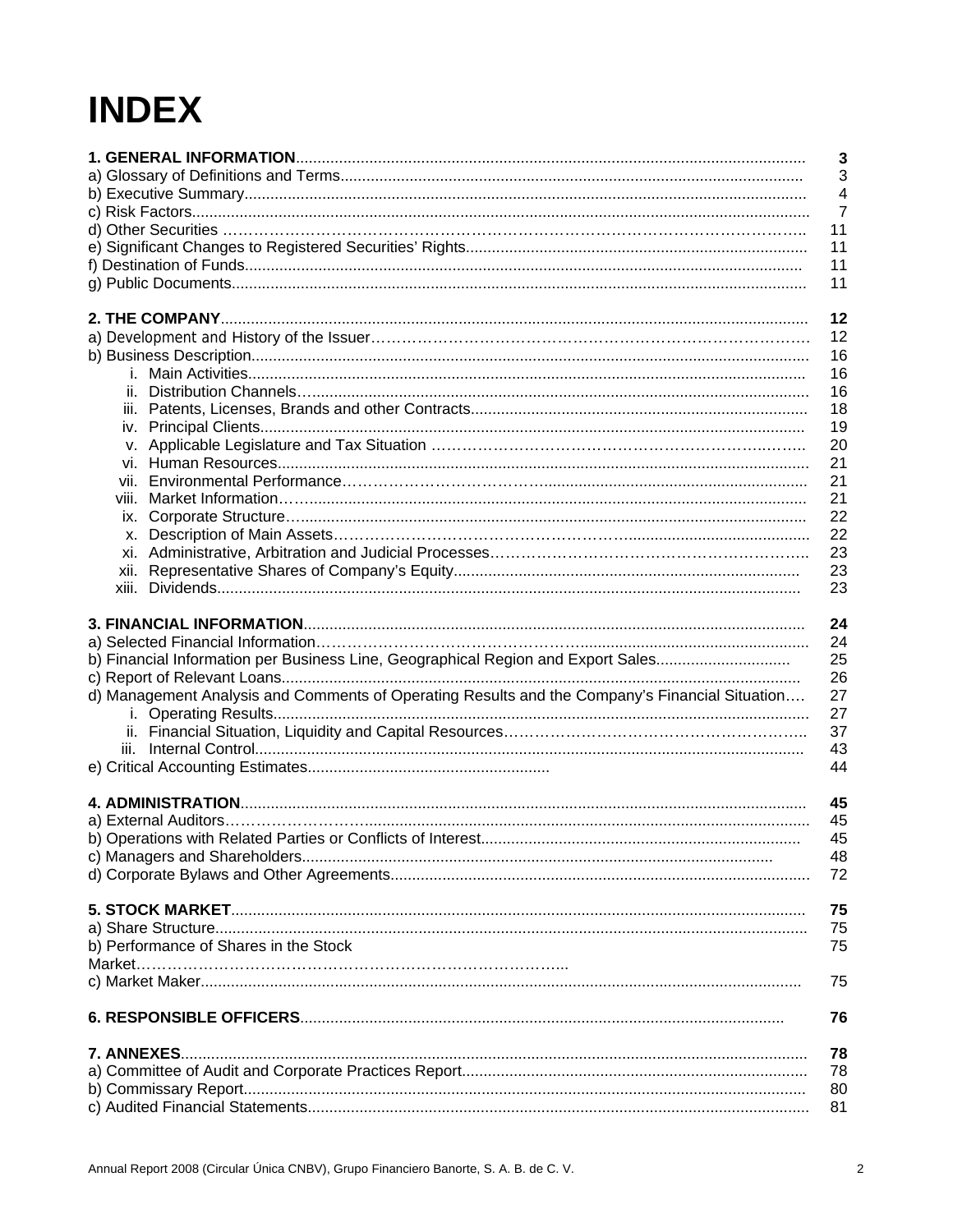# **1. GENERAL INFORMATION**

# **a) GLOSSARY OF TERMS AND DEFINITIONS**

| ABM:                | Asociación de Bancos de México, A. C. (Mexican Bankers Association)                                                                                   |  |  |  |
|---------------------|-------------------------------------------------------------------------------------------------------------------------------------------------------|--|--|--|
| ADE:                | Acuerdo de Apoyo Inmediato a Deudores (Agreement for Immediate Debtor Support)                                                                        |  |  |  |
| Bancen:             | Banco del Centro, S. A. (Banco del Centro, S. A.)                                                                                                     |  |  |  |
| Bancrecer:          | Bancrecer, S. A. (Bancrecer, S. A.)                                                                                                                   |  |  |  |
| Banorte:            | Banco Mercantil del Norte, S. A. (Banco Mercantil del Norte, S. A.)                                                                                   |  |  |  |
| Banorte USA:        | Banorte USA Corp., subsidiary of Banco Mercantil del Norte, S. A.                                                                                     |  |  |  |
| Banxico:            | Bank of Mexico (Mexican Central Bank)                                                                                                                 |  |  |  |
| BMV:                | Bolsa Mexicana de Valores, S. A. de C. V. (Mexican Stock Exchange)                                                                                    |  |  |  |
| Call Center:        | Call center for Banortel clients                                                                                                                      |  |  |  |
| Cetes:              | <b>Mexican Federal Treasury Certificates</b>                                                                                                          |  |  |  |
| CNBV:               | Comisión Nacional Bancaria y de Valores (National Banking and Securities Commission)                                                                  |  |  |  |
| Emisnet:            | Electronic Communications System with Securities Issuers                                                                                              |  |  |  |
| EUA:                | United States of America                                                                                                                              |  |  |  |
| FINAPE:             | Agricultural and Fishing Sector Financing Agreement                                                                                                   |  |  |  |
| FOBAPROA:           | Fondo Bancario de Protección al Ahorro (Deposit Insurance Fund)                                                                                       |  |  |  |
| FOPYME:             | Financial and Promotional Support Agreement for Micro, Small and Medium Businesses                                                                    |  |  |  |
| Forward:            | Non-standardized private contract to buy or sell a specific asset at a certain price level whose<br>liquidation will be carried out at a future date. |  |  |  |
| Generali:           | Assicurazioni Generali, company of Italian origin                                                                                                     |  |  |  |
| <b>GFNorte:</b>     | Grupo Financiero Banorte, S. A. B. de C. V.                                                                                                           |  |  |  |
| Holding:            | Holding company                                                                                                                                       |  |  |  |
| ICV:                | Past due loan ratio                                                                                                                                   |  |  |  |
| INB:                | Inter National Bank, INB Financial Corp.                                                                                                              |  |  |  |
| Indeval             | Institute of Securities Deposit                                                                                                                       |  |  |  |
| IPAB:               | Institute of Deposit Insurance                                                                                                                        |  |  |  |
| ISR:                | Income Tax                                                                                                                                            |  |  |  |
| LIC:                | <b>Credit Institutions Law</b>                                                                                                                        |  |  |  |
| M.E.:               | Moneda extranjera (Foreign currency)                                                                                                                  |  |  |  |
| MF:                 | Margin Financiero (Net interest income)                                                                                                               |  |  |  |
| MIN:                | Margen de interés neto (Net interest margin)                                                                                                          |  |  |  |
| M.N.                | Moneda nacional (Local currency, Mexican pesos)                                                                                                       |  |  |  |
| Motran:             | Motran Services Incorporated (remittance company based en Los Angeles, California)                                                                    |  |  |  |
| pp:                 | Percentage points                                                                                                                                     |  |  |  |
| POS:                | Point Of Sale Terminal                                                                                                                                |  |  |  |
| PTU:                | <b>Employee Profit Sharing Agreement</b>                                                                                                              |  |  |  |
| PyMES:              | Small and Medium Sized Enterprises                                                                                                                    |  |  |  |
| REPOMO:             | Resultado de posición monetaria<br>(Result of monetary position)                                                                                      |  |  |  |
| ROA:                | Return on Average Assets                                                                                                                              |  |  |  |
| ROE:                | Return on Average Equity                                                                                                                              |  |  |  |
| <b>Bank Sector:</b> | Banorte and subsidiaries and the Afore by the participation method                                                                                    |  |  |  |
| SHCP:               | Ministry of Finance and Public Credit                                                                                                                 |  |  |  |
| SIEFORE:            | Sociedad de Inversión Especializada de Fondos para el Retiro                                                                                          |  |  |  |
|                     | (Specialized Retirement Savings Fund)                                                                                                                 |  |  |  |
| SOFOL:              | Sociedad Financiera de Objeto Limitado<br>(Restricted Non Banking Financial Institution)                                                              |  |  |  |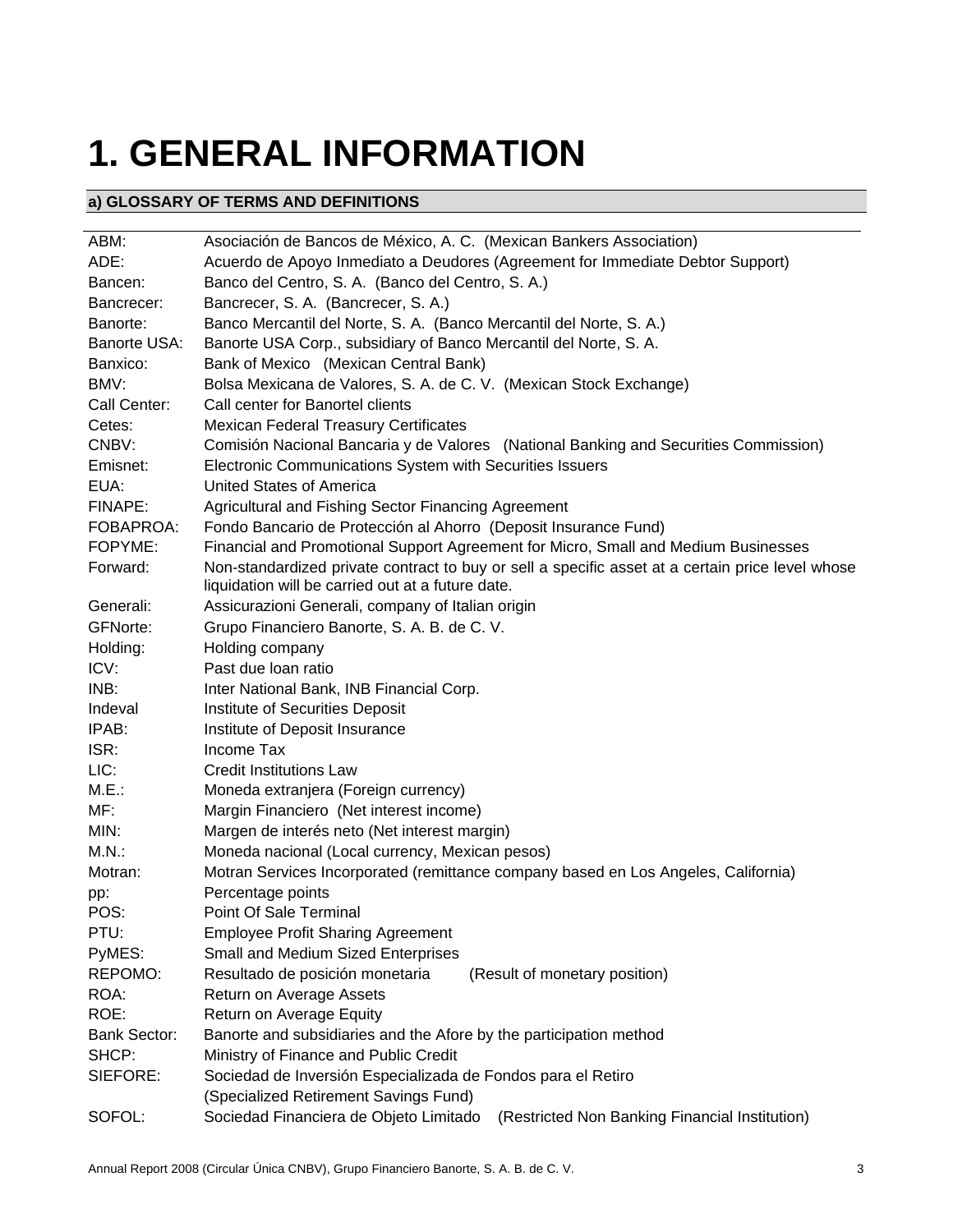| SOFOM:     | Sociedad Financiera de Objeto Múltiple (Multi-purpose Non Banking Financial Institution)                                                                                                                                                                                                                               |
|------------|------------------------------------------------------------------------------------------------------------------------------------------------------------------------------------------------------------------------------------------------------------------------------------------------------------------------|
| Sólida:    | Sólida Administradora de Portafolios, S. A. de C. V. Recovery Banking Unit                                                                                                                                                                                                                                             |
| Swap:      | Private contract that establishes the bilateral obligation to exchange one stream of cash flow<br>for another for a set period of time on pre-established dates. Swaps can be used to hedge<br>certain risks such as interest rate risk, or to speculate on changes in the expected direction of<br>underlying prices. |
| Tier 1:    | Basic capital                                                                                                                                                                                                                                                                                                          |
| Tier 2:    | Complementary capital                                                                                                                                                                                                                                                                                                  |
| TIIE:      | Tasa de Interés Interbancaria de Equilibrio (Inter-bank Equilibrium Interest Rate)                                                                                                                                                                                                                                     |
| UDIS:      | Units of account indexed to inflation                                                                                                                                                                                                                                                                                  |
| UniTeller: | UniTeller Holdings, Inc. (remittance company based in New Jersey).                                                                                                                                                                                                                                                     |
| USD:       | US dollars                                                                                                                                                                                                                                                                                                             |

# **b) EXECUTIVE SUMMARY**

**IMPORTANT**: When analyzing the information contained in this report, it is important to consider the following:

- $\checkmark$  The figures for 2006 are not completely comparable with other periods because of the new accounting regulations and criteria published by CNBV in 2006 that came into effect in January 2007, and which are explained in detail in *Note 4*. *Principal Accounting Policies* of point 7. ANNEXES.
- $\checkmark$  Operations were conducted in Mexican pesos; in the following charts they are shown in millions of pesos and although it may seem that some totals have minimal errors, the difference is due to rounding up figures.
- $\checkmark$  Only figures for 2006 are expressed in pesos of December 2007. According to the established accounting norms, the re-expression of financial statements as of January 2008 is not necessary.

# **RESULTS**

In 2008 GFNorte earned net income of Ps 7.014 billion, 3% greater than in 2007 and 13% higher than in 2006. GFNorte's annualized Return on Equity was 19.7% for the period and Return on Assets was 1.9%.

During this period, the Banking Sector profits (by the participation method of 97.06%) amounted to \$6,257 million, 6% higher than the previous year, contributing with 89% of the Group's net income. The broker dealer reported profits of \$183 million pesos, 36% lower compared to 2007, while Other Finance Companies reported net income of \$336 million, 24% more than in 2007 and the Long Term Savings Sector posted profits of \$354 million pesos, 9% less than the previous year.

| <b>Net Income per Sector</b>                                                                                            | 2008                   | 2007                    |
|-------------------------------------------------------------------------------------------------------------------------|------------------------|-------------------------|
| Bank Sector <sup>(1)</sup>                                                                                              | \$6,257                | \$5,889                 |
| Broker Dealer (Casa de Bolsa)                                                                                           | 183                    | 288                     |
| <b>Long Term Savings Sector</b><br>Afore<br>Insurance<br>Annuities                                                      | 354<br>94<br>243<br>17 | 388<br>82<br>170<br>136 |
| <b>Other Finance Companies</b><br>Leasing and Factoring <sup>(2)</sup><br>Warehousing<br>Bonding Company <sup>(3)</sup> | 336<br>313<br>23       | 271<br>247<br>15<br>9   |
| MicroLending                                                                                                            | (120)                  | (30)                    |
| <b>Holding</b>                                                                                                          | 5                      | 4                       |
| <b>GFNorte</b>                                                                                                          | \$7,014                | \$6,810                 |

Majority participation in millions of pesos

(1) Taking into account a participation of 97.06%.

(2) The leasing and factoring companies were merged as of February 2008.

(3) On March 30, 2007 GFNorte announced the spin-off of the bonding company, Fianzas Banorte, prior to its sale.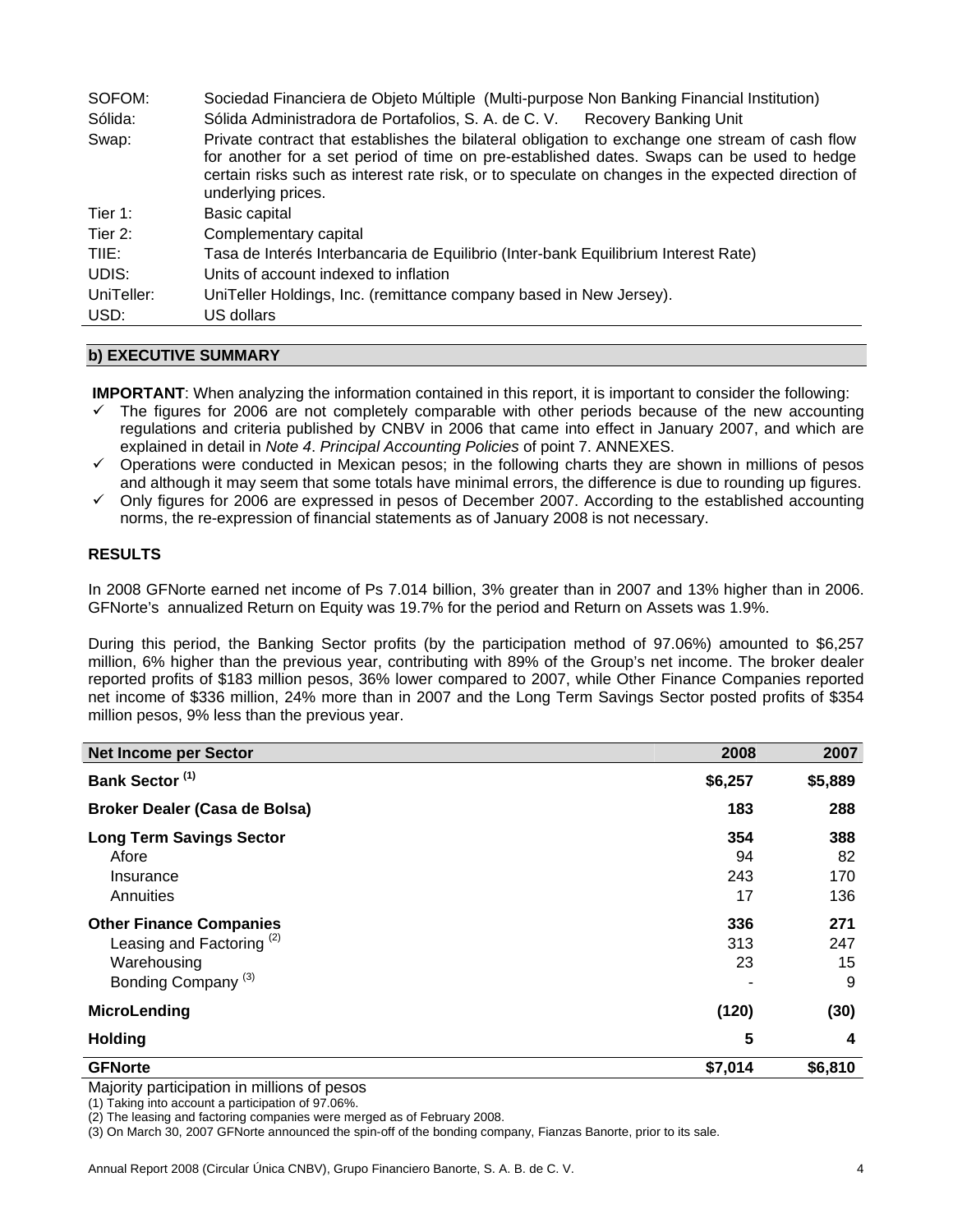#### **DEPOSITS**

At year end, the deposits' balance amounted to Ps 260.755 billion, 28% higher YoY, driven mainly by a 16% growth in demand deposits that includes an important 32% increase in non-interest bearing demand deposits from new Enlace Persona Moral checking accounts. The main drivers of growth in deposits during this period were institutional clients' deposits, particularly Governments and SMEs, as well as increased sales of branchlevel promissory notes, as well as the placement of Mutual Funds.

#### **LOANS**

Performing loans increased 24% YoY from Ps 192,491 million to Ps 239,505 million, excluding the portfolio managed by the Recovery Bank.

#### **ASSET QUALITY**

At the end of 2008, past due loans grew by 71% YoY due to the deterioration in the consumer portfolio, especially credit cards, and to a lesser degree in the commercial portfolio. At year end, the past due loan ratio was at 2.0%, 0.5 percentage points higher than in 2007. The increase of past due loans in the credit card segment is driven by the maturation of the 2006 and 2007 vintages, together with more adverse economic and employment conditions. Also during the last quarter of 2008, there was contraction in the overall portfolio for the first time in several years, negatively impacting the denominator of the past due loan ratio.

#### **EFFICIENCY**

During 2008, non-interest expenses reached Ps 15.807 billion, a 10% YoY increase mainly due to an 8% rise in personnel expenses related to the branch expansion program, adjustments in provisions for indemnities and scheduled dismissals, an increase in liabilities related to retirement and seniority premiums and higher employee medical service expenses due to greater number of beneficiaries and an increase in the average cost per beneficiary.

#### **CAPITALIZATION**

At the end of 2008, the Capitalization Ratio stood at 14.3% considering credit and market risks, and 21.1% considering only credit risks. Tier 1 ratio was 9.4% while Tier 2 was 4.9%. On an annual basis, the Capitalization Ratio increased by 0.55 pp despite the 24% growth in Total Risk Assets, the implementation of operational risk, the impact of the new rules for securitizations and the dividend payment. These elements were offset by the reinvestment of profits and the issuance of subordinated debt during the first half of 2008.

#### **RELEVANT EVENTS IN 2008**

**Alejandro Valenzuela appointed CEO of GFNorte** On April 14, 2008 the Board of Directors of GFNorte accepted the resignation of former CEO, Luis Peña Kegel. That same day, the Board of Directors appointed Alejandro Valenzuela del Rio as Interim CEO of GFNorte, and on July 24, 2008 ratified him as CEO of GFNorte.

**Agreement with American Express** On July 30, 2008 an agreement was signed in which American Express (Mexico) became the issuer of corporate credit cards for Banorte. Through this alliance, Banorte's corporate clients will have access to American Express products and services that will represent savings and expense control, and will provide financing and exclusive user benefits.

**Credit card payment campaign** In response to the liquidity problems some clients were experiencing as a result of the difficult economic situation, a massive campaign was launched in December 2008 called "50/48" (50% discount on interest rate and up to 48 months to pay-off the debt). The campaign offers an alternative for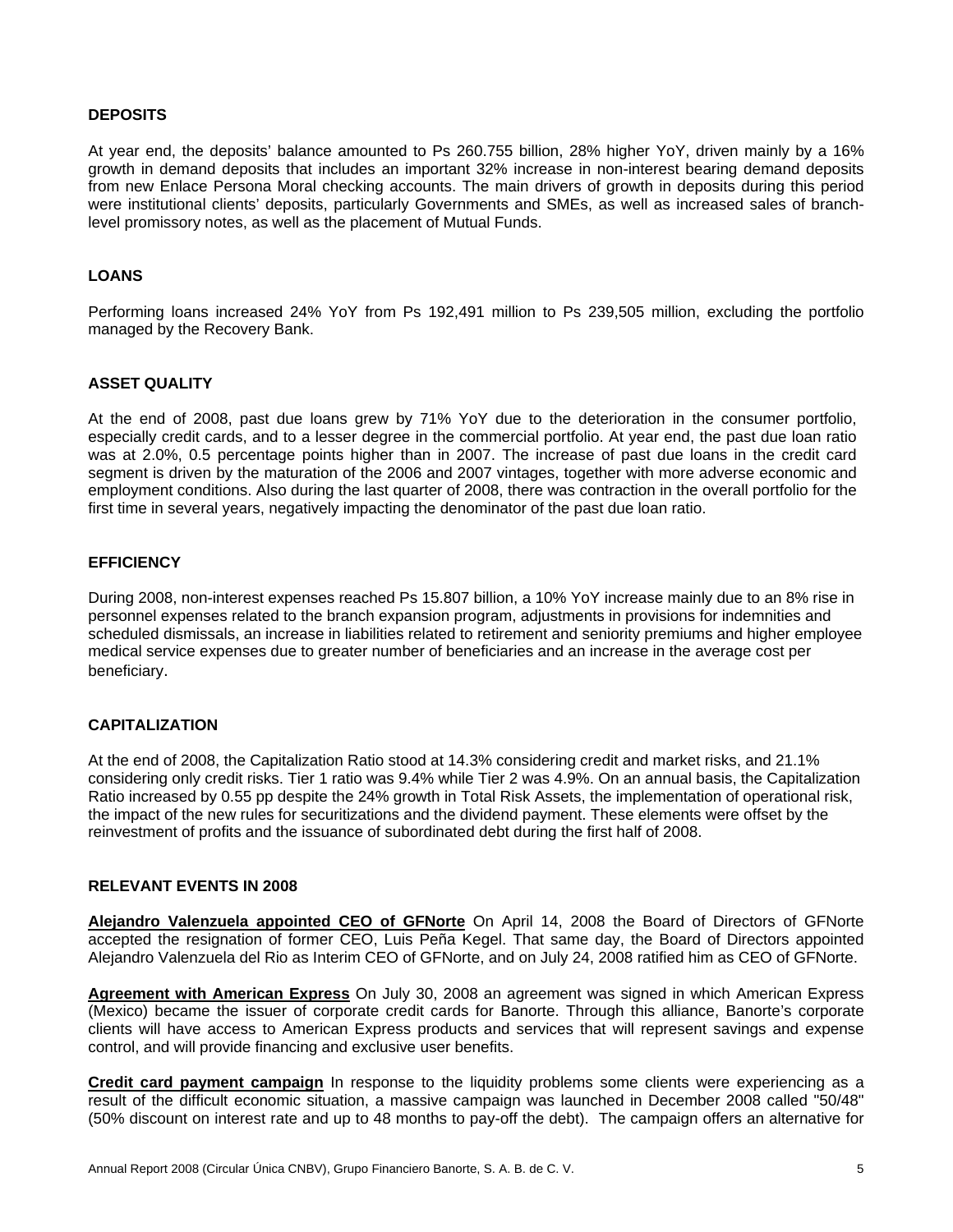clients seeking to restructure their debt and to improve their credit profile. Given its success, client benefits were extended from January 12th to February  $16<sup>th</sup>$ , 2009, increasing the term to 60 months.

**Factoring and Leasing Merger** During GFNorte's General Extraordinary Meeting held October 3, 2007, the merger was approved between Arrendadora y Factor Banorte S. A. de C. V., a Multipurpose Financial Company, with Arrendadora Banorte S. A. de C. V., subsisting corporation. The merger became effective as of January 31<sup>st</sup>, 2008 under the name of Arrendadora y Factor Banorte, S. A. de C. V., Multipurpose Financial Company, regulated entity, Grupo Financiero Banorte, prior authorization by the Ministry of Finance and Public Credit (SHCP).

**Issuance of Ps 5 billion in subordinated debt during 1Q08** This issuance was made up of two tranches: the first tranche (BANORTE 08) amounted Ps 3 billion, had a 10 year term and paid an interest rate of 28 day TIIE plus 60 basis points. The second tranche (BANORTE 08U) was for the equivalent in UDIS of approximately Ps 2 billion with a 20 year term, paying a fixed real rate of 4.95% every 182 days. The two issuances were rated Aaa.mx by Moody's. The objective of issuing these securities is to reinforce the bank's growth capacity in light of Banorte's current and future rhythm of expansion.

**Issuance of Ps 2.75 billion of subordinated debt** On June 30, 2008, GFNorte, through its banking subsidiary, successfully issued subordinated debt in the local market which contributed to strengthening the bank's capital. The securities were non-convertible Subordinated Preferred Obligations (BANORTE 08-2) amounting to Ps 2.75 billion with a 10 year term and an interest rate of 28 day TIIE plus 0.77%. The securities were rated Aaa.mx by Moody's.

**Payment of cash dividend** The General Ordinary Meeting of GFNorte held on October 6, 2008 decreed the payment of a cash dividend of Ps 0.47 per share, an increase of 4% on the dividend paid the previous year, equivalent to a payout of 15% of the net recurring net income of 2007. The dividend was paid on October 17.

Recognitions On July 10<sup>h</sup>, 2008 Banorte was distinguished by the publication *Euromoney* as "Best Bank of the Year in Mexico" and "Best Bank of the Year in Latin America" of 2008. Likewise, Interbrand ranked Banorte 16th among the 50 most valuable brands in Latin America with a value of US \$846 million, ranking over other prestigious banks in Mexico. Also, on November 26<sup>h</sup>, 2008 the Financial Times Group, recognized Banorte as the "Bank of the Year in Mexico 2008", in their specialized publication "The Banker", a distinction also obtained in 2000, 2005 and 2006.

#### **1Q09 RELEVANT EVENTS**

**Purchase of remaining INB shares** On April 1, 2009, GFNorte announced the purchase of the remaining 30% of INB Financial Corp. shares, controlling company of Inter National Bank with corporate offices in Texas, USA.

**Issuance of Ps 2.2 billion in preferred non-convertible subordinated obligations**The non-convertible Subordinated Preferred Obligations (BANORTE 09) amounted to Ps 2.2 billion with a 10 year term and interest rate of 28 day TIIE plus 2%. The securities were rated Aaa.mx by Moody's and AA (mex) by Fitch. They were issued in order to strengthen Banorte's regulatory capital.

**Prepayment of Non-Convertible Subordinated Obligations issued in 2004** On February 17, 2009 Banorte pre-paid the non-convertible subordinated obligations registered in the Luxemburg stock exchange. This subordinated debt was issued in February 2004 for an amount of \$300 million dollars with maturity in 2014 and a pre-payment option in year 5.

**Agreement of international cooperation with the China Development Bank** On February 10, 2009, the China Development Bank and Grupo Financiero Banorte signed an important cooperation agreement, establishing the foundation through which both institutions can mutually serve their respective clientele mainly in China, Mexico and the United States by taking advantage of the business platforms of both institutions.

**Campaign to Restructure SME Loans** On March 24, 2009 Banorte launched a program to restructure loans for its Crediactivo clients, which will allow them to meet their obligations, granting them a term of up to 7 years to pay their loans and a lower interest rate for timely payments.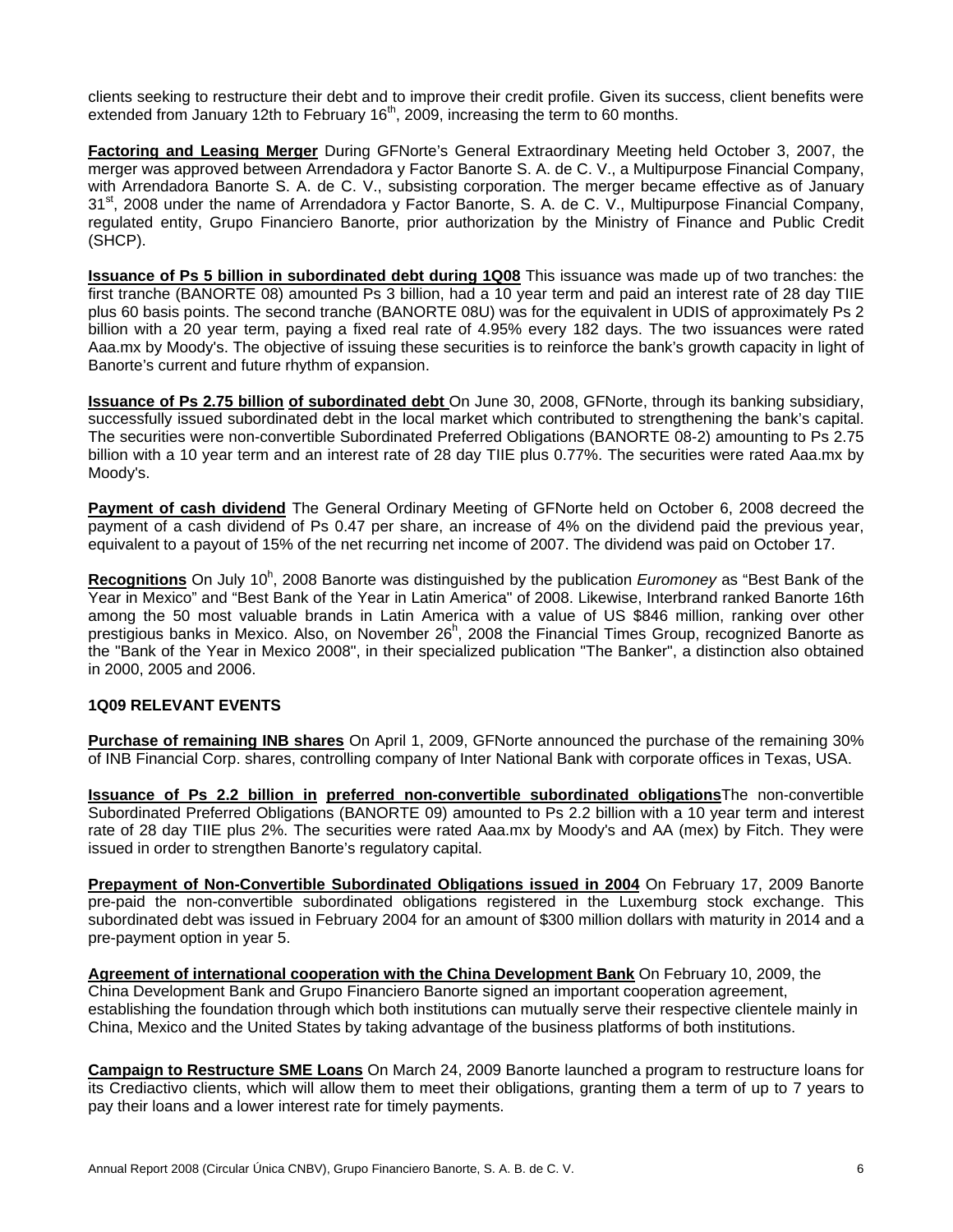**Launching of Banorte Movil** On March 5, 2009, the "Banorte Movil" application was introduced to electronic banking clients. This innovative channel operates via cellular telephones and mobile devices using the Internet.

**Launching of "Dollar Debit Card"** The new "Dollar Debit Card" was launched on March 30, 2009 as well as the new savings product, "Enlace dollars without checkbook", directed at individuals who reside in the border area and need to make transactions and purchases in dollars and pesos.

**Recognition as "Best Financial Group 2009 in Mexico" by World Finance** For the first time, GFNorte was awarded "Best Financial Group 2009 in Mexico" by World Finance magazine. This is the first time that a Mexican bank has received this award from the prestigious London based "World News Media" publication group.

# **STOCK PERFORMANCE**

| <b>Date</b> | <b>Maximum</b> | <b>Minimum</b> | <b>Close</b> | $P/BV^*$ | $P/E^{**}$ | Volume     |
|-------------|----------------|----------------|--------------|----------|------------|------------|
| 10/31/2008  | 25.44          | 23.01          | 24.81        | 1.34     | 6.20       | 6.461.400  |
| 11/28/2008  | 21.70          | 20.45          | 21.41        | 1.16     | 5.35       | 2.641.700  |
| 12/31/2008  | 25.00          | 24.28          | 24.88        | 1.33     | 9.87       | 508,300    |
| 01/30/2009  | 19.93          | 18.70          | 18.93        | 1.01     | 7.51       | 17,104,400 |
| 02/27/2009  | 17.00          | 15.99          | 16.09        | 0.86     | 6.38       | 6.192.400  |
| 03/31/2009  | 19.05          | 18.65          | 18.83        | 0.98     | 4.80       | 11,767,400 |

The performance of GFNORTEO shares in the last 6 months is shown as follows:

\*P/VL = Price/Book Value

\*\*P/U = Price/Earnings

#### **c) RISK FACTORS**

#### **RISKS RELATED TO MEXICO**

#### **Macro-economic Situation**

To a large extent, GFNorte's main activities are conducted in Mexico and depend on the performance of the Mexican economy. Historically, Mexico has had recurring economic crises characterized by high inflation rates, volatility and devaluation in the exchange rate, high interest rates, reduced consumer demand as well as credit availability, an increase in the unemployment rate and a loss of investors' confidence, among other things. GFNorte cannot guarantee that such events will not happen again in the future and that situations resulting from such events will not affect the financial situation, businesses or operating results of the Group.

#### **Economic Growth**

Any reduction in Mexico's economic growth rate, periods of negative growth and/or increased inflation and/or interest rates could create a reduction in the demand for the Group's products and services, a reduction of prices for such products and services, or a demand for products and services with lower margins. Because many of its costs and expenses are fixed, GFNorte would find it difficult to adjust these costs and expenses to face any events which could negatively affect profit margins.

#### **Significant depreciation and/or devaluation of the peso in face of other currencies**

Despite the fact that the peso has been relatively stable in the last few years vis a vis the US dollar and other currencies, (except for the last months of 2008 and first months of 2009), if a significant devaluation of the peso were to happen with respect to the dollar or other currencies, the Mexican economy would be negatively affected and would therefore have to restrict transfers or conversions of pesos into dollars and other foreign currencies.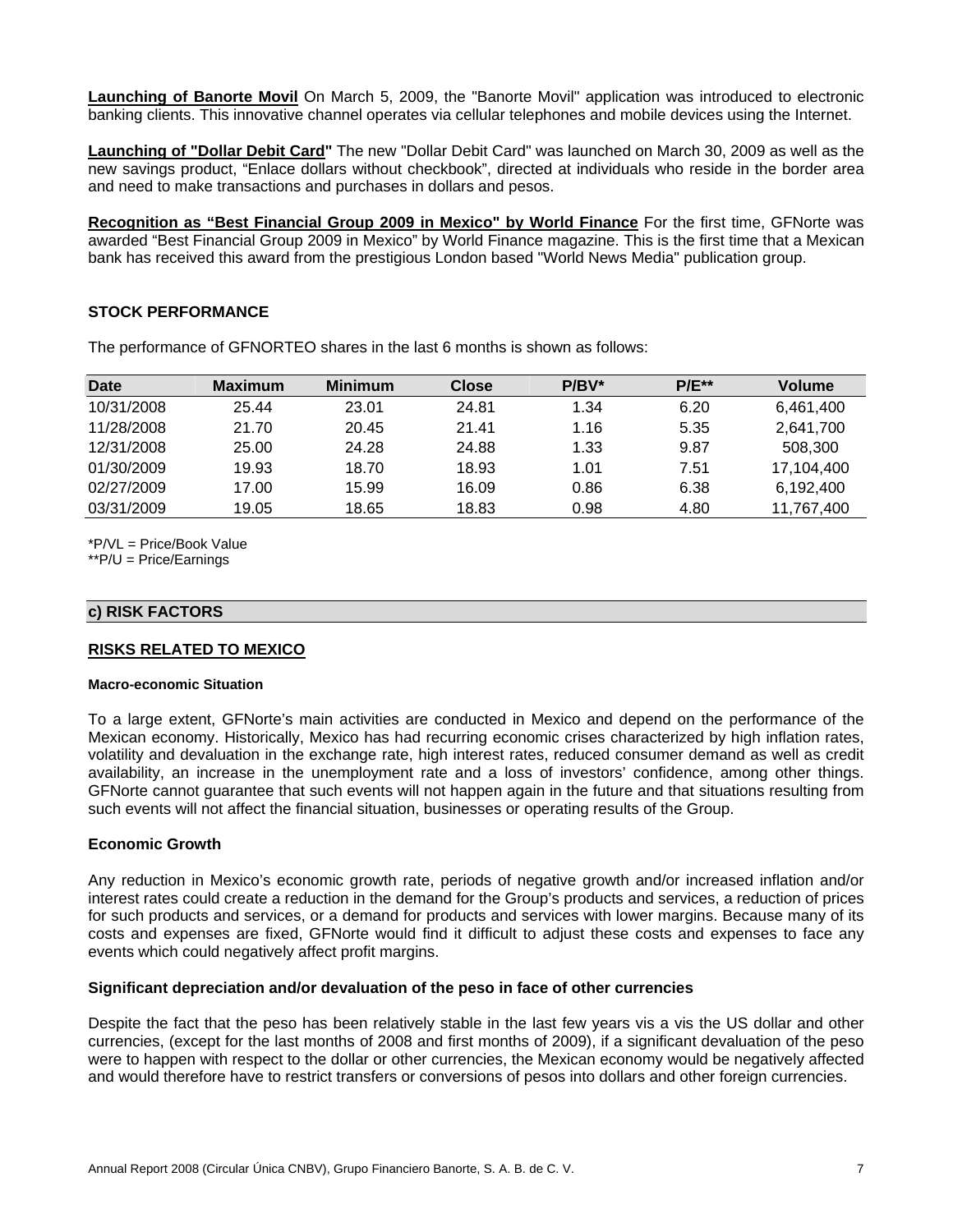#### **Inflation**

Inflation in Mexico, measured by the increase in the National Consumer Price Index was 6.5% in 2008. If inflation increases in a greater proportion than wages, the result would adversely affect the purchasing power of individuals and companies with loans, and therefore their payment capacity.

#### **Interest rates**

In the last few years, interest rates in Mexico have been one digit . Adverse situations in the national economy could result in substantial increases in market interest rates, which in turn would affect the payment capacity of clients holding loans from the Bank, with adverse effects in the Bank's business, financial situation and operating results.

#### **Employment Level**

In the case that changes in the economic, political or social situations result in a loss of employment in the country, the payment capacity of individuals and companies with loans would be adversely affected by the loss of their source of income, which in turn could cause a decrease in the Group's receivables and therefore an increase in delinquencies.

#### **Changes in governmental dispositions**

Any change in the law or in governmental policies and strategies related to the services and financial products offered by banking institutions could affect the operation and the legal system of Banorte, thereby its business, financial situation or operating results.

#### **Political Situation**

As a result of the federal elections which took place in July 2006, no party has a majority in the number of legislators that allows them to control any of the Chambers (Deputy and Senate) that make up the Congress of the Union. This situation will continue until at least the next election of federal deputies in 2009 and could result in the impossibility of adopting the structural reforms needed by the country.

GFNorte cannot ensure that political events in Mexico, over which it has no control, will not have an unfavorable effect in its financial situation or results.

#### **RISKS RELATED TO MULTIPLE BANKING INSTITUTIONS**

#### **Competition in financial services**

Banorte faces strong competition from other Mexican financial institutions that cater the same corporate and individual segments, as well as global financial institutions. Banorte is constantly facing strong competition from institutions recently authorized to begin operations by the Ministry of Finance which, in some way, cater or seek to penetrate the same corporate and individual segments as Banorte, as well as non-regulated entities, commonly known as SOFOMES, whose main activity is originating loans.

#### **Changes in governmental regulations**

Credit institutions are subject to regulations regarding their organization, operation, capitalization, transactions with related parties, reserves for credit losses, diversification of investments, liquidity ratio levels, loan origination policies, interest rates charged and accounting criteria, among other aspects. This regulation has undergone changes in recent years causing changes in Banorte's financial statements. Should the applicable regulations be modified again in the future, their effects could have an unfavorable impact in the business, financial situation or the operating results of Banorte.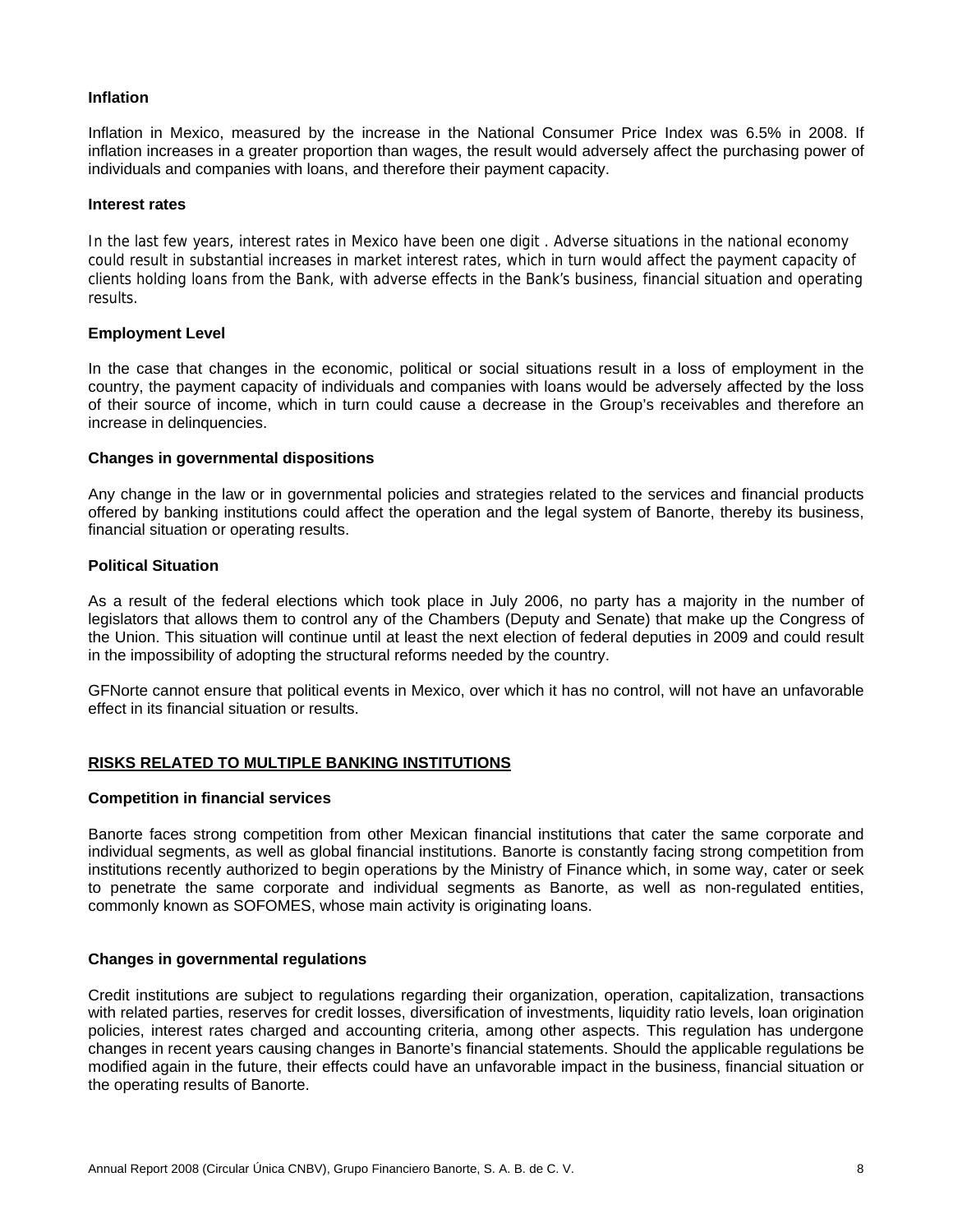# **Foreclosures**

Foreclosures are conducted through legal procedures which, on occasion, can become lengthy or hindered. Delays or impediments in foreclosures can adversely affect the value of the items given in guarantee and the business, financial situation or operating results of Banorte.

#### **Credit risk reserves**

Banking regulations for loans establish that multiple banking institutions must rate their portfolios based on the estimated level of risk according to qualitative and quantitative factors to establish the corresponding loan reserves. Banorte meets the current requirements for portfolio rating and considers that the preventive estimate for credit risks is enough to cover expected or non expected losses in its loan portfolio. The policy it follows is to create reserves at the maximum levels allowed by the law.Also, the aim of this policy is to have a sound contingency structure in the face of any eventuality in its portfolio. Should an increase in reserves be considered necessary, or if regulations for rating loan portfolios are modified and require increased reserves, this could adversely affect the operating results and the capitalization level of the bank.

It is important to mention that on August 22, 2008, the Ministry of Finance published in the Daily Offiical Gazette a resolution that modifies the dispositions applicable to credit institutions. Section II of Article 91 establishes a progressive chart so that credit institutions rate the portfolio, constitute and register preventive reserves for revolving consumer credit portfolios in their accounting. In accordance with the Second Transitory Article of this resolution, credit institutions must adhere to the chart of Section II of Article 91 by the last day of October 2008 at the very latest. In this regard, Banorte has met this requirement and already reflects the changes in regulations in its 2008 financial statements.

# **Liquidity**

Deposits made by clients constitute a source of financing for Banorte. The short term nature of this source of income can represent a liquidity risk for Banorte if the deposits are not made in the estimated volumes or if these deposits are withdrawn in an unexpected manner.

#### **Foreign currency operations**

In accordance with Banxico's regulations, Banorte's foreign currency liabilities are subject to a liquidity coefficient which must not exceed a determined level with respect to its regulatory capital. Although Banorte meets the applicable dispositions and follows procedures for the administration of risk positions in connection with its bank and treasury activities and movements, it cannot ensure that it won't be subject to losses with regards to futures positions in the event of volatile exchange rates or interest rates, which could have an adverse effect on the business, the financial situation or operating results of Banorte.

# **Possible Increase in the Past Due Loan Portfolio**

The current global financial crisis has resulted in greater volatility in both the international as well as the local markets. This crisis has led to exchange rate devaluations, higher interest rates, a strong reduction in consumer demand, increased unemployment ratios, reduction in credit availability and lowered confidence by investors on a global scale, among others. The afore-mentioned could result in an increase of Banorte's past due loans, since the probability of delinquency has increased. Although Banorte has diverse policies and controls regarding loan placements and collection of payments, these policies and controls cannot prevent an increase in the past due loan portfolio in adverse situations that at present, reign in the national and international economies.

# **RISKS RELATED TO BANORTE**

#### **Foreseen risks in financial statement notes**

Banorte is subject to a series of risks including market risk, credit, liquidity, operating, technological and legal risks. The consolidated financial statement notes for Banorte, included as annexes to this report, contain a description of these risks. Any updating of these risks could adversely affect the business, financial situation or operating results of Banorte.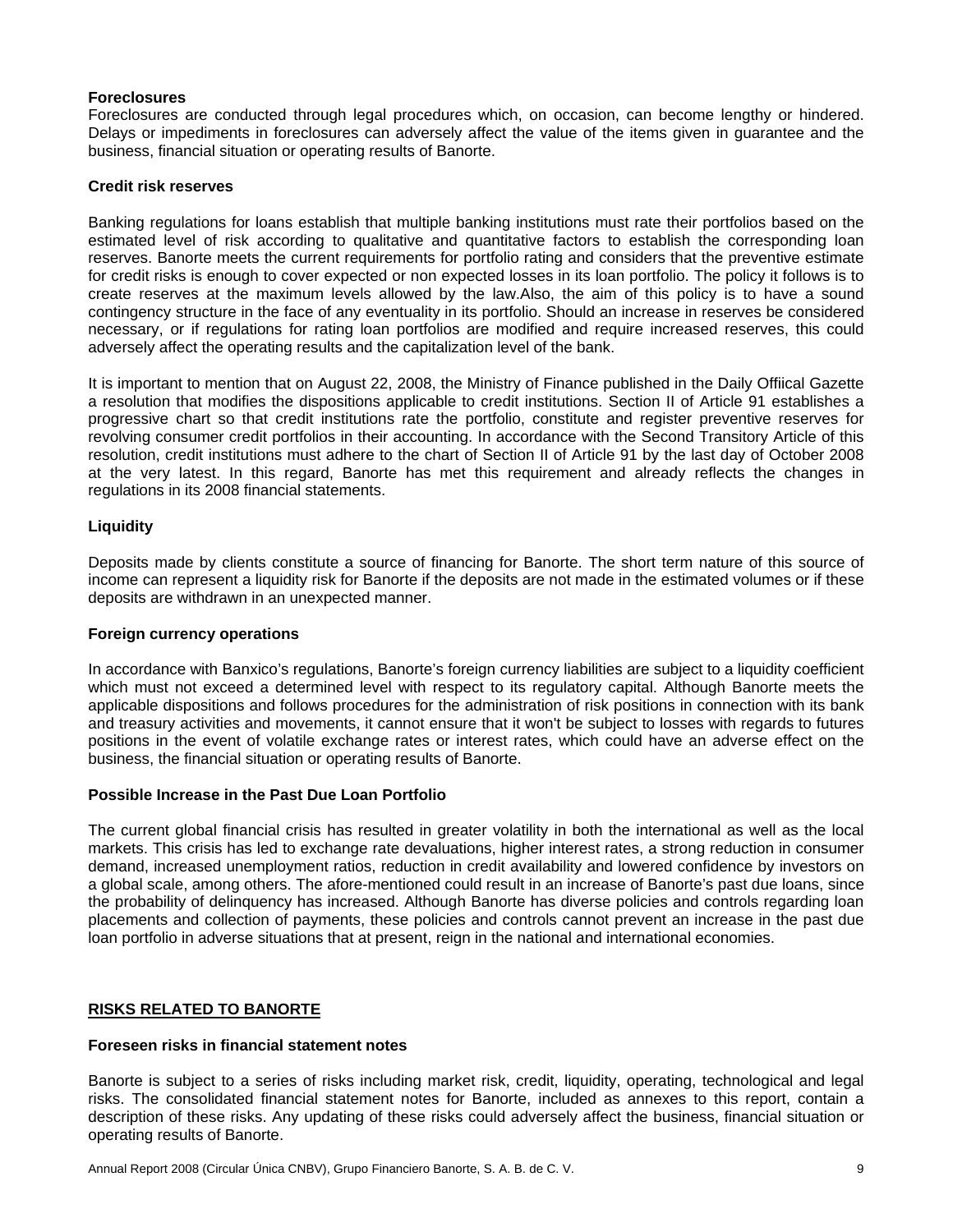#### **Repeal of authorization**

In accordance with the LIC (Credit Institutions Law), some of the reasons for which the CNBV could revoke Banorte's authorization for to operate as a banking institution are if the bank: (i) doesn't carry out the corrective measures required by the CNBV; (ii) doesn't implement the established capitalization requirements according to applicable legal dispositions; (iii) in certain cases, does not fulfill its debt obligations or its obligations derived from compensation processes or those with its depositors; and (iv) repeatedly conducts operations that are prohibited or sanctioned according to the LIC (see "Applicable Legislation and Tax Situation").

#### **Market Risk**

Banorte is exposed to market risks from different risk factors associated to the positions that it maintains in a wide range of financial products, including maturing instruments, derivatives and private debt certificates. Measuring the market risk quantifies the potential change in value of the positions assumed as consequence of changes in the risk factors associated with these positions. These changes can affect the operating results and the financial position of Banorte.

An integral risk administration assures an appropriate control through a group of management, measurement and information policies, as well as established limits for market risk factors. Global risk measurement is made through a combination of methodologies applied to negotiated portfolios and the structural balance sheet.

In a timely fashion, Banorte fulfills the dispositions and requirements of authorities, continuously implementing improvements according to healthy and better market practices with respect to risk administration.

*For more information, see Notes 31. Risk Administration and 32. Unit for Integral Risk Administration (UAIR), point 7. ANNEXES.* 

### **d) OTHER SECURITIES**

GFNorte has fulfilled its obligations in reporting outstanding events through the Emisnet system of the BMV, as well as with the periodical financial and legal information that is must present in accordance with the law.

### **e) SIGNIFICANT CHANGES TO REGISTERED SECURITIES' RIGHTS**

GFNorte does not have any debt securities issued for terms longer than 1 year.

#### **f) DESTINATION OF FUNDS**

Not applicable.

# **g) PUBLIC DOCUMENTS**

The Investor Relations Department, in charge of David Ricardo Suarez Cortazar, is the area responsible for attending analysts and investors. It is located at:

Ave. Prolongacion Reforma 1230, 4th Floor Col. Cruz Manca Santa Fe, Delegacion Cuajimalpa, Mexico, D. F., 05300 Telephone: (5255) 5268 1680 E-mail: david.suarez@banorte.com

or at: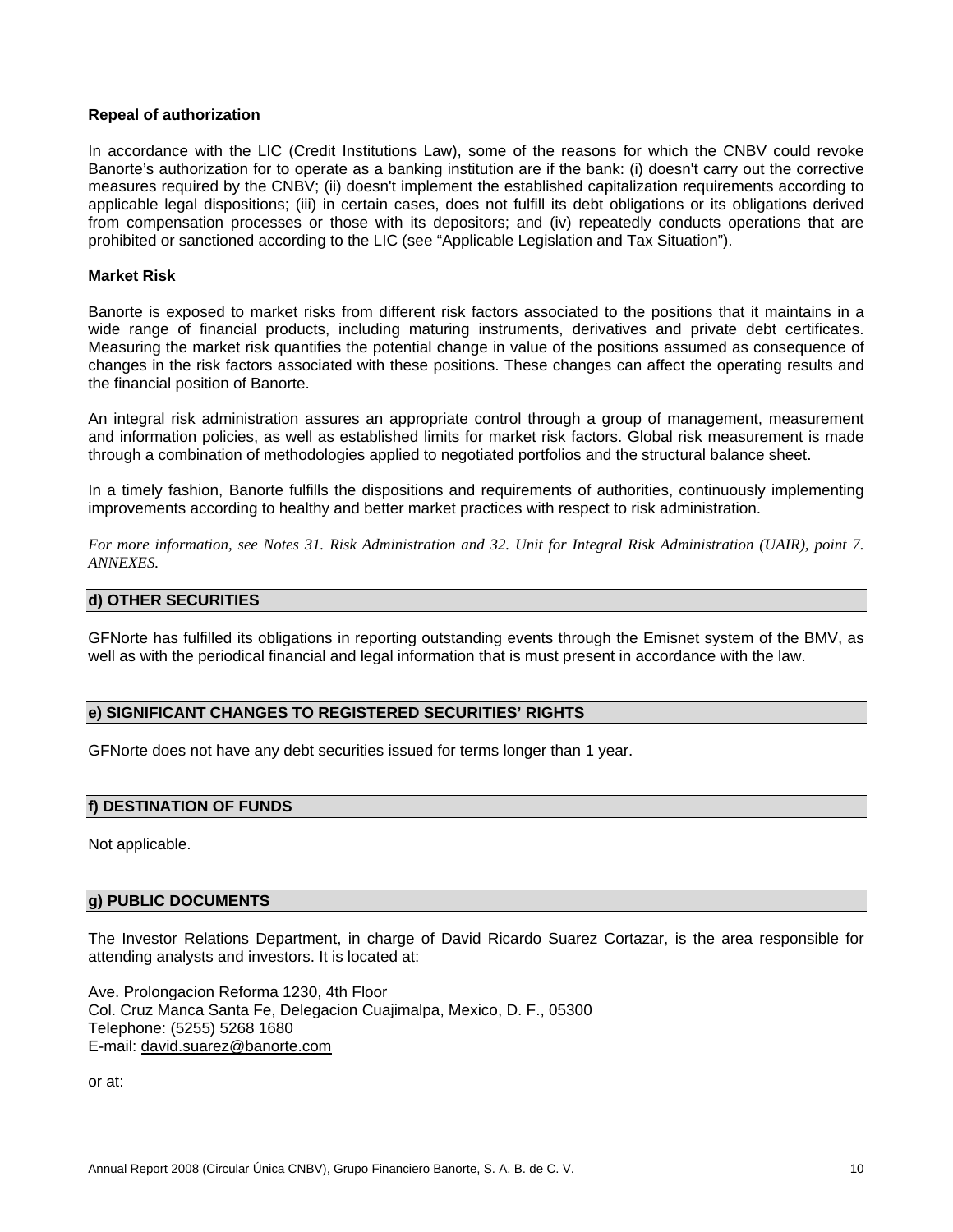Ave. Revolucion 3000, 8th Floor Col. Primavera, Monterrey, Nuevo Leon, 64830 Telephone: (5281) 8318-5002 E-mail: investor@banorte.com.

This report is available to the general public at: www.banorte.com/ri Select "Annual Reports" in the Financial Information section and then the document entitled "CNBV 2008." "Circular Única CNBV 2008".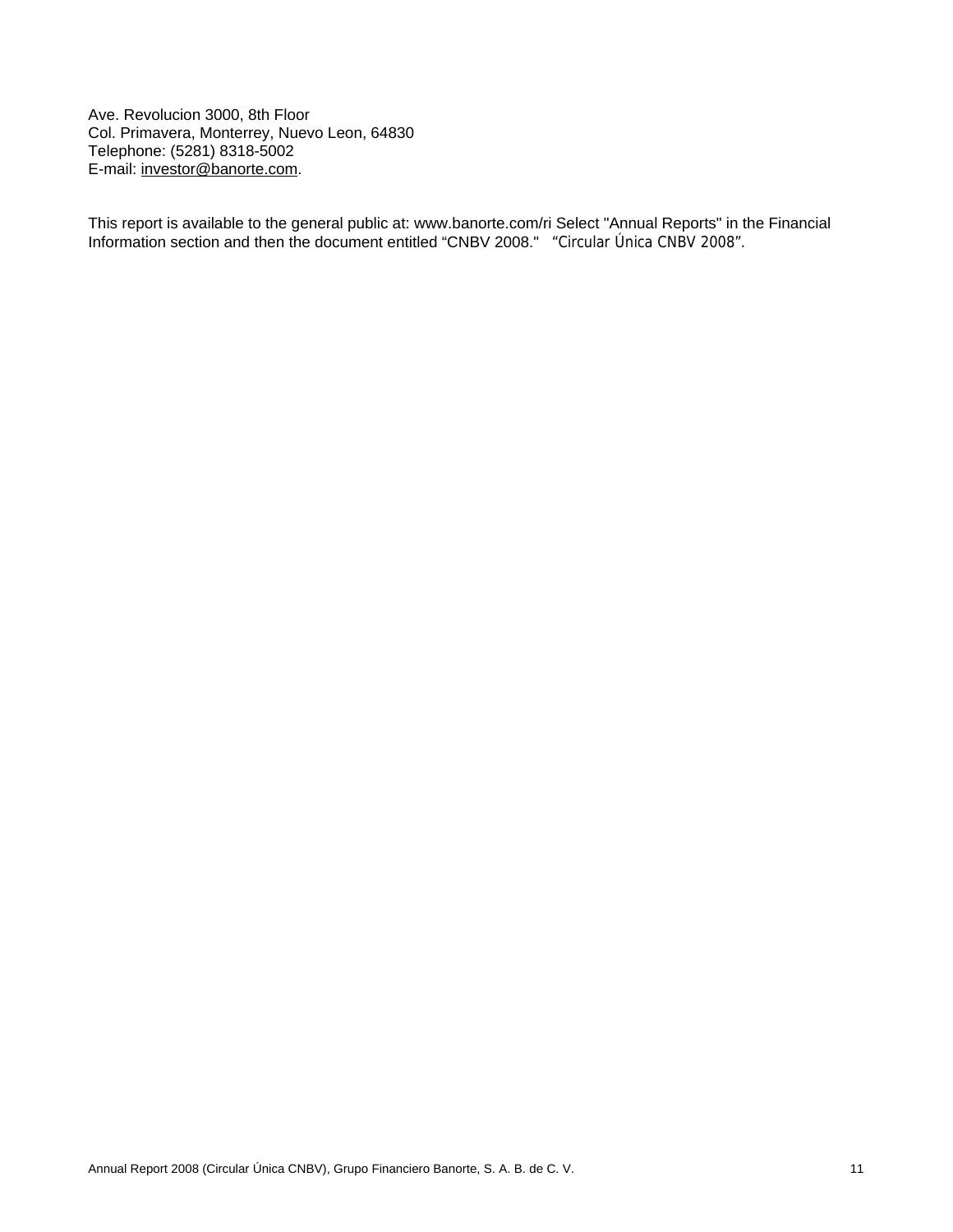# **2. THE COMPANY**

# **a) DEVELOPMENT AND HISTORY OF THE ISSUER**

GFNorte operates under the commercial name of "Banorte" and was constituted on July 21, 1992 in Mexico City for an indefinite period of time.

The main offices are located located at:

MEXICO CITY, D. F. Ave. Prolongacion Reforma 1230, Col. Cruz Manca Santa Fe, Delegación Cuajimalpa C. P. 05300, Mexico, D. F. (0155) 1103-4000

MONTERREY, N. L. Ave. Revolucion 3000, Col. Primavera C. P. 64830 Monterrey, N. L., Mexico (0181) 8319-6500

# **GFNORTE'S MOST IMPORTANT HISTORICAL EVENTS**

GFNorte's roots go back to the founding of Banco Mercantil de Monterrey in 1899 and the Banco Regional del Norte in 1947, both with headquarters in Monterrey, Nuevo Leon, Mexico. These banks were merged in January 1986 under the name of Banco Mercantil del Norte, Sociedad Nacional de Crédito. In May of 1987 the bank began the private placement of its equity participation certificates, which marked the beginning of its privatization and also of its expansion; as of 1990 leasing services were offered and one year later factoring and warehousing services were also available. In 1993 "Afin Casa de Bolsa" was incorporated which today is the "Casa de Bolsa Banorte", completing the current Grupo Financiero Banorte. In 1997 GFNorte acquired Bancen and Banpaís, strengthening its position and achieving the objective of becoming an institution with nation wide presence. All the necessary corporate acts were successfully conducted for the accounting and fiscal merger of Banpaís with Banorte, as of March 1, 2000 the latter subsists. On September 30, 1997 a joint-investment contract with Assicurazioni Generali S.P.A. was signed, entitling the Italian institution to 49% of Afore Banorte, Seguros Banorte and Pensiones Banorte, officially integrating this partner into the Long Term Savings division. Later on, Banorte acquired Bancrecer and on January 8, 2002 took over its management, thus initiating the integration process. The Ministry of Finance authorized the merger, changing the name of the merged entity to "Banco Mercantil del Norte, S. A., Institución de Banca Múltiple, Grupo Financiero Banorte". On August 28, 2006 Bancen also merged with Banorte through a resolution of their respective Extraordinary General Shareholder Meetings held on August 16 and 17, 2006, in this way concluding the last phase of integration of this bank. As part of a developmental strategy in the US, on November 16<sup>t</sup> 2006 GFNorte acquired 70% of INB shares. INB had 14 branches when acquired and its headquarters were located in McAllen, Texas. On January 18, 2007 the purchase of 100% of Uniteller, a New Jersey based remittance company was formalized; and in the following December 100% of Motran Services, Inc., another remittance company based in L.A., California was acquired strengthening Banorte's presence in the remittance sector.

On March 30, 2007, the Bonding Company was spun-off from Grupo Financiero and as of January 31, 2008 the factoring and leasing companies were merged. Finally, on April 1, the remaining 30% of INB Financial Corp. shares were purchased.

#### **RELEVANT EVENTS IN 2008**

**Alejandro Valenzuela appointed CEO of GFNorte** On April 14, 2008 the Board of Directors of GFNorte accepted the resignation of former CEO, Luis Peña Kegel. That same day, the Board of Directors appointed Alejandro Valenzuela del Rio as Interim CEO of GFNorte, and on July 24, 2008 ratified him as CEO of GFNorte, eliminating the temporary position of Acting CEO which he had assumed in April. Dr. Valenzuela has a 20 year professional trajectory in the private and public financial sectors where he has held important positions such as: Director of External and International Relations of the Bank of Mexico; Economic Spokesperson for the Federal Government; General Director of International Financial Affairs; Director of Public Debt and Director of Foreign Investment and External Trade in the Ministry of Finance, among others. In GFNorte, Dr. Valenzuela also acted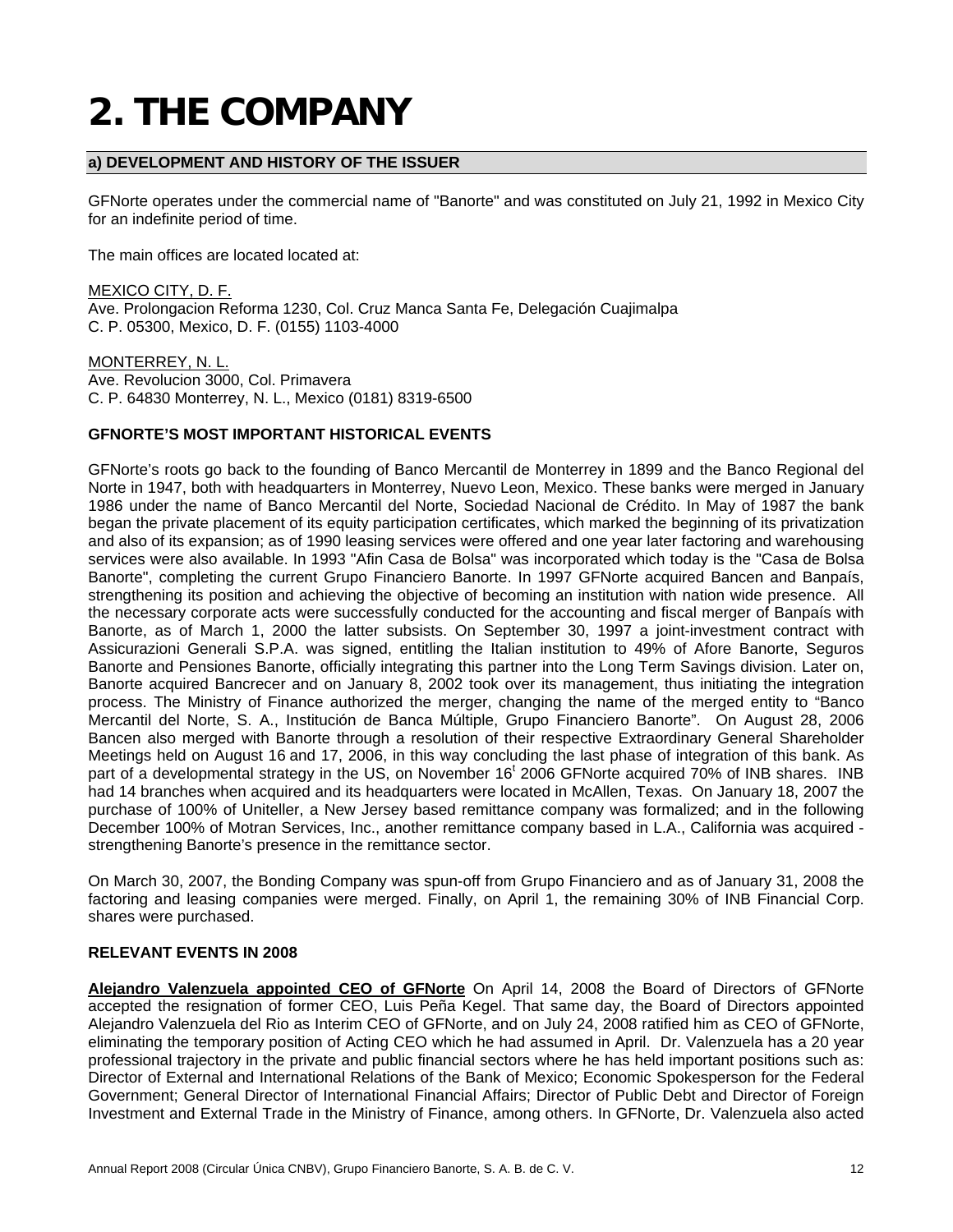as Managing Director of Treasury, Capital Markets and Investor Relations, and previously as Managing Director of Institutional and Investor Relations.

**Agreement with American Express**: Banorte and American Express (Mexico) signed an agreement on July 30, 2008 by which American Express will issue Banorte's corporate credit cards. Through this alliance, Banorte's corporate clients will be able to access the range of products and services offered by American Express which include benefits such as savings, expense control, financing options and exclusive benefits for users.

**Credit card payment campaign:** In response to the liquidity problems some clients were experiencing as a result of the difficult economic situation, Banorte decided to adopt a series of measures to support their clients to face in these times of adversity. A massive campaign was launched in December 2008 called "50/48" (50% discount on interest rate and up to a 48 month term to pay) providing an alternative for clients seeking to restructure their debt and to improve their credit profile. The client's debt is amortized with a fixed payment schedule without the possibility of using the available balance. Given the success the first phase of this campaign had, as of January 12, 2009 this benefit was extended to clients, increasing the term to up to 60 months. This new offer was extended to February 16, 2009 and was also available to clients who had restructured their debt with the previous offer.

**Mortgages with maturities of over 20 years:** in spite of the tight market conditions for mortgage lending, Banorte continues offering 20 and 30 year mortgages. However, given the new risk and liquidity conditions in the market, adjustments were made in December to the mortgage rates charged; a 20-year mortgage is now at 13.2% and a 30-year at 13.5%. The benefit of a reduction in the interest rate for timely payments continues, having the possibility of a reduction to 10.50% in either case. Through these features, Banorte's mortgage products with maturities of over 20 years consolidate as a competitive alternative to satisfy the long-term financing needs of clients.

**Merger of Factoring and Leasing Companies:** GFNorte's General Extraordinary Shareholders Meeting held on October 3, 2007 approved the merger of Arrendadora y Factor Banorte S. A. de C. V., Sociedad Financiera de Objeto Multiple, as the merged entity and Arrendadora Banorte S. A. de C. V., as the subsisting entity. This merger was motivated by regulatory changes that allow the creation of multi-purpose non-banking financial institutions. The benefits of consolidating these two businesses under one denomination are: taking advantage of operating efficiencies, more leverage capacity due to a consolidation of capital, maintain high ratings with rating agencies and improve the terms and conditions of funding lines with other financial institutions. Having obtained the prior authorization of the Ministry of Finance, the merged entity commenced operations on January 31, 2008 under the name of Arrendadora y Factor Banorte, S. A. de C. V., Sociedad Financiera de Objeto Múltiple, Entidad Regulada, Grupo Financiero Banorte

**Merger of Banorte's Real Estate companies:** On June 16, 2008 Banorte's General Extraordinary Shareholders' Meeting approved the merger of Inmobiliaria Bancrecer, S.A. de C.V., Inmobiliaria Innova, S.A. de C.V., Inmobiliaria Banormex, S.A. de C.V., Inmuebles de Tijuana, S.A. de C.V., Inmobiliaria Banorte, S.A. de C.V., Constructora Primero, S.A. de C.V., Inmuebles de Occidente, S.A., Inmobiliaria Finsa, S.A. de C.V., and Inmobiliaria Bra, S.A. de C.V. Also, the merger agreement was approved in order to formalize the resolutions passed by the Assembly, and it was established that Banorte's Balance Sheet of May 31, 2008 will serve as the reference for this merger.

#### **Increase in the Fixed Portion of the Warehousing Company's Equity:**

On January 2, 2009 Document UBVA/153/2008 of November 28, 2008, was published in the Daily Official Gazette through which the Ministry of Finance modified the authorization for Almacenadora Banorte to be constituted and operate as a General Deposit Warehouse, by virtue of an increase in the fixed part of its total equity in the amount of Ps 31, 780,651. This capital increase was approved by the General Extraordinary Shareholders' Meeting held on October 1, 2008.

**Issuance of Ps 5 billion in subordinated debt debentures during the 1Q08:** In 1Q08, Banorte simultaneously issued two tranches of subordinated debentures that strengthened its capitalization levels. The first issuance, which was non-preferred and non-convertible subordinated obligations (BANORTE 08) amounted to Ps 3 billion, had a 10 year maturity and will pay an interest rate of 28 day TIIE plus 60 basis points; the second issuance was a20 year subordinated preferred non-convertible obligations (BANORTE 08U) which amounted to the equivalent of Ps 2 billion in UDIS and will pay a fixed real rate of 4.95% every 182 days. The two tranches were rated Aaa.mx by Moody's. With these transactions, Banorte begins an innovative 5 year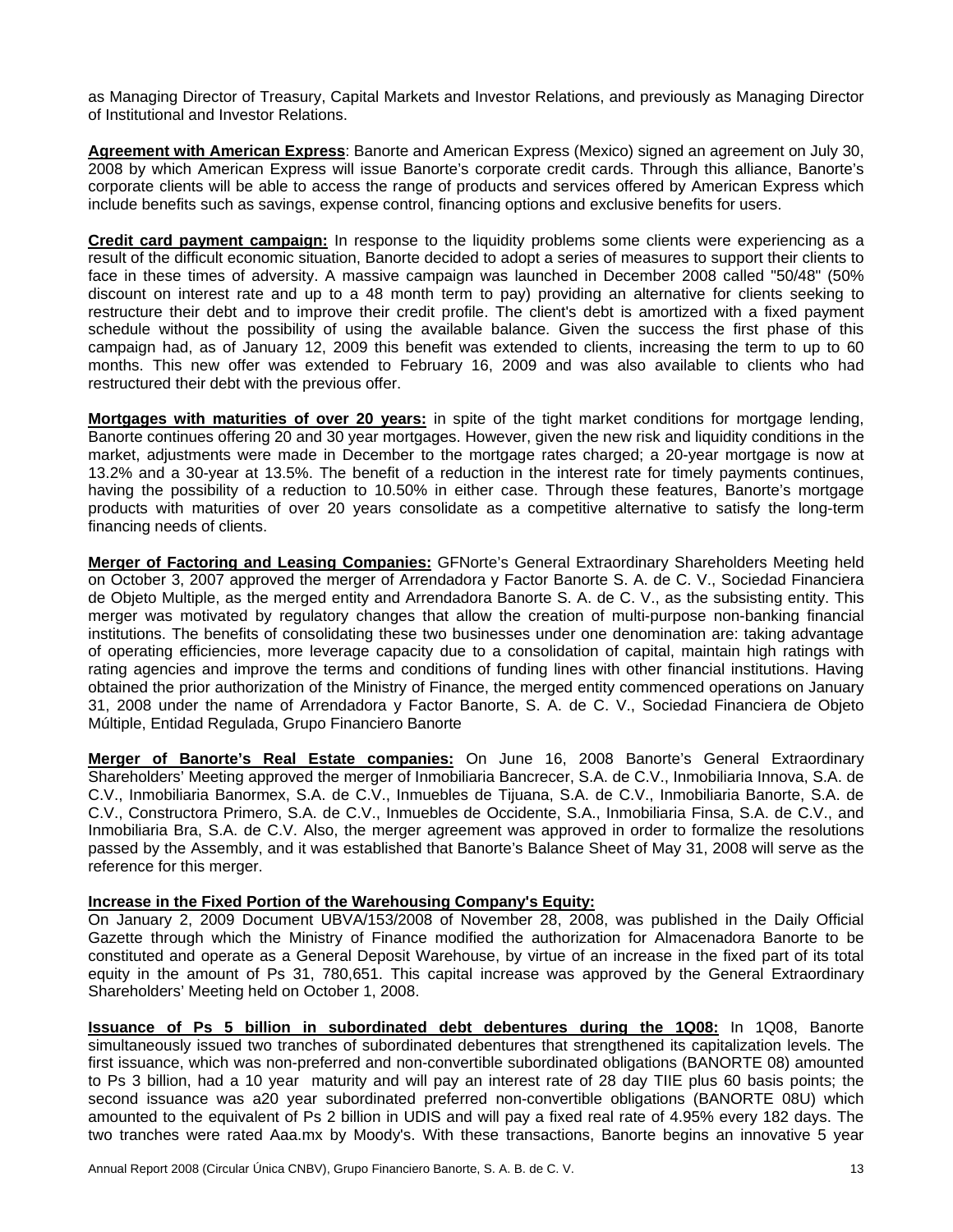program of up to Ps 15 billion in subordinated preferred and non-preferred non-convertible obligations that compute as regulatory capital. The objective is to reinforce the growth capacity that Banorte's current and future expansion rhythm demands.

**Issuance of Ps 2.75 billion in subordinated obligations:** On June 30, 2008, Banorte successfully completed the issuance of subordinated debt in the local market which contributed to strengthen the bank's regulatory capitalization levels. The issuance of Ps 2.75 billion in 10 year subordinated preferred non-convertible obligations (BANORTE 08-2) will pay an interest rate of 28 day TIIE plus 0.77%. The securities were rated Aaa.mx by Moody's.

**Payment of Cash Dividend:** GFNorte's General Ordinary Shareholders' Meeting held on October 6, 2008 decreed the payment of a cash dividend of Ps 0.47 pesos per share, an 4% increase over the previous year's dividend and equivalent to a payout ratio of 15% of 2007's recurring net income. The dividend was paid on October 17, 2008. It is worth noting that the current dividend policy was approved in the Shareholders' Meeting of April 29, 2003, and establishes a "payout ratio" of 15% of GFNorte's recurring net profit. The payment of the dividend is subject to the inexistence of legal impediments and also to market conditions and the Group's financial situation allowing it. Because none of these limitations materialized, in the Board's session held on July 24, 2008, it was approved to propose the payment of the dividend corresponding to the 2007 fiscal year at the Shareholders' Meeting. Payment of this dividend had no relevant impact on the capitalization ratio, since it was offset by other elements that strengthen the capitalization, such as retained earnings and profits of the current fiscal year as well as capital movements with positive impacts.

*Euromoney* **awards Banorte "Best Bank in the year in Mexico" and "Best Bank of the Year in Latin America":** On July 10, 2008 Banorte was informed that it had been awarded "Best Bank of the Year in Mexico" and "Best Bank of the Year in Latin America 2008" by the publication *Euromoney*. This award, one of the most prestigious in the financial world, is awarded after a thorough selection process by a team of editors highly specialized in banking and finance. The process involves the most important financial institutions in Mexico and Latin America.

**Banorte ranked 16th among the 50 most important brands of Latin America:** this study was based on a worldwide methodology of financial valuation applied by Interbrand to develop its global ranking. It consists of analyzing the amount of prospective future cash flows of a company that are attributable to intangible assets related to the brand. According to this methodology, Banorte is ranked 16th in Latin America, with a value of US \$846 million, surpassing other prestigious banks in Mexico.

**Banorte named "Bank of the Year in Mexico" by** *The Banker* **magazine:** On November 26<sup>th</sup>, 2008 the Financial Times Group recognized Banorte as "Bank of the Year in Mexico 2008", a distinction that it had also received in 2000, 2005 and 2006. Banorte was distinguished for its innovation, client services, prudence in risk taking and appropriate management.

# **RELEVANT EVENTS OF 1Q09**

**Purchase of remaining 30% of INB shares:** On April 21, 2009 GFNorte announced the purchase of the remaining 30% of INB Financial Corp. shares, controlling company of Inter National Bank with corporate offices in the state of Texas, USA. This acquisition marks the completion of the original strategy outlined in January 2006, when the acquisition of 70% of Inter National Bank shares was announced. Banorte paid a total of \$146.6 million dollars to acquire this remaining stake. This transaction did not have any impact on the capitalization ratio of Banorte, as the full impact of the transaction was registered in 2006.

**Issuance of Ps 2.2 billion in preferred non-convertible subordinated obligations:** the non-convertible Subordinated Preferred Obligations (BANORTE 09) amounted to Ps 2.2 billion with a 10 year term and interest rate of 28 day TIIE plus 2%. The securities were rated Aaa.mx by Moody's and AA (mex) by Fitch. They were issued in order to strengthen Banorte's regulatory capital.

**Prepayment of Subordinated Non-convertible Obligations issued in 2004:** On January 14, 2009, Banorte announced that in February 2009, would exercise the prepayment option on the \$300 million dollars of subordinated non-convertible obligations issued in 2004 maturing in 2014, and registered in the Luxemburg stock exchange. These securities included a prepayment option as of year 5 which was exercised on February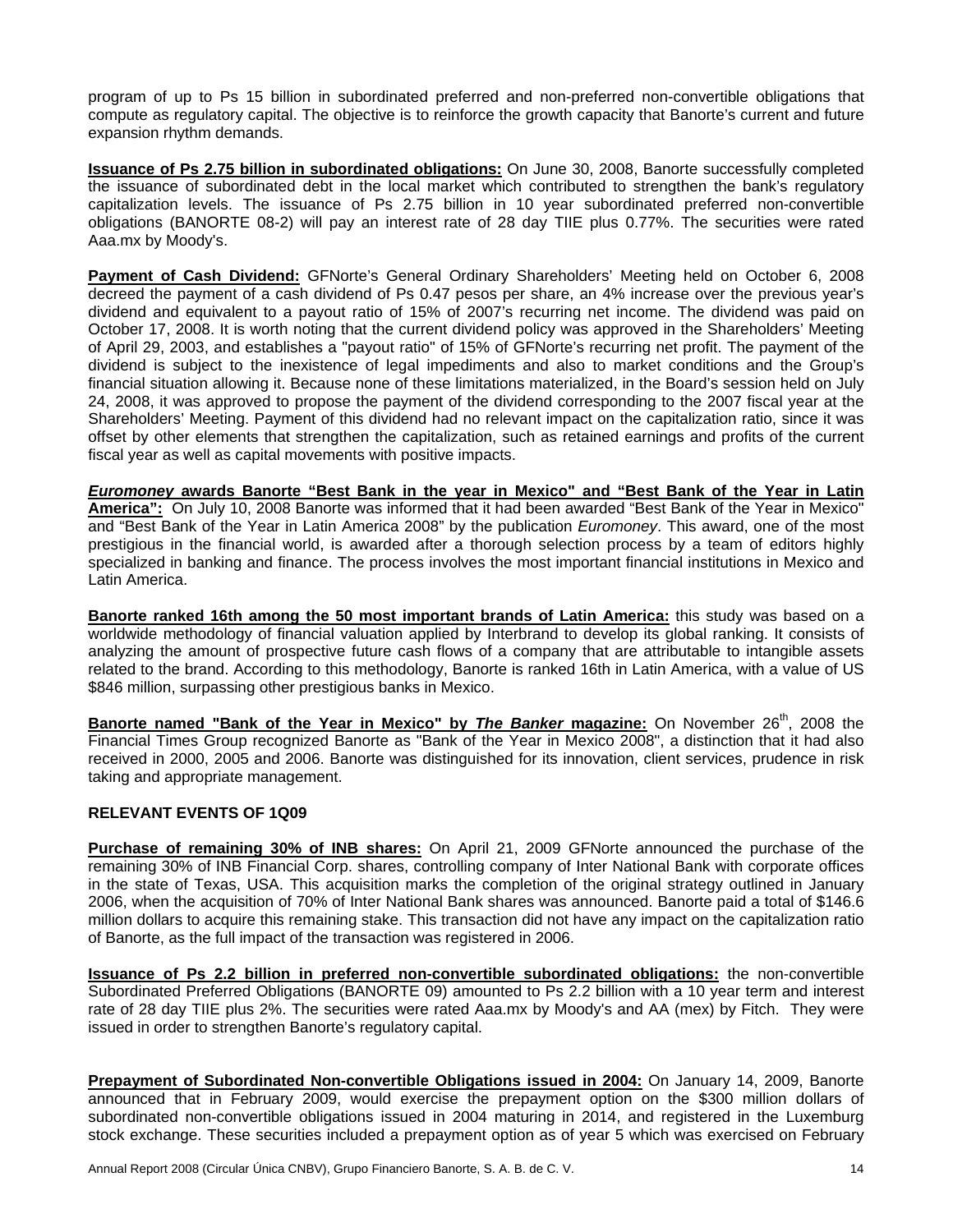17, 2009. The main reasons for prepaying these obligations were: i) the capital base was reinforced with recent issuance of subordinated debt in the local markets; ii) to maintain Banorte's credibility as an issuer in the international capital markets; iii) to pay debt obligations that will gradually compute less as regulatory capital in accordance with rules established by the CNBV.

**Agreement with China Development Bank:** On February 10, 2009, the China Development Bank and GFNorte signed an important cooperation agreement that sets the foundation through which both institutions can reciprocally assist their respective clientele mainly in China, Mexico and the United States, by taking advantage of their respective business platforms.

**Campaign to Restructure SME Loans:** Banorte maintains its commitment to support and propel Mexican SMEs, even in these difficult economic times. For that reason, on March 24, 2009 it launched an aggressive program to restructure loans for their Crediactivo clients, allowing them to meet their commitments, by lengthening the maturity of their loans up to 7 years and reducing the interest rate for timely payments.

**Launching of Banorte Movil:** On March 5, 2009 the "Banorte Movil" application became available to electronic banking clients. This novel electronic banking service operates via cellular telephones and mobile devices using the Internet, and is accessible from anywhere in the country using a cellular telephone, regardless of the type of equipment or the phone service provider. During the first weeks of operation, a total of 15,000 electronic banking clients downloaded this application to their cellular telephones.

**Launching of the "Dollar Debit Card":** On March 30, 2009 Banorte launched the "Dollar Debit Card" and a new savings product "Enlace Dollars without a Checkbook", directed at individuals residing in the border area of the country and who make purchases and transactions in dollars and pesos. With this instrument, users can obtain dollars 24 hours a day from ATMs in Mexico or from Inter National Bank ATMs in Texas, without having to pay commissions or be affected by FX variations, as usually happens with purchases made with credit cards in pesos. Accounts can be opened with a minimum of 100 US dollars.

**Named "Best Financial Group 2009 in Mexico" by** *World Finance*: GFNorte was awarded for the first time, the distinction of "Best Financial Group 2009" granted by World Finance. This is also the first time that a Mexican bank has been honored with this award by this prestigious publication which is part of the Londonbased *World News Media* Group. Banorte was recognized for its constant innovation, originality, the quality of its products and services, the continuous development of markets, its growing market share in all segments and excellence in customer service, among other things.

#### **b) BUSINESS DESCRIPTION**

#### **i. MAIN ACTIVITIES**

GFNorte was authorized by the Ministry of Finance and Public Credit (SHCP) to operate as a holding company of those companies mentioned later in this report (item ix. Corporate Structure), according to the guidelines and terms established by the Law to Regulate Financial Groups and general regulations issued by the CNBV.

Its main activity is to acquire and manage shares representing equity of financial entities and societies that provide them with complementary or auxiliary services as well as other types of societies determined by the SHCP.

GFNorte offers:

- Banking Sector: all universal banking services in Mexico and through INB in the state of Texas, USA.
- Long-term Savings: retirement savings funds (Afore), insurance and annuities.
- Other finance companies: leasing & factoring and warehousing services.
- Broker Dealer: capital market services and products.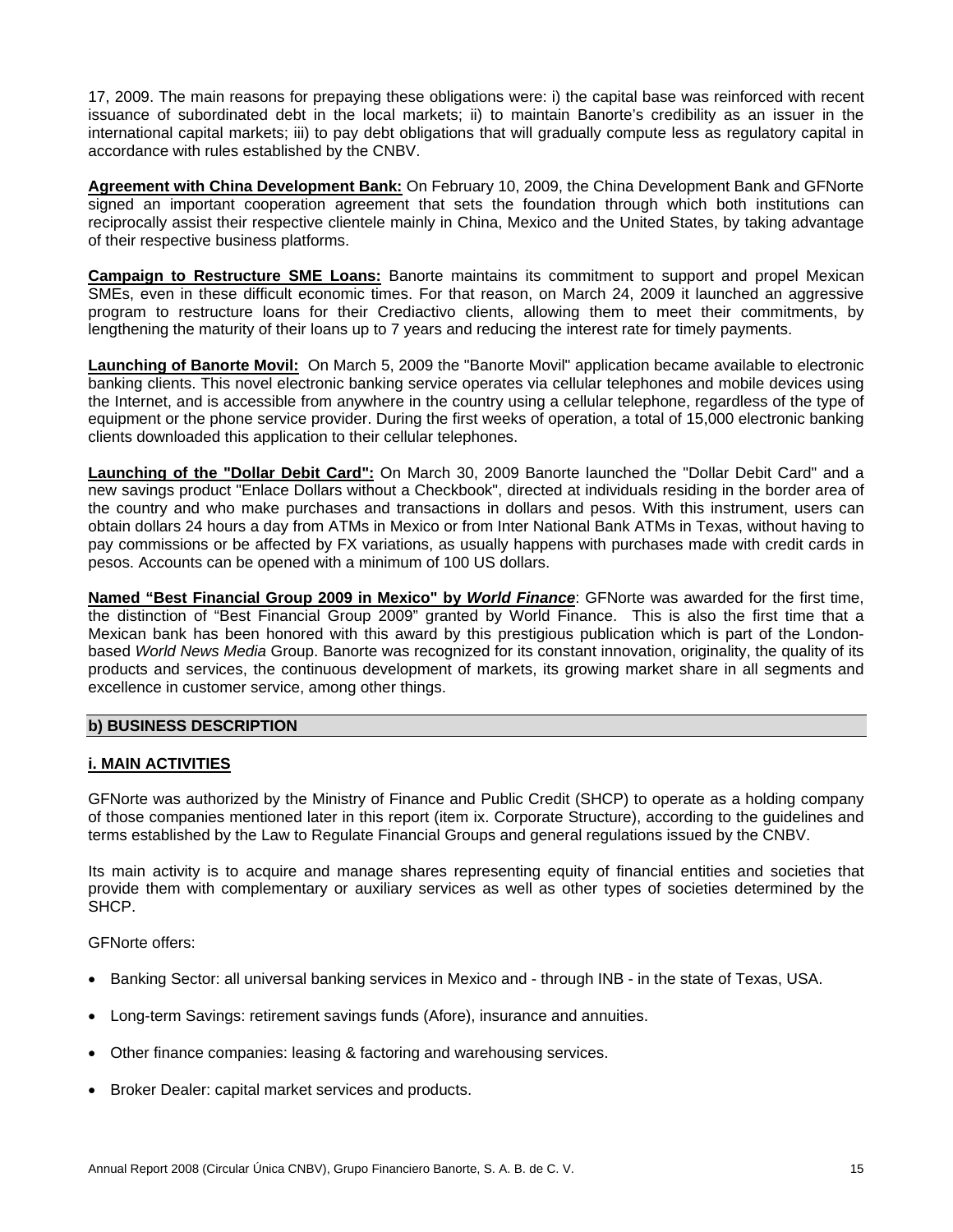• Pronegocio (Microlending): in GFNorte's Board of Directors session held on January 29, 2009, the merger of Créditos Pronegocio, S.A. de C.V. to the banking subsidiary Banorte was approved; and as of that date, all Pronegocio operations are controlled by the bank.

The main activity of the Banking Sector is to offer all the universal banking products and services through the following business lines:

- **Consumer Bank:** specializing in individuals and small businesses providing them through our distribution channel with products and banking services that are not specialized. Among the products and services offered are: checking and savings accounts; credit cards; mortgages, car loans, payroll and personal loans.
- **Corporate Bank**: this segment specializes in credit products for small and medium sized companies. Main products are loans and lines of credit, cash management, fiduciary and payroll payment services. Comprehensive financial solutions are also offered to our corporate (Mexican corporations and large foreign multi-national corporations) clients through several specialized types of financing.
- **Government Banking:** federal, local and state governments in Mexico and other entities such as social security institutions, etc. are served through this unit. Products and services offered include checking accounts, loans, cash management, payroll services and insurance products, among others.
- **Recovery Bank:** through the Solida subsidiary, it is responsible for the management, collection and recovery of delinquent loans originated by the bank. It also conducts the management, collection of loan and real estate portfolios acquired through public and private auctions.

#### **ii. DISTRIBUTION CHANNELS**

Banorte has one of the largest distribution networks in the country comprised of 1,118 branches and over 4,000 ATMs through which it offers quality service to clients. Banorte also has one of the most modern and secure Internet services to conduct financial transactions as well as a world class Call Center with the support of a strong technological platform.

#### **Branch network**

Banorte strengthened its presence in mature and consolidated markets, at the same time extending its branch network into new markets by opening offices and making strategic relocations. These efforts were especially relevant in Mexico City, where 32% of the branch movements were registered.

In the course of 2008, 67 new offices were inaugurated and 3 were closed; 19 relocations and 5 refurbishments were carried out; at year-end the branch network totalled 1,118. Considering these results, 2008 has been the year with the most branch openings in the last three fiscal years.

In 2009, Banorte will continue to expand its branch network considering the economic situation, seeking to increase penetration in highly bancarized markets, emphasizing efforts in Mexico City North and Mexico City South territories. At the same time, and because of the difficult economic situation expected in 2009, Banorte will merge some branches to obtain efficiencies without affecting the quality of service that our clients require.

### **ATMs**

The strategy to increase our client base also implies an increase in the number of ATMs that support their transactions, especially Banorte payroll users. At the end of 2008 Banorte's ATMs network was comprised of 4,136 units, an increase of more than 450 during the last year. Additionally, in accordance with the technological upgrading program, a large number of ATMs were modernized with more advanced equipment, improving the level of service and strengthening this channel that accounts for 45% of total bank transactions.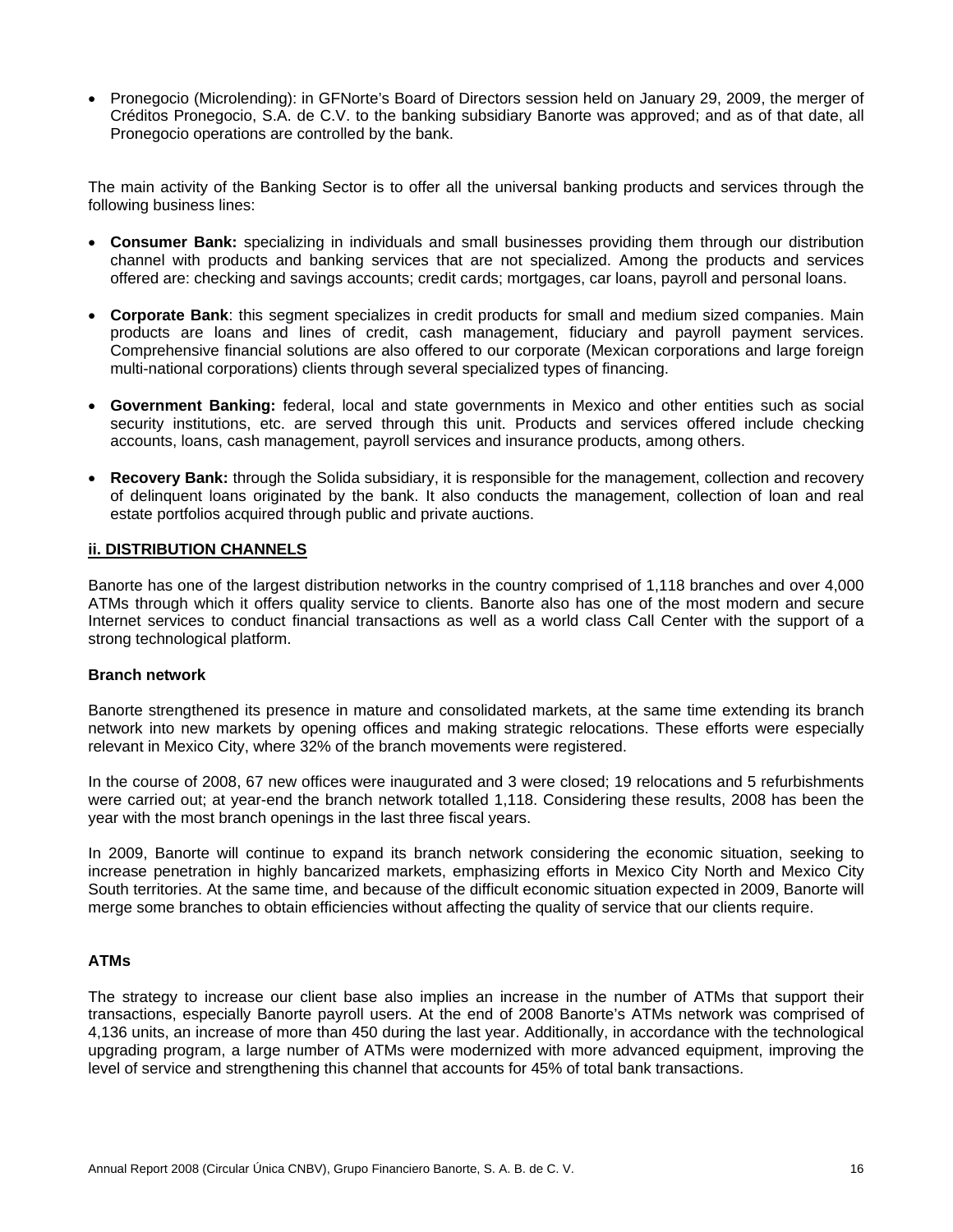#### **Acquired Business (Point of Sales – POS)**

Through this medium we can offer clients efficient service with terminals using the Internet; enabling merchants to make sales with a credit card on-site (national and international, Visa, MasterCard or American Express) using mobile terminals or even through the Internet with e-commerce solutions. Currently there are 35,000 affiliated merchants, through which 56 million annual transactions are made, representing a total billing of Ps 37,710 million in 2008.

# **Banortel Call Center**

During 2008, 30.5 million Banorte clients' calls were answered, using a new model that differentiates our service from the competition by achieving a tangible benefit for clients through specialized attention according to the product. During this period, part of the Call Center's technological platform was upgraded with modern equipment, enabling us to provide better service to our clients.

#### **Banorte through the Internet**

Banking through the Internet offers clients the opportunity to conduct more than 50 different types of transactions without having to visit a branch. Currently there are almost 300,000 active clients using this medium, conducting 156 million transactions a year with an average monthly value of Ps 468 billion.

With the development of the new host-to-host communication system (Connexion Banorte) the administrative system of the company (ERP) is connected directly to the bank's operations center, enabling a massive execution of bank transactions in less time, without human intervention and with the high standard of security that distinguishes Banorte. This product seeks to provide needed services to large corporations, as well as government entities that require handling large volumes of transactions with a high level of service and security.

#### **Innovation in mediums**

Due to the importance of having tools that help our clients to avoid the ever growing number of fraudulent transactions committed through electronic commerce, and according to the current norms on a national level that establish that these disputes be absorbed by the affiliated trades, Banorte implemented 3D Secure (3DS).

3DS is a new service that provides additional security for purchases conducted through the Internet; using a password associated to the consumer's card (electronic signature). For accepted VISA and MasterCard credit cards, the basic 3DS concept is to ensure the validity of the transaction by means of an on-line authentication (confirmation), protecting the cardholder from future fraud as well as the business from charges arising from fraudulent transactions.

The main feature of this service is the change in responsibility. If a business has 3DS, the responsibility for the charge is transferred to the issuing bank and not to the business, irrespective if the customer's credit card is not registered with Verified by Visa or MasterCard Secure Code, thereby greatly diminishing possible charge disputes that the company may receive.

With this new service, we can ensure greater security and certainty to our clients, both from the buyer's point of view (businesses with a transfer of responsibility) and from the issuer's point of view.

#### **iii. PATENTS, LICENSES, BRANDS AND OTHER CONTRACTS**

The main registered trademark is BANORTE, since it represents the distinctive sign of GFNorte and its subsidiaries, being in use for 10 years since 2000. We also have the registered trademark of GRUPO FINANCIERO BANORTE since 1994, which is valid until 2014.

Banorte also owns the trademarks of SUMA, IMANORTE, CRÉDITO HIPOTECARIO BANORTE Y AUTOESTRENE BANORTE, which are significant within their sectors since they support the main financial products offered to the public. The trademarks are valid for 10 years starting from 2002, 2000, 2001 and 2005, respectively.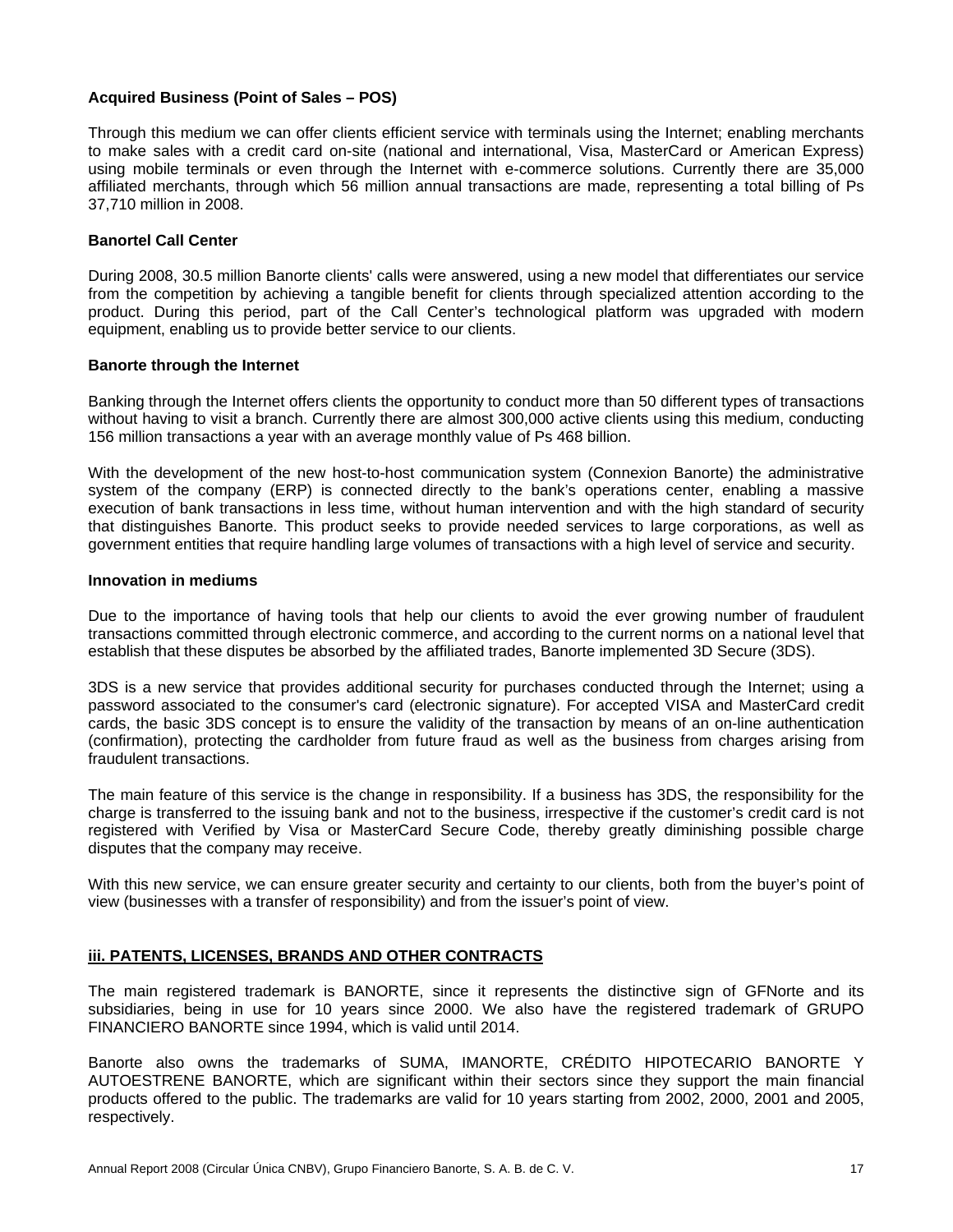Additionally we have the trademarks for ENLACE TRADICIONAL, ENLACE DINÁMICA, ENLACE INTELIGENTE, FLEXPLAN and PUNTOS X DIVERSIÓN, which also support important financial products offered by Banorte to the public, for 10 years as from 2002. And the most recent trademarks are MUJER BANORTE and AGROPECUARIO BANORTE, for 10 years as of 2005 and 2006, respectively.

On the other hand, Banorte has registered commercial slogans, among others:

BANORTE, EL BANCO FUERTE DE MÉXICO (BANORTE, THE STRONG BANK OF MEXICO) MÉXICO PIENSA EN GRANDE (MEXICO THINKS BIG) MÉXICO PIENSA EN GRANDE, BANORTE EL BANCO FUERTE DE MÉXICO (MEXICO THINKS BIG, BANORTE THE STRONG BANK OF MEXICO)

These slogans are significant since they form part of an institutional campaign that promotes the solvency, stability and strength of this credit institution, which is one of the most representative subsidiaries of GFNorte, They are valid for 10 years starting from 1999. The most recent commercial slogans are SIEMPRE TE DA MÁS (YOU ALWAYS GET MORE) and MUJER BANORTE, DETRÁS DE UNA GRAN MUJER HAY UN GRAN BANCO, (BANORTE WOMAN, BEHIND EVERY GREAT WOMAN IS A GREAT BANK) with duration of 10 years as of 2003 and 2005, respectively.

Each one of these property rights is protected by their respective authorities.

#### **Relevant contracts:**

Banorte has celebrated diverse contracts outside of its core business, among the most relevant:

- The agreement with American Express Company (Mexico), S.A. de C.V. to share Points of Sale Terminals, celebrated on December 2, 2006 for an indefinite length of time.
- Agreements with IBM Mexico, Comercialización y Servicios, S.A. de C.V., (i) for the acquisition of products (equipment or software licenses) and services, and (ii) leasing of technological equipment. The first contract was signed on December  $5<sup>th</sup>$ , 2005 and the leasing contract was signed on May 7, 2004; with the understanding that both contracts are for indefinite periods of time.
- The agreement celebrated on May 1, 2006 with Sertres del Norte, S.A. de C.V., for preventive maintenance and corrective services to the infrastructure equipment of the institution, as well as other contracts for the installation of mechanisms and/or infrastructure of uninterrupted energy in order to protect Banorte from the possible risk of interrupted transactions. The first agreement mentioned expired on April 30, 2009, but was renewed and will expire in June 2012; and the other agreements were celebrated in accordance with the needs of the institution, with the intention that they will expire as soon as the service or commended task is concluded.
- The agreement with NCR de México, S. de R. L. de C. V., for preventive maintenance and corrective services for ATMs was celebrated on March 1, 2007. It expired on February 28, 2009 but was extended to May 31<sup>st</sup>, 2009. The renewal is currently under negotiation and the contract is in the signing process for a period of 3 years.
- The agreement with Diebold de México S. A. de C.V., for preventive maintenance and corrective services for ATMs, was celebrated on March<sup>t</sup>, 2008, and expires on February 28, 2010.
- The contract with Winston Data, S.A. de C.V., for printing services and inserting account statements into envelopes with account statements, was celebrated on July 15, 2008 for an indefinite period of time.
- The agreement with Azertia Tecnologías de la Información México, S. A. de C. V., for printing services and inserting account statements into envelopes, was celebrated on July 15, 2008 for an indefinite period of time.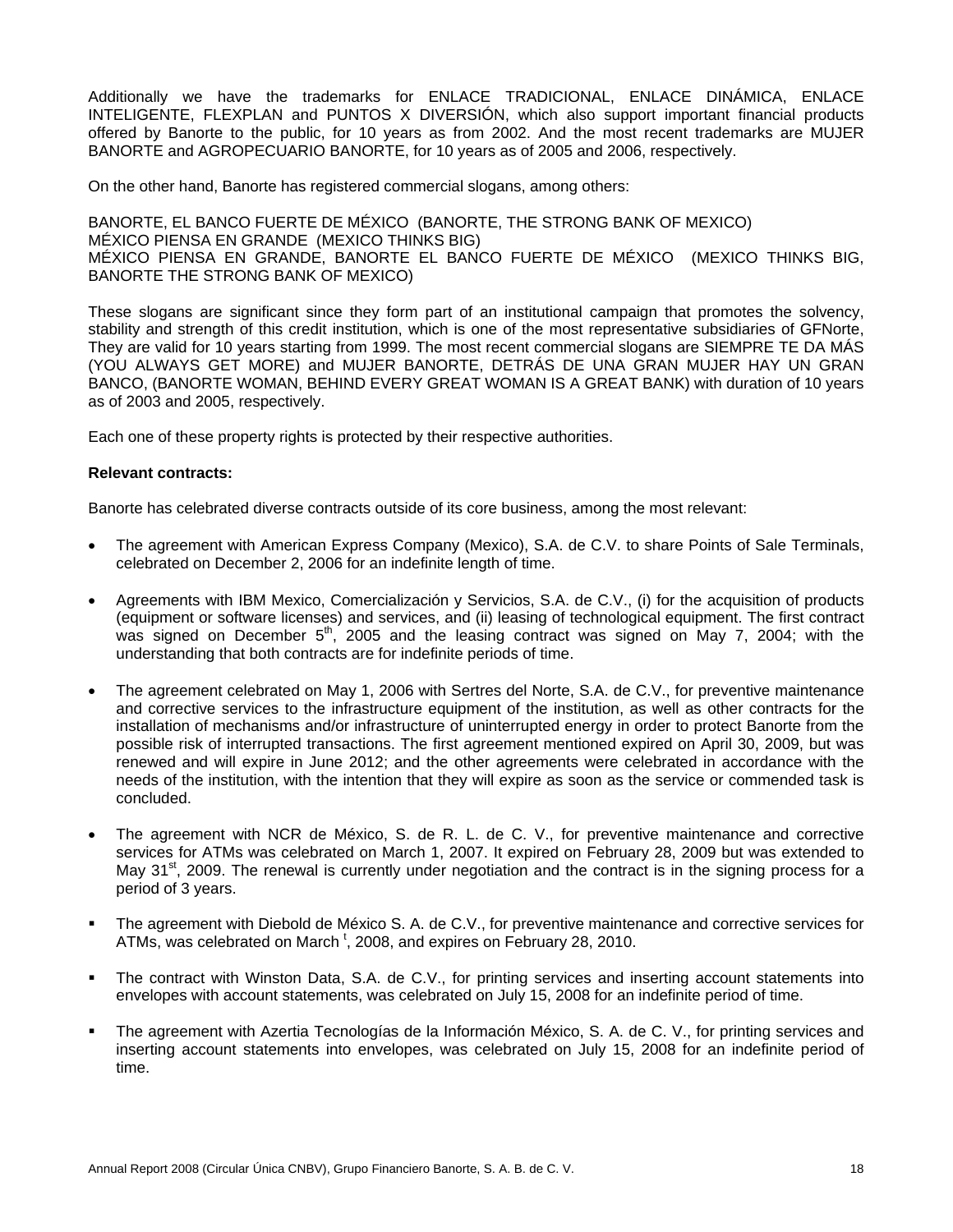- The contract with Satélites Mexicanos S. A. de C. V., for satellite signal services was celebrated on July 31, 2007, expiring on June 30, 2009 and is currently under negotiation to be renewed for 3 additional years, expiring on July 31, 2012.
- The agreement with Libros Foráneos S. A. de C. V., providing satellite linking services for ATMs was celebrated on October 1, 2006, and will expire on September 1, 2009.

With respect to the afore-mentioned contracts, there is no risk involved if the renewals are affected.

#### **iv. MAIN CLIENTS**

By March 31, 2009 Banorte had an ample and diversified portfolio of clients; the largest one representing only 2.0% of the total portfolio.

Also, GFNorte's transactions are adequately distributed among the different productive sectors of the economy, with no important concentration in any specific sector and, for the same reason, no cyclical relevance.

#### **v. APPLICABLE LEGISLATION AND TAX SITUATION**

GFNorte has SHCP's authorization to be constituted and to function as a financial group in accordance with the guidelines and terms established by the Law to Regulate Financial Groups, falling under the inspection and surveillance of CNBV. Its transactions consist of acquiring and managing shares with voting rights issued by members of the Group, as well as of societies that lend complementary or auxiliary services to one or more financial entities of the Group or to itself, and to other societies authorized by the SHCP through general dispositions. Its operations are regulated by the CNBV, the Law to Regulate the Financial Groups, the Stock Market Law, the mercantile legislation, mercantile uses and practices, the Civil Code for the Distrito Federal (Mexico City) and the Federal Tax Code, for the effects of notifications and legal actions referred to in Article 27 of the Law to Regulate Financial Groups; each member of the financial group will be governed by the respective laws that are applicable to them.

As part of the CNBV's faculties in its capacity as regulator of financial groups, it must conduct revisions of financial information and require necessary modifications and if applicable, determine sanctions for noncompliance with the established norms.

GFNorte has signed an agreement of responsibilities in accordance with the Law to Regulate Financial Groups, through which it must respond fully, with the obligations of the Group's financial entities that are their responsibility in accordance with the applicable regulations, even those that were assumed by those financial entities prior to their integration into the Group. GFNorte will also respond in an unlimited way for the losses of all and each one of these entities. In the event that the capital of the Society is not enough to cover the responsibilities of the Group's financial entities, such responsibilities will be covered first by Banco Mercantil del Norte, S. A., and later proportionately with respect to the other entities of the group until the Society's capital is depleted. To that effect, the relationship between the percentages that each one represents in the total equity of these financial entities will be taken into consideration.

The Group will only be able to assume direct or contingent liabilities and use its properties as guarantee according to the agreement of responsibilities referred to in Article 28 of the Law to Regulate the Financial Groups, as well as in operations with the IPAB and with the Bank of Mexico's authorization, to issue subordinated obligations with mandatory conversion to equity securities and to obtain short term loans, until the placement of shares for the incorporation or merger referred to in Article 10 of the referred law.

The Society will be prohibited: (i) to grant loans, except for those which are part of labor benefits; (ii) to process or carry out any arrangement related to the operations of its controlled financial entities, and (iii) to provide information on its operations or those of other entities of the Group, except to the authorities in accordance with the legal framework, this limitation being extended to its Board of Directors, commissaries, officials, employees and in general to anyone who can commit the Society with their signature.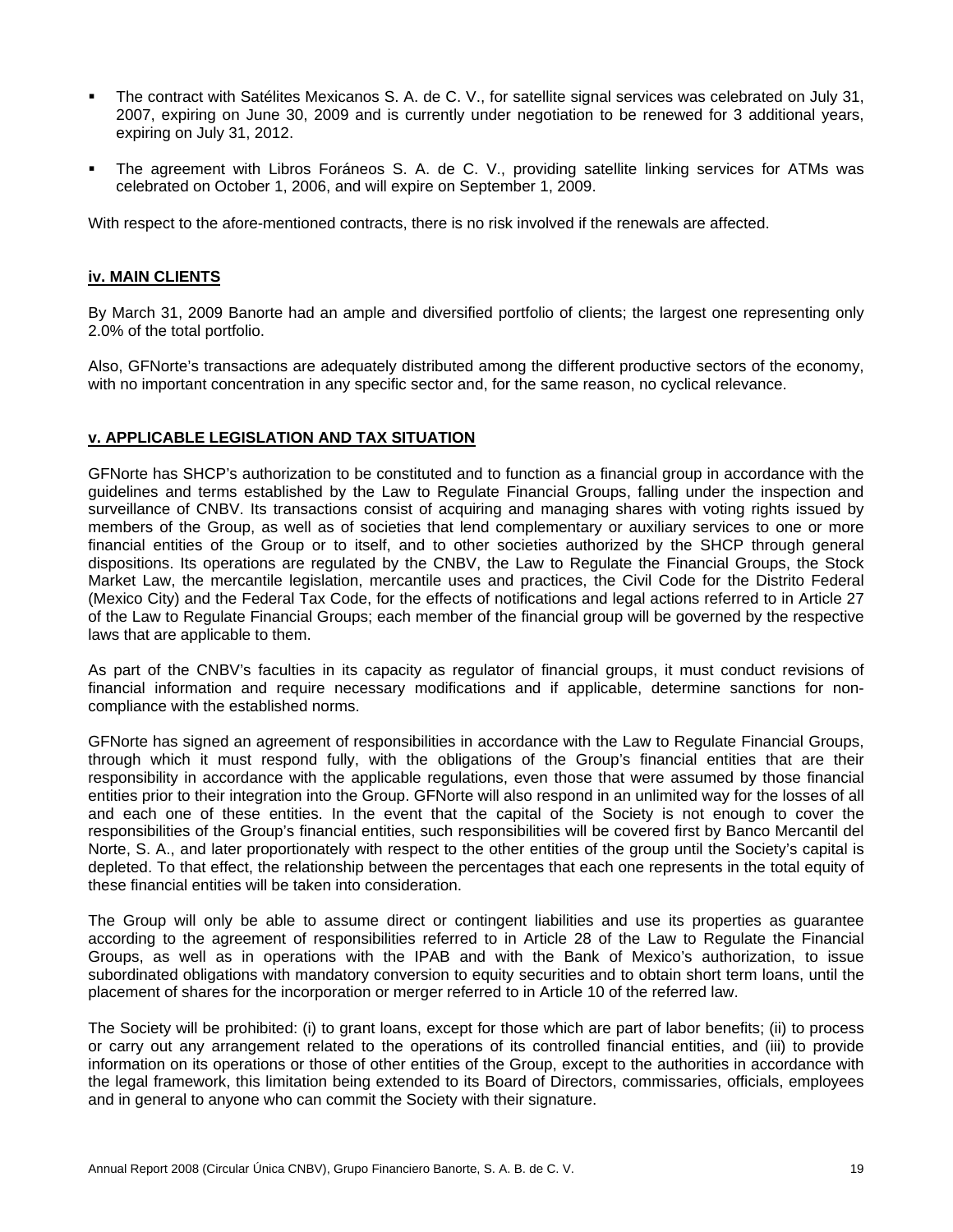The By-laws of the Society, the Agreement of Responsibilities, as well as any modification to these documents must be submitted for the approval of SHCP who will grant or deny it after hearing the opinion of Banxico and CNBV. Any conflict arising from the interpretation, execution or non-fulfillment of the by-laws will submitted to the legal tribunals of Mexico City, Distrito Federal.

During the 2008 audited fiscal year, the Institution did not enjoy any special tax benefits, subsidies or exemptions granted by tax authorities.

# **vi. HUMAN RESOURCES**

GFNorte had 20,008 full-time and professional fee-based employees at the end of the year 2008, of which the Banking Sector makes up 76%.

| <b>Sector</b>                            | 2008   | 2007   | 2006     |
|------------------------------------------|--------|--------|----------|
| <b>Bank</b>                              | 15.109 | 14,211 | 13,362   |
| Long term savings                        | 3,837  | 2,106  | 1,822    |
| Other Finance Companies and Microlending | 742    | 710    | 562      |
| <b>Broker Dealer</b>                     | 195    | 188    | 183      |
| Remittance companies                     | 114    | 133    | $\Omega$ |
| <b>Total full-time employees</b>         | 19,997 | 17,348 | 15,929   |
| Total full-time employees & salaries     | 20,008 | 17.361 | 15,940   |

63% of GFNorte's Banking Sector employees are non-unionized and the rest are union members.

Historically the relationship between Banorte's union and the Institution has been cordial and respectful, without any conflict. There have been no strikes, threats of work disruption or collective conflicts.

#### **vii. ENVIRONMENTAL PERFORMANCE**

Since Banorte is a service company, it does not have an environmental protection policy.

#### **viii. MARKET INFORMATION**

The evolution of GFNorte's financial entities' market participation has been the following:

| <b>Financial Entity</b> | <b>Concept</b>             | 2008    | 2007  | 2006  |
|-------------------------|----------------------------|---------|-------|-------|
| <b>Bank Sector</b>      | Public deposits*           | 12.6%   | 12.0% | 12.0% |
| <b>Broker</b>           | Variable Income Operations | 6.4%    | 7.2%  | 9.3%  |
| Afore (retirement fund) | Affiliations               | $9.7\%$ | 10.3% | 11.1% |
| Insurance               | Issued premiums            | 4.2%    | 4.7%  | 4.6%  |
| Annuities               | Annuities                  | 52.0%   | 40.0% | 21.1% |
| Warehousing             | Certifications             | 4.6%    | 4.6%  | 4.4%  |
| Factoring               | <b>Total Portfolio</b>     | N.A.    | 23.0% | 31.0% |
| Leasing                 | <b>Total Portfolio</b>     | 17.3%   | 12.0% | 12.0% |
| <b>Bond Sector</b>      | <b>Issued premiums</b>     | N.A.    | N.A.  | 5.6%  |

\*Source: ABM. Sample: Banamex, BBVA Bancomer, Santander Serfin, Banorte, HSBC, Scotiabank, Banregio and Bajio. N.A.: Not applicable since the Bonding company was spun-off from GFNorte on March 31<sup>st</sup>, 2007. Factoring and Leasing merged as of February 2008.

GFNorte's attributes are its strength, service and experience, market knowledge and wide range of products and services.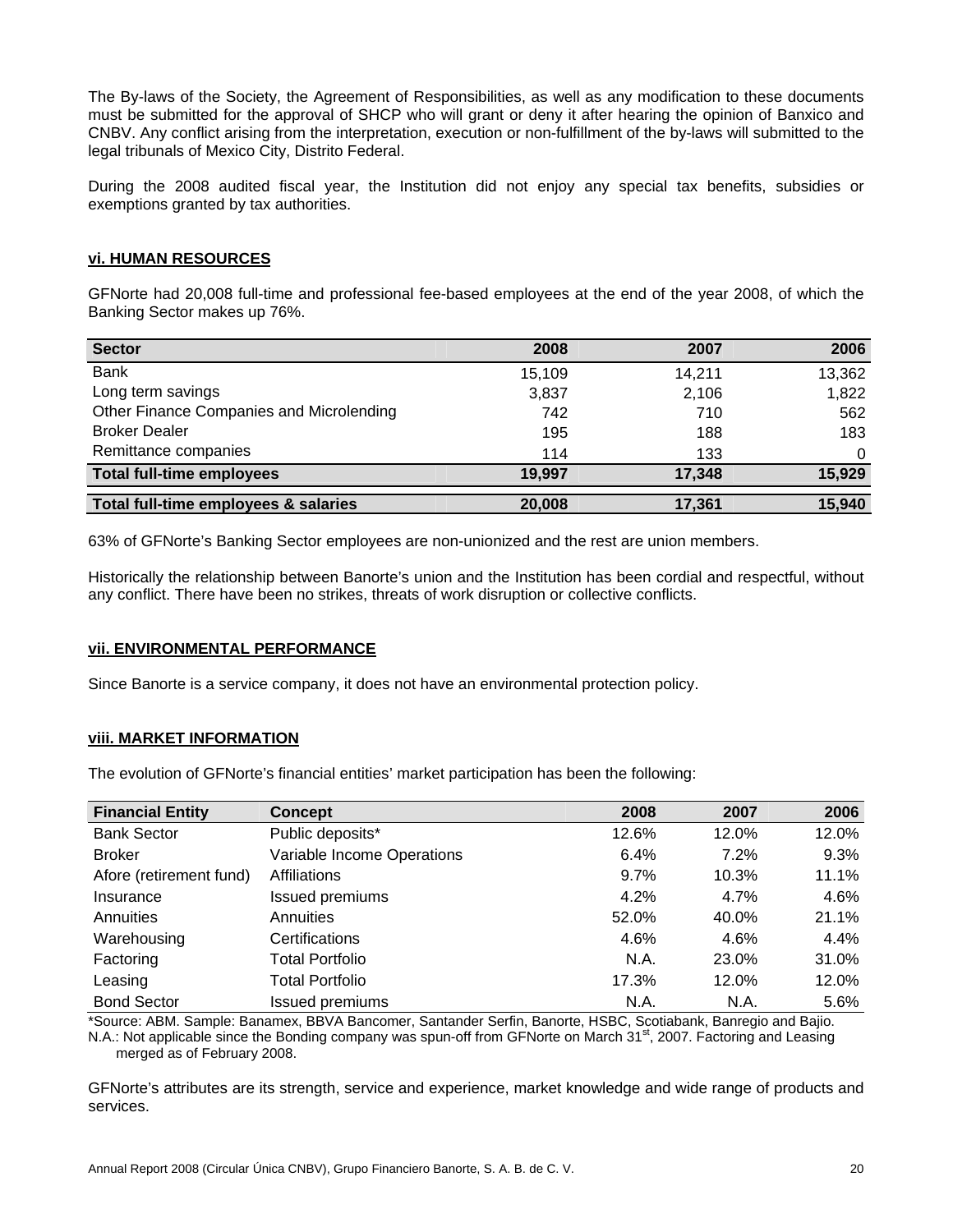Our main competitors are: Grupo Financiero Banamex, Grupo Financiero BBVA Bancomer, Grupo Financiero Santander, Grupo Financiero Scotiabank and Grupo Financiero HSBC as well as Banregio and Banco del Bajio in some regions of the country. In 2006 and 2007 operations of new banking institutions were authorized; although these new banks are not main competitors of Banorte, they could become a competitor in the future, depending on the business strategies they follow.

# **ix. CORPORATE STRUCTURE**

GFNorte is made up of seven financial entities and it holds the following percentages of their equity:

| <b>Financial Entity</b>                                                                                                                                                                                                                                                                                                                                                                            | <b>Total</b><br><b>Equity</b> |
|----------------------------------------------------------------------------------------------------------------------------------------------------------------------------------------------------------------------------------------------------------------------------------------------------------------------------------------------------------------------------------------------------|-------------------------------|
| Banco Mercantil del Norte, S. A., multiple banking institution, Grupo Financiero Banorte.<br>Credit Institution authorized to conduct financial operations.<br>$\bullet$<br>Conducts banking and lending operations.                                                                                                                                                                               | 97.06%                        |
| Arrendadora y Factor Banorte, Sociedad Anónima de Capital Variable, Sociedad Financiera de<br>Objeto Múltiple, regulated entity, Grupo Financiero Banorte<br>Acquires goods and/or real estate for financial leasing<br>$\bullet$<br>Obtains loans and financing from credit and insurance institutions to cover liquidity needs.<br>٠<br>Celebrates leasing and factoring contracts.<br>$\bullet$ | 99.99%                        |
| Almacenadora Banorte, S. A. de C. V., Organización Auxiliar del Crédito, Grupo Financiero Banorte.<br>Storage services, keeps and conserves goods and merchandise.<br>$\bullet$<br>Issues deposit certificates and pledged bonuses.<br>Transforms deposited goods in order to increase their value<br>$\bullet$                                                                                    | 99.99%                        |
| Seguros Banorte Generali, S. A. de C. V., Grupo Financiero Banorte.<br>Institution that insures and re-insures individuals and corporations.                                                                                                                                                                                                                                                       | 51.00%                        |
| Pensiones Banorte Generali, S. A. de C. V., Grupo Financiero Banorte<br>Acts as an insurance institution whose objective is to exclusively manage insurance<br>annuities derived from Social security laws.                                                                                                                                                                                        | 51.00%                        |
| Casa de Bolsa Banorte, S. A. de C. V., Grupo Financiero Banorte<br>Acts as intermediary authorized to operate in the stock market, conducting transactions for<br>the sale and purchase of securities, advising in placement of securities and operations with<br>securities and investment societies.                                                                                             | 99.99%                        |
| Créditos Pronegocio, S. A. de C. V., Sociedad Financiera de Objeto Limitado, Grupo Financiero<br><b>Banorte</b><br>Grants loans to small and medium-sized companies.                                                                                                                                                                                                                               | 99.99%                        |

*For more information on the main business relationships with subsidiaries, see Number 4, item b) Operations with Related Parties and Conflict of Interest.* 

### **x. DESCRIPTION OF MAIN ASSETS**

Below are the most important real estate properties of GFNorte and its subsidiaries:

|                                                                 |                   | Net book value    |
|-----------------------------------------------------------------|-------------------|-------------------|
| Location                                                        | Construction $m2$ | (thousands of Ps) |
| Mexico-Toluca highway, Col. Cruzmanca Mexico D. F.              | 43.761            | \$686,466         |
| Av. Revolucion no. 3000, Monterrey, N. L.                       | 40,222            | 345,860           |
| Paseo de la Reforma no. 281 corner of Rio Sena 110 Mexico, D.F. | 1,192             | 107,733           |
| Calle Padre Mier Oriente no. 227, Monterrey, N. L.              | 5,810             | 65,993            |
| Ave. Chapultepec corner or Paz #. 278, Guadalajara, Jalisco.    | 6,695             | 53,969            |

These properties are insured against damages and are not pledged as guarantee in credit operations.

Annual Report 2008 (Circular Única CNBV), Grupo Financiero Banorte, S. A. B. de C. V. 21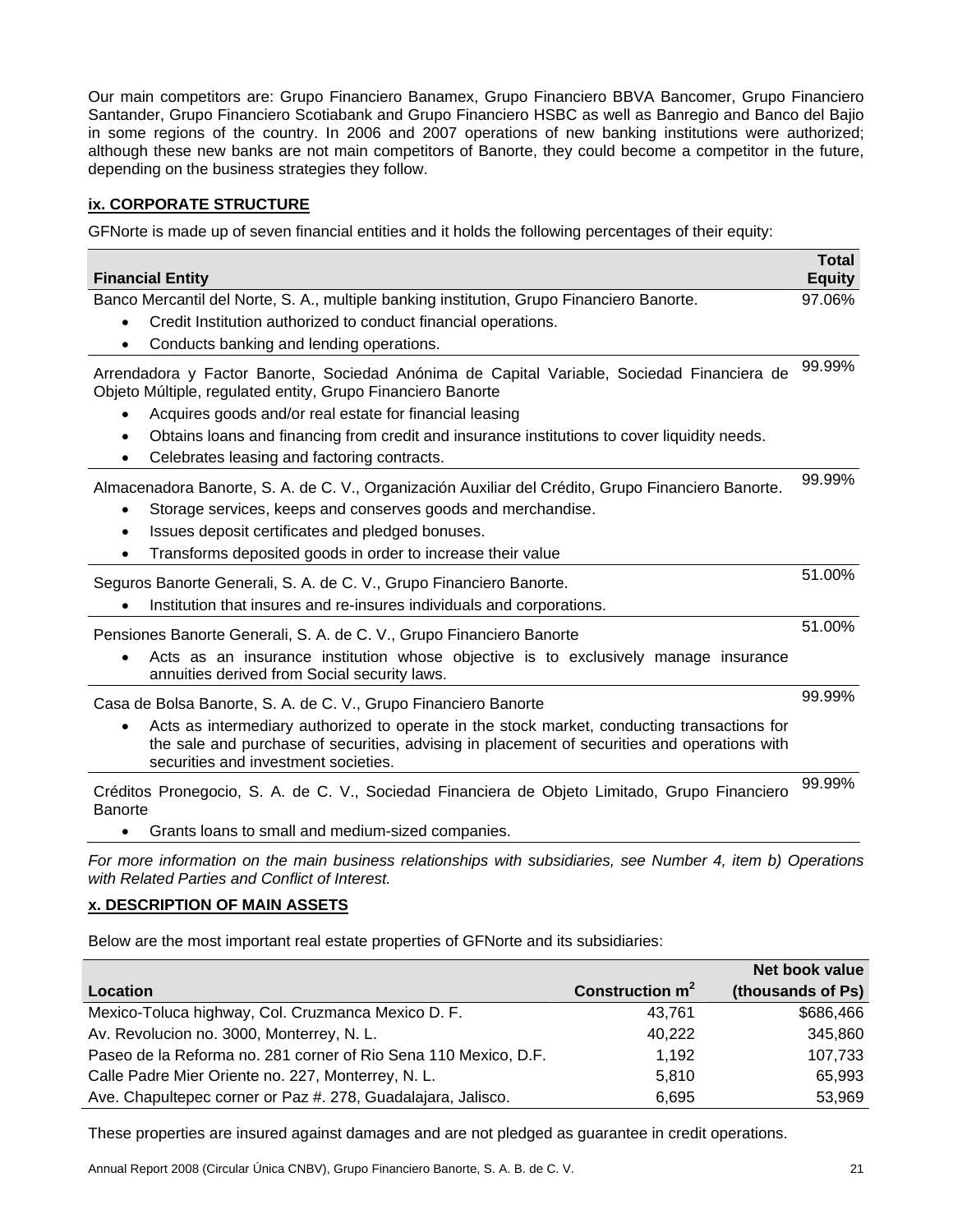# **xi. ADMINISTRATIVE, ARBITRATION AND JUDICIAL PROCESSES**

For information on Commitments and Contingencies, see Note 34 Commitments and 35 Contingencies of Point 7. ANNEXES.

### **xii. REPRESENTATIVE SHARES OF COMPANY'S EQUITY**

The total subscribed and paid equity is Ps 7,064,216,418.00, represented by 252,157,233 ordinary nominative shares, Series "O", Class I, and 1,766,190,315 ordinary, nominative shares Series "O", Class II, all with a face value of Ps 3.50.

Shares that represent the total equity are classified as Class I shares and represent the fixed equity and Class II shares represent the variable portion of the equity.

The variable portion of equity cannot exceed 10 times the fixed portion, and is not subject to withdrawal according to legal and statutory regulations.

Total equity will be composed of common equity and could also include additional equity.

The total common equity is made up of Series "O" shares.

Additional equity will be represented by Series "L" shares that can be issued up to an amount equivalent to forty percent of the ordinary capital, with the previous authorization of the CNBV.

Shares of the Series "O" and "L" will be available to the general public.

In the General Ordinary Shareholders' Meeting held on October 6, 2005, an increase in the variable portion of the total equity was approved, in the amount of Ps 5,298,162,313.50, through capitalizing the "Retained Earnings" account with an equivalent to that amount,issuing 1,513' 760,661 ordinary, nominative shares, Series "O", Class II and giving shareholders 3 new shares for each share in circulation.

*See Note 27. Equity of Point 7. ANNEXES.* 

#### **xiii. DIVIDENDS**

The company has decreed the following cash dividends for the last 6 fiscal years as follows:

- a) October 16, 2003 Ps 0.70 per share.
- b) October 04, 2004 Ps1.00 per share.
- c) October 06, 2005 Ps1.25 per share.
- d) October 12, 2006 Ps 0.3748 per share.
- e) October 03, 2007 Ps 0.45 per share.
- f) October 06, 2008 Ps 0.47 per share.

In its session of April 30, 2003 the Board of Directors approved a dividend payment policy stating that the Board will propose to the General Ordinary Shareholders' Assembly, the payment of a dividend of at least 15% of the net recurrent profit of the Group, provided there are no legal impediments and that market conditions and its own financial situation allow it.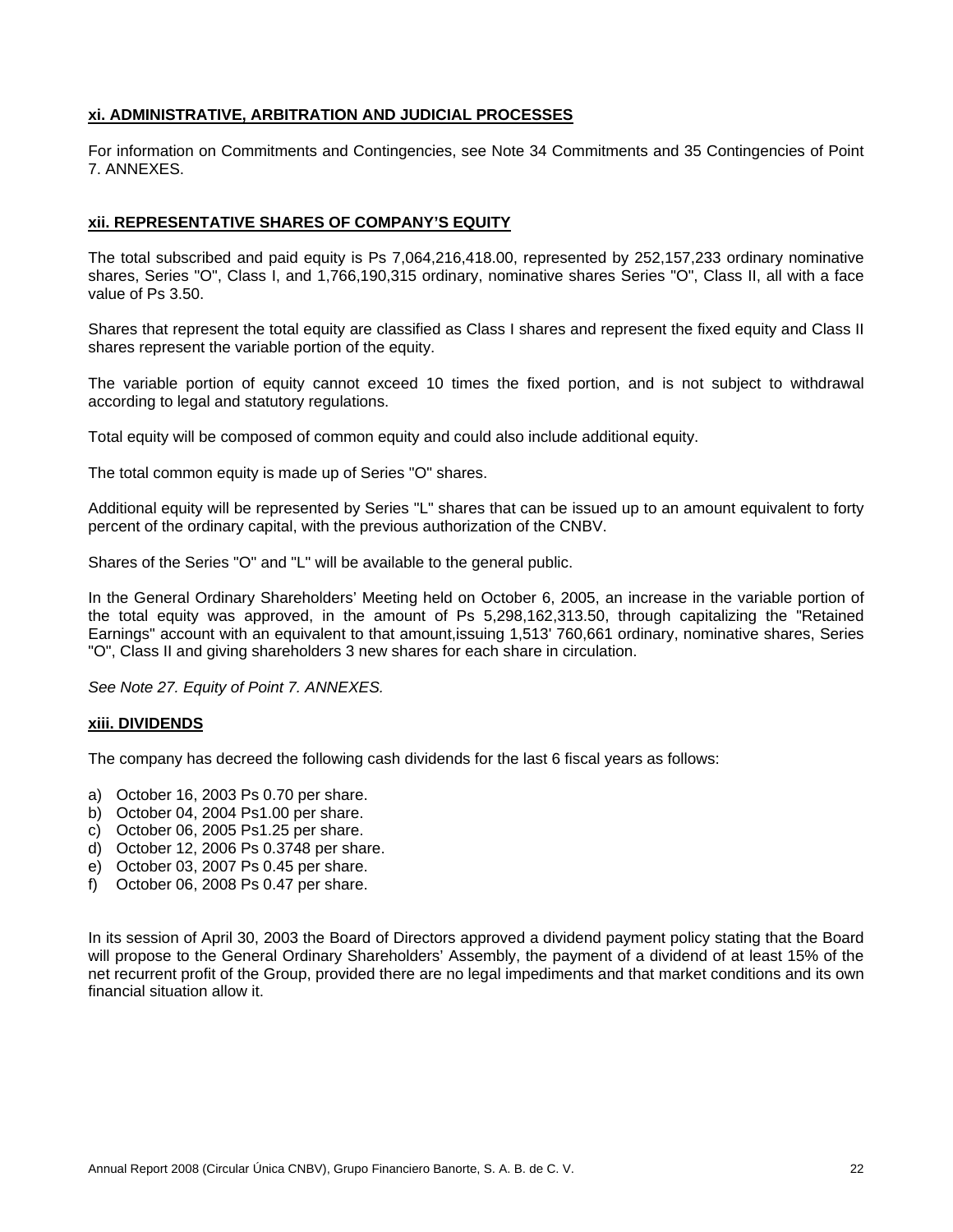# **3. FINANCIAL INFORMATION**

*When analyzing the information of this report it is important to consider the following:* 

- 9 *Figures for 2006 are not fully comparable with other periods because of the new accounting regulations and criteria published by CNBV in 2006 that came into effect in January 2007, and which are explained in detail in Note 4. Principal Accounting Policies of point 7. ANNEXES.*
- 9 *Operations were conducted in Mexican pesos; in the following charts figures are shown in millions of pesos and although it may seem that some totals have minimal errors, the difference is due to rounding off.*
- 9 *Only figures for 2006 are expressed in pesos of December 2007. According to the established accounting norms, the re-expression of financial statements as of January 2008 is no longer necessary.*

# **a) SELECTED FINANCIAL INFORMATION**

|                                                   | 2008      | 2007      | 2006      |
|---------------------------------------------------|-----------|-----------|-----------|
| Grupo Financiero Banorte net income (GFNorte) (*) | \$7,014   | \$6,810   | \$6,185   |
| Total Assets of GFNorte (*)                       | \$577,025 | \$287,283 | \$243,345 |
| Total Liabilities of GFNorte (*)                  | \$537,279 | \$253,127 | \$214,796 |
| GFNorte equity (*) (1)                            | \$39,746  | \$34,156  | \$27,089  |
| <b>INFORMATION PER SHARE</b>                      |           |           |           |
| Earnings per share (pesos)                        | \$3.48    | \$3.37    | \$3.06    |
| Decreed dividend per share (pesos)                | \$0.47    | \$0.45    | \$0.375   |
| Book value per share (pesos) <sup>(1)</sup>       | \$18.77   | \$16.42   | \$13.42   |
| Shares in circulation (millions)                  | 2,018.3   | 2,018.3   | 2,018.3   |
| <b>DISTRIBUTION NETWORK AND EMPLOYEES</b>         |           |           |           |
| Bank branches <sup>(2)</sup>                      | 1,118     | 1,054     | 994       |
| <b>ATMs</b>                                       | 4,136     | 3,674     | 3,140     |
| Full-time employees                               | 19,997    | 17,348    | 15,929    |
| Full-time employees and professional services     | 20,008    | 17,361    | 15,940    |
| <b>PROFITABILITY RATIOS</b>                       |           |           |           |
| NIM before REPOMO                                 | 6.8%      | 7.6%      | 7.7%      |
| NIM adjusted for credit risks                     | 4.7%      | 6.3%      | 6.8%      |
| Return on assets (ROA)                            | 1.9%      | 2.6%      | 2.8%      |
| Return on equity (ROE)                            | 19.7%     | 22.7%     | 24.9%     |
| <b>OPERATIONS</b>                                 |           |           |           |
| Efficiency ratio <sup>(3)</sup>                   | 51.0%     | 56.3%     | 55.0%     |
| Operating efficiency ratio <sup>(4)</sup>         | 4.3%      | 5.4%      | 5.9%      |
| Liquidity ratio                                   | 47.1%     | 49.0%     | 63.2%     |
| <b>ASSET QUALITY INDICATORS</b>                   |           |           |           |
| Past due loan ratio                               | 2.0%      | 1.5%      | 1.4%      |
| Reserve coverage for past due loans               | 135.2%    | 130.9%    | 171.6%    |
| <b>CAPITALIZATION RATIO (BANKING SECTOR)</b>      | 15.0%     | 13.8%     | 17.4%     |

(\*)Millions of current pesos (except 2006 which is expressed in pesos of Dec-07).

(1) Minority interest excluded.

(2) Includes bank modules and excludes agencies abroad.

(3) Non interest expenses / (total Revenues - REPOMO Margin + credit provisions).

(4) Non interest expenses / Total Average Assets.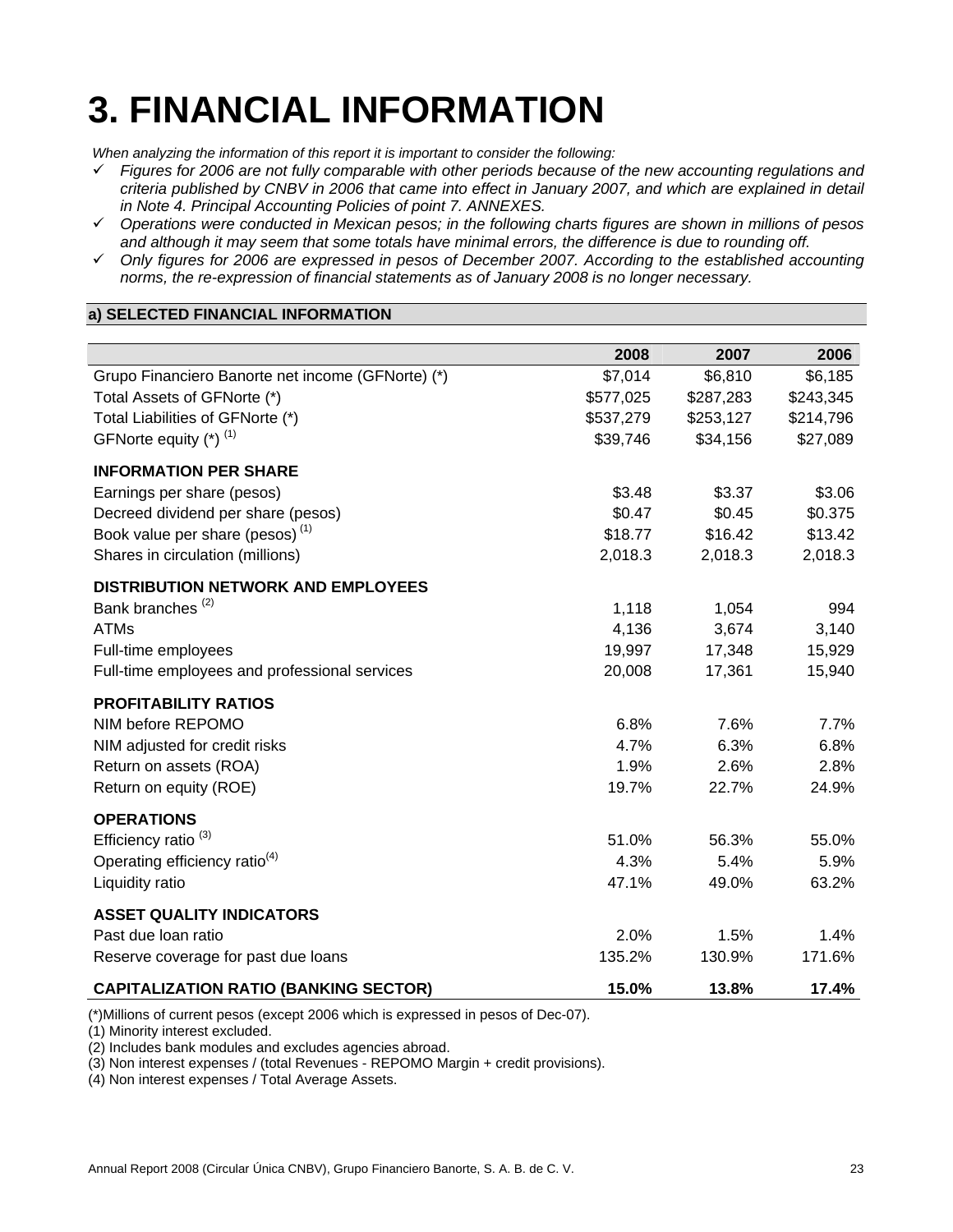# **b) FINANCIAL INFORMATION PER BUSINESS LINE, GEOGRAPHICAL REGION AND EXPORT SALES a. Deposits**

# **Per Line of Business**

|                                 | 2008      | 2007      | 2006      |
|---------------------------------|-----------|-----------|-----------|
| Commercial                      | \$292.252 | \$260,418 | \$235,318 |
| Corporate                       | 12.058    | 9.349     | 9.212     |
| Government                      | 81.021    | 86.091    | 67,070    |
| Consumer                        | 22.594    | 19.822    | 15,116    |
| <b>Financial Intermediaries</b> | 31.945    | 19.224    | 15,042    |

Average balances in millions of current pesos (except 2006 which is expressed in pesos of Dec-07). Includes bank bonds.

#### **Per Geographic Region**

|                                                                                                                         | 2008     | 2007     | 2006     |
|-------------------------------------------------------------------------------------------------------------------------|----------|----------|----------|
| <b>Mexico City South</b>                                                                                                | \$85,514 | \$94,680 | \$66,291 |
| <b>Mexico City North</b>                                                                                                | 56,582   | 45,017   | 42,278   |
| North                                                                                                                   | 87,977   | 81,084   | 75,163   |
| Central                                                                                                                 | 52.020   | 46,276   | 41,475   |
| Northwest                                                                                                               | 36,872   | 29,603   | 27,176   |
| West                                                                                                                    | 30,108   | 28,040   | 27,353   |
| South                                                                                                                   | 22,190   | 18.844   | 18,850   |
| Peninsular                                                                                                              | 17,113   | 16.339   | 12,538   |
| <b>Centralized Treasury</b>                                                                                             | 32,429   | 19.703   | 15,338   |
| Foreign                                                                                                                 | 19,065   | 15.318   | 15,295   |
| Average balances in millions of current pesos (except 2006 which is expressed in pesos of Dec-07). Includes bank bonds. |          |          |          |

#### **b. Total Loan Portfolio**

#### **Per Business Line**

|                   | 2008     | 2007     | 2006     |
|-------------------|----------|----------|----------|
| Commercial        | \$75,163 | \$55,043 | \$40,412 |
| Corporate         | 44,988   | 36,769   | 23,737   |
| Government        | 527      | 518      | 920      |
| Consumer          | 51,059   | 39,560   | 32,867   |
| Recovery Bank     | 131      | 111      | 116      |
| <b>Affiliates</b> | 6,163    | 5,050    | 4,508    |
| Mortgage          | 43,991   | 35,707   | 29,493   |
| Fobaproa          | 0        | 91       | 146      |
| Credit card       | 17,831   | 14,710   | 10,303   |

Average balances in millions of current pesos (except 2006 which is expressed in pesos of Dec-07). Includes bank bonds.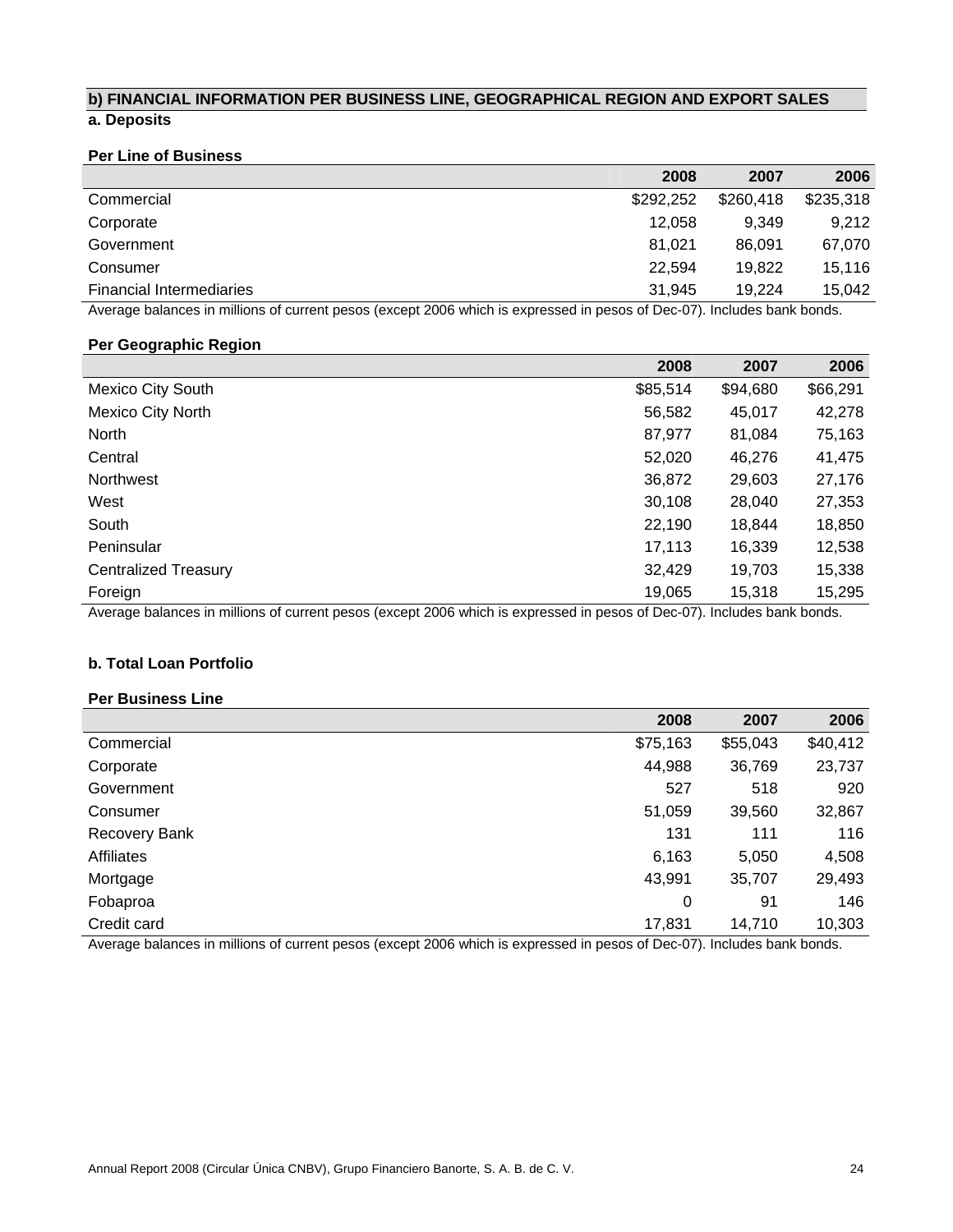# **Per Geographic Region**

|                                                                                                   | 2008     | 2007     | 2006     |
|---------------------------------------------------------------------------------------------------|----------|----------|----------|
| <b>Mexico City South</b>                                                                          | \$37,898 | \$32,784 | \$19,652 |
| <b>Mexico City North</b>                                                                          | 23,536   | 15,190   | 11,197   |
| <b>North</b>                                                                                      | 56,196   | 43,880   | 34,965   |
| Central                                                                                           | 26,828   | 22,059   | 17,351   |
| <b>Northwest</b>                                                                                  | 29,978   | 20,827   | 15,170   |
| West                                                                                              | 18,917   | 15,667   | 13,939   |
| South                                                                                             | 11,300   | 9,589    | 8,400    |
| Peninsular                                                                                        | 14,687   | 12.645   | 8,859    |
| <b>Centralized Treasury</b>                                                                       | 4,660    | 4,058    | 4,041    |
| Abroad                                                                                            | 15,850   | 10,858   | 8,927    |
| Average belances in millions of current pesos (except 2006 which is expressed in pesos of Dee 07) |          |          |          |

Average balances in millions of current pesos (except 2006 which is expressed in pesos of Dec-07).

#### **c) REPORT OF RELEVANT LOANS**

Financing obtained from public investors until December 31, 2008 are:

#### **Obligations:**

*a) Step-Up Subordinated Callable Notes Due 2014 Rule 144A/Reg S (Subordinated Preferred Obligations in US dollars):* Date Issued: February 17, 2004 Maturity date: February 17, 2014 Amount Issued: US \$300 million dollars Coupon Rate: 5.875% during the first 5 years of the issuance; for the next 5 years the rate will be equivalent to the 5 year US Treasury rate plus 431.25 basis points.

*b) Subordinated Non cumulative & Non-preferred Obligations, in US dollars Notes Due 2021 ("Tier 1 Notice"):* Date Issued: October 13, 2006 Maturity date: October 13, 2021 Amount Issued: US \$200 million dollars Coupon rate: 6.862%.

*c) Subordinated Cumulative & Preferred Obligations, in US dollars, Notes Due 2016 ("Tier 2 Notes")*: Date Issued: October 17, 2014 Maturity date: October 13, 2016 Amount Issued: US \$400 million dollars Coupon Rate: 6.135%

*d) Subordinated Preferred Non-convertible Obligations, in UDIS (Tier 2)*: Date Issued: March 11, 2008 Maturity date: February 15, 2028 Amount Issued: UDIS 447 million Coupon Rate: 4.95%

*e) Subordinated Non-preferred, Non-convertible Obligations (Tier 1):*  Date Issued: March 11, 2008 Maturity date: February 27, 2018 Amount Issued: Ps 3 billion Coupon Rate: TIIE + 0.60%

*f) Subordinated Preferred Non-convertible Obligations in Mexican pesos (Tier 2):* Date Issued: June 27, 2008.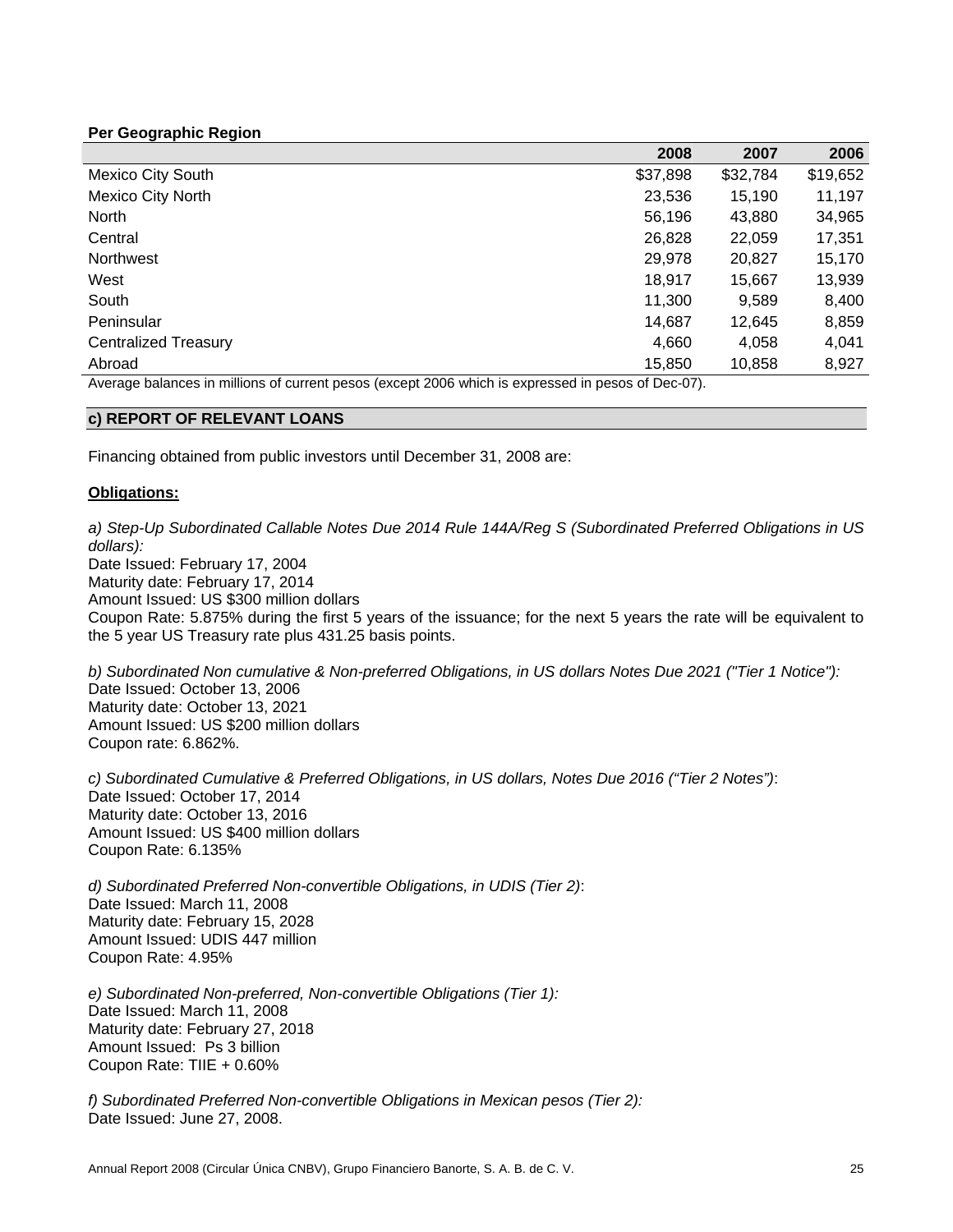Maturity date: June 15, 2018 Amount Issued: Ps 2.75 billion Coupon Rate: TIIE + 0.77%.

Banorte is current in interest and/or capital payments of all its financed liabilities.

#### **Banorte liabilities financed in foreign currency**

|                                            | December 2008            |       |
|--------------------------------------------|--------------------------|-------|
| <b>CONCEPT IN FOREIGN CURRENCY</b>         | <b>Capital (Average)</b> | Cost  |
| Core deposits                              | 1,507,784                | 0.57% |
| Non-traditional deposits                   | 900,000                  | 6.21% |
| Total interbank loans                      | 342,908                  | 3.78% |
| <b>Total Deposits in Foreign Currency</b>  | 2,750,692                | 2.72% |
| Fobaproa Checkbook                         | ۰                        |       |
| <b>Total Resources in Foreign Currency</b> | <b>USD \$2,750,692</b>   | 2.72% |

Thousands of US dollars

#### **INB liabilities financed in foreign currency**

|                                            | December 2008          |       |
|--------------------------------------------|------------------------|-------|
| <b>CONCEPT IN FOREIGN CURRENCY</b>         | Capital (Average)      | Cost  |
| Core deposits                              | 1,369,634              | 2.84% |
| Total interbank loans                      | 212.716                | 1.09% |
| <b>Total Resources in Foreign Currency</b> | <b>USD \$1,582,350</b> | 2.61% |
|                                            |                        |       |

Thousands of US dollars

#### **d) MANAGEMENT ANALYSIS AND COMMENTS ON OPERATING RESULTS AND THE COMPANY'S FINANCIAL SITUATION**

Regarding the items in the Financial Statements that were re-expressed using ratios different from the Consumer Price Index, refer to the item "Recognizing the effects of inflation on financial information" in *Note 4. Principal accounting policies* of Point 7. ANNEXES.

Relevant transactions not registered in the Balance Sheet or Profit and Loss Statement, do not exist.

#### **i. OPERATING RESULTS**

In 2008 GFNorte obtained profits of Ps 7.014 billion, 3% more than in 2007 and 13% more than in 2006. During this period, Banking Sector profits (97.06% through equity participation method) reached Ps 6.257 billion, 6% more than in the previous year and contributed 89% of the Group's profits. The Brokerage Sector reported Ps 183 million in profits, 36% less than in 2007, Other Finance Companies obtained a net income of Ps 336 million, 24% more than in 2007 and the Long Term Savings Sector reported a profit of Ps 354 million, a 9% decrease from the previous year.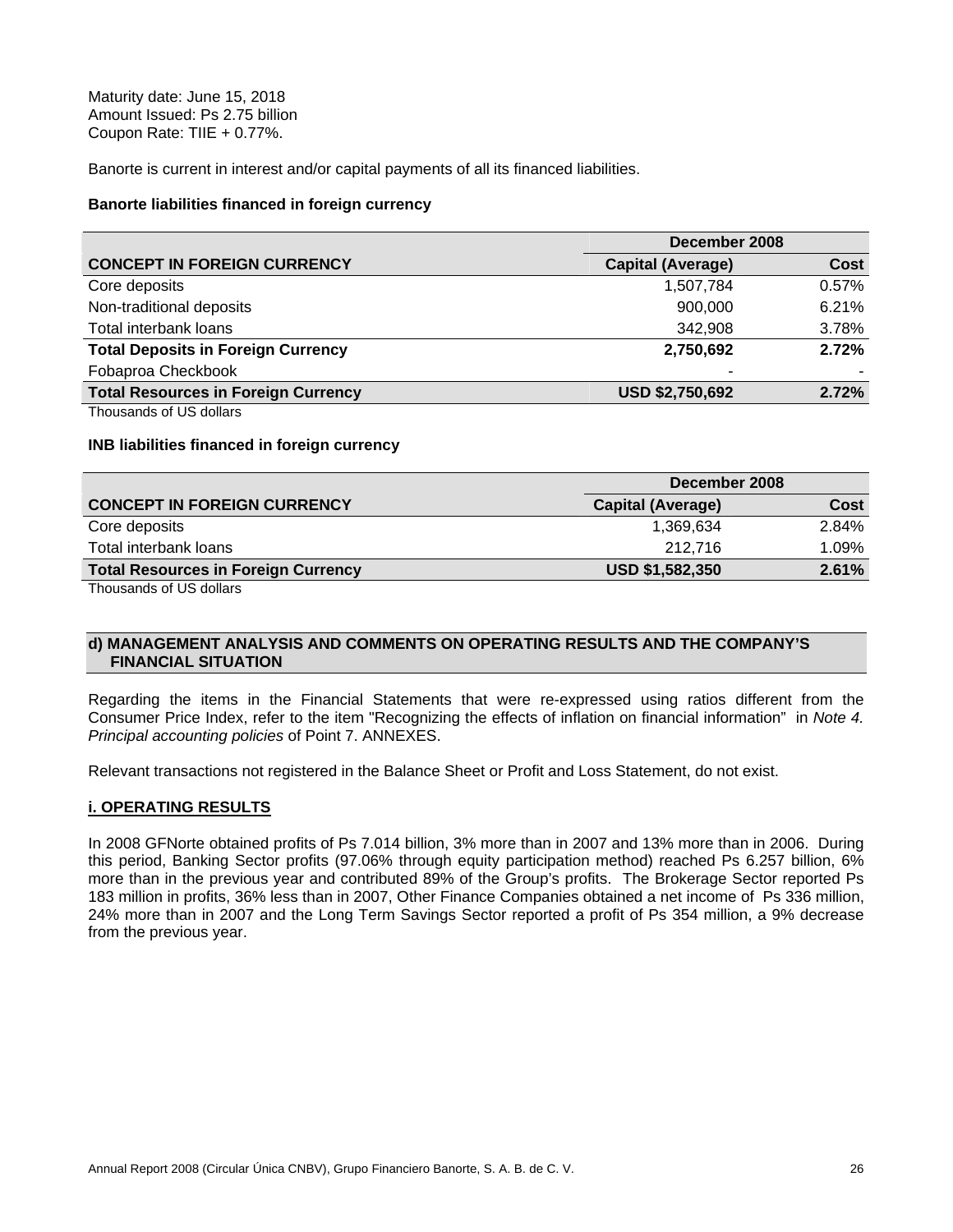#### **Consolidated Income Statement of the Group**

|                                            | 2008     | 2007     | 2006     |
|--------------------------------------------|----------|----------|----------|
| NII before REPOMO                          | \$22,627 | \$17,747 | \$15,418 |
| + REPOMO -Margin                           |          | (363)    | (349)    |
| = NII before credit risks                  | 22,627   | 17,384   | 15,069   |
| - Preventive provisions for credit risks   | 6,896    | 2,646    | 1,555    |
| - Preventive provisions for Fobaproa risks |          |          | 33       |
| = NII adjusted for credit risks            | 15,731   | 14,738   | 13,481   |
| + Non interest income                      | 8,367    | 7,899    | 8,072    |
| = Total Income                             | 24,098   | 22,637   | 21,553   |
| - Non interest expense                     | 15,807   | 14,432   | 12,931   |
| = Net Result of the Operation              | 8,291    | 8,205    | 8,622    |
| Other products and expenses, net           | 2,220    | 1,867    | 208      |
| = Net Income before ISR and PTU            | 10,511   | 10,072   | 8,830    |
| - ISR and PTU                              | 3,645    | 3,780    | 3,033    |
| - Deferred ISR and PTU                     | (245)    | (487)    | 222      |
| = Income before subsidiaries               | 7,111    | 6,779    | 5,575    |
| + Revenues from subsidiaries               | 276      | 357      | 827      |
| =Profit from continuous operations         | 7,387    | 7,136    | 6,402    |
| + Extraordinary items, net                 |          |          |          |
| - Minority interest                        | 373      | 326      | 217      |
| = Total Net Income                         | \$7,014  | \$6,810  | \$6,185  |

Millions of current pesos (except 2006 which is expressed in pesos of Dec-07).

The following is a breakdown of the most important items that comprise the Income Statement:

| <b>Net Interest Income</b>                 | $2008^{(1)}$ | 2007      | 2006      |
|--------------------------------------------|--------------|-----------|-----------|
| <b>Interest Revenues</b>                   | \$49,883     | \$40,336  | \$36,064  |
| <b>Interest Expenses</b>                   | 27,789       | 22,838    | 21,238    |
| Loan Fees                                  | 533          | 248       | 764       |
| Fees Paid                                  |              |           | 172       |
| Net Interest Income before REPOMO          | \$22,627     | \$17,747  | \$15,418  |
| <b>Average Productive Assets</b>           | \$332,828    | \$233,746 | \$199,496 |
| % Net Interest Income (NIM) <sup>(2)</sup> | 6.8%         | 7.6%      | 7.7%      |

Millions of current pesos (except 2006 which is expressed in pesos of Dec-07).

In accordance with the accounting criteria B-3 "Repos" issued last October 14, as well as the authorization given by the Banking and Securities Commission (CNBV), credit institutions were allowed to classify debt instruments, regardless of their category, as Investments in Securities considering that: i) the guidelines relative to the reclassification of the instruments will be equally applicable to proprietary repos transactions and securities' lending, given that investment in securities is equally done through these operations; ii) the value of the instruments to be received in repos and securities' lending transactions may be adjusted to the market value (closing price) of such instruments corresponding to October 1, 2008 in the same manner as was stipulated for the book value adjustment of proprietary investments in securities; iii) once the book value of the instruments to be received in repos and securities' lending operations has been adjusted, such instruments can be reclassified to any category of investments in securities according with the institutions' intentionality for those instruments, and they will be later valued according to the valuation standards for each category established in the accounting criteria; iv) the reclassification of investments in securities, as well as the adjustment to the valuation of the repos to be received and securities' lending transactions, will be done in only one occasion on the date that each institution determines during the last quarter of 2008.

 $(2)$  Net Interest Income before REPOMO divided by the average productive assets of the period.

In 2008 *Net Interest Margin before REPOMO* was Ps 22.627 billion, an increase of 27% YoY, driven by growth in the loan portfolio and core deposits, as well as favorable market interest rates. During 2008, the TIIE averaged 8.2740% vs. 7.6575% in 2007. The NIM fell from 7.6% to 6.8% between 2007 and 2008 as a consequence of the new repo accounting regulations. On a comparable basis, it was 7.7%, 0.1 pp greater than in 2007, driven by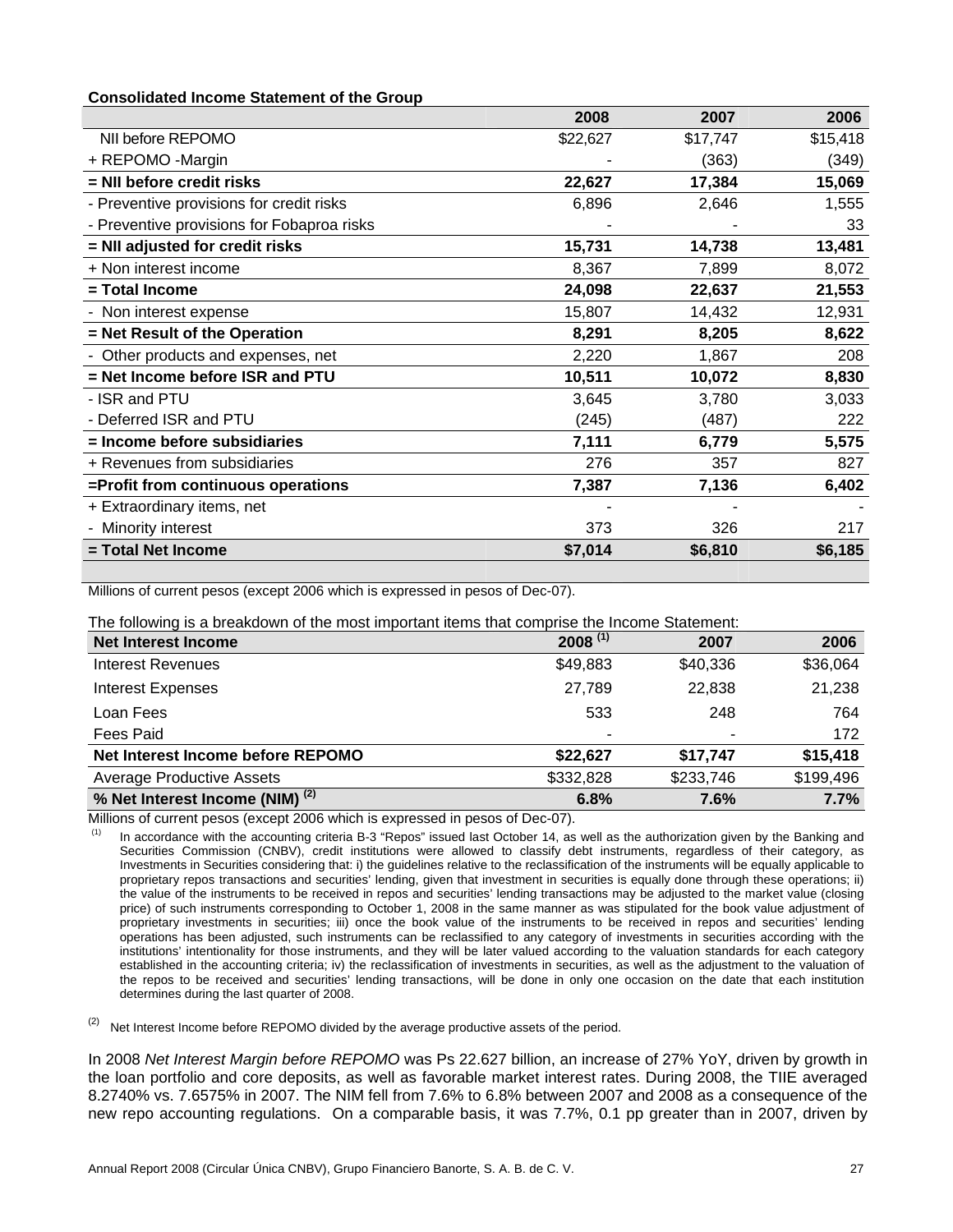growth in net interest income as a result of the positive impact on variable rate loans from the increase in the TIIE rate during the last 12 months of TIIE.

#### **Non Interest Income**

|                                               | 2008    | 2007    | 2006    |
|-----------------------------------------------|---------|---------|---------|
| + Transfer of Funds                           | \$222   | \$229   | \$241   |
| + Account Management Fees                     | 998     | 976     | 1,001   |
| + Fiduciary                                   | 295     | 270     | 274     |
| + Income from Acquired Real Estate Portfolios | 734     | 575     | 1,710   |
| + Electronic Banking Services                 | 1,009   | 944     | 837     |
| + Credit Card Fees                            | 2,533   | 2,132   | 1,561   |
| + Fobaproa Fees <sup>(1)</sup>                | 1       | 4       | 26      |
| + Afore Fees                                  | 989     | 993     | 1,044   |
| + Other Fees Charged <sup>(2)</sup>           | 1,754   | 1,571   | 1,182   |
| <b>Fees Charged for Services</b>              | 8,535   | 7,693   | 7,876   |
| + Transfer of Funds                           | 19      | 17      | 16      |
| + Other Fees Paid                             | 1,189   | 1,069   | 733     |
| + Expenses for Acquired Real Estate Portfolio |         |         | 837     |
| <b>Fees Paid for Services</b>                 | 1,208   | 1,086   | 1,586   |
| $=$ Net Fees                                  | 7,327   | 6,607   | 6,290   |
| + Foreign Exchange                            | 779     | 506     | 443     |
| + Securities - Trading                        | 276     | 459     | 1,443   |
| + Securities - Unrealized Gains               | (15)    | 327     | (104)   |
| = Trading income                              | 1,040   | 1,292   | 1,782   |
| = Non Interest Income                         | \$8,367 | \$7,899 | \$8,072 |

Millions of current pesos (except 2006 which is expressed in pesos of Dec-07).

(1) Includes fees received by Recovery Banking and by the Bank.

(2) Includes commissions for letters of credit, for operations with annuity funds, storage services, financial advisory services and trading by the Brokerage House, among others.

The following table is a breakdown of the non-interest income by origin:

|                     | 2008    | 2007    | 2006    |
|---------------------|---------|---------|---------|
| Services            | \$6,592 | \$6,028 | \$5,391 |
| Recovery            | 735     | 580     | 900     |
| Foreign Exchange    | 779     | 506     | 443     |
| Trading             | 261     | 786     | 1,339   |
| Non Interest Income | \$8,367 | \$7,899 | \$8,072 |
|                     |         |         |         |

Millions of current pesos (except 2006 which is expressed in pesos of Dec-07).

Non-interest income for 2008 reached Ps 8.36 billion, a 6% YoY increase, driven by growth in the majority of items as detailed below:

- Service Fees: rose in 2008 to total Ps 6.592 billion, an increase of 9% YoY due to credit card, fiduciary and electronic banking services.
- Portfolio Recovery: accumulated income totaled Ps 735 million, 27% higher than in 2007, driven by growth in revenues from investment projects, which generated fees on the unamortized balance of these investments.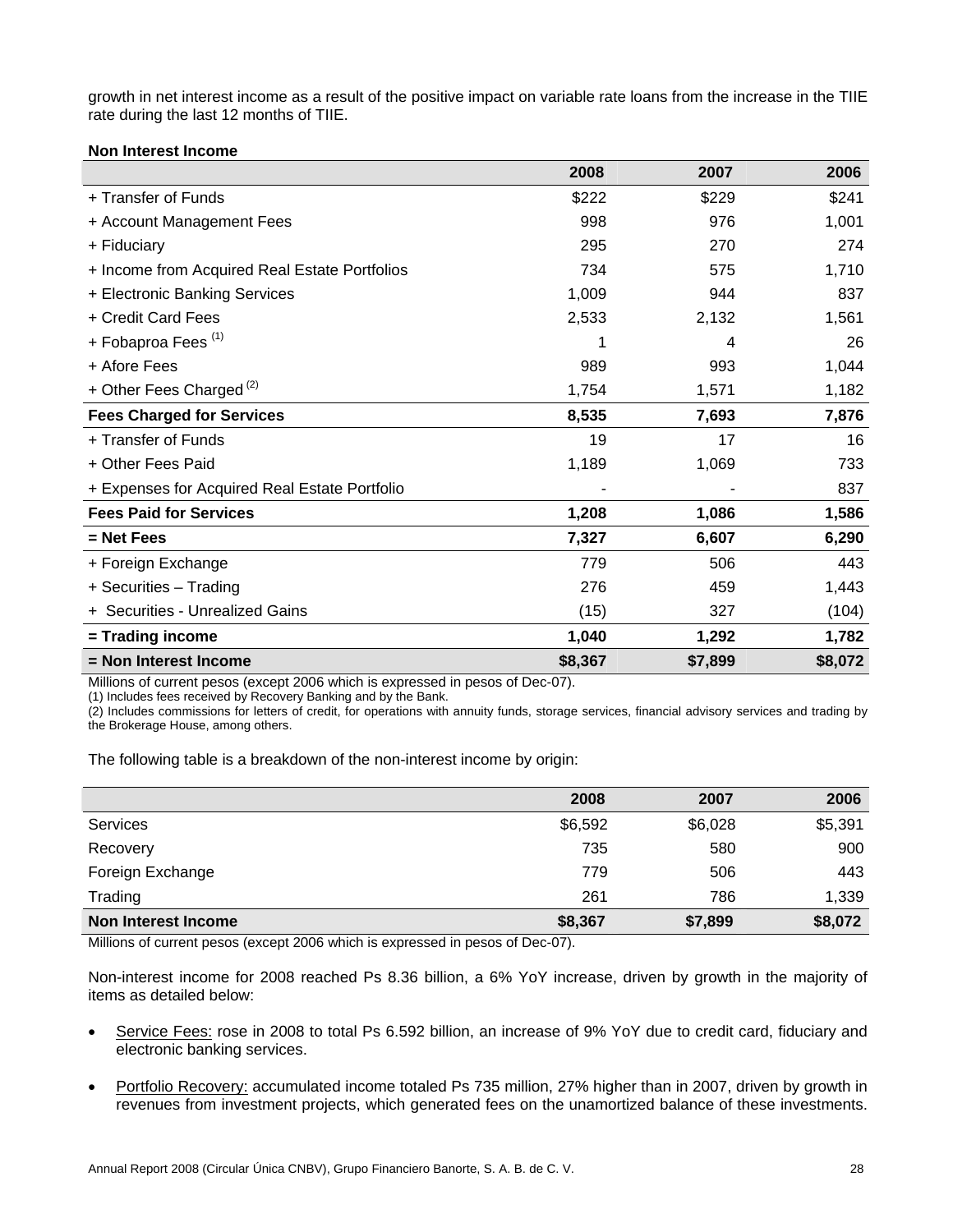The amount invested at closing of 2008 in these investment projects was Ps 3.08 billion, the portfolio of projects has an adequate geographical diversification, as well as by partners and by industries.

- Foreign Exchange: income in this sector reached Ps 779 million, a 54% YoY increase driven by adequate management in order to take advantage of a volatile market.
- Trading: income in this sector totaled Ps 261 million for 2008, a 67% YoY drop due to the negative impact in the securities portfolio of the financial market volatility throughout the year. In Banorte's case, most of the money market and treasury investments during the year were in floating rate government instruments purchased for repo operations with clients. The spreads on these securities were pressured due to the constant increase in inflationary expectations as well as liquidity problems in the markets. Also, the negative annual variation in trading reflects the loss associated with positions on Lehman Brothers' senior unsecured debt securities, which were fully offset by income of Ps 312 million generated by the sale of 80% of the bank's position in VISA shares (Banorte still holds 132,300 shares booked at \$1 USD per share). It is important to emphasize that the initial recognition of shares received by VISA in 1Q08 was as instruments available for sale at US 1 dollar per share. At each end of month, the market valuation of these shares is recorded (assets and equity – in the accounts for valuation of securities available for sale). When 80% of the shares were monetized, the corresponding valuation was cancelled in both the asset and equity accounts and the profits, equivalent to the difference between the sale price and the cost of US 1 dollar recorded for each share, were recognized as trading income.

#### **Non Interest Expenses**

|                                         | 2008     | 2007     | 2006     |
|-----------------------------------------|----------|----------|----------|
| <b>Personnel Expenses</b>               | \$6,156  | \$5,723  | \$4,967  |
| <b>Professional Fees</b>                | 1,192    | 944      | 858      |
| Administration and promotional expenses | 4.941    | 4,742    | 4,061    |
| Rents, Depreciations and Amortizations  | 1,687    | 1,636    | 1,760    |
| Other taxes                             | 894      | 613      | 602      |
| Contributions to IPAB                   | 938      | 774      | 684      |
| Non interest expenses                   | \$15,807 | \$14,432 | \$12,931 |

Millions of current pesos (except 2006 which is expressed in pesos of Dec-07).

During 2008, non interest expense was Ps15.807 billion, 10% higher YoY due mainly to an 8% increase in personnel expenses related to the branch expansion program, the adjustment in provisions for indemnities and scheduled dismissals, adjustment in liabilities related to retirement and seniority premiums according to actuarial studies and higher employee medical service expenses due to a greater number of beneficiaries and an increase in the average cost per beneficiary. Professional fees paid increased due to higher legal expenses associated with more loan recoveries and other credit reports, as well as an increase in IT related projects. Other Taxes increased 46% due to higher disbursements of Value Added Tax (VAT) and an update in the fiscal treatment of loan portfolios acquired during 2004-2005.

#### **Other Income and Expenses**

|                         | 2008    | 2007  | 2006  |
|-------------------------|---------|-------|-------|
| + Other Income          | \$1,367 | \$800 | \$402 |
| + Exchange Rate Results |         |       |       |
| + Recoveries            | 1,806   | 1,857 | 513   |
| + REPOMO - Other income |         | 18    | 18    |
| + Warehousing           | 617     | 160   | 194   |
| $=$ Other Income        | 3,789   | 2,835 | 1,127 |
| - Other expenses        | (958)   | (413) | (355) |
| - Exchange Rate Results |         |       |       |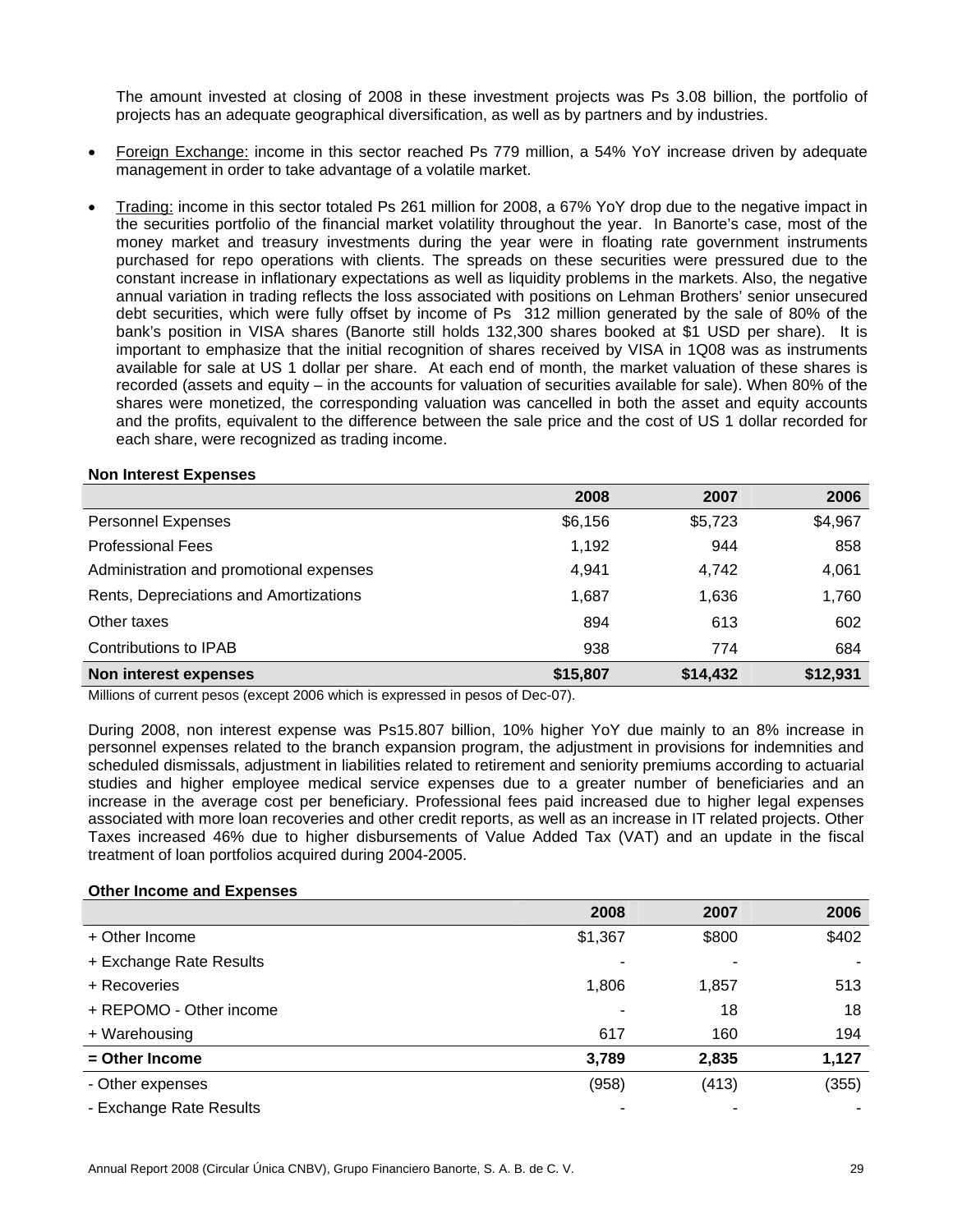| - REPOMO – Other expenses      | $\overline{\phantom{a}}$ | (396)   | (371) |
|--------------------------------|--------------------------|---------|-------|
| - Warehousing                  | (611)                    | (160)   | (194) |
| $=$ Other Expense              | (1, 569)                 | (968)   | (920) |
| = Other Income (expenses), net | \$2,220                  | \$1,867 | \$208 |

Millions of current pesos (except 2006 which is expressed in pesos of Dec-07).

The amount reported for 2008 totaled Ps 2.22 billion, 19% higher than the amount registered in 2007, as a result of the following factors:

- Other Revenues Non-recurring pre-tax gain of Ps 394 million from the sale of VISA shares during 1Q08 (868,138 shares at a net price of USD 42.768 converted at an exchange rate of Ps 10.62) and Ps 7 million during 2Q08, as well as a non-recurring pre-tax gain during 2Q08 of Ps 91 million corresponding to the sale of INDEVAL shares owned by the bank. These revenues also benefited from the sale of real state for Ps 113 million, as well as reserves liberated from the sale of property for Ps 85 million.
- Other Expenses

 The elimination of the REPOMO charges due to implementation of accounting standard NIFB-10 "Inflation Effects".

# **Performing Loan Portfolio**

|                               | 2008      | 2007      | 2006      |
|-------------------------------|-----------|-----------|-----------|
| Commercial                    | \$92,521  | \$74,538  | \$60,790  |
| Consumer                      | 74,868    | 63,320    | 49,010    |
| Corporate                     | 45,127    | 36,686    | 24,988    |
| Government                    | 26,989    | 17,948    | 11,192    |
| <b>Subtotal</b>               | 239,505   | 192,491   | 145,982   |
| <b>Recovery Banking</b>       | 794       | 1,147     | 1,377     |
| <b>Total Performing Loans</b> | \$240,299 | \$193,638 | \$147,360 |
| Fobaproa / IPAB Portfolio     |           |           |           |
| Past due loans                | 4,948     | 2,893     | 2,138     |
| % Past due loans              | 2.0%      | 1.5%      | 1.4%      |

Millions of current pesos (except 2006 which is expressed in pesos of Dec-07).

#### **Performing Consumer Loan Portfolio**

|                                                 | 2008     | 2007     | 2006     |
|-------------------------------------------------|----------|----------|----------|
| Mortgage                                        | \$45,499 | \$36,096 | \$27,510 |
| Car Loans                                       | 7,594    | 7,229    | 6,580    |
| Credit cards                                    | 15,067   | 13,882   | 9,842    |
| Payroll                                         | 6.707    | 6.113    | 5,080    |
| <b>Total Performing Consumer Loan Portfolio</b> | \$74,868 | \$63,320 | \$49,010 |

**Millions of current pesos (except 2006 which is expressed in pesos of Dec-07).** 

Performing loans increased by 24% this year, from Ps 192.491 billion to Ps 239.505 billion; excluding the portfolio managed by Recovery Banking.

At the close of 2008, past-due loans increased 71% YoY, given the deterioration in the consumer loan portfolio, especially credit cards, and to a lesser extent in commercial loans. The PDL ratio at the end of 2008 was 2.0%, which is 0.5 pp higher than in 2007. The increase in the PDL ratio during 4Q08 was mainly due to the deterioration of the credit card portfolio, with PDL's of 12.4% which compares unfavorably to the 5.6% of 2007. Increased delinquencies in the credit card portfolio were driven by the seasoning of 2006 and 2007 vintages,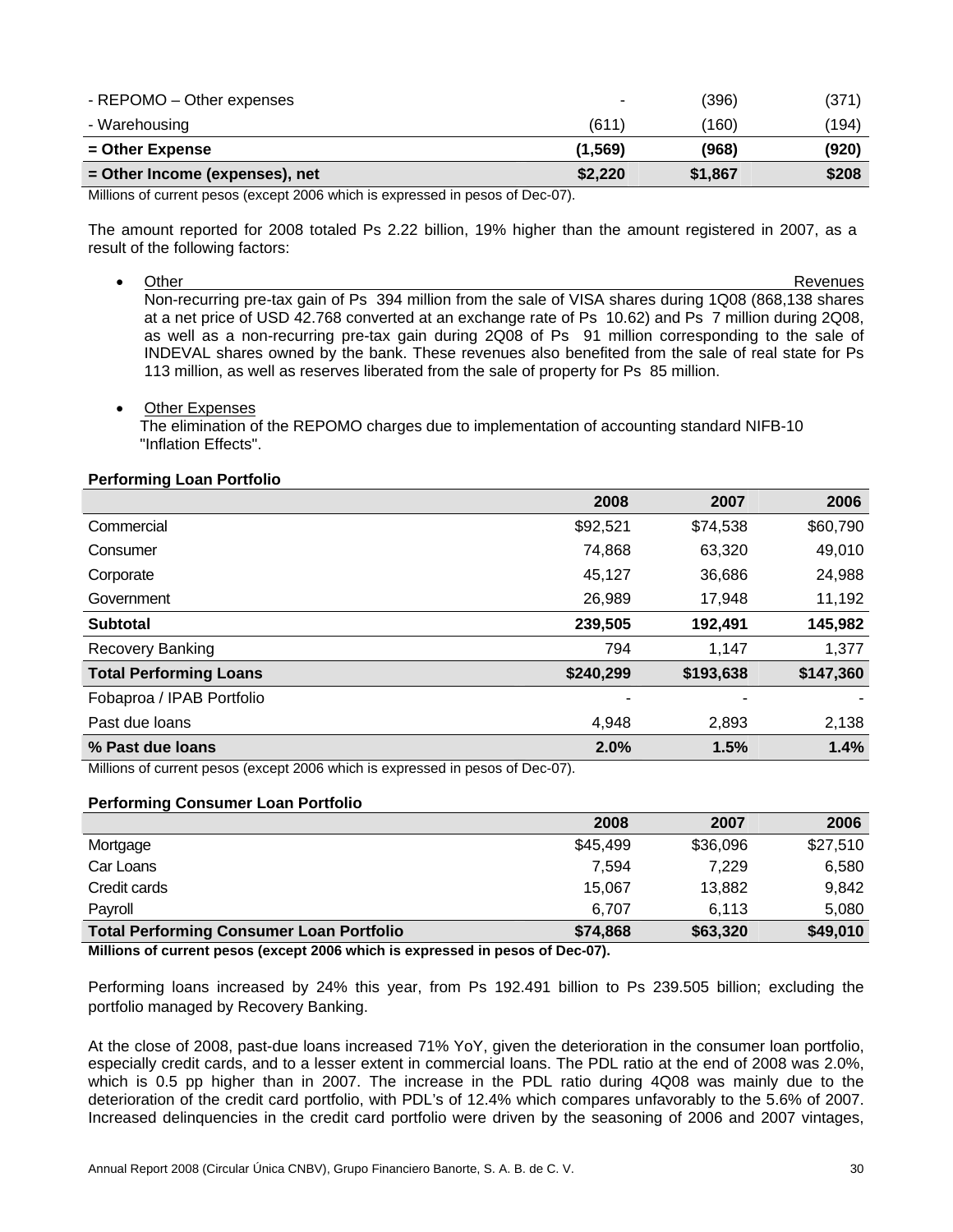coupled with adverse economic and employment conditions. Also, during 4Q08, the total credit card portfolio contracted for the first time in several years, having a negative impact on the denominator of the PDL ratio. Despite a higher-than-expected deterioration in the credit card portfolio, it is important to note that Banorte's exposure to this segment is only 6% of total loans, much lower compared to the exposures of our main competitors for this type of product. On the other hand, other segments of the loan portfolio have not shown significant deterioration. At year end, the PDL ratio for Car Loans was 2.2%, Payroll Loans 2.8%, Mortgage Loans 1.6%, Commercial Loans 2.0%, and Government and Corporate 0%.

#### **Deposits**

|                                          | 2008      | 2007      | 2006      |
|------------------------------------------|-----------|-----------|-----------|
| Demand Deposits - non interest bearing   | \$57,876  | \$43,803  | \$37,278  |
| Demand Deposits – interest bearing $(1)$ | 70,481    | 67,303    | 61,227    |
| Demand Deposits <sup>(2)</sup>           | 128,357   | 111,106   | 98,504    |
| Time deposits - Retail                   | 75,085    | 63,639    | 55,967    |
| <b>Branch Deposits</b>                   | 203,442   | 174,745   | 154,471   |
| Money Market <sup>(3)</sup>              | 57,454    | 28,780    | 21,029    |
| <b>Bank Deposits</b>                     | \$260,896 | \$203,525 | \$175,500 |
| <b>GFNorte Deposits</b> <sup>(4)</sup>   | \$260,755 | \$203,298 | \$175,434 |
|                                          |           |           |           |
| <b>Third Party Deposits</b>              | 144,916   | 136,988   | 138,386   |
| <b>Total Assets under Management</b>     | \$405,812 | \$340,513 | \$313,886 |

Millions of current pesos (except 2006 which is expressed in pesos of Dec-07).

(1) Includes debit cards

(2) As of 2004, excludes IPAB checking accounts in which collections of managed portfolios of Banpaís and Bancen are deposited in cash, retroactively for comparison. The balances of these accounts for 2006, 2007 and 2008 were Ps 546 million, Ps 9 million and Ps 14 million, respectively.

(3) Includes bank bonds. Comprised of clients and financial intermediaries.

(4) Includes eliminations between subsidiaries. Balances of these eliminations for 2006, 2007 and 2008 were Ps 66 million, Ps 227 million and Ps 142 million, respectively.

At year end, Total Deposits amounted to Ps 260.755 billion, a 28% YoY increase driven by 16% growth in Core Deposits, which includes a substantial 32% increase in Non-Interest Bearing Demand Deposits given an increase in Enlace checking accounts. The main drivers of deposit growth during this period were corporate SME and government sectors as well as more placements of promissory notes through the branch network. Banorte was able to increase peso denominated deposits above the market average as a result of an expansion in the distribution network which added 64 new branches over the last 12 months.This helped to attract greater payroll accounts from our government and corporate clients.

# **1. Banking Sector**

In 2008 the Banking Sector (100%, including AFORE through the equity participation method) reported net income of Ps 6,543 million, a 6% YoY increase, driven mainly by greater financial revenues and non-operating income.

Net profits for the Banking Sector grew consistantly from Ps 5.383 billion in 2006 to Ps 6.543 billion in 2008, a 22% increase.

#### **Consolidated Income Statement – Banking Sector**

|                               | 2008     | 2007     | 2006     |
|-------------------------------|----------|----------|----------|
| <b>RESULTS</b>                |          |          |          |
| NII before credit risks       | \$21,704 | \$16,888 | \$14,596 |
| Provisions for loans and IPAB | 6.722    | 2,588    | 1,569    |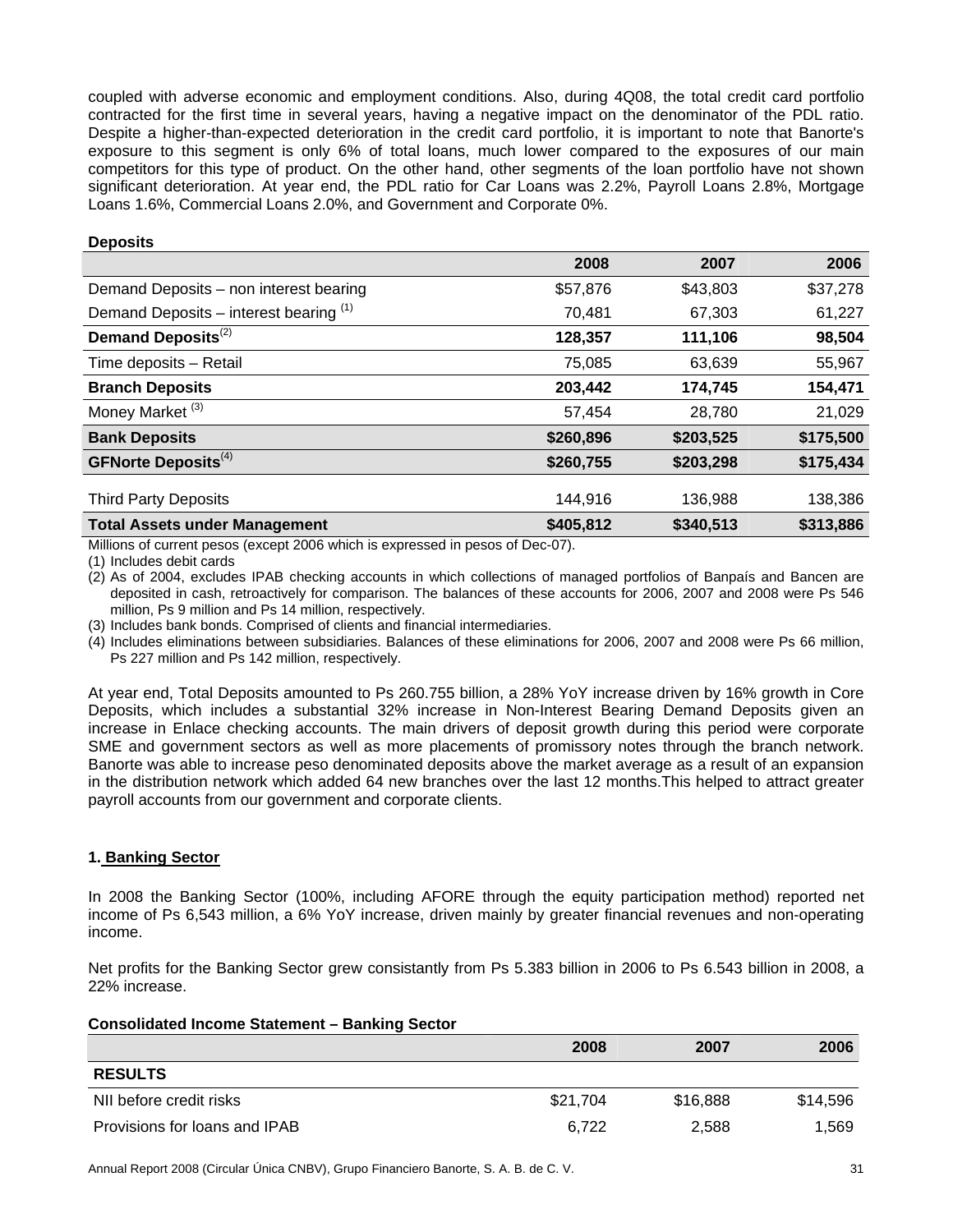| Non interest income            | 6,595   | 5,929   | 6,253   |
|--------------------------------|---------|---------|---------|
| Non interest expense           | 14,191  | 12,945  | 11,333  |
| Other income and expenses, net | 2,362   | 1,903   | 229     |
| Profits before ISR and PTU     | 9,748   | 9,187   | 8,176   |
| Net income                     | 6,543   | 6,151   | 5,383   |
| <b>BALANCE SHEET</b>           |         |         |         |
| Loan portfolio                 | 236,237 | 188,282 | 143,993 |
| Deposits                       | 260,911 | 203,534 | 176,046 |

Millions of current pesos (except 2006 which is expressed in pesos of Dec-07).

The Afore is not consolidated. Net results are included in Subsidiary Income by the participation method.

During 2008 Net Interest Income before Repomo increased 27% with respect to figures for 2007, driven by higher market interest rates, a 24% growth in the credit portfolio, an increase in fees charged for loan originations and an important growth in demand deposits. The bank's NIM was 6.7% at closing of 2008.

#### **Financial Indicators – Banking Sector**

|                                                                       | <b>ACUMMULATED</b> |        |        |
|-----------------------------------------------------------------------|--------------------|--------|--------|
|                                                                       | 2008               | 2007   | 2006   |
| <b>Profitability</b>                                                  |                    |        |        |
| NIM <sup>(1)</sup>                                                    | 6.7%               | 7.6%   | 7.7%   |
| $ROA^{(2)}$                                                           | 1.8%               | 2.4%   | 2.5%   |
| $ROE$ <sup>(3)</sup>                                                  | 19.6%              | 22.4%  | 24.1%  |
| <b>Operations</b>                                                     |                    |        |        |
| Efficiency Ratio <sup>(4)</sup>                                       | 50.1%              | 56.1%  | 53.7%  |
| Operating Efficiency Ratio <sup>(5)</sup>                             | 4.0%               | 5.1%   | 5.4%   |
| Liquidity Ratio <sup>(6)</sup>                                        | 48.9%              | 50.7%  | 64.6%  |
| <b>Asset Quality</b>                                                  |                    |        |        |
| % PDL - without Fobaproa/ IPAB                                        | 2.0%               | 1.5%   | 1.4%   |
| PDL coverage ratio                                                    | 136.1%             | 135.1% | 175.7% |
| Growth <sup>(7)</sup>                                                 |                    |        |        |
| Performing loans <sup>(8)</sup>                                       | 25.0%              | 31.2%  | 19.9%  |
| <b>Demand Deposits</b>                                                | 16.0%              | 13.1%  | 23.7%  |
| Deposits                                                              | 28.0%              | 16.0%  | 18.5%  |
| Capitalization                                                        |                    |        |        |
| Net Capital / assets subject to credit risk (9)                       | 22.1%              | 19.4%  | 24.0%  |
| Net Capital / assets subject to credit and market risk <sup>(9)</sup> | 15.0%              | 13.8%  | 17.4%  |

(1) NII for the quarter before annualized REPOMO / Average performing assets

 $(2)$  Net income for the annualized period as a percentage of the quarter's total asset average (without minority interest) for the same period.

(3) Net income for the annualized period as a percentage of the quarter's average total equity (without minority interest) for the same period.

(4) Non Interest bearing Expenses / (Total Net Income – REPOMO margin + loan provisions).

(5) Non Interest bearing Expenses / Total Asset Average.

(6) Liquid Assets / Liquid Liabilities (Liquid Assets = cash and due from banks +negotiable instruments + titles available for sale, Liquid securities available for sale. Liquid Liabilities = demand deposits + immediate redemption loans from banks and other entities.

(7) Growth comparisons for the same period of the previous year.

(8) Does not include Fobaproa / IPAB or the portfolio managed by Recovery Banking.

(9) Banking sector ratio is included solely for information purposes.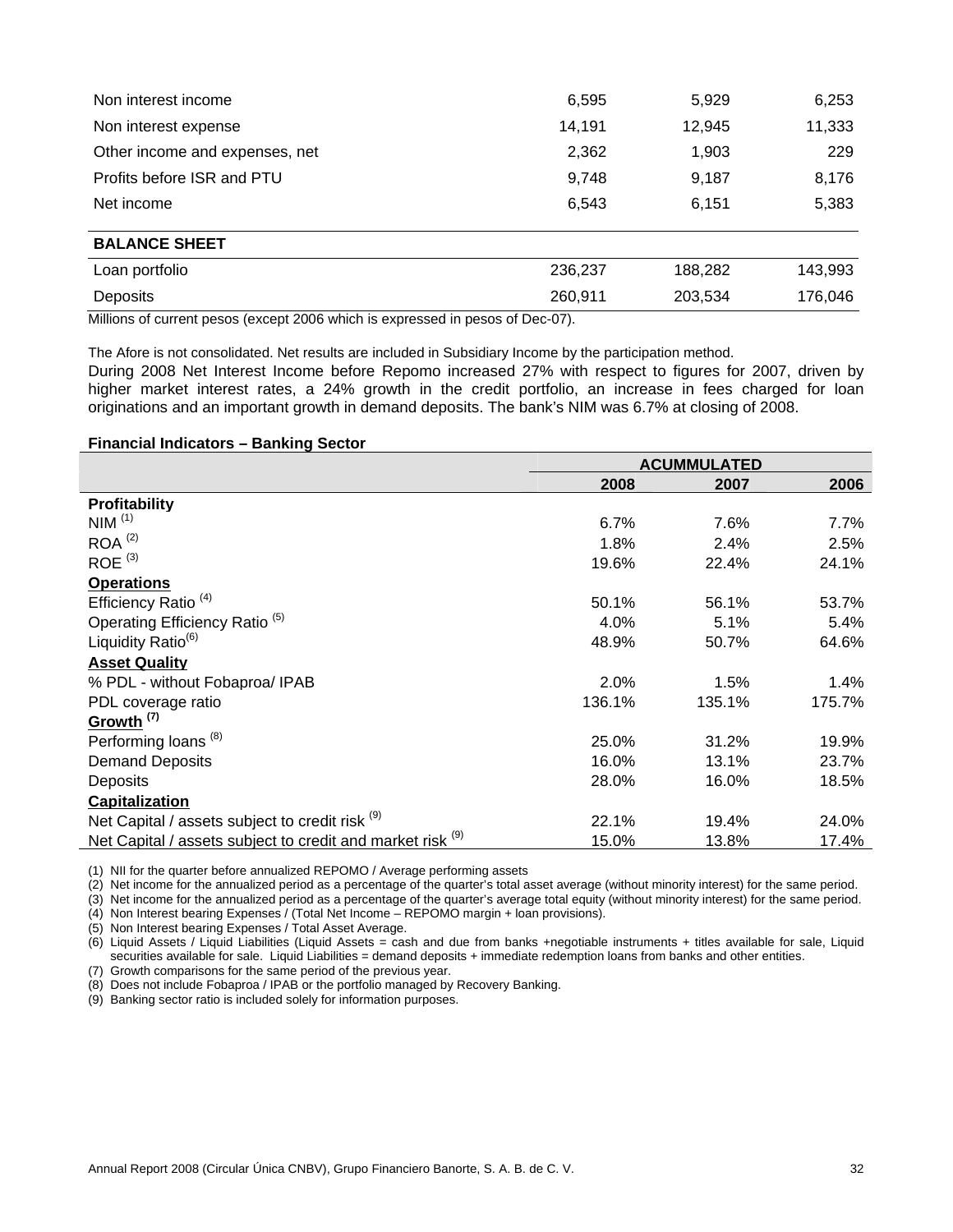# **2. Brokerage Sector**

|                                     | 2008    | 2007    | 2006    |
|-------------------------------------|---------|---------|---------|
| <b>Broker Dealer</b>                |         |         |         |
| Net income                          | \$183   | \$288   | \$191   |
| Stockholders' Equity                | 1,143   | 1,020   | 736     |
| Assets                              | 1,662   | 1,333   | 971     |
| Portfolio / Assets under Management | 119,286 | 180,972 | 169,373 |

Millions of current pesos (except 2006 which is expressed in pesos of Dec-07).

Net income for the **Brokerage** sector during 2008 was Ps 183 million, 36% lower than 2007, affected mainly by compensations made to mitigate losses on some trading contracts, as well as by lower income from money and capital markets positions. In 2008 Assets under Management totaled Ps 119.3 billion, a 34% YoY decline, as a result of a reduction in assets under management of mutual funds and reduced portfolios due to tighter market liquidity and higher risk aversion.

#### **3. Long Term Savings**

|                     | 2008   | 2007   | 2006   |
|---------------------|--------|--------|--------|
| <b>Afore</b>        |        |        |        |
| Net income          | \$189  | \$165  | \$104  |
| <b>Total Equity</b> | 1,052  | 963    | 1,016  |
| Assets              | 1,218  | 1,102  | 1,092  |
| <b>AUM</b>          | 56,186 | 58,131 | 52,266 |
| <b>Insurance</b>    |        |        |        |
| Net income          | \$476  | \$334  | \$330  |
| <b>Total Equity</b> | 2,130  | 1,827  | 1,612  |
| Assets              | 11,306 | 10,864 | 8,235  |
| <b>Annuities</b>    |        |        |        |
| Net income          | \$33   | \$266  | \$633  |
| <b>Total Equity</b> | 985    | 1,121  | 979    |
| Assets              | 14,833 | 11,083 | 8,866  |

Millions of current pesos (except 2006 which is expressed in pesos of Dec-07).

The **AFORE** reported an accumulated Net Income of Ps 189 million in 2008 (51% correspond to Banorte), 14% higher YoY, due to greater operating income, lower operating expenses and real estate costs, as well as lower taxes. At the end of 2008, the AFORE had a total of 3,232,131 affiliates with an 8.29% participation of the total affiliates in the system, and a 9.66% participation of certified accounts. In terms of AUM, it ranked 7th with a 6.4% market share at the end of December 2008.

**Insurance** profits for 2008 amounted to Ps 476 million (51% correspond to GFNorte), 42% greater YoY, as a result of a 14% increase in accrued premiums and an increase in financial products and other income, as well as the containment of claims' costs.

Net Income for **Annuities** in 2008 was Ps 33 million, (51% correspond toGFNorte), 87% lower YoY, as a result of lower accrued premiums, lower trading income and valuations, higher sales, greater management and promotional costs and greater payments to retirees.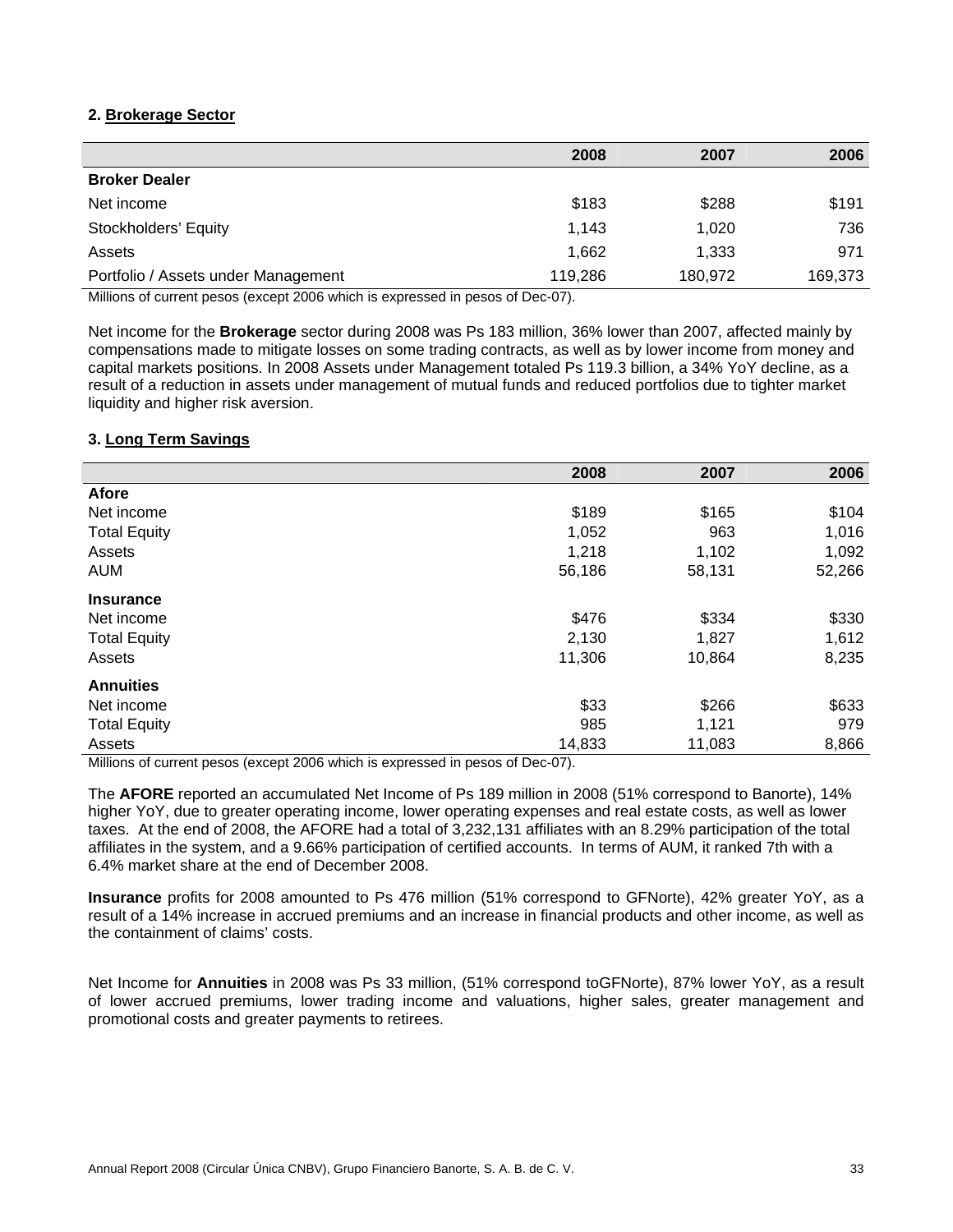# **4. Other Finance Companies**

|                                      | 2008   | 2007   | 2006  |
|--------------------------------------|--------|--------|-------|
| Leasing and Factoring <sup>(1)</sup> |        |        |       |
| Net Income                           | \$313  | \$247  | \$214 |
| Equity                               | 1,184  | 991    | 866   |
| Total Portfolio <sup>(2)</sup>       | 13,913 | 12,222 | 7,708 |
| Past Due Loans                       | 74     | 37     | 41    |
| Assets                               | 14,001 | 12,447 | 7,855 |
| Warehousing                          |        |        |       |
| Net Income                           | \$23   | \$15   | \$11  |
| Equity                               | 124    | 101    | 123   |
| Inventory                            | 165    | 7      | 84    |
| Assets                               | 321    | 140    | 174   |
| Bonding Company <sup>(3)</sup>       |        |        |       |
| Net Income                           | ۰      | \$9    | \$30  |
| Equity                               | ۰      |        | 144   |
| Assets                               |        |        | 516   |

Millions of current pesos (except 2006 which is expressed in pesos of Dec-07).<br>
<sup>(1)</sup> The merger of Leasing and Factoring became effective as of January 31, 2008<br>
<sup>(2)</sup> Includes the portfolio of pure leased goods register

 $^{(3)}$  On March 30<sup>th</sup>, 2007 GFNorte announced the separation of Fianzas Banorte, the bonding company, prior to its sale. Profits for 2007 correspond to the first three months of the year when this company was still part of the Group. On February 2008, the leasing and factoring companies merged under a regulated Multi-purpose financial corporation (SOFOM). This merger enables, among other things, to optimize the use of capital, improve leverage capacity and create the possibility of achieving higher credit ratings for the merged entity. Results of both companies, as of 1Q08 are presented on a consolidated basis under the denomination "Arrendadora y Factor Banorte, S.A. de C.V."

**Leasing and Factoring** generated profits of Ps 313 million in 2008, 27% higher YoY, driven mainly by a 14% annual loan growth and revenues from pure leasing contracts. At closing of 2008, the Past-Due Loan Ratio was 0.53%, while the Capitalization Ratio was 8.82%, with average risks assets for Ps 13,428 million.

Last November 28, the Ministry of Finance (SHCP) modified the authorization given to Almacenadora Banorte to constitute and operate as a General Deposit Warehouse, given the increase in the fixed portion of its stockholders' equity, which totaled Ps 31,780,651 pesos. This was agreed in the Extraordinary Stockholders' Meeting held on October 1, 2008.

**Warehousing** profits stood at Ps 23 million in 2008, 55% higher than in 2007. This growth was due to an increase in inventories and warehousing services, such as the fitting of warehouses, which has opened the possibility for Banorte to issue certificates of deposit that are used as guarantees in secured loans and as loans to other financial institutions. At the end of 2008, the Capitalization Ratio was 4.1% considering Ps 3.006 billion in total assets-at-risk certificates. On September 30, 2009 Almacenadora Banorte was ranked 2nd among the 20 Warehousing Companies in terms of Net Income.

# **5. Micro Lending SOFOL**

|                        | 2008    | 2007   | 2006 |
|------------------------|---------|--------|------|
| Pronegocio             |         |        |      |
| Net Income             | (\$120) | (\$30) | \$23 |
| Equity                 | 48      | 51     | 81   |
| <b>Total Portfolio</b> | 269     | 585    | 635  |
| Past Due Loans         | 38      | 112    | 60   |
| Assets                 | 433     | 653    | 678  |

Millions of current pesos (except 2006 which is expressed in pesos ofDec-07).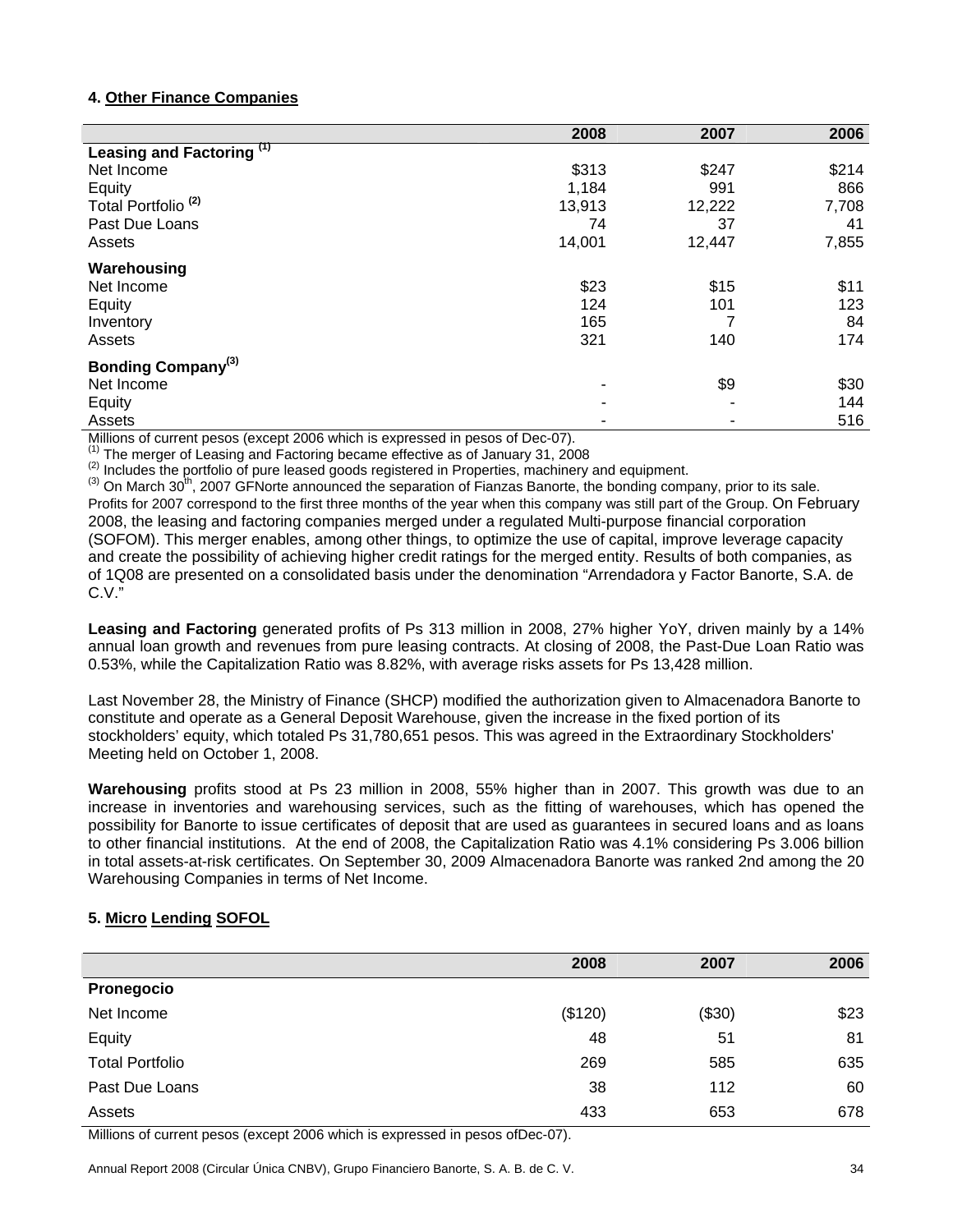**Pronegocio** reported a loss of Ps 120 million in 2008, greater than the Ps 30 million loss of 2007. The results of 2008 were affected mainly by a reduction in Net Interest Income due to lower performing loans, greater write-offs on past-due loans and expenses generated by the redefinition of the business model. Past due loans closed at Ps 38 million for 2008, 66% lower than in 2007. The reserve coverage ratio was 76%.

SOFOL Pronegocio is in the process of being merged with the bank.

# **ii. FINANCIAL SITUATION, LIQUIDITY AND CAPITAL RESOURCES**

In 2007 and 2008, GFNorte undertook diverse business strategies in order to continue demonstrating strength and to offer more competitive products in the banking sector. Extraordinary events and situations are mentioned below:

#### **a. Economic environment**

The difficult economic environment on a global scale resulted in the insolvency and in some cases the bankruptcy of diverse participants in the financial sector world wide. In Mexico, various companies reported losses related with derivatives' operations, including bankruptcy filings, causing certain nervousness in local markets. This is one of the reasons why GFNorte disclosed the risk exposure that its subsidiary Banorte had with each one of the affected companies and recognized these risks in its financial results in accordance with paragraphs f) and g) mentioned later on. In spite of recognizing these impacts, Banorte has reported record profits for 2008 which demonstrates the bank's ample liquidity, healthy capitalization levels and sufficient reserves to cover PDLs, as well as being a profitable investment for shareholders.

# **b. Issuance of subordinated obligations**

Banorte issued three tranches of subordinated obligations in the Mexcian Stock Exchange (BMV) for a total of Ps 7.525 billion. These transactions involved the simultaneous placement of two tranches of subordinated debt in March and an additional one in June, all of which contributed to strengthen Banorte's regulatory capitalization levels. The first tranche of Ps 3 billion, in 10 year subordinated obligations (BANORTE 08), will pay an interest rate of 28 day TIIE plus 60 basis points; the second tranche in UDIS for an amount equivalent to Ps 1.775 billion of 20 year subordinated preferred non-convertible obligations (BANORTE 08U) will pay a fixed real rate of 4.95% every 182 days; and the third tranche of Ps 2.750 billion in 10 year subordinated preferred non-convertible obligations (BANORTE 08-2) will pay an interest rate of 28 TIIE plus 77 basis points. These placements are part of a 5 year program approved in the General Extraordinary Shareholders' Meeting of February 22 2008 to issue subordinated non-convertible preferred and non-preferred obligations for an amount of up to Ps 15 billion, in order to strengthen Banorte's regulatory capital.

#### **c. Effects of the reorganization of VISA Inc.**

Banorte recognized 1,545,128 ordinary shares of Visa Inc. Class C (Series I) shares (VISA) assigned after VISA's reorganization in March 2008, through which VISA indirectly acquired VISA LAC, in which Banorte participated as a member authorized to use this trademark. VISA's objective in reorganizing was to become a publicly traded company with shares listed in the New York Stock Exchange. A total of 868,138 shares were sold by Banorte at the moment of the assignment, recognizing a pre-tax income of Ps 394 million in the line "Other Income"; Banorte also booked the remaining 676,990 VISA shares that were not sold in the public offering as "Securities Available for Sale". During 3Q08, an additional 544,690 shares were sold for Ps 312 million. The remaining 132,300 VISA shares were marked to market, recognizing the impact in the line "Valuation of Securities Available for Sale".

# **d. Effects of the reorganization of the Mexican Stock Exchange (BMV)**

As a result of the BMV's reorganization to convert into a publicly traded company, in 2Q08 Banorte sold the Indeval shares that it had booked in the line "Permanent Investments in Shares", realizing a pre-tax profit of Ps 91 million in the line "Other Income." Also, Casa de Bolsa Banorte S. A. de C. V. registered income from the sale of shares in the line "Valuation of Securities Available for Sale" within the Balance Sheet for Ps 144 million and in the line "Other Income" in the Profit and Loss Statement for Ps 40 million. The corporate and equity reorganization consisted mainly of the sale or exchange of shares of BMV, Asigna, Mexder, Contraparte Central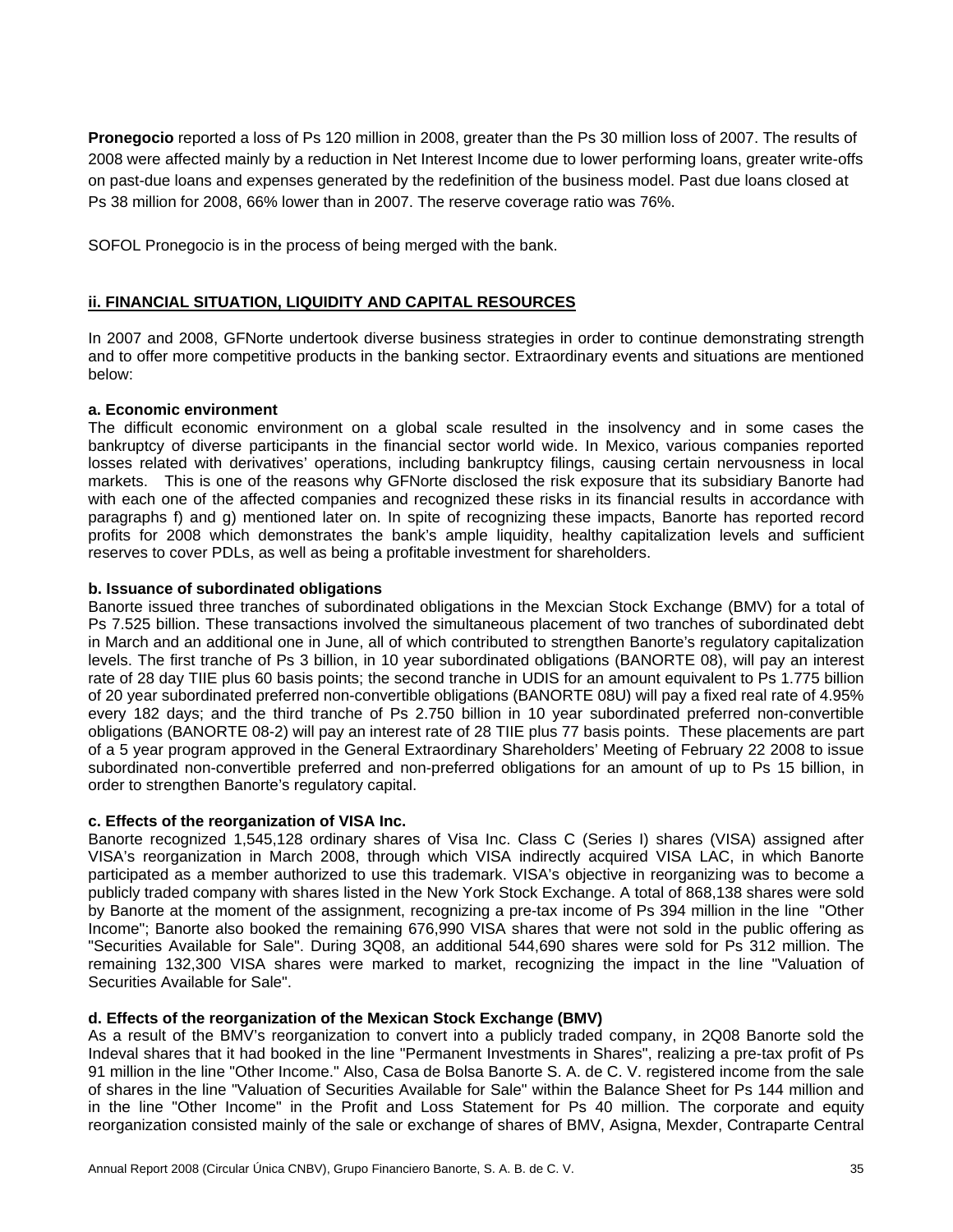de Valores de México and Indeval, each one treated separately. In the case of Indeval, the most representative the sale of the total shares was divided in two parts. The first part worth 75% of the transaction's value, corresponding to the future benefits of the shares owned by Casa de Bolsa for Ps 40 million which were booked in the line "Other Income". The second part for the remaining 25% corresponds to the payment of those shares. Since regulations restrict such transactions, they cannot be carried out until the Stock Market Law is modified.

#### **e. Merger of subsidiaries**

The General Extraordinary Shareholders' Meeting held on October 3, 2007, authorized the merger of Arrendadora y Factor Banorte, S. A. de C. V., a multi-purpose non banking financial institution and regulated entity, Grupo Financiero Banorte (previously Factor Banorte, S.A. de C.V.), to Arrendadora Banorte, S. A. de C. V., a multi-purpose non banking financial institution and regulated entity, Grupo Financiero Banorte. This merged company commenced operations on January 31<sup>st</sup>, 2008. In the General Extraordinary Shareholders' Meeting of June 16, 2008, the merger of Banorte's real estate subsidiaries was approved: Bancrecer, S. A. de C. V., Inmobiliaria Innova, S. A. de C. V., Inmobiliaria Banormex, S. A. de C. V., Inmuebles de Tijuana, S. A. de C. V., Inmobiliaria Banorte, S.A. de C. V., Constructora Primero, S. A. de C. V., Inmuebles de Occidente, S. A., Inmobiliaria Finsa, S. A. de C. V., and Inmobiliaria Bra, S. A. de C. V., in their character as merged entities. The merged entity will begin reporting in the Balance Sheet of May 31, 2008 and will come into effect once it is registered in the Public Registry of Commerce in accordance with the agreements or basis approved for the merger and with the authorization of the SHCP.

#### **f. Lehman Brothers Securities**

In September 2008, Banorte reported a Ps 295 million loss in the line item "Intermediation Results" related to the permanent deterioration and the loss generated from the sale of securities of this issuer. The loss is comprised of US \$24 million dollars in senior debt notes and US \$1 million dollars in derivatives financial instruments.

#### **g. Deterioration of COMERCI's credit quality**

As a result of the difficult economic environment and exposures to financial derivatives instruments which resulted in Controladora Comercial Mexicana S. A. B. de C. V. (COMERCI) filing for bankruptcy. Banorte acknowledged credit risk exposure to COMERCI in the amount of Ps 1.03 billion, through an unsecured loan with maturity in March 2009. This risk exposure represented 0.18% of Banorte's total assets, 0.4% of the total loan portfolio and 2.8% of the total equity reported on December 31, 2008. At the time of the loan origination, and in the periodic revisions, COMERCI never disclosed the derivatives' positions that resulted in their current situation. In 2009, Banorte will begin to restructure and negotiate the partial or total recovery of the loan. On December 31, 2008, Management constituted sufficient credit reserves, in accordance with the corresponding methodology.

#### **h. Credit card payment campaign**

In response to the liquidity problems that some clients faced due to the difficult economic situation, which was reflected in the deterioration of asset quality in the credit card portfolio, Banorte decided to adopt a series of measures to support their clients in these times of adversity. In 2008, a massive campaign was launched with the objective of offering an alternative to clients seeking to extend terms and improve their payment profile. The client's debt was frozen during the conventional term and amortized in fixed payments. The amount of restructured loans to December 31, 2008 through this campaign was Ps 703 million.

#### **ASSET QUALITY AND CAPITALIZATION**

#### **Asset Quality**

|                                            | 2008                 | 2007      | 2006      |
|--------------------------------------------|----------------------|-----------|-----------|
| <b>PDLs</b>                                | \$4.836              | \$2,744   | \$2,037   |
| Total portfolio (includes Fobaproa / IPAB) | \$236,237            | \$188,282 | \$143.993 |
| % PDL                                      | 2.0%                 | $1.5\%$   | 1.4%      |
| $- - - - - -$<br>-----                     | $\sim$ $\sim$<br>$-$ |           |           |

Millions of current pesos (except 2006 which is expressed in pesos of Dec-07).

At the end of 2008, the past due loan ratio was 2.0%, a 1.5% YoY increase; and PDLs increased by 76% YoY.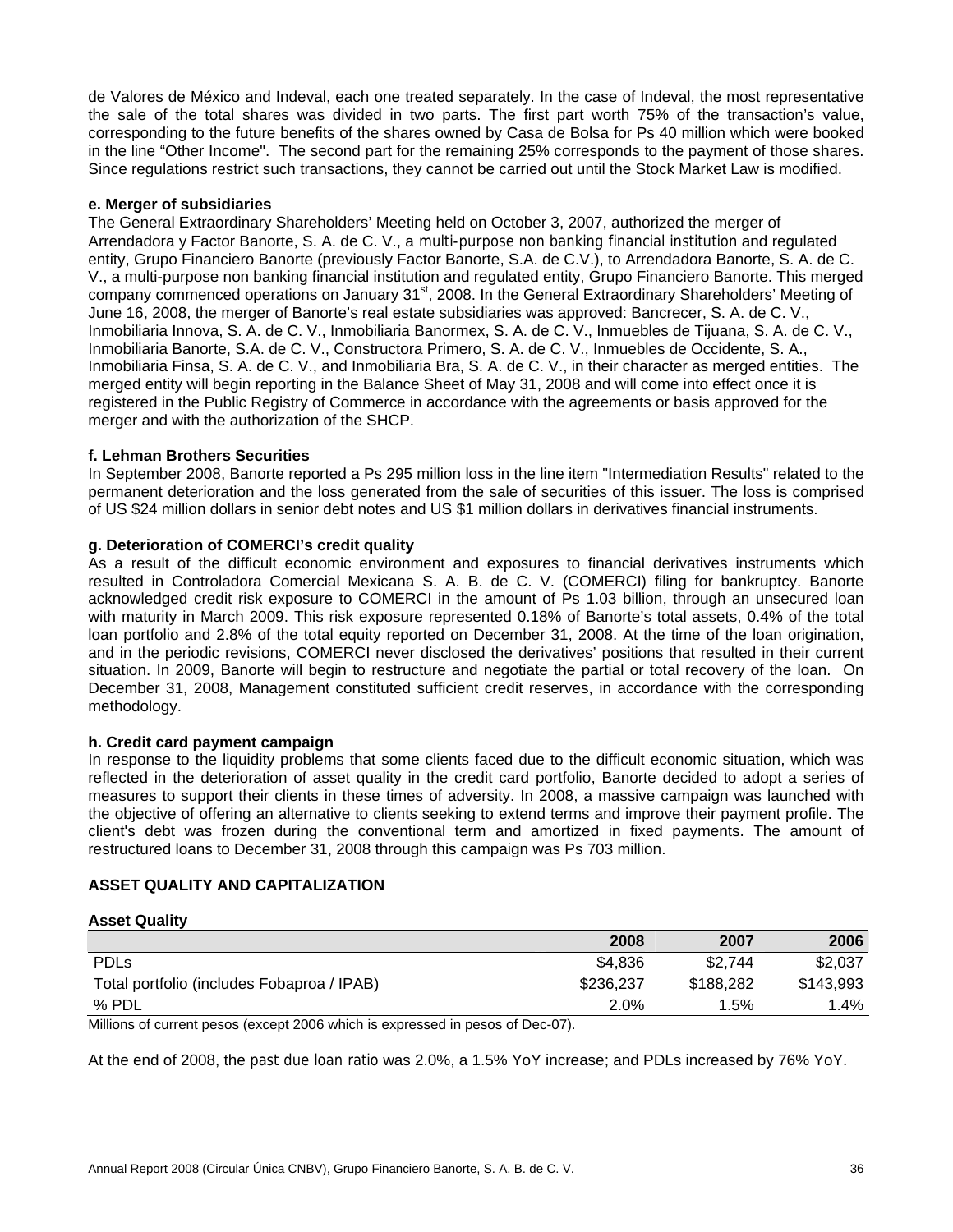# **GFNorte Equity** (\*)

|                                                                   | 2008     | 2007     | 2006     |
|-------------------------------------------------------------------|----------|----------|----------|
| Paid-in Capital                                                   | 11,941   | 11,965   | 12,020   |
| Premium of Subscribed & Issued Shares                             | 1,468    | 1,272    | 1,863    |
| <b>Subscribed Capital</b>                                         | \$13,409 | \$13,237 | \$13,882 |
| <b>Capital Reserves</b>                                           | 2,720    | 2,452    | 2,140    |
| Retained earnings                                                 | 16,935   | 21,379   | 16,417   |
| Surplus (Deficit) from Valuation of Securities Available for Sale | (550)    |          |          |
| Results from Conversions of Foreign Operations                    | 1,095    |          |          |
| Surplus (Deficit) in Capital Restatement                          |          | (6,380)  | (6,380)  |
| <b>Results of Non Monetary Fixed Assets</b>                       |          |          |          |
| <b>Permanent Share Investments</b>                                | (2,821)  | (5,009)  | (5, 156) |
| Accumulated effect of deferred taxes                              |          |          |          |
| Net Income                                                        | 7,014    | 6,810    | 6,185    |
| <b>Earned Capital</b>                                             | \$24,393 | \$19,252 | \$13,206 |
| Minority Interest                                                 | 1,944    | 1,667    | 1,461    |
| <b>Total Equity</b>                                               | \$39,746 | \$34,156 | \$28,550 |

Millions of current pesos (except 2006 which is expressed in pesos of Dec-07). (\*) Does not include Afore.

The total equity of the controlling company of the Group (Holding) increased from Ps 33.135 billion in 2007 to Ps 38.256 billion at closing of 2008, mainly due to the following factors:

- 1) Profits generated in the last 12 months of Ps 7.014 billion.
- 2) Larger capital reserves.
- 3) Results from foreign exchange transactions.
- 4) Less impact on capital from non-monetary shares derived from permanent share investments.

And it diminishes mainly due to dividend payments of Ps 948 million in the 4Q08, and the valuation results of securities available for sale.

# **Banking Sector Capitalization Ratio**

|                                   | Dec-08    | <b>Dec-07</b> | <b>Dec-06</b> |
|-----------------------------------|-----------|---------------|---------------|
| Tier 1 Capital                    | 28,300    | 24,942        | 22,338        |
| <b>Tier 2 Capital</b>             | 17,076    | 8,767         | 9,357         |
| <b>Net Capital</b>                | \$45,376  | \$33,710      | \$31,695      |
|                                   |           |               |               |
| <b>Credit Risk Assets</b>         | 204,884   | 173.505       | 131,803       |
| Net Capital / Credit Risk Assets  | 22.1%     | 19.4%         | 24.0%         |
| Total Risk Assets <sup>(1)</sup>  | \$302,279 | \$244,310     | \$182,681     |
| <b>Capitalization Ratio</b>       |           |               |               |
| Tier 1                            | 9.4%      | 10.2%         | 12.2%         |
| Tier 2                            | 5.6%      | 3.6%          | 5.1%          |
| <b>Total Capitalization Ratio</b> | 15.0.%    | 13.8%         | 17.4%         |

Millions of current pesos (except 2006 which is expressed in pesos of Dec-07).

(1) Includes Market and Operational risks, without eliminating intercompany risks.

At closing of 2008 the Capitalization Ratio stood at 15.0% considering credit and market risks, and 21.1% considering only credit risks. The Tier 1 ratio was 9.4% while Tier 2 was 5.6%. On an annual basis, despite a 24% growth in Total Risk Assets, the implementation of operational risk, the impact arising from the new rules for securitizations and the dividend payment, the capitalization ratio for December 2008 increased 1.2 pp from the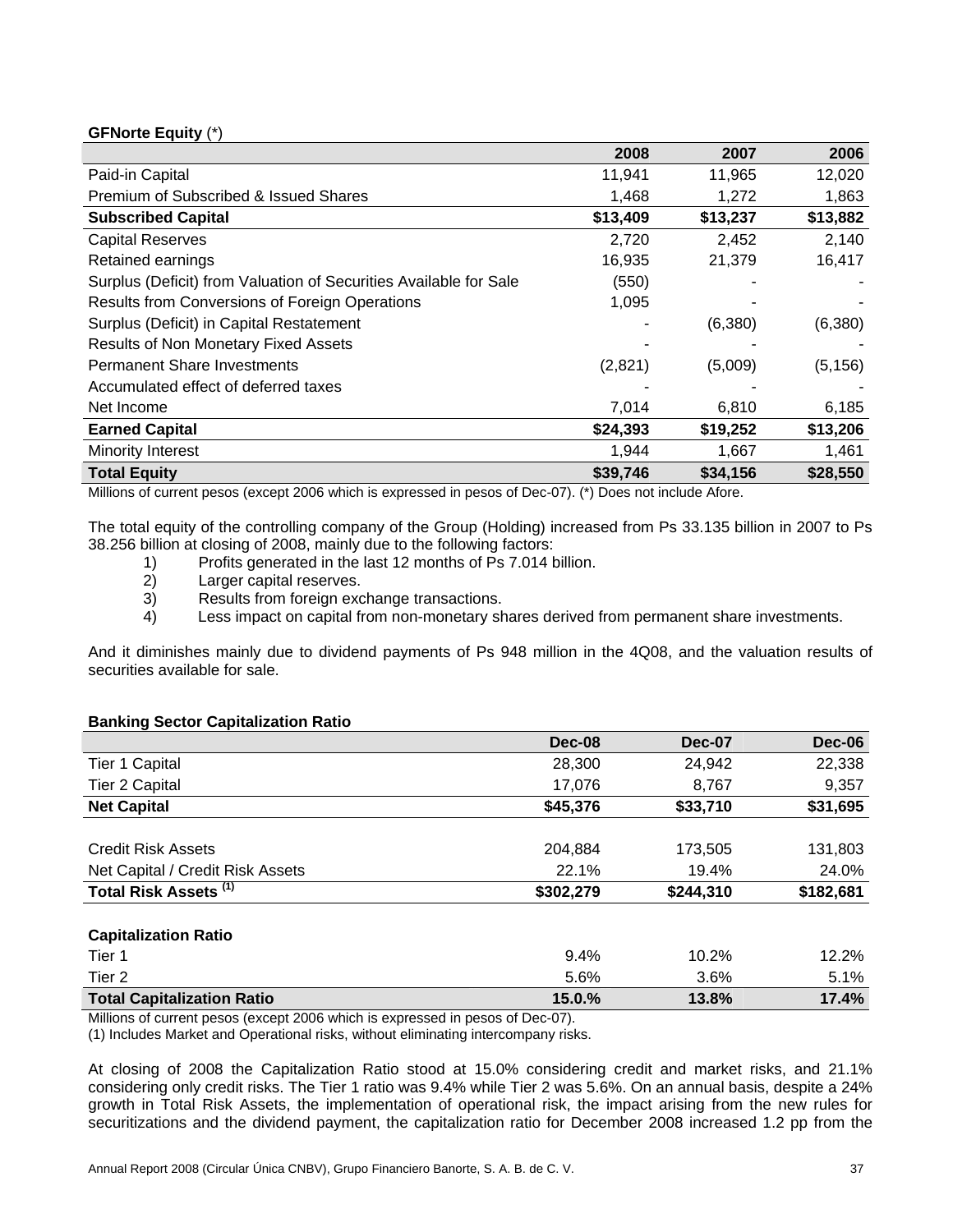level of December 2007 as a result of the reinvestment of profits and the issuance of subordinated debt during the first half of 2008.

# **CASH FLOW STATEMENT FOR GFNORTE**

The cash flow statement shows the institution's liquidity at any point in time which enables it to meet loan obligations. The cash flow statement breaks down the cash generated per operation and the use of resources for net financing and investment. Available cash in December 2008 was Ps 54.402 billion, a 31% YoY increase from the Ps 41.61 billion registered in December 2007.

|                                                                            | 2008       | 2007      | VAR \$           |
|----------------------------------------------------------------------------|------------|-----------|------------------|
| <b>OPERATING ACTIVITIES:</b>                                               |            |           |                  |
| <b>Net Income</b>                                                          | \$7,014    | \$6,810   | \$204            |
| Items charged to results that do not generate or require use of resources: |            |           |                  |
| Results of valuation at reasonable value                                   | (268)      | (192)     | (76)             |
| Provisions for loan losses                                                 | 6,896      | 2,646     | 4,250            |
| Depreciation and amortization                                              | 1,099      | 980       | 119              |
| <b>Deferred Taxes</b>                                                      | (245)      | (487)     | 242              |
| Provision for diverse obligations                                          | 24         | 2,433     | (2,409)          |
| <b>Minority Interest</b>                                                   | 373        | 326       | 47               |
| Undistributed earnings of subsidiaries                                     | (276)      | (357)     | 81               |
|                                                                            | \$14,617   | \$12,159  | \$2,458          |
| Change in items related to operations:                                     |            |           |                  |
| Increase in Deposits                                                       | 57,462     | 27,447    | 30,015           |
| Increase in loan portfolio                                                 | (52,095)   | (51, 124) | (971)            |
| (Increase) decrease in Treasury operations (investment in securities)      | (220, 239) |           | 10,171 (230,410) |
| Decrease (increase) in operations with securities and derivatives          | 194,558    | (2,370)   | 196,928          |
| Increase in Ioans from Banks and other institutions                        | 13,960     | 5,233     | 8,727            |
| Increase in deferred taxes                                                 | (12)       | (65)      | 53               |
| Net cash generated from operations                                         | \$8,251    | \$1,451   | \$6,800          |
| <b>FINANCING ACTIVITIES:</b>                                               |            |           |                  |
| Issued subordinated debentures outstanding                                 | 10,403     | (1,551)   | 11,954           |
| Repurchase of shares                                                       | 103        | (639)     | 742              |
| Increase (decrease) in other payable accounts                              | 1,269      | (418)     | 1,687            |
| <b>Dividends</b>                                                           | (949)      | (917)     | (32)             |
| Net cash generated or used from financing activities                       | \$10,826   | (\$3,525) | \$14,351         |
| <b>INVESTMENT ACTIVITIES:</b>                                              |            |           |                  |
| Acquisition of property and fixed assets, net                              | (1,308)    | (1,961)   | 653              |
| (Increase) decrease in permanent investments in shares                     | (644)      | 353       | (997)            |
| Increase in deferred charges and loans                                     | (1,958)    | (388)     | (1,570)          |
| Increase in foreclosed assets                                              | (478)      | (6)       | (472)            |
| (Increase) decrease in other accounts receivable                           | (1,897)    | 632       | (2,529)          |
| Net cash used in investment activities                                     | (\$6,285)  | (\$1,370) | (\$4,915)        |
| Increase (decrease) in cash and equivalents                                | \$12,792   | (\$3,444) | \$16,236         |
| Cash and equivalents at the beginning of the period                        | 41,610     | 45,054    | (3, 444)         |
| Cash and equivalents at the end of the period                              | \$54,402   | \$41,610  | \$12,792         |

Millions of current pesos (except 2006 which is expressed in pesos of Dec-07).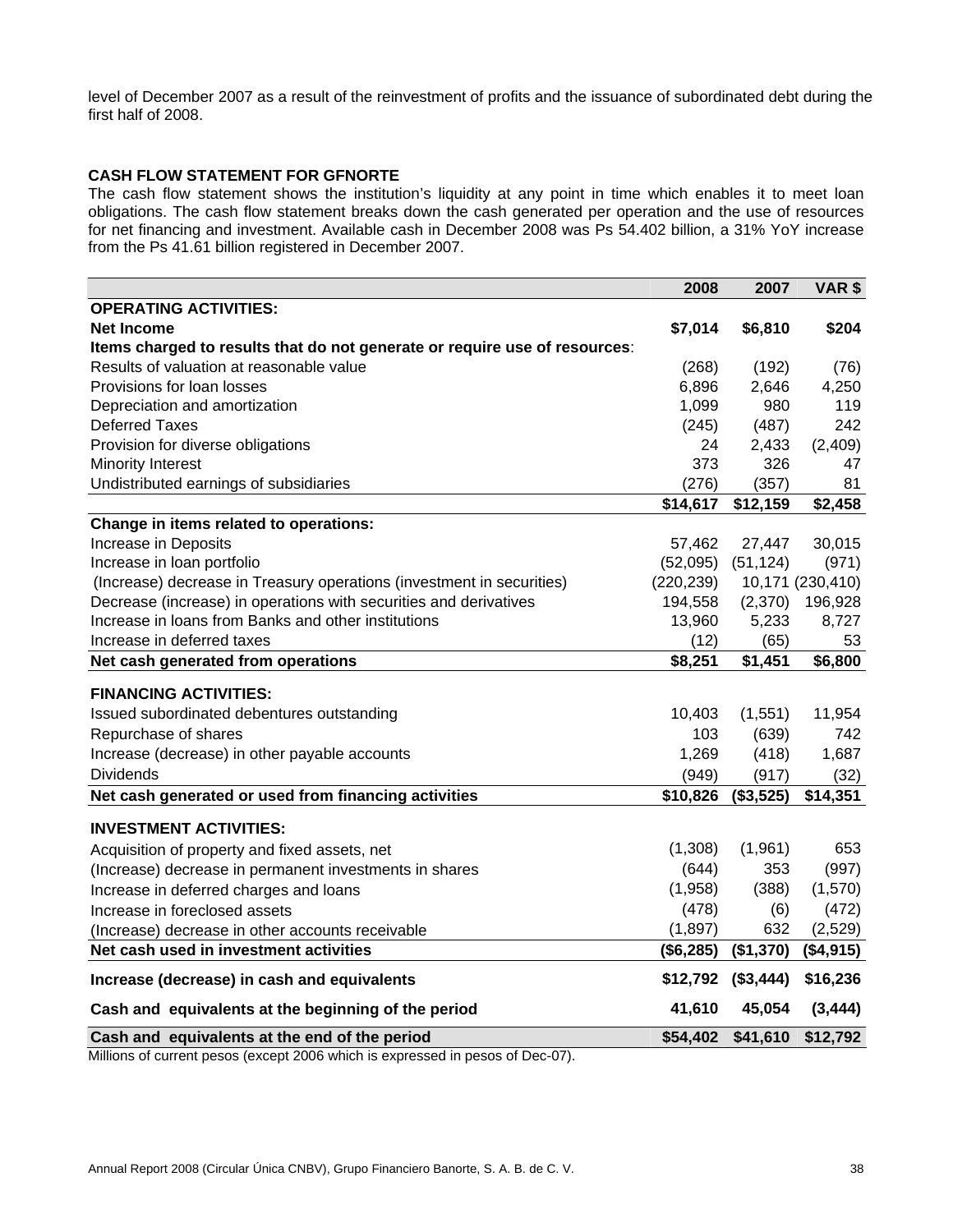| <b>GFNorte General Balance Sheet (consolidated with subsidiaries)</b><br><b>ASSETS</b> | 2008      | 2007      | 2006      |
|----------------------------------------------------------------------------------------|-----------|-----------|-----------|
| <b>Cash and equivalents</b>                                                            | \$54,402  | \$41,610  | \$45,053  |
|                                                                                        |           |           |           |
| <b>Investments in Securities</b>                                                       |           |           |           |
| Negotiable Instruments                                                                 | 6,630     | 7,754     | 15,586    |
| Securities Available for Sale                                                          | 11,722    | 10,948    | 6,492     |
| Securities Held to Maturity                                                            | 221,617   | 760       | 4,570     |
|                                                                                        | 239,969   | 19,462    | 26,648    |
| <b>Repo Transactions</b>                                                               | 149       | 58        | 26        |
| <b>Securities and Derivatives</b>                                                      | 8,168     | 2,302     | 20        |
| <b>Performing Loan Portfolio</b>                                                       |           |           |           |
| <b>Commercial Loans</b>                                                                |           |           |           |
| Corporate or Commercial                                                                | 126,798   | 98,091    | 83,344    |
| <b>Financial Entities</b>                                                              | 10,860    | 13,158    | 2,464     |
| Government                                                                             | 26,989    | 17,948    | 11,194    |
| <b>Consumer loans</b>                                                                  | 29,369    | 27,225    | 21,506    |
| Mortgage                                                                               | 46,282    | 37,216    | 28,855    |
| <b>Total Performing Loans</b>                                                          | 240,298   | 193,638   | 147,361   |
| <b>PDL Portfolio</b>                                                                   |           |           |           |
| <b>Commercial Loans</b>                                                                |           |           |           |
| Corporate or Commercial                                                                | 1,703     | 927       | 758       |
| Consumer loans                                                                         | 2,499     | 1,109     | 632       |
| Mortgage                                                                               | 746       | 858       | 748       |
| <b>Total PDLs</b>                                                                      | 4,948     | 2,894     | 2,138     |
| <b>Total loan portfolio</b>                                                            | 245,246   | 196,532   | 149,498   |
| (-) Preventive provisions for Loan Losses                                              | 6,690     | 3,786     | 3,668     |
| <b>Net Loan Portfolio</b>                                                              | 238,556   | 192,746   | 145,831   |
| <b>Acquired Collection Rights</b>                                                      | 3,049     | 3,660     | 3,755     |
| <b>Total Credit Portfolio</b>                                                          | 241,605   | 196,406   | 149,586   |
| Other Accounts Receivable, net                                                         | 9,514     | 7,617     | 5,853     |
| Inventories                                                                            | 165       | 7         | 84        |
| Foreclosed Assets, net                                                                 | 863       | 385       | 328       |
| Real Estate, Furniture and Equipment, net                                              | 8,429     | 8,098     | 6,898     |
| <b>Investments in Subsidiaries</b>                                                     | 2,559     | 2,590     | 3,285     |
| <b>Net Deferred Taxes</b>                                                              | 471       | 214       |           |
| Other assets, deferred charges and intangibles                                         | 10,371    | 8,534     | 5,564     |
| <b>TOTAL ASSETS</b>                                                                    | \$577,025 | \$287,283 | \$243,345 |

Millions of current pesos (except 2006 which is expressed in pesos of Dec-07).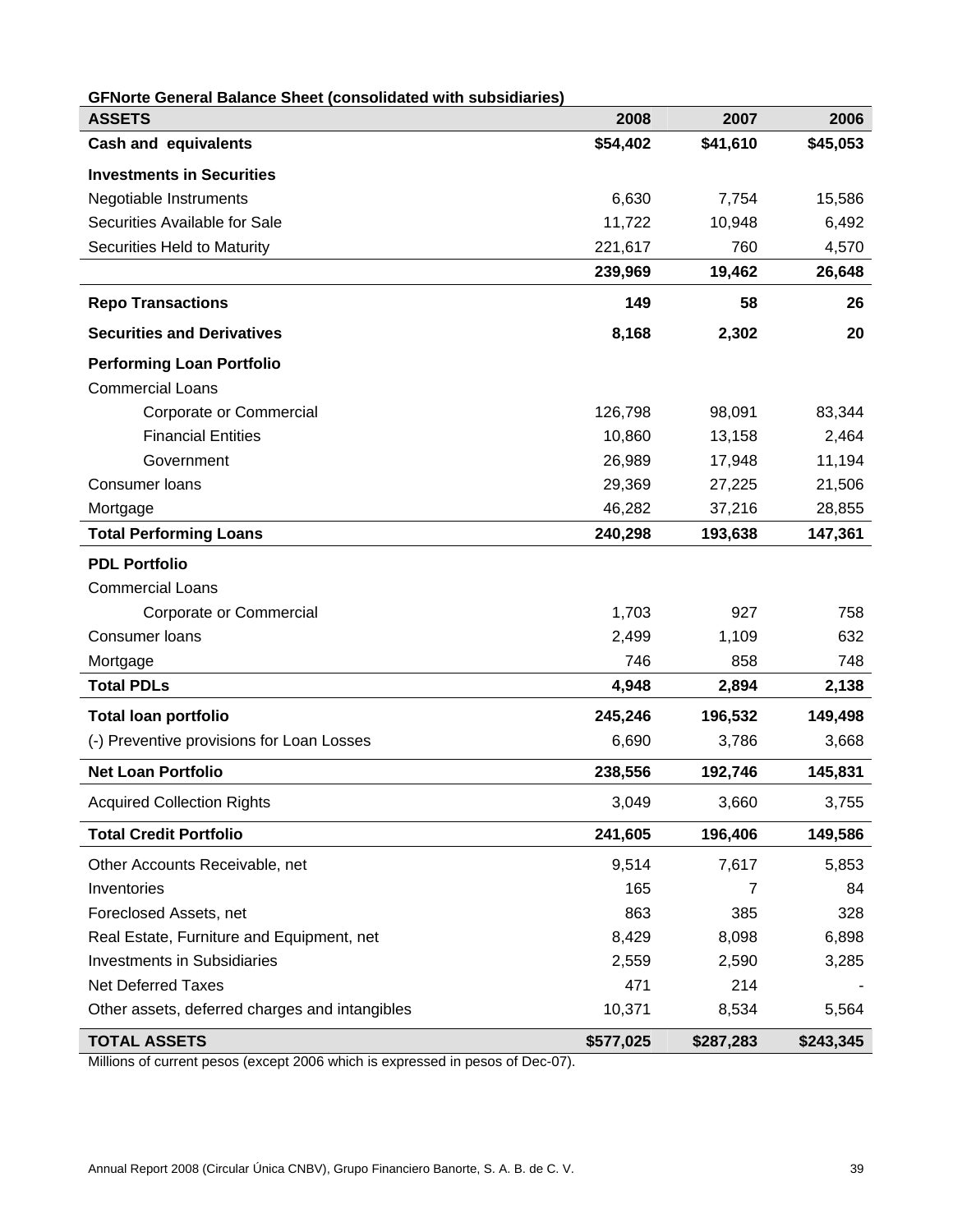| <b>LIABILITIES</b>                                                | 2008      | 2007      | 2006           |
|-------------------------------------------------------------------|-----------|-----------|----------------|
| <b>Core Deposits</b>                                              |           |           |                |
| <b>Demand Deposits</b>                                            | \$128,350 | \$111,080 | \$99,026       |
| <b>Time Deposits</b>                                              | 132,419   | 92,227    | 76,954         |
|                                                                   | 260,769   | 203,307   | 175,980        |
| <b>Interbank loans &amp; Other loans</b>                          |           |           |                |
| Immediate Redemption                                              | 1,245     | 871       | 1,025          |
| Short Term                                                        | 24,803    | 11,056    | 6,128          |
| Long Term                                                         | 10,635    | 10,796    | 10,337         |
|                                                                   | 36,683    | 22,723    | 17,490         |
| <b>Repo Creditor Transactions</b>                                 | 192,727   | 515       | 244            |
| Securities assigned for settlement                                |           | 10        |                |
| Collateral sold or pledged as guarantee                           | 2         |           |                |
| Operations with securities and derivatives                        | 10,746    | 2,435     | $\overline{2}$ |
| <b>Other Accounts Payable</b>                                     |           |           |                |
| Income tax and employee profit sharing                            | 1,272     | 2,212     | 1,325          |
| Other creditors and accounts payable                              | 13,121    | 10,888    | 7,732          |
|                                                                   | 14,393    | 13,100    | 9,058          |
| Subordinated Obligations in Circulation                           | 20,613    | 10,210    | 11,798         |
| <b>Deferred Taxes</b>                                             |           |           | 150            |
| <b>Deferred Loans</b>                                             | 1,346     | 827       | 74             |
| <b>TOTAL LIABILITIES</b>                                          | \$537,279 | \$253,127 | \$214,796      |
|                                                                   |           |           |                |
| <b>TOTAL EQUITY</b>                                               |           |           |                |
| <b>Contributed Capital</b>                                        |           |           |                |
| Paid-in Capital                                                   | \$11,941  | \$11,965  | \$12,020       |
| Premium of Subscribed & Issued Shares                             | 1,468     | 1,272     | 1,863          |
|                                                                   | 13,409    | 13,237    | 13,882         |
| <b>Earned Capital</b>                                             |           |           |                |
| <b>Capital Reserves</b>                                           | 2,720     | 2,452     | 2,140          |
| <b>Retained Earnings</b>                                          | 16,935    | 21,379    | 16,417         |
| Surplus (Deficit) from Valuation of Securities Available for Sale | (550)     |           |                |
| Results from Conversions of Foreign Operations                    | (1,095)   |           |                |
| Surplus (Deficit) in Capital Restatement                          |           | (6, 380)  | (6,380)        |
| Results of Non Monetary Fixed Assets                              | (2,821)   | (5,009)   | (5, 156)       |
| Net Income                                                        | 7,014     | 6,810     | 6,185          |
|                                                                   | 24,393    | 19,252    | 13,206         |
| Minority interest                                                 | 1,944     | 1,667     | 1,461          |
| <b>TOTAL EQUITY</b>                                               | \$39,746  | \$34,156  | \$28,550       |
| <b>TOTAL EQUITY AND LIABILITIES</b>                               | \$577,025 | \$287,283 | \$243,345      |

Millions of current pesos (except 2006 which is expressed in pesos of Dec-07).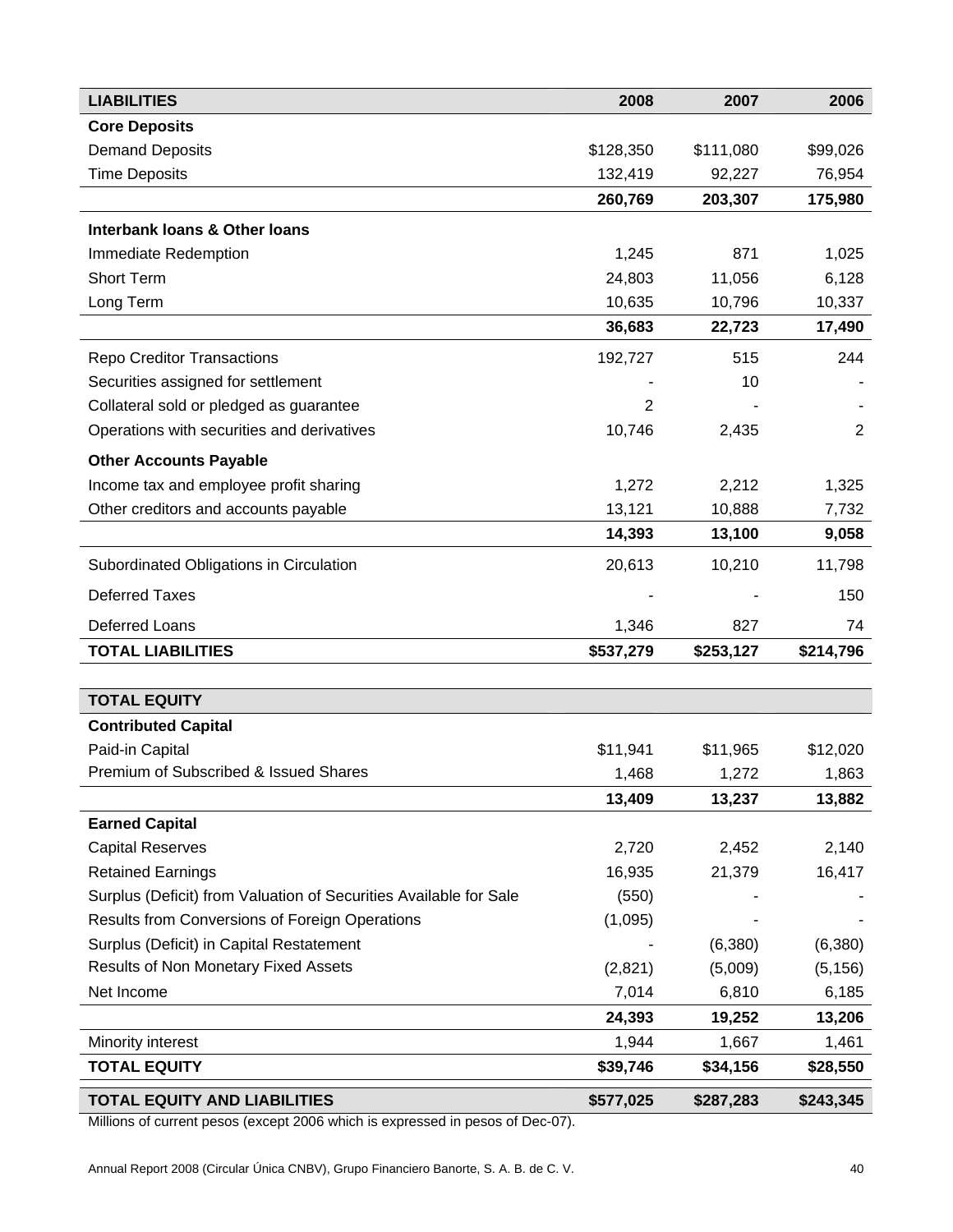# **TREASURY POLICIES**

Banorte's Treasury is the central unit responsible for balancing GFNorte's resource needs, monitoring and managing the levels of regulatory reserves, converting interest rate risk from placing loans with fixed rates by using hedging and implementing arbitrage strategies, all in strict adherence to regulations established by the authorities.

The cash currencies and securities' investments are in Mexican pesos and US dollars.

# **Regulatory Framework**

- 1. All operations carried out by the Treasury will be executed in strict accordance to regulations set by the authorities that supervise Banking Institutions such as Central Bank (BANXICO), National Banking and Securities Commission (CNBV), Ministry of Finance and Public Credit (SHCP), as well as to those established in the Ley de Instituciones de Credito (Law of Credit Institutions).
- 2. The Treasury is subject to the policies regarding thresholds and management of liquidity risks set by the Risk Policies Committee in the manual of Risk Administration.

### **Treasury Management**

In order to maintain a prudent strategy in asset and liability management through stable funding sources, and to constitute and maintain liquid assets at optimum levels, the Treasurer will monitor the following limits to maintain an appropriate level of liquidity:

- 1. Diversification of funding sources. Access to several markets in order to diversity the funding sources.
- 2. Structure liabilities in such a way so as to avoid the accumulation of maturities that significantly influence the administration and control of the resources that the Treasury operates.
- 3. Ensure liquidity in adverse times by tapping long term liabilities.
- 4. Maintain a balanced ratio of liquid assets to total assets.
- 5. Maintain a highly liquid inventory of assets to ensure the immediate availability of resources.
- 6. The Treasury will have the exclusive faculty to determine and propose to the Risk Policies' Committee the transfer costs of assets and liabilities.
- 7. On a daily basis, the International Treasury will monitor liquidity coefficient limits to ensure they meet those established by the Risk Policies' Committee and regulatory authorities.

# **iii. INTERNAL CONTROL**

The companies that comprise GFNorte have an internal control system "Sistema de Control Interno" (SCI), that was structured in accordance with the limits established by its Board of Directors and which meets the requirements set by the regulatory authorities.

The internal control system's mission is to cooperate in the function of appropriate internal controls in operations and in information generation and registration. It is comprised of:

A. The Board of Directors with the support of the Risk Policies' Committee and the Audit and Corporate Practices' Committee.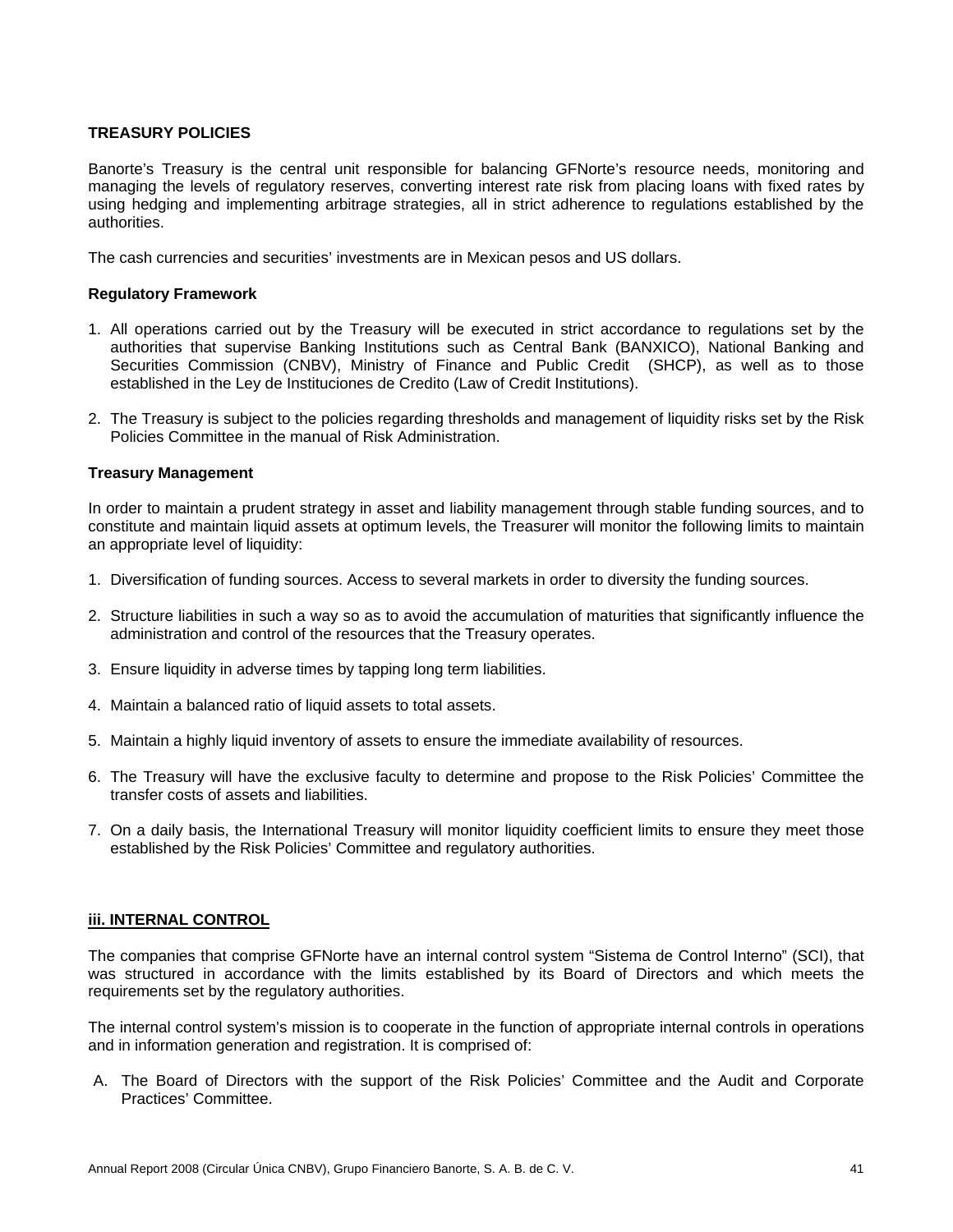- B. General Management and the areas that support it in regards to control are: the integral risk management (Unidad de Administración Integral de Riesgos (UAIR), Legal and Controllership departments which are responsible for maintaining appropriate levels of control and risk in the Group's operations.
- C. Internal Audit, External Audit and Commissary (as of 4Q06, the commissary only applies to GFNorte's subsidiaries) as entities providing additional support to monitor the internal control system's operations and to provide reasonable assurance of the reliability of the information generated.
- D. Documents that establish the general control criteria which must be followed in the operation and registration of transactions, in the use of human resources, materials and technology; in the use, security, opportunity and dependability of the information; and in the due execution of the external and internal norms, as well as a Code of Conduct that establishes the conduct of all consultants, officials or employees of the Group in the realization of their duties.
- E. Policy and procedure manuals that establish the norms for operations carried out by the Institution and outlines the control points that must be observed, as well as those responsible for its execution.

During 2008, activities related to the strengthening of controls, risk evaluation and managment, the establishment and monitoring of controls, and the assurance of quality information continued to be developed. Some of the more important include:

- A. The Internal Control System is regulated by Corporate Governance's basic documents: Objectives and Limits of Internal Control, the Code of Conduct, and the General Policies for the use of Human Resources and Materials; which in accordance with external regulation, were reviewed and presented to the Audit and Corporate Practices' Committee and later on to the Board of Directors for their ratification.
- B. The different Corporate Governance Committees have received the necessary financial, economic and accounting and/or legal information corresponding to each case, to make the appropriate decisions.
- C. The Business Continuity Plan (BCP) was consolidated and reinforced, highlighting among other activities, the renewal of equipment for alternate operation centers "Centros de Operación Alterno" (COAs) as well as an increase in the number of effectiveness tests developed throughout the year in the different channels and applications.
- D. Steps to reinforce technological systems for the analysis and prevention of fraud involving credit and/or debit cards and electronic transactions have been developed.
- E. Tools that monitor business activity were implemented to analyze the behavior of the service systems, at each operational level, allowing early detection of deviations and automatic corrective action.
- F. Manuals of policies and procedures have been kept updated regarding changes in external regulation, new products and changes to institutional procedures or improvements in internal controls. Additionally, the follow-up of improvements regarding observations made by different SCI members was also maintained.
- G. Requirements made by the Supervising Authorities were fulfilled, as well as the delivery of information required by external regulations.
- H. Internal control in the preparation of financial information is focused on the detection and prevention of errors or irregularities in the normal course of transactions related with the preparation of the financial statements of December 31, 2008, which is valid in accordance with the testified report from our Independent Auditors.

# **e) CRITICAL ACCOUNTING ESTIMATES**

Do not apply, as critical accounting estimates do not exist.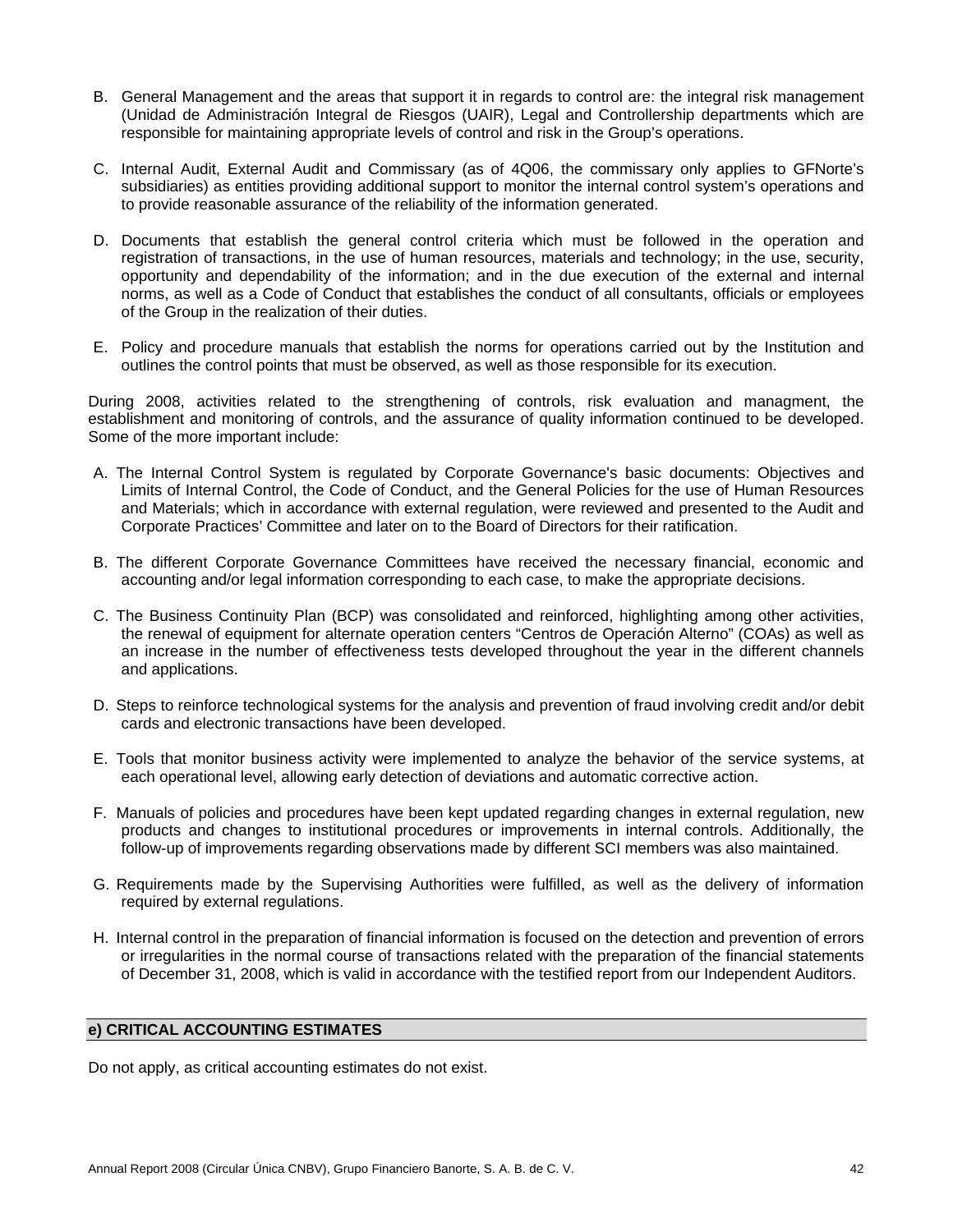# **4. ADMINISTRATION**

# **a) EXTERNAL AUDITORS**

External auditors are appointed with the Board of Directors' approval which is based on the recommendation that the Audit and Corporate Practices Committee presents to them.

As of the 2005 fiscal year, the firm of Galaz, Yamazaki, Ruiz Urquiza, S. C. audited the financial statements and for the last 3 exercises previous to 2005 audits were done by the firm of PricewaterhouseCoopers, S. C. Neither office has issued a negative opinion or opinion with exception, nor have they abstained from issuing an opinion about the Financial Statements of GFNorte.

In the fiscal year for 2008, GFNorte hired a firm of external auditors for a total cost of Ps 223,000 with 100% of this cost corresponding to the auditing services for the financial statements.

## **b) OPERATIONS WITH RELATED PARTIES AND CONFLICTS OF INTEREST**

Transactions between the issuer and related parties are explained in detail in *Note 24. Transactions and balances with subsidiary companies and associates of Point 7. ANNEXES.* 

In GFNorte's Banking Sector, the total portfolio of performing loans under Article 73 of the Law of Credit Institutions does not surpass the established limit of 50% of the basic part of the net capital.

|                                           | <b>GFNorte</b> |         |               |  |
|-------------------------------------------|----------------|---------|---------------|--|
|                                           | Dec'08         | Dec'07  | <b>Dec'06</b> |  |
| Portfolio Art. 73                         | \$8,216        | \$5,041 | \$5,833       |  |
| Portfolio Art. 73 / 50% of Basic Capital* | 53.8%          | 26.7%   | 34.3%         |  |

Millions of current pesos (except 2006 which is expressed in pesos of Dec-07).

• In 2008 it is expressed on 50% of the basic capital, while in 2007 and 2006 on 75% of the basic capital.

On **March 31, 2009**, the total portfolio of performing loans under Article 73 of the Law of Credit Institutions, was Ps 8.99 billion (including Ps 737 million in loan obligations, which are registered in memorandum accounts), representing 4.1% of the total loan obligations (excluding the balance of CC, ADE, FOPYME and FINAPE). Of the total related party loans, Ps 5.427 billion were loans granted to clients linked to members of the Board of Directors and Ps 3.563 billion were linked to companies related to GFNorte.

The related loans were granted and rated in accordance with the same policies, procedures and qualification systems that apply to the rest of GFNorte's loan portfolio, based on the general dispositions applicable to credit institutions with regard to rating of loan portfolios issued by the CNBV and the internal methodology authorized by CNBV, to qualify the Debtor in the commercial loan portfolio. 93.6% of related loans are rated as Category "A" and 6.4% as Category "B", the majority of these loans are classified as commercial loans.

In accordance with Article 73 of the Law of Credit Institutions, the balance of GFNorte's loan portfolio for individuals and corporations at closing of March 2009 was 63.5% of the limit set by Banco de Mexico (Central bank), which is the equivalent of 50% of the basic part of net capital.

**On December 31, 2008**, the total portfolio of related party loans under Article 73 of the Law of Credit Institutions, was Ps 8.216 billion (including Ps 649 million in loan obligations, which are registered in memorandum accounts), representing 3.7% of the total loan obligation (excluding the balance of CC, ADE, FOPYME and FINAPE). Of the total related loans, Ps 5.250 billion were loans granted to clients linked to members of the Board of Directors, and Ps 2.966 billion were linked to companies related to GFNorte.

Related parties loans have been granted and qualified in accordance with the policies, procedures and rating systems applicable to the rest of GFNorte's loan portfolio based on the general dispositions applicable to credit institutions with regard to rating of loan portfolios issued by CNBV and the internal methodology authorized by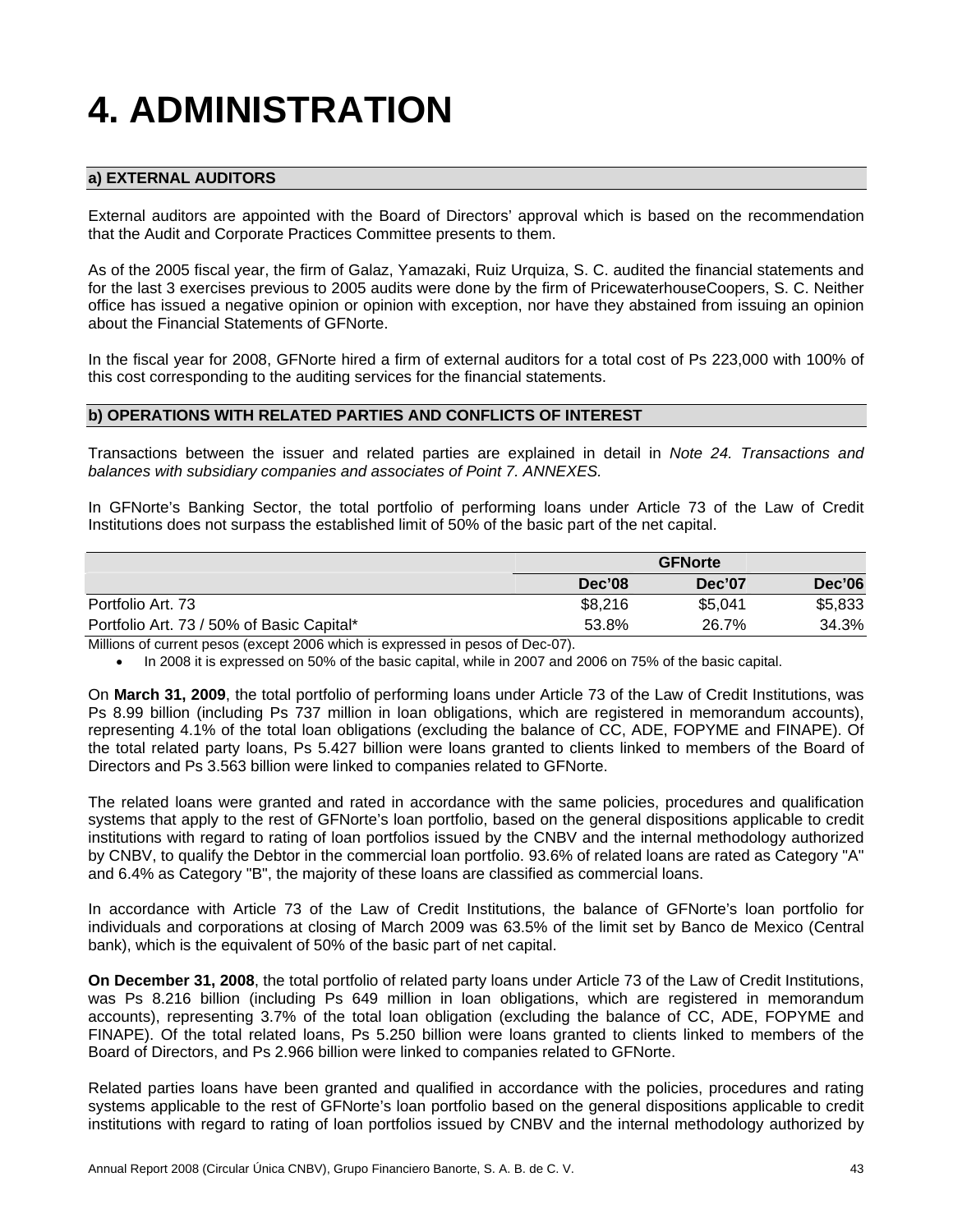CNBV, to rate borrowers in the commercial loan portfolio. 94.4% of the related party loans were rated in Category "A", 5.6% in Category "B"; the majority of these loans were classified as commercial loans.

In accordance with Article 73 of the Law of Credit Institutions, the balance of GFNorte's loan portfolio for individuals and corporations at closing of December 2008 was 53.8% of the limit set by Banco de Mexico which was the equivalent of 50% of the basic part of net capital.

## **BUSINESS RELATIONS / MAIN TRANSACTIONS AND INTERGROUP EXPOSURES**

GFNorte maintains the practice of identifying balances and operations that it carries out with its subsidiaries. All balances and transactions with consolidated subsidiaries that are shown below have been eliminated in the consolidation process. These transactions are also set using studies of transfer pricing.

In accordance with the Article 73 of the Law of Credit Institutions, loans granted by Banorte to related parties (belonging or not to the financial sector), cannot exceed 50% and 75% of the basic part of their net capital. On December 31 of 2008, 2007 and 2006, loans granted to related parties were Ps 8.216, Ps 5.041 and Ps 5.833 billion respectively, showing percentages that represent 54%, 27% and 34% respectively, of the limits established in the Law of Credit Institutions.

On December 31 of 2008, 2007 and 2006, the Holding Company's participation in the equity of its consolidated subsidiaries, is as follows:

| Banco Mercantil del Norte, S. A. y Subsidiarias | 97.06% |
|-------------------------------------------------|--------|
| Casa de Bolsa Banorte, S. A. de C. V.           | 99.99% |
| Arrendadora y Factor Banorte, S. A. de C. V.    | 99.99% |
| Almacenadora Banorte, S. A. de C. V.            | 99.99% |
| Créditos Pronegocio, S. A. de C. V.             | 99.99% |

Balances and transactions with subsidiary companies not consolidated and other associated companies are integrated as follows:

|                                          |       | <b>Income</b> |              |      | <b>Accounts Receivable</b> |      |  |
|------------------------------------------|-------|---------------|--------------|------|----------------------------|------|--|
| <b>Institution</b>                       | 2008  | 2007          | 2006         | 2008 | 2007                       | 2006 |  |
| Seguros Banorte Generali, S. A. de C. V. | \$613 | \$587         | \$510        | \$19 | \$22                       | \$14 |  |
| <b>Total</b>                             | \$613 | \$587         | <b>\$510</b> | \$19 | \$22                       | \$14 |  |
| .                                        |       |               |              |      |                            |      |  |

Millions of pesos.

|                                          | <b>Expenses</b> |       |       | <b>Accounts Payable</b> |      |      |
|------------------------------------------|-----------------|-------|-------|-------------------------|------|------|
| <b>Institution</b>                       | 2008            | 2007  | 2006  | 2008                    | 2007 | 2006 |
| Seguros Banorte Generali, S. A. de C. V. | \$300           | \$310 | \$232 | \$24                    | \$8  | \$13 |
| <b>Total</b>                             | \$300           | \$310 | \$232 | \$24                    | \$8  | \$13 |
| Milliana of poops                        |                 |       |       |                         |      |      |

Millions of pesos.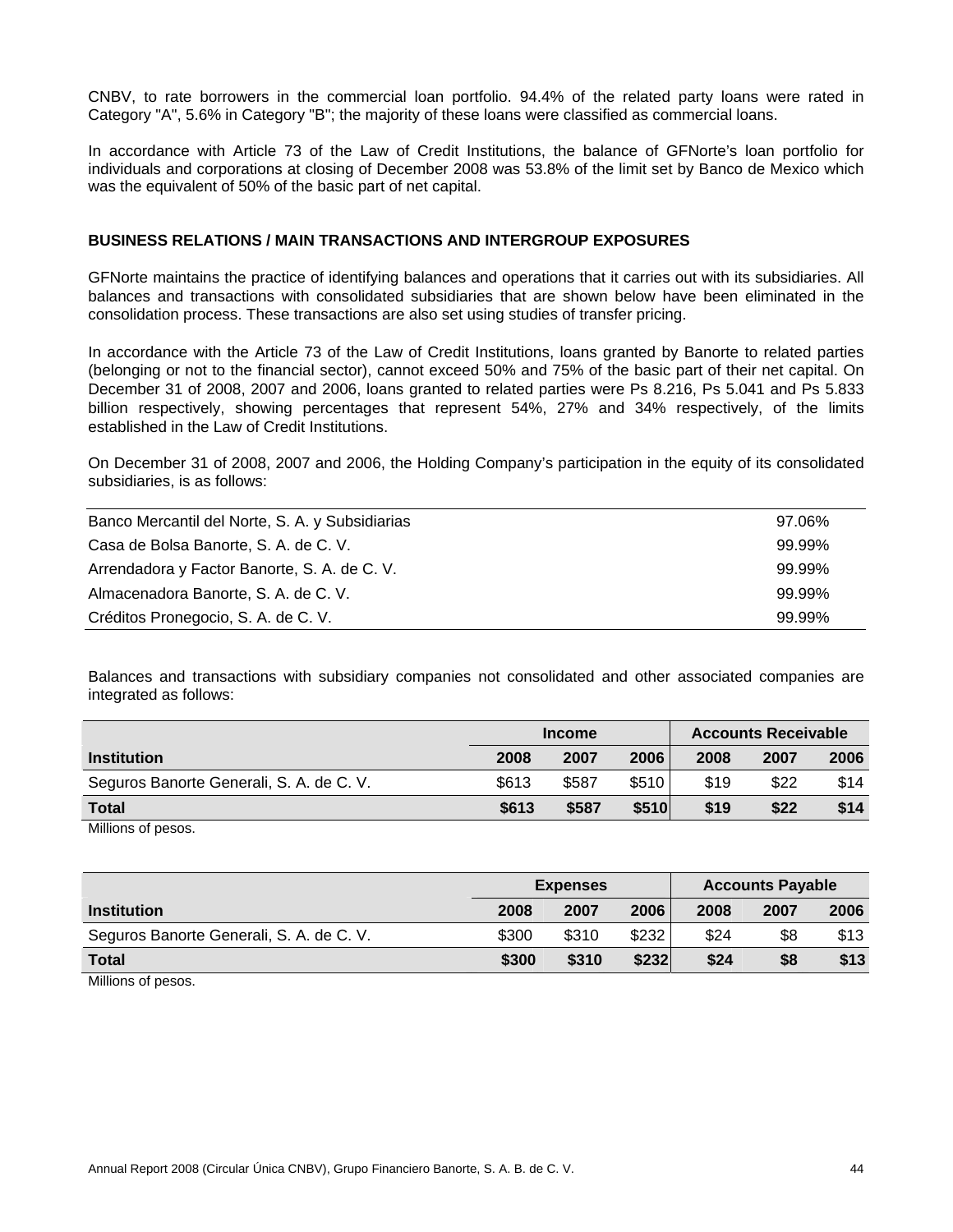## **Sale of portfolios among related parties (nominal values)**

In February of 2003 Banorte sold Ps 1.925 billion from its proprietary portfolio (with interest) to the Sólida subsidiary for Ps 378 million. Of this transaction, Ps 1.891 billion correspond to past due loans and Ps 64 million to performing loans. The operation was carried out based on August 2002 figures, which is why the final amount, which affected the general balance of February 2003, was Ps 1.856 billion, taking into consideration collections carried out as from August 2002. As well as the portfolio sold, a total of Ps 1.577 billion in credit reserves related to the same were transferred.

In Document 601-II-323110 of November 5, 2003, the Commission expressed the accounting criteria that must be monitored in the accounting and financial treatment of this operation and it issued a series of resolutions through which Banorte must explain in detail the performance of this operation as long as it subsists, and also consider that this operation was a unique exception and not a permanent procedure of portfolio transfer.

Based on the afore-mentioned, the following table shows the performance of the loan portfolio sold to Sólida as of August 2002 and for 2007 and 2008:

|                                |               | <b>Pesos</b>  |               |        | Foreign currency in Ps   |               |         | <b>Total</b>  |               |
|--------------------------------|---------------|---------------|---------------|--------|--------------------------|---------------|---------|---------------|---------------|
| <b>Type of Portfolio</b>       | <b>Aug 02</b> | <b>Dec 07</b> | <b>Dec 08</b> | Aug 02 | <b>Dec 07</b>            | <b>Dec 08</b> | Aug 02  | <b>Dec 07</b> | <b>Dec 08</b> |
| <b>Performing Loans</b>        |               |               |               |        |                          |               |         |               |               |
| Commercial                     | \$5           | $$-$          | $$-$          | \$5    | \$-                      | $$-$          | \$10    | \$-           | \$-           |
| Mortgages                      | 54            | 77            | 34            | ٠      | $\overline{\phantom{0}}$ |               | 54      | 77            | 34            |
| <b>Total</b>                   | 59            | 77            | 34            | 5      |                          |               | 64      | 77            | 34            |
| <b>Past Due Loans</b>          |               |               |               |        |                          |               |         |               |               |
| Commercial                     | 405           | 375           | 367           | 293    | 112                      | 116           | 698     | 487           | 483           |
| Consumer                       | 81            | 73            | 72            |        |                          |               | 81      | 73            | 72            |
| Mortgage                       | 1,112         | 458           | 393           |        |                          | ٠             | 1,112   | 458           | 393           |
| <b>Total</b>                   | 1,598         | 906           | 832           | 293    | 112                      | 116           | 1,891   | 1,018         | 948           |
| <b>Total Portfolio</b>         | \$1,657       | \$983         | \$866         | \$298  | \$112                    | \$116         | \$1,955 | \$1,095       | \$982         |
| Credit Reserves <sup>(1)</sup> |               |               |               |        |                          |               |         |               |               |
| Commercial                     | 326           | 363           | 355           | 246    | 112                      | 116           | 572     | 475           | 471           |
| Consumer                       | 77            | 73            | 72            |        |                          |               | 77      | 73            | 72            |
| Mortgage                       | 669           | 433           | 369           |        |                          |               | 669     | 433           | 369           |
| <b>Reserve Totals</b>          | \$1,072       | \$869         | \$796         | \$246  | \$112                    | \$116         | \$1,318 | \$981         | \$912         |

Millions of pesos.

(1) Constituted reserves in accordance with the rating methodology used in Banorte which maintained a participation percentage of 99.99% of Sólida's equity in 2008 and 2007.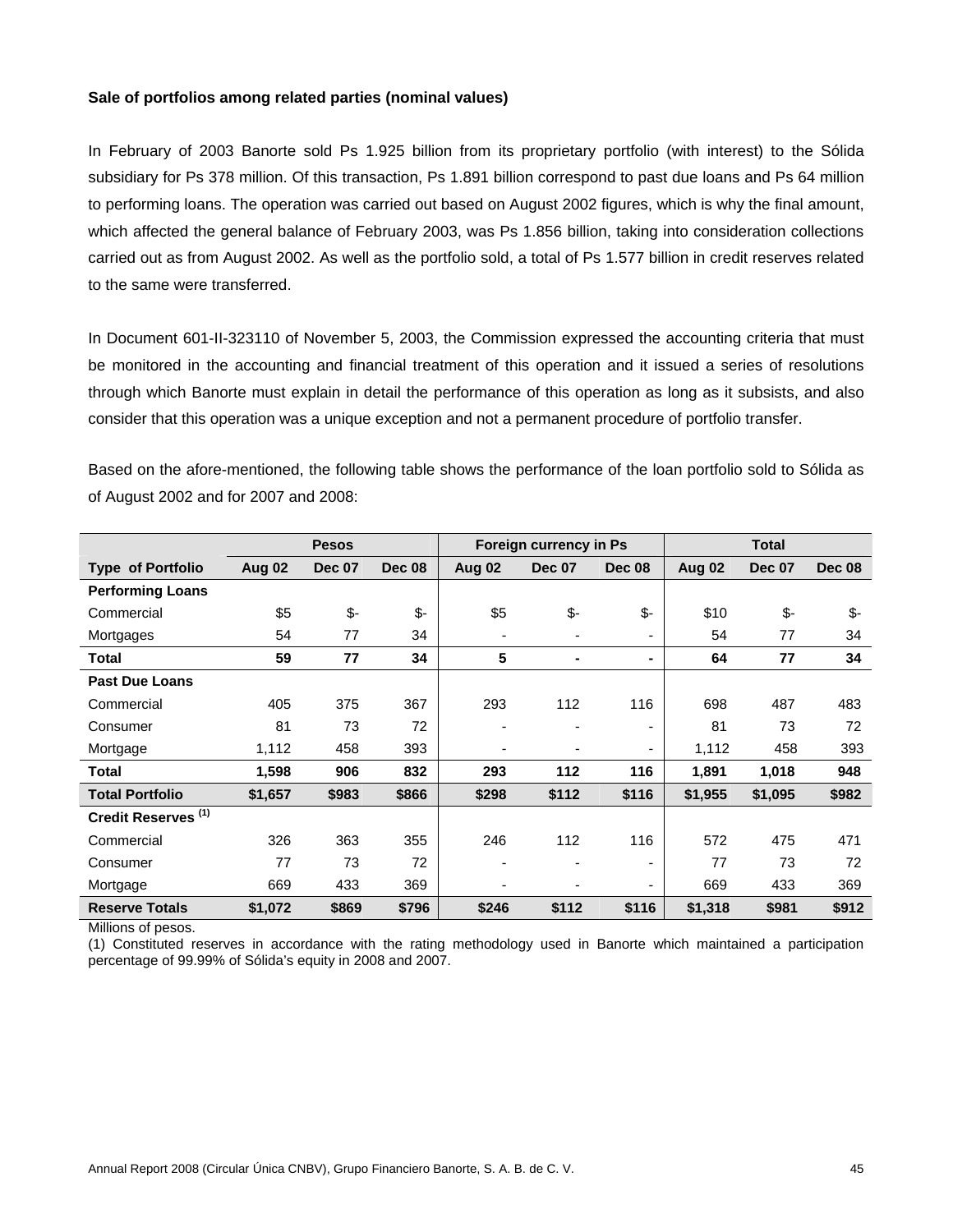On December 31<sup>t</sup>, 2008 and 2007, the integration of Banorte's loan portfolio without subsidiaries, including the loan portfolio sold to Solid, was as follows:

|                          |               |               | Foreign currency in<br><b>Ps</b> |               |               |               |
|--------------------------|---------------|---------------|----------------------------------|---------------|---------------|---------------|
|                          |               | <b>Pesos</b>  |                                  |               |               | <b>Total</b>  |
| <b>Type of Portfolio</b> | <b>Dec 08</b> | <b>Dec 07</b> | <b>Dec 08</b>                    | <b>Dec 07</b> | <b>Dec 08</b> | <b>Dec 07</b> |
| <b>Commercial Loans</b>  | \$129,995     | \$99,311      | \$15,377                         | \$21,791      | \$145,372     | \$121,102     |
| <b>Consumer Loans</b>    | 29,116        | 27,045        |                                  | 175           | 29,116        | 27,220        |
| Mortgages                | 43,784        | 35,602        | ٠                                | 1,691         | 43,784        | 37,293        |
| <b>Performing Loans</b>  | 202,895       | 161,958       | 15,377                           | 23,657        | 218,272       | 185,615       |
|                          |               |               |                                  |               |               |               |
| <b>Commercial Loans</b>  | 1,738         | 1,060         | 153                              | 204           | 1,891         | 1,264         |
| <b>Consumer Loans</b>    | 2,570         | 1,182         |                                  | ۰             | 2,570         | 1,182         |
| Mortgages                | 1,098         | 1,299         | ٠                                | 16            | 1,098         | 1,315         |
| <b>Past Due Loans</b>    | 5,406         | 3,541         | 153                              | 220           | 5,559         | 3,761         |
| <b>Total Portfolio</b>   | 208,301       | 165,499       | 15,530                           | 23,877        | 223,831       | 189,376       |
| <b>Credit Reserves</b>   | 6,950         | 4,319         | 285                              | 369           | 7,235         | 4,688         |
| <b>Net Portfolio</b>     | \$201,351     | \$161,180     | \$15,245                         | \$23,508      | \$216,596     | \$184,688     |
| <b>PDL Reserves</b>      |               |               |                                  |               | 130.15%       | 124.64%       |
| % of PDL                 |               |               |                                  |               | 2.48%         | 1.98%         |

Millions of pesos.

# **c) MANAGERS AND SHAREHOLDERS**

#### **Board of Directors**

The Board of Directors of Grupo Financiero Banorte, S. A. B. de C. V (GFNorte) is comprised of 15 Proprietary Shareholders and their respective alternates.

The Board of Directors named for the fiscal year 2009 by the Annual General Ordinary Shareholders' Meeting of April 30, 2009 is as follows:

| <b>NAME</b>                                             | <b>POSITION</b>           | <b>WITH THE</b><br><b>COMPANY</b><br><b>SINCE</b> | <b>PROFESSIONAL BACKGROUND</b>                                                                                                                                 | <b>RELATIONSHIP</b>                                                                                            |
|---------------------------------------------------------|---------------------------|---------------------------------------------------|----------------------------------------------------------------------------------------------------------------------------------------------------------------|----------------------------------------------------------------------------------------------------------------|
| Don Roberto<br><b>González Barrera</b>                  | President<br>lShareholder | October 1993                                      | l• President of the Board of Directors of<br>Grupo Maseca.<br>lo President of the Board of Directors of<br>Banco Mercantil del Norte, S. A.                    | Father of Bertha González<br>Moreno, Juan González<br>Moreno and Roberto González<br>Moreno                    |
| Don Rodolfo Barrera Vice-president<br><b>Villarreal</b> | Shareholder               | lOctober 1993                                     | • Vicepresident of the Board of Directors<br>of Banco Mercantil del Norte, S. A.<br>lo President of the Board of Directors of<br>Grupo Quimmco, S. A. de C. V. | Father of Jesús L. Barrera<br>Lozano                                                                           |
| Doña Bertha<br>González Moreno                          | Shareholder               | April 1999                                        | <b>E</b> CEO of Patronato de Cerralvo A. B. P.                                                                                                                 | Daughter of Roberto González<br>Barrera and sister of Juan<br>González Moreno and Robertol<br>González Moreno. |
| lDon José G. Garza<br>Montemayor                        | Shareholder               | October 1993                                      | • CEO of Productos Laminados de<br>Monterrey, S. A. de C. V.                                                                                                   |                                                                                                                |
| <b>NAME</b>                                             | <b>POSITION</b>           | <b>WITH THE</b>                                   | PROFESSIONAL BACKGROUND                                                                                                                                        | <b>RELATIONSHIP</b>                                                                                            |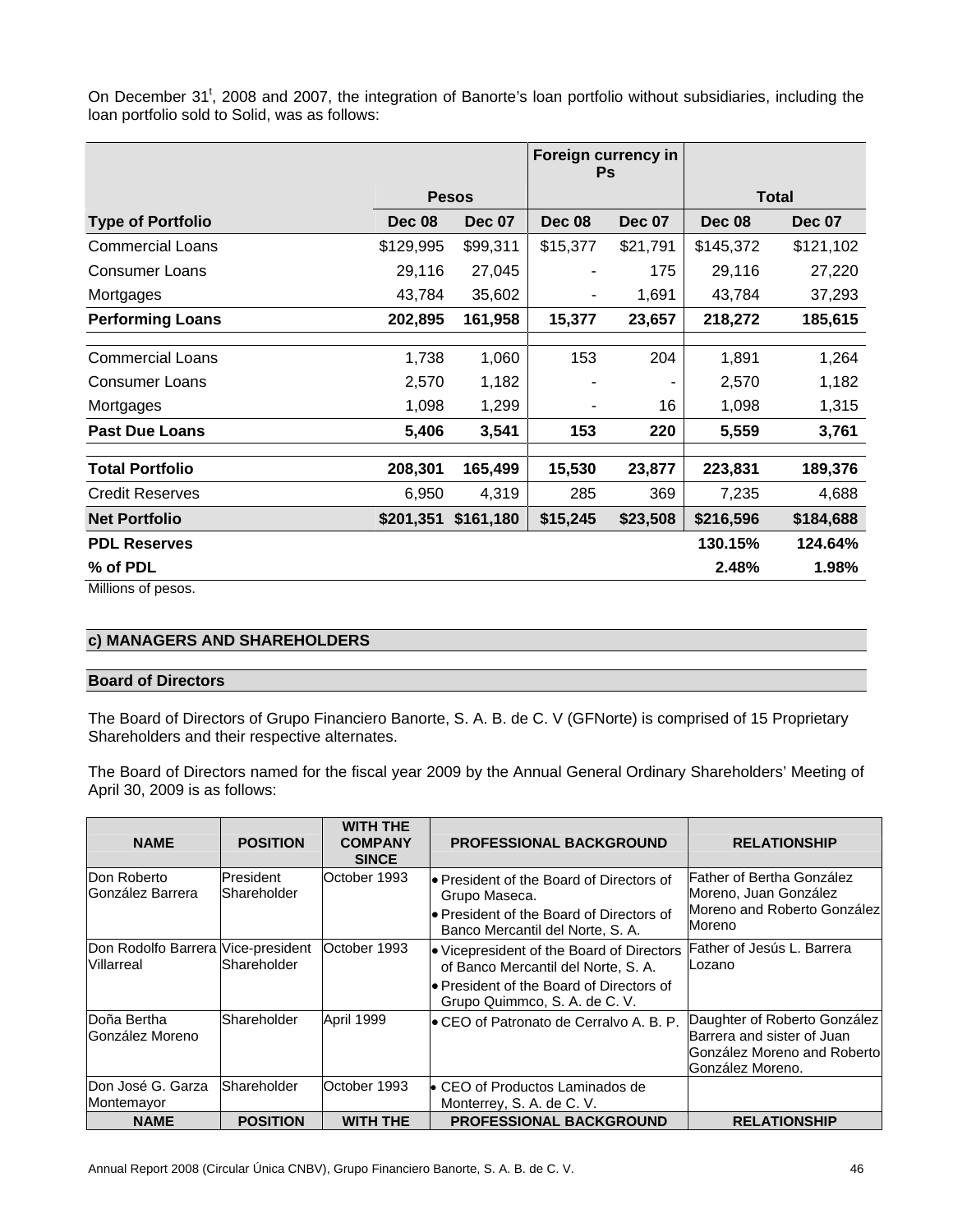|                                                   |                            | <b>COMPANY</b><br><b>SINCE</b> |                                                                                                                                                                                                                                                                                                                                                  |                                                                                       |
|---------------------------------------------------|----------------------------|--------------------------------|--------------------------------------------------------------------------------------------------------------------------------------------------------------------------------------------------------------------------------------------------------------------------------------------------------------------------------------------------|---------------------------------------------------------------------------------------|
| Don David Villarreal<br>Montemayor                | Shareholder                | October 1993                   | Owner of Artefactos Laminados, S. A.                                                                                                                                                                                                                                                                                                             |                                                                                       |
| Doña Magdalena<br>García de Martínez<br>Chavarría | Shareholder I              | April 2003                     | President of the Board of Directors of<br>Grupo Transregio, S. A.                                                                                                                                                                                                                                                                                | Aunt of Carlos Chavarría<br>Garza                                                     |
| Don Francisco<br>Alcalá de León                   | Independent                | April 2001                     | President of Frajal Consultores, S. C.                                                                                                                                                                                                                                                                                                           |                                                                                       |
| Don Eduardo Livas<br>Cantú                        | Shareholder<br>Related     | April 1999                     | Independent Advisor                                                                                                                                                                                                                                                                                                                              | Brother of Don Alfredo Livas<br>Cantú                                                 |
| Don Eugenio<br><b>Clariond Reyes-</b><br>Retana   | Independent                | April 2001                     | · President of Ejecutivo de Grupo IMSA,<br>S. A. de C. V.                                                                                                                                                                                                                                                                                        | Brother of Don Benjamín<br><b>Clariond Reyes-Retana</b>                               |
| Don Herminio<br>Blanco Mendoza                    | Independent                | April 2005                     | • President and CEO of Soluciones<br>Estratégicas.<br>• Member of the Board of Directors of<br>Banco Latinoamericano de<br>Exportaciones, Bladex.<br>• Member of the Board of Directors of<br>Cydsa, S.A.<br>. Advisor to Mr. Lakshimi Mittal<br>(President of the Board of Directors<br>and CEO of Mittal Steel).                               |                                                                                       |
| Don Manuel<br>Sescosse Varela                     | Shareholder<br>Related     | April 2002                     | • Managing Director of Government<br>Banking Banco Mercantil del Norte,<br>S.A.<br>• Managing Director of Commercial<br>Banco Mercantil del Norte, S.A.                                                                                                                                                                                          |                                                                                       |
| Don Manuel Aznar<br>Nicolín                       | Independent                | March 2007                     | • Partner at the offices of Kuri Breña,<br>Sanchez Ugarte, Corcuera y Aznar, S.<br>C.                                                                                                                                                                                                                                                            |                                                                                       |
| Don Jacobo<br>Zaidenweber Cvilich                 | Independent                | October 1993                   | • President of the bilateral Committee<br>Mexico-USA of C.E.M.A.I.<br>Member of the Board of Directors of<br>C.O.E.C.E President of the bilateral<br>Committee Mexico-USA of C.E.M.A.I.<br>• Member of the Board of Directors of<br>C.O.E.C.E                                                                                                    |                                                                                       |
| Don Alejandro<br>Valenzuela Del Río               | Shareholder<br>Related     | October 2007                   | • CEO of Grupo Financiero Banorte, S.<br>A. B. de C.V.<br>• Managing Director of Treasury of<br>Grupo Financiero Banorte, S. A. B. de<br>C. V.<br>• Managing Director of Casa de Bolsa<br>Banorte Banorte, S. A. de C. V.<br>(Brokerage House)<br>• Managing Director of Investor<br>Relations of Grupo Financiero Banorte,<br>S. A. B. de C. V. |                                                                                       |
| <b>Don Isaac Hamui</b><br>Mussali                 | Shareholder<br>Independent | April 2009                     | • CEO of Inmobiliaria IHM, S. A. de C.V.                                                                                                                                                                                                                                                                                                         |                                                                                       |
| Don Roberto<br>González Moreno                    | Alternate<br>Patrimonial   | April 2004                     | President of the Board of Directors and Son of Don Roberto González<br>CEO of Corporación Noble, S.A. de<br>C.V.                                                                                                                                                                                                                                 | Barrera and brother of Doña<br>Bertha González Moreno and<br>Don Juan González Moreno |
| Don Jesús L.<br>Barrera Lozano                    | Alternate<br>Patrimonial   | April 2002                     | CEO of Grupo Quimmco, S. A. de C. V. Son of Don Rodolfo Barrera                                                                                                                                                                                                                                                                                  | Villarreal                                                                            |
| Don Juan González<br>Moreno                       | Alternate<br>Patrimonial   | April 2004                     | • Director of Special Projects of Mission<br>Food (Grupo Maseca).                                                                                                                                                                                                                                                                                | Son of Don Roberto González<br>Barrera and brother of Doña                            |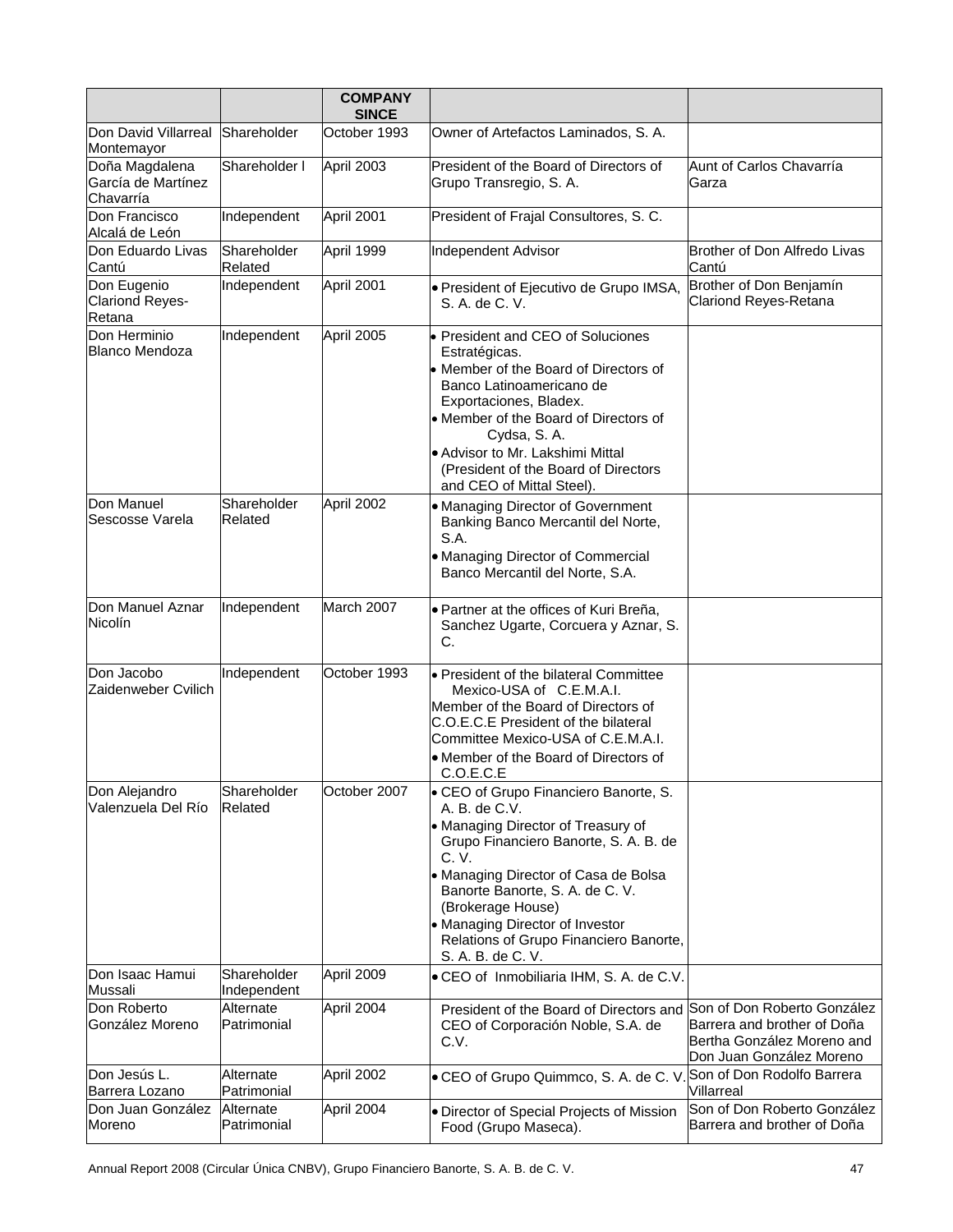|                                                 |                          |                                                   |                                                                                                                                                                                                                                                                                     | Bertha González Moreno and<br>Don Juan González Moreno |
|-------------------------------------------------|--------------------------|---------------------------------------------------|-------------------------------------------------------------------------------------------------------------------------------------------------------------------------------------------------------------------------------------------------------------------------------------|--------------------------------------------------------|
| <b>NAME</b>                                     | <b>POSITION</b>          | <b>WITH THE</b><br><b>COMPANY</b><br><b>SINCE</b> | <b>PROFESSIONAL BACKGROUND</b>                                                                                                                                                                                                                                                      | <b>RELATIONSHIP</b>                                    |
| Don Javier Martínez Alternate<br>Abrego         | Shareholder              | October 1993                                      | • Founder and President of Grupo<br>Motomex, S.A. de C.V.<br>· Founder and CEO of Kawasaki de<br>México, S.A. de C.V.<br>• President of the Board of Directors of<br>Motocicletas y Equipos, S. A. de C. V.                                                                         |                                                        |
| Don Javier Márquez<br>Diez Canedo               | Alternate<br>Independent | April 2002                                        | · Director of Risk Management of<br>Banorte, S.A.                                                                                                                                                                                                                                   |                                                        |
| Don Carlos<br>Chavarría Garza                   | Alternate<br>Shareholder | April 2003                                        | • CEO of Corporativo de Grupo<br>Transregio, S.A.                                                                                                                                                                                                                                   | Nephew of Doña Magdalena<br>García de Martínez Cavaría |
| Don Luis Manuel<br>Merino Villasante            | Alternate<br>Independent | April 2009                                        | • CEO of Cocreacion, Consultores y<br>Editores, S. A de C. V                                                                                                                                                                                                                        |                                                        |
| Don Alfredo Livas<br>Cantu                      | Alternate<br>Related     | April 2006                                        | · President of Praxis Financiera, S. C.                                                                                                                                                                                                                                             | Brother of Don Eduardo Livas<br>Cantú                  |
| Don Benjamín<br><b>Clariond Reyes</b><br>Retana | Alternate<br>Independent | April 2005                                        | · Director of the IMSATEL Division of<br>Grupo IMSA, S. A. de C. V.<br>· CEO of Buró Inmobiliario Nacional, S.<br>A. de C.V.                                                                                                                                                        | Brother of Don Eugenio<br><b>Clariond Reyes-Retana</b> |
| Don Simón Nizri<br>Cohen                        | Alternate<br>Independent | October 1993                                      | • Founding member of the Board of<br>Directors of Textiles Unidos, TISAMEX,<br>Industrias Eureka, Bordados Fénix,<br>Alto Acabado, S. A. de C. V.<br>• Founding member of the Board of<br>Directors of Hilados Mary,<br>Organización Kadima, Terpel, Diseños<br>Logar, S.A. de C.V. |                                                        |
| Don Jesus O. Garza Alternate<br><b>Martinez</b> | Related                  | April 2009                                        | • Managing Director of Retail and<br>Commercial Banking, Banorte, S. A.                                                                                                                                                                                                             |                                                        |
| Don César Verdes<br>Quevedo                     | Alternate<br>Independent | April 2004                                        | • Financial Advisor to Casa de Bolsa<br>Banorte, S. A. de C. V. (Brokerage<br>House)<br>• CEO of Operadora Cever, S. A.<br>• CEO of Grupo Automotriz Cever, S.A.                                                                                                                    |                                                        |
| Don Isaac Becker<br>Kabacnik                    | Alternate<br>Independent | April 2002                                        | · President of Becker e Hijos, S. A. de<br>C.V. and of Becktel, S. A. de C. V.                                                                                                                                                                                                      |                                                        |
| Don Sergio García<br>Robles Gil                 | Alternate<br>Related     | April 2006                                        | • Chief Financial Officer of Grupo<br>Financiero Banorte S. A. B. de C. V.                                                                                                                                                                                                          |                                                        |
| Doña Patricia<br>Armendáriz Guerra              | Alternate<br>Independent | April 2009                                        | • CEO of CrediPyme, S.A. de C.V.<br>• Management and Administration of<br>Consultoría Internacional de<br>PRESIDENTE (International<br>Consultant)                                                                                                                                  |                                                        |

In accordance with Article Thirty-three of the Corporate By-laws, the functions and faculties of the Board of Directors are:

I. To establish general strategies to guide the Group and the individuals who control it.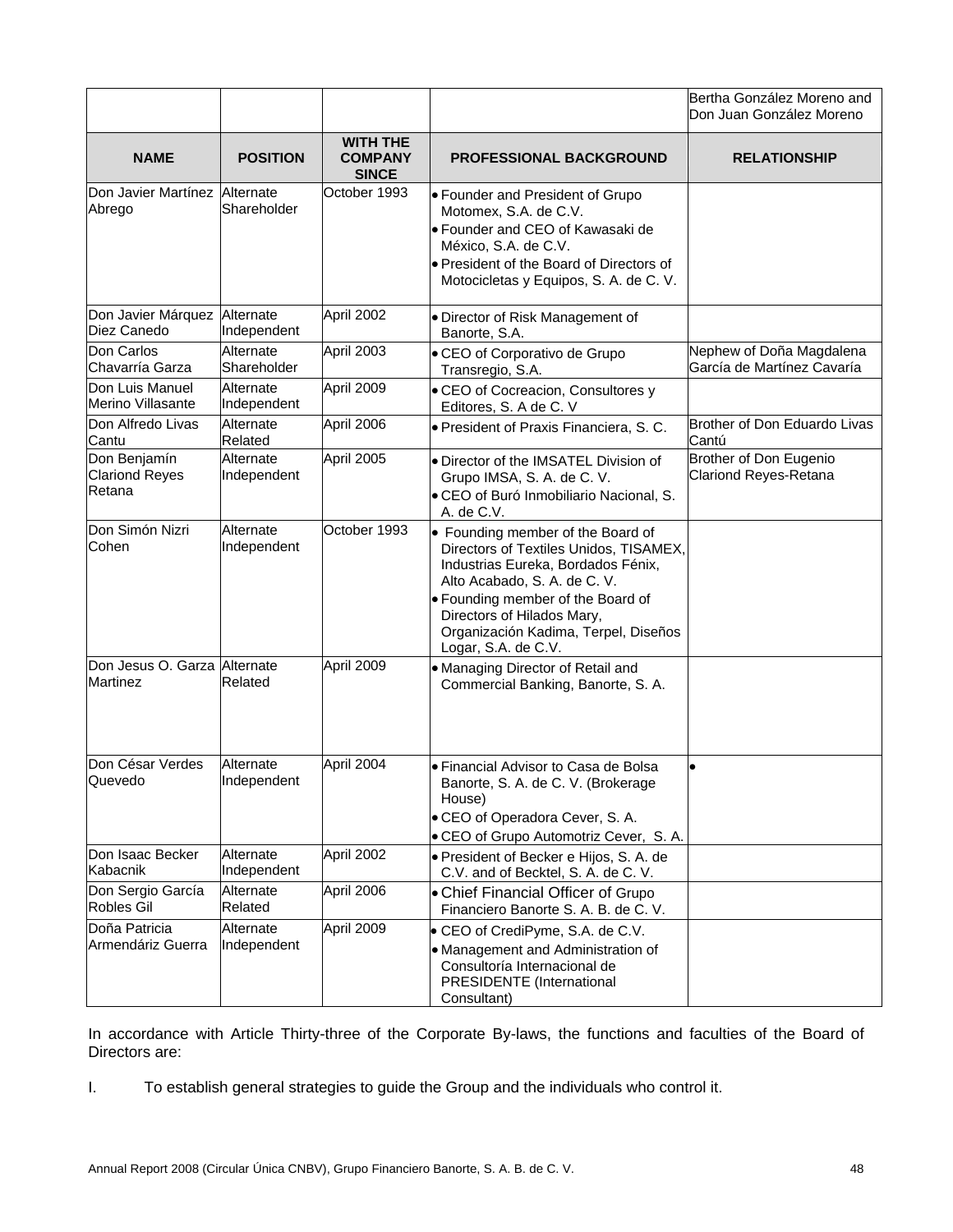- II. To monitor the management and direction of the Groups and the individuals who control it, taking into consideration their relevance in the financial, administrative and legal situation of the Group, as well as the performance of the relevant directors.
- III. To approve, with the prior opinion of the Audit and Corporate Practices Committee:

A) Policies and limitations for the use or enjoyment of the Group's net worth and for the individuals who control it on behalf of related parties.

B) Each individual transaction with related parties that the Group or individuals with control carry out. The following transactions do not require the approval of the Board of Directors as long as they adhere to the policies and limits established by the Board: 1. Transactions in amounts with insignificant relevance for the Group and the individuals who control it, 2. Transactions carried out by the Society and the companies that it controls or over which it has significant influence, or among them, only when: i) they are ordinary or normal business transactions; ii) they are undertaken at market prices or supported by ratings qualified by external specialists. 3. Transactions with employees, only if carried out under the same conditions as with any client or as a result of general labor benefits.

C) Unusual or non-recurring transactions executed in the course of a fiscal year by the Group or individuals in control, either simultaneously or successively and considered to be, by their characteristics, a single operation or, the amount represents, based on figures corresponding to the closing of the previous quarter in any of the following cases: 1. The acquisition or alienation of goods with a value equal or superior to 5% of the consolidated assets of the Group. 2. The acquisition of guarantees or assumption of liabilities for an amount equal or superior to 5% of the Group's consolidated assets. Investments in debt or bank investments are exempted when they are carried out in accordance with the policies established by Board of Directors. Transaction waivers for amounts less than that mentioned in this paragraph can be delegated to the Audit and Corporate Practices Committee.

D) The appointment, election and if the case, dismissal of the Group's CEO and his remuneration, as well as the policies for the appointment and remuneration of the other relevant officers.

E) Policies for granting mutuals, loans or any type of credit or guarantees to related parties.

F) Exemptions, enabling a Board member, relevant officer or individual with control to take advantage of business opportunities for themselves or on behalf of a third party that correspond to the Group or individuals with control or those with significant influence. Exemptions for transactions for amounts less than the one mentioned in paragraph C) of this section, can be delegated to one of the Group's committees in charge of audits or corporate practices which is included in the Stock Market Law.

G) Limitations with regards to internal control and internal audit of the Group and controlling individuals.

H) Accounting policies of the Group, adjusted to known accounting principles or those issued by the Comisión Nacional Bancaria (National Banking and Securities Commission) of general character.

I) Financial statements of the Group.

J) The hiring of individuals to conduct external audits and if the case, additional or complementary services.

 When the Board of Directors' resolutions are not in agreement with the opinions of the corresponding Committee, such Committee must instruct the CEO to disclose this situation to investors through the stock exchange in which shares of the Group are traded, and adapting itself to the terms and conditions of the internal regulations established by that stock exchange.

IV. To present the following at the General Shareholders' Meeting held at the end of each fiscal year: A) the annual report on the activities of the Audit and Corporate Practices Committee. B) The report prepared by the CEO in accordance with the law, accompanied by an external auditor's finding. C) The Board of Directors' opinion on the content of the CEO's report referred to in the previous parenthesis. D) The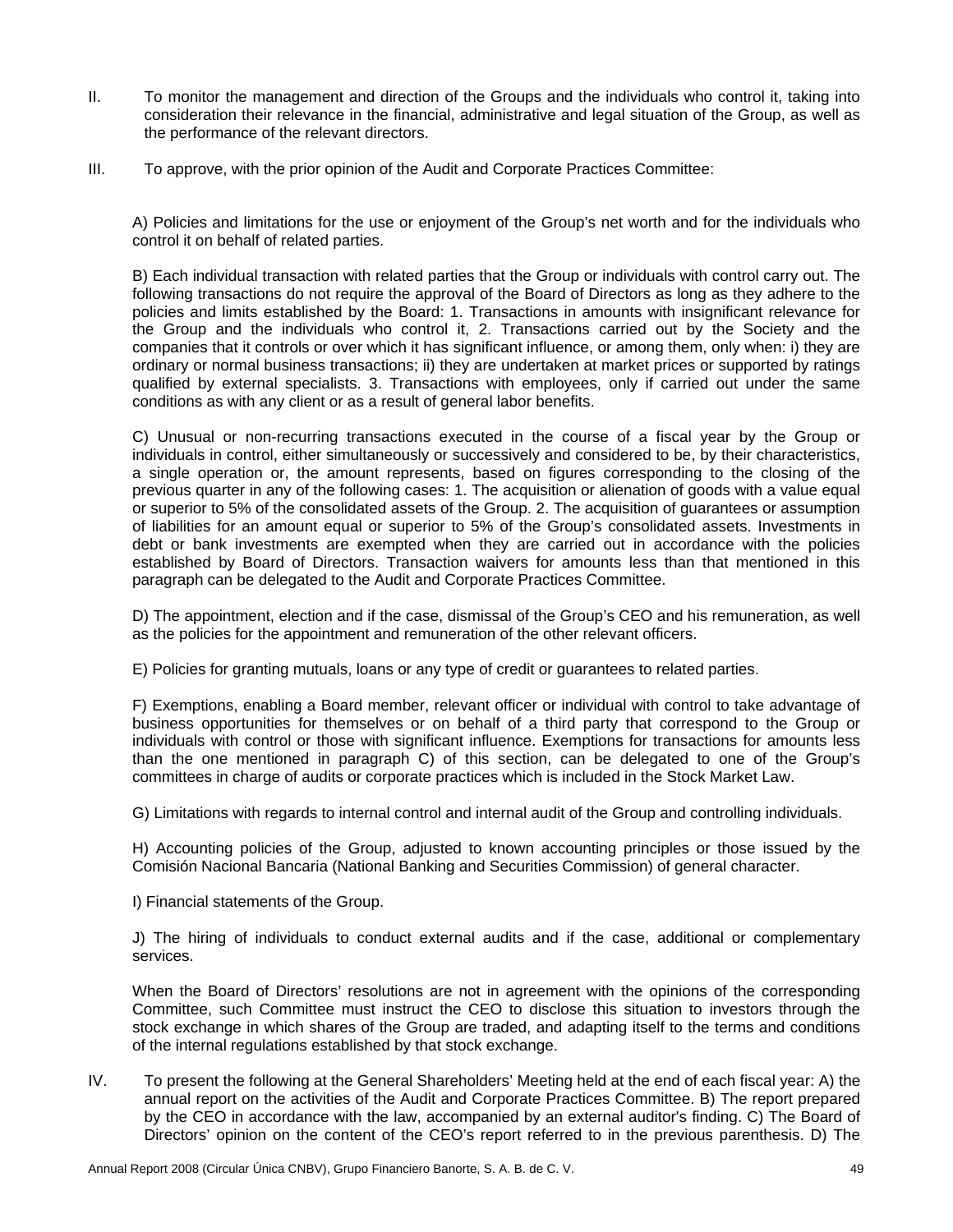report referred to in Article 172, paragraph b) of the General Law of Mercantile Societies establishing the main policies and accounting and information principles to follow in the preparation of financial information. E) The report on those activities and operations in which there could have been intervention in accordance to that foreseen in the applicable legislation.

- V. Following up on the main risks that the Group and its controlling individuals are exposed to, based on the information presented by the Committees, the CEO and external auditors, as well as accounting systems, internal control and internal audit, registration, filing or information, all of which can be carried out by the Audit and Corporate Practices' Committee.
- VI. Approve communication and information policies with shareholders and the market, as well as with the Board of Directors and Relevant Officers, to comply with legal regulations.
- VII. To determine the necessary actions in order to correct any identified irregularities and to implement the corresponding corrective measures.
- VIII. Establish the terms and conditions to which the Chief Executive Officer must adhere in exercising of his power in acts of dominion.
- IX. To order the Chief Executive Officer to publicly disclose any relevant events to his knowledge.
- X. Represent the Group with corporations and individuals, as well as administrative and legal authorities or authorities of any other nature, whether municipal, state or federal, as well as local or federal labor authorities, the different Secretaries of State, Federal Tax Tribunal, Mexican Institute of Public Health, regional offices and other dependents of the same Institute and referees or arbitrators, with the authority to deal with cases and collections, conferred with the most ample general abilities referred to in the first paragraph of Article 2554 of the Civil Code for the Federal District, and with the special abilities that require special mention in accordance with the sections I, II, III, IV, V, VI VII and VIII of Article 2587 of the aforementioned legal document, by which, in an unlimited manner, they will be able to:
	- a) To settle and to commit to in arbitration;

b) To come between and to desist in all types of trials and resources;

c) To initiate Habeas Corpus trials or desist from them.

d) To present and ratify arraignments and penal quarrels and to meet their requirements; and to desist them;

e) To be co-council for the Federal or local District Attorney;

f) Grant pardons in penal procedures;

g) Explain or absolve positions in all types of trials, including labour trials, with the understanding however, that only those individuals designated by the Board of Directors have the ability to absolve them in accordance with the terms of Section  $\bar{X}$  of this Article, which completely excludes them from the Rights enjoyed by other officials or directors of the Group;

h) Obtain awards of goods, surrender goods, present bids at auactions, challenge, and receive payments.

- XI. To appear before any labor authority whether administrative or jurisdictional, local or federal; acting within the procedural policies or corresponding legal procedures, from the reconciliation stage to final execution; and to celebrate all types of agreements within the terms of Articles 11, 787 and 876 of the Federal Labor Law;
- XII. Management of businesses and corporate assets with the most ample general authority within the terms of Article 2554, paragraph two of the aforementioned Civil Code for the Distrito Federal (Mexico City).
- XIII. To issue, subscribe to, grant, accept, endorse or guarantee by endorsement loan securities within the terms of Article 9 of the General Law of Securities and Loan Operations;
- XIV. Open and close bank accounts in name of the Group, as well as make deposits and draw against them, and to appoint people with signing authority;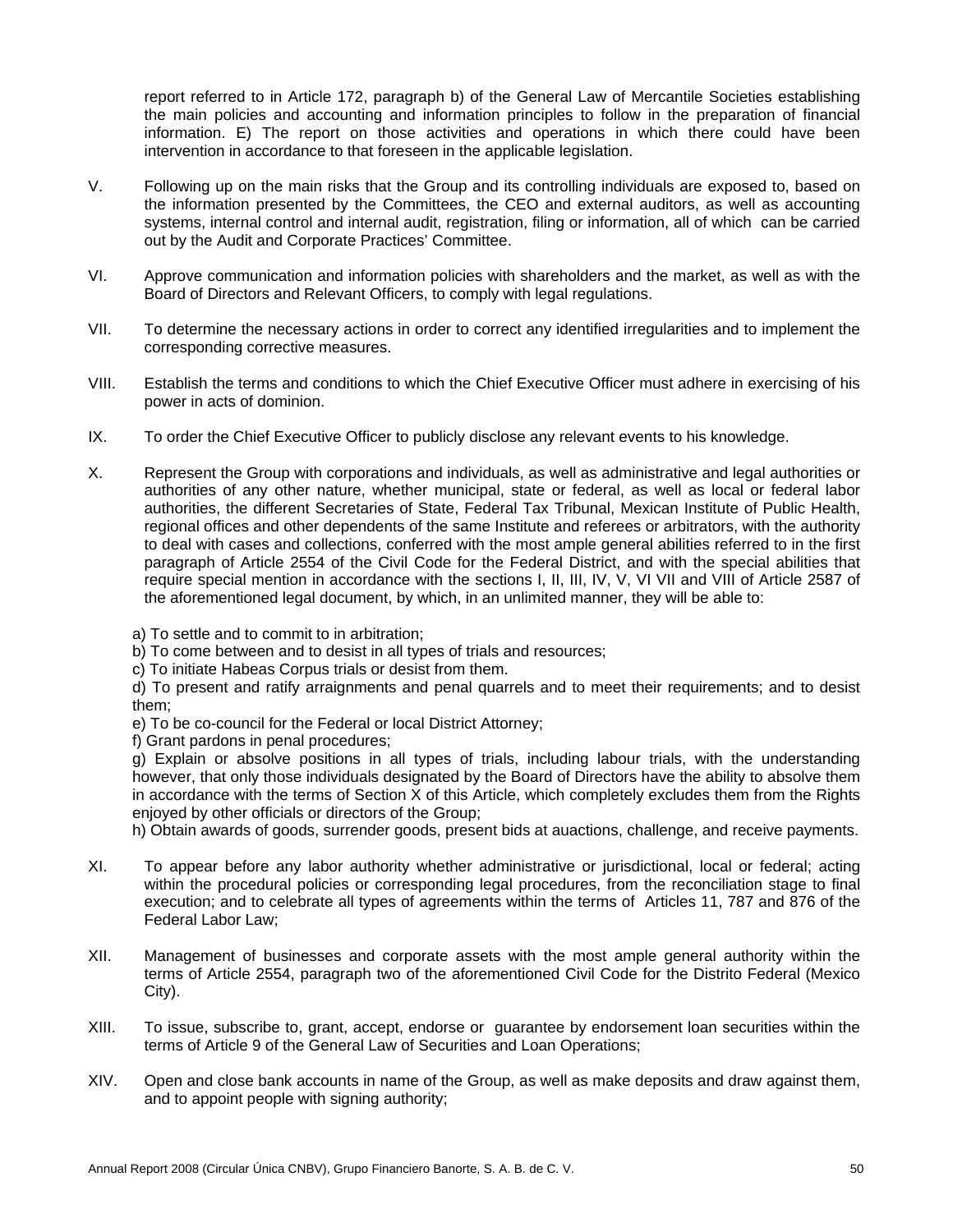- XV. To exercise acts of disposition and domain regarding the Group's goods, or of its real or personal rights, under the terms of paragraph three of Article 2554 of the aforementioned Civil Code and with the special abilities pointed out in sections I, II and V of Article 2587 of the legal classification referred to;
- XVI. Grant general or special powers, always reserving the use of said authority, as well as revoking the powers granted.
- XVII. Establish rules for structure, organization, integration, functions and abilities of the Board of Directors' Executive Commission, Regional Councils, Internal Committees and the necessary work commissions; to appoint members; and set their remuneration.
- XVIII. Formulate internal work code;
- XIX. Granting the necessary powers to the officials indicated in the previous section or to any other people, and revoking said granted powers; while observing all the applicable laws, delegate its powers and in the CEO, or some powers to one or several of the Board Members, or to the Alternates that it designates, so that they exercise those powers in the business or businesses and under the terms and conditions that the Board of Directors sets;
- XX. Delegate the Group's legal representation to the person or persons considered suitable, granting signing power and conferring them with ample general powers for disputes and collections, as referred to in the first paragraph of Article 2554 of the Civil Code and with the special Powers that require expressed mention according to Sections III, IV, VI, VII and VIII of Article 2587 of the legal body so that they can:

a) Present themselves as the Group's legal representatives in any administrative, labor, judicial procedure or process, or any other and make all types of instances, and especifically; articulate or absolve positions on behalf of the Group, converge in the conciliatory period, before the reconciliation meetings and arbitration; intervene in the respective diligences; and to celebrate all types of agreements with employees;

- b) Carry out all the other legal acts referred to in Section I of this Article;
- c) Substitute powers and faculties without reducing their own, and to grant and revoke mandates;
- XXI. Resolve acquisition related situations, liens or transmissions of shares owned by the Group and issued by other societies.
- XXII. In general, to have all the necessary faculties to carry out the management entrusted and consequently undertake all the acts and operations, legal and material, directly or indirectly, related to the social objective defined in the Article Three and the complementary activities established in the Fourth Article of these By-Laws, without limitation. The references of this Article to the precepts of the Civil Code for the Distrito Federal are understood to correlate with the Civil Codes of the entities in which the mandate is exercised.

The Board of Directors will be responsible to monitor the execution of the agreements of the Shareholders' Meetings, which could be carried out through the Audit Committee that conducts the audits which this Law refers to.

# **Shareholders**

Don Roberto González Barrier exercises control over the Group.

Shareholder participation of the Board Members and main officials in the Group with over 1% participation is distributed as follows, according to the shareholder listings prepared for Annual Ordinary General Shareholders' Meeting held on April 30, 2009.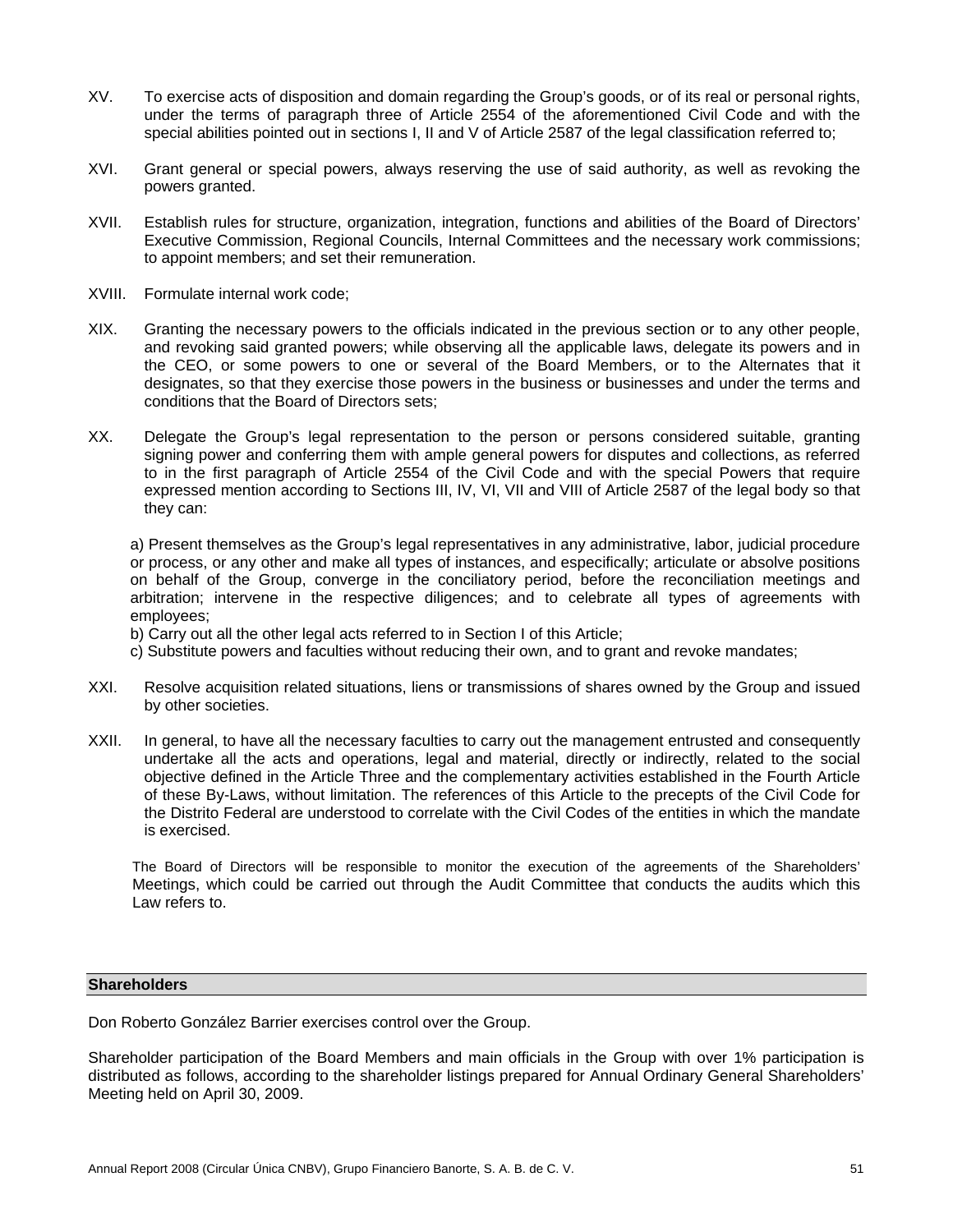| <b>BOARD MEMBERS</b>                                                                                                     | <b>No. of SHARES</b> |
|--------------------------------------------------------------------------------------------------------------------------|----------------------|
| Roberto González Barrera*                                                                                                | 343'757,788          |
| José Gpe. Garza Montemayor together with Irma Graciela Montemayor de Garza                                               | 45'728,000           |
| David Villarreal Montemayor, representing Alicia Montemayor de Villarreal                                                | 44'870,000           |
| Magdalena García Garza                                                                                                   | 20'762,716           |
| Javier Martínez-Abrego                                                                                                   | 32'000,000           |
| tholudes the pertigipation of their obildrep Dense Pertha Cenzalez Merone, Den, Juan Antonio Cenzalez Merone and Peberta |                      |

\*Includes the participation of their children Doña Bertha Gonzalez Moreno, Don Juan Antonio Gonzalez Moreno and Roberto Gonzalez Moreno, with 89,337,868; 36,067,216 and 137,824 shares, respectively.

The names of the 10 main shareholders of GFNorte, according to the shareholder listings prepared for Annual Ordinary General Shareholders' Meeting held on April 30, 2009 are:

ROBERTO GONZALEZ BARRERA BERTHA ALICIA GONZALEZ MORENO JUAN ANTONIO GONZÁLEZ MORENO GRUMA S. A. B DE C. V. IRMA GRACIELA MONTEMAYOR DE GARZA ALICIA REBECA MONTEMAYOR DE VILLARREAL MAGDALENA GARCIA GARZA JAVIER MARTINEZ-ABREGO SSB OM01 CLIENT OMNIBUS A (on behalf of third parties) JPM CHASE BANK TREATY A/C (on behalf of third parties)

The participation of Gruma, S.A.B. de C.V., registered for the GFNorte's General Ordinary Shareholders' Meeting held on April 30, 2009 was 8.79%.

#### **Support committees for GFNorte's Board of Directors**

The established support Committees for the Board of Directors of GFNorte are Management Committee, the Audit and Corporate Practices' Committee and the Risk Policies' Committee, and are composed of Board members, with officers of the Group involved in some of them. It is the Board's responsibility to authorize the bylaws of the committees and to evaluate their management on an annual basis.

# **MANAGEMENT COMMITTEE**

**Objective:** to make decisions on strategic matters for the Institution and to follow up on the general state of the Institution and its most revelant matters.

**Frecuency of sessions:** the President of the Board of Directors calls the sessions. **Comprised of:**

| Roberto Gonzalez Barrera     | President of the Board of Directors        | President   |
|------------------------------|--------------------------------------------|-------------|
| Alejandro Valenzuela del Rio | CEO of GFNorte                             | Coordinator |
|                              | Managing Director Corporate Affairs        |             |
| Jesus O. Garza Martínez      | Managing Director Commercial and<br>Retail |             |
|                              | Banking                                    |             |
| Manuel Sescosse Varela       | Managing Director Government Banking       |             |
| Sergio García Robles Gil     | <b>Chief Financial Officer</b>             |             |

**Quorum:** four members must be present always including the President of the Board of Directors and the Chief Executive Officer of GFNorte.

Decisions are adopted with unanimous votes of those present.

#### **AUDIT AND CORPORATE PRACTICES' COMMITTEE**

#### **Objective:**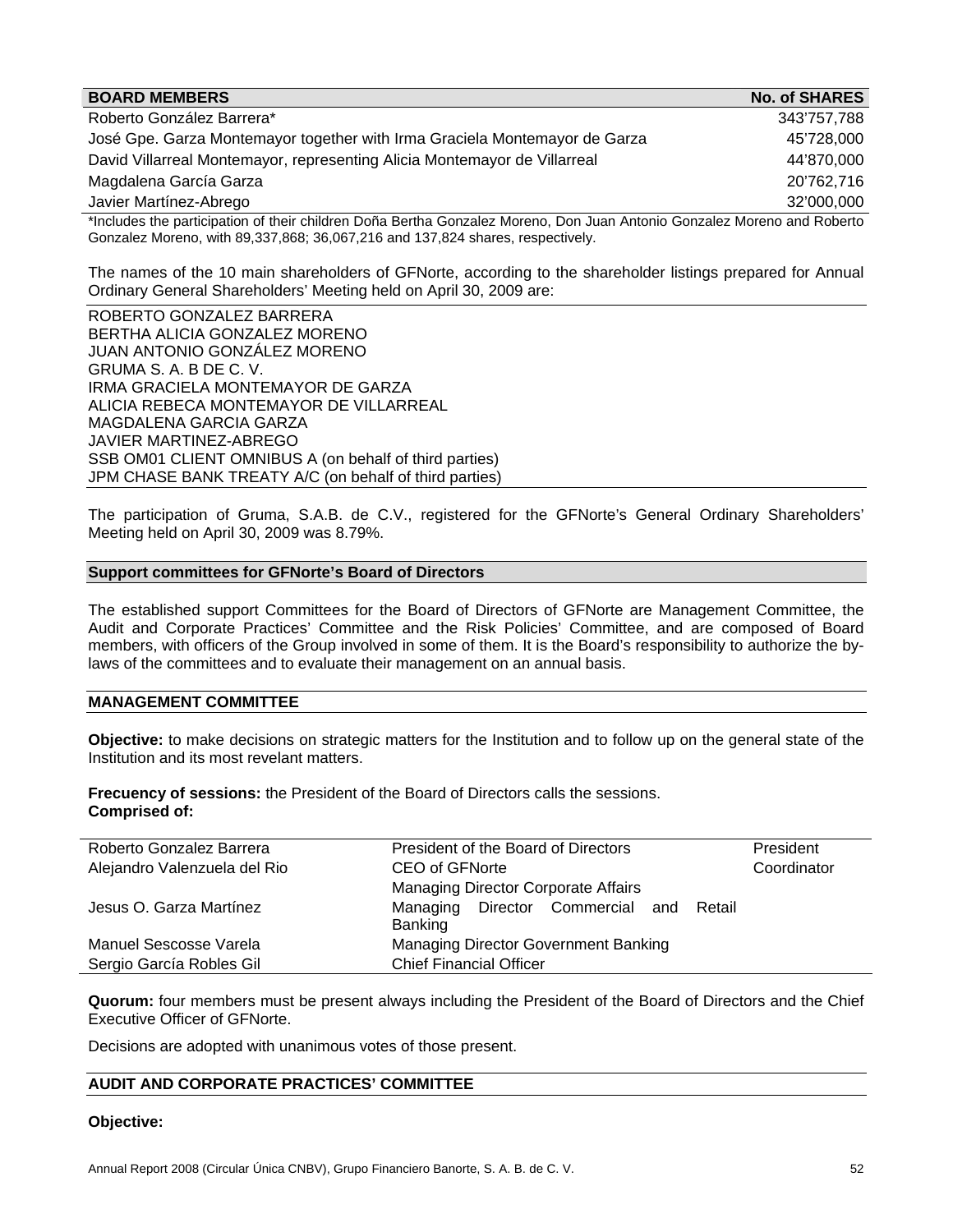To support GFNorte's Board of Directors in monitoring, management, performance and execution of the Group's businesses and of their controlling individuals, considering the relevance that these have in the financial, administrative, and legal situation of the Group; as well as in the execution of the agreements approved in the Shareholder Meetings.

### **Integration and Meetings:**

The Audit and Corporate Practices' Committee is comprised exclusively of independent members, with a minimum of three and not more than five members of the Board of Directos, appointed by the Board of Directors, at the proposal of the President.

The President of the Audit and Corporate Practices' Committee is appointed to/or removed from his position exclusively by the General Shareholders' Assembly and cannot be the President of the Board of Directors. The Secretary of the Committee is appointed by the same committee.

Sessions of the Audit and Corporate Practices' Committee are valid with a majority participation of its members, provided that the President is present or whoever has been designated, from among the Committee members, to take his place in his absence. The proposals put forth will be approved with the majority of votes of those members present, with the President's vote being the swing vote in the event of a tie.

| Francisco Alcala de Leon   | Independent Shareholder Board Member | President |
|----------------------------|--------------------------------------|-----------|
| Herminio Blanco Mendoza    | Independent Shareholder Board Member | Member    |
| Manuel Aznar Nicolin       | Independent Shareholder Board Member | Member    |
| Patricia Armendariz Guerra | Independent Alternate Board Member   | Member    |
| Isaias Velazquez Gonzalez  | Secretary without vote               |           |

The Audit and Corporate Practices' Committee will hold sessions as many times as necessary, being able to summon the President of the Board of Directors, 25% of the Board Members, the Chief Executive Officer, or the President of its own Committee.

The Committee records its sessions, and the records of each session are signed by those individuals acting as President of the session and Secretary of the Committee.

#### **Functions:**

#### I. Regarding Corporate Practices:

- a) To provide the Board of Directors with an opinion on matters of concern in accordance with the applicable legislation.
- b) To require the opinion of independent experts for cases it considers fit, in order to perform appropriately or when acting in accordance to applicable legislation.
- c) To convene Shareholders' Meetings and request the inclusion of topics considered important in the agenda of those Meetings.
- d) To support the Board of Directors in the elaboration of reports to be presented at the Shareholders' Meetings.
- e) To monitor and ensure that the Group's performance lies within the limits established by law and the Group's Corporate By-Laws.
- f) To define and update the structure of share incentive plans for the institution's executives.

#### II. Regarding Audit: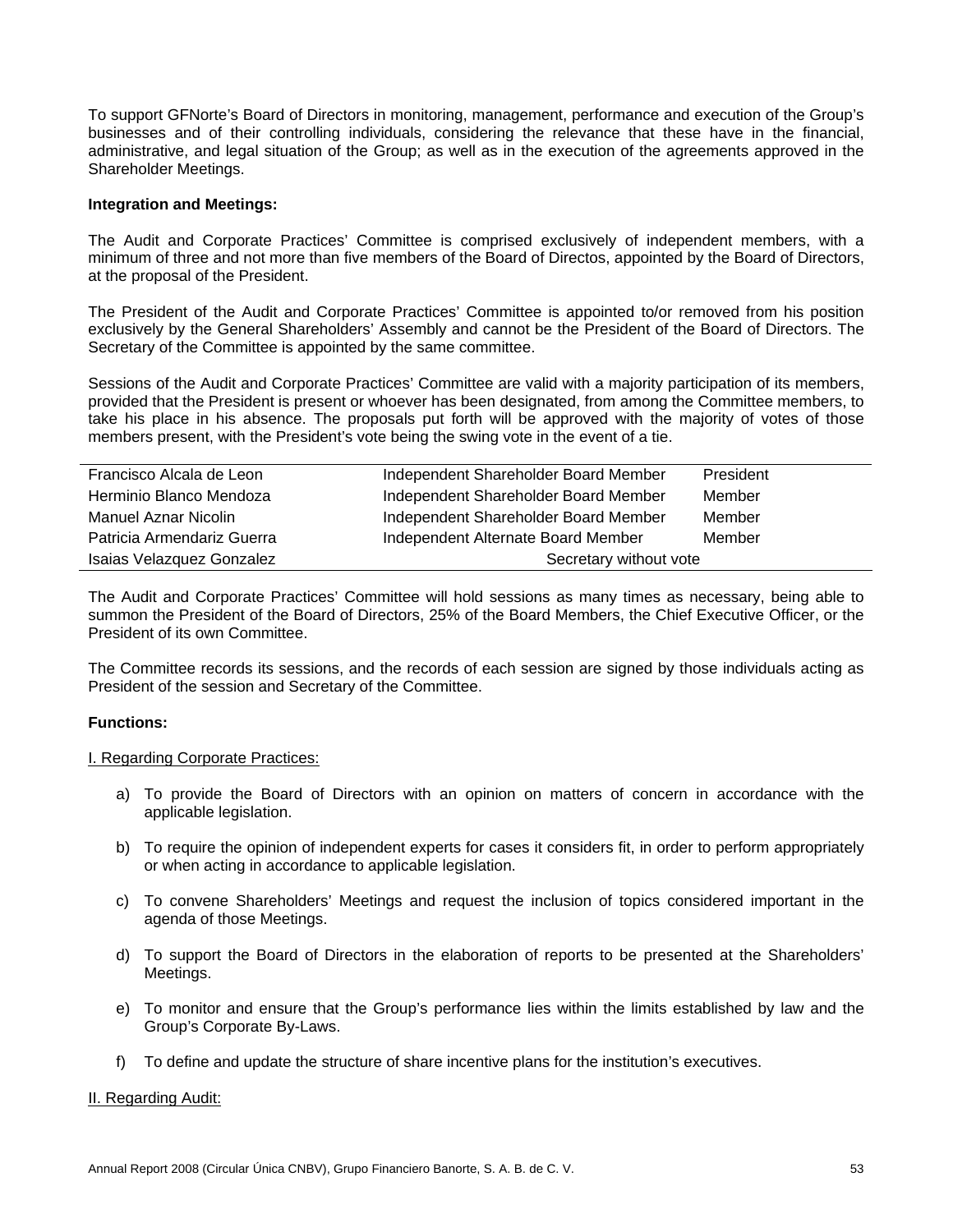- a) To give the Board of Directors an opinion on matters of concern in accordance to the applicable legislation.
- b) To evaluate the performance of corporations providing external audit services, such as analyzing the findings, opinions and reports prepared by the external auditor. To do so, the Committee may require the presence of the afore-mentioned auditor whenever considered convenient, without prejudice of meeting at least once a year.
- c) To discuss the Group's financial statements with the individuals responsible of their elaboration and revision, and based on that, to recommend or oppose their approval to the Board of Directors.
- d) To inform the Board of Directors of the state of the internal control and internal audit systems of the Group or corporations that control them, including any detected irregularities, if the case.
- e) To prepare an opinion on the CEO's report and submit it to the Board of Directors for its consideration and later presentation to the Shareholders' Meeting, based on the external auditor's findings, among other factors. This opinion should at least point out:
	- 1. If the accounting and information policies and criteria followed by the Group were appropriate and sufficient, taking into consideration the particular circumstances of the situation.
	- 2. If these policies and criteria were applied in the information presented by the CEO.
	- 3. If, as a consequence of numbers 1 and 2, the information presented by the CEO reasonably reflects the financial situation and results of the Group.
- f) To support the Board of Directors in the preparation of the reports to be presented to the Shareholders' Meeting.
- g) To check that operations referred to in Number 3 of Article 33 of the Corporate By-Laws, as well as those indicated by the applicable legislation, are carried out according to the law and By-Laws.
- h) To request the opinion of independent experts in such cases where it is judged to be convenient, for the appropriate performace or when in accordance with the applicable legislation.
- i) To require relevant officers and other employees of the Group or corporations that it controls, to report relative to the elaboration of financial and of any other type of information that it considers necessary for the execution of their duties.
- j) To investigate the possible non-fulfillment of duties by those with knowledge of operations, operational limitations and policies, internal control, internal audit and accounting registration system, either of the Group or of controlled corporations through an examination of documentation, registrations and other proof or evidence, to the extent necessary to fulfill this supervision.
- k) To receive observations expressed by shareholders, Board Members, relevant officers, employees and, by any third party in general, regarding matters referred to in the previous paragraph, as well as to carry out actions that are reasonable in their opinion in connection with such observations.
- l) To request periodic meetings with the relevant officers, as well as the delivery of any type of information related to the internal control and internal audit of the Group or its corporations.
- m) To inform the Board of Directors of any important irregularities detected related to the execution of their duties and if the case, of the corrective measures taken or proposed.
- n) To convene a Shareholders' Meeting and request that pertinent topics be inserted into the agenda.
- o) To monitor that the CEO executes the adopted resolutions of the Shareholder Meetings and of the Group's Board of Directors according to the instructions dictated by Shareholders' Meeting or the Board of Directors.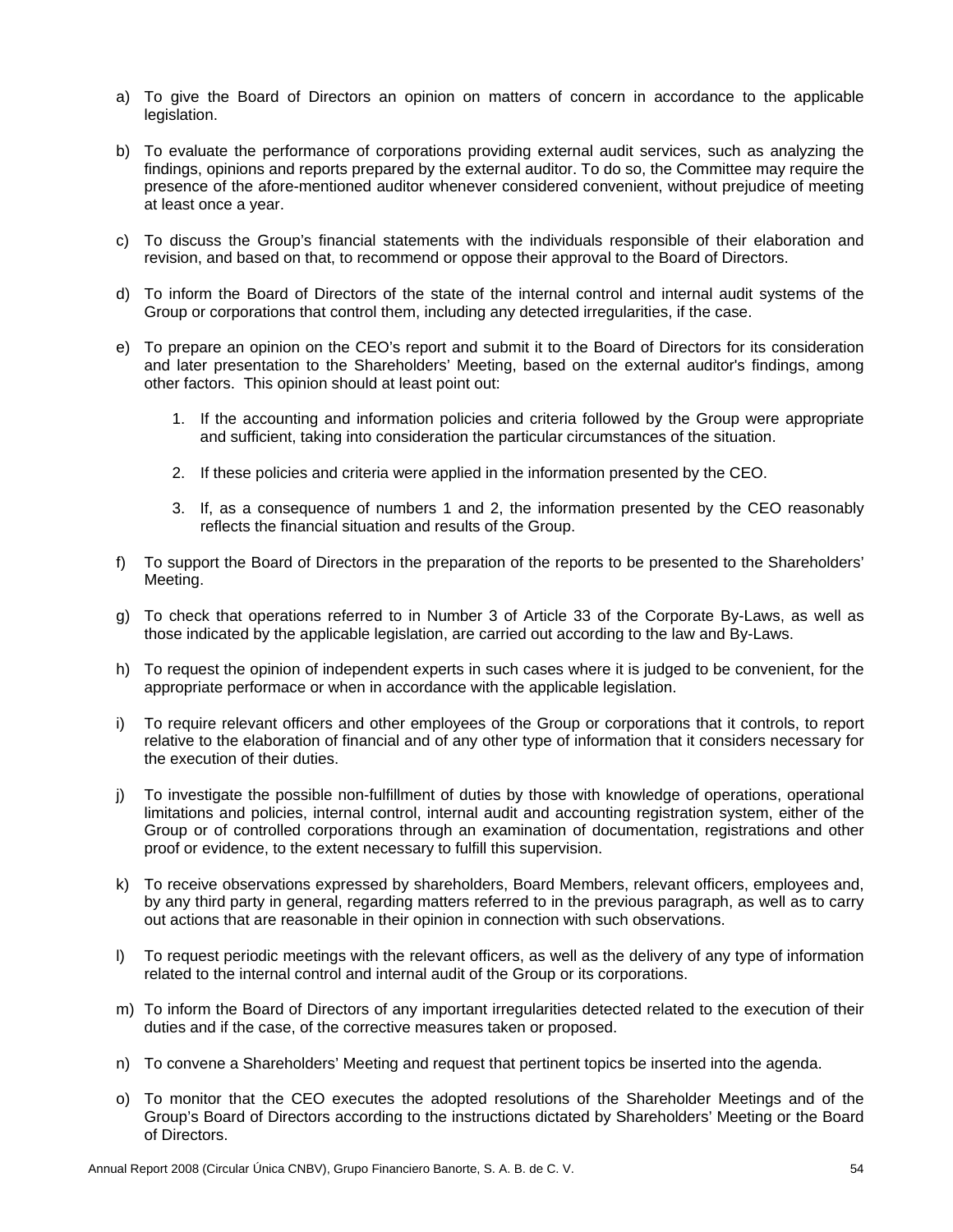- p) To supervise the establishment of mechanisms and internal controls that allow verification that the acts and operations of the Group and its corporations, adhere to the applicable norms, as well as to implement methodologies that facilitate the revision of the above-mentioned execution.
- q) To supervise that all activities adhere to the corporate by-laws and established laws.

### **Responsabilities:**

The President of the Audit and Corporate Practices Committee must prepare an annual report on the activities that correspond to this Committee and must present it to GFNorte's Board of Directors. This report must consider the following points:

#### I. Regarding Corporate Practices:

- a) Observations regarding the performance of relevant officers.
- b) Operations with related parties, during the fiscal year reports detailing the specifics of significant operations.
- c) Integral compensation or remuneration packages for individuals referred to in Article 28, Section III, paragraph d) of the Stock Market Law (LMV).
- d) Waivers granted by the Board of Directors in terms stipulated in Article 28, Section III, paragraph f) of the LMV.
- e) Responsibilities related to the share incentive plan for executives of the Banco Mercantil del Norte:
	- 1. To name officers eligible for the incentive plan (beneficiaries).
	- 2. To establish the participation granted to the beneficiaries, terms and form of payment of the incentive plan.
	- 3. To authorize the number of shares allotted to the incentive plan to be purchased by the Trust.
	- 4. To interpret, manage, modify and if the case, to propose the termination of the incentive plan to the Board of Directors of Banorte.
	- 5. Take any necessary action for the efficient and timely execution of the incentive plan.
	- 6. To inform the Board of Directors on relevant matters concerning the institution's incentive plan.

#### II. Regarding Audit:

- a) The state of the internal control and internal audit system of the Group and its corporations and the description of any deficiencies and deviations, if the case, as well as aspects that require improvement, taking into account the opinions, reports, official statements and finding of the external audit, as well as the reports issued by the independent experts that extended their services during the period covered by the report.
- b) The mention and follow-up of preventive and corrective measures implemented based on the results of investigations related to not adhering to the guidelines, operation and accounting registration policies by either the Group or its corporations.
- c) Evaluation of the corporation's performance in providing the external audit service as well as the external auditor in charge of it.
- d) The description and assessment of any additional or complementary services provided by the corporation conducting the external audit, as well as those provided by independent experts.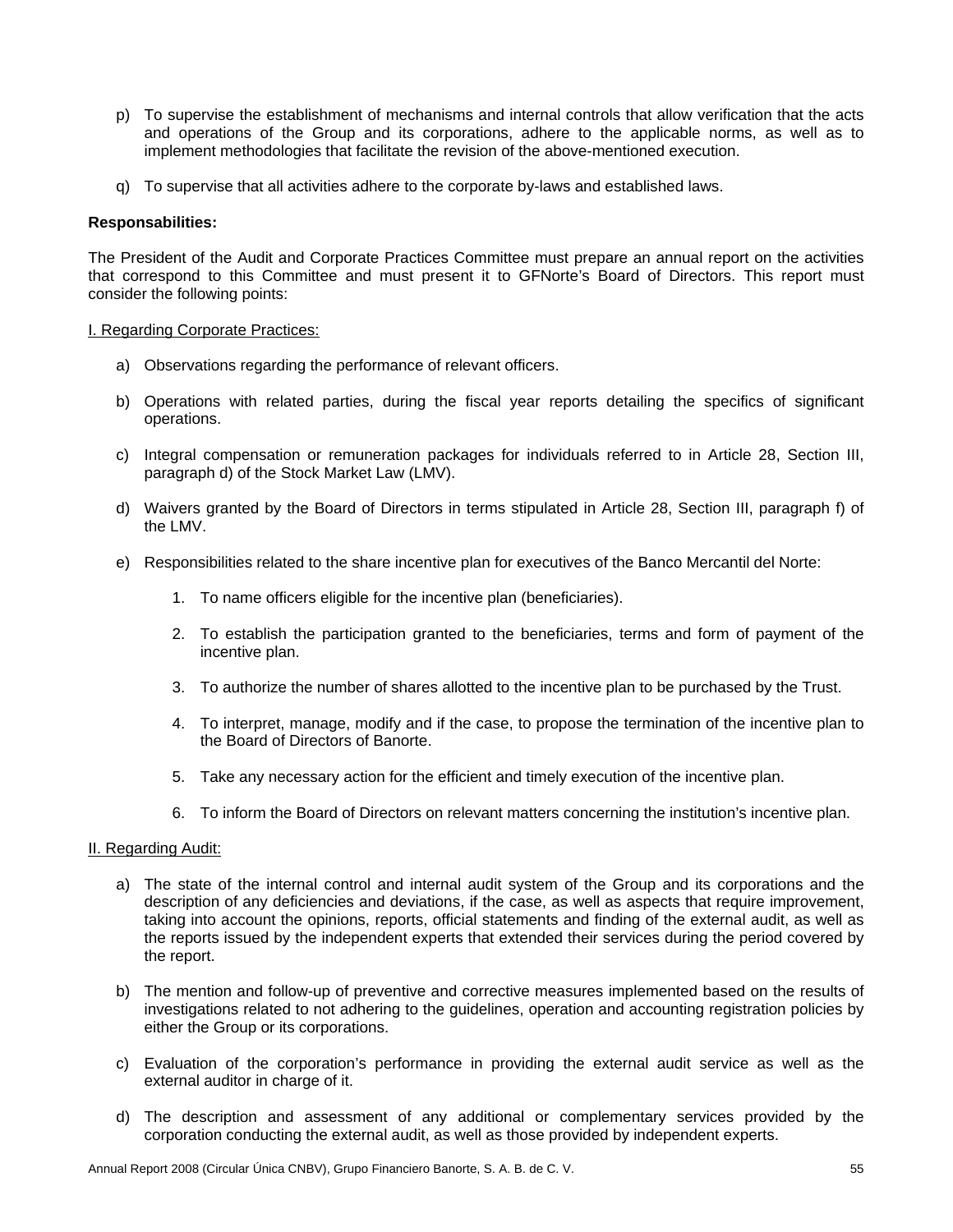- e) The main results of revisions to the financial statements of the Group and of its corporations.
- f) The description and effects of the modifications to accounting policies approved during the period covered in the report.
- g) The measures taken because of observations considered significant, by shareholders, Board Members, relevant officers, employees or any third party, regarding accounting, internal controls and topics related to internal or external audits, or, arising from accusations of management irregularities.
- h) Follow-up on the resolutions adopted by the Shareholder' Meetings and the Board of Directors.

To prepare the reports referred to by this legal precept, as well as that of the opinions pointed out in Article 42 of the LMV, the Audit and Corporate Practices Committee should listen to the relevant officers; in the event that there is a difference of opinion, such differences will be reported in those mentioned reports and opinions.

# **RISK POLICIES' COMMITTEE**

**Objective:** to manage the risks that the Institution is exposed to and oversee that operations are adjusted to meet objectives, policies and procedures for the Integral Management of Risks, as well as to the global limitations of risk exposure approved by the Board.

# **Functions:**

- 1. To propose for the Board of Directors' approval:
	- A. Objectives, limitations and policies for the integral management of risks, as well as modifications to the same.
	- B. Global limitations for the different types of risk considering consolidated risk, broken down by business unit or risk factor, taking into account what is established in Articles 79 to 85 of the applicable regulations of general character for credit institutions, published by the Daily Official Gazzette (second section) on December 2, 2005.
	- C. Mechanisms for the implementation of corrective measures.
	- D. Special cases or circumstances in which specific or global limitations could be exceeded.
- 2. To Approve:
	- A. Specific limitations for discretionary risks, as well as tolerance levels for non-discretionary risks.
	- B. Methodology and procedures to identify, measure, monitor, limit, control, inform and disclose the different types of risk, as well as their modifications.
	- C. Models, parameters and scenarios to carry out the rating, measurement and control of risks that the unit for Integral Risk Management proposes.
	- D. Methodologies for the identification, rating, measurement and control of risks for new operations, products and services that the Group seeks to offer on the market.
	- E. Corrective measures proposed by the unit of Integral Risk Management.
	- F. The technical evaluation of the aspects of the Integral Risk Management's unit referred to in Article 77 of the applicable regulations of general character for credit institutions, published by the Daily Official Gazzette (second section) on December 2, 2005, for presentation to the Board of Directors and the CNBV, as well as the report resulting from the technical evaluation.
	- G. The manuals for the Integral Risk Management unit, in accordance with the objectives, limitations and policies established by the Board of Diectors referred to in the last paragraph of Article 78 of the applicable regulations of general character for credit institutions, published by the Daily Official Gazzette (second section) on December 2, 2005.
	- H. The appointment or removal of the executive responsible for the Integral Risk Management unit, which must be ratified by the Board of Directors.
- 3. Inform the Board of Directors about: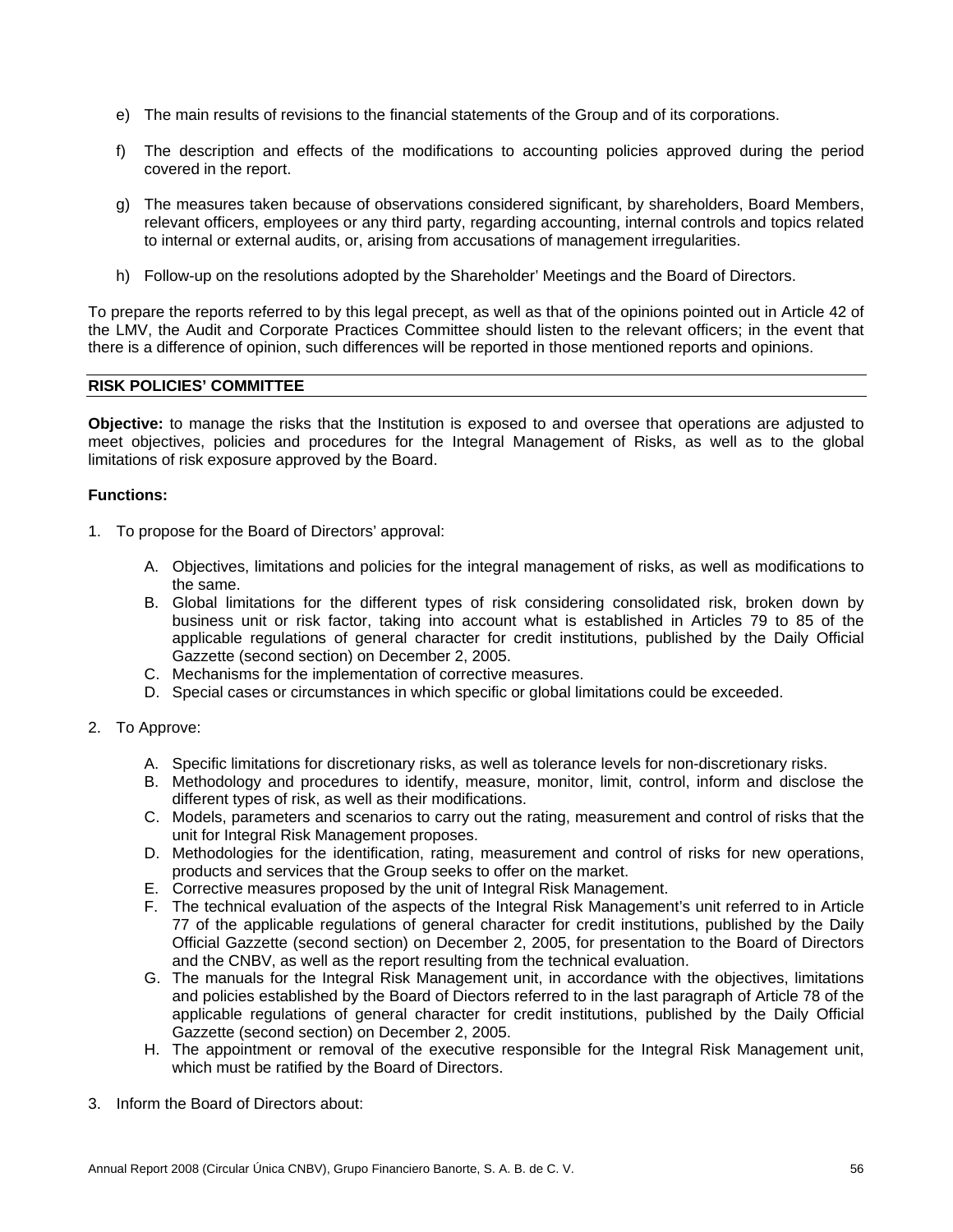- A. On a quarterly basis, the risk exposure assumed by the Group and the possible negative impact, non-observance of established exposure limits and risk tolerance levels.
- B. The corrective measures implemented in accordance with the Integral Risk Management unit's proposal.
- 4. Review at least once a year:
	- A. The specific limits for discretionary risks, as well as the tolerance levels for non-discretionary risks.
	- B. Methodologies and procedures to identify, measure, monitor, limit, control, inform and disclose the different types of risk, as well as their modifications.
	- C. Models, parameters and scenarios that will be used to carry out the rating, measurement and control of risks that the Integral Risk Management unit proposes.

The Risk Policies' Committee should at all times, ensure the knowledge of all personnel involved in risk taking, the global and specific limits for discretionary risks, as well as the tolerance levels for non-discretionary risks.

**Frequency of the sessions:** should hold monthly sessions. All sessions and resolutions should be properly recorded and signed by all those in attendance.

# **Comprised of:**

| Eduardo Livas Cantú (President)                       | Board Member Shareholder                              |
|-------------------------------------------------------|-------------------------------------------------------|
| Francisco Alcalá de León                              | Board Member Shareholder                              |
| Manuel Aznar Nicolín                                  | Board Member Shareholder                              |
| Alejandro Valenzuela del Río                          | CEO of GFNorte                                        |
| Fernando Solís Soberón (BAP)                          | Managing Director Long Term Savings                   |
| Ricardo Acevedo de Garay                              | Managing Director Brokerage House                     |
| Arturo Guerra Anzaldua (Créditos Pronegocio)          | Executive Director Pronegocio (Micro Lending)         |
| Javier Márquez Diez Canedo (Secretary)                | Managing Director Risk Management                     |
| Aurora Cervantes Martínez (Invited) (without vote)    | Managing Director Legal                               |
| Jesus O. Garza Martínez (Invited) (without vote)      | Managing Director of Commercial and Retail<br>Banking |
| Antonio Ortiz Cobos (Invited) (without vote)          | Managing Director Corporate Banking                   |
| Sergio García Robles Gil (Invited) (without vote)     | CFO                                                   |
| Luis Fernando Orozco Mancera (Invited) (without vote) | Managing Director Recovery Banking                    |
|                                                       | Managing Director of Corporate Affairs                |
| Manuel Sescosse Varela (Invited) (without vote)       | Managing Director Government Banking                  |
| Román Martínez Méndez (Invited) (without vote)        | <b>Managing Director Audit</b>                        |

**Quorum:** two Shareholder Board Members, the CEO of GFNorte aand the Committee Secretary.

Decisions will be adopted by the unanimous vote of those present.

## **Support Committees to GFNorte's General Management**

There are several committees which support GFNorte General Management's work, which know, propose and resolve within their abilities, diverse aspects related with the progress of the business. The Managing Directors of areas that report directly to the CEO sit on these Committees, as well as other officials responsible for specific areas. These Committees are detailed as follows:

# **OPERATIONS COMMITTEE**

**Mission:** to be the highest ranking committee in the institution to make strategic decisions related to the critical variables of GFNorte's business.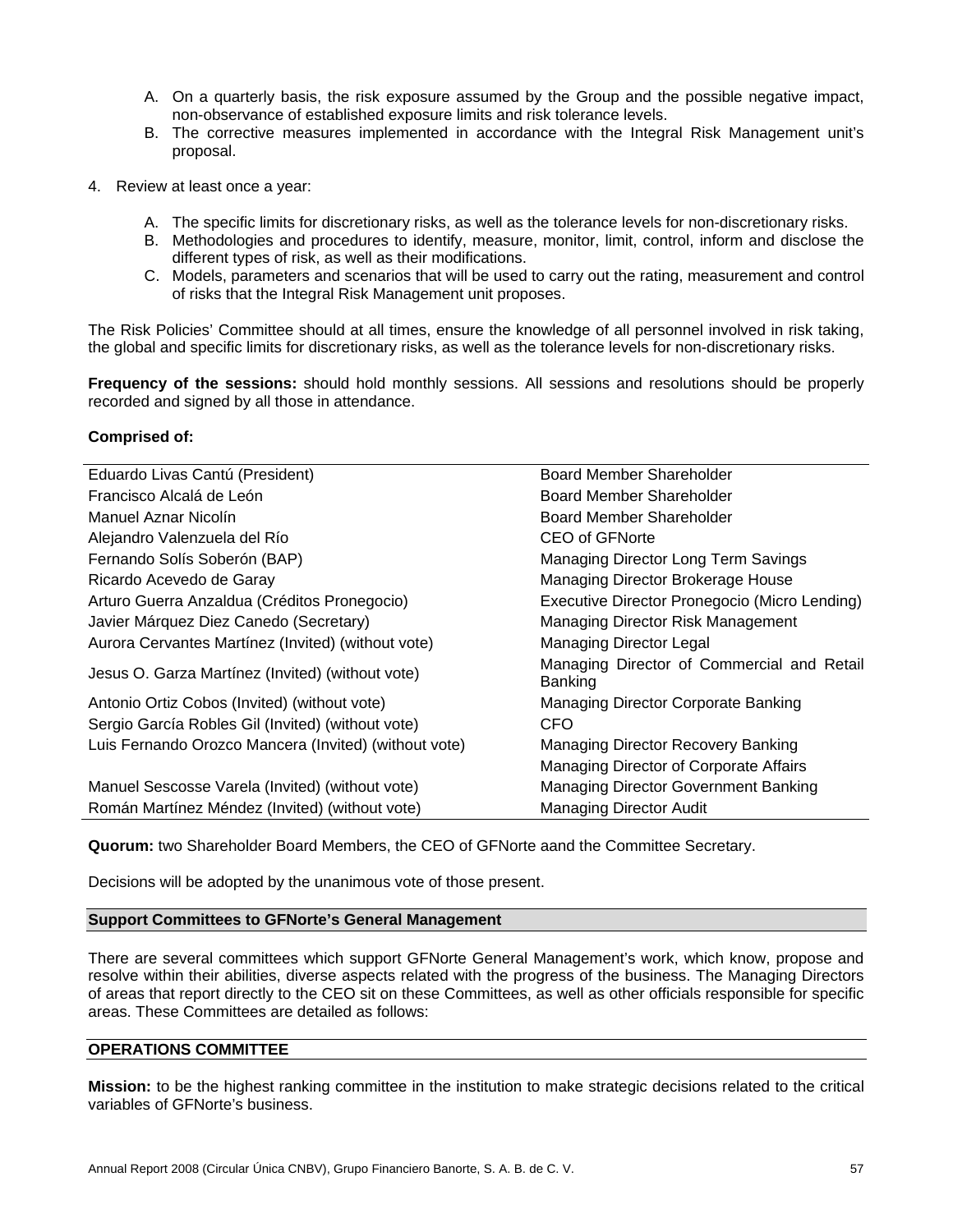**Scope:** the scope of the Operations Committee extends to all of GFNorte's companies.

# **Functions:**

- 1. To establish strategies for new financial products and services.
- 2. Based on the Viability Analysis' recommendation: it analyzes and evaluates the business concept of strategic projects and if warranted, requests their evaluation by the Evaluation Group.
- 3. Makes any other strategic decision related with critical variables of the business.

# **Faculties:**

1. To approve the viability of initiatives for new products and services.

**Frequency of sessions:** it should hold session every two weeks.

# **Comprised of:**

| Alejandro Valenzuela del Río (President) | CEO of GFNorte                                     |
|------------------------------------------|----------------------------------------------------|
| Sergio García Robles Gil (Coordinator)   | CFO of GFNorte                                     |
| Ursula Wilhelm Nieto (Secretary)         | <b>Executive Director of Strategic Planning</b>    |
|                                          | Managing I Director of Corporate Affairs           |
| Jesus Oswaldo Garza Martinez             | Managing Director of Commercial and Retail Banking |
| Manuel Sescosse Varela                   | Managing Director of Government Banking            |
| Alejandro Garay Espinosa                 | Managing Director of Administration                |
| Carla Juan Chelala                       | Managing Director of Marketing                     |

**Quorum:** five members must be present and the President of the Committee must always be present.

- The Committee coordinator will be responsible of convening sessions, coordinate the topics to be addressed and record the minutes of the topics and resolutions of each session.
- All the members of this Committee have a voice and a vote in the topics addressed.
- Sponsors of projects or any other officers, who present a topic, especially at the request of the Committee, will be invited to participate with a voice and vote.
- Resolutions will be adopted by a majority of votes of those present, while the President of this Committee will hold the deciding vote in the event of tie as well as the right to veto.

# **TECHNOLOGY AND INVESTMENT COMMITTEE**

**Mission:** To be GFNorte's highest organ in charge of approving and prioritizing the portfolios of investment projects, as well as their budgetary assignments.

**Reach:** the Technology Committe's scope of action is all the companies that form GFNorte.

# **Functions:**

- 1. Follow up on the projects of the annual investment program authorized by the Board of Directors.
- 2. Manage the investment program authorized by the Board of Directors.
- 3. Analyze, and if necessary authorize the initiatives and projects that have been approved by the Operations Committee, and that have been previously evaluated by the Evaluation Group.
- 4. Modify, suspend or cancel projects previously approved that present critical deviations, considering the recommendations by the Evaluation Group.
- 5. Follow up on the results and general benefits of the investment projects' portfolio.
- 6. Follow up on the implementation of the authorized investment budget.

# **Faculties:**

- 1. Approve, modify and cancel projects.
- 2. Assign the budget.

Annual Report 2008 (Circular Única CNBV), Grupo Financiero Banorte, S. A. B. de C. V. 58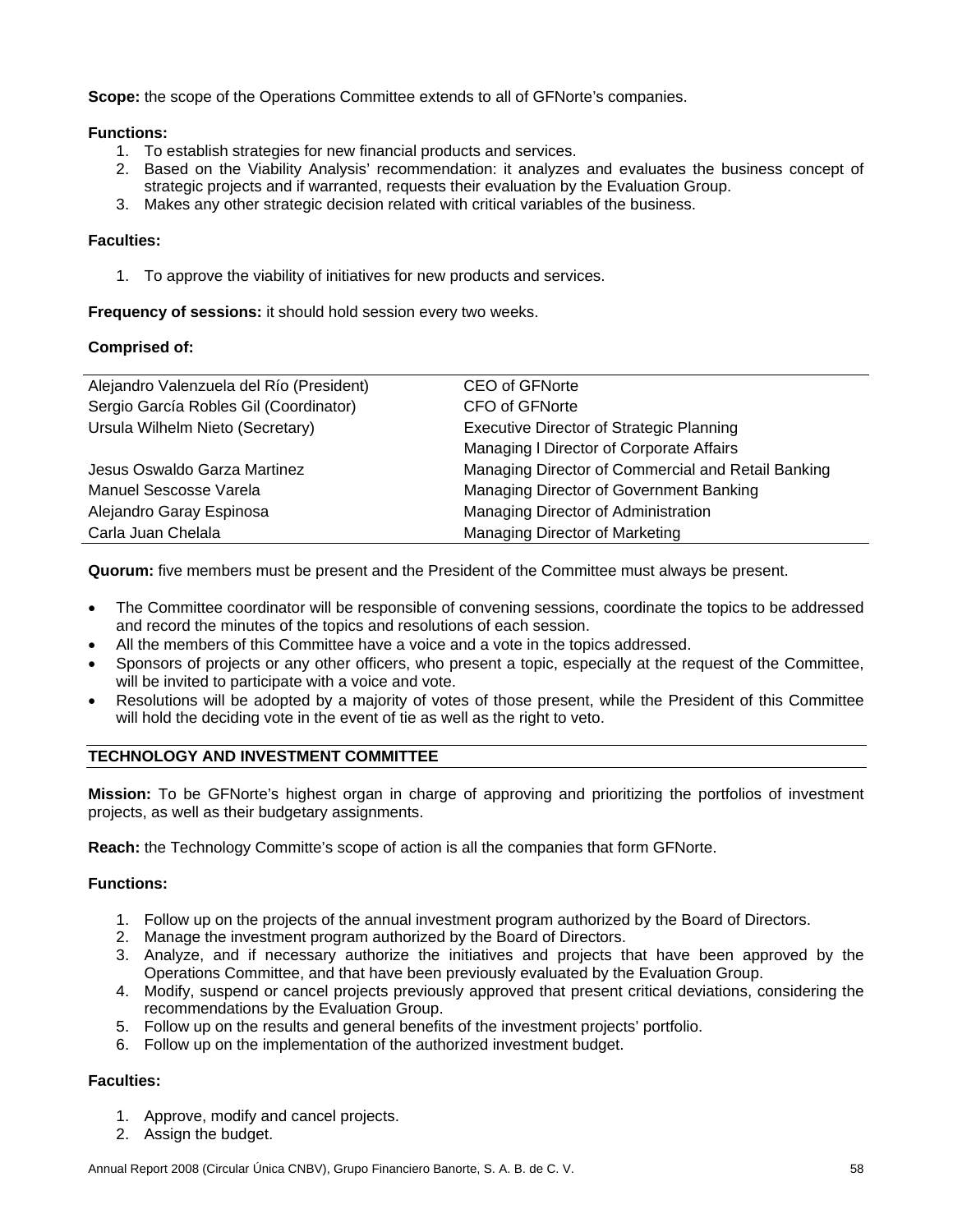3. Prioritize the portfolio.

**Frequency of the sessions:** must sanction on a bimonthly basis, the third Thursday of the corresponding month.

# **Integration:**

| Alejandro Valenzuela del Río (President) | <b>CEO of GFNorte</b>                           |  |
|------------------------------------------|-------------------------------------------------|--|
| Sergio García Robles Gil (Coordinator)   | CFO                                             |  |
| Ursula Wilhelm Nieto (Secretary)         | <b>Executive Director of Strategic Planning</b> |  |
|                                          | Managing Director of Corporate Affairs          |  |
| Jesús Oswaldo Garza Martínez             | Managing Director Commercial and Retail Banking |  |
| Alejandro Garay Espinosa                 | Managing Director Administration                |  |
| Prudencio Frigolet Gómez                 | <b>Managing Director Technology</b>             |  |
| Javier Beltrán Cantú                     | <b>Executive Director of Material Resources</b> |  |

**Quorum:** five Board members and the President of the Committe must always be present.

- The roll call for the meeting, the coordination of the topics to be discussed and the ellaboration of the minutes with the agreements of each sesión will be responsibility of the Secretary of the Committe.
- All the members of this committee have voice and vote in the topics under discussion.
- The sponsors of projects or any other officer that presents a special petition in the Committee can de invited with voice but without vote.
- The members can name a substitute to represent them in case of not being able to attend, nonetheless the substitute has voice and no vote, and does not count as part of the quorum.
- The decisions will be adopted by majority of votes of those present, the President of this Committe will have quality vote in case of a tie and right to veto.

# **SECURITY COMMITTEE**

**Objective:** propose improvements and seek solutions to physical security problems that affect the institutional assets or pose risks of embezzelment by employees or third parties, through changes to processes and procedures, as well as sanction whoever is responsable for unhealthy practices in their financial function and services at the Financial Group.

**Frequency of the sessions:** the meetings will take place whenever issues need to be discussed according to the criteria of the Coordinator, or else the Secretary of the Committee.

# **CENTRAL CREDIT COMMITTEE**

This Committee has the functions of resolving the credit applications presented by the clientele through the banking areas, based on the experience and knowledge of GFNorte's officers regarding the situation of the different sectors, regional economies and specific clients, with a focus on business profitability and measurement of institutional risk.

The Central Credit Committee is supported by various committees with different geogrpahical coverage and amounts that can be granted using special faculties. Normativity also exists so that under a scheme of individual or joint faculties, GFNorte officers can authorize transactions to special clientssporadically.

The Central Credit Committee convenes every fifteen days. The Credit Committees supporting it convene with the same frequency, or if needed, on a weekly basis.

# **CENTRAL CREDIT RECOVERY COMMITTEE**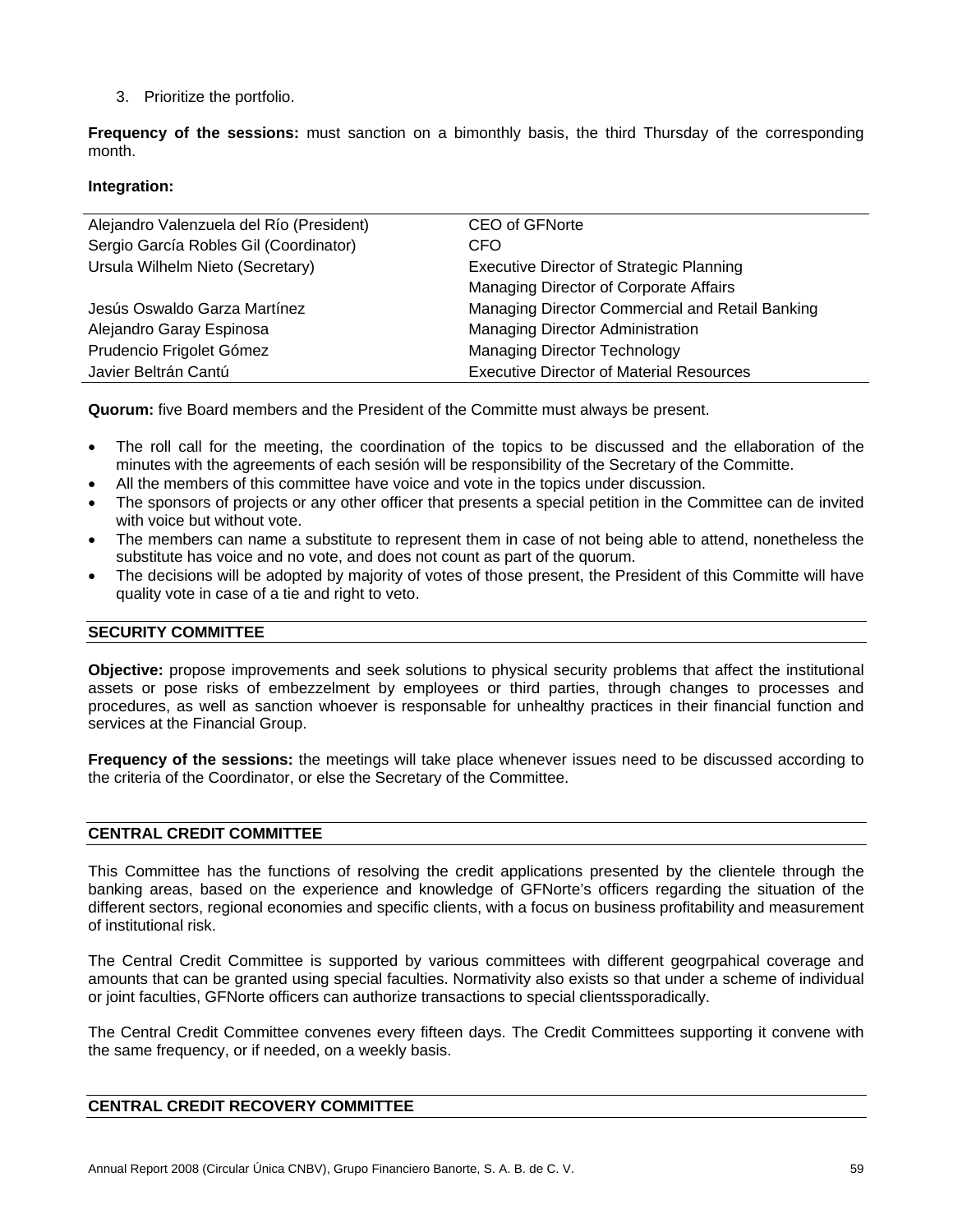# **Functions:**

Resolve clients' recovery proposals that are under management of the Asset Recovery Business, as well as borrowers from traditional banking that propose cash settlements, restructurings and payments in kind or conversions of debt to equity, that could imply or not debt cancellations or removals.

Additionally, the Recovery Committees are in charge of resolving foreclosed asset proposals, based on the following:

- 1. Analyze the selling values of the foreclosed assets, based on financial reasoning in first instance, considering the criteria of present value and funding costs.
- 2. Propose to the Risk Policies Committee, adjustments to the sale policies of foreclosed assets.
- 3. Analyze, and if the case, authorize all the proposals for the sale of foreclosed real estate assets.
- 4. Analyze the quarterly operations' report of the Director of Management and Sale of Assets.
- 5. Monitor advances and compliance in the sale of foreclosed assets, as well as the adequate coordination among the areas involved.
- 6. Decide the hiring of brokers and/or specialized bureaus for the sale of real estate; in case of urgency, this decisión can be taken by 3 of its members, having to inform it (and record in the minutes) of the Committee's next session.
- 7. Attend any matter related to the sale of foreclosed assets not contemplated in this policy.

# **ASSETS AND LIABILITIES COMMITTEE**

# **Functions:**

- 1. Maintain and increase the productivity of the Bank through managing the financial margin.
- 2. Review, validate and if necessary homologate the tariff and price policies of various products and services oferred by the bank.
- 3. Analyze, evaluate and determine the parameters and/or conditions to launch new programs, products and services and/or modifications to existing ones, required by the Operations Committee and/or the Evaluation Group.
- 4. Analyze the evolution of financial margins of the bank and other subsidiaries.
- 5. Monitor the evolution of the bank's balance sheet.
- 6. Monitor the impact of interest rate variations on the balance sheet.
- 7. Establish productivity parameters for the business areas.
- 8. Monitor the adequate utilization of the Group's capital.
- 9. Review that the intermediation activies (pesos and dollars) of the bank are according to the global strategies.

**Frequency of the sessions:** the meetings will be held at least once a month; the sessions's agenda and roll call is coordinated by the Secretary.

| Alejandro Valenzuela del RIo | <b>CEO of GFNorte</b>                                        | With veto power         |
|------------------------------|--------------------------------------------------------------|-------------------------|
| Carlos Arciniega Navarro     | <b>Executive Director of Treasury</b>                        | Coordinator & Secretary |
|                              | Managing Director of Corporate Affairs                       |                         |
| Jesús O. Garza Martínez      | Managing Director of Commercial and Retail<br><b>Banking</b> |                         |
| Antonio Ortiz Cobos          | Managing Director Corporate Banking                          |                         |
| Sergio García Robles Gil     | <b>Chief Financial Officer</b>                               |                         |
| Alejandro Garay Espinosa     | <b>Managing Director Administration</b>                      |                         |
| Javier Marquez Diez Canedo   | Managing Director Risk Management                            |                         |
| Ricardo Acevedo de Garay     | Managing Director Brokerage House                            |                         |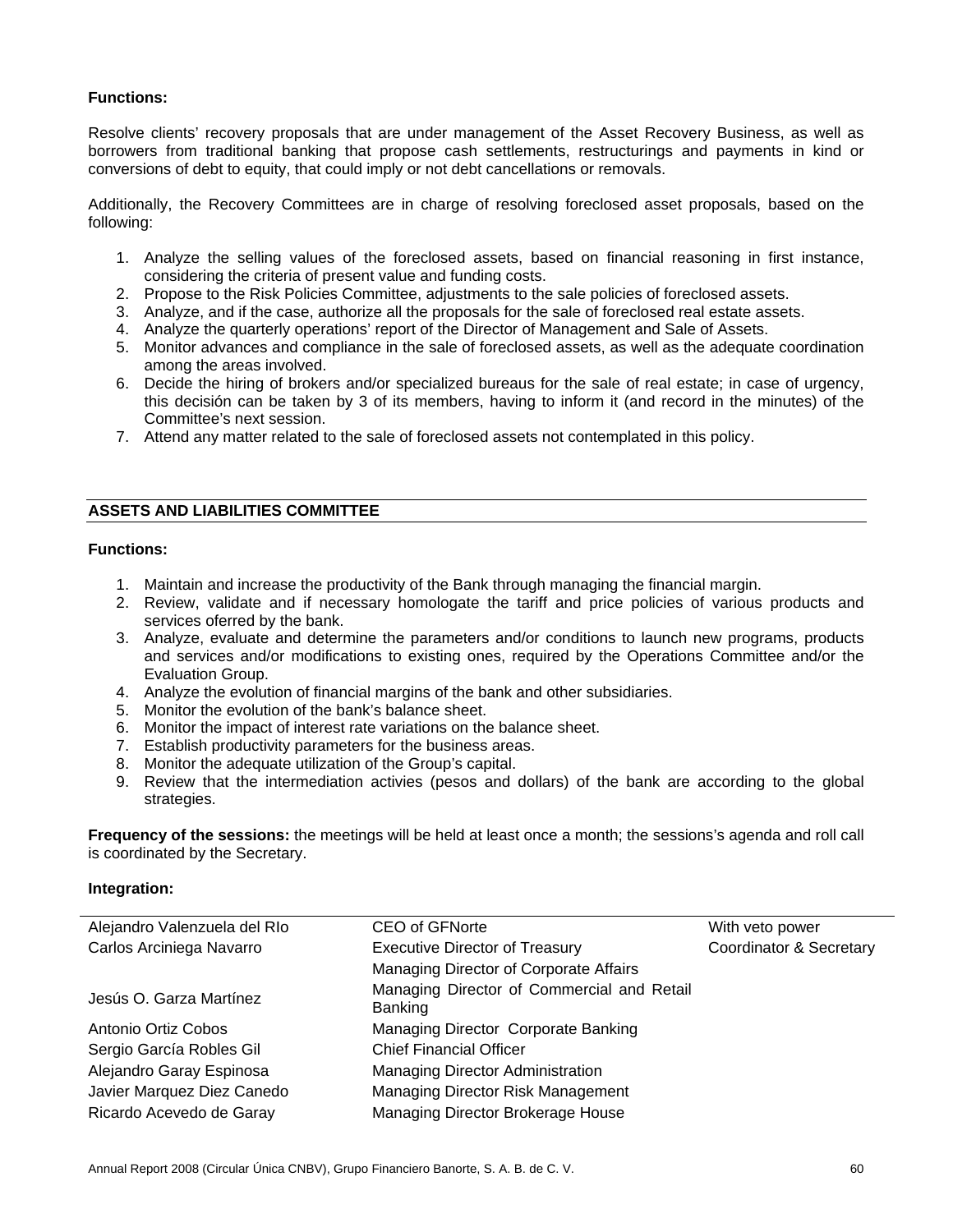| Adán Peña Guerrero      | <b>Executive Director Market Risk Managment</b> |                |
|-------------------------|-------------------------------------------------|----------------|
| Representative of Audit |                                                 | (without vote) |

**Quorum:** four voting members of which at least two must be from a business area.

- In case of the Coordinator's absence, any of the members with vote and voice will be designated under that role with the agreement of those present.
- In the absence of any other member, a substitute can be named to replace them; nonetheless this replacement has voice but no vote, and is not counted as part of the quorum.
- The decisions will be adopted by the majority of those attending.

# **MONEY MARKET AND TREASURY COMMITTEE**

# **Functions:**

- 1. Analysis of the national and international environment.
- 2. Definition of the portfolio's investment strategy within the authorized parameters by the Board of Directors, or by the corresponding Risk Policies' Committeee.
- 3. Review and evaluate the portfolios.
- 4. Approval of the investment strategies and buy-sale of financial instruments.
- 5. Intervention in abnormal risk circumstances.
- 6. Revision of financial instruments' liquidity parameters.

**Frequency of sessions:** must be held on a weekly basis and the agenda and roll call is coordinated by the Secretary of the Committee.

### **Integration:**

| Carlos Arciniega Navarro         | <b>Executive Director of Treasury</b>                         | Coordinator    |
|----------------------------------|---------------------------------------------------------------|----------------|
| Ricardo Acevedo de Garay         | Managing Director Brokerage House                             |                |
| Fernando Solís Soberón           | Managing Director of Long Term Savings                        |                |
| Juan Carlos Cadena Arias         | <b>Executive Director Money Market</b>                        |                |
| Ignacio Saldaña Paz              | Exective Director of Investments Long<br><b>Term Savings</b>  |                |
| Bruno Grebe Martínez             | <b>Executive Director of Capital Markets</b>                  |                |
| David Treviño Martínez           | Director Foreign Exchange                                     |                |
| Andrea Crisanz                   | Managing Director<br>of Insurance<br>and<br>Annuities         |                |
| Andrea Battini                   | Technical Director of Individuals Long<br><b>Term Savings</b> |                |
| Adán Jorge Peña Guerrero         | <b>Executive Director Market Risk</b>                         | (without vote) |
| Heleodoro Ruíz Santos            | <b>Executive Director Credit Risk</b>                         | (without vote) |
| José Salce Zambrano              | Director Long Term Savings Risks                              | (without vote) |
| Alfonso García Martínez          | Normative Comptroller Long Term Savings                       | (without vote) |
| Benjamín Vidargas Rojas          | Executive Director Control & Prevention                       | (without vote) |
| <b>Arturo Monroy Ballesteros</b> | <b>Executive Director Investment Banking</b>                  | (without vote) |
| Representante de Auditoría       |                                                               | (without vote) |
| Jacaranda Nava Villarreal        | Director of Structured and Derivatives<br>Products            | Secretary      |

**Quorum:** four members with voting power.

- Approval: by majority of votes.
- Reach: investments in the bank's and broker dealer's proprietary portfolios.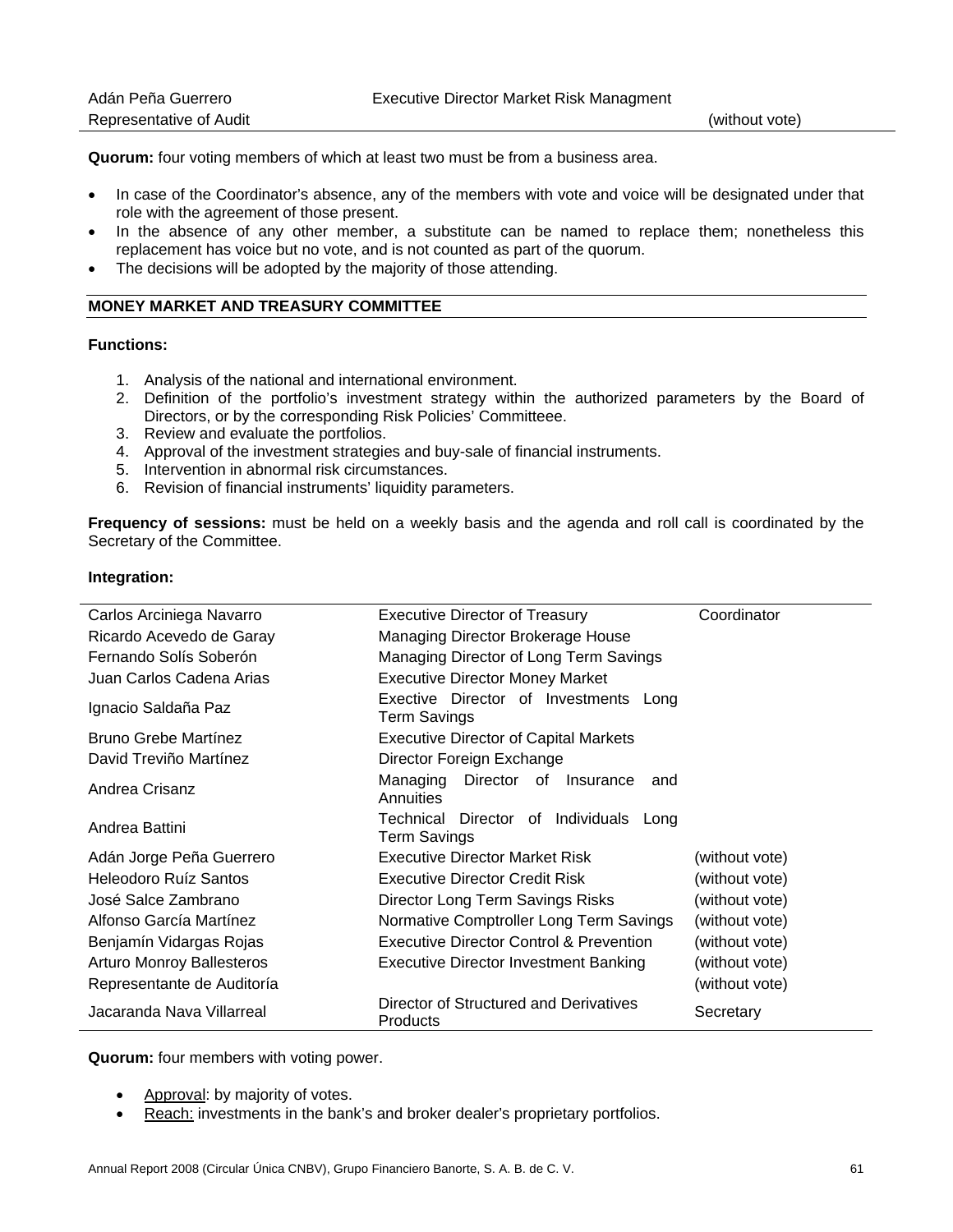- In absence of the Coordinator, any of the members with voice and vote must be designated as such with agreement of those present.
- In the absence of any other member, an alternate can be named; nonetheless this representative has voice but no vote and does not count as part of the quorum.
- In case of the quorum not being fulfilled, the session must be for information purposes only.
- Decisions must be adopted by the majority of those attending.

# **COMMUNICATIONS AND CONTROL COMMITTEE**

# **Functions:**

1. Submit for approval of the Audit Committee of the entity involved, the policies for client identification and knowledge, as well as those that it must develop for identification of users, including the criteria, measures and procedures that must be developed for proper compliance, as well as any modification to them.

In case the Institution does not have an Audit Committee, this Committee will approve the policies, critera, measurement and procedures mentioned in this fraction.

2. Act as the instance to learn the results obtained by the internal audit area of the entity with respect to judging the efficancy of the policies, criteria, measures and procedures mentioned in the previous fraction, in order to adopt the necessary actions to correct the failures, deficiencies and omissions.

In this fraction, it will be understood that the reference to internal audit relates to its equivalent in the different types of entities.

- 3. Learn about account openings and contracts whose characteristics could generate high risk to Banco Mercantil del Norte, S. A., according to the reports presented to the Compliance Officer and, if the case, formulate the recommendations that proceed,.
- 4. Establish and promote the criteria for Client classification, according to their degree of risk.
- 5. Promote among the personnel responsable of applying the generally applicable dispositions referred in Article 115 of the Law of Credit Institutions, the officially recognized lists that are issued by international organisms and authorities of other countries related to persons linked to terrorism or its financing, or other ilegal activities.
- 6. Dictaminate the operations that must be reported to the Ministry, through the Commission, as unusual or worrisome, in the terms established in the generally applicable dispositions referred in Article 115 of the Law of Credit Institutions.
- 7. Approve the training programs for the personnel of Banco Mercantil del Norte, S. A., related to prevention, detection and reporting of conducts directed to favor, help or cooperate with any terrorist financing activities, or that could be under the supposition of being transactions from illegal origin.
- 8. Inform the Institution's competent area about the conducts carried out by directors, officers, employees or representatives that infinge the generally applicable dispositions referred in Article 115 of the Law of Credit Institutions, or in the cases that such directors, officers, employees or representatives contravene the established policies, criteria, measures and procedures for the correct compliance with the generally applicable dispositions referred in Article 115 of the Law of Credit Institutions, with the objective of imposing the corresponding disciplinary measures.
- 9. Resolve other matters submitted to its consideration, related to the application of these dispositions.

**Frequency of the sessions:** the Committee sessions will be every 28 days, on every fourth Thursday.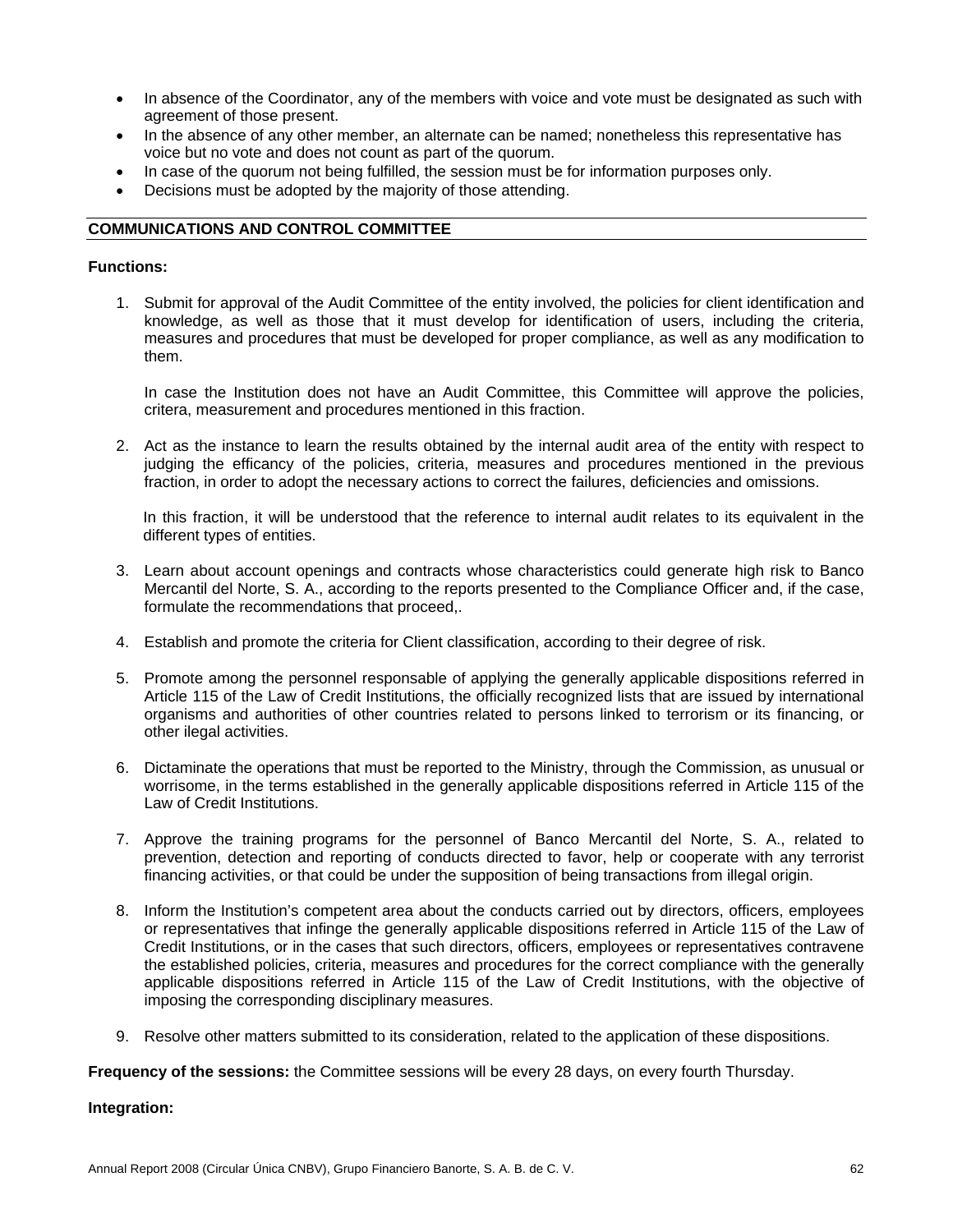| <b>Members</b>                                    |                                     | <b>Alternates</b>                         |
|---------------------------------------------------|-------------------------------------|-------------------------------------------|
| Jorge Eduardo Vega Camargo (President)            | <b>ED Comptroller</b>               | Fernando Castrejón Hernández              |
| Arturo Valdés Villaseñor                          | <b>ED Commercial Promotion</b>      | Concepción Borjón Shears                  |
| Jesús Valdés Fernández                            | <b>MD Risk Management</b>           | Javier Márquez Diez-Canedo                |
| Aurora Cervantes Martínez                         | MD Legal                            | Octavio Ruiz Chapa                        |
| Carlos Ávila López                                | <b>ED Operations</b>                | Manuel Anglés Hernández                   |
| Alberto Raúl Guerra Rodríguez <sup>(1)</sup>      | ED Development in USA               | Normando Rojas Morgan <sup>(1)</sup>      |
| Enrique Alvarado Cruz <sup>(2)</sup>              | <b>UnderDirector Operations</b>     | Gerardo Zamora Nuñez <sup>(2)</sup>       |
| Andrés Aymes Ansoleaga <sup>(3)</sup>             | ED Pronegocio                       | Luis Gerardo Moreno Santos <sup>(3)</sup> |
| Rodrigo Ruiz Treviño <sup>(4)</sup>               | ED Sólida                           | Roxana Gutierrez <sup>(4)</sup>           |
| José Luis Garza González (Invitado<br>permanente) | ED Audit (no vote)                  | César A. Garza Escareño                   |
| José Salvador Lozano Arizpe (Secretario)          | Director of Normative<br>Compliance | Mario A. Moreno Rostro                    |

(1) Banco Mercantil del Norte, S. A.

(2) Arrendadora y Factor Banorte, S. A. de C. V.

(3) Créditos Pronegocio, S. A. de C. V.

(4) Sólida Administradora de Portafolios, S. A. de C. V.

**Quorum:** four members with vote.

- Special guest: Benjamín Vidargas Rojas.
- In case members cannot attend, they can name a substitute to replace them.
- The decisions will be adopted with the unanimous votes of those present.

#### **FIDUCARY BUSINESS COMMITTEE**

# **Faculties:**

- 1. Accept high risk fiduciary business representing assets up to an amount of 48 million UDIS or its equivalent in local currency.
- 2. Determination of the matters that according to their risk do not require attention by this Committee.
- 3. Decision making in matters with a contingency that does not exceed \$20 million pesos.
- 4. In case of exceeding these limits, the signature of Grupo Financiero Banorte's CEO is required.
- 5. Condone up to 100% of delinquent fiduciary business' fees and/or moratory interest and/or conventional penalties.
- 6. Authorize the formalization of new businesses that, according to the authorization policies of this Committee, are classified according to the following: médium risk, high risk, restricted risk; in case of discrepancy or doubt about the classification of risk, the highest risk must be used as the reference.

**Frequency of sessions:** the committe will convene on a monthly basis, with the possibility of extraordinary sessions upon request of any member.

| <b>Members</b>                           |                                                  | <b>Alternates</b>                            |
|------------------------------------------|--------------------------------------------------|----------------------------------------------|
| Aurora Cervantes Martínez (Coordinatorr) | MD Legal                                         | José Luis Lozano Aguilar (without<br>vote)   |
| Javier Márquez Diez-Canedo               | DG Risk Management                               | Jesús Valdés Fernández (without<br>vote)     |
| Jesús O. Garza Martínez                  | MD<br>Commercial<br>and<br><b>Retail Banking</b> | Arturo Valdés Villaseñor (without<br>vote)   |
| Manuel Sescosse Varela                   | <b>MD Government Banking</b>                     | David Alberto Salazar Vite (without<br>vote) |
| Antonio Emilio Ortíz Cobos               | <b>MD Corporate Banking</b>                      | Armando Rodal Espinosa (without)<br>vote)    |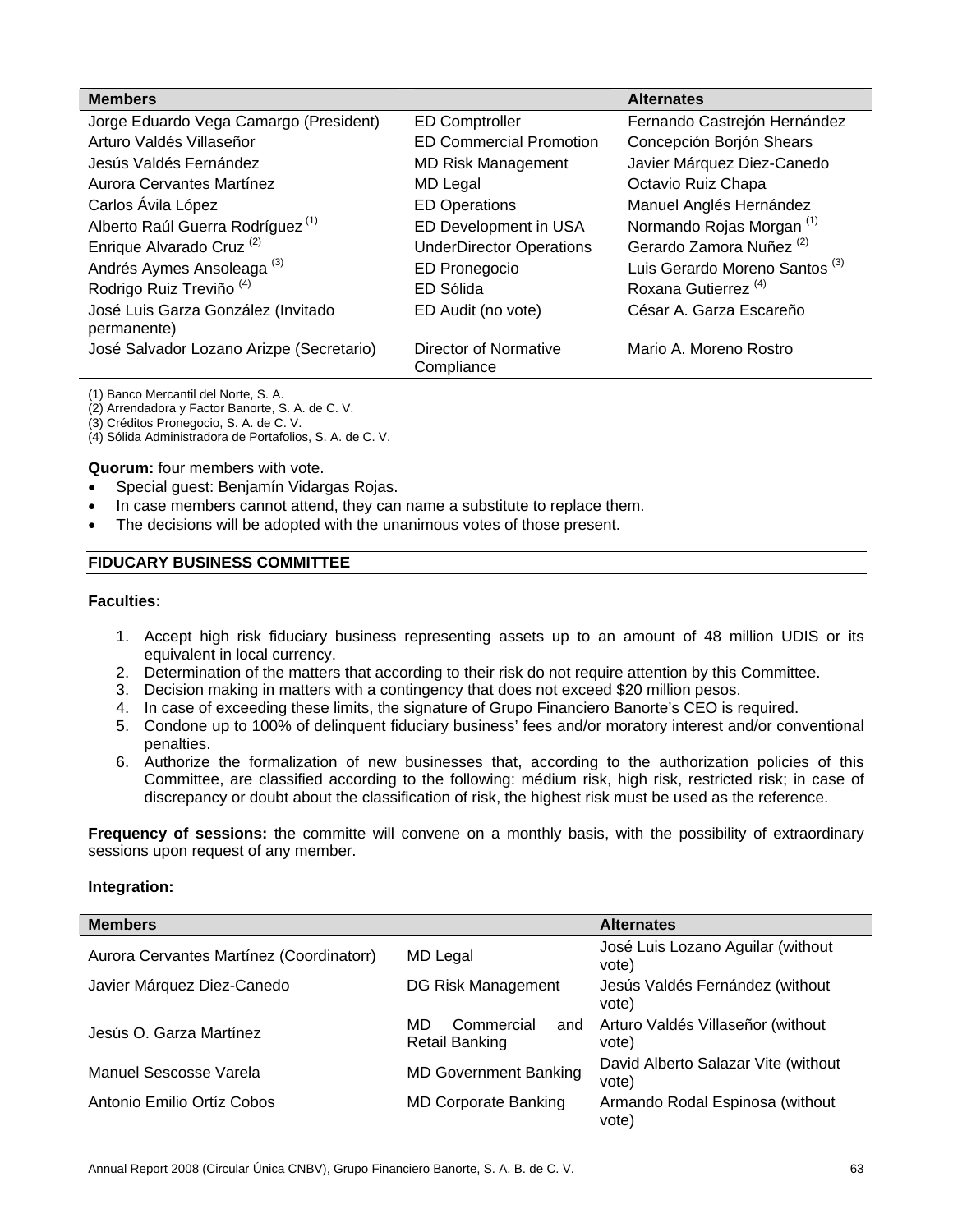| José Luis Garza González             | ED Audit               |          | Silvia Lázaro Lázaro (without vote) |
|--------------------------------------|------------------------|----------|-------------------------------------|
| Luis Gerardo Mtz. González           | ED Fiducary            |          |                                     |
| Pablo de la Garza Dávila (Secretary) | Techincal<br>Fiduciary | Director |                                     |

**Quorum:** in medium risk business, three members, with the signatures of the MD of Business and the ED of Fiducary or the MD of Legal being always needed.

In high risk business, three proprietary members with the signature of the MD of Business and the MD of Risk Management always being needed.

In restricted risk business, four proprietary members with the signature of the MD of Business, the MD of Risk Management and the MD of Legal being always needed.

- The decisions must be adopted unanimously by those present.
- The alternates will only act in case of absence of their respective proprietary member and will have a vote in these cases, with the exception of the alteranate from Audit, who will have no vote.

# **INVESTMENT PROJECTS' COMMITTEE**

**Reach:** the objectives, functions, members and frequency of the investment projects committee's sessions are generally applicable to GFNorte and subsidiaries.

**Objective:** analyze the viability of every proposal related to: 1) acquistion of loan portfolios, 2) acquisition of real estate portfolios, and 3) investment in housing, commercial real estate, infraestructure and tourism projects, which must be authorized in adherence to GFNorte's strategies.

### **Functions:**

- 1. Analyze and approve different business transactions presented to this Committee, such as:
	- a. Acquisition of loan portfolios.
	- b. Acquistion of real estate portfolios.
	- c. Investment in housing, real estate, infrastructure and tourism projects.
	- d. Extensions and changes to authorizations.
- 2. Monitor and review advances in the business transactions being executed, through a presentation by those responsable for each business.
- 3. Ensure that every business transaction presented to the Committee adheres to the minimum profitability and risk criteria established in GFNorte and/or the Board of Sólida Administradora de Portafolios.
- 4. Recommend that additional funds be requested to the corresponding instances in order to advance in the initiatives or projects under development that require the disbursement of additional resources.
- 5. Respect all the norms emmanated from the Risk Policies Committee (CPR) that impact its areas of influence.
- 6. The Committee will be able to request a review of analysis presented to it by an expert in the subject, as well as by personnel of the specialist areas.

**Frequency of the sessions:** upon request by the Coordinator and/or Secretary of the Committee.

| Alejandro Valenzuela del Río (President)   | <b>CEO GFNorte</b>             |  |
|--------------------------------------------|--------------------------------|--|
| Luis Fernando Orozco Mancera (Coordinator) | <b>MD Recovery Banking</b>     |  |
| Sergio García Robles Gil (Coordinator)     | <b>MD Finance and Planning</b> |  |
| Javier Marquez Diez-Canedo                 | <b>MD Risk Management</b>      |  |
|                                            | <b>MD Corporate Affairs</b>    |  |
| Aurora Cervantes Martínez                  | <b>MD Legal</b>                |  |
| Antonio Ortiz Cobos                        | <b>MD Corporate Banking</b>    |  |
| Rafael Hinojosa Cardenas                   | <b>ED Investment Projects</b>  |  |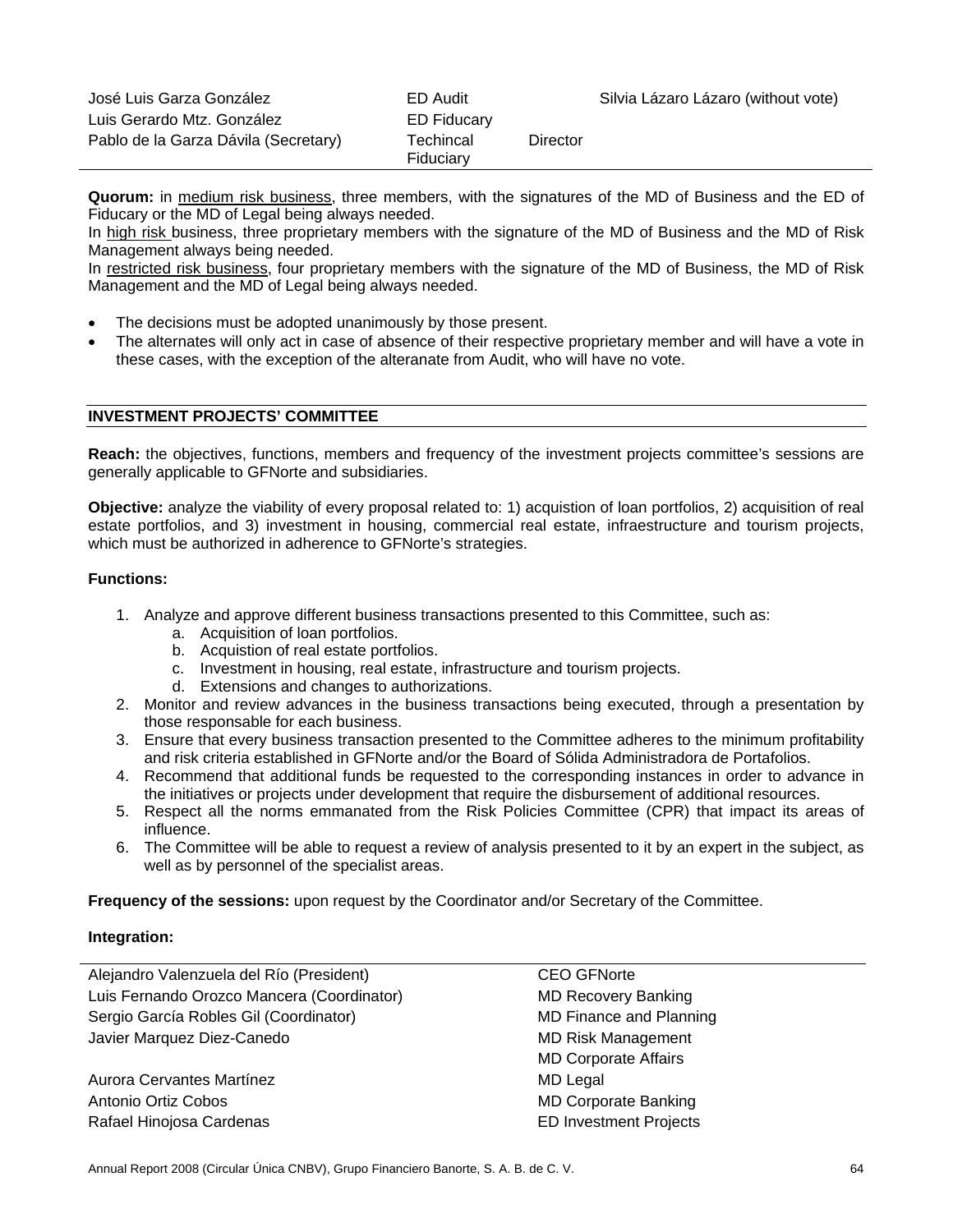**Quorum:** three members with vote, with the President of the Committee being one of them.

- The Committee's decisions must be unanimous by the members that constitute the quorum.
- The opinion of the specialized areas of insurance and mortgage are needed in cases where applicable.

# **INTEGRITY COMMITTEE**

**Reach:** the objectives, functions, members and frequency of the Integrity Committee's sessions are generally applicable to GFNorte and subsidiaries.

**Objective:** align the security and control efforts of the information under a preventive approach, defining new strategies, policies, processes and procedures and seeking to solve security problems that affect the Institution's assets or represent risks of embezzelment by third parties or employees, ensuring the integrity, reliability and opportunity of the information.

### **Functions:**

- 1. Define an integral strategy for the security of information
- 2. Identify threats and vulnerabilities, and assess their impact
- 3. Evaluate the risk of system and critical information loss
- 4. Establish objectives, define policies and procedures
- 5. Foster a culture of information security
- 6. Monitor, measure and report the risks that affect the security of information
- 7. Create special committees in order to follow up and attend special risk situations or problems related to information security matters.

These functions are directed towards technological mitigation or preventionmeasures, as well as to decide about the programs and projects destined to safeward the integrity of information security.

**Frequency of the sessions:** the meetings are carried out quarterly, with the possibility of extraordinary meetings at the request of any proprietary member.

# **Integration:**

| Javier Marquez Diez-Canedo (Coordinator)    | <b>MD Risk Management</b>               |
|---------------------------------------------|-----------------------------------------|
| Prudencio Frigolet Gómez                    | MD Technology                           |
| Jesús O. Garza Martínez                     | <b>MD Commercial and Retail Banking</b> |
| José Luis Lozano Aguilar                    | ED Legal                                |
| Jorge Vega Camargo                          | <b>ED Comptroller</b>                   |
| Carlos Petersen y Vom Bauer                 | <b>ED Human Resources</b>               |
| Héctor Abrego Pérez                         | Director Electronic Channels            |
| Francisco García Dayo (without vote)        | Director of IT Audit                    |
| Alberto Vega Balderas (permanently invited) | Underdirector Risk Management BAP       |
| Rafael Antillón Cantú (permanently invited) | Underdirector of IT Security            |
| Jesús Valdés Fernández (Secretary)          | Director of Operational Risk            |

#### **Quorum:** four members.

- Members that cannot attend a session will not send alternates unless they must present a specific topic. In this case, the alternate will only remain in the session during the time of his presentation.
- With the exception of those permanently invited, any other invited person must be convened as required and will remain in the sessions during the time of his presentation.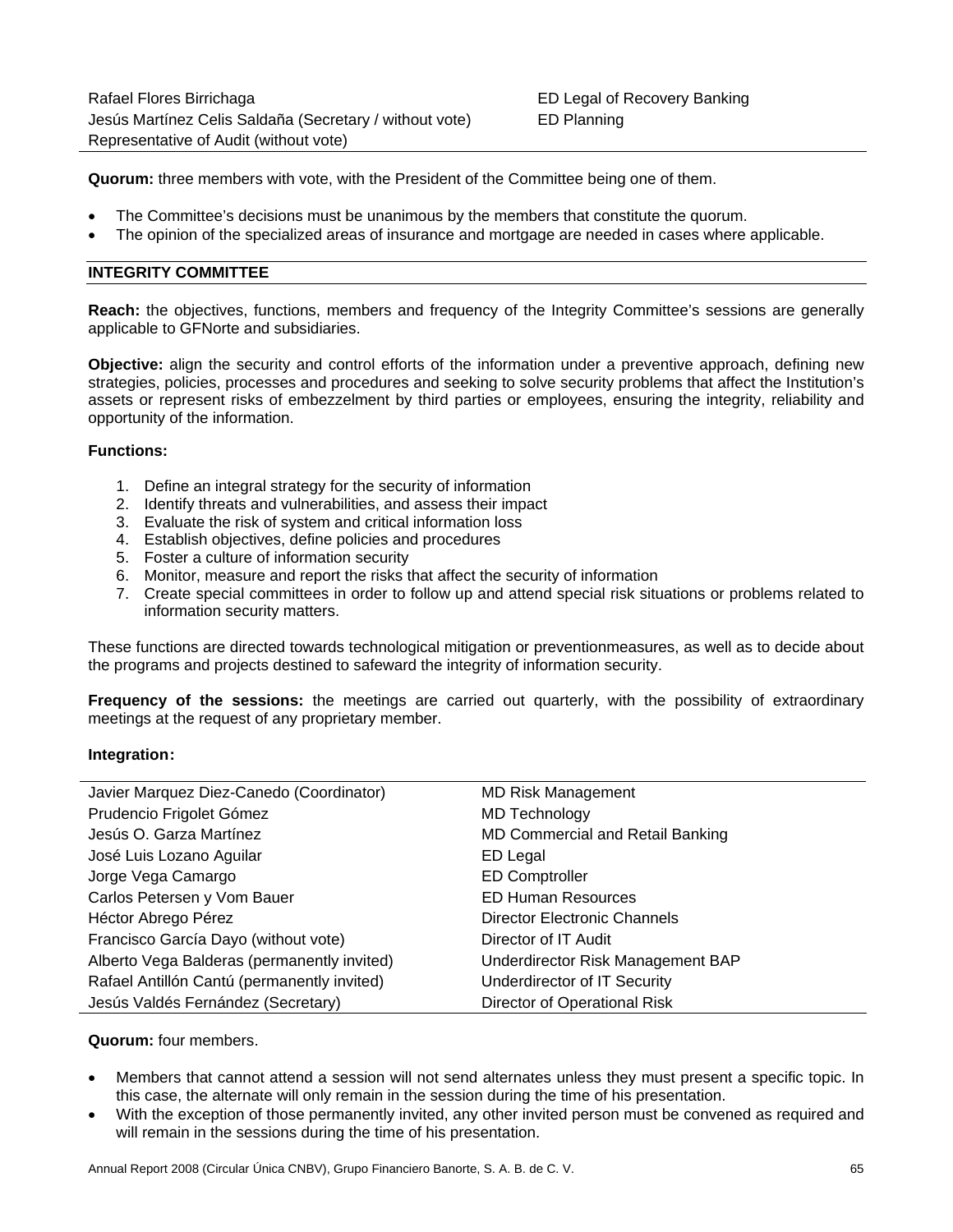The sessions and agreements must be recorded, and these records must be detailed and signed by each of the participants.

# **COMMITTEE OF INVESTMENTS IN FINANCIAL INSTRUMENTS**

# **Functions:**

- 1. Analysis of the national and international economic environment.
- 2. Definition of the investment portfolio strategy within the parameters authorized by the Board of Directors or the corresponding Risk Policies' Committee.
- 3. Review and evaluate the portfolios.
- 4. Approval of the investment strategies and the purchase and sale of financial instruments.
- 5. Intervention in abnormal risk situations.
- 6. Review of financial instruments' liquidity paramenters according to the characteristics of each product and portfolio.

**Frequency of the sessions:** the meetings will be held on a weekly basis, and the agenda and roll call will be coordinated by the Committee's Secretary.

# **Integration:**

| <b>MD Brokerage House</b>                     |
|-----------------------------------------------|
| <b>MD Long Term Savings</b>                   |
| <b>ED Mutual Funds</b>                        |
| <b>ED Equity Mutual Funds</b>                 |
| <b>ED Treasury</b>                            |
| Director of Investments LT Savings            |
| Director FX                                   |
| <b>ED Private Banking</b>                     |
| <b>ED Market Risk</b>                         |
| <b>ED Credit Risk</b>                         |
| Director Risk LT Savings                      |
| <b>Director Portfolio Management Equities</b> |
| <b>ED Prevention and Control</b>              |
|                                               |
| Director Debt Portfolio Management            |
|                                               |

**Quorum:** four members with vote.

- In case of the Coordinator's absence, one of the members with voice and vote must be designated as such by agreement of those present.
- In the absence of any other member, an alternate can be named as replacement; nonetheless this alternate will have voice but no vote, and does not count as part of the quorum.
- In case of not completing the quorum, the session will only be for information purposes.
- The decisions must be adopted by the majority of those attending.

# **Main Officers**

| <b>Name</b>                  | <b>Years with</b><br>the<br>company | <b>Current Position</b> | Age | <b>Education</b>    | Other companies where<br>he/she collaborated as an<br>officer |
|------------------------------|-------------------------------------|-------------------------|-----|---------------------|---------------------------------------------------------------|
| Alejandro Valenzuela del Rio | 5.5                                 | CEO of GFNorte          | 47  | PhD in<br>Economics | <b>EADS</b>                                                   |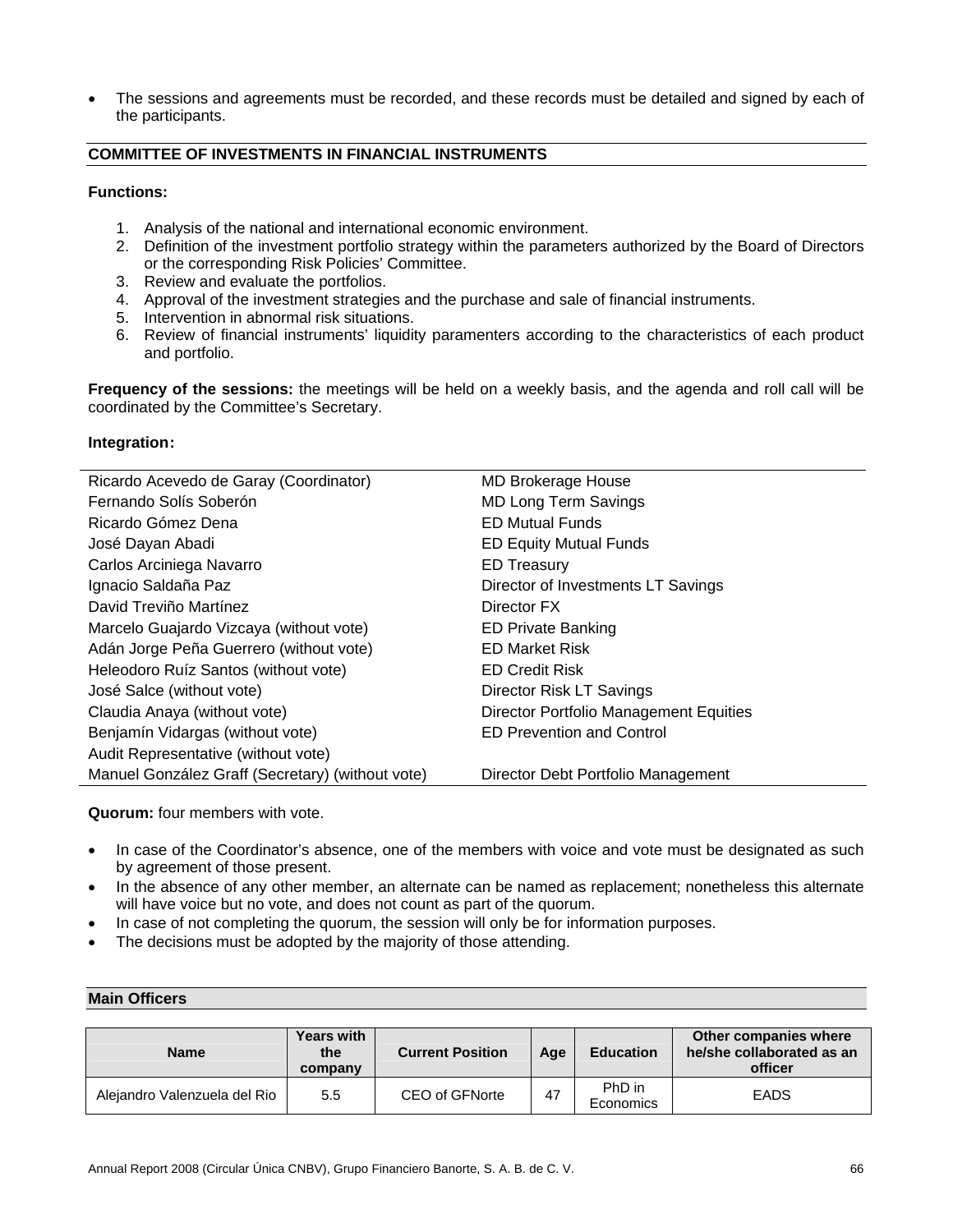| Jesus Oswaldo Garza Martinez              | 9.8                                 | Managing Director of<br><b>Commercial and Retail</b><br>Banking | 52  | Masters in<br>Financial<br>Administration                        | BBV, Casa de Bolsa Probursa<br>and Valores Finamex                                                                           |
|-------------------------------------------|-------------------------------------|-----------------------------------------------------------------|-----|------------------------------------------------------------------|------------------------------------------------------------------------------------------------------------------------------|
| <b>Manuel Fernando Sescosse</b><br>Varela | 16.2                                | <b>Managing Director</b><br><b>Government Banking</b>           | 56  | Degree in<br><b>Business</b><br>Administration                   | Bancen Multiva, Casa de<br>Bolsa Probursa, Impresiones<br>Sesvar and Sesscose Hnos.<br>Constructores                         |
| Antonio Emilio Ortiz Cobos                | 12.1                                | <b>Managing Director</b><br>Corporate Banking                   | 57  | Masters in<br>Economy                                            | <b>Bancomext and Citibank</b>                                                                                                |
| Luis Fernando Orozco<br>Mancera           | 5.3                                 | Managing Director of<br>Recovery Banking                        | 54  | Masters in<br><b>Business</b><br>Administration                  | Citibank Mexico                                                                                                              |
| Fernando Solis Sobeoón                    | 1.8                                 | Managing Director of<br>Long Term Savings                       | 47  | Masters and<br>Doctorate in<br>Economy                           | Grupo Nacional Provincial,<br>Grupo Bal, CONSAR,<br><b>Comision Nacional de Seguros</b><br>y Fianzas                         |
| Carlos I. Garza*                          | 2.1                                 | Managing Director of<br><b>Banorte USA</b>                      | 51  | Public<br>Accountant<br>and Auditor                              | Texas State Bank, McAllen<br>State Bank, City of McAllen,<br>McAllen - Hidalgo Bridge<br>Board and Anzalduas Bridge<br>Board |
| Sergio Garcia Robles Gil                  | 14.6                                | <b>CFO</b>                                                      | 48  | Masters in<br><b>Business</b><br>Administration                  | <b>Fina Consultores</b>                                                                                                      |
| Ricardo Acevedo de Garay                  | 20.5                                | Managing Director of<br><b>Brokerage</b>                        | 52  | Public<br>Accountant                                             | Afin Casa de Bolsa                                                                                                           |
| Alejandro Garay Espinosa                  | 0.2                                 | Managing Director of<br>Administration                          | 46  | Attorney at<br>Law                                               | Banco de Mexico                                                                                                              |
| Name                                      | <b>Years with</b><br>the<br>company | <b>Current Position</b>                                         | Age | <b>Education</b>                                                 | Other companies where<br>he/she collaborated as an<br>officer                                                                |
|                                           |                                     |                                                                 |     |                                                                  |                                                                                                                              |
| Prudencio Frigolet Gomez                  | 21.3                                | Managing Director of IT                                         | 49  | <b>MBA</b>                                                       | Banca Quadrum, Hidelbrando,<br>BBV Probursa, Probursa<br><b>Brokerage and Culliet</b><br>Mexicana                            |
| <b>Aurora Cervantes Martinez</b>          | 12.9                                | <b>Managing Director</b><br>Legal                               | 44  | Attorney at<br>Law and<br>Degree in<br>Social<br><b>Sciences</b> | Attorney General's Office                                                                                                    |
| Carla Juan Chelala                        | 1.5                                 | <b>Managing Director</b><br>Marketing                           | 39  | Masters in<br>Marketing and<br>Advertising                       | Grupo Financiero HSBC                                                                                                        |
| Roman Martinez Mendez                     | 14                                  | Managing Director Audit                                         | 71  | Public<br>Accountant<br>and Auditor                              | Gruma                                                                                                                        |
| Javier Marquez Diez Canedo                | 0.2                                 | Managing Director of<br>Risk Management                         | 68  | Doctorate in<br><b>Math Sciences</b>                             | Fobaproa, Ixe/Fimsa Casa de<br>Bolsa, ITAM, Operadora de<br><b>Bolsa</b>                                                     |
| Sergio Deschamps Ebergenyi                | 11.4                                | Director of North<br>Territory                                  | 55  | Degree in<br><b>Business</b><br>Administration                   | <b>Banca Serfin</b>                                                                                                          |
| Carlos Eduardo Martinez<br>Gonzalez       | 10.0                                | Director of Mexico<br>South Territory                           | 45  | Degree in<br><b>Business</b><br>Administration                   | Grupo Financiero Serfin,<br>Operadora de Bolsa, S. A.,<br>Casa de Bolsa Banorte                                              |
| Juan Carlos Cuellar Sanchez               | 24.0                                | Director of Mexico North<br>Territory                           | 46  | <b>MBA</b>                                                       |                                                                                                                              |
| Juan Manuel Faci Casillas                 | 10.1                                | Director of Occident<br>Territory                               | 43  | Degree in<br><b>Business</b><br>Administration                   | Banco Santander Mexicano                                                                                                     |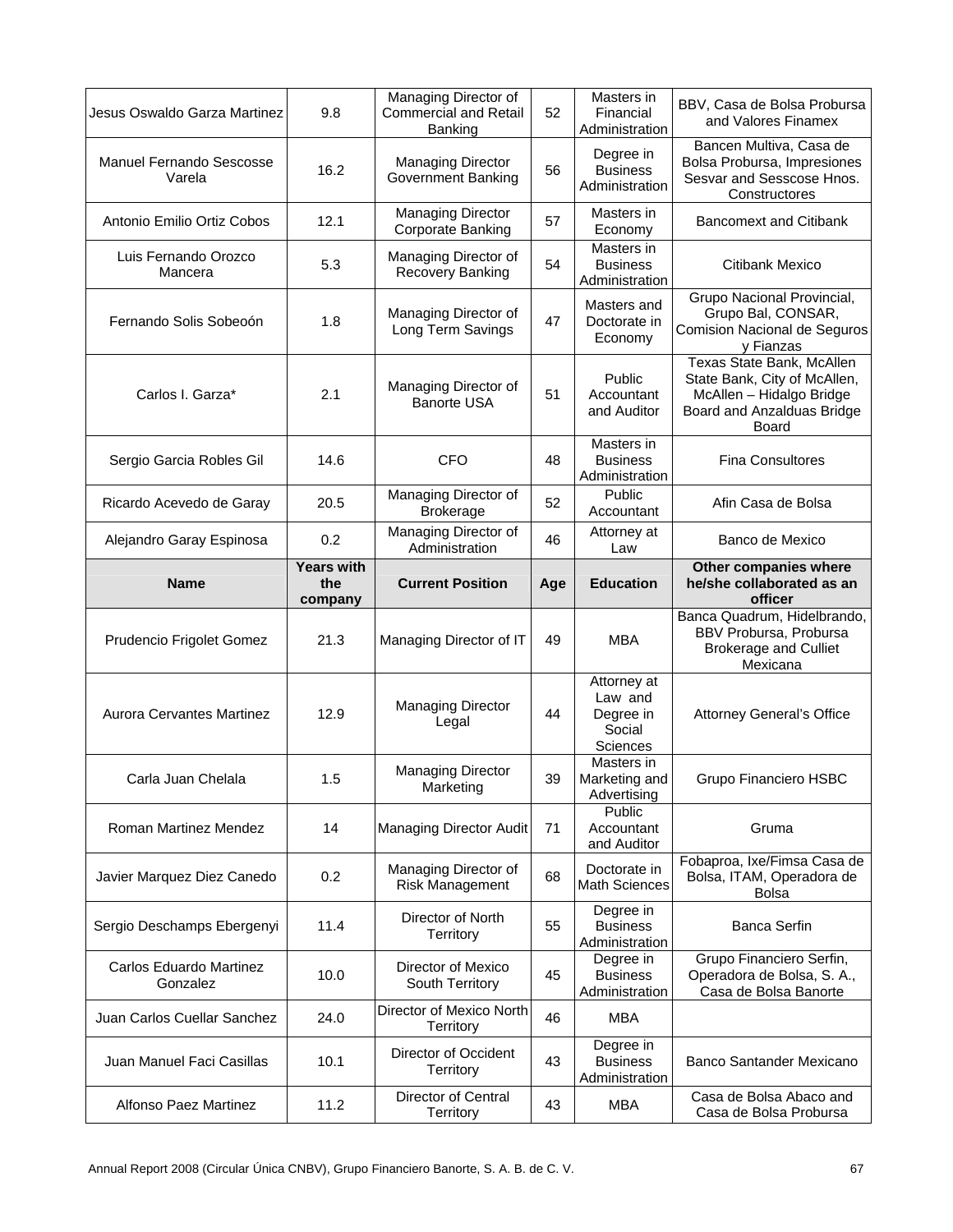| Juan A. de la Fuente<br>Arredondo | 20.8 | Director of Northwest<br>Territory  | 60   | Public<br>Accountant | Banca Confía and Banamex                                         |
|-----------------------------------|------|-------------------------------------|------|----------------------|------------------------------------------------------------------|
| Alberto Salvador Lopez            | 7.0  | Director of Peninsular<br>Territory | 45   | Degree in<br>Actuary | Seguros Bancomer, S. A.,<br>Banca Promex, Banco del<br>Atlántico |
| Jorge Luis Molina Robles          | 15.0 | Director South Territory            | 52.4 | Civil Engineer       | Government of the State of<br>Chiapas                            |

\* Carlos I. Garza is an employee of INB since 1995.

At the close of December 2008:

- Miguel Javier Huller served as Managing Director of Consumer Banking.
- Joaquín López Dóriga López Ostolaza served as Managing Director of Corporate Affairs, position still vacant.
- Alma Rosa Moreno served as Managing Director of Administration, position currently held by Alejandro Garay Espinosa.
- Gerardo Coindreau Farías served as Managing Director of Risk Management, position currently held by Javier Márquez Diez Canedo.
- Marcelo A. Guajardo Vizcaya served as Director of Mexico City South Territory, position currently held by Carlos Eduardo Martínez González.

# **Compensation and benefits**

The total amount of compensation and benefits provided in 2008 for the Board of Directors and main officials of GFNorte was approximately Ps 151 million.

Compensations and benefits are as follows:

### • **Fixed Compensation:** Salary.

# • **Annual Bonus Plan for 2008:**

The Bonus Plan for each business area evaluates estimated profit for that particular business, as well as evaluation of individual performance, which takes into account the achievement of each participant's goals and objectives. The bonus is also adjusted according to operational risk evaluations carried out by Internal Audit Department.

The eligible personnel of staff areas are evaluated according to the fulfillment of the estimated profit for the Group, as well as the individual performance based on the achievement of each candidate's goals and objectives.

In case the budget estimates are 100% fulfilled, the annual bonus for business areas executives' (Underdirectors and Managerial levels), is equivalent to 5.2 months' salary; and for eligible staff personnel (Underdirector and Managerial levels) it is the equivalent to 4.4 months' salary. For executive personnel of business areas (Director Level) full compliance with annual bonus objective is equivalent to 5.8 months' salary, while for eligible staff personnel (Director Level) it is the equivalent of 4.7 months' salary.

# • **Long-Term Incentive Plans:**

The long term outline for incentives, which is designated by the Compensation Committee, consists of assigning Directors a stock options package through a trust with a vesting period of 3 years. Participants will be entitled to exercise one third of the package each year; purchasing the shares at the price with which they were originally acquired by the Trust, and their right to acquire those shares expires after 6 years.

The gains for the executive will be calculated by the difference between the strike price originally determined by the trust and the share's exercise price at the moment of excersing the rights.

The share plans currently in effect are those dated April 2003 and September 2007.

• **Vacations:** From 10 to 30 working days depending on years of service.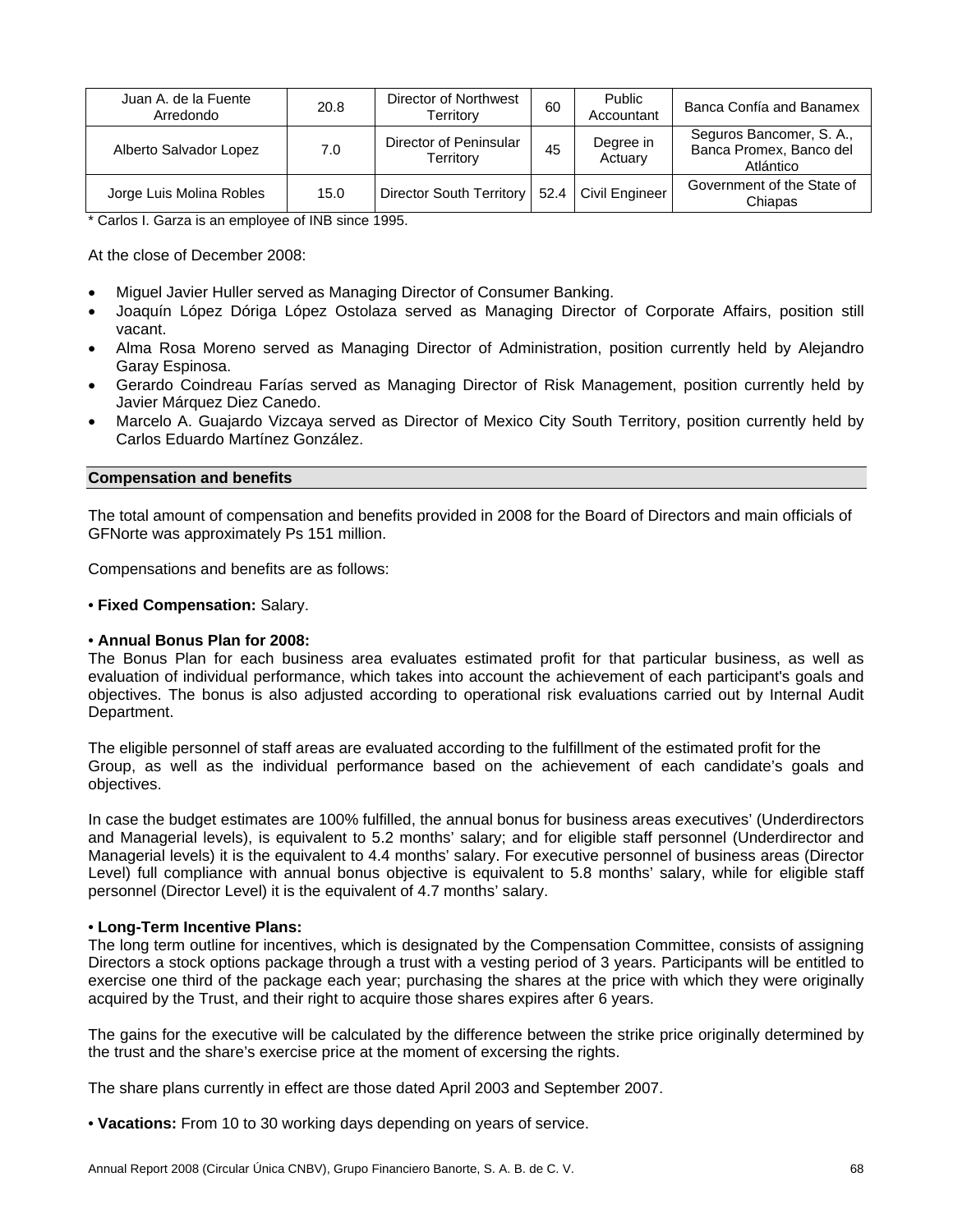• **Legally Mandated Christmas Bonus:** Equivalent to 42 days of salary.

• **Savings Fund:** The Corporation matches the amount of the employee's contribution, up to a maximum of 13% of their monthly salary with the legal limits in accordance to those established in the IncomeTax Law.

• **Medical Service:** Banorte provides medical services through renowned specialized institutions, obtaining efficiency in cost and service.

• **Life Insurance**: In the event of death or total incapacity, a life insurance policy provides a sum of up to 36 months of salary (as of November 1, 2005). In the event of accidental death, the compensation would double, prior verification by the insurance company.

• **Pension and Retirement:** The institution has two types of plans: i) defined benefits (Traditional and Special), and ii) defined contribution (Ensure Your Future)**.**

• **Ensure Your Future:** Established as of January 1, 2001. This is a defined contribution plan, whereby a percentage of individual contributions by the employee and GFNorte is deposited in a fund for withdrawal by each employee upon termination of their labor relationship. This plan has an "initial individual contribution"(only for employees hired prior to January 1, 2001) that are pension benefits for past services accumulated to date. The maximum monthly contribution is 10% of the gross nominal wage (5% employee and 5% company).

The total amount accumulated by GFNorte for pension, retirement or similar plans for principal officers is Ps 46 million.

# **d) BY-LAWS AND OTHER AGREEMENTS**

During 2006 the by-laws were modified in order to adapt them with the dispositions of the new Stock Market Law to incorporate the articles related to the integration, organization and functioning of the social organs. The functions of the Board of Directors were redefined as the organ in charge of strategy and monitoring, and the CEO to be responsible for conducting and managing the company. Also, the commissary figure was eliminated and its functions were redistributed to the Board of Directors, the Audit and Corporate Practices' Committee and the Independent External Auditor. The objective of the Audit and Corporate Practices' Committee is to monitor all the accounting processes of the company, having the following general functions: evaluate the performance of the external independent auditor, elaborate an opinion regarding the financial statements prior to presenting them to the Board, inform the Board about the internal control systems and monitor that the generally accepted accounting principles and procedures are followed, among others. The objective of the Corporate Practices' Committee is to reduce the potential risk that transactions are carried out in disadvantageous conditions for the company's net worth or give privileges to a determined group of shareholders. Its general functions include: approve the policies for the use of the company's net worth, authorize transactions with related parties, among others.

Also, the by-laws and the Unique Responsabilities Agreement were reformed with respect to the responsibility of the holding company for the losses of the entities that form the group, so that in case that the equity of the holding was not enough to cover the losses of the Group's members, the losses corresponding to the credit institution will be first covered, and later on a pro rata basis with respect to the other entities until the holding's equity is depleted.

Recently, Banco del Centro, S,A. was disincorporated from Grupo Financiero Banorte due to its merger with Banco Mercantil del Norte, S. A., as well as Fianzas Banorte, S. A. de C. V., as a result of selling all the shares that represented its equity, thus modifying the second article of the by-laws to eliminate the reference of these companies as entities that integrate the financial group.

Additionally, Arrendadora Banorte, S. A. de C. V. merged Arrendadora y Factor Banorte, S. A. de C. V. and changed its denomination to remain as Arrendadora y Factor Banorte, S. A. de C. V., Multipurpose Financial Company, Regulated Entity, Grupo Financiero Banorte.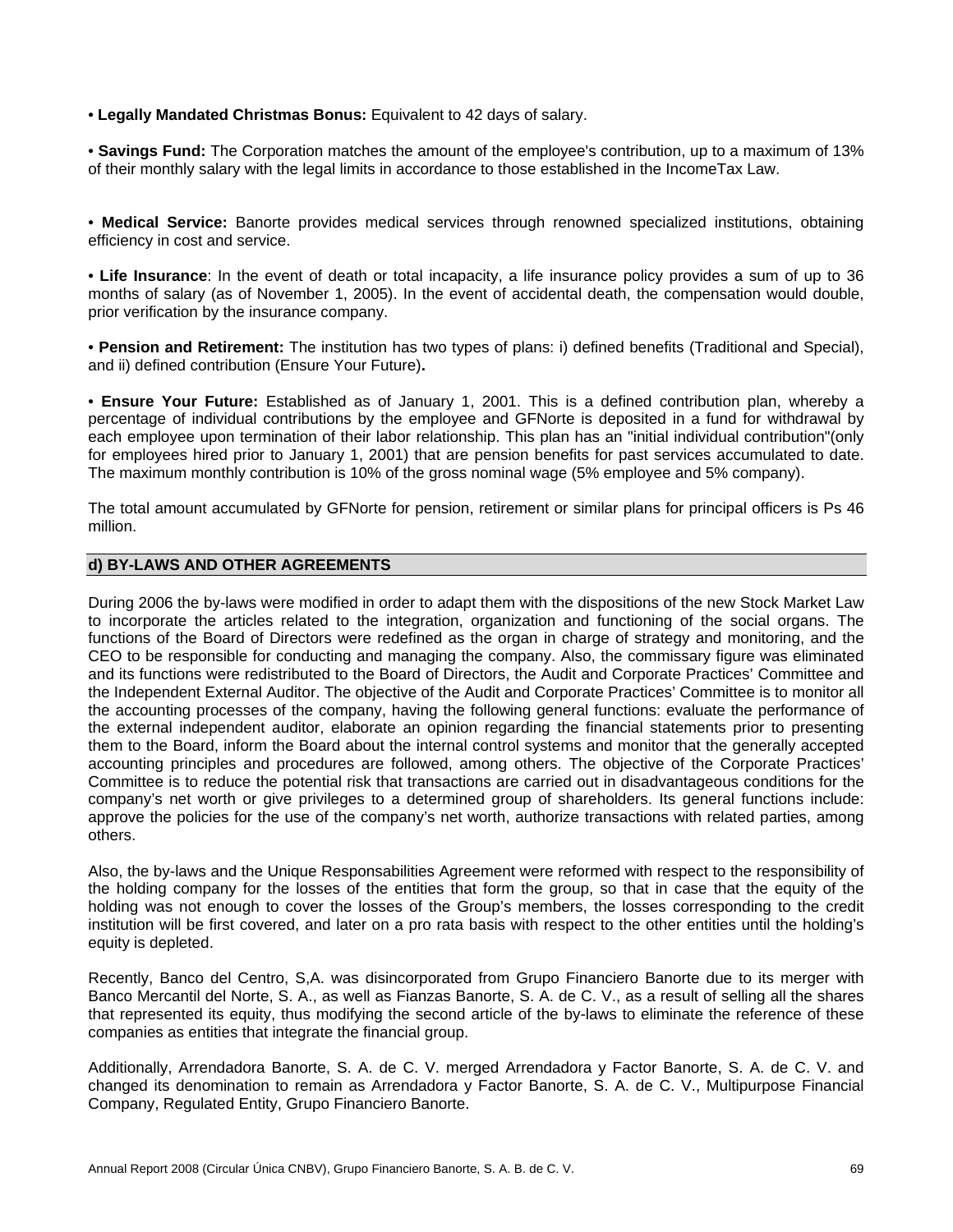It is important to note that both the Law to Regulate Financial Groups and the Stock Market Law establish the following requisites for the acquisition and transmission of the company's shares:

- The individuals that acquire or transfer series "O" shares representing more than 2% of the company's equity must inform the Ministry of Finance and Public Credit (Secretaría de Hacienda y Crédito Público) within 3 business days of such acquisition or transfer.
- Any individual or company can acquire through one or various simultaneous transactions, the control of series "O" shares of the company, in the understanding that such transactions must be previously approved by the Ministry of Finance and Publi Credit (Secretaría de Hacienda y Crédito Público), hearing the opinion of the National Banking and Securities Commission (Comisión Nacional Bancaria y de Valores), when they exceed more than 5% (five percent) of such equity.
- The authorization of the Ministry of Finance and Public Credit (Secretaría de Hacienda y Crédito Público) is required so that any group of persons acquires, directly or indirectly, through one or various simultaneous or successive transactions of any nature, the control of the company, which is understood as acquiring more tan 30% (thirty percent) or more of the shares representing paid in capital, having control of the Shareholders' Assembly, be in a position to name the majority of the Board of Directors' members or to control the company through any other means.
- The person or group of persons that acquire, directly or indirectly, within or outside the stock Exchange, through one or various simultaneous or successive transactions of any nature, series "O" shares that result in holdings equal to or greater than 10% (ten percent) and lower tan 30% (thirty percent) of such shares, must inform the public of this situation the next business day at the latest, through the corresponding stock exchange, following the terms and conditions established by the Exchange. If it is a group of persons, the individual holdings of each member of the group must be disclosed. Also, the individual or group of persons must inform their intention or not of acquiring a significant influence in the company.
- The individuals related to the company that directly or indirectly increase or reduce in 5% (five percent) their holdings of the company, through one or various simultaneous or succesive transactions, must inform the public of this situation in the next business day at the latest, through the corresponding stock exchange, following the terms and conditions established by the Exchange. Also, they must express their intention or not of acquiring a significant influence or increasing it in the terms outlined in the previous paragraph.
- The individual or group of persons that directly or indirectly own 10% (ten percent) or more of the shares representing the company's equity, as well as the members of the Board of Directors and relevant officers of the company, must inform the National Banking and Securities Commission (Comisión Nacional Bancaria y de Valores) and the public in the cases established by generally applicable dispositions issued by the Commission, of the acquisition or disposal of these securities within the stated timeframe established by the Commission in such dispositions..

Also, the current by-laws contemplate mechanisms to protect the interests of minority shareholders, which generally consist of:

• Approval by the Board of Directors so that any shareholder or group of shareholders related to each other or to third parties can acquire 5% (five percent) or more of GFNORTE's shares. This also applies when the holdings are close to reaching or already exceed through public oferring or not, the following percentages 10%, 15%, 20%, 25% and up to 30% minus one share of the total shares outstanding representing the company's equity.

In case the abovementioned is not followed, whoever acquires these shares, will not be able to excercise the corporate rights inherent to those shares and will not be taken into consideration to determine quorum during Shareholders' Assemblies.

The Board of Directors will be the only organ with faculties to deny or approve that a potential acquirer, either through public oferring or not, carries out a "Due Diligence" of the company, and in case it is approved, the potential acquirer must suscribe the contracts and confidentiality agreements that establish the obligations deemed convenient by the Board.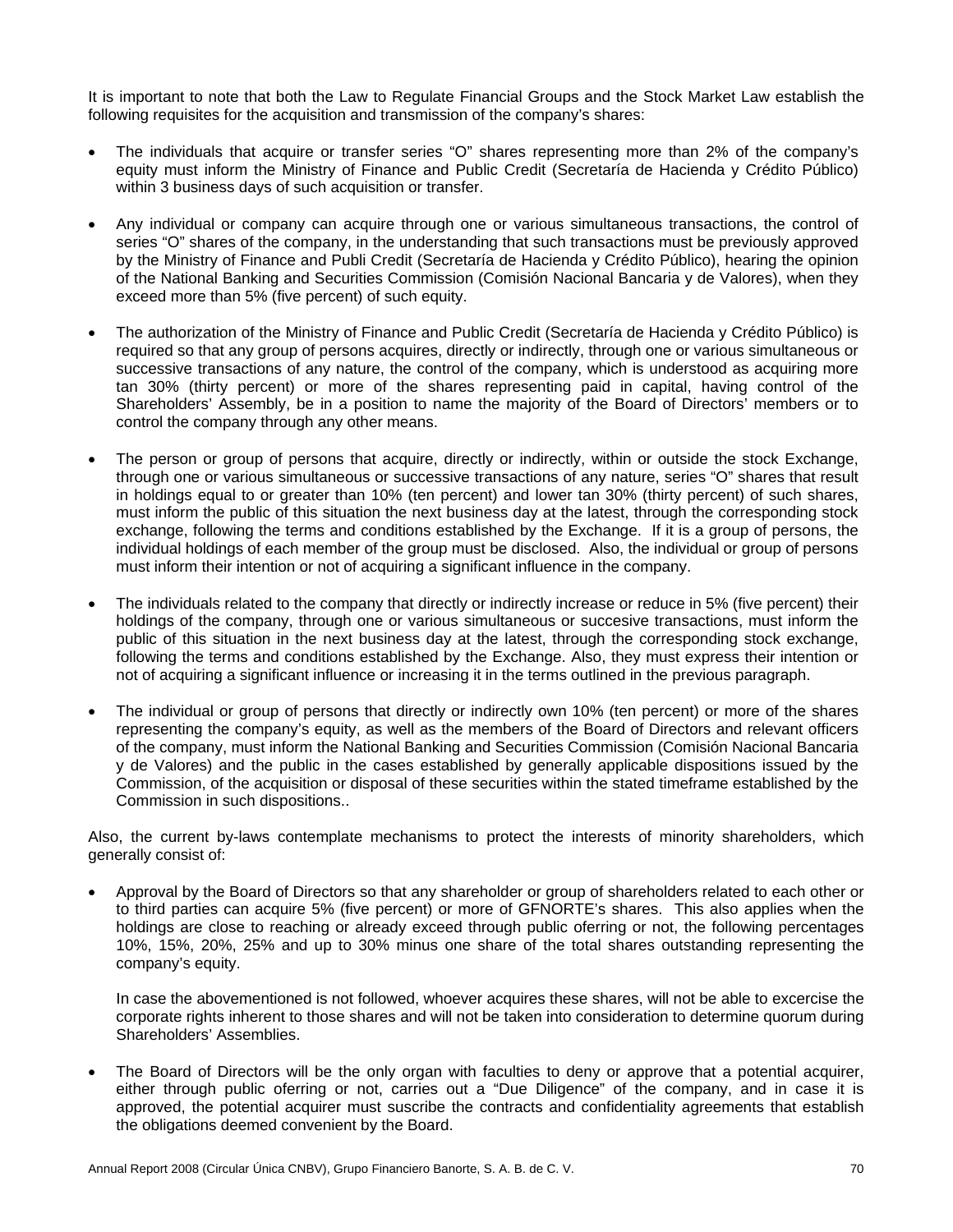- Anyone pretending to acquire holdings that represent 30% or more of the company's equity, wmust make a public bid for 100% of the shares, and only in the case that after the bid for 100% of the shares they retain a percentage equal to or less tan 50% of the shares, they must seek approval by the Board to exercise the corporate rights of such shares.
- Additionaly, whoever becomes holder of the shares representing the following percentages (or exceed them), must notify the company within 30 business days after purchasing, reaching or exceeding the limit in their holdings of 4%, 8%, 16% and 24% respectively. In this case, corporate rights are not lost for not notifying, nonetheless it will be taken into consideration for granting or denying permission by the Board to acquire the percentages previously mentioned.

With the purpose of protecting minority shareholders, the following rights are established:

- Shareholders that represent at least 5% of equity can directly exercise civil responsibility action against managers in the terms established by applicable legislation.
- Shareholders with voting rights, including limited or restricted rights, which individually or jointly hold 10% (ten percent) of the company's equity, will have the right to designate or revoke in the General Shareholders' Assembly a member to the Board of Directors. Such designation can only be revoked by the remaining shareholders when the nomination of all other proposed shareholders is also revoked, in which case the substituted persons cannot be nominated for that role in the 12 months following the date of being revoked.
- Shareholders with voting rights, including limited or restricted rights, which individually or jointly hold 10% (ten percent) of the company's equity will have the right to request the President of the Board or Presidents of the Committees that carry out corporate practices and audit functions, to covene a General Shareholders' Assembly at any moment, without having to follow the percentage stipulated in article 184 of the Law of Mercantile Societies.
- Shareholders with voting rights, including limited or restricted rights , having at least 10% (ten percent) of shares represented in an Assembly can request the postponement of voting of any matter which they consider not being properly informed about, under the terms and conditions indicated in the applicable legislation, and
- Shareholders with voting rights, including limited or restricted rights , that represent at least 20% (twenty percent) of equity, will be able to judicially oppose the resolutions of the General Assemblies in which they have voting rights, under the terms and conditions indicated in the applicable legislation.

In the by-laws the company's faculties to purchase its shares are stipulated in the terms of the Mexican Stock Market Law.

The shares representing the company's equity will be constituted by an ordinary portion and also an additional part.

Both series "O" and "L" will be of free suscription; the latter will be issued for an amount of up to forty percent of ordinary equity with prior authorization by the CNBV, and will have limited voting and other corporate rights.

Foreign entities that exercise authority functions cannot participate in any form in the company's equity. Also, domestic financial entities cannot participate, including those that are part of the group, unless when acting as institutional investors in the terms established in the Law to Regulate Financial Groups.

In order to install and vote the resolutions of special Assemblies to resolve specific matters corresponding to series "L" shares, the dispositions related to General Ordinary Shareholders' Assemblies established in the Law of Mercantile Societies will apply.

To install and vote the resolutions of the General Assemblies, either ordinary or extraordinary, the dispositions established in the Law of Mercantile Societies for this type of assemblies will apply.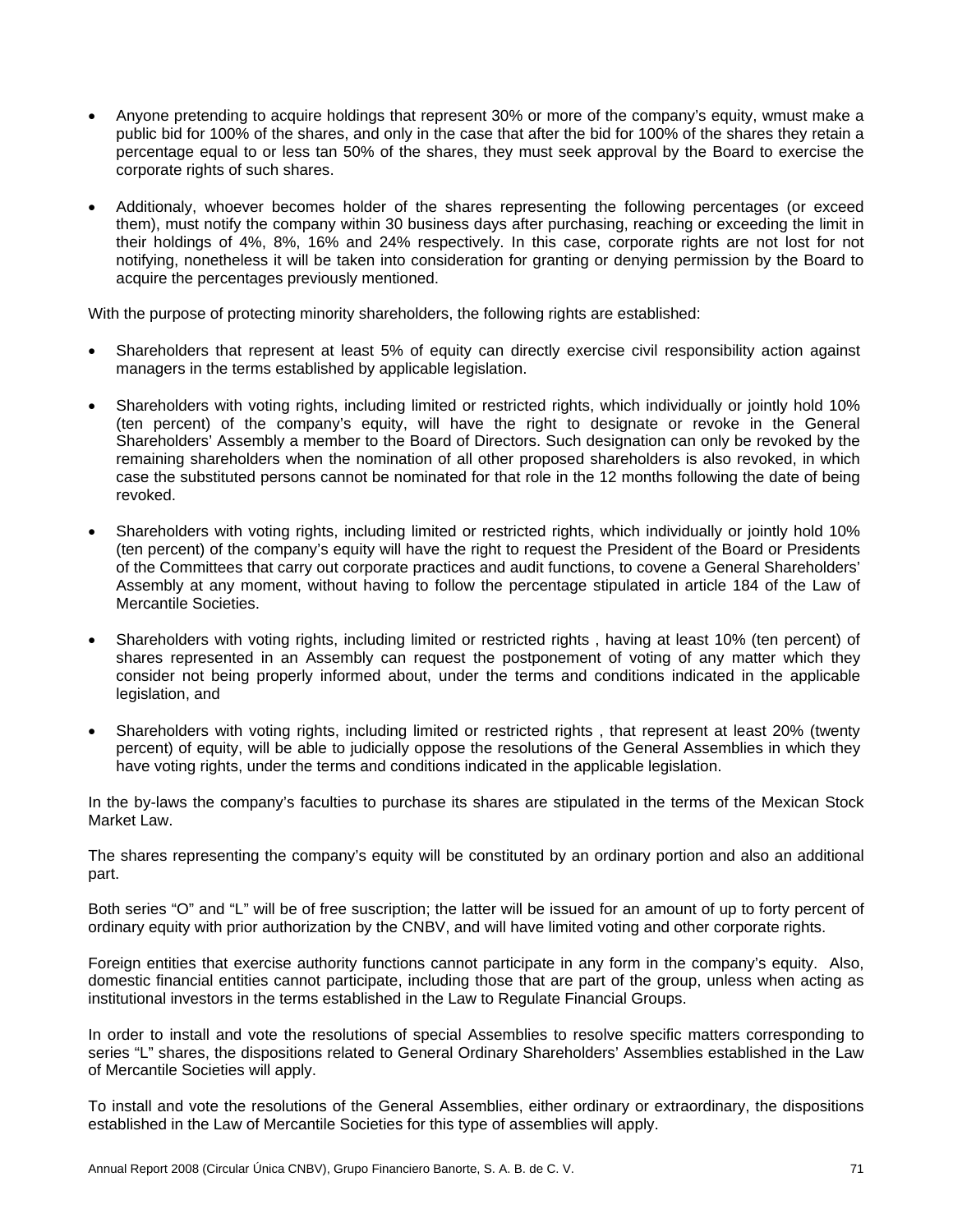Since GFNorte is a financial group, the integration, organization and functioning of the social organs, including those related to administration and monitoring, will be governed by the dispositions of the Stock Market Law, as established in fraction IV, article 22 of this legislation.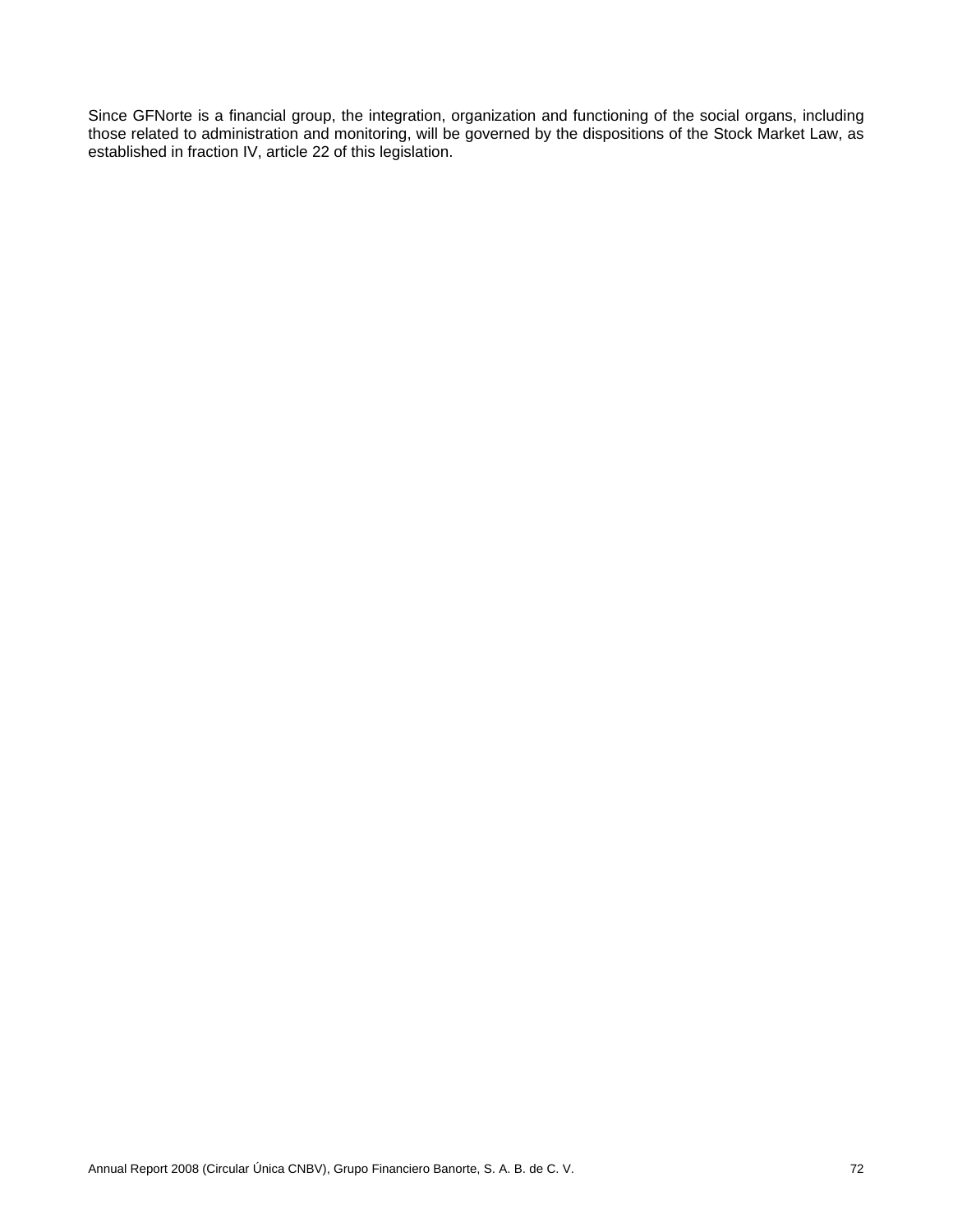# **5. STOCK MARKET**

# **a) SHARE STRUCTURE**

GFNorte does not have convertible obligations or Ordinary Participation Certificates (CPO´s) of shares. The information of representative shares of equity can be found in section 2. The Company, item b. Description of the Business, section xii. Representative Shares of Equity of this document.

## **b) PERFORMANCE OF SHARES IN THE STOCK MARKET**

The series "O" shares of GFNorte are traded in the Mexican Stock Exchange (BMV) under the ticker "GFNORTEO".

These prices include stock divident payment made in November 24, 2005 of 3 new shares for each one of the previous shares.

#### **Performance of the stock at closing of the last 5 fiscal years:**

| <b>Date</b> | <b>Maximum</b> | <b>Minimum</b> | <b>Close</b> | $P/BV^*$ | $P/E^{**}$ | <b>Volume</b> |
|-------------|----------------|----------------|--------------|----------|------------|---------------|
| 12/31/2004  | 17.88          | 17.75          | 17.53        | 2.22     | 13.50      | 210.186       |
| 12/30/2005  | 22.50          | 21.80          | 22.28        | 2.19     | 7.86       | 785,800       |
| 12/29/2006  | 42.37          | 42.20          | 42.25        | 3.15     | 14.31      | 1.508.000     |
| 12/31/2007  | 46.16          | 44.70          | 45.08        | 2.75     | 13.36      | 391.100       |
| 12/31/2008  | 25.00          | 24.28          | 24.88        | 1.33     | 9.87       | 508,300       |

**Quarterly performance of the stock for the last 2 fiscal years:** 

| Date       | <b>Maximum</b> | <b>Minimum</b> | <b>Close</b> | $P/BV^*$ | <b>P/E**</b> | Volume     |
|------------|----------------|----------------|--------------|----------|--------------|------------|
| 03/30/2007 | 52.49          | 49.41          | 52.30        | 3.83     | 16.26        | 5,391,700  |
| 06/29/2007 | 50.57          | 49.58          | 49.58        | 3.43     | 14.94        | 2,500,900  |
| 09/28/2007 | 43.66          | 42.59          | 42.92        | 2.73     | 12.65        | 3,791,900  |
| 12/31/2007 | 46.16          | 44.70          | 45.08        | 2.75     | 13.36        | 391.100    |
| 03/31/2008 | 46.29          | 44.59          | 46.14        | 2.75     | 12.01        | 6,964,300  |
| 06/30/2008 | 48.81          | 47.66          | 48.47        | 2.67     | 13.62        | 3,540,300  |
| 09/30/2008 | 35.16          | 34.50          | 34.92        | 1.89     | 8.73         | 6,031,700  |
| 12/31/2008 | 25.00          | 24.28          | 24.88        | 1.33     | 9.87         | 508,300    |
| 03/31/2009 | 19.05          | 18.65          | 18.83        | 0.98     | 4.80         | 11,767,400 |

# **Monthly performance of shares during the last 6 months:**

| - -        |                |                |              |          |            |               |
|------------|----------------|----------------|--------------|----------|------------|---------------|
| Date       | <b>Maximum</b> | <b>Minimum</b> | <b>Close</b> | $P/BV^*$ | $P/E^{**}$ | <b>Volume</b> |
| 10/31/2008 | 25.44          | 23.01          | 24.81        | 1.34     | 6.20       | 6,461,400     |
| 11/28/2008 | 21.70          | 20.45          | 21.41        | 1.16     | 5.35       | 2,641,700     |
| 12/31/2008 | 25.00          | 24.28          | 24.88        | 1.33     | 9.87       | 508,300       |
| 01/30/2009 | 19.93          | 18.70          | 18.93        | 1.01     | 7.51       | 17,104,400    |
| 02/27/2009 | 17.00          | 15.99          | 16.09        | 0.86     | 6.38       | 6,192,400     |
| 03/31/2009 | 19.05          | 18.65          | 18.83        | 0.98     | 4.80       | 11,767,400    |
|            |                |                |              |          |            |               |

\*P/BV = Price to Book Value Multiple.

\*\*P/EU = Price to Earnings Multiple.

Source: Casa de Bolsa Banorte (Banorte's Broker Dealer). Ratios were calculated using figures from the date of this report.

## **c) MARKET MAKER**

Does not apply to GFNorte, because it is not a market maker for neither the Equity Market nor Derivatives Instruments.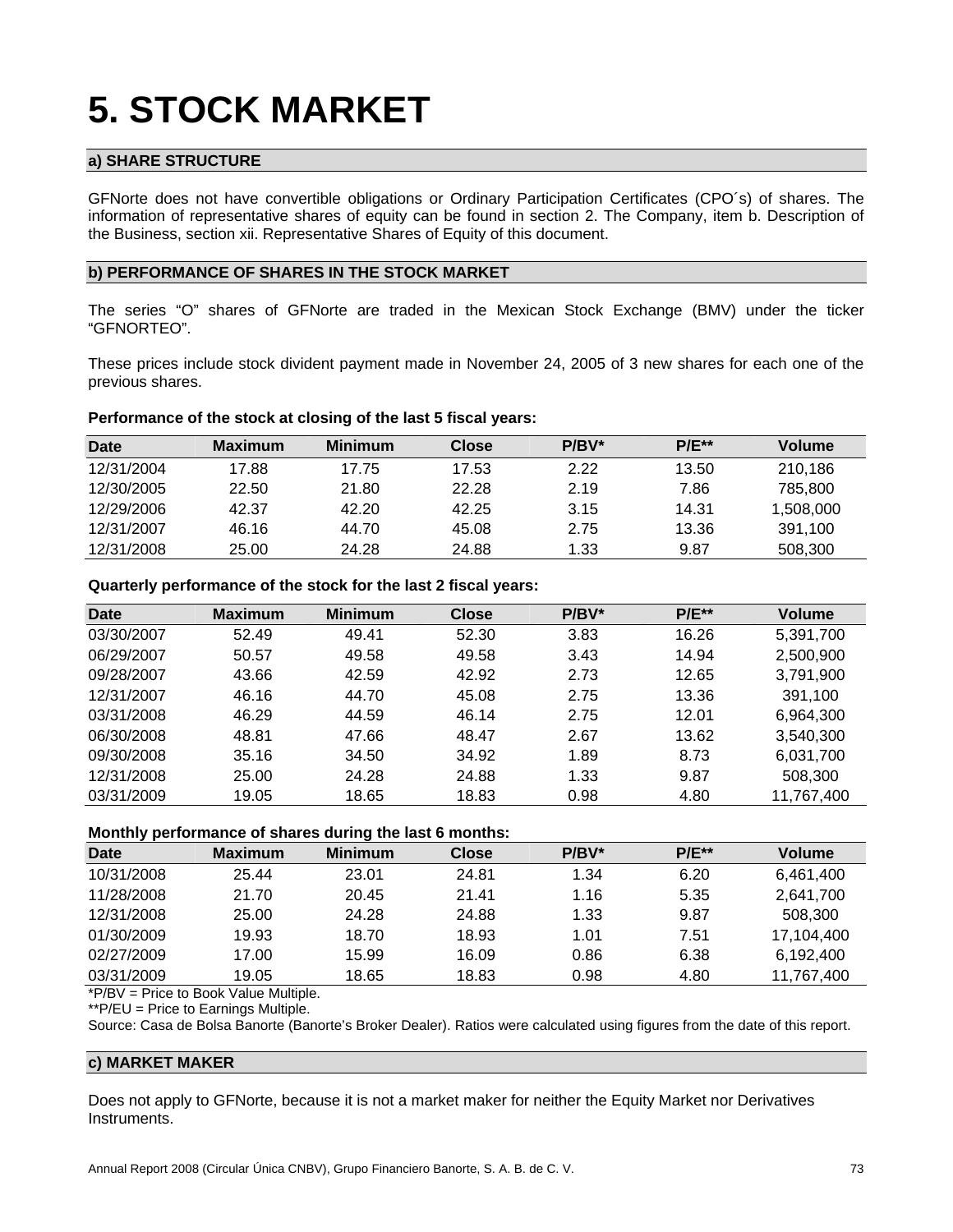# **6. RESPONSIBLE OFFICERS**

The undersigned hereby declare that within the scope of our respective functions, we have truthfully prepared the information contained in this annual report related to Grupo Financiero Banorte, which to the best of our knowledge and understanding reasonably reflects the situation.

We also declare that we do not have knowledge of any relevant information that has been omitted or falsified in this annual report or that it contains information that could mislead investors.

> Dr. Alejandro Valenzuela del Rio Chief Executive Officer of Grupo Financiero Banorte, S. A. B. de C. V.

> > Ing. Sergio Garcia Robles Gil Chief Financial Officer

Lic. Aurora Cervantes Martinez Managing Director of Legal Affairs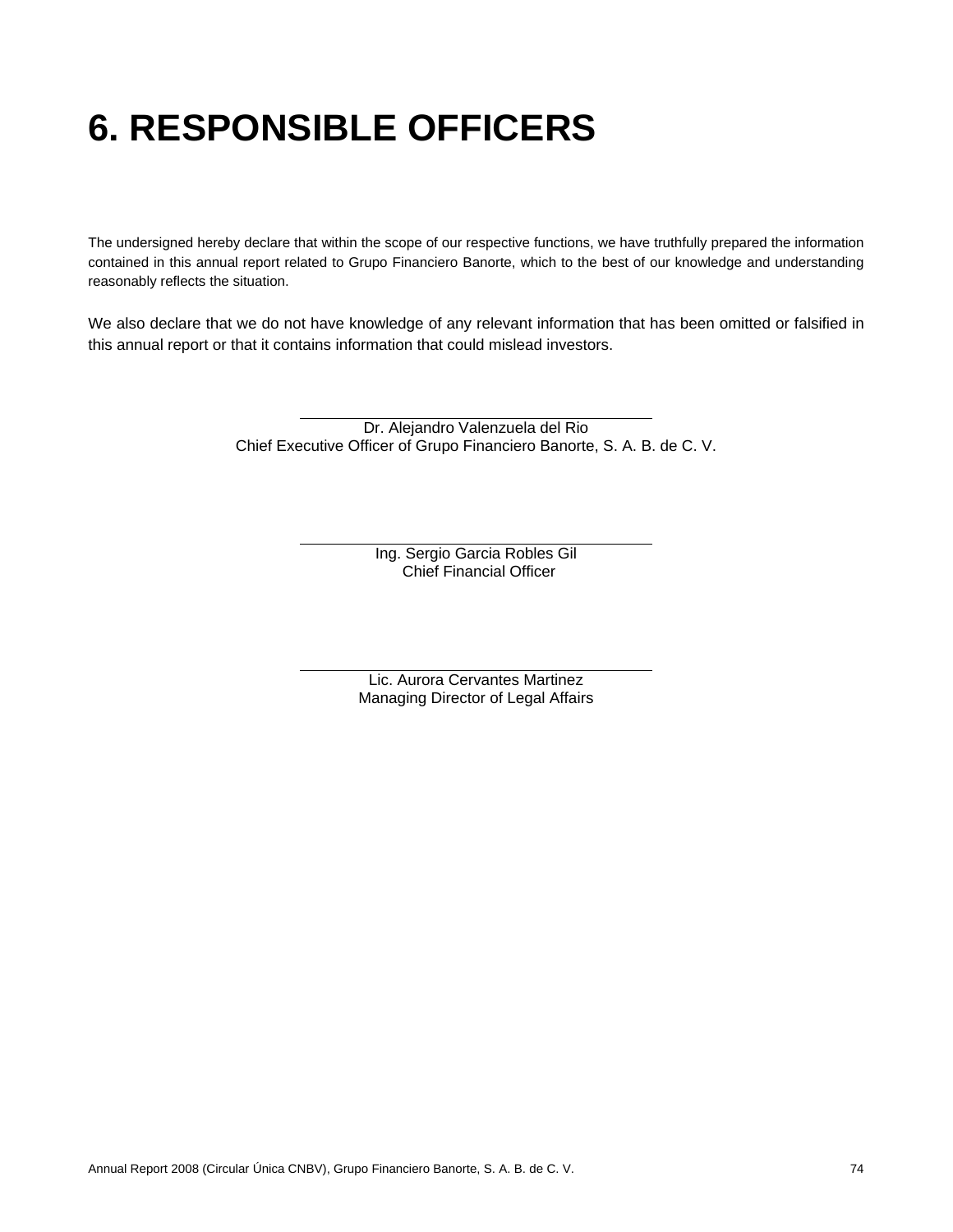The undersigned hereby solemnly swears that the financial statements contained in the present annual report were audited with accepted audit norms. I also declare that, within the scope of the work undertaken, I have no knowledge of relevant financial information that has been either omitted or falsified in this annual report or that it contains information that could mislead investors.

> C. P. C. Carlos A. Garcia Cardoso External Auditor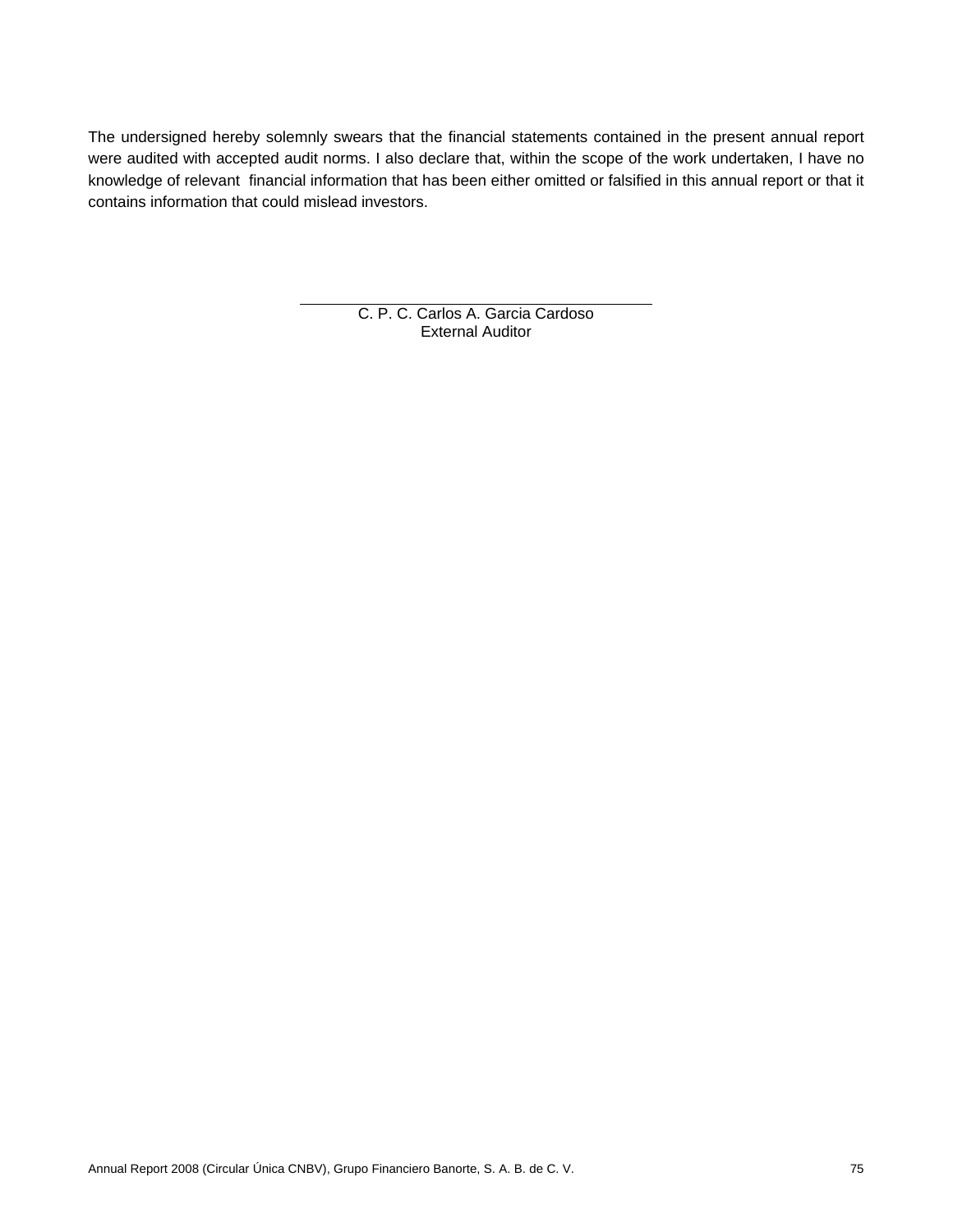# **7. ANNEXES**

# **a) AUDIT AND CORPORATE PRACTICES' COMMITTEE REPORT**

Mexico, D. F., March 27, 2009.

## **To the Board of Directors of Grupo Financiero Banorte S.A.B.de C.V.**

In accordance with Article 43 of the Stock Market Law, (LMV) the Audit and Corporate Practices' Committee presents its annual report of activities carried out during the 2008 fiscal year.

The contents of this document refer to Grupo Financiero Banorte (GFNorte) and, in some sections, to its relevant entities; companies designated by this Board of Directors based on the relevant criteria that these have in the financial, administrative and legal situation of GFNorte. These entities are: Banco Mercantil del Norte, S.A.; Casa de Bolsa Banorte, S.A. de C.V.; Arrendadora y Factor Banorte, S.A. de C.V.; Créditos Pronegocio S.A. de C.V.; Seguros Banorte Generali, S.A. de C.V.; Banorte Generali, S.A. de C.V. AFORE; Sólida Administradora de Portafolios, S.A. de C.V. and Inter National Bank.

## **I. With regard to audit:**

- a) Concerning GFNorte's and its relevant entities Internal Control System (SCI) status; and the description of its deficiencies and deviations, this Committee took into consideration the following elements:
	- Revision of annual reports on activities regarding Internal Control of the aforementioned relevant entities, prepared by their respective CEO's.
	- The final audit reports of Internal Accounting Controls of Banco Mercantil del Norte, S.A., Casa de Bolsa Banorte, S.A. de C.V. and Banorte Generali, S. A. de C.V. AFORE and the Internal Control reports of revisions made by the External Auditor, as well as follow-up to corrective measures undertaken derived from areas of opportunity detected and identified in these reports; as well as the verdict of the financial statements of GFNorte and its subsidiaries, reviewed by this Committee.
	- Observations regarding GFNorte's control deficiencies or deviations and those of its subsidiaries, presented on a regular basis by Internal Audit during this Committee's sessions, including the relevant entities, and follow-up of the corrective measures undertaken.
	- Inspection visit reports by qualified supervisors and follow-up on the implementation of the pertinent corrective measures.
	- Comptroller's reports of Banco Mercantil del Norte, S.A.; of Casa de Bolsa Banorte S.A. de C.V. and of Creditos Pronegocio S.A. de C.V.; as well as the Comptrollers' reports of of Seguros Banorte Generali S.A. de C.V., and Banorte Generali, S.A. AFORE.
	- The report of the Institute of Internal Auditors with the conclusions of the second independent quality evaluation of Internal Audit functions, in which it gave its highest qualification by stating that GFNorte's Internal Audit "generally fulfills" the International Norms for the Professional Exercise of Internal Audit.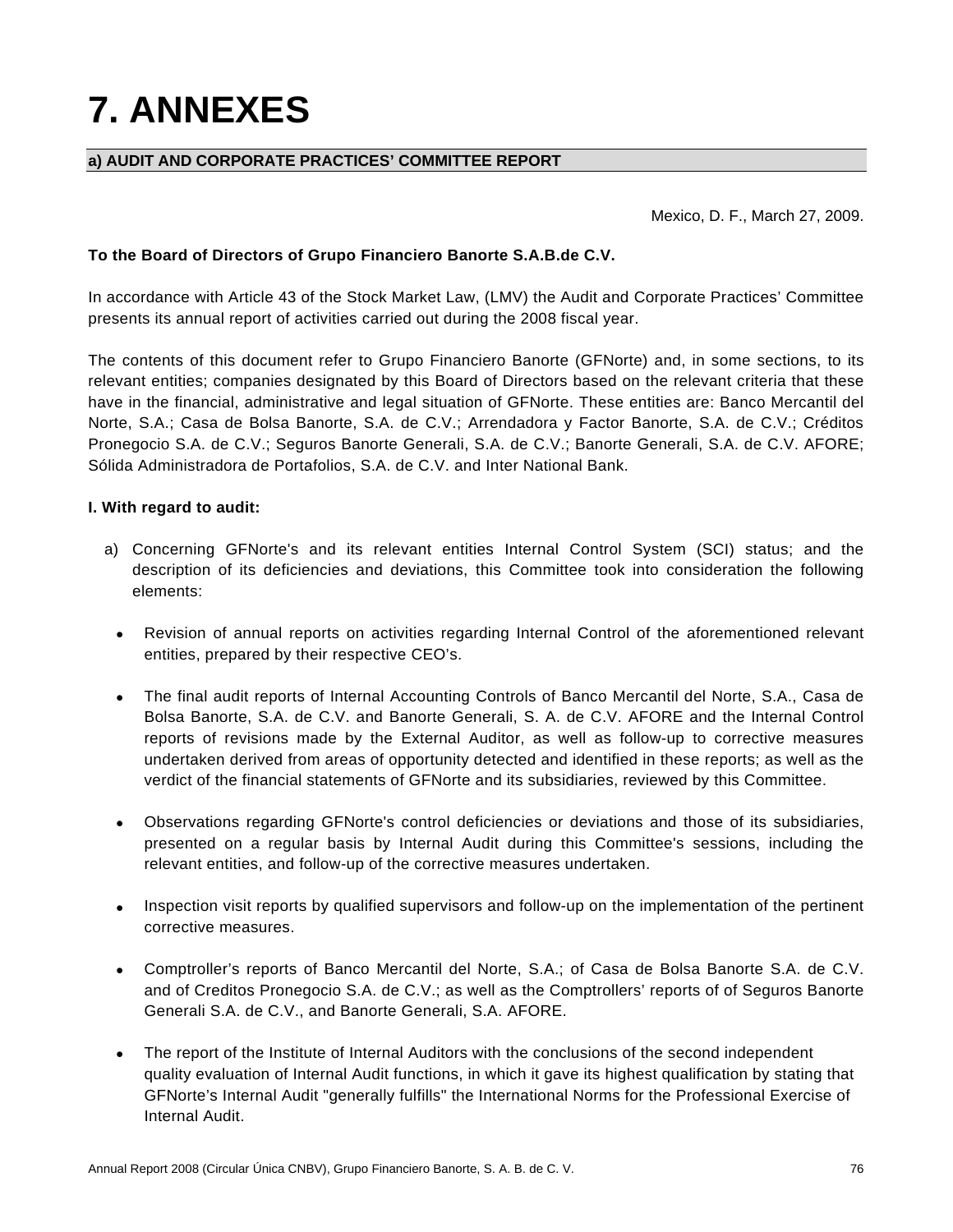Taking the previous elements into consideration, and as a result of the surveillance work carried out by this Committee in sessions throughout the year with the participation of the equally responsible SCI entities, such as External Audit, Internal Audit and Comptrollership, we are able to state that the SCI of GFNorte and its subsidiaries, and the Internal Audit function, work appropriately and provide a reasonable degree of assurance regarding the achievement of objectives related to the effectiveness and efficiency of operations, dependability of financial information released, execution of applicable norms, and that no deficiencies or deviations were detected that could significantly affect them.

- b) It can be reported that no possible significant non-fulfillment of operation policies and accounting registrations were detected; and that identified areas of opportunity have been reported to the responsible persons/entities who have taken corrective measures, which have been incorporated into a follow-up system.
- c) Regarding the performance evaluation of the corporation providing external audit services, it can be reported that the firm of Galaz, Yamazaki, Ruiz Urquiza, S. C. (member of Deloitte Touche Tohmatsu) has provided the highest caliber of service in the execution of its duties and in its relationship with management and the Committee, as well as the Auditor responsible by applying focus points and work methodologies in accordance with the best international practices that adequately fulfill the applicable regulations.

It is also our consideration that their conclusions and reports are valuable and useful in supporting the activities of this Committee, and it should be noted that their results and opinions do not present discrepancies with management.

d) With respect to the additional services for the audit of financial statements, performed by the External Auditor, we can inform that these services were hired during the fiscal year to prepare a diagnosis of the execution of applicable norms and better practices related to corporate governance encompassing the different government bodies of GFNorte and its subsidiaries.

 The Board of Directors approved this Committee's proposal to hire these services, after verifying that no conflict of interest existed; and the same will apply during 2009. No other services of independent experts were hired.

- e) A revision of the financial statements of GFNorte and its subsidiaries for the fiscal year ending December 31, 2008 was carried out; as well as the External Auditor's final report before its release; with the participation of management, the External Auditor, Internal Audit and the Comptrollership, having found that they were prepared in accordance with regulations and the applicable accounting practices. Therefore, we recommend that the Board of Directors approve these financial statements. Additionally, this Committee conducts a periodic revision of quarterly financial statements.
- f) The main changes to policies and accounting criteria adopted by GFNorte and their subsidiaries during the 2008 fiscal year, were diverse modifications that resulted as a consequence of changes in the applicable regulations, which are detailed in Note 4 "Main Accounting Policies" of GFNorte's financial statements, which contain a detailed explanation of these changes.
- g) There were no relevant observations for the fiscal year from shareholders, members of the Board of Directors, managers, employees or any third parties, regarding accounting, internal controls or topics related with either the internal or external audits, or from accusations of irregularities. In accordance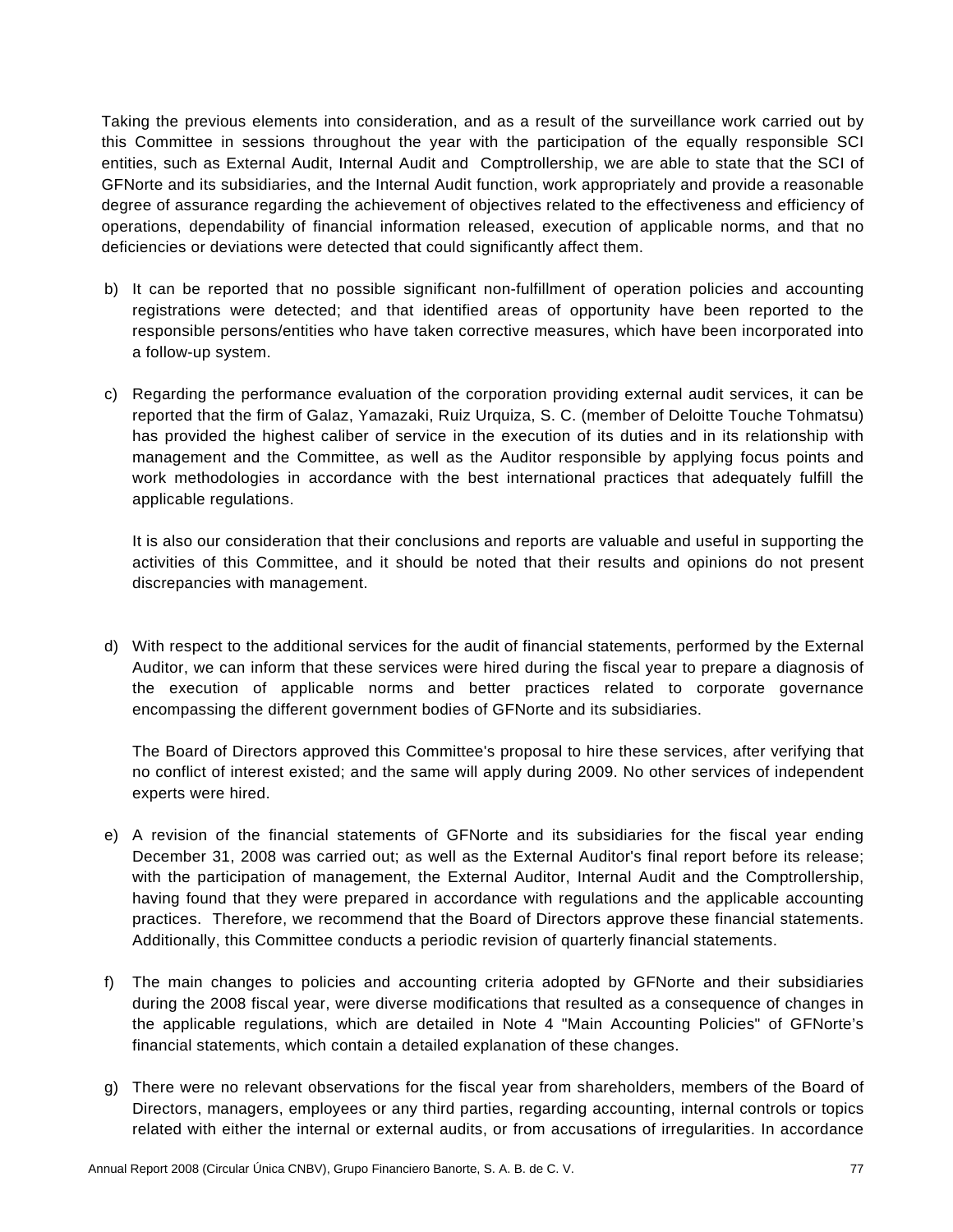with the best international practices, one of the institutional channels of communication is the system of anonymous accusations denominated "Ethics Point". Reports received through this channel are directed to the members of this Committee and diverse managers of the organization for their attention. This Committee follows up on the resolution of such accusations.

h) Neither the Shareholders' Assemblies nor the Board of Directors' Assemblies request from this Committee a follow-up to the agreements adopted by them.

# **II. With regard to Corporate Practices:**

- a) With respect to observations regarding the performance of relevant managers, we can report that management has defined the relevant managers of GFNorte and its subsidiaries which include those officials of diverse subsidiaries that by specific regulation applicable to them, requires that the respective authority must be informed of their recruitment. With regard to the performance of relevant managers during the 2008 fiscal year, there were some cases which fell outside of established policies and procedures, with management taking the necessary actions to mitigate the generated risks and applying the corresponding sanctions.
- b) For operations with related parties, this Committee verified that as of December 31, 2008, the amount of loans granted to related individuals or entities was Ps \$8.216 billion, less than the limit set by the corresponding regulation, and that these operations were approved by the Board of Directors in those cases requiring approval in accordance with the applicable regulation. Inter-company operations were carried out at market prices, which were verified by the External Auditor in the revisions conducted.
- c) With regard to compensation of relevant Directors; management has defined the appointment policies and integral retribution packages for relevant officials which include: (i) a fixed compensation; (ii) a bonus plan based primarily on reaching the estimated profit of that business; and (iii) a long term incentive plan consisting of stock options available to some Directors in accordance with programs approved by this Committee.
- d) Finally, we can report that during the 2008 fiscal year, the Board of Directors did not grant preferential treatment to members of the Board or relevant directors or managers to take advantage of business opportunities.

Yours truly,

Francisco J. Alcalá de León President of the Audit & Corporate Practices' Committee of GFNorte

# **b) COMMISSARY REPORT**

In GFNorte's Ordinary Annual General Assembly of Shareholders held April 28, 2006 Ernesto de Jesús González Dávila and Carlos Alberto García Cardoso were named as Commissary Shareholder and Alternate respectively, for the 2006 fiscal year.

Later on, in GFNorte's General Ordinary Shareholders' Meeting held December 13, 2006 the appointments of the Commissaries Proprietor and Alternate of the Society, were revoked by virtue of the elimination of such position in the terms of the Stock Market Law.

## **c) AUDITED FINANCIAL STATEMENTS**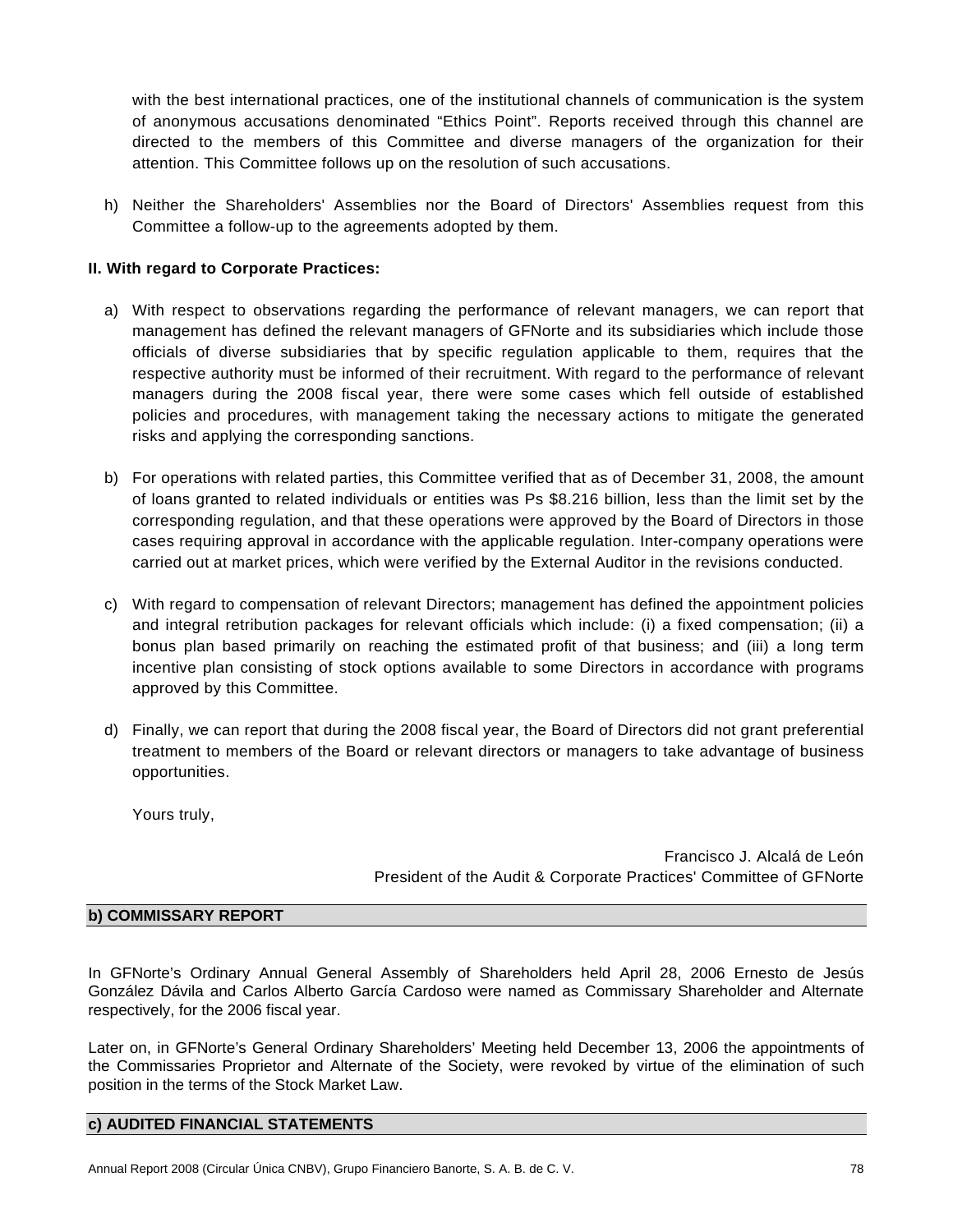**Galaz, Yamazaki, Ruiz Urquiza, S. C.**  Lázaro Cárdenas 2321 Poniente, PB Residencial San Agustín 66260 Garza García, N. L. Tel: +52 (81) 8133-7300 Fax: +52 (81) 8133-7383 www.deloitte.com/mx

## **INDEPENDENT AUDITORS' REPORT TO THE BOARD OF DIRECTORS AND STOCKHOLDERS OF GRUPO FINANCIERO BANORTE, S.A.B. DE C.V. AND SUBSIDIARIES:**

February 26, 2009.

We have audited the accompanying consolidated balance sheets of Grupo Financiero Banorte, S.A.B. de C.V. (the Financial Group) and subsidiaries as of December 31, 2008 and 2007, and the related consolidated statements of income, changes in stockholders' equity and changes in financial position for the years then ended. These consolidated financial statements are the responsibility of the Financial Group's management. Our responsibility is to express an opinion on these consolidated financial statements based on our audits.

We conducted our audits in accordance with auditing standards generally accepted in Mexico, which require that we plan and perform the audit to obtain reasonable assurance about whether the financial statements are free of material misstatement and that they are prepared in conformity with the accounting practices prescribed by the Mexican National Banking and Securities Commission (the "Commission"). An audit includes examining, on a test basis, evidence supporting the amounts and disclosures in the financial statements. An audit also includes assessing the accounting practices used and significant estimates made by management, as well as evaluating the overall financial statement presentation. We believe that our audits provide a reasonable basis for our opinion.

Notes 1 and 2 to the financial statements describes the Financial Group's operations and the current economic conditions brought on the by the global financial crisis affecting such operations. Notes 4 and 37 describe the accounting criteria established by the Commission through new accounting standards issued to address current economic conditions and by other applicable laws which the Financial Group adheres to for the preparation of its financial information, as well as the modifications to such accounting criteria that became effective during 2008 and others that will become effective as of January 1, 2009. Therefore, the financial statements are not comparable. Note 5 describes the main differences between the accounting practices prescribed by the Commission and Mexican Financial Reporting Standards, commonly applied in the preparation of financial statements for other types of unregulated entities in Mexico.

In our opinion, the consolidated financial statements present fairly, in all material respects, the financial position of Grupo Financiero Banorte, S.A.B. de C.V. and subsidiaries as of December 31, 2008 and 2007, and the results of their operations, changes in their stockholders' equity and changes in their financial position for the years then ended in conformity with the accounting practices prescribed by the Commission.

> Galaz, Yamazaki, Ruiz Urquiza, S. C. Member of Deloitte Touche Tohmatsu

CPC Carlos A. García Cardoso Recorded in the General Administration of Federal Tax Audit Number 4919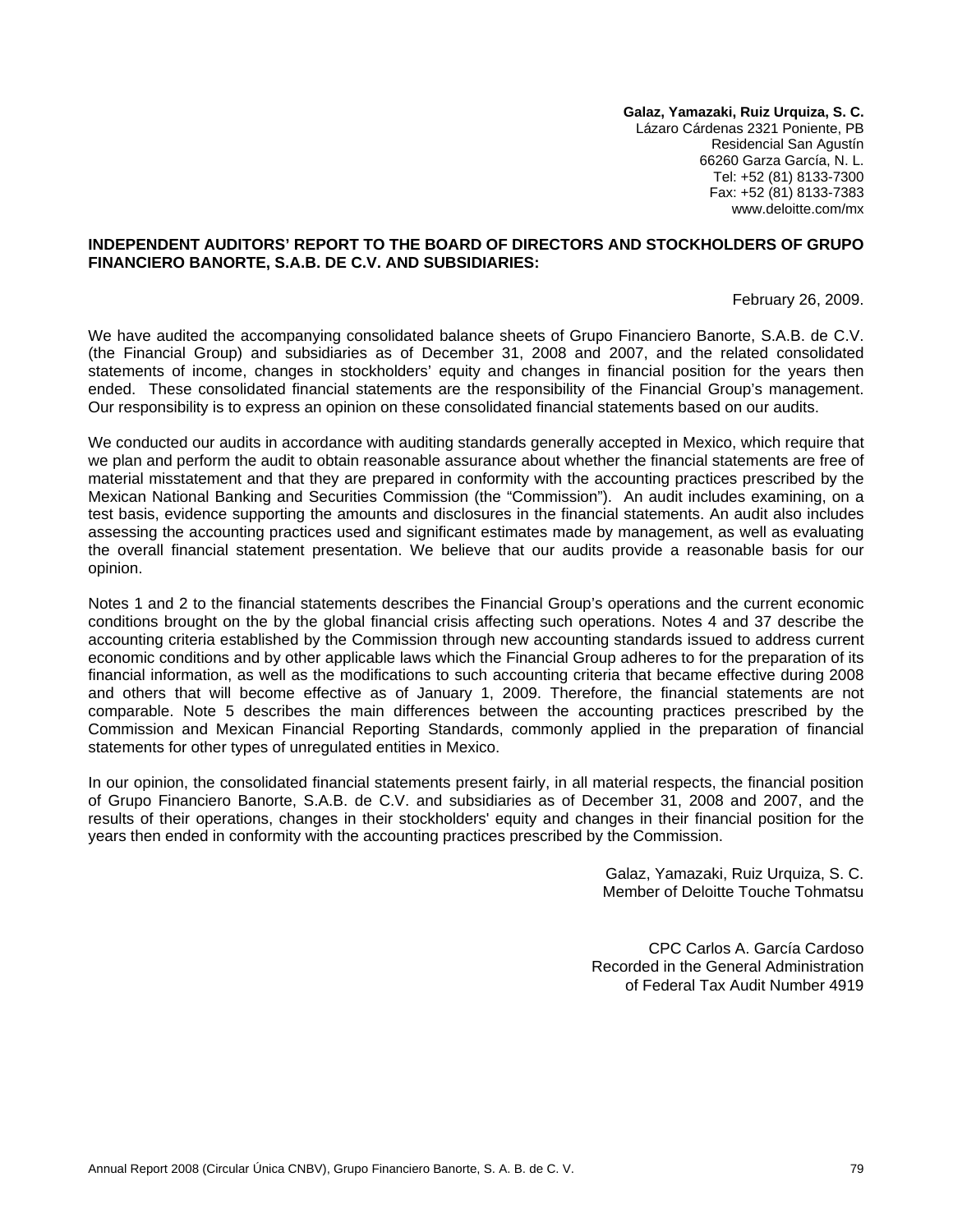### **GRUPO FINANCIERO BANORTE, S.A.B. DE C.V. AND SUBSIDIARIES CONSOLIDATED BALANCE SHEETS AS OF DECEMBER 31, 2008 AND 2007**

(In millions of Mexican pesos)

| <b>ASSETS</b>                                                 | 2008        | 2007        |
|---------------------------------------------------------------|-------------|-------------|
| <b>CASH AND CASH EQUIVALENTS</b>                              | Ps. 54,402  | Ps. 41,610  |
| <b>INVESTMENTS IN SECURITIES</b>                              |             |             |
| <b>Trading securities</b>                                     | 6,630       | 7,754       |
| Available for sale securities                                 | 11,722      | 10,948      |
| Held to maturity securities                                   | 221,617     | 760         |
|                                                               | 239,969     | 19,462      |
| <b>DEBTOR BALANCES UNDER REPURCHASE AND RESALE AGREEMENTS</b> | 149         | 58          |
| SECURITIES AND DERIVATIVE FINANCIAL INSTRUMENTS               | 8,168       | 2,302       |
| <b>CURRENT LOAN PORTFOLIO</b>                                 |             |             |
| <b>Commercial loans</b>                                       |             |             |
| <b>Business loans</b>                                         | 126,798     | 98,091      |
| Loans to financial institutions                               | 10,860      | 13,158      |
| Government loans                                              | 26,989      | 17,948      |
| Consumer loans                                                | 29,369      | 27,225      |
| Housing mortgage loans                                        | 46,282      | 37,216      |
| TOTAL CURRENT LOAN PORTFOLIO                                  | 240,298     | 193,638     |
| <b>PAST-DUE LOAN PORTFOLIO</b>                                |             |             |
| <b>Commercial loans</b>                                       |             |             |
| <b>Business loans</b>                                         | 1,703       | 927         |
| Consumer loans                                                | 2,499       | 1,109       |
| Housing mortgage loans                                        | 746         | 858         |
| TOTAL PAST-DUE LOAN PORTFOLIO                                 | 4,948       | 2,894       |
|                                                               |             |             |
| <b>LOAN PORTFOLIO</b>                                         | 245,246     | 196,532     |
| (Minus) Allowance for loan losses                             | (6,690)     | (3,786)     |
| <b>LOAN PORTFOLIO, net</b>                                    | 238,556     | 192,746     |
| <b>ACQUIRED LOAN PORTFOLIOS</b>                               | 3,049       | 3,660       |
| <b>TOTAL LOAN PORTFOLIO, net</b>                              | 241,605     | 196,406     |
|                                                               |             |             |
| OTHER ACCOUNTS RECEIVABLE, net                                | 9,514       | 7,617       |
| <b>MERCHANDISE INVENTORY</b>                                  | 165         | 7           |
| <b>FORECLOSED ASSETS, net</b>                                 | 863         | 385         |
| PROPERTY, FURNITURE AND FIXTURES, net                         | 8,429       | 8,098       |
| <b>PERMANENT STOCK INVESTMENTS</b>                            | 2,559       | 2,590       |
| <b>DEFERRED TAXES, net</b>                                    | 471         | 214         |
| <b>OTHER ASSETS</b>                                           |             |             |
| Other assets, deferred charges and intangible assets          | 10,731      | 8,534       |
| <b>TOTAL ASSETS</b>                                           | Ps. 577,025 | Ps. 287,283 |

MEMORANDUM ACCOUNTS (Note 33)

These balance sheets, consolidated with those of the financial entities and other companies that form part of the Financial Group and are consolidated, were prepared according to Accounting Principles applicable to Financial Service Holding Companies issued by the Mexican National Banking and Securities Commission according to Article 30 of the Law of Financial Institutions. Such principles are consistently applied in the financial statements, which are presented according to sound practices and applicable legal and administrative provisions and reflect all the operations conducted by the Financial Group, its financial service subsidiaries and the other companies that form part of the Financial Group and are consolidated as of the balance sheet dates above.

The stockholders' equity amounts to Ps. 6,986 (nominal value).

The accompanying Consolidated Balance Sheets have been approved by the Board of Directors in accordance with the responsibility assigned to them.

The attached notes are an integral part of these consolidated balance sheets.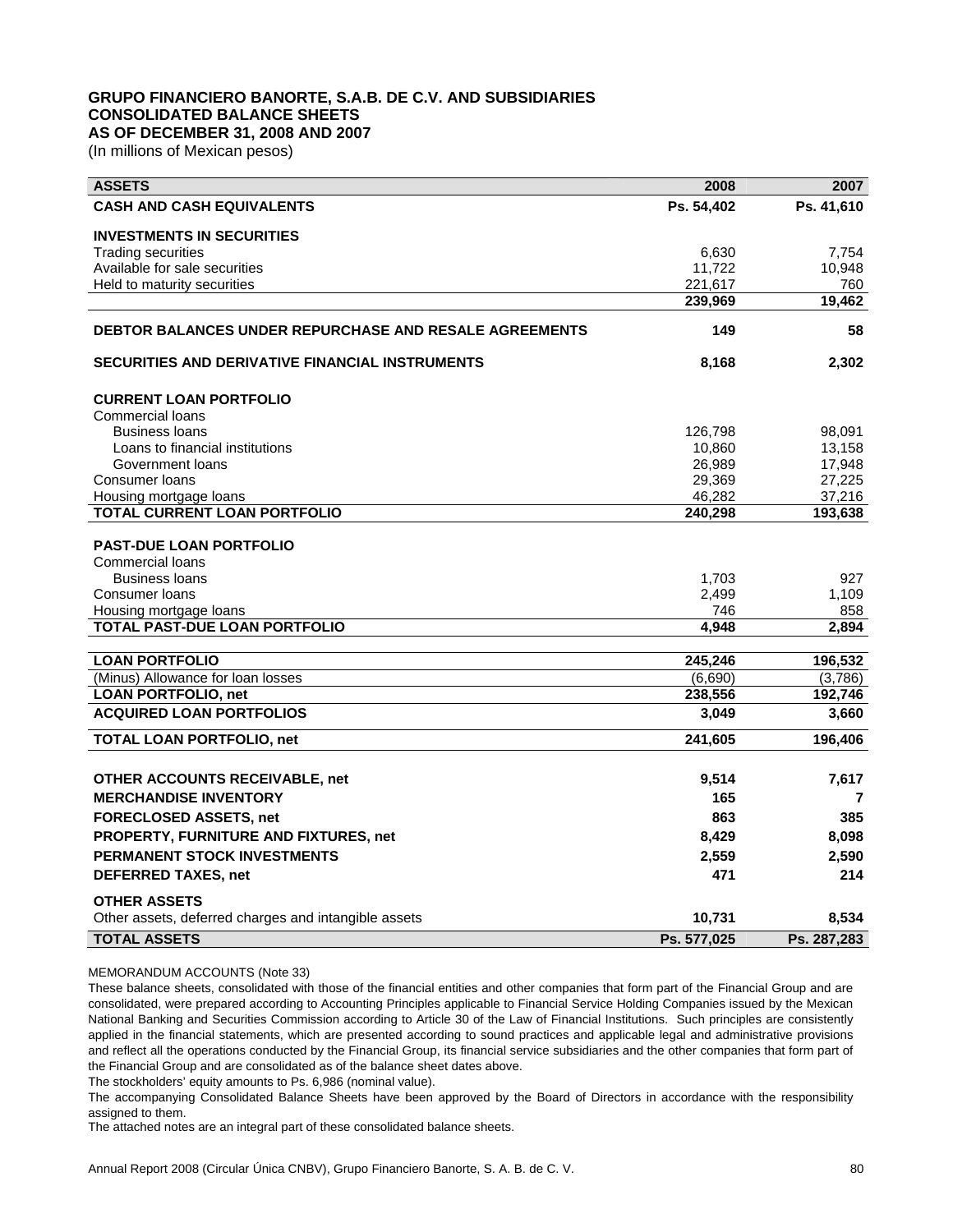| <b>LIABILITIES</b>                                              | 2008                          | 2007            |
|-----------------------------------------------------------------|-------------------------------|-----------------|
| <b>DEPOSITS</b>                                                 |                               |                 |
| Demand deposits                                                 | Ps. 128,350                   | Ps. 111,080     |
| Time deposits                                                   |                               |                 |
| General public                                                  | 118,740                       | 79,408          |
| Money market                                                    | 13,679                        | 12,819          |
|                                                                 | 260,769                       | 203,307         |
| <b>INTERBANK AND OTHER LOANS</b>                                |                               |                 |
| Demand loans                                                    | 1,245                         | 871             |
| Short-term loans                                                | 24,803                        | 11,056          |
| Long-term loans                                                 | 10,635                        | 10,796          |
|                                                                 | 36,683                        | 22,723          |
|                                                                 |                               |                 |
| <b>CREDITOR BALANCES UNDER REPURCHASE AND RESALE AGREEMENTS</b> | 192,727                       | 515             |
| <b>OVERNIGHT SECURITIES</b>                                     |                               | 10              |
| <b>COLLATERAL SOLD OR PLEDGED</b>                               |                               |                 |
| Repurchase or Resale Agreements                                 | 2                             |                 |
|                                                                 |                               |                 |
| SECURITIES AND DERIVATIVE FINANCIAL INSTRUMENTS                 | 10,746                        | 2,435           |
| <b>OTHER PAYABLES</b>                                           |                               |                 |
| Income taxes and employee profit sharing                        | 1,272                         | 2,212           |
| Sundry creditors and other payables                             | 13,121                        | 10,888          |
|                                                                 | 14,393                        | 13,100          |
|                                                                 |                               |                 |
| <b>SUBORDINATED DEBENTURES</b>                                  | 20,613                        | 10,210          |
| DEFFERED CREDITS AND ADVANCED COLLECTIONS                       | 1,346                         | 827             |
| <b>TOTAL LIABILITIES</b>                                        | 537,279                       | 253,127         |
|                                                                 |                               |                 |
| <b>STOCKHOLDERS' EQUITY</b>                                     |                               |                 |
| <b>PAID-IN CAPITAL</b>                                          |                               |                 |
| Common stock                                                    | 11,941                        | 11,965          |
| Additional paid-in capital                                      | 1,468                         | 1,272           |
|                                                                 | 13,409                        | 13,237          |
|                                                                 |                               |                 |
| <b>OTHER CAPITAL</b>                                            |                               |                 |
| Capital reserves                                                | 2,720                         | 2,452           |
| Retained earnings from prior years                              | 16,935                        | 21,379          |
| Result from valuation of available for sale securities          | (550)                         |                 |
| Cumulative foreign currency translation adjustment              | 1,095                         |                 |
| Insufficiency in restated stockholders' equity                  |                               | (6,380)         |
| Effect of holding non-monetary assets                           | (2,821)                       | (5,009)         |
| Net income                                                      | 7,014<br>24,393               | 6,810<br>19,252 |
| MINORITY INTEREST IN STOCKHOLDERS' EQUITY                       | 1,944                         | 1,667           |
| <b>TOTAL STOCKHOLDERS' EQUITY</b>                               | 39,746                        | 34,156          |
|                                                                 |                               |                 |
| TOTAL LIABILITIES AND STOCKHOLDERS' EQUITY                      | Ps. 577,025                   | Ps. 287,283     |
|                                                                 |                               |                 |
| Dr. Alejandro Valenzuela del Río                                | Ing. Sergio García Robles Gil |                 |

Chief Executive Officer

Ing. Sergio García Robles Gil Managing Director - CFO

C.P. Román Martínez Méndez Managing Director - Audit

Lic. Jorge Eduardo Vega Camargo Executive Director Controller

C.P.C. Nora Elia Cantú Suárez Executive Director Accounting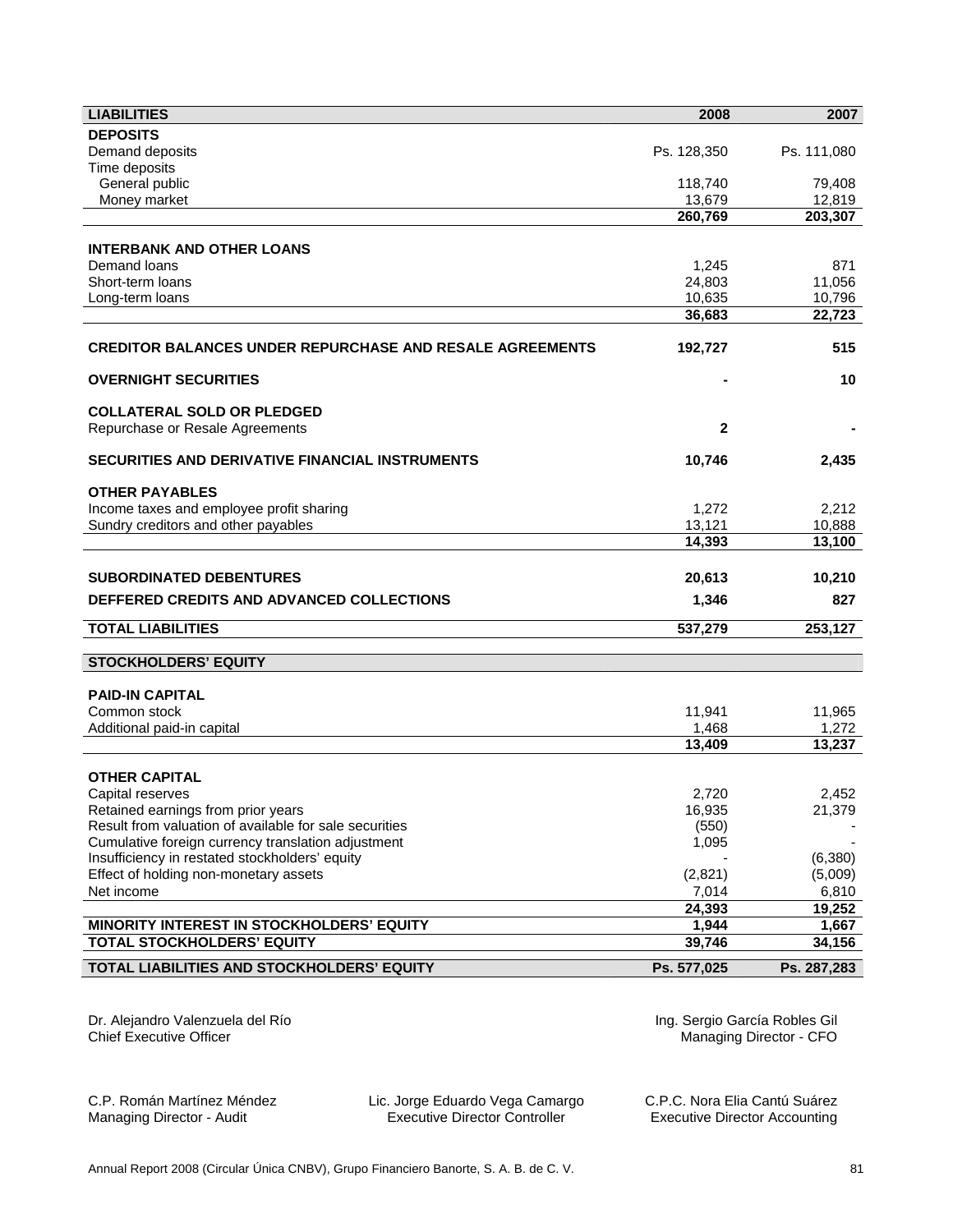# **GRUPO FINANCIERO BANORTE, S.A.B. DE C.V. AND SUBSIDIARIES CONSOLIDATED STATEMENTS OF INCOME FOR THE YEARS ENDED DECEMBER 31, 2008 AND 2007**

(In millions of Mexican pesos)

|                                                                            | 2008       | 2007       |
|----------------------------------------------------------------------------|------------|------------|
| Interest income                                                            | Ps. 50,416 | Ps. 40,585 |
| Interest expense                                                           | (27, 789)  | (22, 838)  |
| Monetary position loss, net                                                |            | (363)      |
| <b>FINANCIAL MARGIN</b>                                                    | 22,627     | 17,384     |
|                                                                            |            |            |
| Provision for loan losses                                                  | (6,896)    | (2,646)    |
| FINANCIAL MARGIN AFTER ALLOWANCE FOR LOAN LOSSES                           | 15,731     | 14,738     |
|                                                                            |            |            |
| Commission and fee income                                                  | 8,535      | 7,693      |
| Commission and fee expense                                                 | (1,208)    | (1,086)    |
| Brokerage revenues                                                         | 1.040      | 1.292      |
|                                                                            | 8,367      | 7,899      |
| <b>NET OPERATING REVENUES</b>                                              | 24,098     | 22,637     |
| Administrative and promotional expenses                                    | (15, 807)  | (14, 432)  |
| <b>OPERATING INCOME</b>                                                    | 8,291      | 8,205      |
|                                                                            |            |            |
| Other income                                                               | 3,789      | 2,835      |
| Other expenses                                                             | (1, 569)   | (968)      |
|                                                                            | 2,220      | 1,867      |
| <b>INCOME BEFORE INCOME TAXES AND</b>                                      |            |            |
| <b>EMPLOYEE PROFIT SHARING</b>                                             | 10,511     | 10,072     |
|                                                                            |            |            |
| Current income taxes and employee profit sharing                           | (3,645)    | (3,780)    |
| Deferred income taxes and employee profit sharing                          | 245        | 487        |
|                                                                            | (3,400)    | (3, 293)   |
| <b>INCOME BEFORE EQUITY IN EARNINGS OF UNCONSOLIDATED SUBSIDIARIES AND</b> |            |            |
| <b>ASSOCIATED COMPANIES</b>                                                | 7,111      | 6,779      |
|                                                                            |            |            |
| Equity in earnings of unconsolidated subsidiaries and associated companies | 276        | 357        |
| <b>NET EARNINGS BEFORE MINORITY INTEREST</b>                               | 7,387      | 7,136      |
|                                                                            |            |            |
| Minority interest                                                          | (373)      | (326)      |
| <b>NET INCOME</b>                                                          | Ps. 7,014  | Ps. 6,810  |

These income statements, consolidated with those of the financial entities and other companies that form part of the Financial Group and are consolidated, were prepared according to Accounting Principles applicable to Financial Service Holding Companies issued by the National Banking and Securities Commission according to Article 30 of the Law of Financial Institutions. Such principles are consistently applied in the financial statements, which are presented according to sound practices and applicable legal and administrative provisions and reflect all the operations conducted by the Financial Group, its financial service subsidiaries and the other companies that form part of the Financial Group and are consolidated as of the income statement dates above.

The accompanying Consolidated Income Statements have been approved by the Board of Directors in accordance with the responsibility assigned to them.

The attached notes are an integral part of these consolidated income statements.

Dr. Alejandro Valenzuela del Río Chief Executive Officer

Ing. Sergio García Robles Gil Managing Director - CFO

C.P. Román Martínez Méndez Managing Director - Audit

Lic. Jorge Eduardo Vega Camargo Executive Director Controller

C.P.C. Nora Elia Cantú Suárez Executive Director Accounting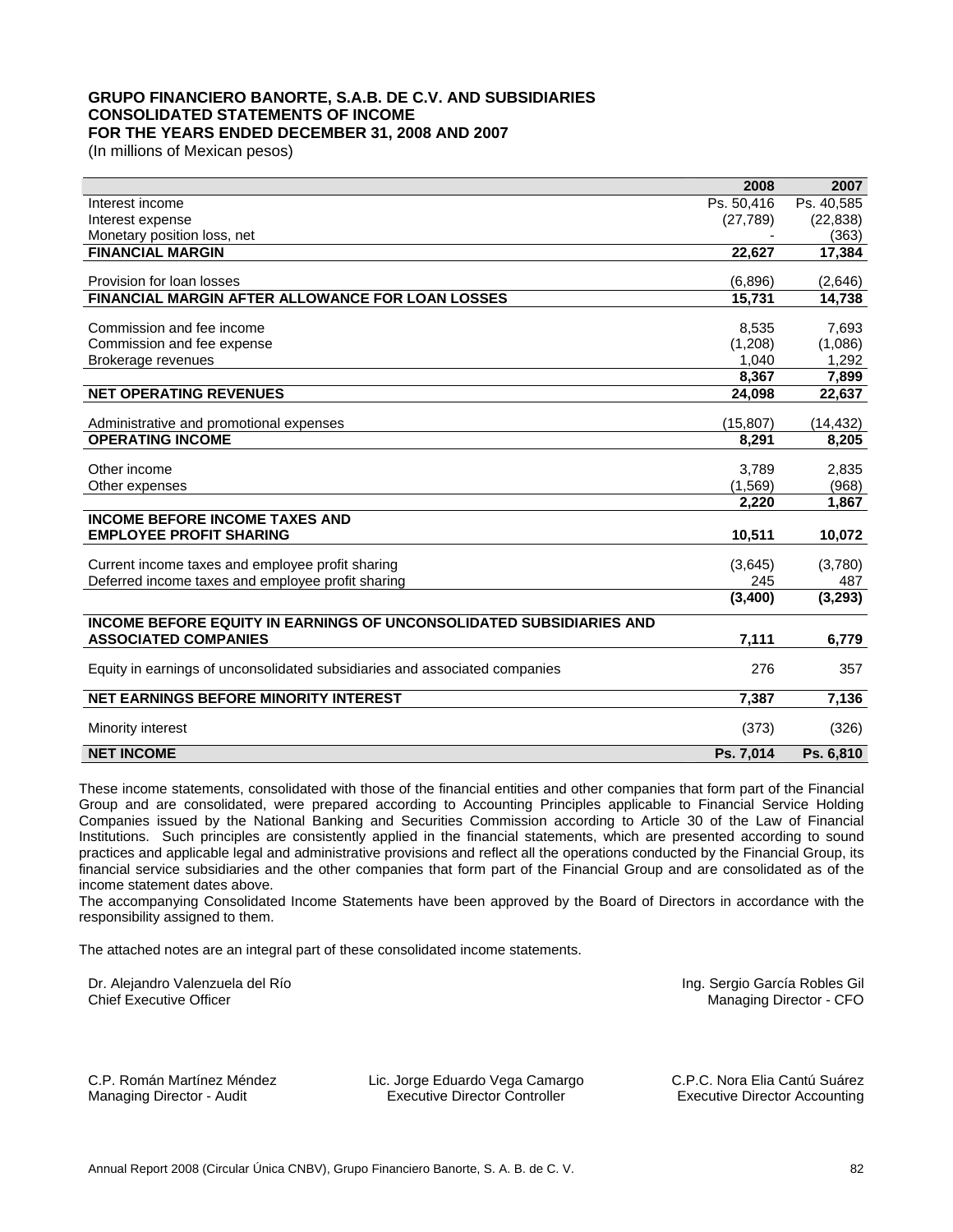## **GRUPO FINANCIERO BANORTE, S.A.B. DE C.V. AND SUBSIDIARIES CONSOLIDATED STATEMENTS OF CHANGES IN STOCKHOLDERS' EQUITY FOR THE YEARS ENDED DECEMBER 31, 2008 AND 2007**

(In millions of Mexican pesos)

|                                                                                                                                                                                                      | <b>PAID-IN CAPITAL</b> |                                         | <b>OTHER CAPITAL</b> |                                                    |                                                                           |                                                                       |
|------------------------------------------------------------------------------------------------------------------------------------------------------------------------------------------------------|------------------------|-----------------------------------------|----------------------|----------------------------------------------------|---------------------------------------------------------------------------|-----------------------------------------------------------------------|
|                                                                                                                                                                                                      | <b>Common</b><br>stock | <b>Additional</b><br>paid-in<br>capital | Capital<br>reserves  | <b>Retained</b><br>earnings<br>from prior<br>years | <b>Result from</b><br>valuation of<br>available for<br>sale<br>securities | <b>Cumulative</b><br>foreign<br>currency<br>translation<br>adjustment |
| Balances, January 1, 2007                                                                                                                                                                            | Ps. 12,020             | Ps. 1,862                               | Ps. 2,140            | Ps. 16,417                                         | Ps. -                                                                     | <b>Ps. -</b>                                                          |
| <b>TRANSACTIONS APPROVED BY STOCKHOLDERS</b><br>Issuance (repurchase of shares)<br>Transfer of prior year's result<br>Creation of reserves as per General Stockholders' meeting<br>on March 30, 2007 | (55)                   | (590)                                   | 6<br>306             | 6,255                                              |                                                                           |                                                                       |
| Dividend declared at the General Stockholders' meeting on<br>October 3, 2007                                                                                                                         |                        |                                         |                      | (306)<br>(917)                                     |                                                                           |                                                                       |
| Total transactions approved by stockholders                                                                                                                                                          | (55)                   | (590)                                   | 312                  | 5,032                                              |                                                                           |                                                                       |
| <b>COMPREHENSIVE INCOME</b>                                                                                                                                                                          |                        |                                         |                      |                                                    |                                                                           |                                                                       |
| Net income                                                                                                                                                                                           |                        |                                         |                      |                                                    |                                                                           |                                                                       |
| Effect of holding non-monetary assets                                                                                                                                                                |                        |                                         |                      |                                                    |                                                                           |                                                                       |
| Changes in accounting principles<br><b>Total comprehensive income</b>                                                                                                                                | $\blacksquare$         | $\blacksquare$                          | ٠                    | (70)<br>(70)                                       | ٠                                                                         |                                                                       |
|                                                                                                                                                                                                      |                        |                                         |                      |                                                    |                                                                           |                                                                       |
| Minority interest                                                                                                                                                                                    |                        |                                         |                      |                                                    |                                                                           |                                                                       |
| Balances, December 31, 2007 previously reported                                                                                                                                                      | 11.965                 | 1,272                                   | 2,452                | 21,379                                             | ٠                                                                         | $\blacksquare$                                                        |
| Change in credit card loan rating criterion                                                                                                                                                          |                        |                                         |                      | (100)                                              | $\overline{\phantom{a}}$                                                  |                                                                       |
| Balances, January 1, 2008                                                                                                                                                                            | 11,965                 | 1,272                                   | 2,452                | 21,279                                             | $\blacksquare$                                                            | $\blacksquare$                                                        |
| <b>TRANSACTIONS APPROVED BY STOCKHOLDERS</b>                                                                                                                                                         |                        |                                         |                      |                                                    |                                                                           |                                                                       |
| Issuance (repurchase of shares)<br>Transfer of prior year's result                                                                                                                                   | (24)                   | 199                                     | (72)                 | 6,810                                              |                                                                           |                                                                       |
| Creation of reserves as per General Stockholders' meeting<br>on April 29, 2008<br>Dividends declared at the General Stockholders' meeting on                                                         |                        |                                         | 340                  | (340)                                              |                                                                           |                                                                       |
| October 6, 2008                                                                                                                                                                                      | (24)                   | 199                                     | 268                  | (949)<br>5.521                                     | $\overline{a}$                                                            |                                                                       |
| Total transactions approved by stockholders                                                                                                                                                          |                        |                                         |                      |                                                    |                                                                           |                                                                       |
| <b>COMPREHENSIVE INCOME</b>                                                                                                                                                                          |                        |                                         |                      |                                                    |                                                                           |                                                                       |
| Net income                                                                                                                                                                                           |                        |                                         |                      |                                                    |                                                                           |                                                                       |
| <b>Effects of subsidiaries</b><br>Unrealized gain on valuation of cash flow hedge instruments                                                                                                        |                        | (3)                                     |                      | (30)                                               | (550)                                                                     | 1,095                                                                 |
| Changes in accounting principles (NIF B-10)                                                                                                                                                          |                        |                                         |                      | (9,835)                                            |                                                                           |                                                                       |
| <b>Total comprehensive income</b>                                                                                                                                                                    | $\blacksquare$         | $\overline{(3)}$                        | $\blacksquare$       | (9, 865)                                           | (550)                                                                     | 1,095                                                                 |
| Minority interest                                                                                                                                                                                    |                        |                                         |                      |                                                    |                                                                           |                                                                       |
| Balances, December 31, 2008                                                                                                                                                                          | Ps. 11.941             | Ps. 1,468                               | Ps. 2,720            | Ps. 16,935                                         | (Ps. 550)                                                                 | Ps. 1,095                                                             |

These statements of changes in stockholders' equity, consolidated with those of the financial entities and other companies that form part of the Financial Group and are consolidated, were prepared according to Accounting Principles applicable to Financial Service Holding Companies issued by the Mexican National Banking and Securities Commission according to Article 30 of the Law of Financial Institutions. Such principles are consistently applied in the financial statements, which are presented according to sound practices and applicable legal and administrative provisions and reflect all the operations conducted by the Financial Group, its financial service subsidiaries and the other companies that form part of the Financial Group and are consolidated as of the dates above.

The accompanying Consolidated Statements of Changes in Stockholders' Equity have been approved by the Board of Directors in accordance with the responsibility assigned to them.

The attached notes are an integral part of these consolidated statements of changes in stockholders' equity.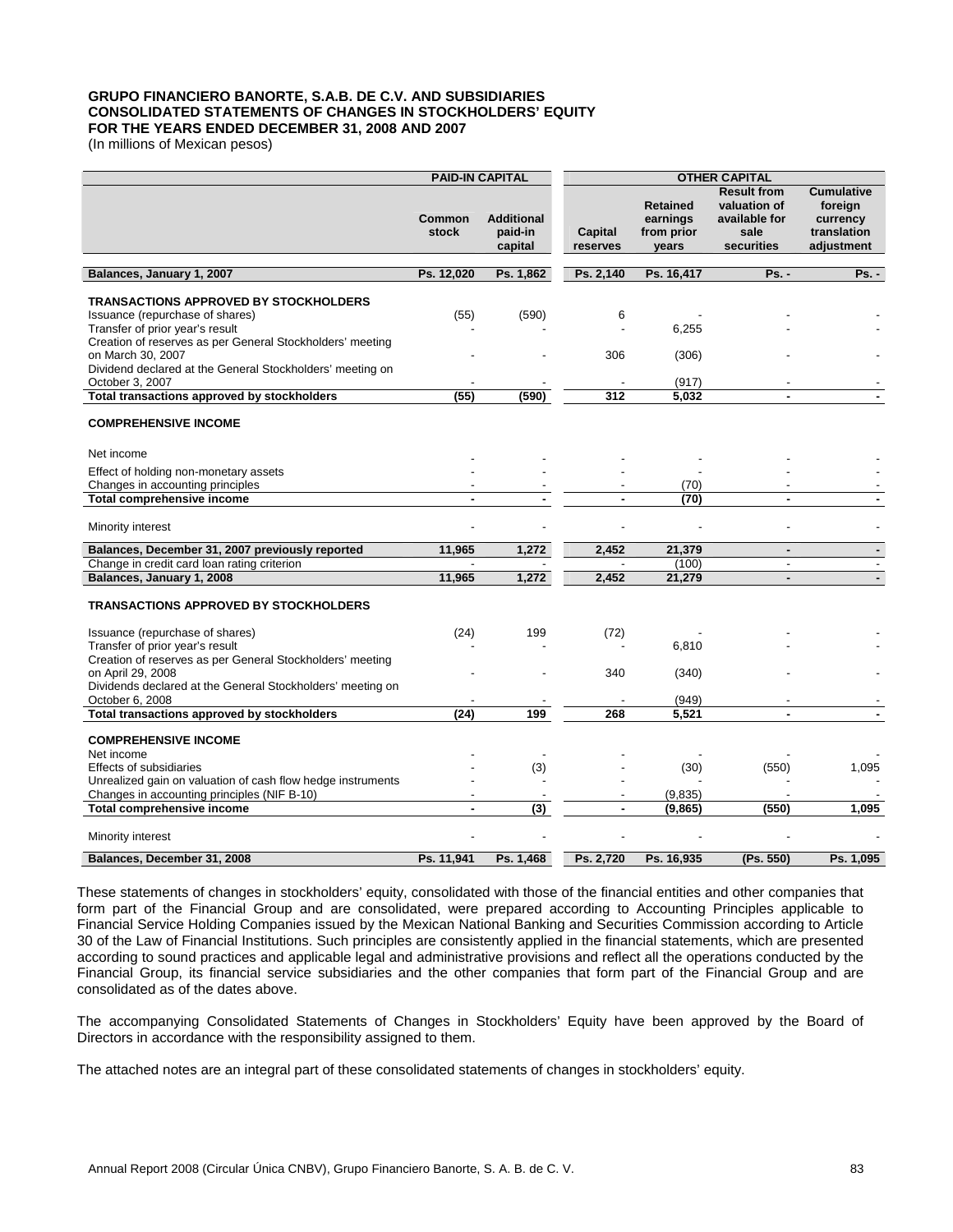|                                                                           | <b>OTHER CAPITAL</b>                                    |                                                        |            |                                   |                                      |                                              |
|---------------------------------------------------------------------------|---------------------------------------------------------|--------------------------------------------------------|------------|-----------------------------------|--------------------------------------|----------------------------------------------|
|                                                                           | Insufficiency<br>in restated<br>stockholders'<br>equity | <b>Effect of</b><br>holding non-<br>monetary<br>assets | Net income | <b>Total majority</b><br>interest | <b>Total</b><br>minority<br>interest | <b>Total</b><br>stockhol-<br>ders'<br>equity |
| Balances, January 1, 2007                                                 | (Ps. 6,380)                                             | (Ps. 5,734)                                            | Ps. 6,255  | Ps. 26,580                        | Ps. 1,446                            | Ps. 28,026                                   |
| <b>TRANSACTIONS APPROVED BY</b>                                           |                                                         |                                                        |            |                                   |                                      |                                              |
| <b>STOCKHOLDERS</b>                                                       |                                                         |                                                        |            |                                   |                                      |                                              |
| Issuance (repurchase of shares)                                           |                                                         |                                                        |            | (639)                             |                                      | (639)                                        |
| Transfer of prior year's result                                           |                                                         |                                                        | (6, 255)   |                                   |                                      |                                              |
| Creation of reserves as per General Stockholders'                         |                                                         |                                                        |            |                                   |                                      |                                              |
| meeting on March 30, 2007                                                 |                                                         |                                                        |            |                                   |                                      |                                              |
| Dividend declared at the General Stockholders'                            |                                                         |                                                        |            |                                   |                                      |                                              |
| meeting on October 3, 2007                                                |                                                         |                                                        |            | (917)                             |                                      | (917)                                        |
| Total transactions approved by stockholders                               | $\blacksquare$                                          | $\blacksquare$                                         | (6, 255)   | (1, 556)                          | $\blacksquare$                       | (1, 556)                                     |
| <b>COMPREHENSIVE INCOME</b>                                               |                                                         |                                                        |            |                                   |                                      |                                              |
|                                                                           |                                                         |                                                        |            |                                   |                                      |                                              |
| Net income                                                                |                                                         | $\blacksquare$<br>147                                  | 6,810      | 6,810<br>147                      | $\overline{a}$                       | 6,810                                        |
| Effect of holding non-monetary assets<br>Changes in accounting principles |                                                         | 578                                                    |            | 508                               | 15                                   | 147<br>523                                   |
| Total comprehensive income                                                |                                                         | 725                                                    | 6,810      | 7,465                             | 15                                   | 7,480                                        |
|                                                                           |                                                         |                                                        |            |                                   |                                      |                                              |
| Minority interest                                                         |                                                         |                                                        |            |                                   | 206                                  | 206                                          |
| Balances, December 31, 2007 previously<br>reported                        | (6, 380)                                                | (5,009)                                                | 6,810      | 32,489                            | 1,667                                | 34,156                                       |
| Change in credit card loan rating criterion                               |                                                         | $\overline{a}$                                         |            | (100)                             |                                      | (100)                                        |
| Balances, January 1, 2008                                                 | (6, 380)                                                | (5,009)                                                | 6,810      | 32,389                            | 1,667                                | 34,056                                       |
|                                                                           |                                                         |                                                        |            |                                   |                                      |                                              |
| <b>TRANSACTIONS APPROVED BY</b><br><b>STOCKHOLDERS</b>                    |                                                         |                                                        |            |                                   |                                      |                                              |
| Issuance (repurchase of shares)                                           |                                                         |                                                        |            | 103                               |                                      | 103                                          |
| Transfer of prior year's result                                           |                                                         |                                                        | (6, 810)   |                                   |                                      |                                              |
| Creation of reserves as per General Stockholders'                         |                                                         |                                                        |            |                                   |                                      |                                              |
| meeting on April 29, 2008                                                 |                                                         |                                                        |            |                                   |                                      |                                              |
| Dividends declared at the General Stockholders'                           |                                                         |                                                        |            |                                   |                                      |                                              |
| meeting on October 6, 2008                                                |                                                         |                                                        |            | (949)                             |                                      | (949)                                        |
| Total transactions approved by stockholders                               |                                                         |                                                        | (6, 810)   | (846)                             |                                      | (846)                                        |
|                                                                           |                                                         |                                                        |            |                                   |                                      |                                              |
| <b>COMPREHENSIVE INCOME</b><br>Net income                                 |                                                         |                                                        | 7,014      | 7,014                             |                                      | 7,014                                        |
| <b>Effects of subsidiaries</b>                                            |                                                         |                                                        |            | 512                               |                                      | 512                                          |
|                                                                           |                                                         |                                                        |            |                                   |                                      |                                              |
| Unrealized loss on valuation of cash flow hedge                           |                                                         |                                                        |            |                                   |                                      |                                              |
| instruments                                                               |                                                         | (1,267)                                                |            | (1,267)                           |                                      | (1,267)                                      |
| Changes in accounting principles (NIF B-10)                               | 6,380                                                   | 3,455                                                  |            |                                   |                                      |                                              |
| Total comprehensive income                                                | 6,380                                                   | 2,188                                                  | 7,014      | 6,259                             | $\blacksquare$                       | 6,259                                        |
| Minority interest                                                         |                                                         |                                                        |            |                                   | 277                                  | 277                                          |
| Balances, December 31, 2008                                               | $Ps. -$                                                 | (Ps. 2,821)                                            | Ps. 7,014  | Ps. 37,802                        | Ps. 1,944                            | Ps. 39.746                                   |

Dr. Alejandro Valenzuela del Río Chief Executive Officer

Ing. Sergio García Robles Gil Managing Director - CFO

C.P. Román Martínez Méndez Managing Director - Audit

Lic. Jorge Eduardo Vega Camargo Executive Director Controller

C.P.C. Nora Elia Cantú Suárez Executive Director Accounting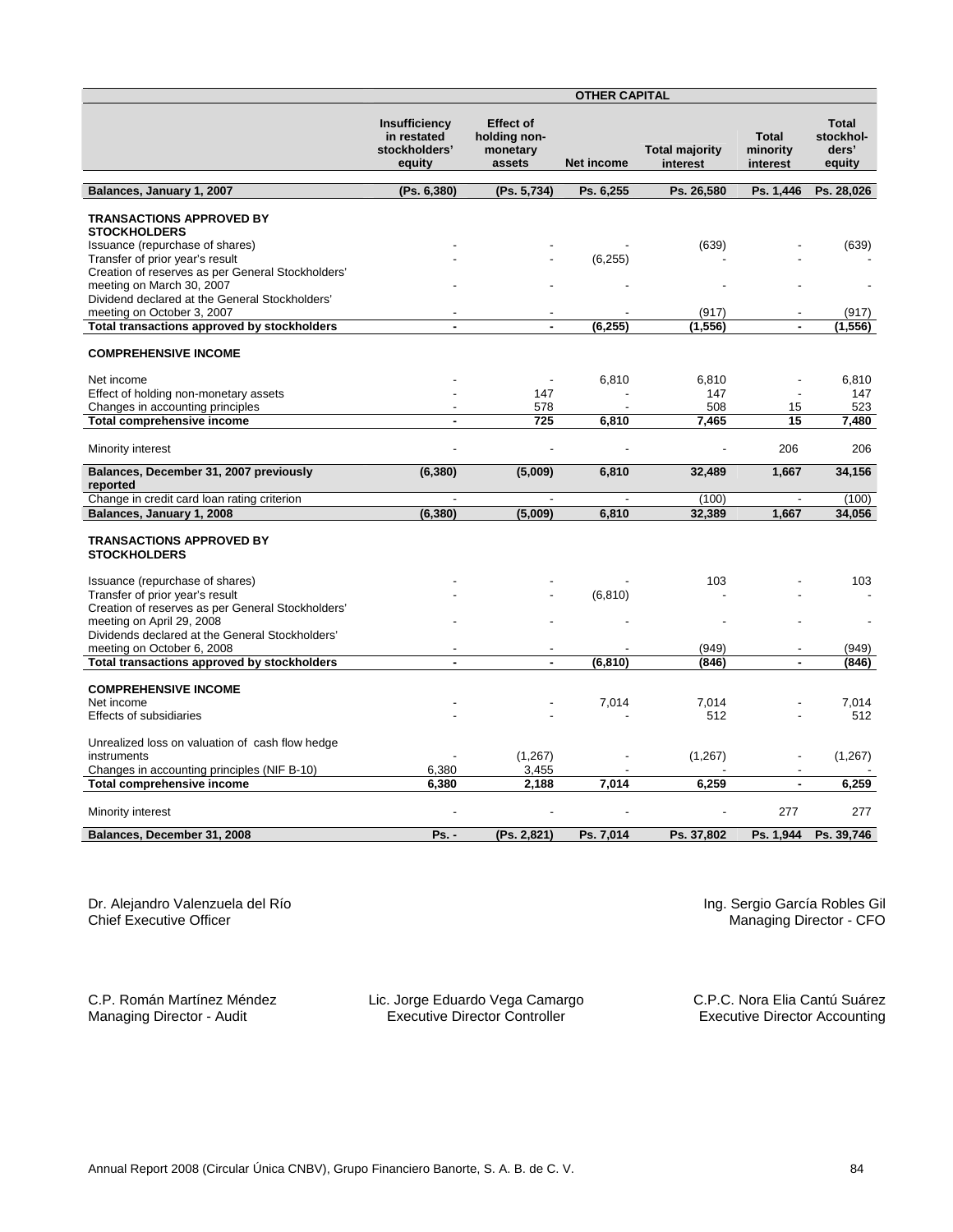## **GRUPO FINANCIERO BANORTE, S.A.B. DE C.V. AND SUBSIDIARIES CONSOLIDATED STATEMENTS OF CHANGES IN FINANCIAL POSITION FOR THE YEARS ENDED DECEMBER 31, 2008 AND 2007**

(In millions of Mexican pesos)

|                                                                                           | 2008       | 2007       |
|-------------------------------------------------------------------------------------------|------------|------------|
| <b>OPERATING ACTIVITIES:</b>                                                              |            |            |
| Net income                                                                                | Ps. 7,014  | Ps. 6,810  |
| Items not requiring (generating) resources:                                               |            |            |
| Fair value adjustments of financial instruments                                           | (268)      | (192)      |
| Allowance for loan losses                                                                 | 6,896      | 2,646      |
| Depreciation and amortization                                                             | 1,099      | 980        |
| Deferred taxes                                                                            | (245)      | (487)      |
| Provisions for other obligations                                                          | 24         | 2,433      |
| Minority interest                                                                         | 373        | 326        |
| Equity in earnings of subsidiaries and associated companies                               | (276)      | (357)      |
|                                                                                           | 14,617     | 12,159     |
| Increase or decrease in operating accounts:                                               |            |            |
| Increase in deposits                                                                      | 57,462     | 27,447     |
| Increase in loan portfolio                                                                | (52,095)   | (51, 124)  |
| (Increase) reduction from treasury transactions (investment securities)                   | (220, 239) | 10,171     |
| Reduction (increase) in transactions with securities and derivative financial instruments | 194,558    | (2,370)    |
| Increase from bank and other loans                                                        | 13,960     | 5,233      |
| Increase of deferred taxes                                                                | (12)       | (65)       |
| Net resources generated by operating activities                                           | 8,251      | 1,451      |
| <b>FINANCING ACTIVITIES:</b>                                                              |            |            |
| Increase (reduction) in subordinated debentures                                           | 10,403     | (1,551)    |
| Issuance (repurchase) of shares                                                           | 103        | (639)      |
| Increase (decrease) in other payables                                                     | 1,269      | (418)      |
| Dividends paid                                                                            | (949)      | (917)      |
| Net resources generated by (used in) financing activities                                 | 10,826     | (3, 525)   |
| <b>INVESTING ACTIVITIES:</b>                                                              |            |            |
| Acquisition of property, furniture and fixtures, net                                      | (1,308)    | (1,961)    |
| (Increase) decrease in permanent stock investments                                        | (644)      | 353        |
| Increase in deferred charges and credits                                                  | (1,958)    | (388)      |
| Increase in foreclosed assets                                                             | (478)      | (6)        |
| (Increase) decrease in other accounts receivable                                          | (1,897)    | 632        |
| Net resources used in investing activities                                                | (6, 285)   | (1, 370)   |
| Net increase (decrease) in cash and equivalents                                           | 12,792     | (3, 444)   |
| Cash and cash equivalents available at the beginning of the year                          | 41,610     | 45,054     |
| Cash and cash equivalents available at the end of the year                                | Ps. 54,402 | Ps. 41,610 |

These statements of changes in financial position, consolidated with those of the financial entities and other companies that form part of the Financial Group and are consolidated, were prepared according to Accounting Principles applicable to Financial Service Holding Companies issued by the Mexican National Banking and Securities Commission according to Article 30 of the Law of Financial Institutions. Such principles are consistently applied in the financial statements, which are presented according to sound practices and applicable legal and administrative provisions and reflect all the operations conducted by the Financial Group, its financial service subsidiaries and the other companies that form part of the Financial Group and are consolidated as of the dates above.

The accompanying Consolidated Statements of Changes in Financial Position have been approved by the Board of Directors in accordance with the responsibility assigned to them.

The attached notes are an integral part of these consolidated statements of changes in financial position.

Dr. Alejandro Valenzuela del Río Chief Executive Officer

Ing. Sergio García Robles Gil Managing Director - CFO

C.P. Román Martínez Méndez Managing Director - Audit

Lic. Jorge Eduardo Vega Camargo Executive Director Controller

C.P.C. Nora Elia Cantú Suárez Executive Director Accounting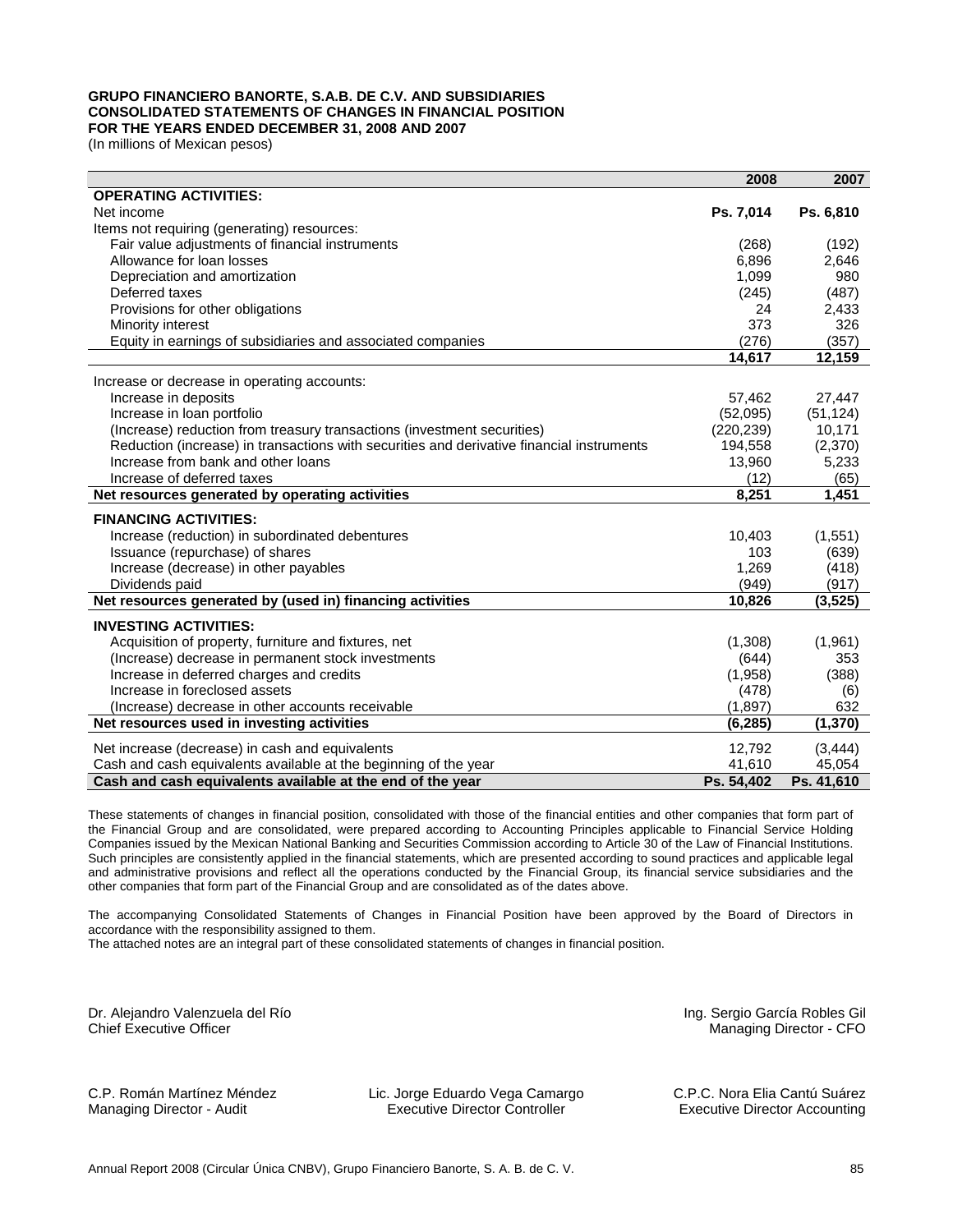# **GRUPO FINANCIERO BANORTE, S.A.B. DE C.V. AND SUBSIDIARIES NOTES TO CONSOLIDATED FINANCIAL STATEMENTS FOR THE YEARS ENDED DECEMBER 31, 2008 AND 2007**

(In millions of Mexican pesos)

## **1 – ACTIVITY AND REGULATORY ENVIRONMENT**

Grupo Financiero Banorte, S.A.B. de C.V. (the "Financial Group") is authorized by the Mexican Treasury Department (SHCP) to operate as a financial group under the form and terms established by the Mexican Financial Group Law, subject to the supervision and monitoring of the Mexican National Banking and Securities Commission (the "Commission"). Its main activities consist of acquiring and managing entities engaged in the financial services industry and supervising their activities, as defined in the above-mentioned Law. The Financial Group and its subsidiaries are regulated, depending on their activities, by the Commission, the Mexican National Insurance and Bond Commission, the Mexican National Retirement Savings Systems Commission (the Commissions), the Mexican Central Bank (Banco de México) and other applicable laws and regulations.

The main activity of the Financial Group's subsidiaries is to carry out financial transactions that include the rendering of full-banking services, securities brokerage activities, management of retirement funds, leasing, the purchase and sale of uncollected invoices and notes, rendering of general warehousing services, annuities (pensions) and providing life insurance and casualty insurance.

Per legal requirements, the Group has unlimited liability for the obligations assumed and losses incurred by each of its subsidiaries.

The powers of the Commission in their capacity as regulator of the Financial Group and its subsidiaries include reviewing the financial information and requesting modifications to such information.

The Financial Group's consolidated financial statements have been approved by the Board of Directors at their January 29, 2009 meeting in accordance with the responsibility assigned to them.

## **2 – SIGNIFICANT EVENTS DURING THE YEAR**

#### **a. Economic situation**

The difficult worldwide economic situation has rendered several financial sector participants bankrupt. In Mexico, several companies have reported losses derived from transactions involving derivative financial instruments, including applications to file for bankruptcy, caused by the concern in the local markets. The Financial Group has declared the risk exposure of its subsidiary, Banco Mercantil del Norte, S.A. (Banorte) with each of the affected companies, and has acknowledged such risks in the earnings as per subsections f) and g) of this Note. Even though such effects were reported, Banorte has been able to reach a record accumulated profit as of December 31, 2008, which shows it has ample liquidity, strong levels of capitalization and sufficient reserves for its pastdue loans, as well as to continue to be a profitable investment for its shareholders.

#### **b. Issue of subordinated debentures**

Banorte listed three issues of subordinated debentures on the Mexican Stock Exchange for a total of Ps. 7,525. The transactions included the simultaneous placement of two issues of subordinated debentures, one in March and another in June, which due to their features, helped strengthen Banorte's capital. The first issue of nonpreferred and non-convertible subordinated debentures (BANORTE 08) was for Ps. 3,000 with a 10-year term and a 28-day TIIE rate plus 60 basis points; the second issue of non-preferred non-convertible debentures (BANORTE 08U) was made in Units of Investment (UDIS) for an amount equivalent to Ps. 1,775 with a 20-year term and a fixed rate of 4.95% payable every 182 days; the third issue of non-preferred non-convertible subordinated debentures (BANORTE08-2) was for Ps. 2,750 with a 10-year term and a 28-day TIIE rate plus 77 basis points. These placements are part of a preferred and non-preferred non-convertible subordinated debenture program that is calculated as regulatory capital for a sum of up to Ps. 15,000 over a five-year period, approved at the Extraordinary General Stockholders' Meeting held on February 22, 2008.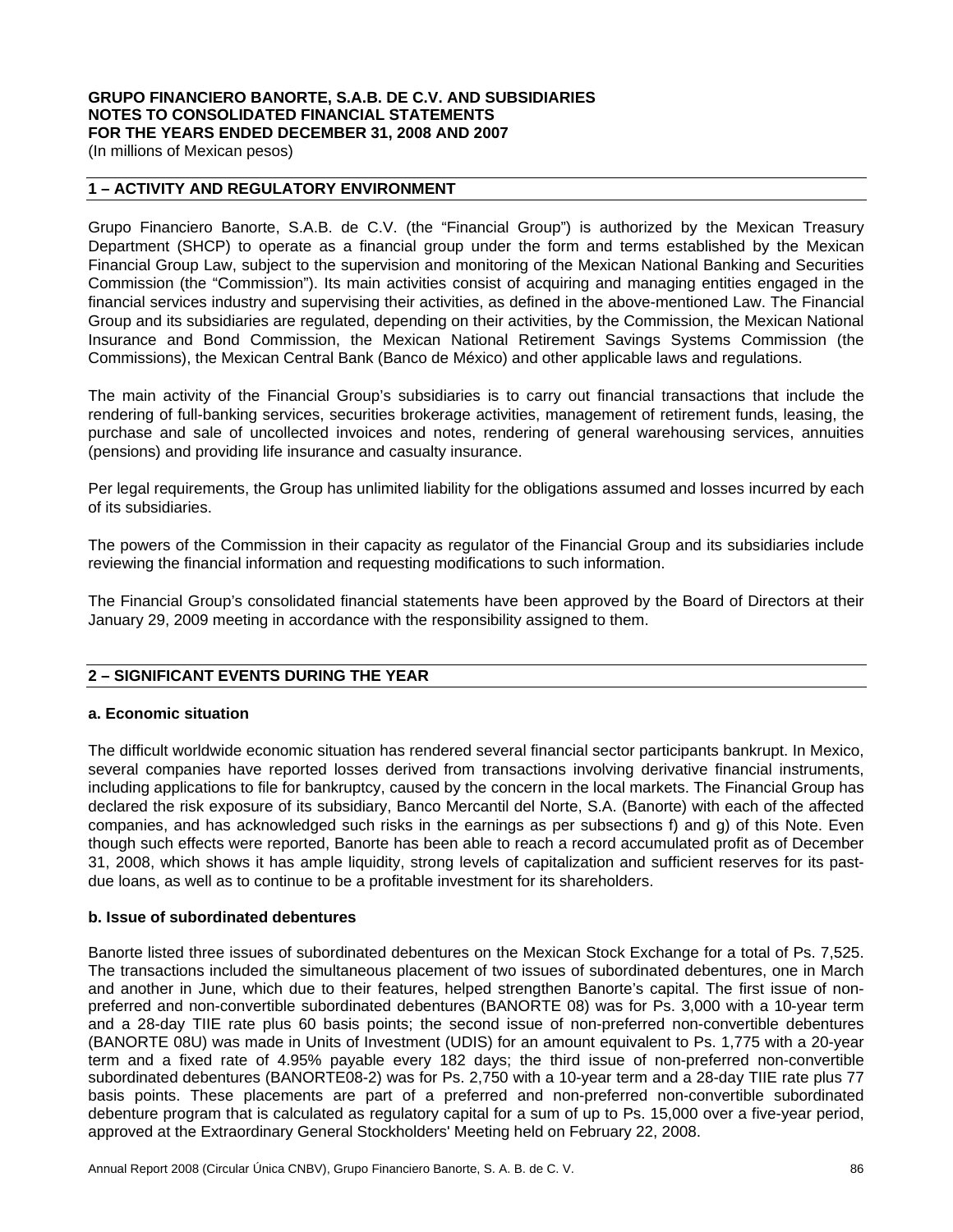## **c. Effects of the VISA Inc. reorganization**

Banorte recorded 1,545,128 ordinary class C (series I) shares of Visa Inc. (VISA) that were assigned to it as a consequence of VISA's reorganization in March 2008, through which VISA indirectly acquired VISA LAC, in which Banorte has a share as a member authorized to use its trademark. The purpose of reorganizing VISA was to go public and place shares on the New York Stock Exchange. A total of 868,138 shares were sold at the time of the assignment, recording an income before taxes of Ps. 394 in "Other income". Furthermore, Banorte recorded the remaining 676,990 shares received by VISA that were not put up for trading as investments in securities under the category "Available for sale securities." During the third quarter of the year, 544,690 shares were sold, recording a gain of Ps. 312. The remaining 132,300 VISA shares in possession of Banorte are recorded at market value, with the valuation effect presented under "Valuation of available for sale securities" in stockholders' equity.

# **d. Effects of the Mexican Stock Exchange Reorganization**

As a result of the Mexican Stock Exchange's reorganization to become a public company during the second quarter of 2008, Banorte sold the shares of S.D. Indeval Institución para el Depósito de Valores, S.A. de C.V. (S.D. Indeval) that it had recorded under "Permanent Investments in Shares", thereby recording a Ps. 91 profit before taxes in "Other income".

Moreover, Casa de Bolsa Banorte, S.A. de C.V. (Brokerage House) generated revenues from selling the shares it had that were recorded under "Earnings from available for sale securities valuation" in the Balance Sheet for Ps. 144 and under "Other income" in the income statement for Ps. 40. The share and corporate restructuring consisted mainly of the sale or swap of shares of the Mexican Stock Exchange, Asigna, Mexder, Contraparte Central de Valores de México and S.D. Indeval, for which a specific treatment was applied in each case. In the case of S.D. Indeval, such treatment consisted of selling the total number of shares in two parts. The first was for 75% of the transaction value that corresponds to the future benefits of the share in the Brokerage House for Ps. 40 million recorded under "Other income". The remaining 25% corresponded to payment of the shares, because they cannot be realized until the Stock Market Law that restricts this operation is modified.

## **e. Merger of subsidiaries**

At the Extraordinary Stockholders' Meetings held on October 3, 2007, the merger of "Arrendadora y Factor Banorte, S.A. de C.V., Sociedad Financiera de Objeto Múltiple, Entidad Regulada, Grupo Financiero Banorte" (previously Factor Banorte, S.A. de C.V.) with "Arrendadora Banorte, S.A. de C.V., Sociedad Financiera de Objeto Múltiple, Entidad Regulada, Grupo Financiero Banorte" was authorized, whereby the former was the merged entity and the latter the merging entity that took on the merged entity's name. The merger became effective as of January 31, 2008.

At the Extraordinary Stockholders' Meetings held on June 16, 2008, the merger of Banorte, as the merging entity, with its subsidiaries Inmobiliaria Bancrecer, S.A. de C.V., Inmobiliaria Innova, S.A. de C.V., Inmobiliaria Banormex, S.A. de C.V., Inmuebles de Tijuana, S.A. de C.V., Inmobiliaria Banorte, S.A. de C.V., Constructora Primero, S.A. de C.V., Inmuebles de Occidente, S.A., Inmobiliaria Finsa, S.A. de C.V., and Inmobiliaria Bra, S.A. de C.V., as the merged entities was authorized, using the May 31, 2008 balance sheets as a basis for the merger. The merger will become effective when the approved agreements or basis for the merger are inscribed in the Public Registry of Commerce and when the Mexican Treasury Department's (SHCP) gives its authorization.

## **f. Lehman Brothers' securities**

During September 2008, Banorte recorded under "Brokerage revenues" a loss of Ps. 295 associated with the permanent impairment and loss generated by the sale of these securities. The loss is made up of USD 24 million in senior debt notes and USD 1 million in derivative financial instruments.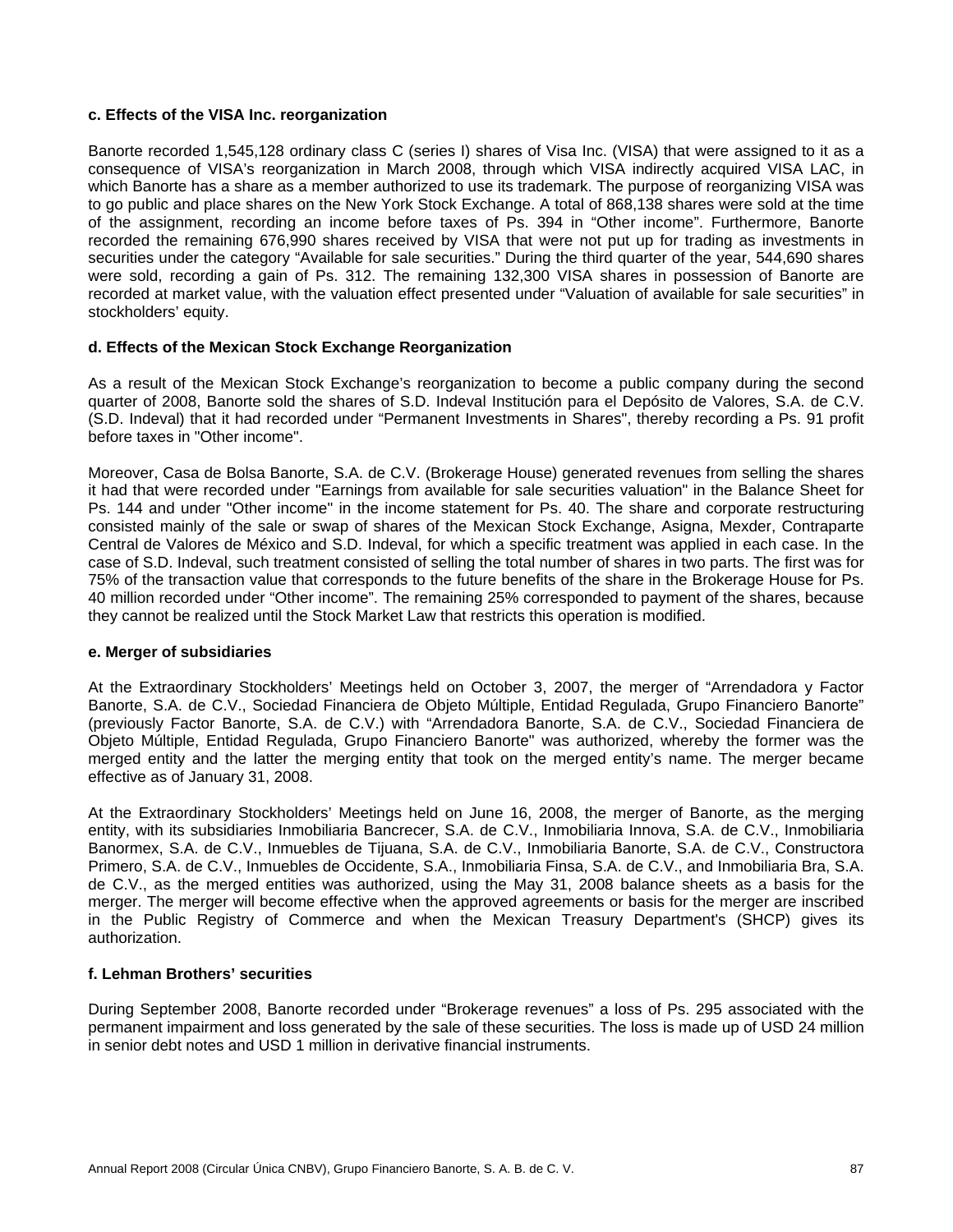## **g. COMERCI's credit quality impairment**

As a result of the difficult economic situation and its participation in transactions involving derivative financial instruments and given the request submitted by Controladora Commercial Mexicana, S.A.B. de C.V. (COMERCI) to file for bankruptcy, Banorte acknowledged a loan loss exposure from COMERCI in the amount of Ps. 1,030 created an unsecured loan maturing in March 2009. Such exposure represents 0.18% of Banorte's total assets, 0.4% of the overall loan portfolio, and 2.8% of the stockholders' equity reported by December 31, 2008. COMERCI never revealed its derivative position that could lead it to the current situation when the loan was originated nor during the periodic revisions. Banorte is waiting for COMERCI's request to file for bankruptcy to be resolved in order to start the restructuring process and negotiate the partial or total recovery of the loan.

As of December 31, 2008, Management has created sufficient loan reserves according to the corresponding methodology.

#### **h. Credit card payment campaign**

Given the liquidity problems some customers are having in the current difficult economic situation, as reflected in the impairment of credit card loan asset quality, Banorte decided to take a series of measures to help its customers face these difficult times. During 2008, a massive campaign was launched to offer an option to customers who wanted to defer their debt repayment and improve their payment profile, under which the customer's debt was frozen for the agreed term and amortized in fixed payments. As of December 31, 2008, the total amount of the loans under this campaign was Ps. 703.

#### **3 – BASIS OF PRESENTATION**

#### **Monetary unit of the financial statements**

The financial statements and notes as of December 31, 2008 and for the year then ended include balances and transactions in Mexican pesos of a different purchasing power. The financial statements and notes as of December 31, 2007 and for the year then ended include balances and transactions in Mexican pesos of purchasing power of December 31, 2007.

## **Consolidation of financial statements**

The accompanying consolidated financial statements include those of the Financial Group and its subsidiaries mentioned below. All significant intercompany balances and transactions have been eliminated in consolidation.

As of December 31, 2008 and 2007, the Financial Group's consolidated subsidiaries and its ownership percentage are as follows:

| Banco Mercantil del Norte, S.A. and subsidiaries | 97.06% |
|--------------------------------------------------|--------|
| Casa de Bolsa Banorte, S.A. de C.V.              | 99.99% |
| Arrendadora y Factor Banorte, S.A. de C.V.       | 99.99% |
| Almacenadora Banorte, S.A. de C.V.               | 99.99% |
| Créditos Pronegocio, S.A. de C.V.                | 99.99% |

## **Consolidation of financial statements of Banorte USA, Corporation and subsidiaries (indirect foreign subsidiary)**

In order to consolidate the financial statements of Banorte USA, they are first adjusted in the recording currency (U.S. dollar) to conform to the accounting criteria established by the Commission. The financial statements are then converted to Mexican pesos according to the following methodology: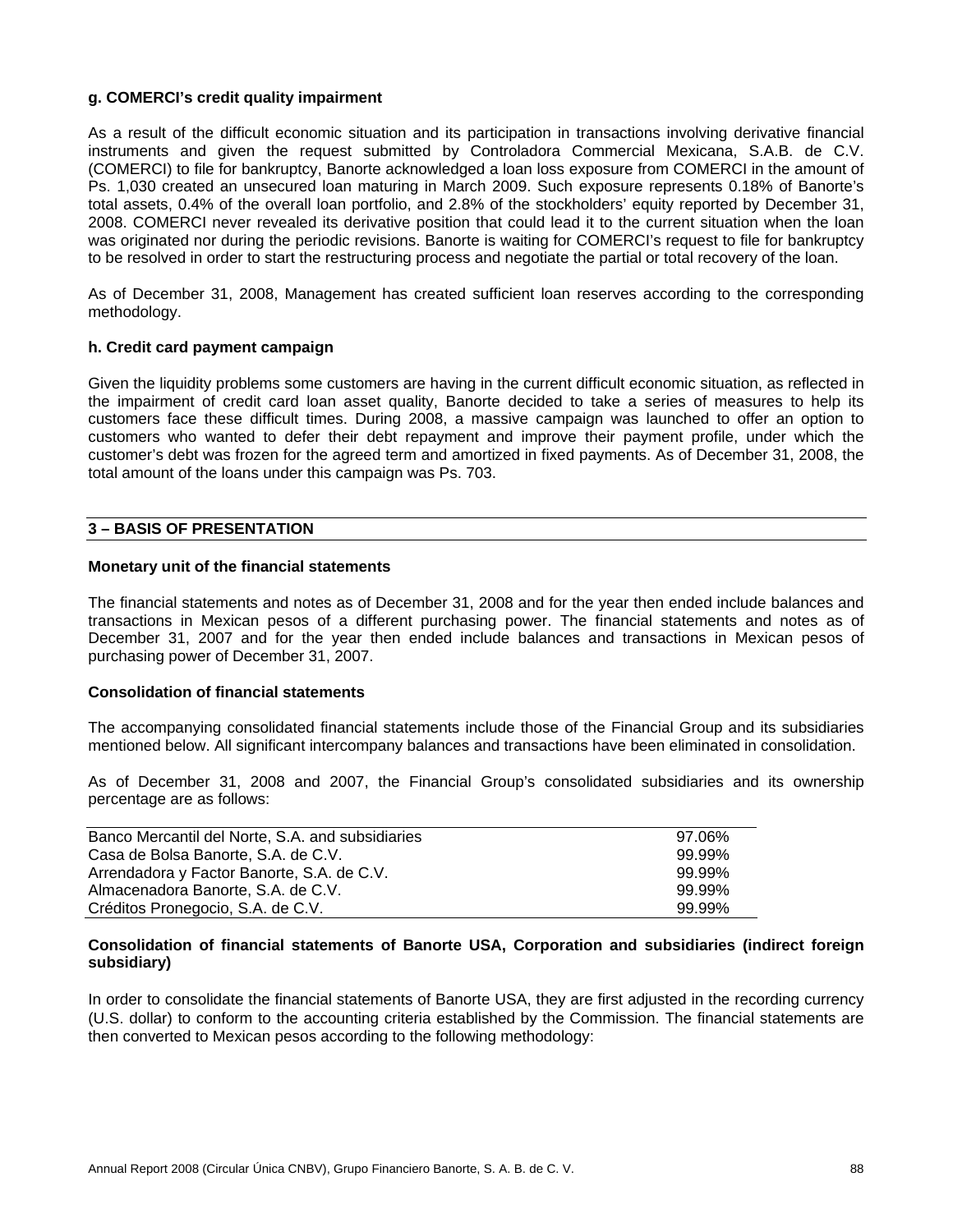As of 2008, foreign operations whose recording and functional currency are one and the same convert their financial statements using the following exchange rates: a) year-end rate for assets and liabilities, b) historical rate for stockholders' equity, and c) weighted average rate of the period for income, costs and expenses. Up until 2007, conforming to the accounting criteria established by the Commission included recording the inflation effects of the foreign country and then converting them at the year-end exchange rate for all assets, liabilities income, costs and expenses, and the historical exchange rate was used for paid-in capital. In 2008 and 2007 the conversion effects are presented in stockholders' equity.

## **Comprehensive income**

This is the change in stockholders' equity during the year, for concepts other than distributions and activity in contributed common stock, and is comprised of the net income of the year, plus other comprehensive income (loss) items of the same period, which are presented directly in stockholders' equity without affecting the consolidated statements of income, in accordance with the accounting practices established by the Commission. In 2008 and 2007, comprehensive income includes the net income of the year, the result from valuation of available for sale securities, the unrealized gain or loss on valuation from cash flow hedge instruments, and the conversion effects of foreign operations.

## **4 – SIGNIFICANT ACCOUNTING POLICIES**

The significant accounting policies of the Financial Group are in conformity with practices prescribed by the Commission through issued accounting standards and other applicable laws, which require Management to make certain estimates and use certain assumptions to determine the valuation of certain items included in the consolidated financial statements and make the required disclosures therein. Even though they may differ in their final effect, the Management considers the estimates and assumptions were adequate under the current circumstances.

Pursuant to accounting Circular A-1, "Basic Scheme of the Set of Accounting Criteria Applicable to Banking Institutions", prescribed by the Commission, the institutions' accounting will adhere to the Financial Reporting Standards (NIF), defined by the Mexican Board for Research and Development of Financial Reporting Standards (CINIF), except when the Commission deems it necessary to apply a specific accounting standard or Circular, considering the fact that the institutions perform specialized operations.

## **Changes in accounting principles**

On September 1, 2008, the Commission issued a resolution that modifies the "General Provisions Applicable to Banking Institutions" thereby replacing accounting Circular C-1, "Recording and Cancellation of Financial Assets", and C-2, "Securitization Operations", and adding accounting Circular C-5 "Consolidation of Special Purpose Entities." These provisions will become effective as of January 1, 2009, except for C-1, which according to the following paragraph, should be applied as of October 14, 2008.

Moreover on October 13, 2008, the Commission issued another resolution that modifies the "General Provisions Applicable to Banking Institutions" thereby replacing accounting Circular B-3, "Repurchase or Resale Agreements", B-4, "Securities Loans", and C-1, "Recording and Cancellation of Financial Assets," as well as Circular D-1, "Balance Sheet", D-2, "Income Statements", and D-4, "Statement of Changes in the Financial Position." This resolution became effective as of October 14, 2008, for which Banorte certified that it had the necessary systems to implement the aforementioned accounting criteria. If it hadn't, been able to it would have had to use the criteria in effect until this Resolution became effective. As Banorte certified the above, it applied these criteria as of October 1, 2008. The application of Circular B-3 was made "prospectively" pursuant to NIF B-1, "Accounting Changes and Corrections of Errors", and therefore transactions previously recorded were not reevaluated.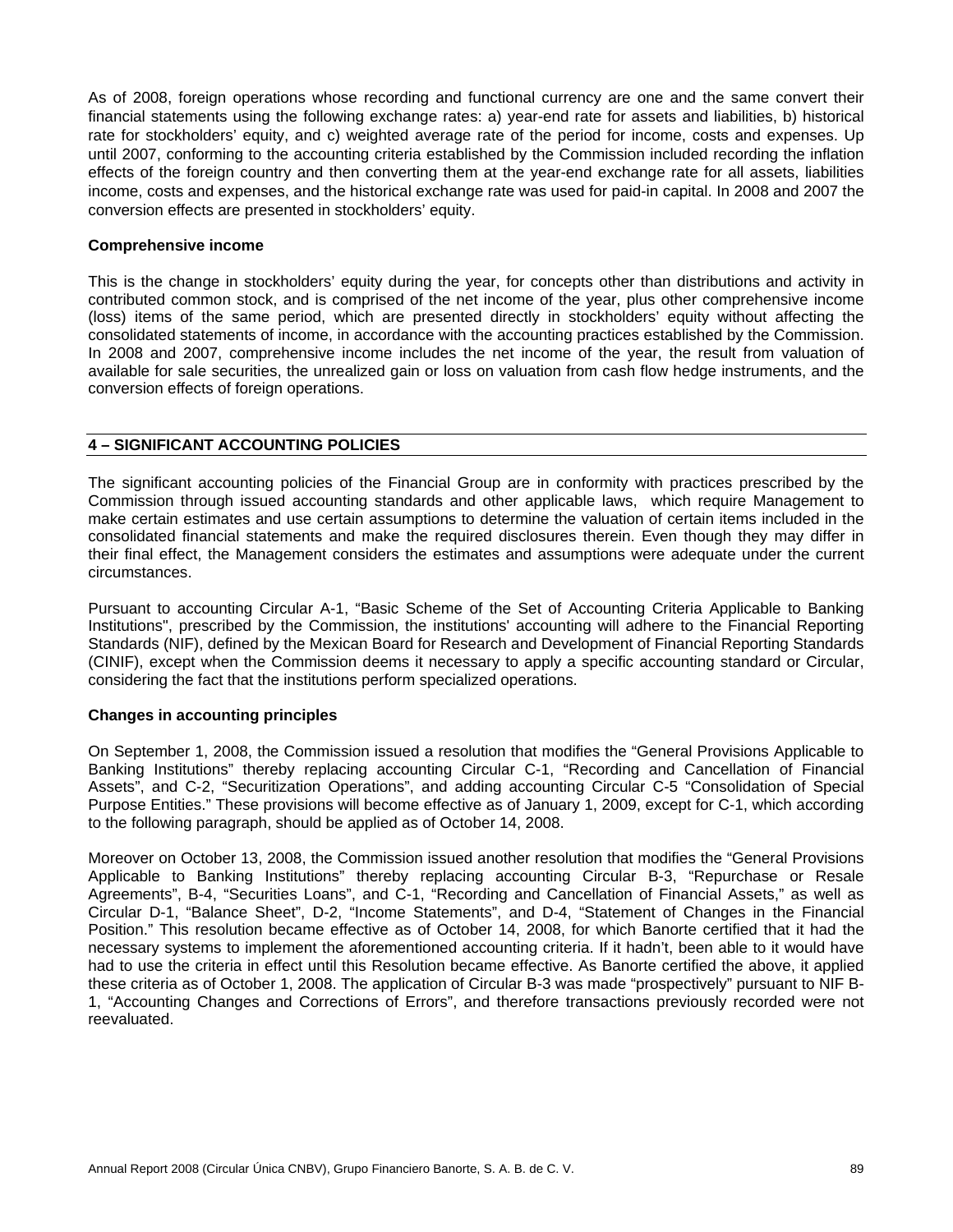Additionally, on October 16 and November 10, 2008, by means of official documents 100-035/2008 and 100- 042/2008, respectively, the Commission authorized Banorte to transfer the investment in securities it held in the category of "Trading securities" to the category of "Available for sale securities" or "Securities held to maturity", at the last book value recorded in the balance sheet at the time of the reclassification without reversing the valuation recorded in income on the transfer date. Furthermore, it enabled Banorte to transfer debt instruments from "Available for sale securities" to "Securities held to maturity" at the last book value recorded in the balance sheet at the time of the reclassification without reversing the valuation recorded in stockholders' equity at the transfer date, which will be amortized in the year's earnings based on the security's remaining life. These provisions were applied equally to securities to receive in repurchase agreement operations. The Commission allowed this accounting criteria to be applied only once on the value date of October 1, 2008 and during the last quarter of 2008.

Given the above, during October 2008 Banorte reclassified from "Trading securities" to "Securities held to maturity" a total of 6,035,947,400 securities with an accounting value of Ps. 12,803 on the reclassification date. Additionally, it reclassified from "Available for sale securities" to "Securities held to maturity" a total of 560,523,193 instruments with an accounting value of USD 553 million and EUR 20 million.

The aforementioned reclassifications were driven by the value loss in trading securities when stated at fair value, caused by the volatility and uncertainty of the financial markets during the last quarter of 2008. According to the analyses made by the Management as of December 31, 2008, the securities held to maturity position has not shown any indication of permanent impairment.

If the Financial Group had not made this reclassification, as of October 31, 2008 it would have recorded a loss in the year's earnings equivalent to Ps. 20 and Ps. 710 in stockholders' equity, for "Trading securities" and "Available for sale securities", respectively.

The principle changes in the accounting policies that apply to the Financial Group are explained below:

• Repurchase or resale transactions pursuant to Circular B-3, "Repurchase or Resale Agreements", are recorded according to the economic substance of the transaction, which is financing with collateral, by which the purchaser gives cash as financing in exchange for financial assets as guarantee in case of noncompliance. The financial assets pledged as collateral are still recorded in the balance sheet as it retains the risks, benefits and control over them.

On the repurchasing agreement operation contract date, the cash income or outlay should be recorded, or a liquidating account as well as receivable or payable account at its fair value, initially at the agreed price, which represents the right or the obligation of restoring the cash to the counterparty.

- Circular C-1, "Recording and Cancellation of Financial Assets", states that in order for an entity to cancel a financial asset, it must transfer all the contract rights to receive the cash flows from the financial asset or retain the contract rights to receive the cash flows from the financial asset and, at the same time, assume the contract obligation of paying such cash flows to a third party who meets certain requirements. Moreover, the substantial transfer of risks and benefits is considered a prerequisite for cancelling an asset as a sale. This modification impacts the accounting recording of repurchase agreements and securities loans, as well as securitization transactions as mentioned below.
- Up until 2007 securitization transactions were not reported in the balance sheet, as the transferred assets met the requirements of a sale and, consequently, the transferred asset, the liability corresponding to issues made and the effects in earnings based on this Circular were not recorded. As of October 14, 2008, securitization operations must meet the requirements established in accounting Circular C-1 to be considered as a sale. Otherwise, the assets, debt issues made on the same and the effects on earning based on this Circular should remain in the balance sheet. On the other hand, the prerequisite of "control" is established in order to consolidate the specific purpose entities (e.g. securitization trusts), regardless of the equity holding percentage. Therefore, unless it is proven that the special purpose entity is not controlled by the asset "assigning" entity, it must be consolidated.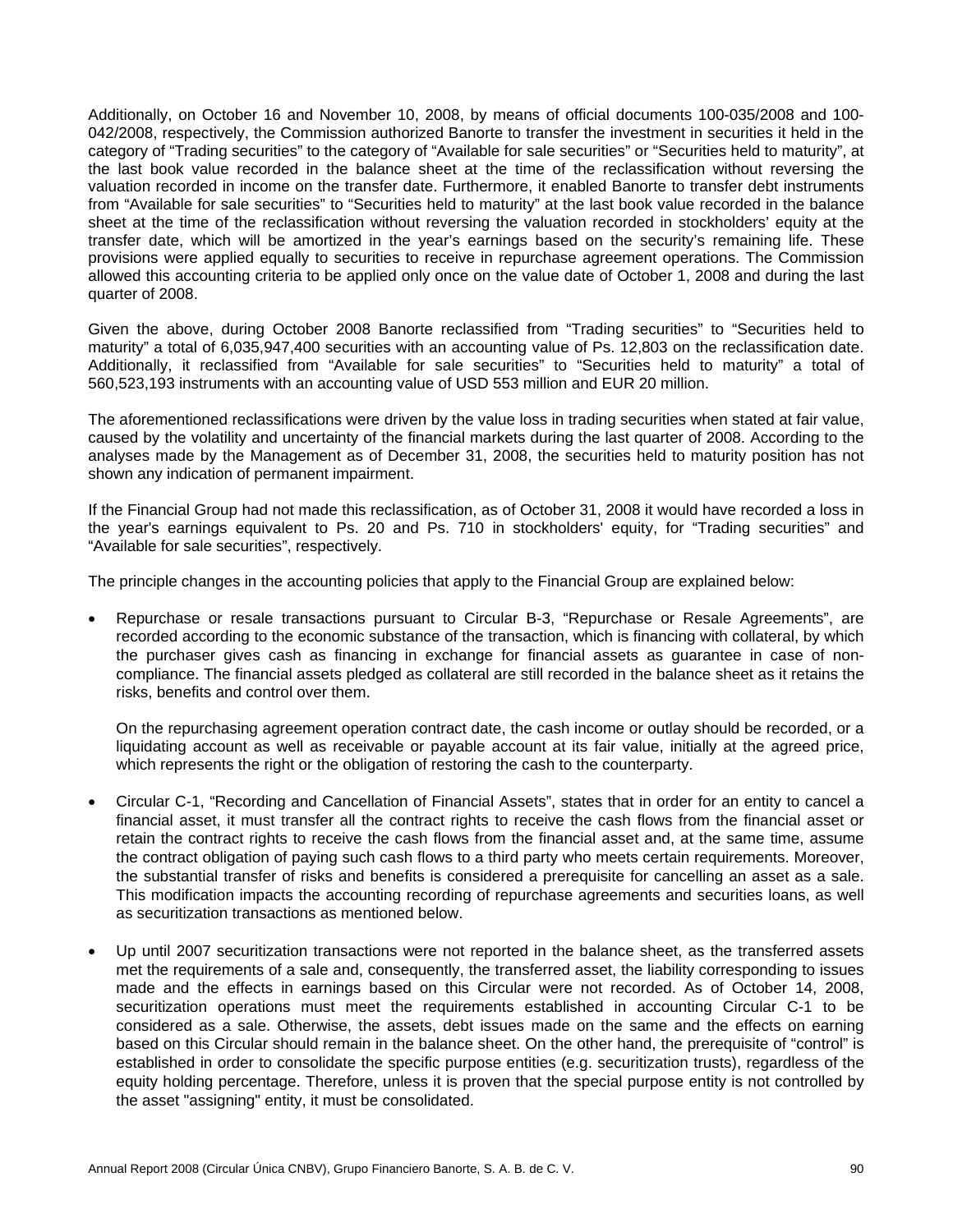Note 37 describes the effects that would have been recorded if the new accounting Circulars C-1, C-2 and C-5 had been applied retrospectively.

The following are some of the principal changes derived from the new NIF's and interpretations (INIF's) issued or modified by CINIF that went into effect as of January 1, 2008:

• NIF B-10, "Effects of Inflation", considers two economic environments: a) inflationary; when the cumulative inflation of the three previous annual periods is 26% or more, in which case the inflation effects must be recognized; b) non-inflationary; when in the same period cumulative inflation is less than 26%; in this case the effects of inflation may not be recorded in the financial statements. Furthermore, it eliminates the replacement cost valuation and specific indexing methods and requires that the equity monetary position and the result of holding non-monetary assets holding (RETANM) be reclassified to retained earnings, except the RETANM identified as unrealized at the date this standard becomes effective, which will be kept in stockholders' equity to be applied to the earnings of the year when such assets are realized.

The Financial Group reclassified Ps. 6,380 to retained earnings from prior years, which corresponds to the cancellation of the initial balance of the "Insufficiency in Restated Stockholders' Equity".

The cumulative inflation over the previous three years was 11.26%. Therefore, the Mexican economy qualifies as non-inflationary. As of January 1, 2008, the Financial Group discontinued recording the inflation effects in the financial statements. However, assets, liabilities and stockholders' equity of December 31, 2008 and 2007 include the restatement effects recorded up until December 31, 2007.

- NIF B-15, "Conversion of Foreign Currencies", eliminates the classifications of integrated foreign operation and foreign entity as it incorporates the concepts of currency of recording, functional and reporting currencies. It sets forth the procedures for converting financial information of foreign operations: i) from the recording currency to the functional currency; and ii) from the functional to the reporting currency.
- NIF D-3, "Employee Benefits", incorporates current and deferred PTU as part of its scope and establishes that deferred PTU should be determined with the same asset and liability methodology as NIF D-4, "Income Taxes." It includes the concept of career salary, and the amortization period of most of the items is reduced to the lower of the remaining labor life or five years, as follows:
	- The initial balance of the severance and retirement benefits liability transition
	- The initial balance of previous services and plan modifications.
	- The initial balance of the actuarial gains and losses of severance benefits is amortized in 2008 income statements.
	- The initial balance of the actuarial gains and losses of severance benefits is amortized in five years (net transition liability) with the option to amortize it in the 2008 income statement.
- NIF D-4, "Income Taxes", eliminates the term "permanent difference" and incorporates some definitions. It also requires that the line item called "Initial Cumulative Effect of Deferred Income Taxes" be reclassified to retained earnings, unless it is identified with any items of other comprehensive income that have not yet been applied to earnings.
- INIF 5, "Recording the Additional Compensation Agreed at the Beginning of the Derivative Financial Instrument to Adjust to its Fair Value", establishes an additional compensation agreed at the beginning of the derived financial instrument equivalent to its fair value and, therefore, should be part of the instrument's initial fair value instead of being subject to amortization as per Bulletin C-10.
- INIF 8, "Effects of the Business Flat Tax", establishes that the Business Flat Tax (IETU) should be considered as a tax on profit and provides the accounting guidelines to record it as a deferred tax when it is expected to be greater than the ISR (income tax) of the same period. To date the Financial Group has not incurred IETU.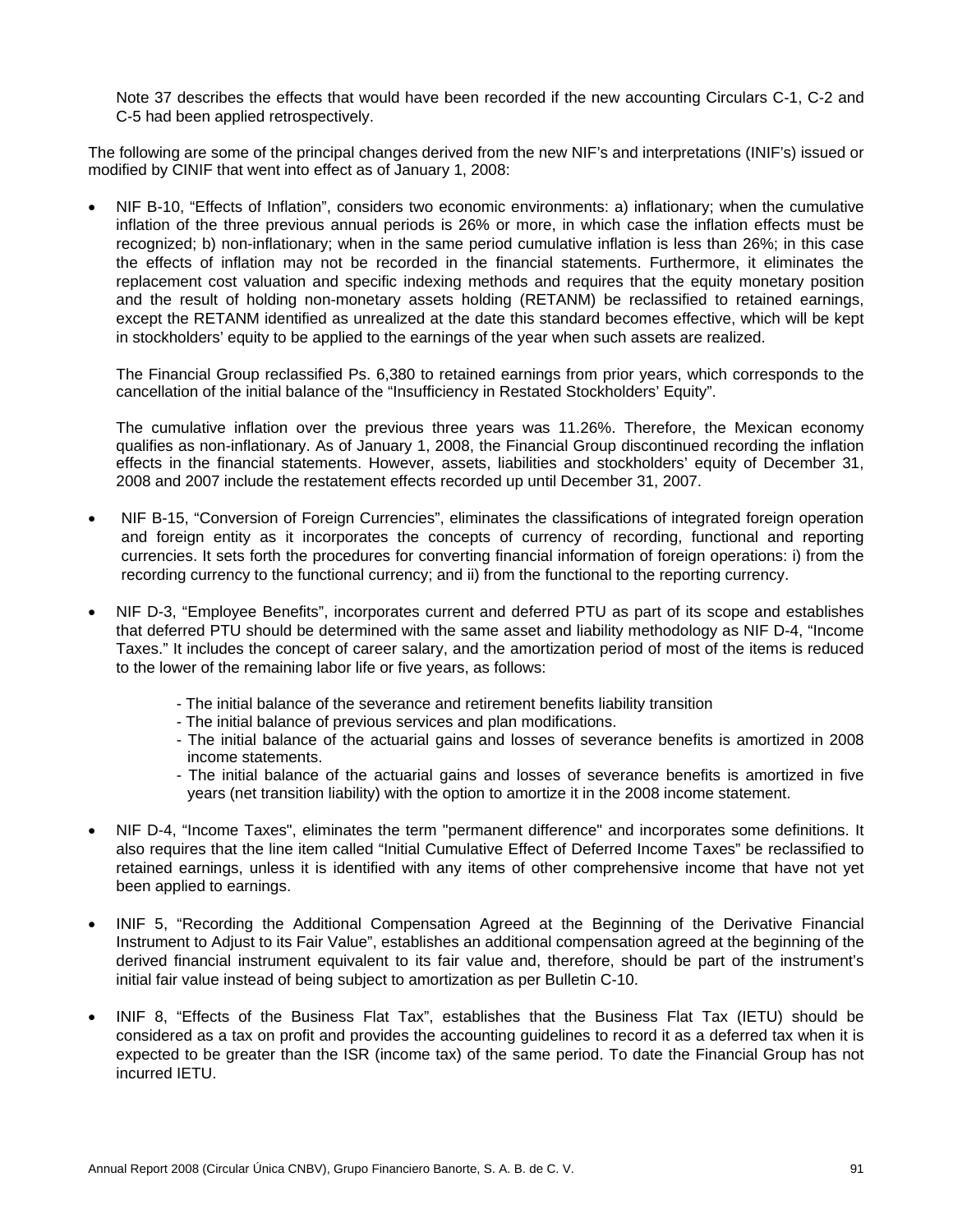The significant accounting policies followed by the Financial Group are described below:

## **Recognition of the effects of inflation in financial information**

As mentioned above, as of January 1, 2008, the Financial Group discontinued recording the effects of inflation. Up until December 31, 2007, such recording resulted mainly in inflationary gains or losses on non-monetary and monetary items, which are shown in the financial statements under "Insufficiency in Restated Stockholders' Equity", "Effect of Holding Non-Monetary Assets" and "Monetary Position Gains and Losses".

The inflation rates for the periods ending on December 31, 2008 and 2007 were 6.39% and 3.80%, respectively.

## **Cash and cash equivalents**

Cash and cash equivalents are stated at nominal value plus accrued yields, which are recognized in results as they accrue. Funds available in foreign currency are valued at the exchange rate published by Banco de México at the balance sheet date.

# **Trading securities**

Trading securities represent debt instruments and equity securities owned by the Financial Group, from which it intends to obtain profits by actively trading in the market. They are stated at fair value, which is determined by the price vendor contracted by the Financial Group, in conformity with the following guidelines:

## *Debt securities*

- Applying market values
- If the market value cannot be obtained from a reliable source or it is not representative, the market prices of similar instruments or prices calculated based on formal valuation techniques will be used.
- When the fair value of the securities cannot be determined, these will be stated at the last fair value determined or at the acquisition cost, plus accrued interest.

## *Equity securities*

- Applying market values
- If the market value cannot be obtained from a reliable source or it is not representative, the fair value will be determined based on the equity method described in Bulletin B-8, "Consolidated and Combined Financial Statements and Permanent Stock Investments", of MFRS or, in rare cases, based on the acquisition cost restated by a factor derived for the value of the UDI.
- When the fair value of the securities cannot be determined, these will be stated at the last fair value determined or at the acquisition cost, which should be adjusted to it net trading value.

The increase or decrease in the fair value of these securities is recognized in the results of operations.

# **Available for sale securities**

Available for sale securities are debt or equity securities that are classified neither as trading nor held to maturity. They are valued in the same way as trading securities, but with unrealized gains and losses recognized in stockholders' equity.

## **Held to maturity securities**

Held to maturity securities consist of debt instruments whose payments can be determined and with known maturities exceeding 90 days, which are acquired with the intent to hold them to maturity. They are initially recorded at acquisition cost and are subsequently carried at amortized cost.

If sufficient evidence exists that a security represents a high credit risk and/or its estimated value decreases, the book value could be modified based on the net realizable value determined by using formal valuation techniques, with a charge to results recorded in the year of the write-down.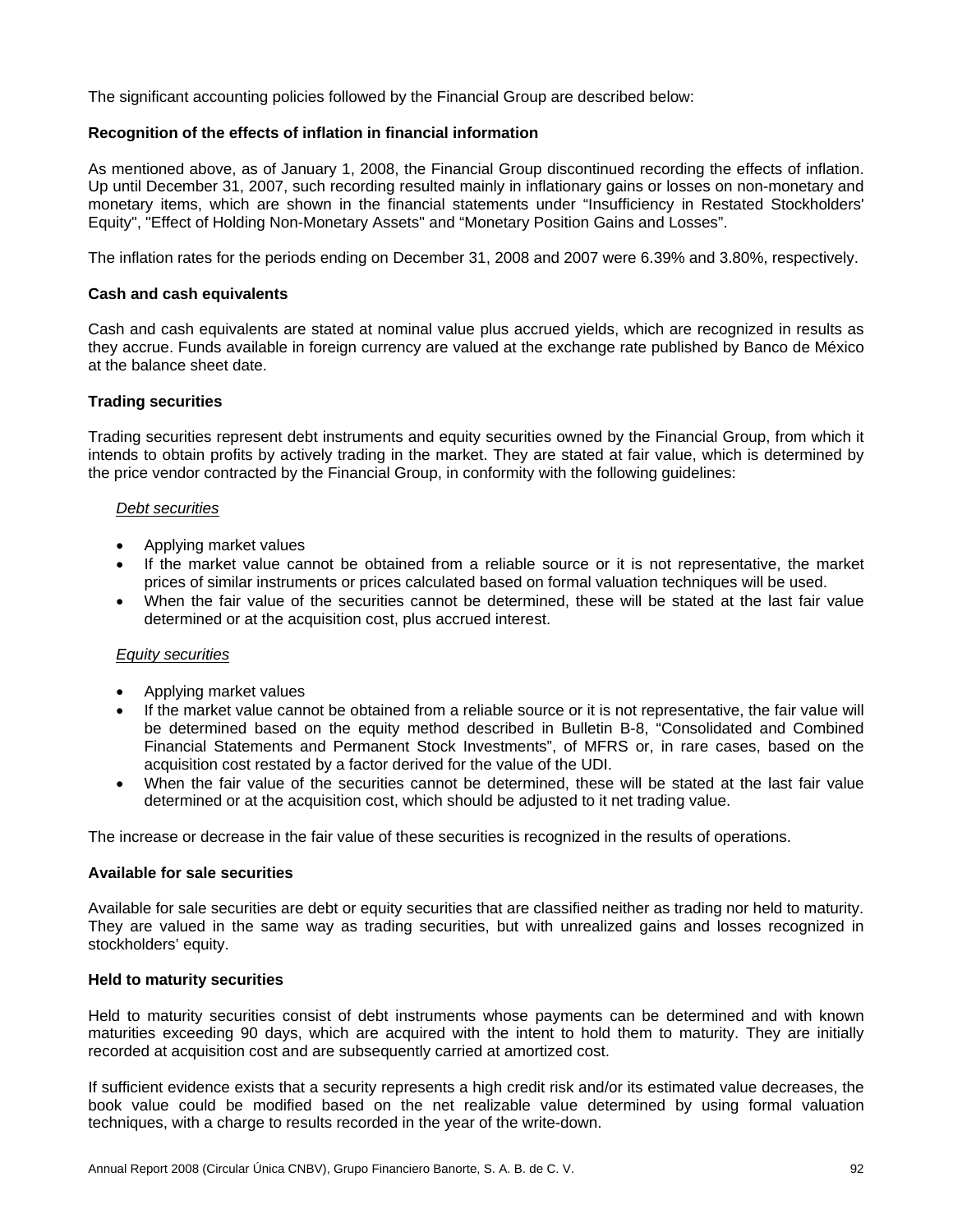Transfers from this item to "Available for sale securities" can only be made providing the related instruments will not be held to maturity.

## **Customer repurchase agreements**

This is a transaction by which the purchaser acquires ownership of credit titles for a sum of money and is obliged to transfer titles of the same kind to the seller of the securities within the agreed term and in exchange for the same price plus a premium. The purchaser keeps the premium unless otherwise agreed.

Until September 30, 2008, when the Financial Group acted as the seller, the repurchase agreement transactions were recorded net and represented the difference between the fair value of the securities given under the repurchase agreement (asset position), which represented the securities to receive in the operation pursuant to the trading securities valuation criteria, and the current value of the maturity price (liability position). When the Financial Group acts as the purchaser of securities, the net position represents the difference between the present value of the price at maturity (asset position) and the fair value of the securities received under the repurchase agreement (liability position), which are valued according to the method discussed in the preceding paragraph.

Since October 1, 2008, repurchase transactions are recorded as follows:

Repurchase transactions are recorded according to their economic substance, which is financing with collateral, by which the Financial Group, acting as the purchaser, gives cash as financing in exchange for financial assets as guarantee in case of non-compliance.

On the repurchase agreement transaction contract date, the Financial Group acting as the seller, records the cash income or outlay, or a liquidating debtor account as well as receivable or payable account at its fair value, initially at the agreed price, which represents the obligation of restoring the cash to the purchaser. The payable account will be valued subsequently throughout the life of the repurchase agreement at its fair value by recognizing the repurchase agreement interest in the earnings of the year according to the effective interest method.

As to the collateral, the Financial Group classifies the financial asset in its balance sheet as restricted, valuing it according to the criteria mentioned above in this note through the repurchase agreement's maturity.

The Financial Group, acting as the purchaser, on the repurchase transaction contract date cash and cash equivalents are recorded or a creditor liquidating account, recording an account receivable at its fair value, initially at the agreed price, which represents the right to recover the cash that was given. The receivable account will be valued subsequently throughout the life of the repurchase agreement at its fair value by recognizing the repurchase agreement interest in the earnings of the year according to the effective interest method.

As to the collateral received, the Financial Group records it in memorandum accounts through the repurchase agreement's maturity, following the guidelines of Circular B-9, "Asset Custody and Management", issued by the Commission.

## **Derivative financial instruments**

The Financial Group is authorized to perform two types of transactions involving derivative financial instruments:

Transactions to hedge the Financial Group's exposed position: Such transactions involve purchasing or selling derivative financial instruments to mitigate the risk resulting from a given transaction or group thereof.

Transactions entered into for trading purposes: The Financial Group enters into such transactions as a market participant for reasons other than to hedge its exposed position.

Transactions with derivative financial instruments are presented in assets or liabilities, as applicable, under the heading "Securities and derivative financial instruments".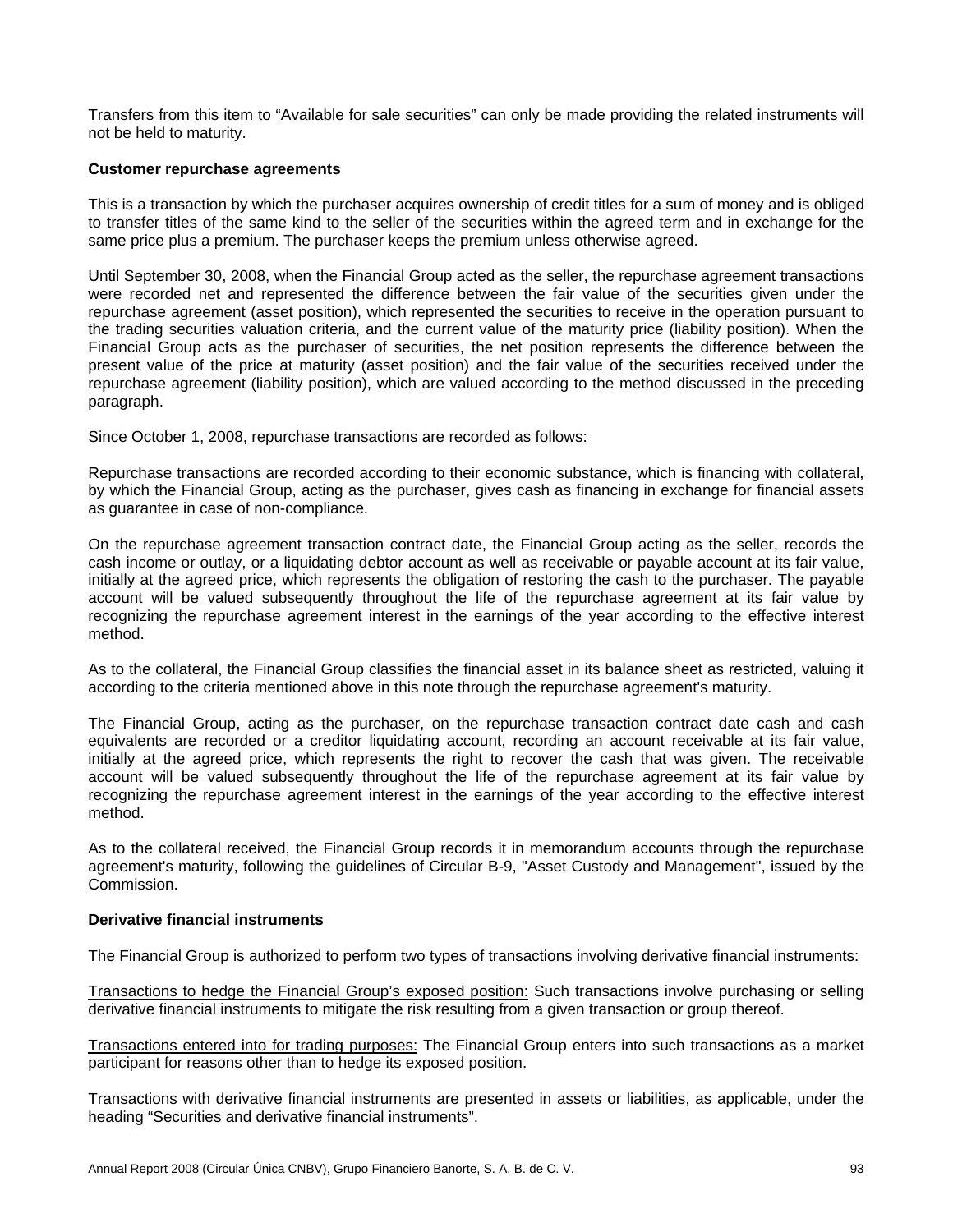When entering into transactions involving derivative financial instruments, the Financial Group's internal policies and procedures require an assessment and risk exposure regarding the financial institution acting as the counterparty to the transaction and that it be authorized by the Banco de México to enter into this type of transaction. Before entering into these types of transactions with corporate customers, a precautionary credit line must be granted by the National Credit Committee or liquid guarantees given through a securitized collateral contract. Transactions entered into with medium and small sized companies and individuals provide for liquid guarantees established in securitized collateral contracts.

The recognition or cancellation of assets and/or liabilities derived from transactions involving derivative financial instruments occurs when these transactions are entered into to, regardless of the respective settlement or delivery date of the goods.

#### *Forward and futures contracts*

Forward and futures contracts for trading purposes establish an obligation to buy or sell an underlying at a future date in the quantity, quality and prices pre-established in the contract. Futures contracts are recorded initially by the Financial Group in the balance sheet as an asset and a liability at fair value, which represents the price agreed in the contract in order to acknowledge the right and obligation of receiving and/delivering the underlying, as well as the right and obligation of receiving and/or delivering the cash equivalent to the underlying, object of the contract.

For the purpose of financial statement presentation, for derivative financial instruments that incorporate both rights and obligations, such as futures and forwards, the asset and liability positions are netted individually. If the net is a debit balance, the difference is presented in the asset under "Derivative financial instruments". If it is a credit balance, it is presented in the liability of the same line item.

The balance of these transactions entered into for trading purposes represents the difference between the fair value of the contract and the established "forward" price.

#### *Option contracts*

Options are contracts that, by paying a premium, grant the right but not the obligation to buy or sell a specific number of underlying instruments at a given price within an established term.

Options are divided into: buy options (calls) and sell options (puts). Both can be used as trading or hedging instruments.

Options can be executed on a specific date or within a certain period of time. The price is agreed in the option and may be exercised at the discretion of the buyer. The instrument to which the price is linked is the reference or underlying value.

The premium is the price the holder pays the issuer for the option rights.

The holder of a call/put option has the right, but not the obligation, to purchase/sell from/to the issuer a certain number of underlying instruments at a fixed price (transaction price) within a certain term.

The Financial Group records the option premium as an asset or liability at the transaction date. The fluctuations of the option's premium market valuation are recorded in the income statement under "Trading" thereby affecting the corresponding account's balance.

Option contracts for trading purposes are recorded in memorandum accounts at their current price, multiplied by the number of securities, and distinguishing the options that are negotiable in the stock market from those that are not in order to control risk exposure.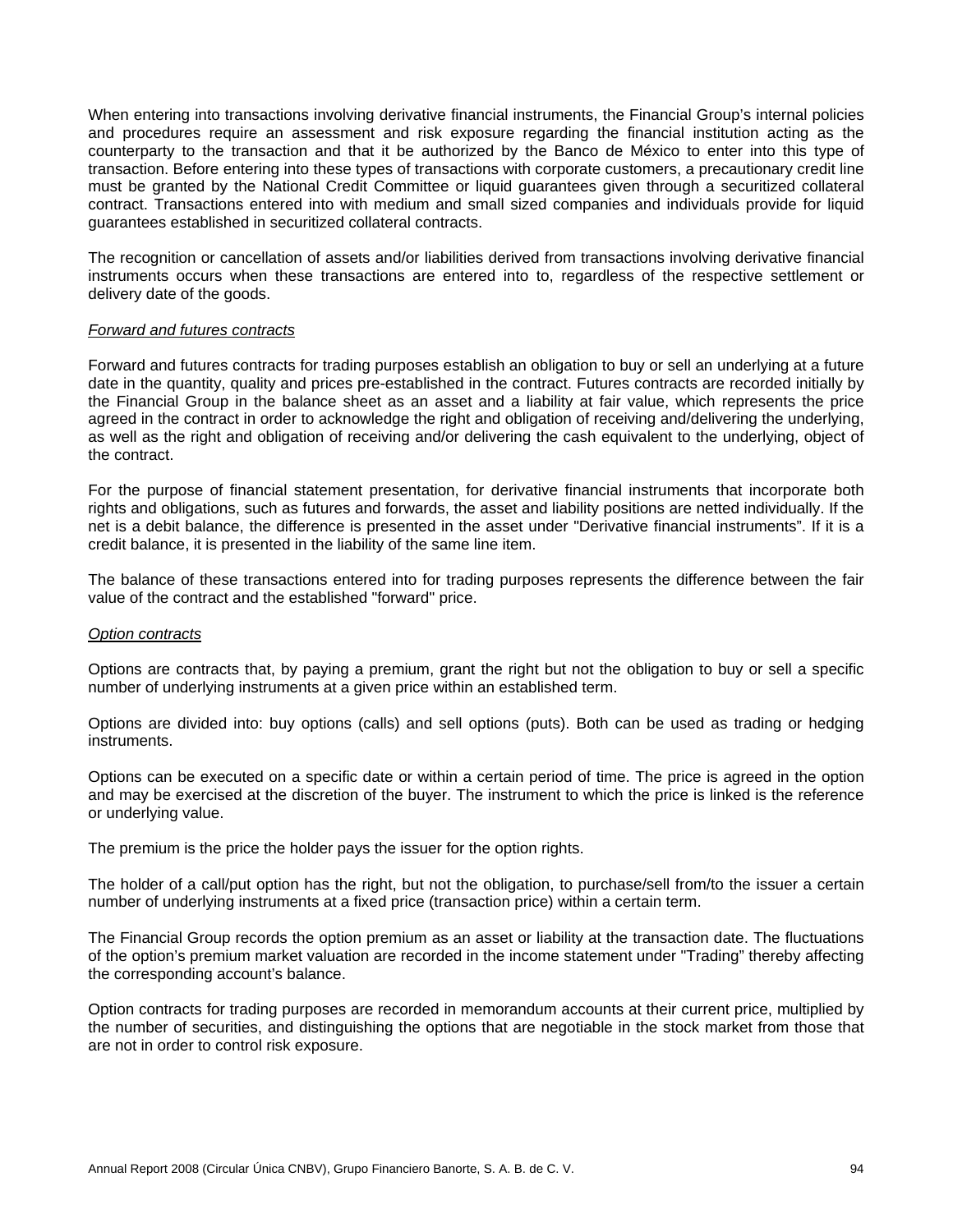All valuation results recorded before the option is exercised or expires are unrealized and not susceptible to capitalization or distribution among their shareholders until they are realized in cash.

## *Swaps*

These are two-party contracts by which a bilateral obligation is established to exchange a series of cash flows for a certain period of time on pre-set dates at a nominal or reference value.

The Financial Group records the asset and liability portion for the rights and obligations agreed upon, valuing the future flows to receive or give at the current value according to the forecast of future applicable rates, discounting the market rate on the valuation date with curves provided by the price provider and verified by the market risk area.

The balance of these transactions entered into for trading purposes represents the difference between the fair value of the asset and liability positions. Balances are presented as assets or liabilities under the "Derivative financial instruments" heading.

Trading transactions are valued at market price, and the result of each valuation is recorded in the year's results.

Management's policy with regards to hedge contracts is to protect the Financial Group's individual balances and stockholders' equity by anticipating interest rate and exchange rate fluctuations.

For hedging derivative financial instruments, the Financial Group applies in all cases the cash flow hedging method and the accumulated compensation method to measure effectiveness. Both methods are approved by current accounting standards. The results of ineffective hedging are recorded in the year's results.

The Financial Group documents hedging transactions from the moment the derivative instruments are designated as hedging transactions. A file is drawn up for each transaction in order to have documented proof as per Bulletin C-10 paragraph 51.

Accordingly, the Financial Group documents its hedging transactions based on the following guidelines:

- A fair value hedging transaction is recorded as follows:
	- a. The gain or loss from valuing the hedging instrument at its fair value is recognized immediately in the period's income statement; and
	- b. The gain or loss from valuing the hedging instrument's primary position attributable to the hedged risk should be restated to such position's book value and recognized immediately in the period's income statement.
- A cash flow hedging transaction is recorded as follows:
	- a. The effective portion of the hedging instrument's gain or loss is recorded as a component of other comprehensive income in stockholders' equity using an asset or liability account called "securities and derivative financial instruments" as a counter-account. The ineffective portion of the gain or loss on the hedging instrument is recognized in current earnings.
	- b. The stockholders' equity balance that is part of other comprehensive income associated with the primary position is restated at the lower value (absolute value) of:
		- I. The accumulated gain or loss on the hedging instrument; and
		- II. The accumulated change in the primary position cash flow fair value from the beginning of the hedging transaction.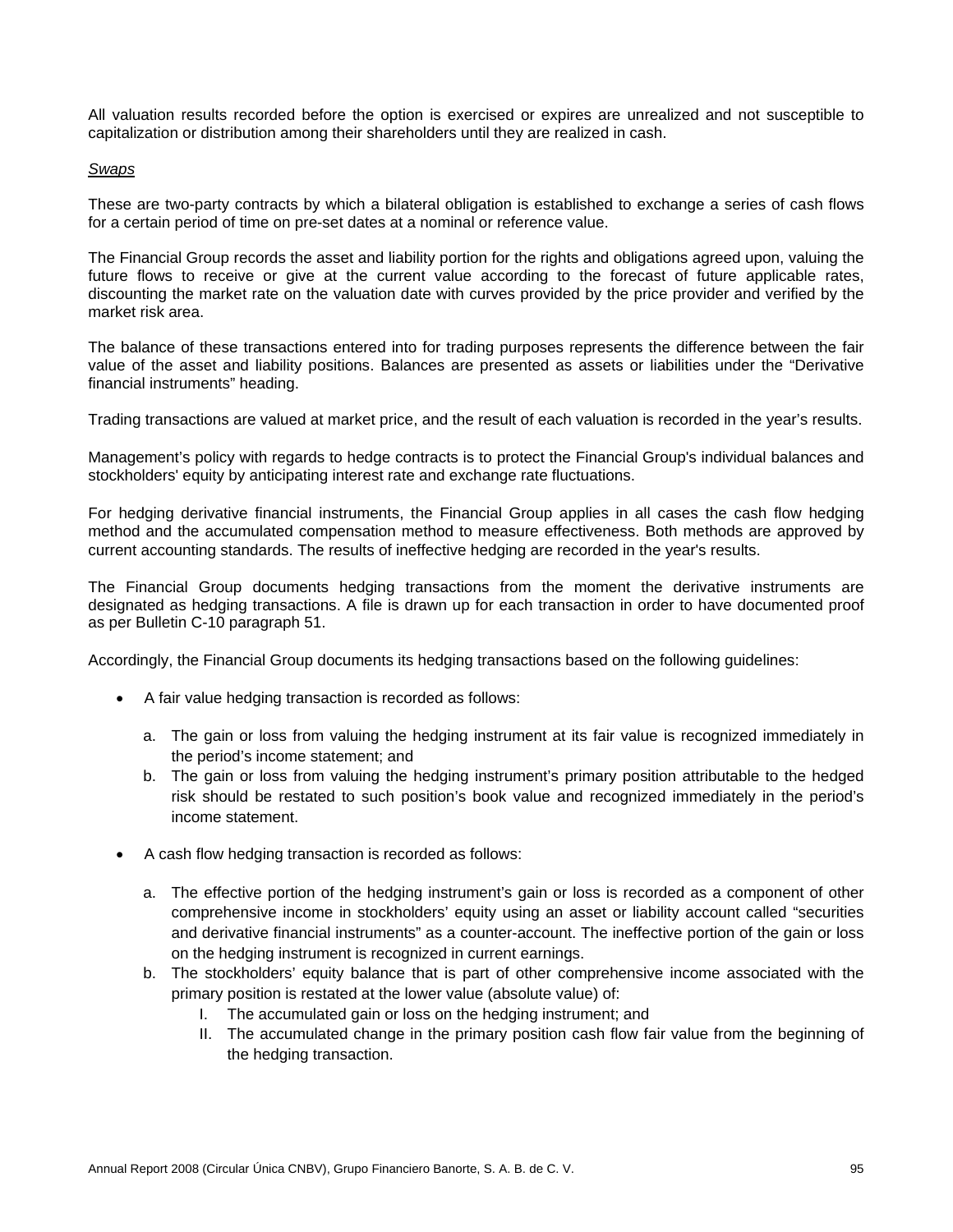## Valuation methods

As the derivative products transacted are considered conventional ("Plain Vanilla"), the standard valuation models contained in the derivative transaction systems and the Financial Group's risk management are used.

All the valuation methods that the Financial Group uses result in the fair value of the transactions and are periodically adjusted. Furthermore, they are audited by internal and external auditors, as well as by the financial authorities.

Valuation of the positions is done on a daily basis and a price provider generates the input used by the transaction and risk management systems. The price provider generates these valuations based on daily market conditions.

#### Operating strategies

#### **Trading**

The Financial Group participates in the derivative instruments market for trading purposes, and the risk exposures generated are computed within its overall VaR limit.

The trading strategy is submitted on a weekly basis to the Financial Group's Treasury Committee, which analyzes the current risks and makes a decision.

#### **Hedging**

The hedging strategy is determined annually and each time the market conditions so require. Hedging strategies are submitted to the Risk Policies Committee.

Hedging transactions comply with the applicable standard set forth in Circular C-10 of the CNBV. This implies, among other things, that the hedge's effectiveness is evaluated both prior to its arrangement (prospective) and thereafter (retrospective). These tests are performed on a monthly basis.

## **Loan portfolio**

The loan portfolio represents the balance of amounts effectively granted to borrowers plus uncollected accrued interest minus prepaid interest received. The allowance for loan losses from credit risks is presented as a reduction of the loan portfolio.

The unpaid loan balance is classified in the past-due portfolio as follows:

- Single payment loans upon the maturity of principal and interest, 30 calendar days after maturity.
- Loans involving a single principal payment at maturity, but with periodic interest payments, total principal and interest payments 30 and 90 calendar days after maturity, respectively.
- Loans for which the payment of principal and interest is agreed based on partial periodic payments, 90 calendar days after the first payment is due.
- In the case of revolving loans, whenever payment is outstanding for two billing periods or 60 or more days have elapsed following maturity.
- Overdrawn customer checking accounts are considered as part of the past-due portfolio when such situations arise.

Interest is recognized and accrued into income as it is earned. The accrual of interest income is suspended when loans are transferred to the past-due portfolio.

The fees charged for the initial granting of loans will be recorded as a differed credit, which will be amortized as interest income, as per the straight line method during the loan's contractual term.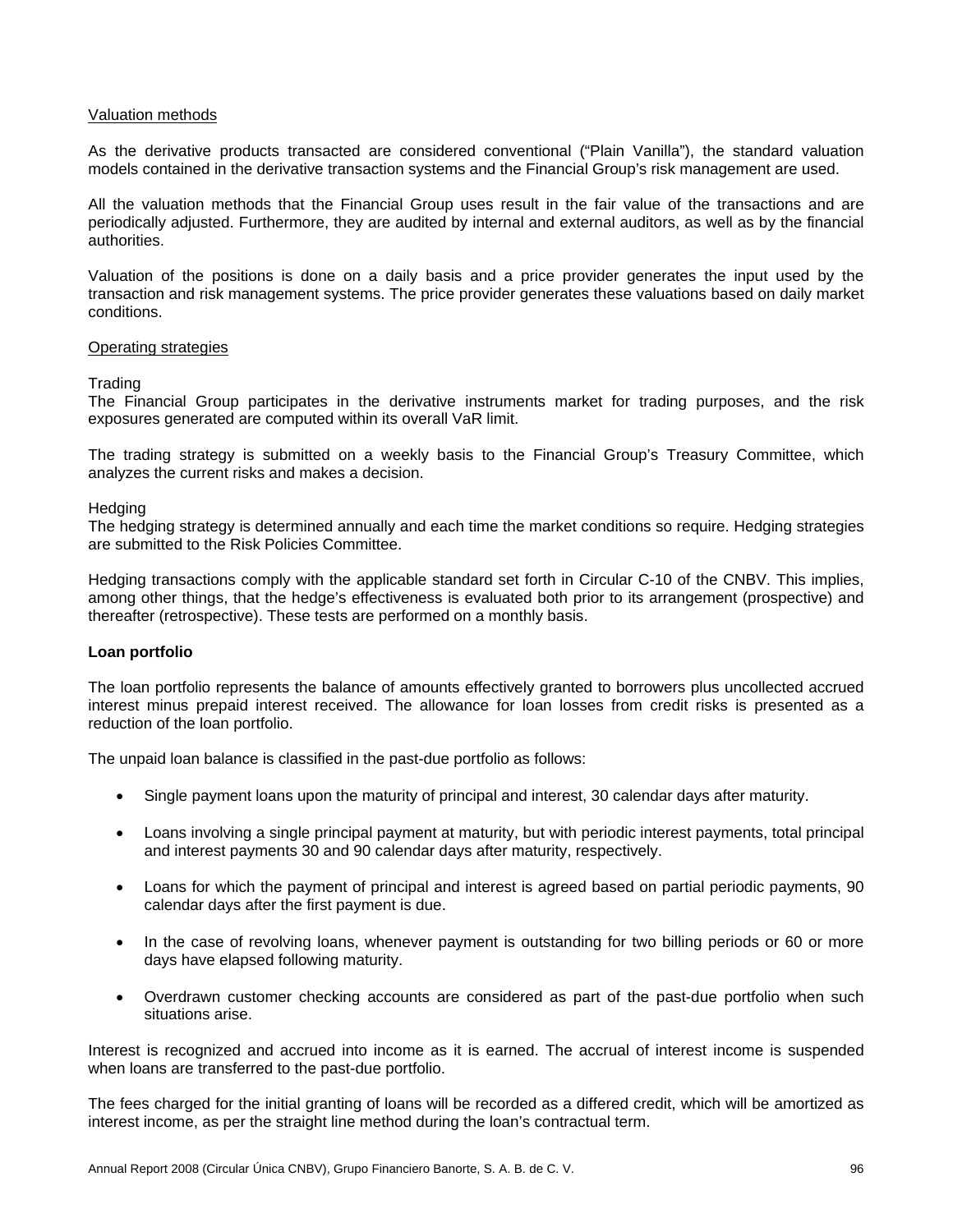Restructured past-due loans are not considered in the current portfolio until evidence of sustained payment is obtained; this occurs when credit institutions receive three timely consecutive payments, or a payment is received for periods exceeding 60 days.

Renewed loans in which the borrower has not paid on time or when the accrued interest balance equals least 25% of the original loan amount are considered past-due until evidence of sustained payment is obtained.

Accrued interest during the period in which the loan was included in the past-due portfolio is recognized as income when collected.

## **Allowance for loan losses**

#### *Application of new portfolio classification provisions*

The loan portfolio is classified according to the rules issued by the SHCP and the methodology established by the Commission. Internal methodologies may be used providing they are authorized by the Commission.

In the case of consumer and mortgage loans, the Financial Group applies the general provisions applicable to credit institutions in classifying the loan portfolio as issued by the Commission on August 22, 2005 and December 2, 2008 and the internal methodology authorized by the Commission for classifying commercial loans.

Such provisions also establish general methodologies for the classification and calculation of allowances for each type of loan, while also permitting credit institutions to classify and calculate allowances based on internal methodologies, when previously approved by the Commission.

As of June 2001, the Financial Group has the Commission's approval to apply its own methodology, called Internal Risk Classification (CIR Banorte) to commercial loans. CIR Banorte applies to commercial loans with outstanding balances equal to or greater than 4 million UDIS or its equivalent in Mexican pesos. Loan classification and reserve allowance are determined based on the rules set by the Commission. This methodology is explained later in this note.

The commercial loan portfolio classification procedure requires that credit institutions apply the established methodology (general or internal) based on quarterly information for the periods ending in March, June, September and December of each year, while also recording the allowances determined at the close of each period in their financial statements. Furthermore, during the month following each quarterly close, financial institutions must apply the respective classification to any loan at the close of the immediately preceding quarter, based on the outstanding balance in effect on the last day of the aforementioned months. The preventive estimates for loan risks that have exceeded the amount required to rate the loan will be cancelled on the date of the following quarterly rating against the period earnings. Additionally, the previously written-off loan portfolio recoveries are applied against the ending balance sheet.

Through its subsidiary Banorte USA, the Financial Group acquired Inter National Bank (INB) in 2006 and continues to apply INB's loan classification methodologies by adjusting the allowance for loan losses, derived from applying such methodologies.

As of November 27, 2008, the Commission issued Document 111-2/26121/2008, which renews for a two-year period, as of December 1, 2008, the authorization for such internal loan classification methodology.

Commercial loans equal to or greater than 4 million UDIS or its equivalent in Mexican pesos are classified according to the following criteria:

- Debtor's credit quality
- The loans, in relation to the value of the guarantees or the value of the assets in trusts or in "structured" programs, as applicable.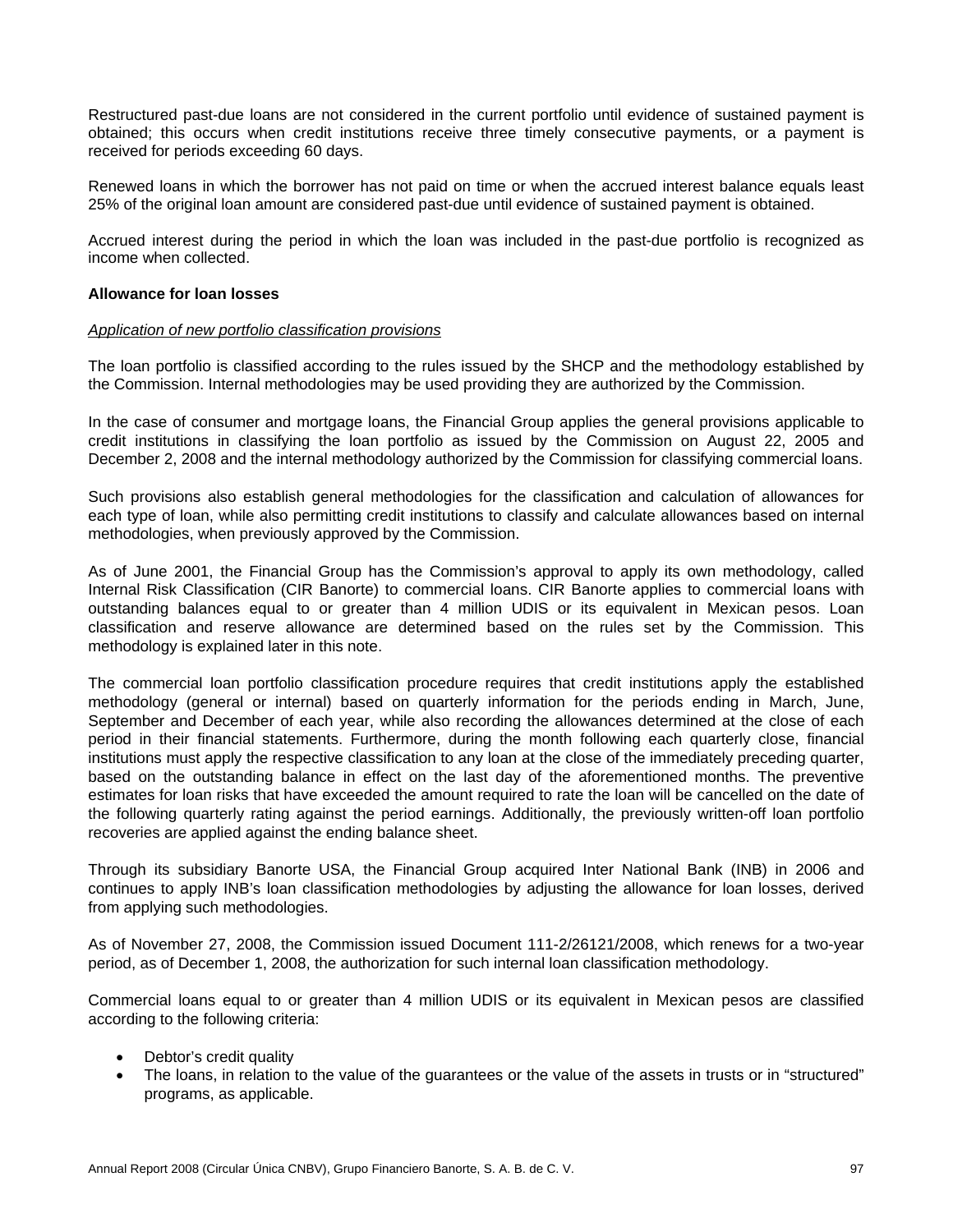The commercial loan segment includes loans granted to business groups and corporations, state and municipal governments and their decentralized agencies, as well as financing to companies of the financial services sector.

The Financial Group applied the internal risk classification methodology, CIR Banorte, authorized by the Commission to rate the debtor, except in financing granted to state and municipal governments and their decentralized agencies, loans intended for investment projects with their own source of payment and financing granted to trustees that act under trusts and "structured" loan programs in which the affected assets allow for an individual risk evaluation associated with the type of loan, for which the Financial Group applied the procedure established by the Commission.

When evaluating a debtor's credit quality with the CIR Banorte method, the following risks and payment experiences are classified specifically and independently:

| <b>Risk criteria</b>     | <b>Risk factors</b>                                                                                      |
|--------------------------|----------------------------------------------------------------------------------------------------------|
| 1. Financial risk        | 1. Financial structure and payment capability                                                            |
|                          | 2. Financing sources                                                                                     |
|                          | 3. Management and decision-making                                                                        |
|                          | 4. Quality and timeliness of financial information                                                       |
| 2. Industry risk         | 5. Positioning and market in which debtor participates<br>- Target markets<br>- Risk acceptance criteria |
| 3. Borrower's experience | 6. Borrower's experience                                                                                 |
| 4. Country risk          | 7. Country risk                                                                                          |

Each of the risk factors is analyzed using descriptive evaluation tables, the result of which indicates the borrower's rating. This, in turn, is standardized with the risk degrees established by the Commission.

| <b>CIR Banorte</b> | <b>Risk level description</b>       | <b>Commission</b><br>classification<br>equivalent |  |
|--------------------|-------------------------------------|---------------------------------------------------|--|
|                    | Substantially risk free             | A1                                                |  |
|                    | Below minimal risk                  | A <sub>2</sub>                                    |  |
| 3                  | Minimal risk                        | A2                                                |  |
| 4                  | Low risk                            | B1                                                |  |
| 5                  | Moderate risk                       | B <sub>2</sub>                                    |  |
| 6                  | Average risk                        | B <sub>3</sub>                                    |  |
|                    | Risk requiring management attention | C1                                                |  |
| 8                  | Potential partial loss              | C2                                                |  |
| 9                  | High loss percentage                |                                                   |  |
| 10                 | Total loss                          | E                                                 |  |

For commercial loans under 4 million UDIS or its equivalent in Mexican pesos, loans under 900 thousand UDIS to state and municipal governments and their decentralized agencies, mortgage loans and consumer loans, the Financial Group applied the general provisions applicable to credit institutions for classifying the loan portfolio as issued by the Commission.

## **Acquired loan portfolios**

This balance is represented by the acquisition cost of the various loan asset packages acquired by the Financial Group, which are subsequently valued by applying one of the three following methods:

*Cost recovery method –* Payments received are applied against the acquisition cost of the loan portfolio until the balance equals zero. Recoveries in excess of the acquisition cost are recognized in current earnings.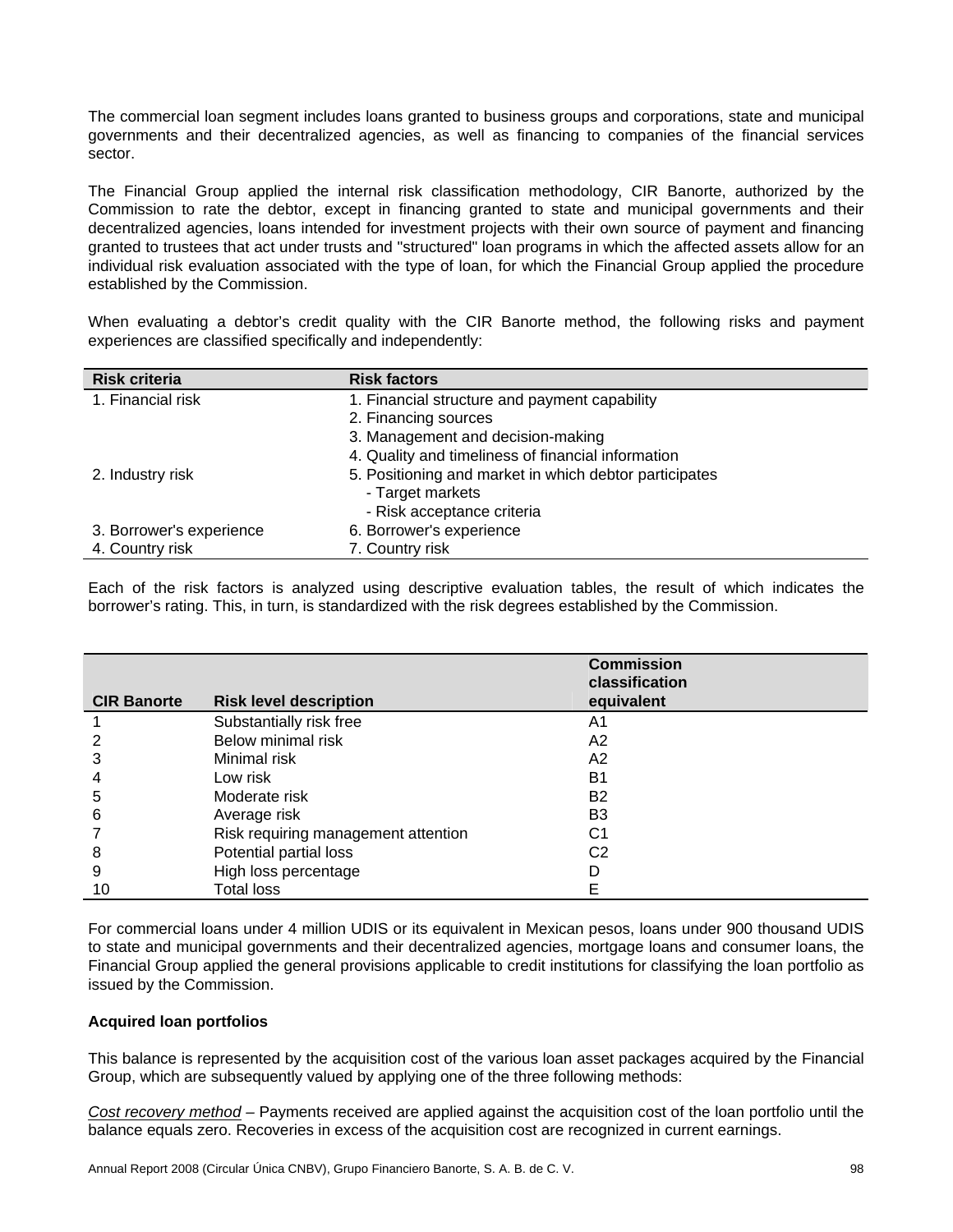*Interest method* - The result of multiplying the acquired portfolio's outstanding balance by the estimated yield is recorded in current earnings. Differences between the Financial Group's collection estimates and actual collections are reflected prospectively in the estimated yield.

*Cash basis method* - The amount resulting from multiplying the estimated yield times the amount actually collected is recorded in the income statement, provided it is not greater than the amount obtained by the interest method. The difference between the recorded amount and the amount collected reduces the outstanding portfolio balance, once the entire initial investment has been amortized. Any subsequent recovery is recorded in the income statement.

For its portfolios valued using the interest method, the Financial Company evaluates twice a year to verify if the cash flow estimate of its collection rights is consistent with actual recoveries and therefore considered to be effective. The Financial Company uses the cost recovery method on those collection rights in which the expected cash flow estimate is not effective. The expected cash flow estimate is considered "highly effective" if the result of dividing the sum of the flows actually collected by the sum of the expected cash flows is between 0.8 and 1.25 when such effectiveness is evaluated.

#### **Other accounts receivable and payable**

The Financial Group performs a study to quantify the different future events that could affect the amount in accounts receivable over 90 days and thus determine their percentage of non-recoverability to calculate its allowance for doubtful accounts. The remainder of the accounts receivable balances are reserved at 90 calendar days from their initial recognition.

The balances of asset and liability settlement accounts represent transactions involving the sale and purchase of currency and securities, which are recorded when entered into and settled within 48 hours.

#### **Merchandise inventory**

This is comprised mainly of finished goods and prior to 2008 was restated at its replacement or market cost, whichever is lower. In 2008 finished good are stated at the lower of cost or their net realizable value. The cost of sales, recorded under "Other expenses", is restated using the replacement cost at the time of the sale prior to 2008.

## **Impairment of the value of long-lived assets and their disposal**

The Financial Group has established guidelines to identify and, if applicable, record losses derived from the impairment or decrease in value of long-lived, tangible or intangible assets, including goodwill.

#### **Foreclosed assets, net**

Foreclosed property or property received as payments in kind are recorded at the lower of their net realizable value or cost. Cost is determined as the forced-sales value determined by a judge upon foreclosure or, in the case of payments in kind, the price agreed between the parties involved.

If the book value of the loan exceeds that of the foreclosed property, the difference is recognized by canceling the allowance for loan losses when such assets are awarded. If the carrying value of the loan is lower than the value of the foreclosed property, the latter must be adjusted to match the loan's carrying value.

The carrying value is only modified when there is evidence that the net realizable value is lower than the recorded carrying value. Reductions in the carrying value of the loan are recorded in current earnings as they occur.

The provisions applicable to the valuation methodology for the allowance for loan losses mentioned above define the valuation methodology for reserves related to either foreclosed property or those assets received as payment in kind, establishing that additional quarterly provisions must be created to recognize the potential decrease in value over time of property awarded under legal proceedings, out-of-court or received as payment in kind and the investments in securities received as foreclosed goods or payment in kind, based on the following guidelines: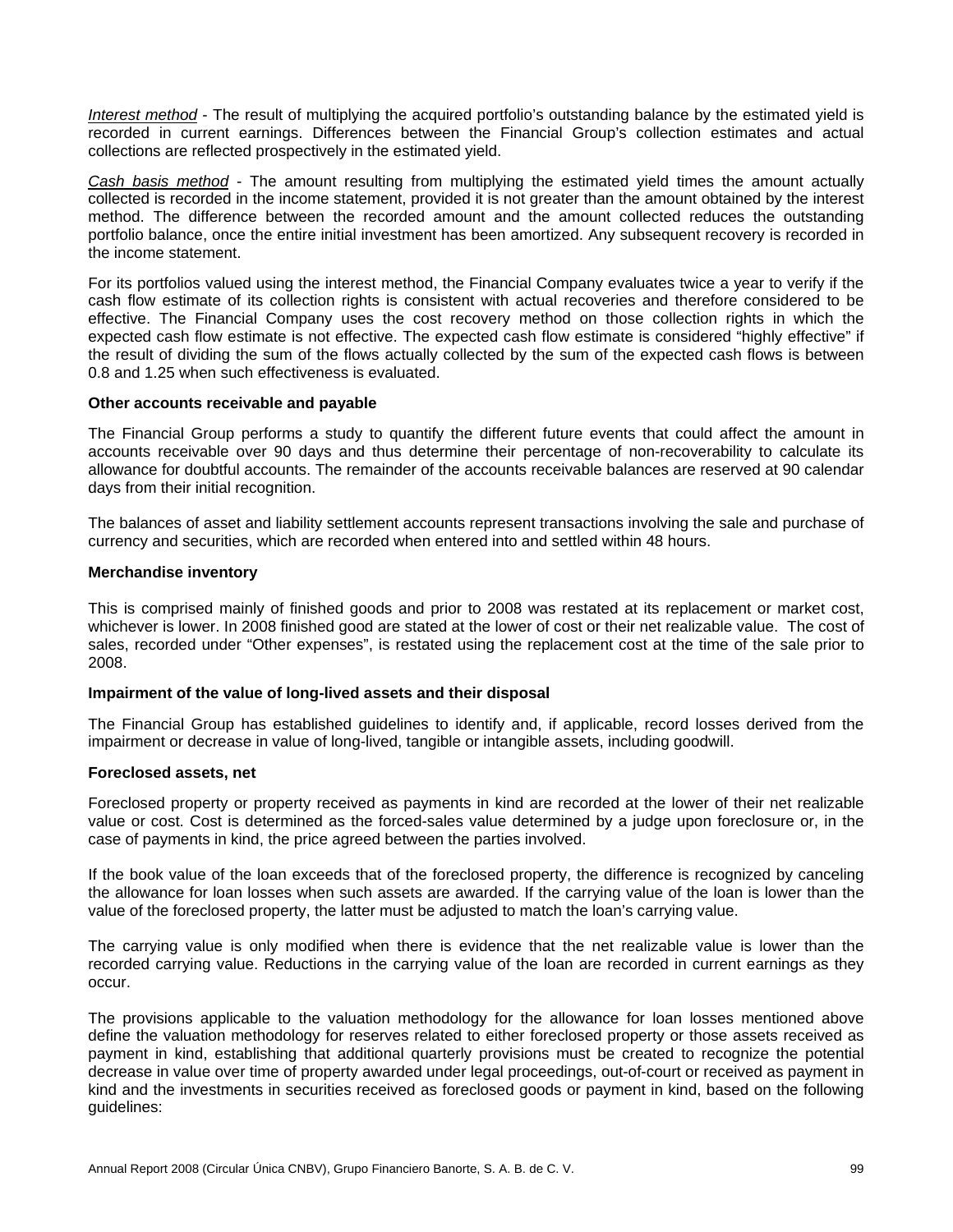I. In the case of collection rights and real property, the provisions referred to by the preceding paragraph must be treated as follows:

| Personal property reserves               |                    |  |  |  |  |
|------------------------------------------|--------------------|--|--|--|--|
| Time elapsed as of award date or receipt |                    |  |  |  |  |
| as payments in kind (months)             | Reserve percentage |  |  |  |  |
| Up to $6$                                | 0%                 |  |  |  |  |
| More than 6 and up to 12                 | 10%                |  |  |  |  |
| More than 12 and up to 18                | <b>20%</b>         |  |  |  |  |
| More than 18 and up to 24                | 45%                |  |  |  |  |
| More than 24 and up to 30                | 60%                |  |  |  |  |
| More than 30                             | 100%               |  |  |  |  |

The amount of the reserves to be created will be the result of applying the reserve percentage determined under the preceding table to the value of collection rights or foreclosed property, received as payment in kind or awarded in a court proceeding.

II. Investments in securities must be valued in accordance with the provisions of the Commission's accounting Circular B-2, "Investments in Securities", using annual audited financial statements and monthly financial information of the investee.

Following the valuation of foreclosed assets or those received as payment in kind, the reserves resulting from applying the percentages established in the table of Section I above to the estimated value, must be created.

III. In the case of real property, provisions must be created as follows:

| Real property reserves                   |                    |  |  |  |
|------------------------------------------|--------------------|--|--|--|
| Time elapsed as of award date or receipt |                    |  |  |  |
| as payments in kind (months)             | Reserve percentage |  |  |  |
| Up to 12                                 | 0%                 |  |  |  |
| More than 12 and up to 24                | 10%                |  |  |  |
| More than 24 and up to 30                | 15%                |  |  |  |
| More than 30 and up to 36                | 25%                |  |  |  |
| More than 36 and up to 42                | 30%                |  |  |  |
| More than 42 and up to 48                | 35%                |  |  |  |
| More than 48 and up to 54                | 40%                |  |  |  |
| More than 54 and up to 60                | 50%                |  |  |  |
| More than 60                             | 100%               |  |  |  |

The amount of the reserves to be created will be the result of applying the reserve percentage determined under the preceding table to the awarding value of the property based on the accounting criteria. Furthermore, when problems are identified regarding the realization of the value of the foreclosed property, the Financial Group records additional reserves based on management's best estimates. On December 31, 2008 there are no reserves in addition to those created by the percentage applied based on the accounting criteria that could indicate realization problems on the values of the foreclosed properties.

If appraisals subsequent to the foreclosure or payment in kind result in the recording of a decrease in the value of the collection rights, securities, personal or real property, the reserve percentages contained in the preceding table can be applied to the adjusted value.

## **Property, furniture and fixtures**

Property, furniture and fixtures are recorded at acquisition cost. The balances of acquisitions made up to December 31, 2007 are restated using factors derived from the value of the UDI of that date.

Depreciation is calculated using the straight-line method based on the useful lives of the assets as estimated by independent appraisers.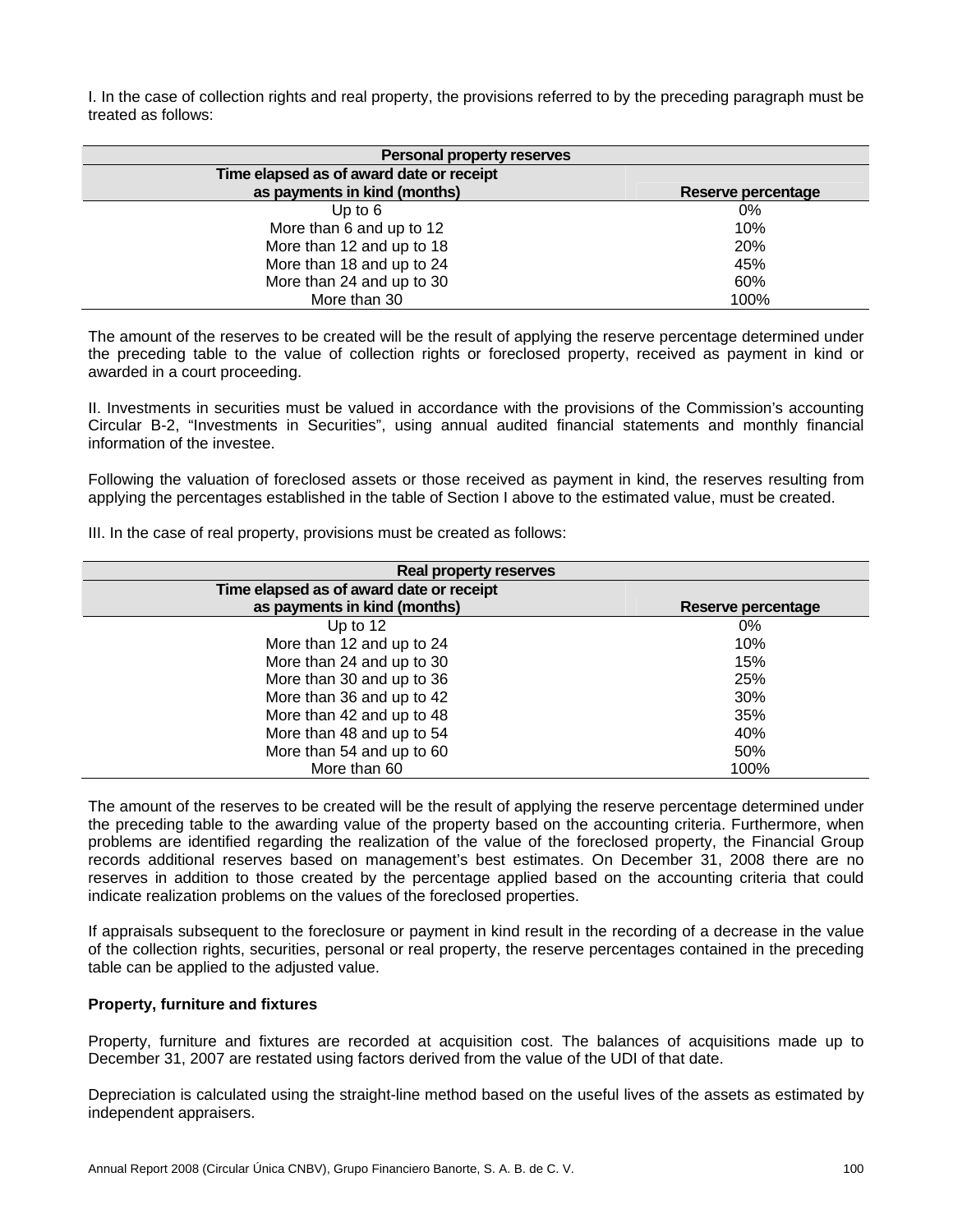## **Permanent stock investments**

The Financial Group recognizes its investments in associated companies using the equity method, based on the book values shown in the most recent financial statements of such entities.

## **Income Taxes ("ISR"), Business Flat Tax ("IETU") and Employee Statutory Profit Sharing ("PTU")**

The provisions for ISR, IETU and PTU are recorded in the results of the year in which they are incurred. Deferred taxes are recognized if, based on financial projections the Financial Group expects to incur ISR or IETU, and records the deferred tax it will pay. Deferred taxes are calculated by applying the corresponding tax rate to the applicable temporary differences resulting from comparing the accounting and tax bases of assets and liabilities and including, if any, future benefits from tax loss carryforwards and certain tax credits. Deferred tax assets are recorded only when there is a high probability of recovery.

The net effect of the aforementioned items is presented in the consolidated balance sheet under the "Deferred taxes, net" heading.

#### **Intangible assets**

Intangible assets are recognized in the consolidated balance sheet provided they are identifiable and generate future economic benefits that are controlled by the Financial Group. Intangible assets with definite lives are amortized systematically over the period expected to receive benefits. The value of the intangible assets with indefinite lives is subject to annual impairment tests.

#### **Goodwill**

Goodwill represents the excess of cost over the fair value of subsidiary shares, as of the date of acquisition. At least once a year is subject to impairment tests following the provisions of NIF C-15, "Impairment of long-life asset value and their disposal". No impairment was detected as of December 31, 2008.

#### **Deposits**

Liabilities derived from deposits, including promissory notes, are recorded at their procurement or placement cost plus accrued interest, determined according to the number of days elapsed at each monthly close and charged to results as incurred.

#### **Provisions**

Provisions are recognized when the Financial Group has a current obligation that results from a past event and are likely to result in the use of economic resources and can be reasonably estimated.

#### **Employee retirement obligations**

According to Mexican Federal Labor Law, the Financial Group has obligations derived from severance payments and seniority premiums payable to employees that cease to render their services under certain circumstances.

#### Defined benefit plans

The Financial Group records a liability for seniority premiums and medical services after retirement and severance payments for reasons other than restructuring, which are recognized as costs over employee years of service and are calculated by independent actuaries using the projected unit credit method at nominal interest rates in 2008 and actual interest rates in 2007. Accordingly, the liability is being accrued which, at present value, will cover the obligation from benefits projected to the estimated retirement date of the Company's current employees, as well as the obligation related to retired personnel.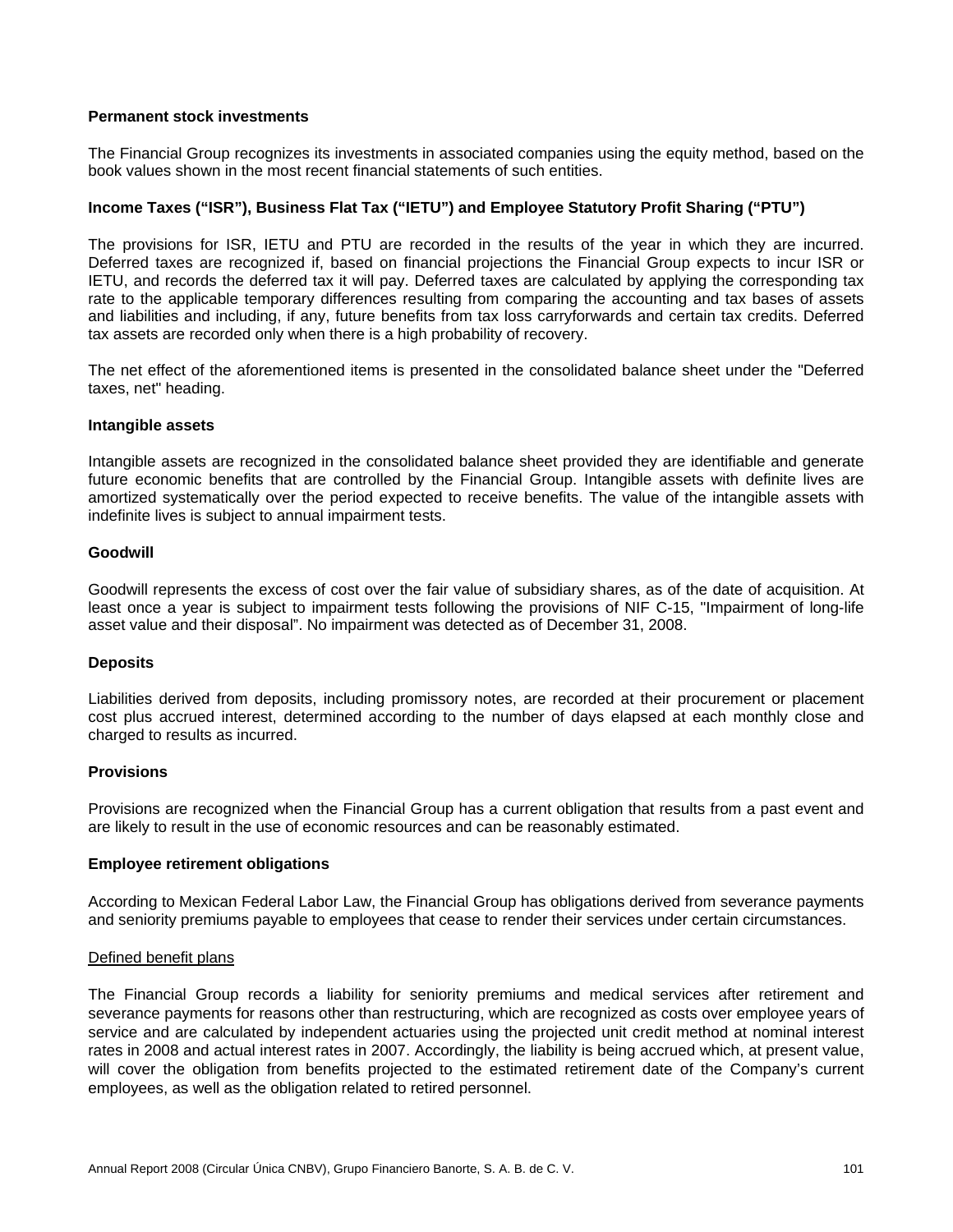The Financial Group applies the provision of NIF D-3 related to the recognition of the liability for severance payments at the end of the work relationship for reasons other than restructuring, which is recorded using the projected unit credit method based on calculations by independent actuaries.

## Defined contribution plan

In January 2001 the Financial Group provided a voluntary defined contribution pension plan to participating employees who were hired before such date. This pension plan is invested in a diversified mutual fund, which is included in "Other assets".

The employees who were hired before January 1, 2001 and decided to enroll voluntarily in the defined contribution pension plan received a contribution from the Financial Group for prior services equivalent to the actuarial benefit accrued in their previous defined benefit plan that was cancelled. The initial contribution was made from the plan assets that had been established for the original defined benefit plan and participants were immediately assigned 50% of such amount with the remaining 50% to be assigned over 10 years.

The initial payment to the defined contribution plan for past services was financed with funds established originally for the defined benefit plan that was early extinguished and recognized in accordance with the requirements of NIF D-3.

The labor obligations derived from the defined contribution pension plan do not require an actuarial valuation as established in NIF D-3, because the cost of this plan is equivalent to the Financial Group's contributions made to the plan's participants.

#### **Foreign currency transactions**

Foreign currency transactions are recorded at the applicable exchange rate in effect at the transaction date. Monetary assets and liabilities denominated in foreign currency are translated into Mexican pesos at the applicable exchange rate published by Banco de México in effect at the balance sheet date. Exchange fluctuations are recorded in the results of operations.

#### **Interest from outstanding subordinated debentures**

Accrued interest from outstanding subordinated debentures is recognized as it is accrued and translated according to the exchange rate in effect at each monthly close.

## **Transfer of financial assets**

A transfer of financial assets in which the Financial Group surrenders control over those financial assets is accounted for as a sale, with the related effects subsequently recognized in the financial statements. If a transfer of financial assets in exchange for cash or other consideration does not meet the criteria for a sale, the Financial Group accounts for the transfer as a secured borrowing.

#### **Securitizations**

Through this type of transaction, the Financial Group seeks to sell and transfer certain financial assets to a securitization vehicle, which in turn issues securities for sale to public investors representing rights to the yields or proceeds derived from the sale of the transferred assets. The Financial Group as the transferor can receive cash, securities or derivative financial instruments as payment.

However, if the Financial Group does not transfer ownership of the financial assets, i.e., if it retains the direct risk associated with such assets, the transaction is considered to be a financing securitization, whereby the payment made to the transfer is guaranteed by assets for which the latter assumes the related risk. Accordingly, the Financial Group cannot derecognize such transferred assets from its financial statements and accounts for the transfer as a secured borrowing with pledge of collateral.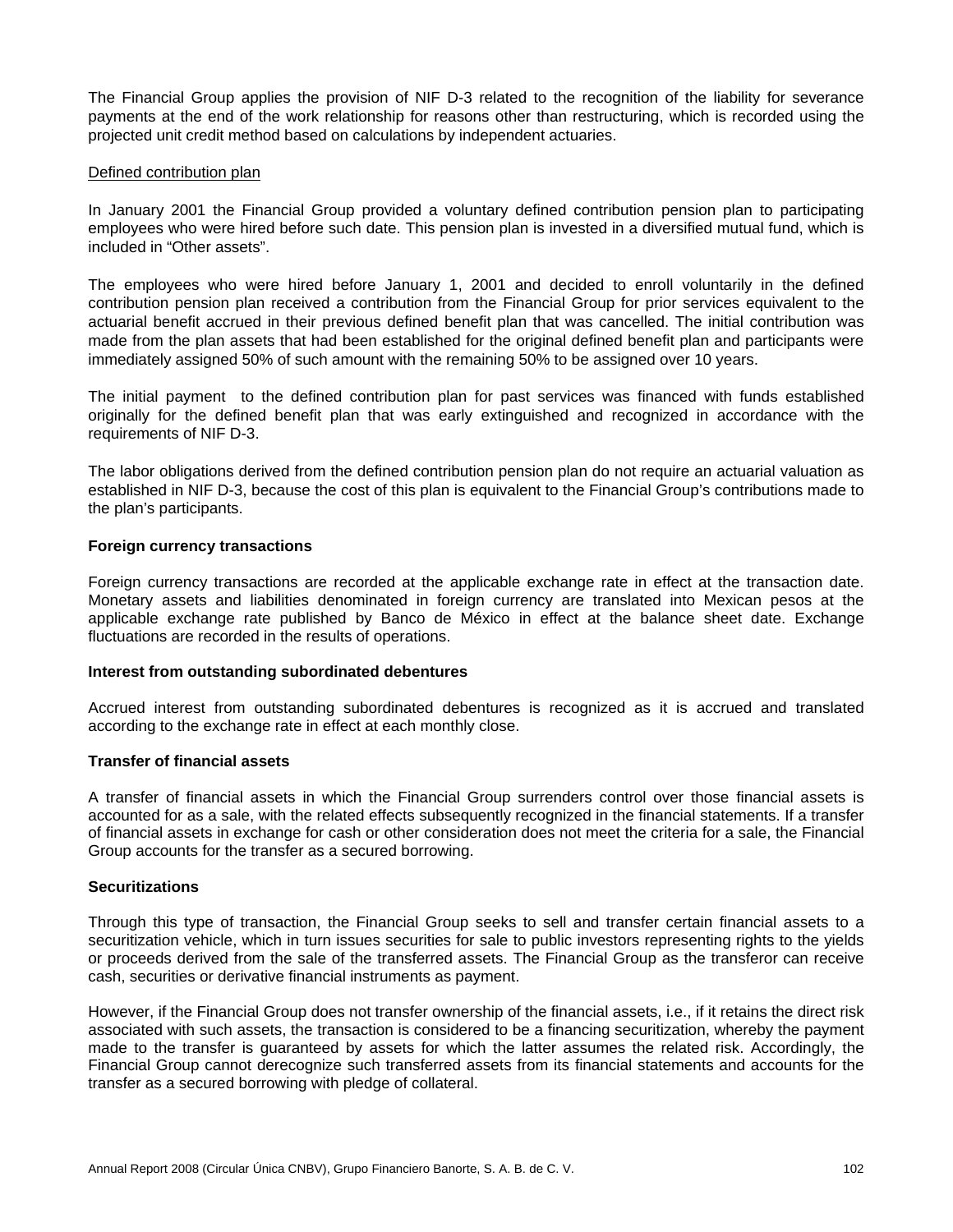## **Share-based payments**

Banorte grants stock options to key officers who would like to acquire shares in the Financial Group. Banorte has established trusts to manage the plans and contributes the necessary funds so that shares can be purchased directly from the market at the initiation of each plan.

At the subsidiary level, Banorte reports the shares held by the trusts as available for sale securities and as of December 31, 2008 reclassifies such amounts in the Financial Group's consolidation process with an effect of Ps. 63 in "Common stock" and Ps. 392 in "Additional paid in capital".

Banorte records its stock option plans according to the guidelines of IFRS 2, "Share Based Payments", which through 2008 is supplementally applied as there is no applicable standard in the Commission's accounting criteria. According to the above and given the features of Banorte's share-based payment plans, the related compensation expense is recorded at fair value as of the date the stock options are granted and adjusted during the required service period established in the stock option agreement.

The fair value of each share is estimated as of the date of grant using the Black-Scholes option pricing model. The changes in the assumptions used may result in substantial differences in the fair value estimates. However, such assumptions are restated (updated) at the close of the reporting period.

As of December 31, 2008, the market value of the shares was below the option price, and consequently no compensation expense was recorded.

# **5 - MAIN DIFFERENCES WITH MEXICAN FINANCIAL REPORTING STANDARDS**

The consolidated financial statements have been prepared in conformity with the accounting practices prescribed by the Commission, which, in the following instances, differ from MFRS commonly applied in the preparation of financial statements for other types of unregulated entities:

- Up until September 30, 2008, repurchase and resale agreements were recorded as purchase and sale transactions or temporary transfer of securities that guarantee the operation; however, they were not recognized based on the substance of the transaction (financing). They were, however, valued considering the current value of the securities' price upon maturity instead of the straight-line accrued premium as stipulated by MFRS.
- The effects of the applying the change to the credit card reserves mentioned in Note 11 were recorded as an adjustment to the accumulated net income (profit). MFRS require that the change be applied retrospectively to the financial statements pursuant to NIF B-1, "Accounting Changes and Corrections of Errors".
- The loan support programs estimates were canceled during the first quarter of 2007 and additional estimates for the UDIS Trusts were made as per the Commission circulars. According to MFRS, additional estimates for the loan support programs are required and must be made; whereas the UDI Trusts additional estimates should be canceled.
- The consolidated financial statements do not include the insurance and annuities sector subsidiaries. MFRS require that all controlled subsidiaries be consolidated, regardless of the sector to which they belong.
- The Commission requires that the changes in the financial situation be submitted as part of the basic financial statements. Beginning in 2008, MFRS require that a cash flow statement should be submitted instead.
- The costs associated with credit placement are recorded in the earnings statement as incurred. According to MFRS, the costs should be identified with the income they generate in the same period regardless of the date they are incurred.
- The Commission's accounting criteria establish that the reserve for foreclosed assets should be recorded according to the nature of the assets and the number of months transpired since the foreclosure. Additionally, MFRS indicate that the impairment potential of these assets should be assessed and recorded if necessary.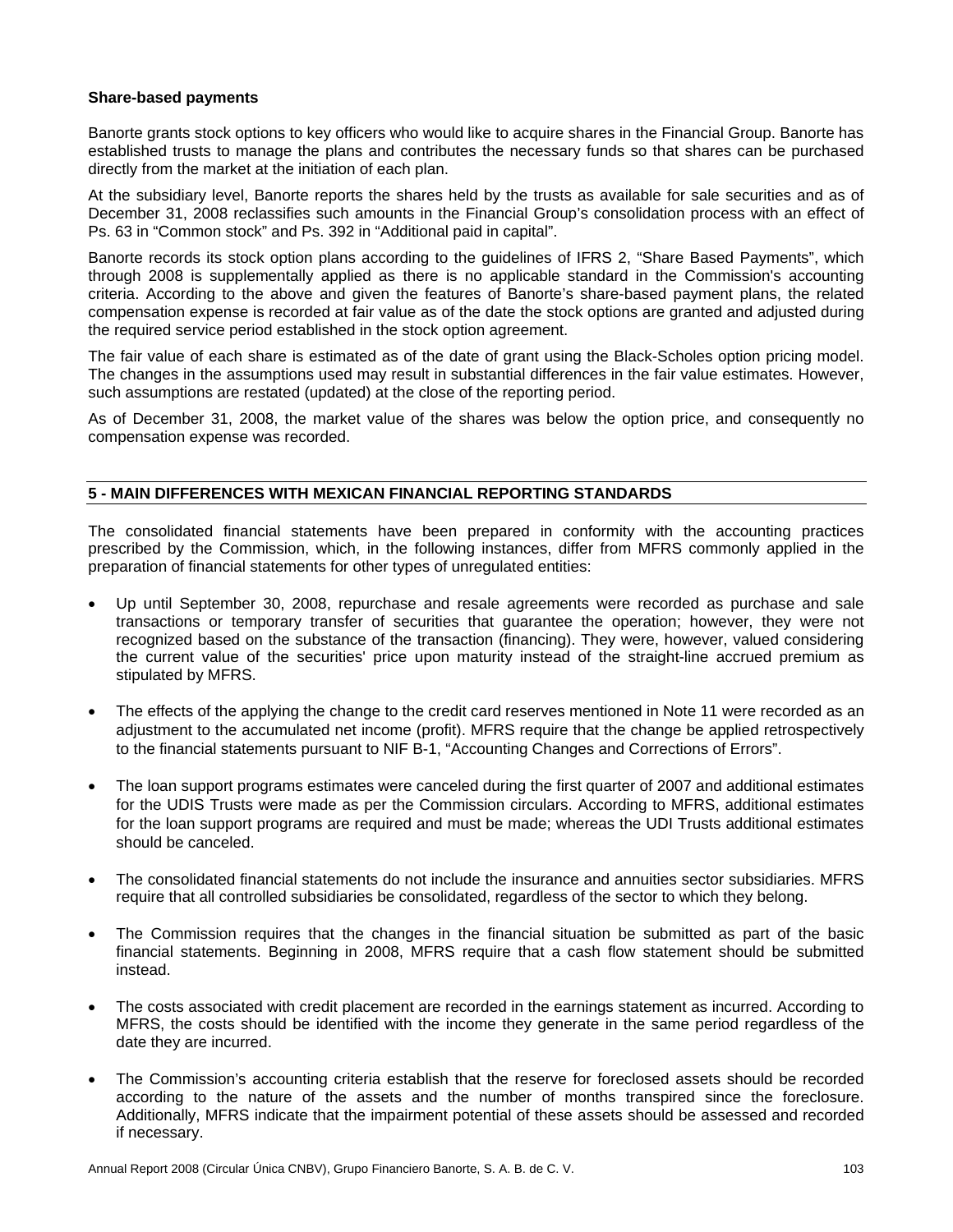- Sundry debtors not collected within the contract term, under 60 days in the case of unidentified debtors, and 90 calendar days in the case of identified debtors, other than collection rights, items associated with the loan portfolio and loans to employees are fully reserved with the effects recognized in current earnings, regardless of whether the Financial Group may recover them.
- The contribution or managed margin accounts (delivered and received) with financial derivative instruments listed in liquid markets (stock exchanges) or traded over the counter are presented under the heading of "Funds available" and "Sundry creditors and other payable", respectively, instead of presenting them under the heading of "Derivative financial instruments", as established by MFRS.
- The gain or loss from valuing a hedging instrument at fair value is recognized in the balance sheet and the earnings statement under "Derivative financial instruments" and "Trading", respectively. The primary position's valuation is recognized under "Trading", which differs from NIF C-10, which requires that both the primary position and hedge valuations be presented under the same line item according the nature of the primary position.
- When loans are classified as past-due, interest is not recorded, and the related accrued interest is reflected in memorandum accounts. When such interest is collected, it is recognized directly in the period's results. MFRS require recording the accrued interest and recognizing the corresponding reserve.
- Credit asset packages are valued using one of the following methods: i) Cash Basis Method, ii) interest method, and iii) cost recovery method, established in the Commission's Circular B-11, "Collection Rights". According to MFRS, there is no specific standard, and therefore the US GAAP "Statement of Position 03-3" is used instead. This principle does not contemplate the Cash Basis Method.
- The contractual acquisition value of the remaining 30% of the INB Financial Corp. shares was recognized in goodwill for a value of 20 times the average net profit of the two years prior to the purchase. According to NIF B-7, "Business Acquisitions", this operation should be recorded as an acquisition of the minority interest at its fair value, that is, as a transaction among shareholders of the same entity that should not generate goodwill. Any payment made in excess or below thereof should be considered as a distribution or contribution of capital.
- The PTU generated and deferred is presented in the earnings statement along with the ISR after Other Expenses and Revenues instead of as an other expense, as established by MFRS.
- The Financial Group recognizes revenue from investment premiums and discounts in available for sale securities and securities held to maturity based on the straight-line method. MFRS require that these be registered based on the interest method.
- Pursuant to the Commission's criteria, the Financial Group is not obliged to separate the embedded derivatives associated with the service contracts and purchase-sale transaction contracts that originated them, nor to recognize them at fair value. MFRS require that they be separated from the contract and recorded at their fair value.

# **6 - CASH AND CASH EQUIVALENTS**

As of December 31, 2008 and 2007, this line item was composed as follows:

|                                    | 2008       | 2007       |
|------------------------------------|------------|------------|
| Cash                               | Ps. 8.419  | Ps. 7,831  |
| <b>Banks</b>                       | 40,004     | 31,487     |
| Other deposits and available funds | 5.979      | 2,292      |
|                                    | Ps. 54,402 | Ps. 41,610 |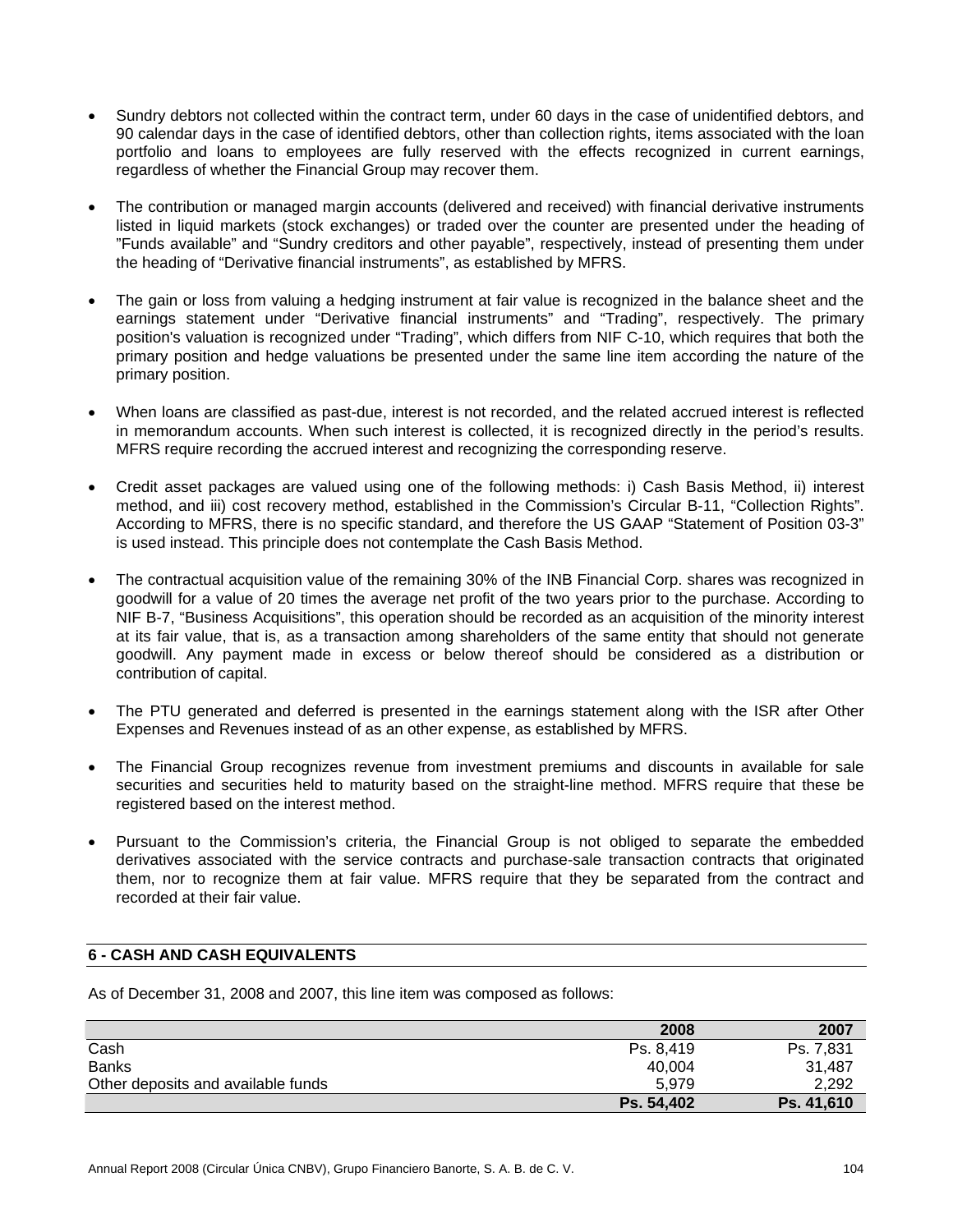On December 31, 2008, the "Other" item includes Ps. 5,738 for funds due to be received in 24 and 48 hours, and Ps. 25 in gold and silver coins. In 2007, it included Ps. 1,456 for funds to be received in 24 and 48 hours, and Ps. 28 in gold and silver coins.

The "Banks" item is represented by cash in Mexican pesos and USD converted at the exchange rate issued by Banco de México at Ps. 13.8325 and Ps. 10.9157 for 2008 and 2007, respectively, and is made up as follows:

|                              |                      |         | <b>Denominated in US</b> |           |              |         |
|------------------------------|----------------------|---------|--------------------------|-----------|--------------|---------|
|                              | <b>Mexican pesos</b> |         | dollars                  |           | <b>Total</b> |         |
|                              | 2008                 | 2007    | 2008                     | 2007      | 2008         | 2007    |
| Call money                   | Ps. 3,184            | $Ps. -$ | $Ps. -$                  | Ps. 109   | Ps. 3,184    | Ps. 109 |
| Deposits with foreign credit |                      |         |                          |           |              |         |
| institutions                 | -                    | ٠       | 6,866                    | 5,309     | 6,866        | 5,309   |
| Domestic banks               | 503                  | 250     |                          |           | 503          | 250     |
| Banco de México              | 29,405               | 25,782  | 46                       | 37        | 29.451       | 25,819  |
|                              | Ps.                  | Ps.     | Ps. 6,912                | Ps. 5,455 | Ps.          | Ps.     |
|                              | 33,092               | 26,032  |                          |           | 40,004       | 31,487  |

As of December 31, 2008 and 2007, the Financial Group had made monetary regulation deposits of Ps. 26,394 and Ps. 25,782, respectively.

As of December 31, 2008 and 2007, the total sum of restricted cash and cash equivalents is Ps. 35,476 and Ps. 28,089, respectively. This includes monetary regulation deposits, futures placed in the domestic and foreign market, call money and contracted transactions pending liquidation in 24 and 48 hours.

# **7 - INVESTMENTS IN SECURITIES**

#### **a. Trading securities**

As of December 31, 2008 and 2007, trading securities are as follows:

|                                                                 |                            | 2007                       |                                            |                   |                   |
|-----------------------------------------------------------------|----------------------------|----------------------------|--------------------------------------------|-------------------|-------------------|
|                                                                 | <b>Acquisition</b><br>cost | <b>Accrued</b><br>interest | <b>Valuation</b><br>increase<br>(decrease) | <b>Book value</b> | <b>Book value</b> |
| Commercial paper                                                | Ps. 114                    | $Ps. -$                    | Ps. 9                                      | Ps. 123           | Ps. 1,254         |
| <b>CETES</b>                                                    |                            |                            |                                            |                   | 518               |
| Government bonds                                                |                            |                            |                                            |                   | 113               |
| <b>Saving Protection Bonds</b><br>(BPAS)                        | 101                        |                            |                                            | 102               |                   |
| <b>Bank securities</b>                                          | 5,824                      | 23                         |                                            | 5,847             | 5,395             |
| Securitization certificates                                     |                            |                            |                                            |                   | 216               |
| Shares listed in the<br>International Quotation<br>System (SIC) |                            |                            |                                            |                   | 2                 |
| <b>Futures</b>                                                  | 4                          |                            |                                            |                   | 4                 |
| Investment funds                                                |                            |                            |                                            |                   | 11                |
| Subordinated securities                                         | 236                        |                            | 318                                        | 554               | 241               |
|                                                                 | Ps 6,279                   | <b>Ps 24</b>               | <b>Ps 327</b>                              | Ps 6,630          | Ps 7,754          |

During 2008 and 2007, the Financial Group recognized a valuation effect for the net amount of Ps. 109 and Ps. 1, respectively, in the results of operations related to its trading securities.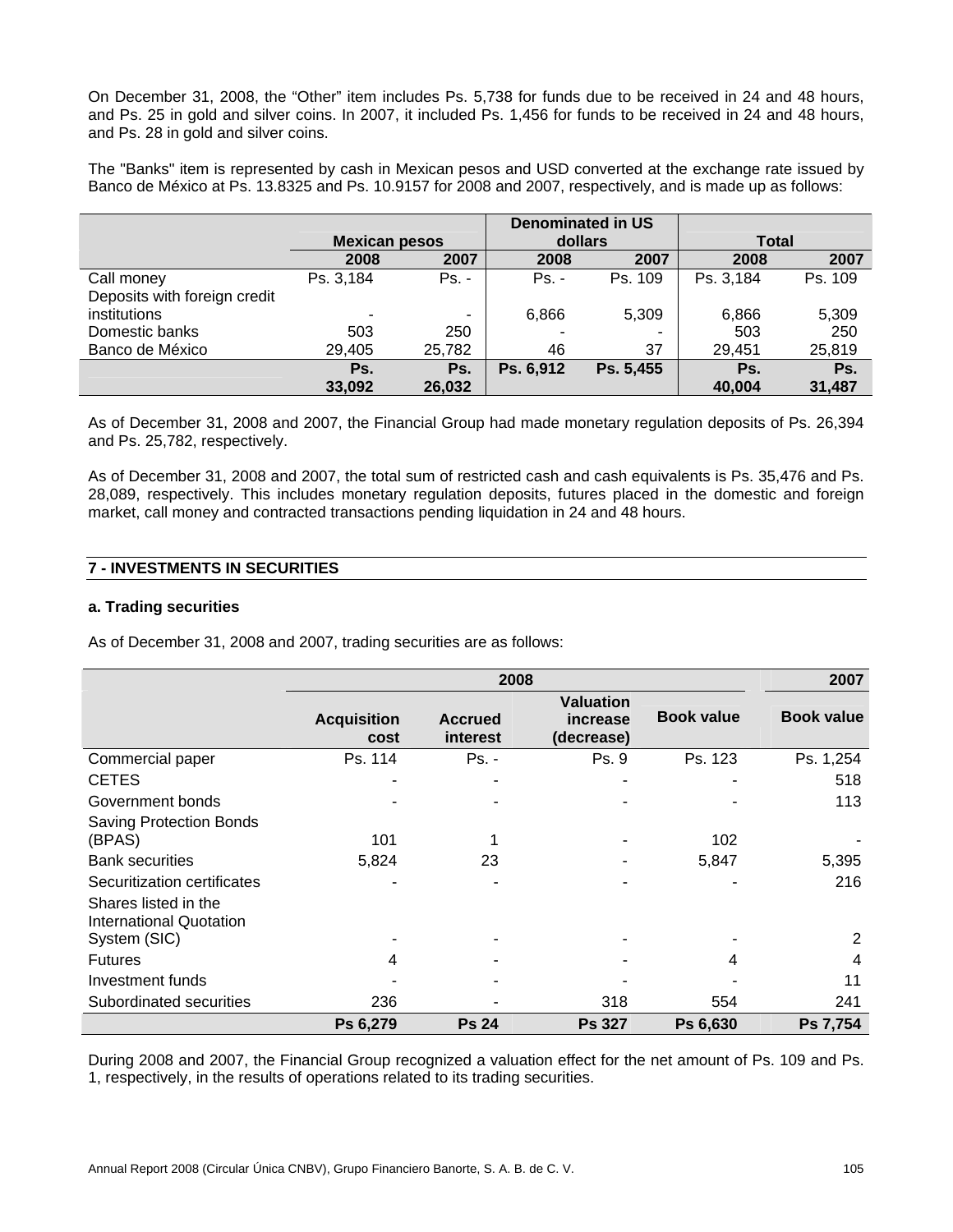As of December 31, 2008, these investments mature as follows (stated at their acquisition cost):

|                                | <b>From 1 to 179</b><br>days | From 6 to 12<br>months | More than 2<br>years | <b>Total at</b><br>acquisition cost |
|--------------------------------|------------------------------|------------------------|----------------------|-------------------------------------|
| Commercial paper               | Ps. 98                       | Ps. 16                 | $Ps. -$              | Ps. 114                             |
| <b>Saving Protection Bonds</b> |                              |                        |                      |                                     |
| (BPAS)                         | 101                          | $\blacksquare$         | -                    | 101                                 |
| <b>Bank securities</b>         | 5,824                        |                        | -                    | 5,824                               |
| <b>Futures</b>                 | 4                            |                        | ۰                    | 4                                   |
| Subordinated securities        |                              |                        | 236                  | 236                                 |
|                                | Ps. 6,027                    | <b>Ps. 16</b>          | Ps. 236              | Ps. 6,279                           |

# **b. Available for sale securities**

As of December 31, 2008 and 2007, available for sale securities were as follows:

|                            |                    | 2008           |            |                   |                   |  |  |
|----------------------------|--------------------|----------------|------------|-------------------|-------------------|--|--|
|                            |                    |                |            |                   |                   |  |  |
|                            | <b>Acquisition</b> | <b>Accrued</b> | increase   |                   |                   |  |  |
|                            | cost               | interest       | (decrease) | <b>Book value</b> | <b>Book value</b> |  |  |
| <b>US Government Bonds</b> | Ps. 6,153          | Ps. 26         | Ps. 48     | Ps. 6,227         | Ps. 4,634         |  |  |
| <b>UMS</b>                 | 502                | 13             |            | 516               | 1,361             |  |  |
| <b>Bonds</b>               | 4,086              | 56             | (434)      | 3,708             | 285               |  |  |
| <b>VISA</b>                | 2                  |                | 94         | 96                |                   |  |  |
| <b>MASTER CARD</b>         |                    |                | 21         | 21                |                   |  |  |
| <b>BMV Shares</b>          | 234                |                | (90)       | 144               |                   |  |  |
| <b>EUROBONDS</b>           | 553                | 12             | (1         | 564               | 386               |  |  |
| PEMEX bonds                | 212                | 2              | (10)       | 204               | 3,881             |  |  |
| Subordinated securities    | 21                 |                | 221        | 242               | 330               |  |  |
| <b>CYDSA</b> shares        |                    |                |            |                   | 71                |  |  |
|                            | Ps. 11,763         | <b>Ps. 109</b> | (Ps. 150)  | Ps. 11,722        | Ps. 10,948        |  |  |

As of December 31, 2008, these investments mature as follows (stated at their acquisition cost):

|                            | From 1 to<br>179 days | From 6 to<br>12 months | More than<br>1 year | <b>Total at</b><br>acquisition cost |
|----------------------------|-----------------------|------------------------|---------------------|-------------------------------------|
| <b>US Government Bonds</b> | Ps. 6                 | Ps. 39                 | Ps. 6,108           | Ps. 6,153                           |
| <b>UMS</b>                 | ٠                     |                        | 502                 | 502                                 |
| <b>Bonds</b>               | ٠                     |                        | 4,086               | 4,086                               |
| <b>VISA</b>                | ۰                     |                        | 2                   | 2                                   |
| <b>BMV Shares</b>          | ۰                     |                        | 234                 | 234                                 |
| <b>EUROBONDS</b>           | ٠                     |                        | 553                 | 553                                 |
| PEMEX bonds                |                       |                        | 212                 | 212                                 |
| Subordinated securities    | ٠                     |                        | 21                  | 21                                  |
|                            | <b>Ps. 6</b>          | <b>Ps. 39</b>          | Ps. 11,718          | Ps. 11,763                          |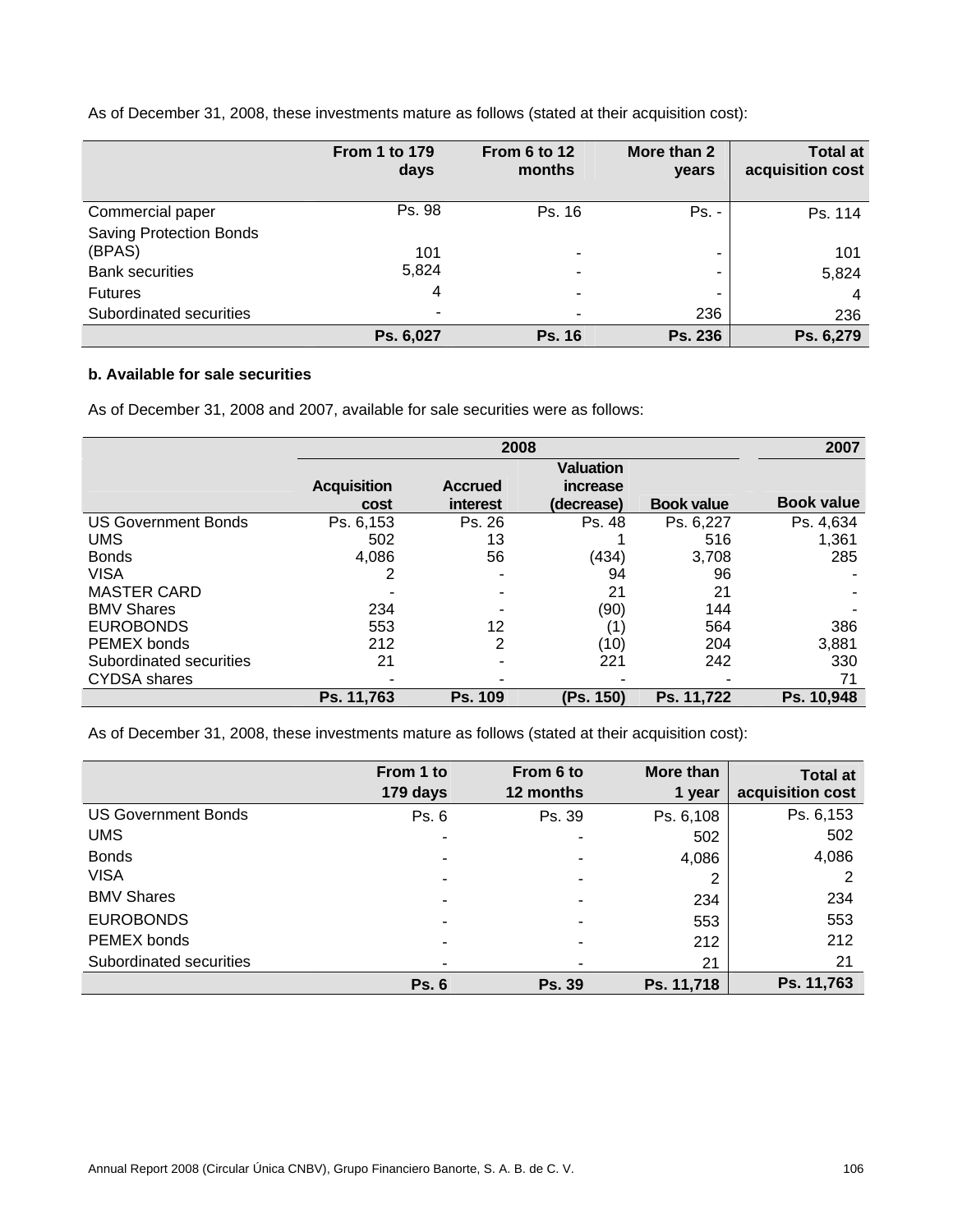# **c. Held to maturity securities**

As of December 31, 2008 and 2007, held to maturity securities are as follows:

Medium and long-term debt instruments:

|                                |                         |                         | 2007              |                   |
|--------------------------------|-------------------------|-------------------------|-------------------|-------------------|
|                                | <b>Acquisition cost</b> | <b>Accrued interest</b> | <b>Book value</b> | <b>Book value</b> |
| Government bonds- support      |                         |                         |                   |                   |
| program for Special Federal    |                         |                         |                   |                   |
| <b>Treasury Certificates</b>   | Ps. 684                 | Ps. 6                   | Ps. 690           | Ps. 651           |
| Fiduciary rights               |                         |                         |                   | 8                 |
| <b>CETES</b>                   | 3                       |                         | 3                 |                   |
| Government bonds               | 653                     | 2                       | 655               |                   |
| <b>Bonds</b>                   | 33,062                  |                         | 33,062            |                   |
| <b>Saving Protection Bonds</b> |                         |                         |                   |                   |
| (BPAS)                         | 124,691                 | 177                     | 124,868           |                   |
| <b>UMS</b>                     | 2,541                   | 68                      | 2,609             |                   |
| <b>UDIBONOS</b>                | 3                       |                         | 3                 |                   |
| Separable securitization       |                         |                         |                   |                   |
| certificates                   | 24                      | 9                       | 33                |                   |
| <b>Bank securities</b>         | 31,494                  | 63                      | 31,557            |                   |
| <b>US Government Bonds</b>     | 13                      |                         | 13                | 10                |
| PEMEX bonds                    | 5,361                   | 102                     | 5,463             |                   |
| Private securitization         |                         |                         |                   |                   |
| certificates                   | 21,722                  | 48                      | 21,770            |                   |
| Strip and Myra bonds           |                         |                         |                   | 14                |
| Structured notes               | 520                     |                         | 520               |                   |
| Other debt titles              | 349                     |                         | 349               |                   |
| Subordinated securities        | 22                      |                         | 22                | 77                |
|                                | Ps. 221,142             | Ps. 475                 | Ps. 221,617       | Ps. 760           |

As of December 31, 2008, there is Ps 192,726 in restricted securities from the Financial Groups repurchasing operations.

As of December 31, 2008, these investments mature as follows (stated at their acquisition cost):

|                                       | From 1 to   | More than  | <b>Total at acquisition</b> |
|---------------------------------------|-------------|------------|-----------------------------|
|                                       | 179 days    | 2 years    | cost                        |
| Government bonds- support             |             |            |                             |
| program for Special Federal           |             |            |                             |
| <b>Treasury Certificates</b>          | Ps. -       | Ps. 684    | Ps. 684                     |
| <b>CETES</b>                          |             |            | 3                           |
| Government bonds                      |             | 653        | 653                         |
| <b>Bonds</b>                          |             | 33,062     | 33,062                      |
| <b>SAVING PROTECTION BONDS</b>        |             |            |                             |
| (BPAS)                                | 124,691     |            | 124,691                     |
| <b>UMS</b>                            |             | 2,541      | 2,541                       |
| <b>UDIBONOS</b>                       |             |            | З                           |
| Separable securitization certificates |             | 24         | 24                          |
| <b>Bank securities</b>                | 31,494      |            | 31,494                      |
| <b>US Government Bonds</b>            |             | 13         | 13                          |
| PEMEX bonds                           |             | 5,361      | 5,361                       |
| Private securitization certificates   |             | 21,722     | 21,722                      |
| Structured notes                      |             | 520        | 520                         |
| Other debt titles                     |             | 349        | 349                         |
| Subordinated securities               |             | 22         | 22                          |
|                                       | Ps. 156,185 | Ps. 64.957 | Ps. 221,142                 |

Annual Report 2008 (Circular Única CNBV), Grupo Financiero Banorte, S. A. B. de C. V. 107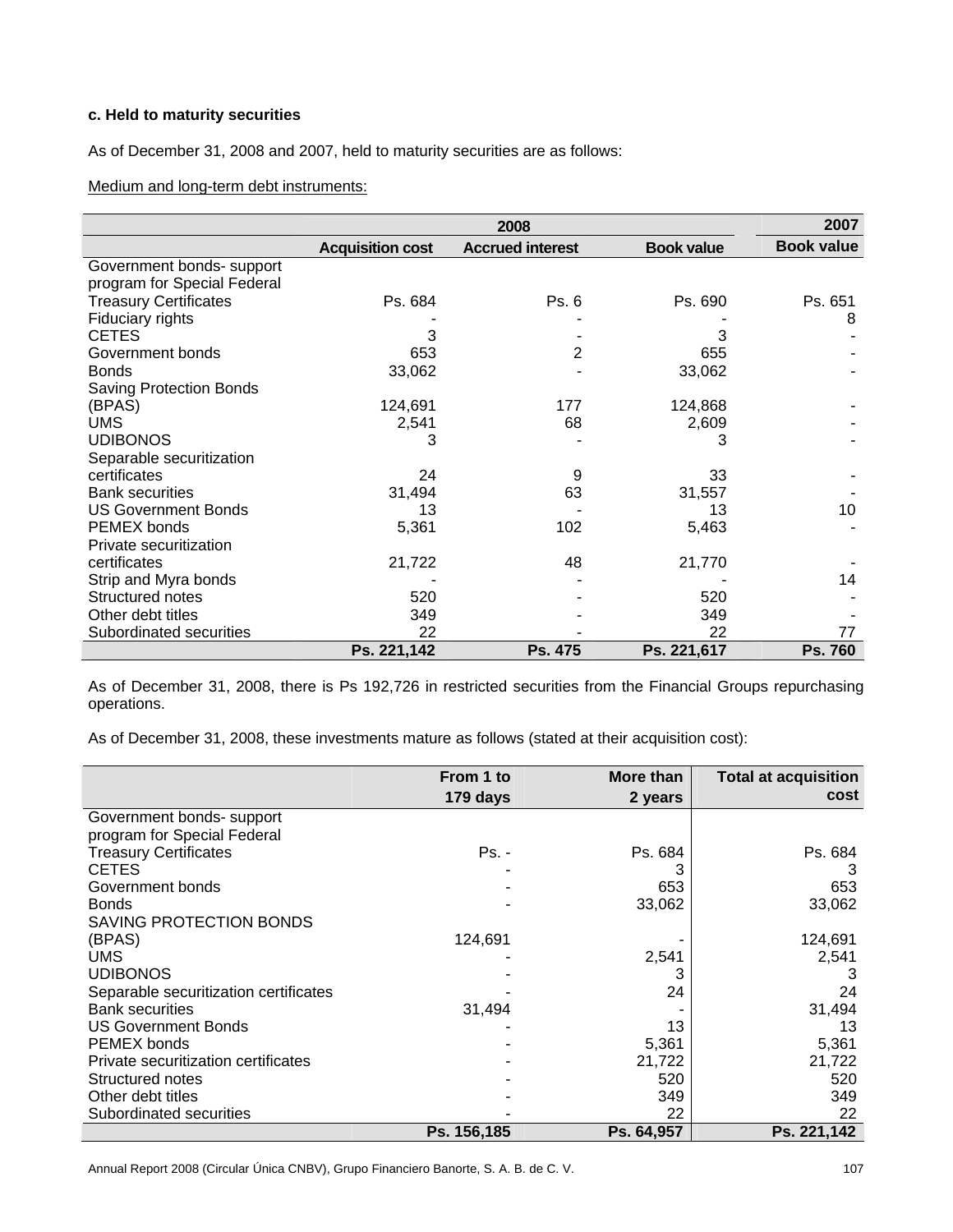## **8 - TRANSACTIONS INVOLVING SECURITIES AND DERIVATIVE FINANCIAL INSTRUMENTS**

As of December 31, 2008 and 2007, transactions involving securities and derivative financial instruments were as follows:

## **a. Debtor and creditor balances derived from repurchase transactions**

Acting as seller of securities

|                           |                                      | 2008                                       |                            |                             |                                      | 2007                                       |                            |                             |
|---------------------------|--------------------------------------|--------------------------------------------|----------------------------|-----------------------------|--------------------------------------|--------------------------------------------|----------------------------|-----------------------------|
|                           | <b>Asset</b><br>position             | Liability<br>position                      |                            |                             | <b>Asset</b><br>position             | Liability<br>position                      |                            |                             |
| <b>Instrument</b>         | Value of<br>securities<br>receivable | <b>Creditor</b><br>repurchase<br>agreement | <b>Debit</b><br>difference | <b>Credit</b><br>difference | Value of<br>securities<br>receivable | <b>Creditor</b><br>repurchase<br>agreement | <b>Debit</b><br>difference | <b>Credit</b><br>difference |
| <b>CETES</b>              | $Ps. -$                              | Ps. 3                                      | Ps. -                      | Ps. 3                       | Ps. 4,039                            | Ps. 4,039                                  | $Ps. -$                    | Ps. -                       |
| <b>Development Bonds</b>  | 3,987                                | 37,085                                     |                            | 33,098                      | 25,900                               | 25,901                                     |                            | 1                           |
| Bonds 182                 |                                      | 5                                          |                            | 5                           | 929                                  | 929                                        |                            |                             |
| <b>Bonds IPAB</b>         |                                      | 351                                        |                            | 351                         | 874                                  | 879                                        |                            | 5                           |
| Quarterly IPAB bonds      | 7,102                                | 106,967                                    | 1                          | 99,866                      | 119,370                              | 119,739                                    | 18                         | 387                         |
| Semiannual IPAB           |                                      |                                            |                            |                             |                                      |                                            |                            |                             |
| bonds                     | 26,970                               | 51,252                                     | 1                          | 24,283                      | 13,767                               | 13,808                                     | 4                          | 45                          |
| 7-year bonds              |                                      | $\overline{2}$                             |                            | 2                           | 1,684                                | 1,684                                      |                            |                             |
| 10-year bonds             | 627                                  | 1.275                                      |                            | 648                         | 4,067                                | 4,069                                      | 1                          | 3                           |
| 20-year bonds             |                                      | 5                                          |                            | 5                           | 8,758                                | 8,780                                      | 1                          | 23                          |
| <b>UDIBONOS</b>           |                                      |                                            |                            |                             | 102                                  | 102                                        |                            |                             |
| 10-year UDIBONDS          |                                      | 4                                          |                            | 4                           | 1,460                                | 1,459                                      | 1                          |                             |
| <b>Government</b>         |                                      |                                            |                            |                             |                                      |                                            |                            |                             |
| securities                | 38,686                               | 196,949                                    | $\mathbf{2}$               | 158,265                     | 180,950                              | 181,389                                    | 25                         | 464                         |
| <b>Promissory Notes</b>   | 537                                  | 537                                        |                            |                             | 4,001                                | 4,001                                      | $\blacksquare$             |                             |
| <b>CEDES</b>              | 716                                  | 10,985                                     |                            | 10,269                      | 12,897                               | 12,906                                     | 3                          | 12                          |
| Bank acceptances          |                                      |                                            |                            |                             | 10                                   | 10                                         |                            |                             |
| <b>CEBUR Bank</b>         |                                      | 8.892                                      |                            | 8,892                       | 2,449                                | 2,450                                      |                            | 1                           |
| <b>Bank securities</b>    | 1,253                                | 20,414                                     | $\blacksquare$             | 19,161                      | 19,357                               | 19,367                                     | 3                          | 13                          |
| Private paper             |                                      | 11,428                                     |                            | 11,428                      | 11,618                               | 11,642                                     | 1                          | 25                          |
| <b>CEBUR</b> government   |                                      | 3,602                                      |                            | 3,602                       | 4,027                                | 4,026                                      | 4                          | 3                           |
| Securitization            |                                      |                                            |                            |                             |                                      |                                            |                            |                             |
| certificates              |                                      | 269                                        |                            | 269                         | 281                                  | 284                                        |                            | 3                           |
| <b>Private securities</b> |                                      | 15,299                                     | $\blacksquare$             | 15,299                      | 15,926                               | 15,952                                     | 5                          | 31                          |
|                           | Ps. 39,939                           | Ps. 232,662                                | <b>Ps. 2</b>               | Ps. 192,725                 | Ps. 216,233                          | Ps.<br>216,708                             | Ps. 33                     | Ps. 508                     |

With the Financial Group acting as the vendor, accrued premiums were charged to the results of operations up to December 31, 2008 in the amount of Ps. 18,320 (Ps. 16,468 in 2007).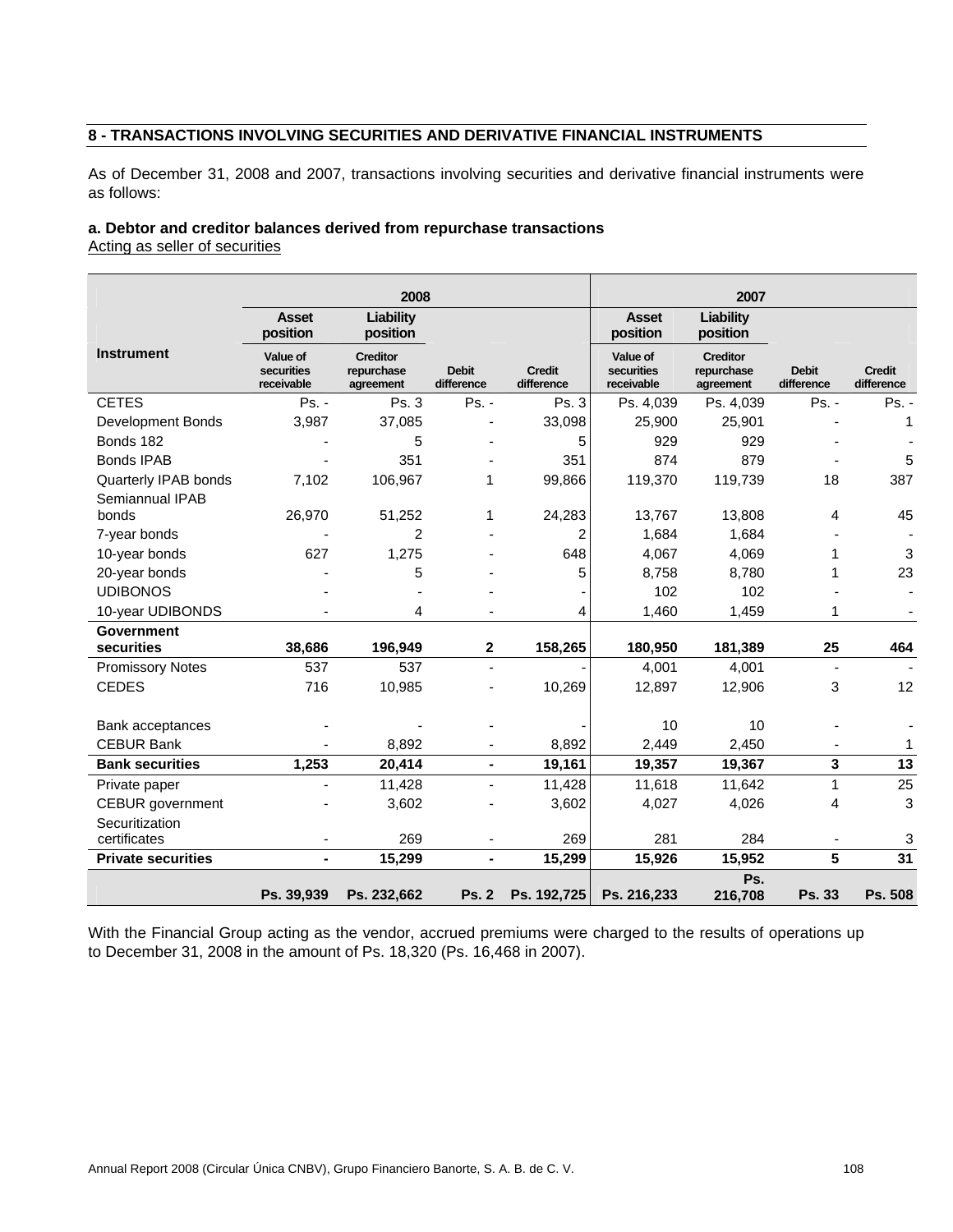During 2008 and 2007, the period of repurchase transactions entered into by the Financial Group in its capacity as vendor ranged from 1 to 177 days.

## Acting as purchaser of securities

|                           |                                       | 2008                                    |                            |                             |                                       | 2007                                    |                            |                             |
|---------------------------|---------------------------------------|-----------------------------------------|----------------------------|-----------------------------|---------------------------------------|-----------------------------------------|----------------------------|-----------------------------|
|                           | <b>Liability</b><br>position          | <b>Asset</b><br>position                |                            |                             | Liability<br>position                 | <b>Asset</b><br>position                |                            |                             |
| <b>Instrument</b>         | Value of<br>securities<br>deliverable | Repurchase<br>agreement<br>from debtors | <b>Debit</b><br>difference | <b>Credit</b><br>difference | Value of<br>securities<br>deliverable | Repurchase<br>agreement<br>from debtors | <b>Debit</b><br>difference | <b>Credit</b><br>difference |
| <b>CETES</b>              | Ps. 1,667                             | Ps. 1,667                               | $Ps. -$                    | Ps. -                       | Ps. 300                               | Ps. 300                                 | Ps. -                      | $Ps. -$                     |
| Development Bonds         | 3,992                                 | 3,987                                   | 5                          |                             | 3,233                                 | 3,233                                   |                            |                             |
| Bonds 182                 |                                       |                                         |                            |                             | 928                                   | 928                                     |                            |                             |
| <b>Bonds IPAB</b>         |                                       |                                         |                            |                             | 878                                   | 873                                     | 5                          |                             |
| Quarterly IPAB bonds      | 6,014                                 | 5,992                                   | 22                         |                             | 7,558                                 | 7,543                                   | 18                         | 3                           |
| Semiannual IPAB<br>bonds  | 25,865                                | 25,751                                  | 115                        |                             |                                       |                                         |                            |                             |
| 7-year bonds              | 1,248                                 | 1,248                                   |                            |                             | 350                                   | 350                                     |                            |                             |
| 10-year bonds             | 1,193                                 | 1,194                                   | 2                          | 3                           | 1,092                                 | 1,093                                   |                            |                             |
| 20-year bonds             | 4,001                                 | 4,001                                   |                            |                             | 1,126                                 | 1,125                                   | 2                          |                             |
| <b>UDIBONOS</b>           |                                       |                                         |                            |                             | 102                                   | 102                                     |                            |                             |
| 10-year UDIBONDS          |                                       |                                         |                            |                             | 501                                   | 501                                     |                            |                             |
| Government                |                                       |                                         |                            |                             |                                       |                                         |                            |                             |
| securities                | 43,980                                | 43,840                                  | 144                        | 4                           | 16,068                                | 16,048                                  | 25                         | 5                           |
| <b>Promissory Notes</b>   |                                       |                                         |                            |                             | 3,011                                 | 3,011                                   |                            |                             |
| <b>CEDES</b>              | 568                                   | 565                                     | 3                          |                             | 1,773                                 | 1,773                                   |                            |                             |
| <b>Bank securities</b>    | 568                                   | 565                                     | 3                          | $\blacksquare$              | 4,784                                 | 4,784                                   | $\blacksquare$             |                             |
| <b>CEBUR</b> government   | $\blacksquare$                        |                                         | $\overline{\phantom{0}}$   | ٠                           | 650                                   | 652                                     | ٠                          | $\overline{c}$              |
| <b>Private securities</b> | $\blacksquare$                        |                                         | ۰                          | $\blacksquare$              | 650                                   | 652                                     | $\blacksquare$             | $\overline{2}$              |
|                           | Ps. 44,548                            | Ps. 44,405                              | Ps. 147                    | <b>Ps. 4</b>                | Ps.<br>21,502                         | Ps. 21,484                              | Ps. 25                     | <b>Ps. 7</b>                |

With the Financial Group acting as the purchaser, accrued premiums were charged to the results of operations up to December 31, 2008 in the amount of Ps. 2,521 (Ps. 2,345 in 2007).

During 2008 and 2007, the period of repurchase transactions entered into by the Financial Group in its capacity as purchaser ranged from 1 to 21 days.

As of December 31, 2008, the amount of goods corresponding to the guarantees given and received in repurchase transactions that involved the transfer of property totaled Ps. 179 and Ps. 14, respectively, and as of December 31, 2007, the totals were Ps. 137 of guarantees given and Ps. 12 of guarantees received.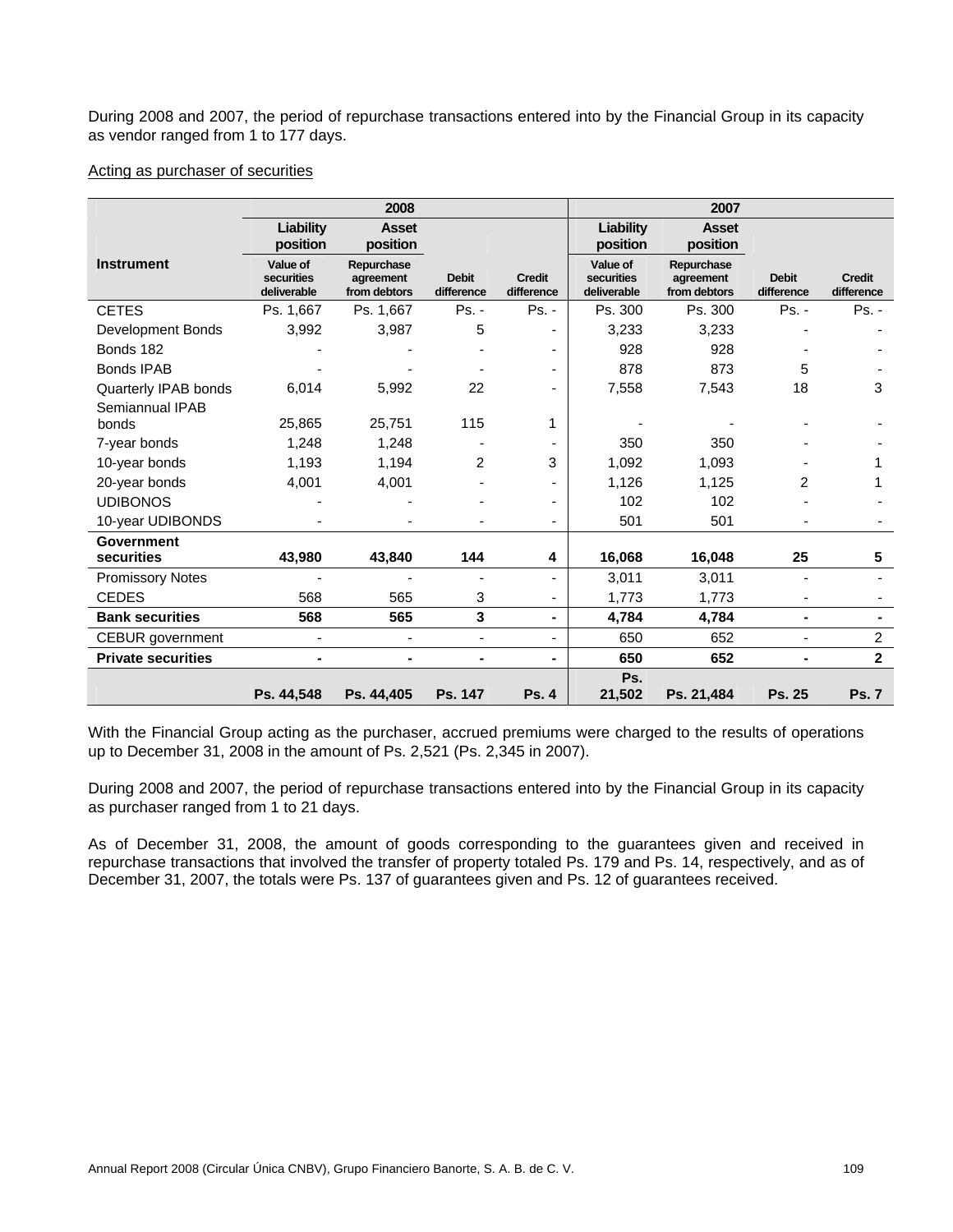## **b. Derivative financial instruments**

The transactions entered into by the Financial Group involving derivative financial instruments correspond mainly to futures, swaps and options contracts. These transactions are entered into to hedge various risks and for trading purposes.

As of December 31, 2008, the Financial Group has evaluated the effectiveness of transactions entered into involving derivative financial instruments for hedging purposes and has concluded that they are highly effective.

As of December 31, 2008 and 2007, the positions of the Financial Group's derivative financial instrument held for trading purposes are as follows:

|                                  | 2008       | 2007      |
|----------------------------------|------------|-----------|
| <b>Assets</b>                    |            |           |
| Derivative financial instruments | Ps. 8.168  | Ps. 2.302 |
| <b>Liabilities</b>               |            |           |
| Derivative financial instruments | Ps. 10,746 | Ps. 2,435 |
|                                  |            |           |

|                           | 2008                  |                       | 2007                  |                       |
|---------------------------|-----------------------|-----------------------|-----------------------|-----------------------|
| <b>Asset position</b>     | <b>Nominal amount</b> | <b>Asset position</b> | <b>Nominal amount</b> | <b>Asset position</b> |
| <b>Futures</b>            |                       |                       |                       |                       |
| TIIE-rate futures         | Ps. 1,500             | Ps. -                 | Ps. 980               | Ps. -                 |
| <b>Forwards</b>           |                       |                       |                       |                       |
| Foreign currency forwards | 1,892                 | 40                    | 571                   | 42                    |
| <b>Options</b>            |                       |                       |                       |                       |
| Rate options              | 9,683                 | 76                    | 6,929                 | 195                   |
| <b>Swaps</b>              |                       |                       |                       |                       |
| Rate swaps                | 173,097               | 1,999                 | 97,357                | 873                   |
| Exchange rate swaps       | 9,829                 | 3,210                 | 10,107                | 677                   |
| <b>Total negotiation</b>  | 196,001               | 5,325                 | 115,944               | 1,787                 |
| <b>Options</b>            |                       |                       |                       |                       |
| Rate options              | 24,200                | 179                   | 16,250                | 100                   |
| <b>Swaps</b>              |                       |                       |                       |                       |
| Rate swaps                | 19,298                | 10                    | 12,391                | 59                    |
| Exchange rate swaps       | 10,474                | 2,654                 | 5,847                 | 356                   |
| <b>Total hedge</b>        | 53,972                | 2,843                 | 34,488                | 515                   |
| <b>Total position</b>     | Ps. 249,973           | Ps. 8,168             | Ps. 150,432           | Ps. 2,302             |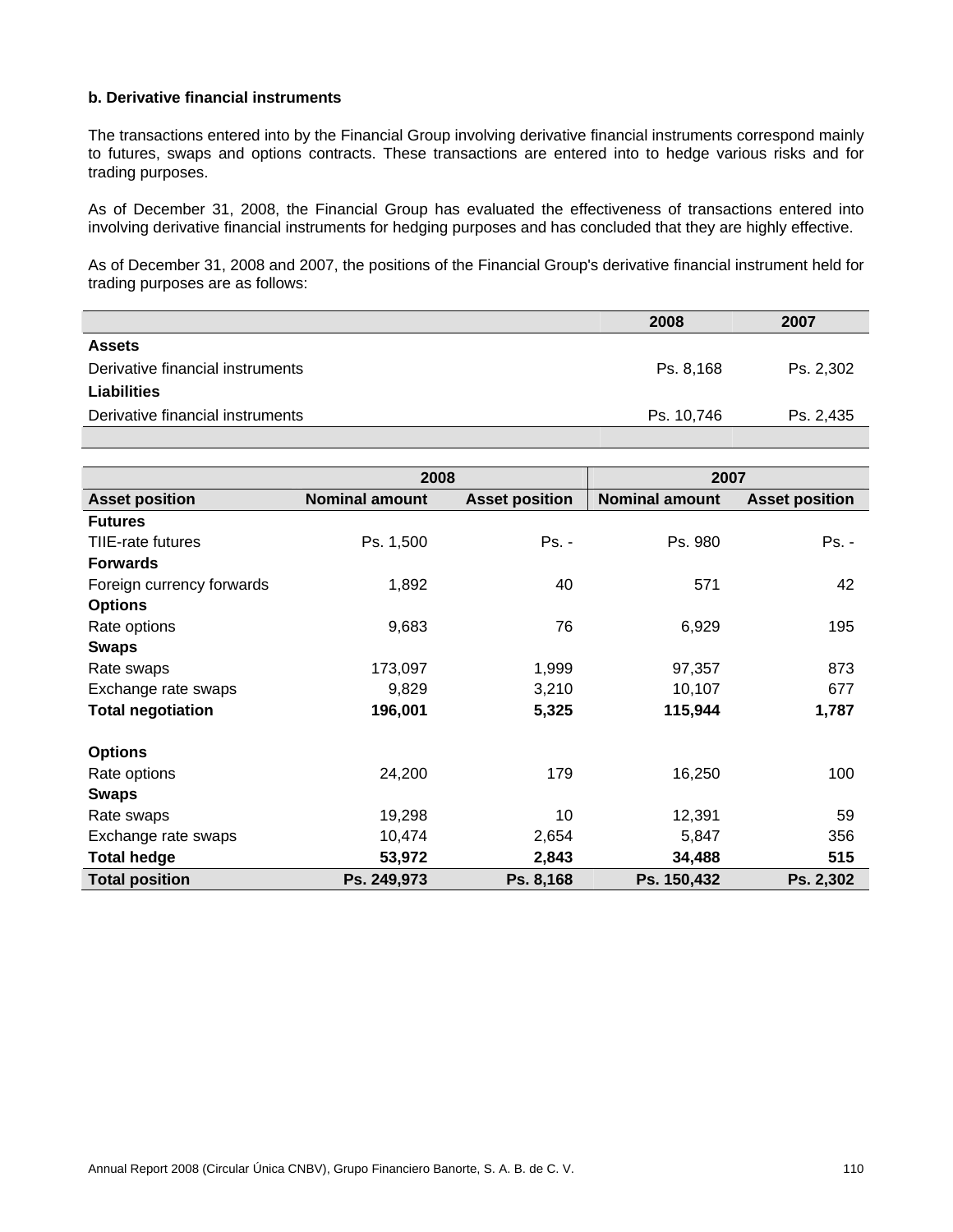|                           | 2008                     |                       |                          | 2007                  |
|---------------------------|--------------------------|-----------------------|--------------------------|-----------------------|
| <b>Liability position</b> | <b>Nominal</b><br>amount | Liability<br>position | <b>Nominal</b><br>amount | Liability<br>position |
| <b>Futures</b>            |                          |                       |                          |                       |
| TIIE-rate futures         | Ps. 1,500                | Ps. -                 | Ps. 980                  | Ps. -                 |
| <b>Forwards</b>           |                          |                       |                          |                       |
| Foreign currency forwards | 129                      | 46                    | 571                      | 46                    |
| <b>Options</b>            |                          |                       |                          |                       |
| Foreign currency options  | 67                       | $\overline{2}$        | 16                       |                       |
| Rate options              | 10,827                   | 64                    | 3,300                    | 40                    |
| <b>Swaps</b>              |                          |                       |                          |                       |
| Rate swaps                | 173,114                  | 2,024                 | 97,359                   | 842                   |
| Exchange rate swaps       | 9,774                    | 3,133                 | 9,794                    | 663                   |
| <b>Total negotiation</b>  | 195,411                  | 5,269                 | 112,020                  | 1,591                 |
| <b>Swaps</b>              |                          |                       |                          |                       |
| Rate swaps                | 19,298                   | 663                   | 12,391                   | 261                   |
| Exchange rate swaps       | 7,479                    | 4,814                 | 8,160                    | 583                   |
| <b>Total hedge</b>        | 26,777                   | 5,477                 | 20,551                   | 844                   |
| <b>Total position</b>     | Ps. 222,188              | Ps. 10,746            | Ps. 132,571              | Ps. 2,435             |

The operated products and main underlying instruments are as follows:

| <b>Forwards</b> | <b>Options</b> | <b>Swaps</b>   | <b>CCS</b>     |
|-----------------|----------------|----------------|----------------|
| Fx-USD          | Fx-USD         | <b>TIIE 28</b> | TIIE 28        |
|                 | <b>TIIE 28</b> | <b>TIIE 91</b> | <b>TIIE 91</b> |
|                 |                | CETES 91       | Libor          |
|                 |                | Libor          |                |

The risk management policies and internal control procedures for managing risks inherent to derivative instrument operations are described in Note 32.

Transactions entered into for hedging purposes have maturities from 2008 to 2018 and are intended to mitigate the financial risk derived from long-term loans offered by the Financial Group at fixed rates, as well as the exchange rate risk generated by market instruments in the Financial Group's portfolio.

The book value of collateral used to ensure compliance with obligations derived from currency swap contracts as of December 31, 2008, is USD 876,379 thousand and EUR 20,110 thousand and as of December 31, 2007 the book value is USD 413,350 thousand and EUR 21,406 thousand. Futures transactions are made through recognized markets, and as of December 31, 2008 they represent 0.60% of the nominal amount of all the derivative operation contracts; the remaining 99.32% correspond to options and swaps transactions in OTC markets.

As mentioned in Note 2 f), during the first quarter of 2008, one of our counterparts failed to comply with its obligations. Therefore, steps were taken pursuant to clause VII (bankruptcy) of the ISDA Master Agreement, and the current derivative operations with this counterparty were offset using market quotations to value them. The sum of the valuation of the derivative operations with the counterparty represents a net loss for the Financial Group in the amount mentioned in Note 2 f).

Furthermore, as a result of Lehman Brothers noncompliance, cash flow hedging was ineffective, bringing about a negative impact in the amount of USD 530 thousand.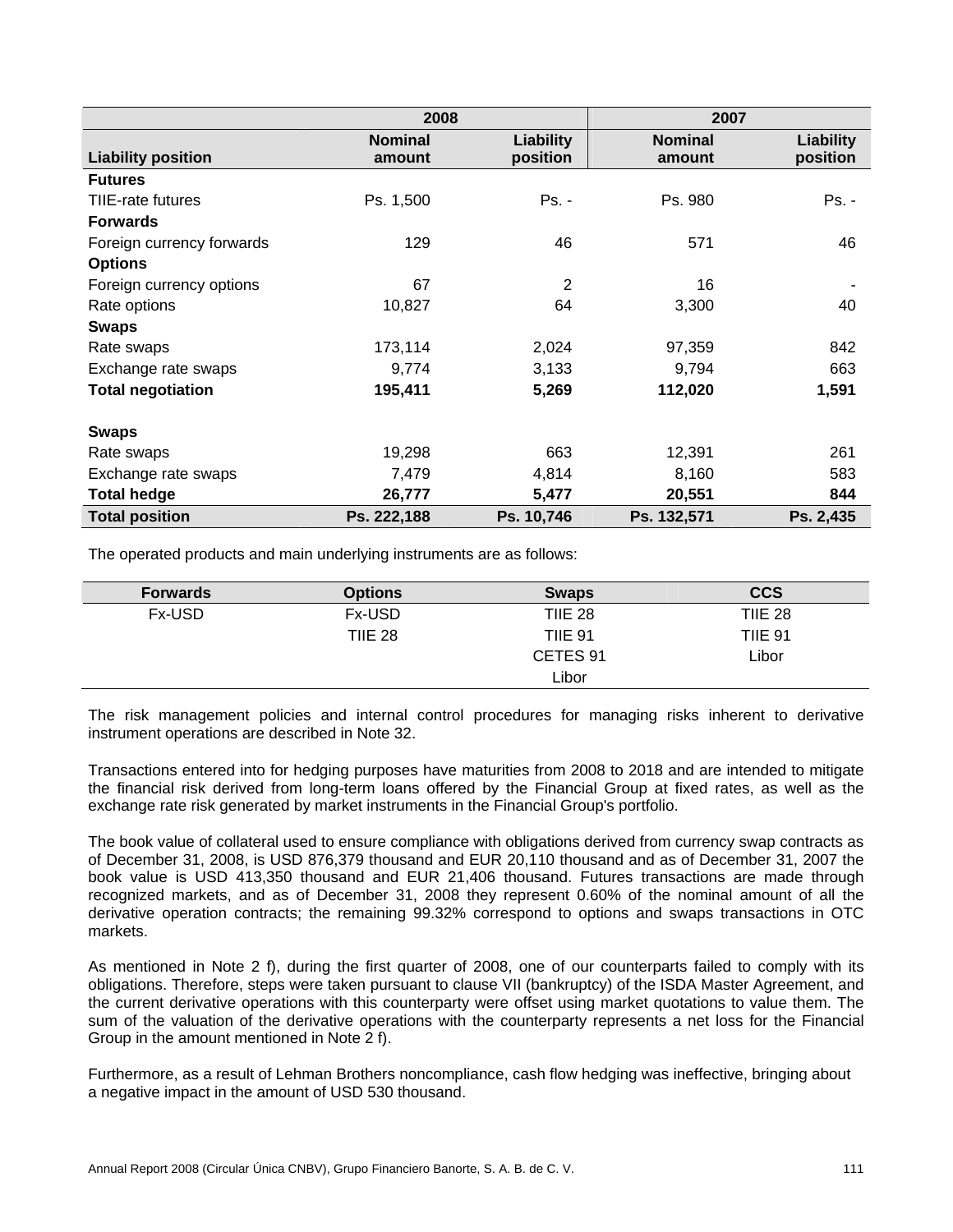The net amount of estimated gains or losses originated by transactions or events that are recorded in cumulative other comprehensive income as of December 31, 2008 and that are expected to be reclassified to earnings within the next 12 months totals Ps. 2.

# **9 - LOAN PORTFOLIO**

As of December 31, 2008 and 2007, the loan portfolio by loan type is as follows:

|                                 | <b>Current portfolio</b> |             | Past-due portfolio |           | <b>Total</b> |                         |
|---------------------------------|--------------------------|-------------|--------------------|-----------|--------------|-------------------------|
|                                 | 2008                     | 2007        | 2008               | 2007      | 2008         | 2007                    |
| <b>Commercial loans</b>         |                          |             |                    |           |              |                         |
| Denominated in domestic         |                          |             |                    |           |              |                         |
| currency                        |                          |             |                    |           |              |                         |
| Commercial                      | Ps. 93,123               | Ps. 77,312  | Ps. 1,482          | Ps. 900   | Ps. 94,605   | Ps. 78,212              |
| Rediscounted portfolio          | 6,129                    | 6,646       |                    |           | 6,129        | 6,646                   |
| Denominated in USD              |                          |             |                    |           |              |                         |
| Commercial                      | 27,041                   | 13,975      | 221                | 27        | 27,262       | 14,002                  |
| Rediscounted portfolio          | 505                      | 158         |                    |           | 505          | 158                     |
| <b>Total commercial loans</b>   | 126,798                  | 98,091      | 1,703              | 927       | 128,501      | 99,018                  |
|                                 |                          |             |                    |           |              |                         |
| Loans to financial institutions | 10,860                   | 13,158      |                    |           | 10,860       | 13,158                  |
| Consumer Ioans                  |                          |             |                    |           |              |                         |
| Credit card                     | 15,067                   | 13,881      | 2,140              | 829       | 17,207       | 14,710                  |
| Other consumer loans            | 14,302                   | 13,344      | 359                | 280       | 14,661       | 13,624                  |
| Housing mortgage loans          | 46,282                   | 37,216      | 746                | 858       | 47,028       | 38,074                  |
| Government loans                | 26,989                   | 17,948      |                    |           | 26,989       | 17,948                  |
|                                 | 113,500                  | 95,547      | 3,245              | 1,967     | 116,745      | 97,514                  |
| <b>Total loan portfolio:</b>    | Ps. 240,298              | Ps. 193,638 | Ps. 4,948          | Ps. 2,894 |              | Ps. 245,246 Ps. 196,532 |

On December 31, 2008 and 2007, revenues from recoveries of previously written-off loan portfolios was Ps. 687 and Ps. 604, respectively.

The average terms of the portfolio's main balances are: commercial, 2.8 years; b) financial institutions, 3.6 years; c) mortgage, 17.4 years; and d) government, 4.7 years.

The loans granted grouped into economic sectors as of December 31, 2008 and 2007, are shown below:

|                                     |               | 2008                               |             | 2007                               |
|-------------------------------------|---------------|------------------------------------|-------------|------------------------------------|
|                                     |               | <b>Concentration</b><br>percentage |             | <b>Concentration</b><br>percentage |
|                                     | <b>Amount</b> |                                    | Amount      |                                    |
| Private (companies and individuals) | Ps. 128,501   | 52.40%                             | Ps. 99,018  | 50.38%                             |
| <b>Financial institutions</b>       | 10,860        | 4.43%                              | 13,158      | 6.70%                              |
| Credit card and consumer            | 31,868        | 12.99%                             | 28,334      | 14.42%                             |
| Housing                             | 47,028        | 19.18%                             | 38,074      | 19.37%                             |
| Government loans                    | 26,989        | 11.00%                             | 17,948      | 9.13%                              |
|                                     | Ps. 245,246   | 100%                               | Ps. 196,532 | 100%                               |

#### **Loan support programs**

The Financial Group participates in different loan support programs established by the Federal Government and Mexican Bankers' Association, as detailed below: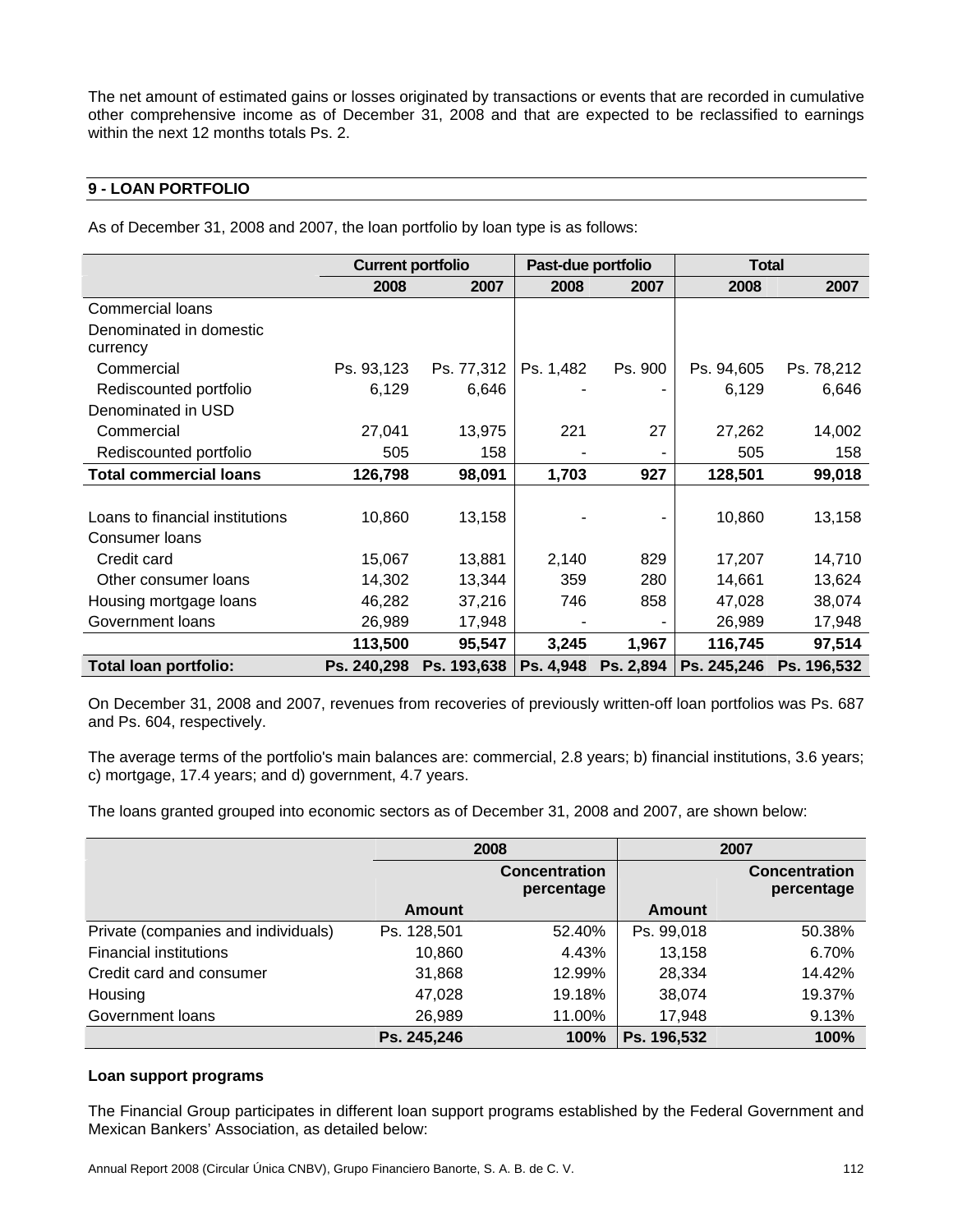- a) Support Program for Housing Loan Debtors and the Agreement on Benefits for Housing Loan Debtors
- b) Agreement on Agrarian and Fishery Sector Financing (FINAPE)
- c) Agreement on the Financial Support and Promotion of Micro, Small and Medium Companies (FOPYME)
- d) Additional Benefits Program for Housing Loan Debtors FOVI-type Housing Loans

Furthermore, in December 1998, the Federal Government and Banking Sector published a new and definitive debtor support plan known as "Punto Final", which, as of 1999, replaced the benefits formerly granted by Housing Loan Debtor support programs. In the case of FOPYME and FINAPE, these support plans were replaced in 1999 and 2000, respectively, and beginning in 2001 the benefits established by original support programs continued to be applied.

The "Punto Final" plan defines housing loan discounts, which are determined based on the outstanding loan balance recorded at November 30, 1998, without considering late payment charges. In the case of FOPYME and FINAPE loans, the discount is applied to payments and the discount percentage is determined based on the recorded loan balance at July 31 and June 30, 1996, respectively, regardless of whether the balance has been subsequently modified.

The Support Program for Business Loan Debtors (FOPYME) concluded on October 1, 2006, as established in Commission document 112-6/524549/2006.

The Additional Benefits Program for Housing Loan Debtors – FOVI-type housing loans expired on December 31, 2007, as per Commission Circular 1461.

In the case of borrowers participating in the above restructured UDI programs, the amount of principal and accrued interest denominated in pesos is converted to the initial UDI value; interest is then set at an agreedupon reference rate.

The trusts administering each of the aforementioned UDI programs issued long-term fiduciary securities to the Federal Government with fixed and variable interest rates depending on the characteristics of each trust (this interest rate must be less than that collected from borrowers). Similarly, the Financial Group received federal bonds known as "Special Cetes" from the Federal Government, which are tied to the Cetes interest rate.

These federal bonds will mature based on the fiduciary securities issued by the trust to the Federal Government. Loan payments received by the trust are used to pay the principal and interest of the fiduciary securities; at the same time, the Federal Government executes a transaction for the same amount to pay the principal and accrued interest on the Special Cetes.

In the event of noncompliance with the payment obligations established for the restructured loans under the UDI trusts, a portion of the fiduciary securities and Special Cetes will generate interest at a rate equivalent to the UDI value. This characteristic was included in October 2002 to reflect the fact that the UDI programs were created to support debtors in compliance with their agreements. The Financial Group continues to manage and evaluate the risk derived from any possible credit loss related to the programs. If a particular loan is fully reserved, fiduciary securities will continue to generate interest at regular rates.

Commission regulations require that the Financial Group consolidate the balances of trusts holding restructured loans in UDIS, so as to reflect the operating fund, which consists of an interest rate swap contracted with the Federal Government.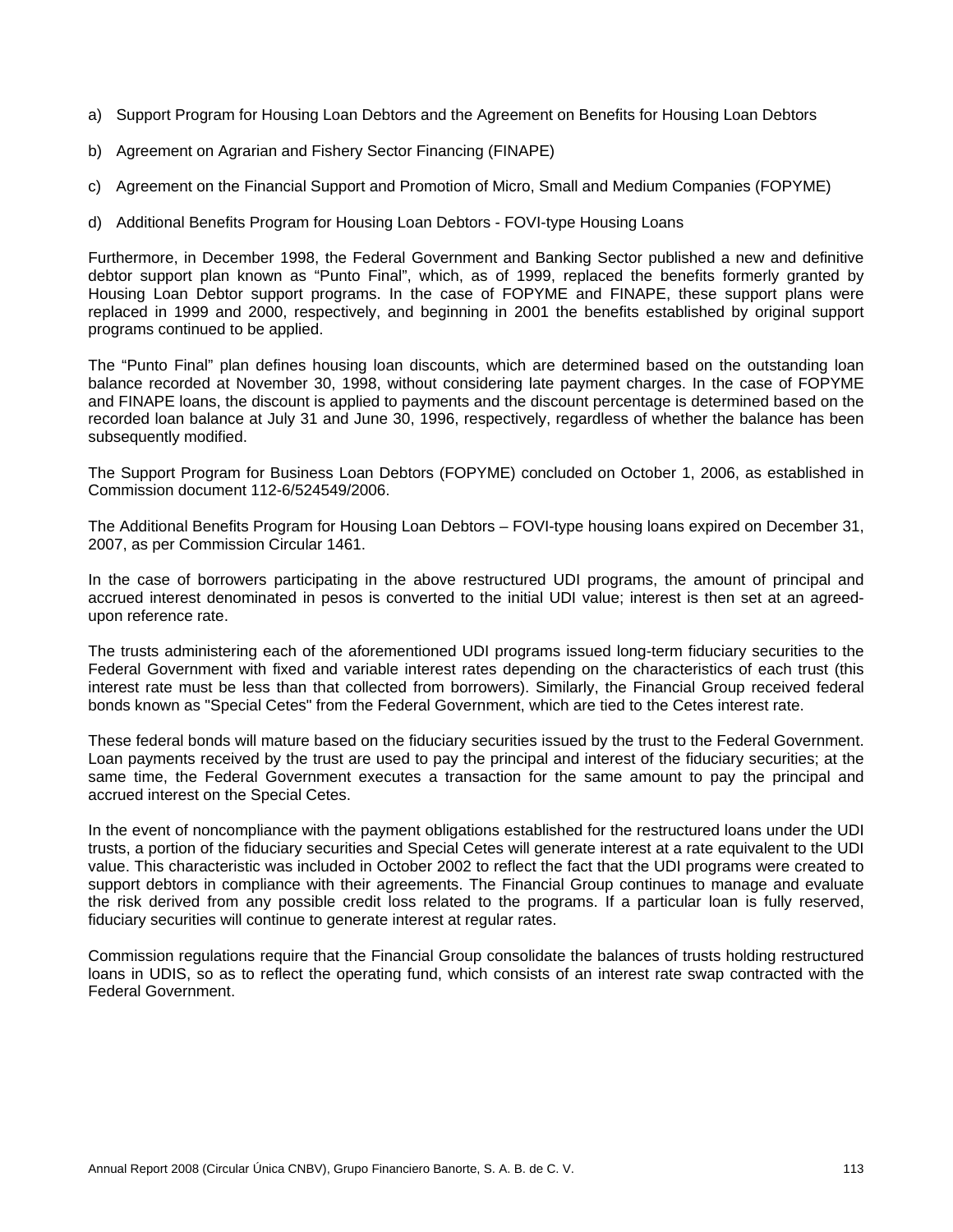As of December 31, 2008 and 2007, the balances of the respective trust balances are made up as follows:

|                            | 2008           | 2007    |
|----------------------------|----------------|---------|
| <b>Banks</b>               | Ps. 7          | Ps. 10  |
| Government securities      |                |         |
| Current loan portfolio:    | 622            | 737     |
| Past-due loan portfolio    | 35             | 314     |
| Accrued interest on loans  |                |         |
| Past-due accrued interest  |                | 12      |
| Allowance for loan losses  | (329)          | (582)   |
| <b>Total assets</b>        | 340            | 497     |
| Investment in trust assets | 301            | 460     |
| Deferred tax liabilities   | 39             | 37      |
| <b>Total liabilities</b>   | <b>Ps. 340</b> | Ps. 497 |

#### **Policies and procedures for granting loans**

The granting, control and recovery of loans are regulated by the Financial Group's Credit Manual, which has been authorized by the Board of Directors. Accordingly, administrative portfolio control is performed in the following areas:

- I. Business Management (includes corporate, commercial, business, governmental and consumer banking), primarily through the branch network
- II. Operations Management
- III. General Comprehensive Risk Management
- IV. Recovery Management

Similarly, the Financial Group has manuals establishing the policies and procedures to be utilized for credit risk management purposes.

The structure of the credit management process is based on the following stages:

- a) Product design
- b) Promotion
- c) Evaluation
- d) Formalization
- e) Operation
- f) Administration
- g) Recovery

Procedures have also been implemented to ensure that amounts related to the past-due portfolio are timely transferred and recorded in the books and records and those loans with recovery problems are properly and promptly identified.

Pursuant to Commission Circular B6, "Loan Portfolio", distressed portfolio is defined as the commercial loans which, based on the current information and facts as well as on the loan revision process, are very unlikely to be fully recovered (both principal and interest) pursuant to the original terms and conditions. The current and pastdue portfolios are susceptible to be identified as a distressed portfolio. The commercial loans with D and E risk degree ratings are as follows:

|                                            | 2008      | 2007    |
|--------------------------------------------|-----------|---------|
| Distressed portfolio                       | Ps. 1.774 | Ps. 304 |
| Total rated portfolio                      | 254.496   | 202,956 |
| Distressed portfolio/total rated portfolio | 0.70%     | 0.15%   |

The Financial Group's Treasury Department is the central unit responsible for balancing resource requirement and eliminating the interest rate risk derived from transactions entered into at fixed rates through the use of hedging and arbitrage strategies.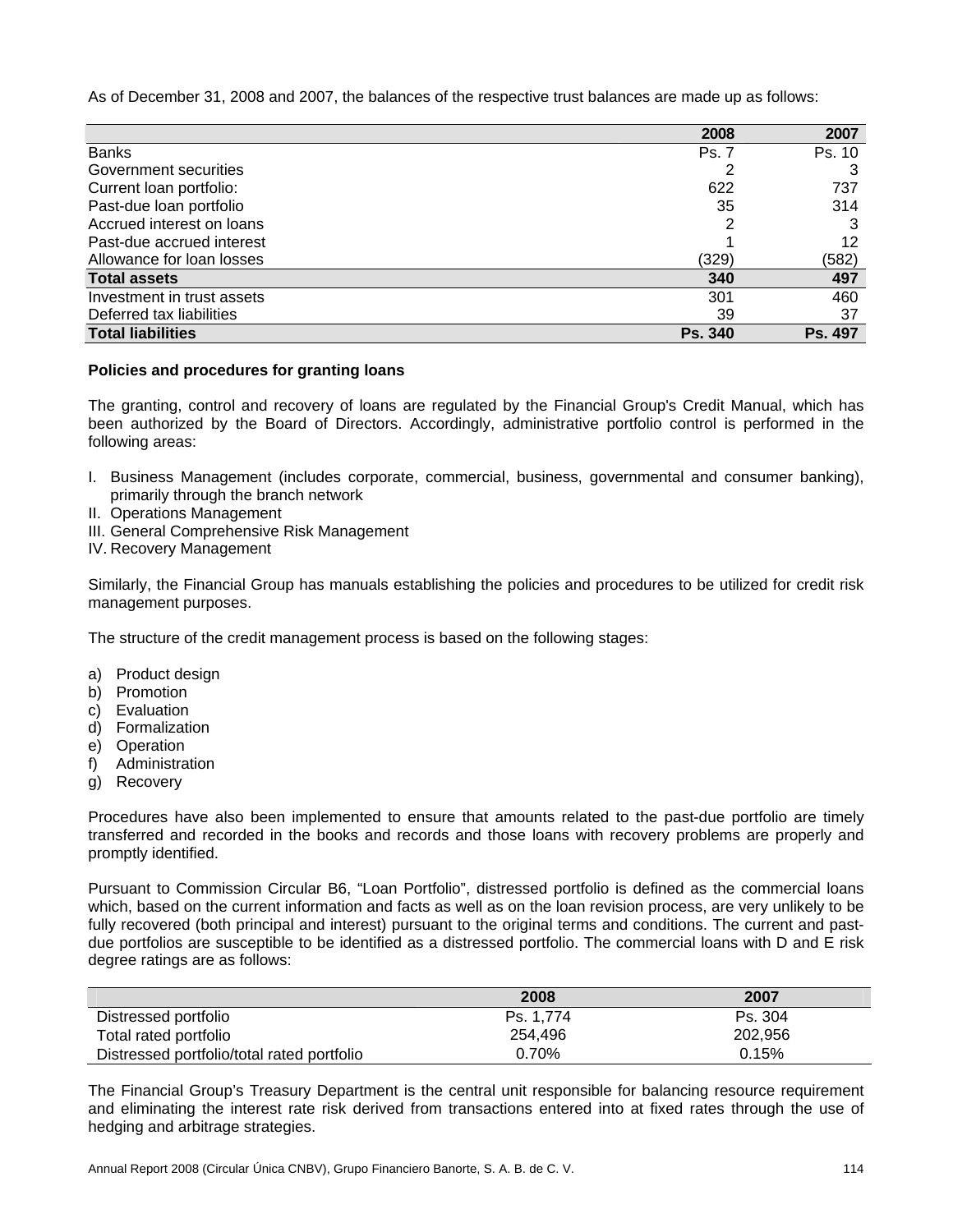#### **10 - LOANS RESTRUCTURED IN UDIS**

The loans restructured in UDIS correspond to mortgage loans. The balance on December 31, 2008 and 2007, is detailed below:

|                           | 2008           | 2007      |
|---------------------------|----------------|-----------|
| Current portfolio         | Ps. 622        | Ps. 737   |
| Current accrued interest  |                |           |
| Past-due portfolio        | 35             | 314       |
| Past-due accrued interest |                | 12        |
|                           | <b>Ps. 660</b> | Ps. 1,066 |

# **11 - ALLOWANCE FOR LOAN LOSSES**

The Financial Group's portfolio classification, which serves as the basis for recording the allowance for loan losses, is detailed below:

|                             | 2008                                  |                   |                 |                 |              |  |
|-----------------------------|---------------------------------------|-------------------|-----------------|-----------------|--------------|--|
|                             | <b>Required allowances for losses</b> |                   |                 |                 |              |  |
|                             | Loan                                  | <b>Commercial</b> | <b>Consumer</b> | <b>Mortgage</b> |              |  |
|                             | portfolio                             | portfolio         | portfolio       | portfolio       | <b>Total</b> |  |
| Exempt portfolio            | Ps. 76                                | Ps. -             | $Ps. -$         | Ps. -           | $Ps. -$      |  |
| Risk A                      | 54,333                                |                   | 61              | 148             | 209          |  |
| Risk A1                     | 109,400                               | 494               |                 |                 | 494          |  |
| Risk A2                     | 58,784                                | 562               |                 |                 | 562          |  |
| <b>Risk B</b>               | 5,800                                 |                   | 107             | 168             | 275          |  |
| Risk B1                     | 17,034                                | 49                | 353             |                 | 402          |  |
| Risk B <sub>2</sub>         | 1,834                                 | 58                | 183             |                 | 241          |  |
| Risk B <sub>3</sub>         | 1,277                                 | 140               |                 |                 | 140          |  |
| <b>Risk C</b>               | 2,109                                 |                   | 938             | 90              | 1,028        |  |
| Risk C1                     | 358                                   | 74                |                 |                 | 74           |  |
| Risk C <sub>2</sub>         | 231                                   | 95                |                 |                 | 95           |  |
| Risk D                      | 1,738                                 | 204               | 835             | 190             | 1,229        |  |
| <b>Risk E</b>               | 1,608                                 | 1,501             | 101             |                 | 1,602        |  |
| Unclassified                | (87)                                  |                   |                 |                 |              |  |
|                             | Ps. 254,495*                          | Ps. 3,177         | Ps. 2,578       | Ps. 596         | Ps. 6,351    |  |
| <b>Recorded allowance</b>   |                                       |                   |                 |                 | 6,690        |  |
| <b>Additional allowance</b> |                                       |                   |                 |                 | Ps. 339      |  |

The sum of the rated loan portfolio includes Ps. 5,991 in loans granted to subsidiaries whose balance was eliminated in the consolidation process.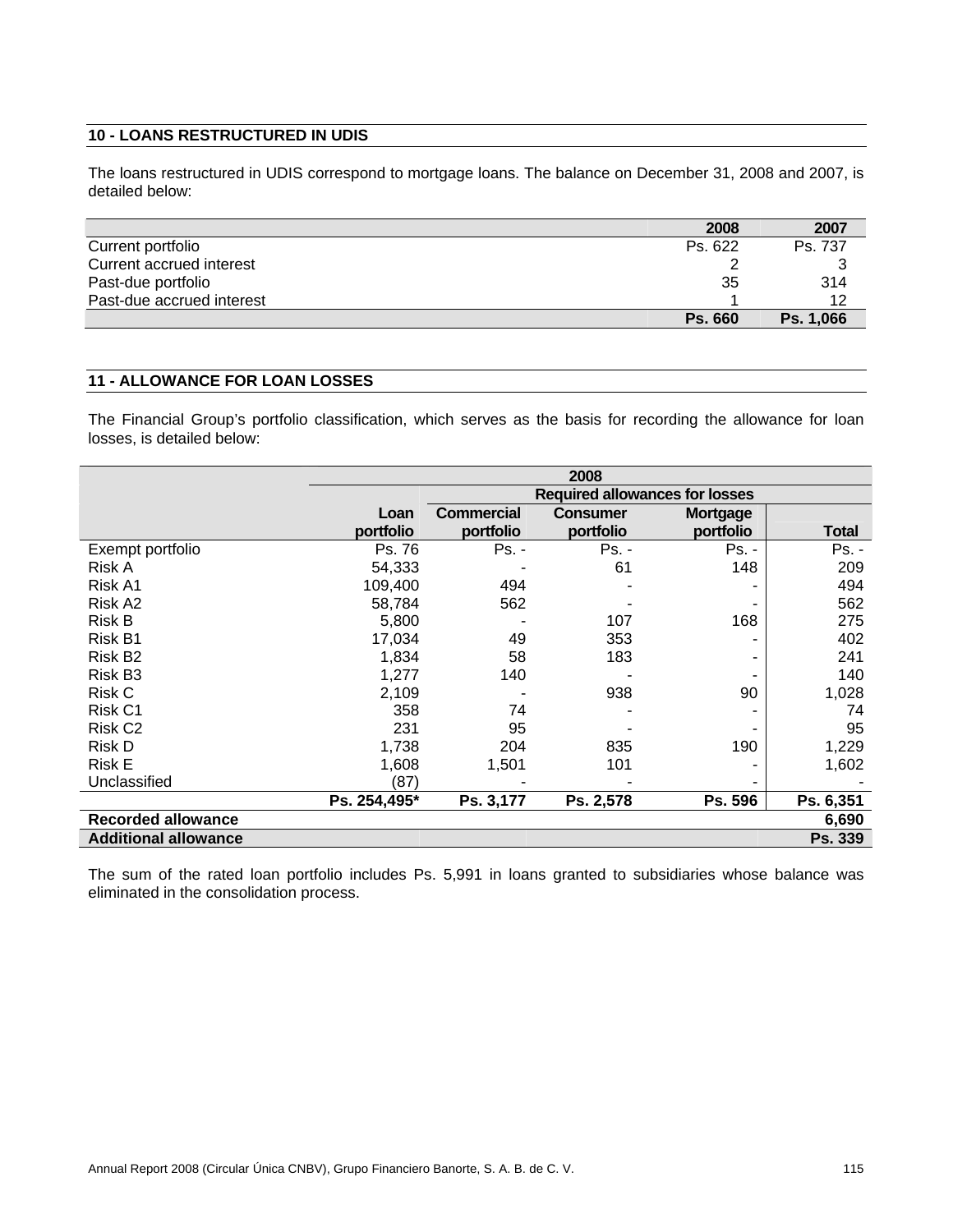|                             | 2007         |                   |                                       |                 |              |
|-----------------------------|--------------|-------------------|---------------------------------------|-----------------|--------------|
|                             |              |                   | <b>Required allowances for losses</b> |                 |              |
|                             | Loan         | <b>Commercial</b> | <b>Consumer</b>                       | <b>Mortgage</b> |              |
|                             | portfolio    | portfolio         | portfolio                             | portfolio       | <b>Total</b> |
| Exempt portfolio            | Ps. 97       | Ps. -             | $Ps. -$                               | $Ps. -$         | $Ps. -$      |
| Risk A                      | 58,639       |                   | 123                                   | 119             | 242          |
| Risk A1                     | 77,767       | 354               |                                       |                 | 354          |
| Risk A2                     | 51,158       | 485               |                                       |                 | 485          |
| Risk B                      | 5,441        |                   | 164                                   | 142             | 306          |
| Risk B1                     | 5,890        | 118               |                                       |                 | 118          |
| Risk B <sub>2</sub>         | 409          | 22                |                                       |                 | 22           |
| Risk B <sub>3</sub>         | 748          | 84                |                                       |                 | 84           |
| Risk C                      | 857          |                   | 283                                   | 72              | 355          |
| Risk C1                     | 146          | 31                |                                       |                 | 31           |
| Risk C <sub>2</sub>         | 101          | 41                |                                       |                 | 41           |
| Risk D                      | 1,236        | 50                | 653                                   | 187             | 890          |
| <b>Risk E</b>               | 556          | 235               | 90                                    | 227             | 552          |
| Unclassified                | (90)         |                   |                                       |                 |              |
|                             | Ps. 202,955* | Ps. 1,420         | Ps. 1,313                             | Ps. 747         | Ps. 3,480    |
| <b>Recorded allowance</b>   |              |                   |                                       |                 | 3,786        |
| <b>Additional allowance</b> |              |                   |                                       |                 | Ps. 306      |

The sum of the rated loan portfolio includes Ps. 5,381 in loans granted to subsidiaries whose balance was eliminated in the consolidation process.

The total portfolio balance used as the basis for the classification above includes amounts related to guarantees granted and credit commitments, which are recorded in memorandum accounts.

The additional allowances comply with the general provisions applicable to credit institution and the notices issued by the Commission to regulate debtor support programs, denominated in UDI trusts.

As of December 31, 2008 and 2007, the estimated allowance for loan losses is determined based on portfolio balances at those dates. As of December 31, 2008 and 2007, the allowance for loan losses includes a reserve for 100% of delinquent interest owed.

On August 22, 2008, the Commission published in the Official Gazette of the Federation (DOF) a change in the reserve percentage for non-delinquent credit card loans. According to the second temporary article that provides the possibility of making the corresponding adjustments no later than October 2008, the impact of this change was gradually realized by Banorte. Therefore the reserve percentage applied to non-delinquent loans in September 2008 was 1.72%. October closed with a 2.5% percentage for non-delinquent loans. The effects of applying the above change to credit card loan loss reserves led to the creation of preventive loan loss reserves in Banorte in the amount of Ps. 341, of which Ps. 103 was recognized as restated accumulated revenue in stockholders' equity. The remaining Ps. 238 was charged to the period's results.

As of December 31, 2008 and 2007, the allowance for loan losses represents 135% and 131%, respectively, of the past-due portfolio.

The estimated allowance includes the classification of loans granted in foreign currency, which are evaluated at the exchange rate in effect as of December 31, 2008 and 2007.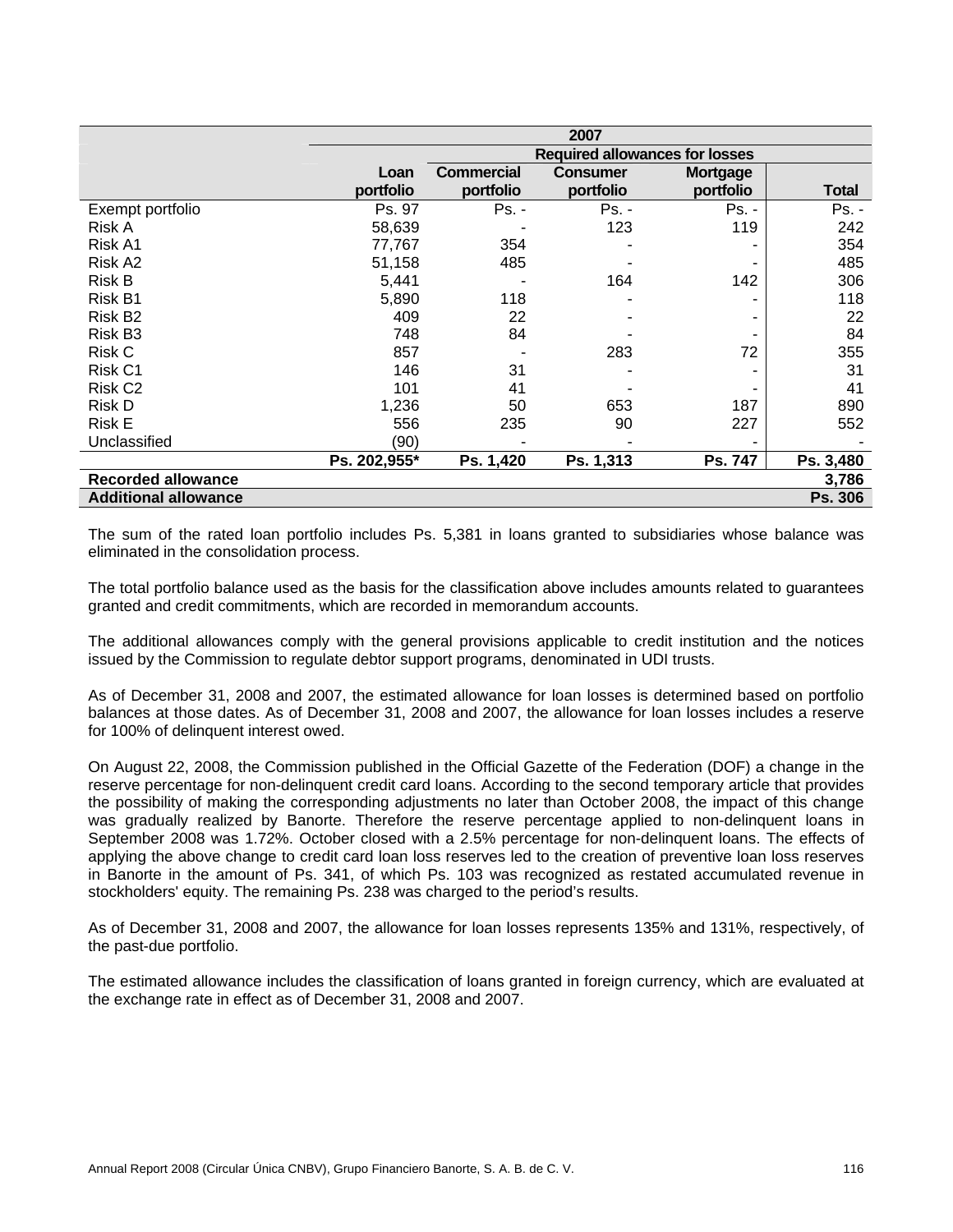# **Rollforward of allowance for loan losses**

A rollforward of the allowance for loan losses is detailed below:

|                                            | 2008      | 2007      |
|--------------------------------------------|-----------|-----------|
| Balance at the beginning of the year       | Ps. 3,786 | Ps. 3,140 |
| Changes in accounting policies 2007        |           | 527       |
| Increase charged to results                | 6,835     | 2,571     |
| Reserve release                            | (16)      | (36)      |
| Debt forgiveness and write-offs            | (4,085)   | (2, 194)  |
| Valuation in foreign currencies and UDIS   | 108       | 31        |
| Rebates granted to housing debtors         | (74)      | (72)      |
| Created with profit margin (UDIS Trusts)   | 48        | 27        |
| Advantages from FOPYME and FINAPE programs | (3)       |           |
| Other*                                     | 91        | (74)      |
| Restatement effects                        |           | (134)     |
| <b>Year-end balance</b>                    | Ps. 6,690 | Ps. 3,786 |

\*In 2008, it includes Ps. 103 in credit card allowances recognized against the retained earnings in stockholders' equity.

As of December 31, 2008, the total amount of preventive loan loss reserves charged to the income statement totals Ps. 6,896 and Ps. 13 in other revenues. Such amount is made up of Ps. 6,835 credited directly to the estimate and Ps. 48 from UDIS trusts. As of December 31, 2007, the total amount of preventive loan loss reserves charged to the earnings statement totals Ps. 2,646. Such amount is made up of Ps. 2,571 credited directly to the estimate, Ps. 27 from UDIS trusts and Ps. 48 from the restatement.

#### **12 - ACQUIRED PORTFOLIOS**

As of December 31, 2008 and 2007, the acquired portfolios are as follows:

|                           | 2008      | 2007      | <b>Valuation Method</b>            |
|---------------------------|-----------|-----------|------------------------------------|
| Bancomer III              | Ps. 141   | Ps. 164   | Cash Basis Method                  |
| Bancomer IV               | 561       | 679       | Cash Basis Method                  |
| Bital I                   | 229       | 292       | Cash Basis Method                  |
| <b>Bital II</b>           | 82        | 103       | Cash Basis Method                  |
| Banamex Mortgage          | 330       | 367       | Cash Basis Method                  |
| <b>GMAC Banorte</b>       | 95        | 144       | Cash Basis Method                  |
| Serfin Commercial I       | 127       | 177       | Cash Basis Method                  |
| Serfin Commercial II      | 94        | 88        | Interest Method                    |
| Serfin Mortgage           | 197       | 247       | Cash Basis Method                  |
|                           |           |           | Interest Method (Commercial); Cash |
| Santander                 | 73        | 84        | Basis Method (Mortgage)            |
| Banorte Mortgage          | 234       | 264       | Interest Method                    |
| Meseta                    | 47        | 70        | Cash Basis Method                  |
| Vipesa                    | 6         | 10        | Cash Basis Method                  |
| Goldman Sach's            | 183       | 226       | Cash Basis Method                  |
| Confia I                  | 93        | 107       | Interest Method                    |
| Banorte Sólida Commercial | 40        | 59        | Cost Recovery Method               |
| Solida Mortgage           | 517       | 579       | <b>Interest Method</b>             |
|                           | Ps. 3,049 | Ps. 3,660 |                                    |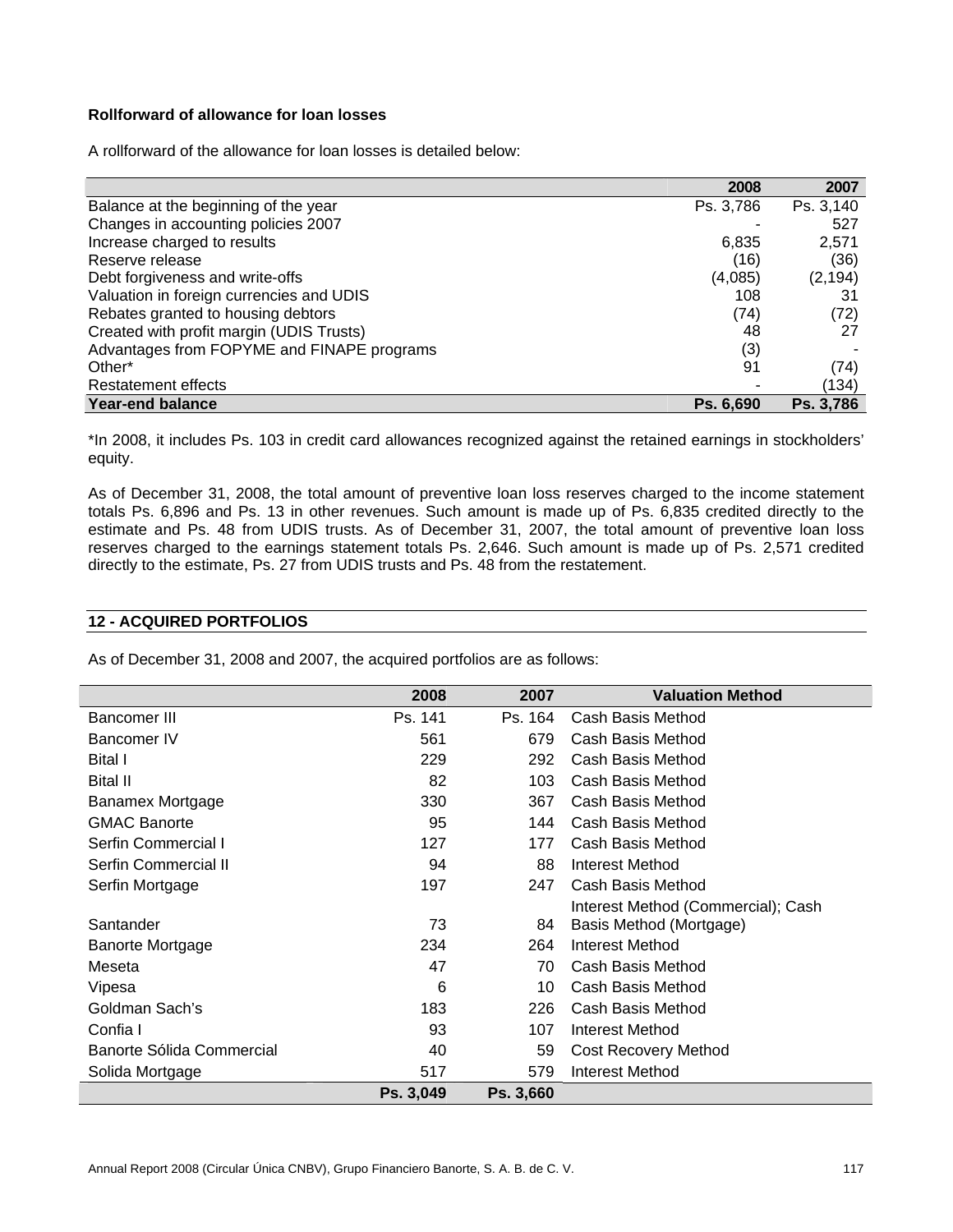As of December 31, 2008, the Financial Group recognized income from credit asset portfolios of Ps. 1,156, together with the respective amortization of Ps. 546, the effects of which were recognized under the "Other income" heading in the consolidated statement of income. For the year ended December 31, 2007, the Financial Group recognized income of Ps. 1,326, together with the respective amortization of Ps. 555.

As of this year, mortgage loans that are amortized under the interest method are evaluated jointly as a sector given the feature they have in common. The loan grouping is made pursuant to the current regulations.

The Financial Group performs an analysis based on events or information to estimate the amount of expected cash flows to determine the estimated rate of return used in applying the valuation method for the amortization of the receivable. If the analysis demonstrates that the expected future cash flows will decrease, it will make an estimate for non-recoverability or difficult collection against the year's outstanding balance for the amount that such expected cash flows are lower than the book value of the receivable.

Assets other than cash that the Financial Group has received as part of portfolio collection or recovery have been mainly real property.

The main feature considered for segmenting acquired portfolios has been the type of loan.

#### **13 - OTHER ACCOUNTS RECEIVABLE, NET**

As of December 31, 2008 and 2007, the other accounts receivable balance is as follows:

|                                     | 2008      | 2007      |
|-------------------------------------|-----------|-----------|
| Loans to officers and employees     | Ps. 1,162 | Ps. 1,122 |
| Debtors from liquidation settlement | 2,643     | 1,382     |
| Real property portfolios            | 982       | 1,025     |
| Fiduciary rights                    | 3,083     | 2,486     |
| Sundry debtors                      | 1,382     | 1,494     |
| Taxes receivable                    | 171       | 20        |
| Other                               | 203       | 107       |
|                                     | 9,626     | 7,636     |
| Allowance for doubtful accounts     | (112)     | (19)      |
|                                     | Ps. 9,514 | Ps. 7,617 |

#### **14 - FORECLOSED ASSETS, NET**

As of December 31, 2008 and 2007, the foreclosed asset balance is as follows:

|                                           | 2008           | 2007    |
|-------------------------------------------|----------------|---------|
| Personal property                         | Ps. 71         | Ps. 68  |
| Real property                             | 1,100          | 597     |
| Goods pledged for sale                    | 26             | 44      |
|                                           | 1.197          | 709     |
| Allowance for losses on foreclosed assets | (334)          | (324)   |
|                                           | <b>Ps. 863</b> | Ps. 385 |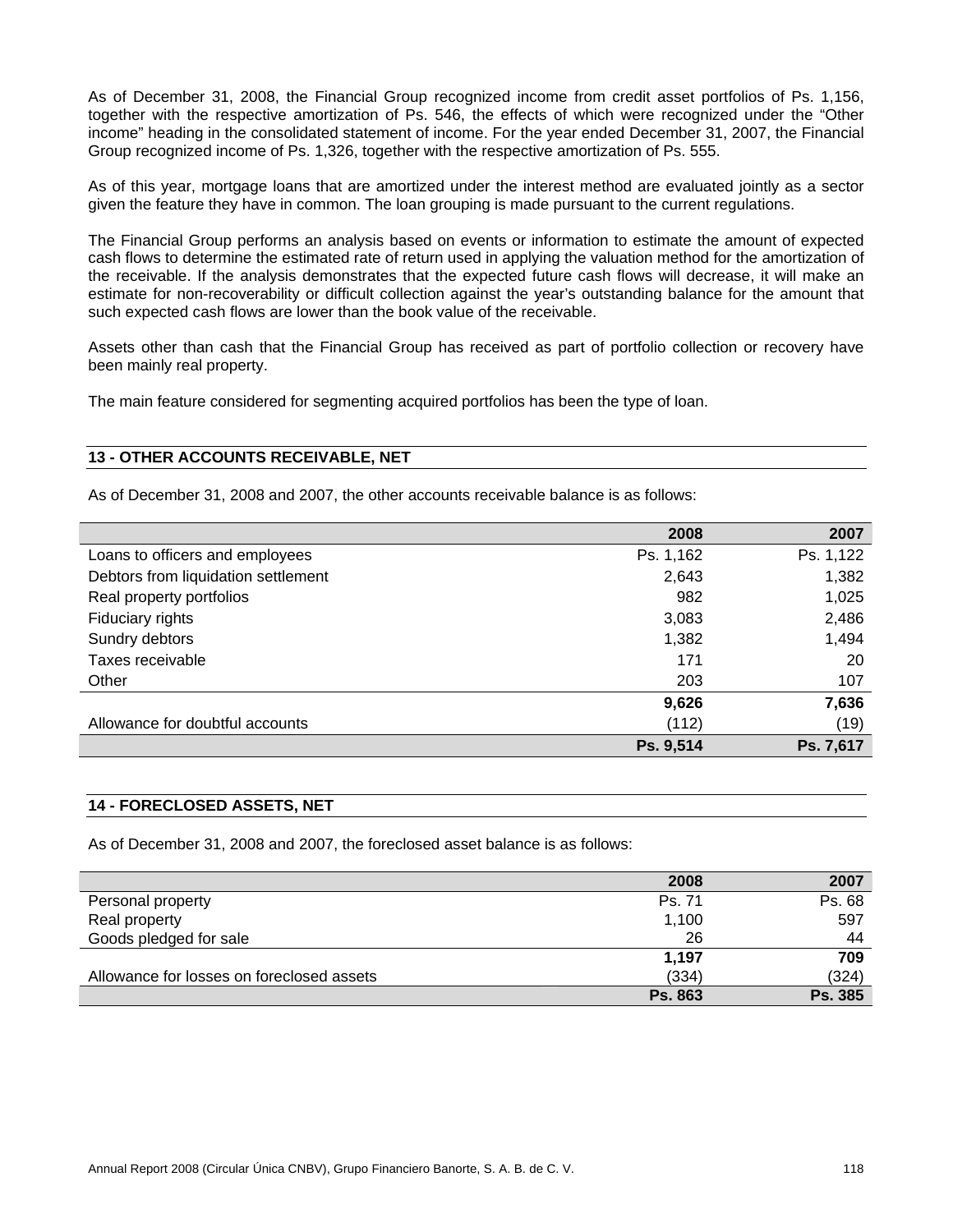# **15 - PROPERTY, FURNITURE AND FIXTURES, NET**

As of December 31, 2008 and 2007, the property, furniture and fixtures balance is as follows:

|                                                  | 2008      | 2007      |
|--------------------------------------------------|-----------|-----------|
| Furniture and equipment                          | Ps. 4,902 | Ps. 4,481 |
| Property intended for offices                    | 5,396     | 5,039     |
| Installation costs                               | 2,407     | 2,360     |
|                                                  | 12.705    | 11,880    |
| Less – Accumulated depreciation and amortization | (4,276)   | (3,782)   |
|                                                  | Ps. 8,429 | Ps. 8,098 |

The average estimated useful lives of the Financial Group's assets subject to depreciation are listed below:

|                          | Useful Life        |
|--------------------------|--------------------|
| Transportation equipment | 4 years            |
| Computer equipment       | 4.7 years          |
| Furniture and fixtures   | 10 years           |
| Real estate              | From 4 to 99 years |

# **16 - PERMANENT STOCK INVESTMENTS**

Investment in unconsolidated subsidiaries and associated companies are valued according to the equity method, as detailed below:

|                                                                      | Share % | 2008      | 2007      |
|----------------------------------------------------------------------|---------|-----------|-----------|
| Seguros Banorte Generali, S. A. de C. V.                             | 51.00%  | Ps. 1,086 | Ps. 932   |
| Fondo Solida Banorte Generali, S. A. de C. V., SIEFORE (one and two) | 99.00%  | 558       | 669       |
| Pensiones Banorte Generali, S. A. de C. V.                           | 51.00%  | 503       | 572       |
| Banorte Investment funds                                             | Various | 114       | 112       |
| Controladora PROSA, S. A. de C. V.                                   | 19.73%  | 60        | 50        |
| Bolsa Mexicana de Valores, S. A. de C. V.                            | Various |           | 45        |
| Servicio Pan Americano de Protección, S. A. de C. V.                 | 8.50%   | 97        | 29        |
| Transporte Aéreo Técnico Ejecutivo, S. A. de C. V.                   | 45.33%  | 89        | 112       |
| Other                                                                | Various | 52        | 69        |
|                                                                      |         | Ps. 2.559 | Ps. 2.590 |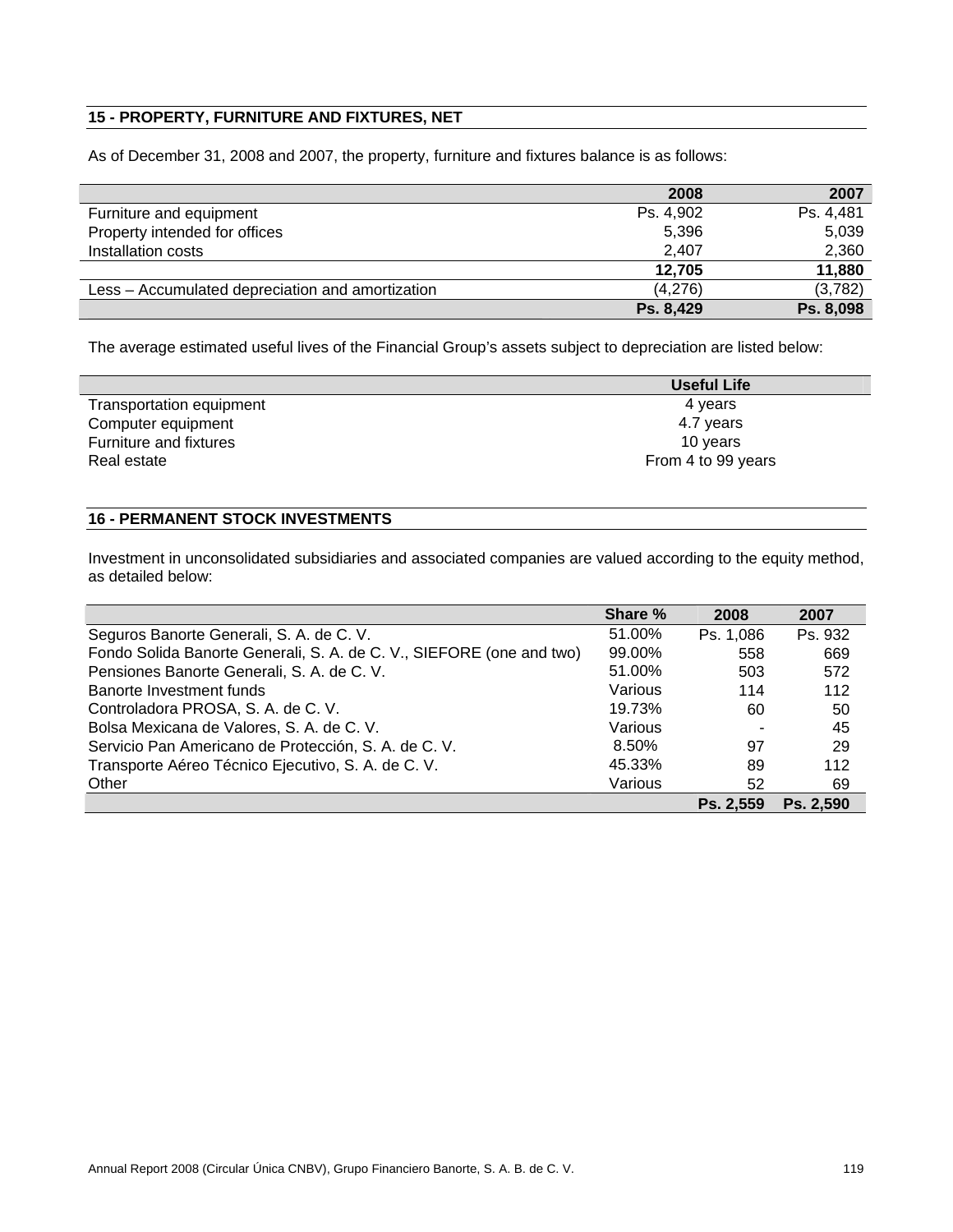## **17 - DEFERRED TAXES, NET**

The tax reported by the Financial Group is calculated based on the current tax result of the year and enacted tax regulations. However, due to temporary differences between accounting and tax balance sheet accounts, the Financial Group has recognized a recoverable net deferred tax asset of Ps. 471 and Ps. 214 as of December 31, 2008 and 2007, as detailed below:

|                                                         | 2008             |                        |                 |                  | 2007                   |                |  |  |
|---------------------------------------------------------|------------------|------------------------|-----------------|------------------|------------------------|----------------|--|--|
|                                                         | <b>Temporary</b> |                        |                 | <b>Temporary</b> |                        |                |  |  |
|                                                         | differences      | <b>Deferred effect</b> |                 | differences      | <b>Deferred effect</b> |                |  |  |
|                                                         | <b>Base</b>      | <b>ISR</b>             | <b>PTU</b>      | <b>Base</b>      | <b>ISR</b>             | <b>PTU</b>     |  |  |
| Temporary Differences - Assets                          |                  |                        |                 |                  |                        |                |  |  |
| Allowance for loan losses                               | Ps. 196          | Ps. 68                 | $Ps. -$         | Ps. 174          | Ps. 55                 | Ps. -          |  |  |
| Tax loss carryforwards                                  | 78               | 22                     |                 | 5                | 2                      |                |  |  |
| Tax loss carryforwards of Uniteller and                 |                  |                        |                 |                  |                        |                |  |  |
| <b>Banorte USA</b>                                      | 111              | 38                     |                 | 37               | 13                     |                |  |  |
| Recoverable asset tax (IMPAC)                           |                  |                        |                 | $\overline{2}$   | $\overline{2}$         |                |  |  |
| State tax on deferred assets                            |                  |                        |                 | 5                | $\overline{2}$         |                |  |  |
| Unrealized loss in available for sale                   |                  |                        |                 |                  |                        |                |  |  |
| securities                                              |                  |                        |                 | 29               | 10                     |                |  |  |
| Surplus preventive allowances for credit                |                  |                        |                 |                  |                        |                |  |  |
| risks over the net tax limit                            | 936              | 262                    | 94              |                  |                        |                |  |  |
| Excess of tax over book value of                        |                  |                        |                 |                  |                        |                |  |  |
| foreclosed and fixed assets                             | 1,160            | 317                    | 69              | 802              | 224                    | 48             |  |  |
| <b>PTU</b>                                              | 896              | 252                    | 90              | 842              | 236                    | 84             |  |  |
| Other                                                   | 1,308            | 363                    | 121             | 1,809            | 507                    | 169            |  |  |
| <b>Total assets</b>                                     |                  | Ps. 4,685 Ps. 1,322    | Ps. 374         |                  | Ps. 3,705 Ps. 1,051    | Ps. 301        |  |  |
| <b>Temporary Differences - Liabilities</b>              |                  |                        |                 |                  |                        |                |  |  |
| Excess of book over tax value of fixed                  |                  |                        |                 |                  |                        |                |  |  |
| assets and expected expenses                            | Ps.4             | Ps. 1                  | Ps. -           | Ps. 591          | Ps. 166                | Ps. 37         |  |  |
| Unrealized capital gain from investments<br>in SIEFORES | 87               | 24                     |                 | 146              | 41                     |                |  |  |
| ISR payable on UDI trusts                               | 139              | 39                     |                 | 131              | 37                     |                |  |  |
| Portfolios acquired                                     | 2,083            | 583                    | 100             | 1,751            | 490                    | 70             |  |  |
| Reversal of sales costs                                 | 18               | 5                      |                 | 39               | 11                     |                |  |  |
| Contribution to pension fund                            | 1,000            | 280                    | 100             | 500              | 140                    | 50             |  |  |
| Other                                                   | 302              | 93                     |                 | 284              | 96                     |                |  |  |
| <b>Total liabilities</b>                                |                  | Ps. 3,633 Ps. 1,025    | Ps. 200         | Ps. 3,442        | Ps. 981                | Ps. 157        |  |  |
| Net accumulated asset                                   | Ps. 1,052        |                        | Ps. 297 Ps. 174 | Ps. 263          | <b>Ps. 70</b>          | <b>Ps. 144</b> |  |  |
| Deferred taxes, net                                     |                  |                        | Ps. 471         |                  |                        | Ps. 214        |  |  |

As discussed in Note 27, as of January 1, 2005, Article 10 and Temporary Article 2 of the Mexican Income Tax Law were amended, whereby the income tax rate was gradually reduced from 30% in 2005 to 29% in 2006 and 28% as of 2007 and thereafter. Pursuant to the provisions of NIF D-4, "Incomes Taxes", and INIF 8, "Effects of the Business Flat Tax", based on financial forecasts the Administration adjusted their balances based on the rates likely to be in effect at the time of their recovery. Additionally, it made forecasts for the IETU and compared it to ISR, and concluded that the Financial Group and its subsidiaries will continue to pay ISR. Thus no change was made to the deferred tax calculations.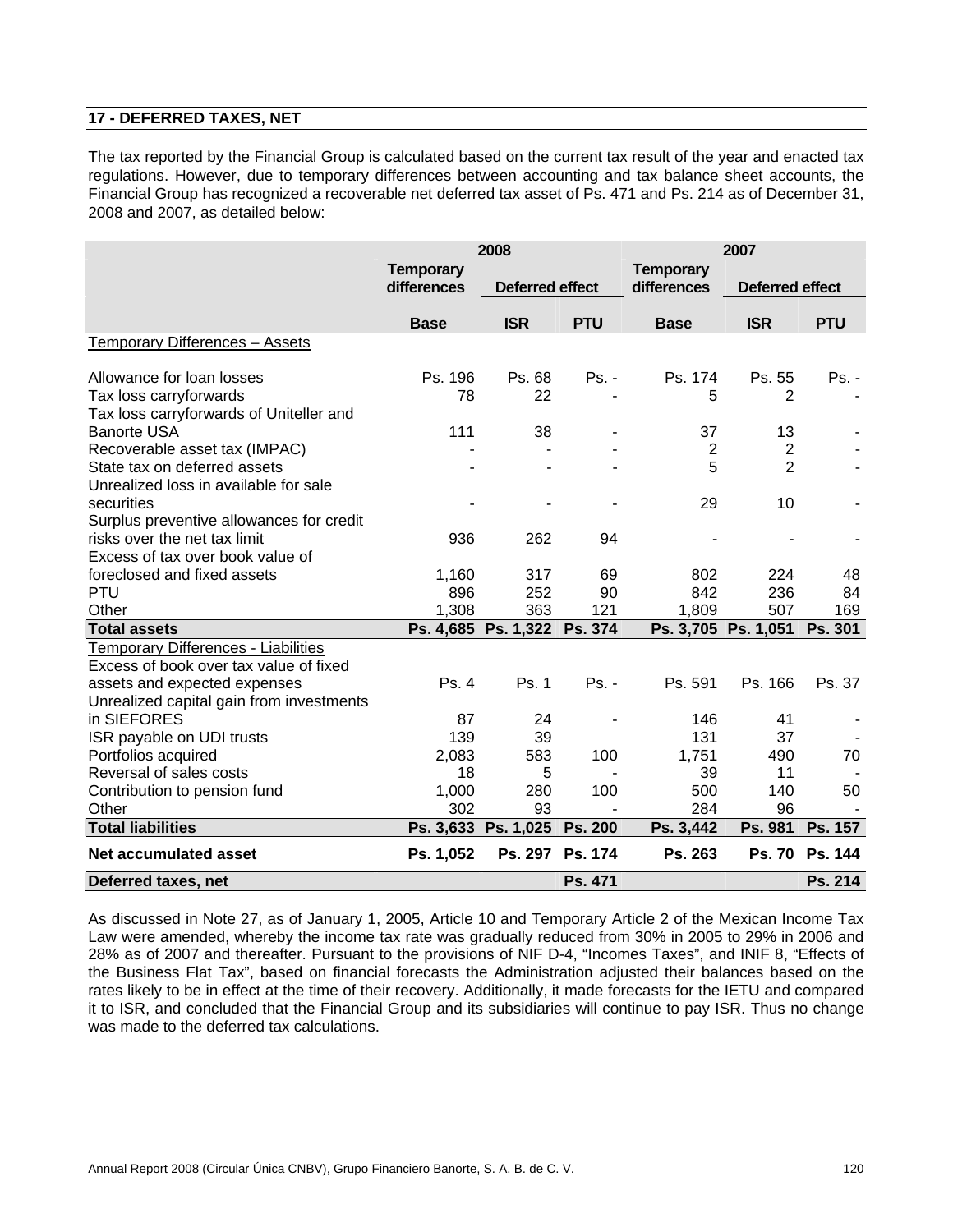Derived from consolidating Banorte USA, a net amount of Ps. 18 million was added to deferred taxes determined at a rate of 35% as per the tax law of the USA. Banorte USA's deferred tax assets and liabilities are determined using the liability method, under which the net asset or liability for deferred taxes is determined based on the tax effects of temporary differences between the book and tax base of assets and liabilities.

#### **18 - OTHER ASSETS**

As of December 31, 2008 and 2007, other assets are as follows:

|                                             | 2008       | 2007             |
|---------------------------------------------|------------|------------------|
| Plan assets held for employee pension plans | Ps. 3.482  | Ps. 2.727        |
| Other amortizable expenses                  | 2.352      | 2.642            |
| Accumulated amortization of other expenses  | (480)      | (969)            |
| Goodwill                                    | 5.377      | 4.134            |
|                                             | Ps. 10,731 | <b>Ps. 8,534</b> |

As of December 31, 2008, goodwill was Ps. 5,377 and was comprised of the following: Ps. 32 for the purchase of Banorte Generali, S.A. de C.V., AFORE; Ps. 3,001 for the purchase of INB; Ps. 2,082 for the purchase option program for the remaining 30% of INB shares and Ps. 262 for the purchase of Uniteller. As of December 31, 2007, goodwill was Ps. 4,134 and was comprised as follows: Ps. 34 for the purchase of Banorte Generali, S.A. de C.V., AFORE; Ps. 2,368 for the purchase of INB; Ps. 1,525 for the purchase option program for the remaining 30% of INB shares and Ps. 207 for the purchase of Uniteller. As mentioned in Note 4, goodwill is not amortized and is subject to annual impairment tests. No impairment to goodwill value was recorded as of December 31, 2008 or 2007.

#### **19 - DEPOSITS**

#### **Liquidity coefficient**

The "Investment regime for transactions in foreign currency and conditions to be fulfilled during the term of transactions in such currency", designed for credit institutions by Banco de México, establishes the mechanism for determining the liquidity coefficient of liabilities denominated in foreign currency.

In accordance with such regime, during 2008 and 2007 the Financial Group generated a liquidity requirement of USD 412,843 thousand and USD 303,221 thousand, respectively, and held investments in liquid assets of USD 661,959 thousand and USD 490,577 thousand, representing a surplus of USD 249,116 thousand and USD 187,356 thousand, respectively.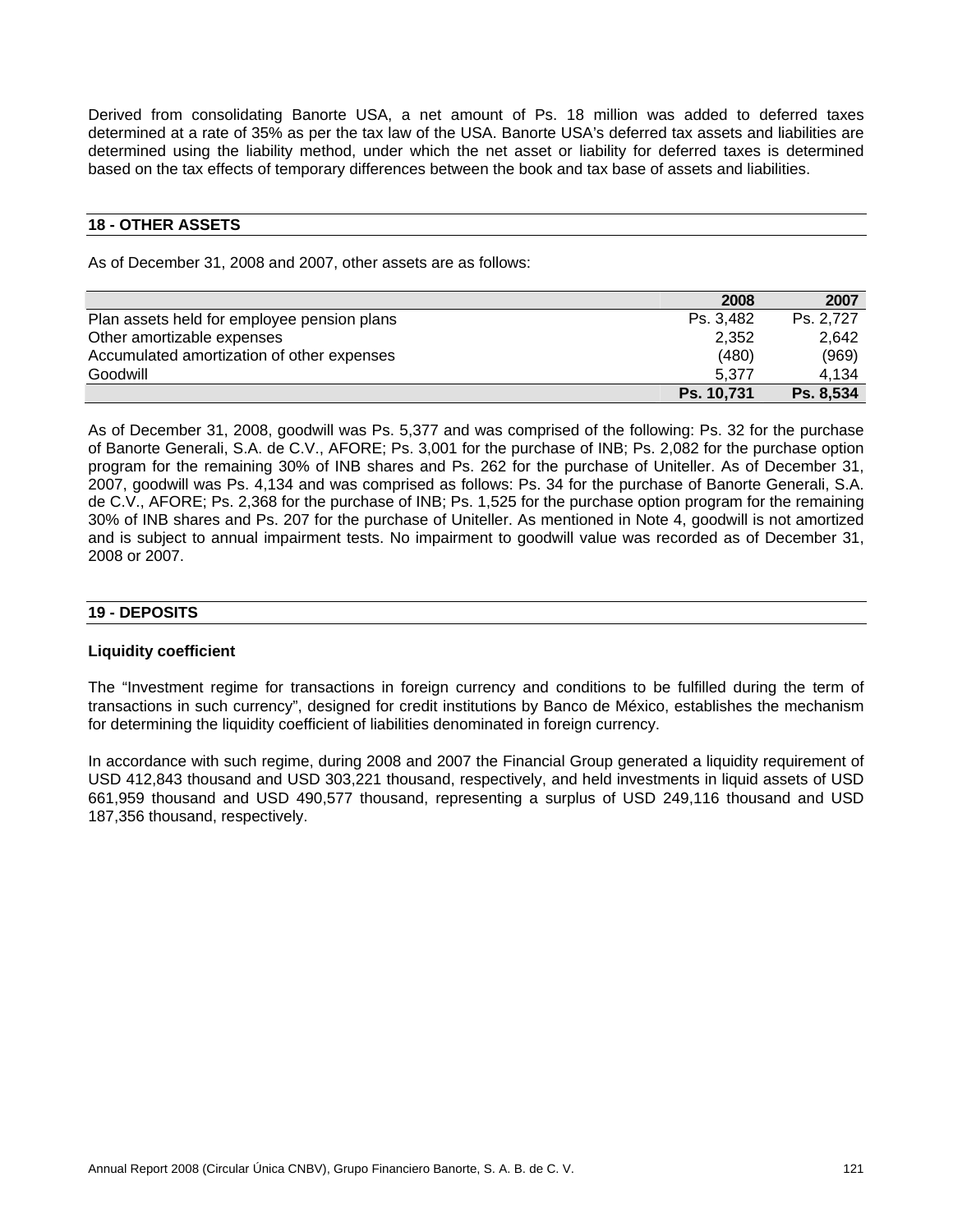# **DEPOSITS**

The liabilities derived from traditional deposits are as follows:

|                                                                         | 2008        | 2007        |
|-------------------------------------------------------------------------|-------------|-------------|
| Immediately due and payable deposits                                    |             |             |
| <b>Checking accounts earning no interest:</b>                           |             |             |
| Cash deposits                                                           | Ps. 56,247  | Ps. 45,518  |
| Checking accounts in US dollars for individual residents of the Mexican |             |             |
| border                                                                  | 573         | 475         |
| Demand deposits accounts                                                | 3,433       | 2,865       |
| <b>Checking accounts earning interest:</b>                              |             |             |
| Other bank checking deposit                                             | 35,471      | 33,918      |
| Savings accounts                                                        | 234         | 167         |
| Checking accounts in US dollars for individual residents of the Mexican |             |             |
| border                                                                  | 2,166       | 1,931       |
| Demand deposits accounts                                                | 30,212      | 26,197      |
| Tax payments                                                            |             |             |
| IPAB checking accounts                                                  | 14          | 9           |
|                                                                         | 128,350     | 111,080     |
| <b>Time deposits</b>                                                    |             |             |
| <b>General public:</b>                                                  |             |             |
| Fixed-term deposits                                                     | 20,681      | 17,462      |
| Over-the-counter investments                                            | 43,436      | 15,604      |
| PRLV primary market for individuals                                     | 53,270      | 44,735      |
| PRLV primary market for business entities                               | 1,056       | 1,389       |
| Foreign residents deposits                                              | 78          | 54          |
| Provision for interest                                                  | 219         | 164         |
|                                                                         | 118,740     | 79,408      |
| <b>Money market:</b>                                                    |             |             |
| Fixed-term deposits                                                     | 188         | 1,860       |
| Over the counter promissory notes                                       | 12,323      | 9,881       |
| Provision for interest                                                  | 1,168       | 1,078       |
|                                                                         | 13,679      | 12,819      |
|                                                                         | 132,419     | 92,227      |
|                                                                         | Ps. 260,769 | Ps. 203,307 |

The funding rates which the Financial Group uses as reference are: a) for Mexican pesos, Interbank Interest Rate (TIIE), Average Cost of Funds (CCP) and; b) for foreign currency, the London Interbank Offered Rate (LIBOR).

These liabilities incur interest depending on the type of instrument and average balance held in the investments. The average interest rates and their currency of reference are shown below:

## **Immediately due and payable deposits**

|                                           | 2008  |       |       |       | 2007  |       |       |       |
|-------------------------------------------|-------|-------|-------|-------|-------|-------|-------|-------|
| Foreign<br>exchange                       | 1Q    | 2Q    | 3Q    | 4Q    | 1Q    | 2Q    | 3Q    | 4Q    |
| Mexican pesos<br>and UDIS                 | 0.90% | 0.96% | 1.04% | 1.13% | 0.88% | 0.87% | 0.86% | 0.86% |
| Foreign<br>Currency<br><b>Banorte USA</b> | 0.38% | 0.27% | 0.26% | 0.04% | 0.97% | 0.92% | 0.85% | 0.74% |
| Demand, NOW<br>and Savings                | 0.43% | 0.28% | 0.25% | 0.19% | 0.43% | 0.65% | 0.67% | 0.50% |
| Money Market                              | 2.79% | 1.88% | 2.06% | 1.66% | 4.60% | 4.36% | 4.23% | 3.64% |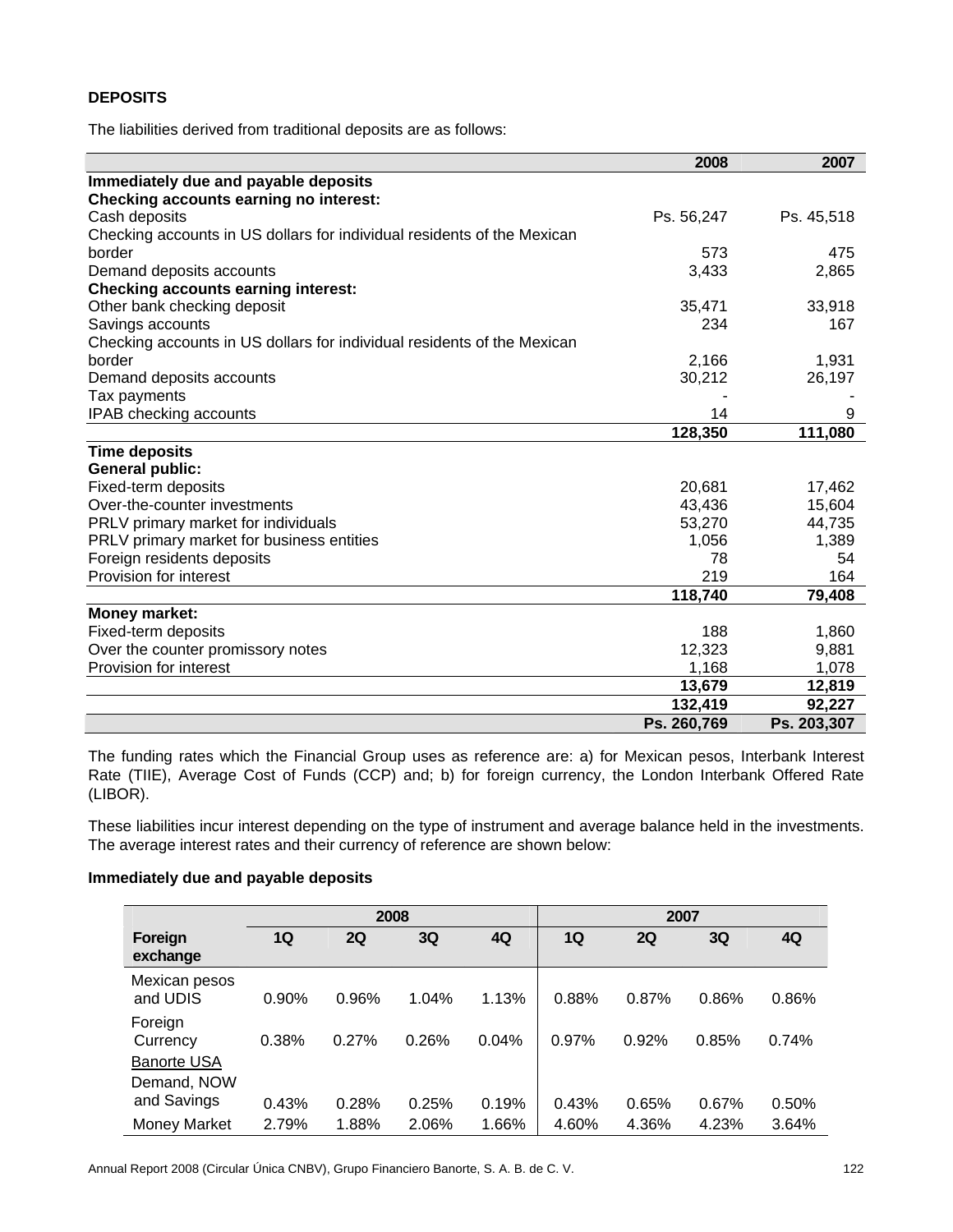# **Time deposits**

|                         | 2008  |       |       |       |       | 2007      |       |       |
|-------------------------|-------|-------|-------|-------|-------|-----------|-------|-------|
| Foreign exchange        | 1Q    | 2Q    | 3Q    | 4Q    | 1Q    | <b>2Q</b> | 3Q    | 4Q    |
| General public          |       |       |       |       |       |           |       |       |
| Mexican pesos and UDIS  | 5.34% | 5.32% | 5.82% | 6.16% | 5.32% | 5.43%     | 5.53% | 5.19% |
| <b>Foreign Currency</b> | 2.35% | 1.48% | 1.75% | 2.42% | 2.88% | 2.86%     | 3.00% | 2.94% |
| Money market            | 8.05% | 7.89% | 8.39% | 8.81% | 9.66% | 8.69%     | 7.79% | 8.48% |
| <b>Banorte USA</b>      | 4.82% | 4.53% | 4.36% | 4.07% | 5.04% | 5.11%     | 5.17% | 5.12% |

As of December 31, 2008 and 2007, the terms at which these deposits are traded are as follows:

|                                           | 2008        |           |           |              |  |
|-------------------------------------------|-------------|-----------|-----------|--------------|--|
|                                           | From 1 to   | From 6 to | More than |              |  |
|                                           | 179 days    | 12 months | 1 year    | <b>Total</b> |  |
| <b>General public</b>                     |             |           |           |              |  |
| Fixed term deposits                       | Ps. 12,643  | Ps. 4,400 | Ps. 3,638 | Ps. 20,681   |  |
| Over the counter investments              | 43,361      | 75        |           | 43,436       |  |
| PRLV primary market for individuals       | 52,902      | 330       | 38        | 53,270       |  |
| PRLV primary market for business entities | 1,021       | 26        | 9         | 1,056        |  |
| Foreign residents deposits                | 29          | 28        | 21        | 78           |  |
| Provision for interest                    | 201         | 18        |           | 219          |  |
|                                           | 110,157     | 4,877     | 3,706     | 118,740      |  |
| <b>Money market:</b>                      |             |           |           |              |  |
| Fixed-term deposits                       |             |           | 188       | 188          |  |
| Money desk promissory notes               | 7,972       | 3,000     | 1,351     | 12,323       |  |
| Provision for interest                    | 32          | 48        | 1,088     | 1,168        |  |
|                                           | 8,004       | 3,048     | 2,627     | 13,679       |  |
|                                           | Ps. 118,161 | Ps. 7,925 | Ps. 6,333 | Ps. 132,419  |  |

|                                           | 2007       |           |           |              |
|-------------------------------------------|------------|-----------|-----------|--------------|
|                                           | From 1 to  | From 6 to | More than |              |
|                                           | 179 days   | 12 months | 1 year    | <b>Total</b> |
| <b>General public</b>                     |            |           |           |              |
| Fixed term deposits                       | Ps. 11,746 | Ps. 2,735 | Ps. 2,981 | Ps. 17,462   |
| Over the counter investments              | 15,593     | 11        |           | 15,604       |
| PRLV primary market for individuals       | 44,405     | 301       | 29        | 44,735       |
| PRLV primary market for business entities | 1,366      | 19        | 4         | 1,389        |
| Foreign residents deposits                | 27         | 4         | 23        | 54           |
| Provision for interest                    | 143        | 21        |           | 164          |
|                                           | 73,280     | 3,091     | 3,037     | 79,408       |
| <b>Money market:</b>                      |            |           |           |              |
| Fixed term deposits                       |            |           | 1,860     | 1,860        |
| Money desk promissory notes               | 8,652      |           | 1,229     | 9,881        |
| Provision for interest                    | 18         | 23        | 1,037     | 1,078        |
|                                           | 8,670      | 23        | 4,126     | 12,819       |
|                                           | Ps. 81,950 | Ps. 3,114 | Ps. 7,163 | Ps. 92,227   |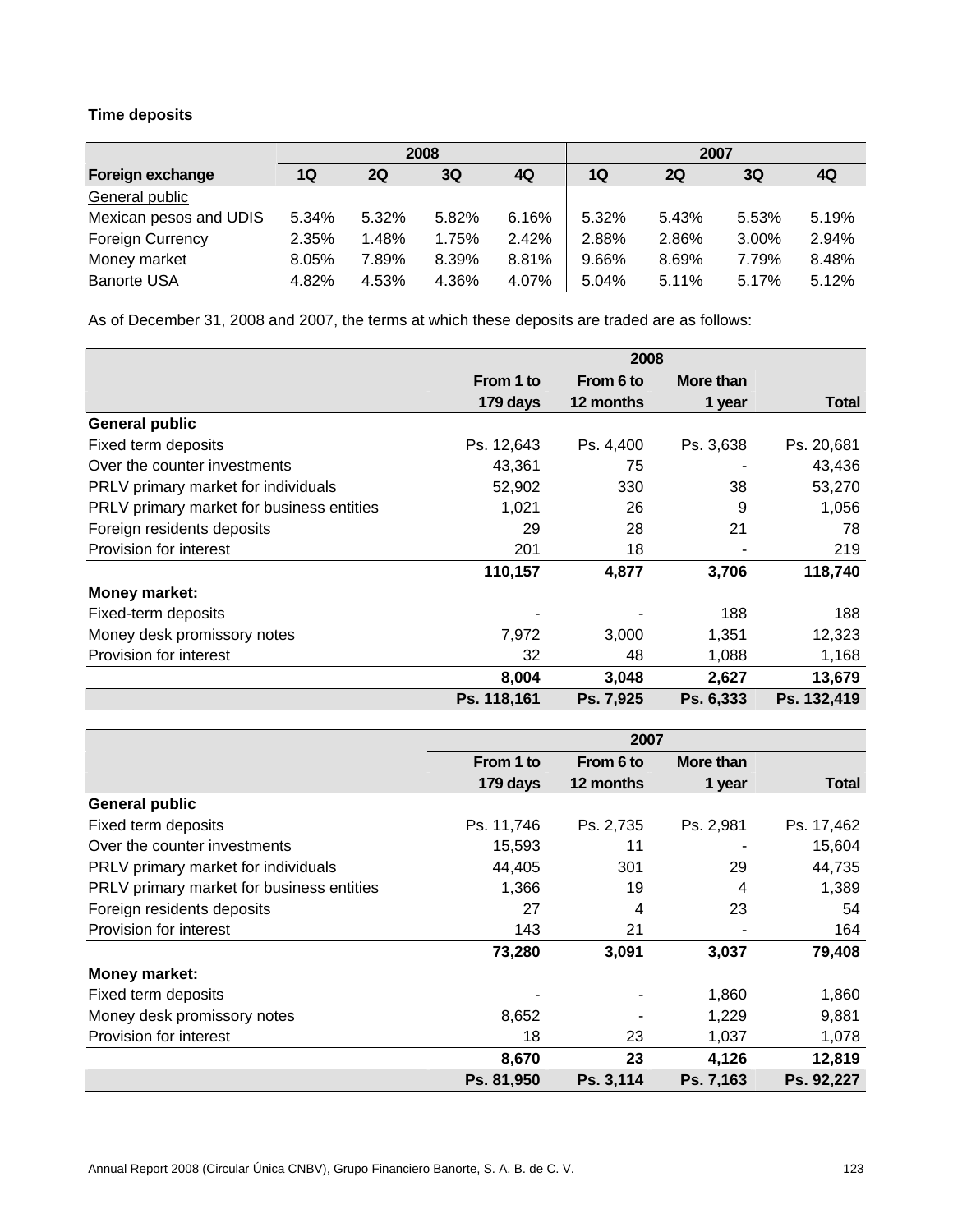## **20 - INTERBANK AND OTHER LOANS**

| The loans received from other banks as of December 31, 2008 and 2007 are as follows: |  |
|--------------------------------------------------------------------------------------|--|
|--------------------------------------------------------------------------------------|--|

|                             |            |                      |           | <b>Denominated in US</b> |            |              |
|-----------------------------|------------|----------------------|-----------|--------------------------|------------|--------------|
|                             |            | <b>Mexican pesos</b> |           | dollars                  |            | <b>Total</b> |
|                             | 2008       | 2007                 | 2008      | 2007                     | 2008       | 2007         |
| Immediately due             |            |                      |           |                          |            |              |
| Domestic banks (Call money) | Ps. -      | Ps. 871              | Ps. 1,245 | Ps. -                    | Ps. 1,245  | Ps. 871      |
|                             |            | 871                  | 1,245     | ۰                        | 1,245      | 871          |
| <b>Short-term</b>           |            |                      |           |                          |            |              |
| Banco de México             | 11,123     | 3                    |           |                          | 11,123     | 3            |
| Commercial banking          | 350        | 211                  | 1,670     | 1,537                    | 2,020      | 1,748        |
| Development banking         | 4,755      | 3,869                | 2,421     | 1,754                    | 7,176      | 5,623        |
| <b>Public trusts</b>        | 3,602      | 3,447                | 514       | 76                       | 4,116      | 3,523        |
| Other agencies              |            |                      | 121       | 48                       | 121        | 48           |
| Provision for interest      | 228        | 85                   | 19        | 26                       | 247        | 111          |
|                             | 20,058     | 7,615                | 4,745     | 3,441                    | 24,803     | 11,056       |
| Long-term                   |            |                      |           |                          |            |              |
| Commercial banking          | 1,081      | 1,084                | 3,533     | 2,661                    | 4,614      | 3,745        |
| Development banking         | 1,335      | 1,381                |           |                          | 1,342      | 1,388        |
| <b>Public trusts</b>        | 3,664      | 4,747                | 139       | 81                       | 3,803      | 4,828        |
| Other agencies              |            |                      | 876       | 835                      | 876        | 835          |
|                             | 6,080      | 7,212                | 4,555     | 3,584                    | 10,635     | 10,796       |
|                             |            |                      | Ps.       |                          |            |              |
|                             | Ps. 26.138 | Ps. 15,698           | 10,545    | Ps. 7,025                | Ps. 36,683 | Ps. 22,723   |

These liabilities incur interest depending on the type of instrument and average balance of the loans. The average interest rates are shown below:

|                                            | 2008  |           |       |                   | 2007  |       |       |       |
|--------------------------------------------|-------|-----------|-------|-------------------|-------|-------|-------|-------|
| Foreign exchange                           | 1Ο    | <b>2Q</b> | 3Q    | 4Q                | 1Q    | 2Q    | 3Q    | 4Q    |
| Call money                                 |       |           |       |                   |       |       |       |       |
| Mexican pesos and UDIS                     | 7.44% | 7.48%     | 7.99% | 8.17% 7.02% 7.19% |       |       | 7.21% | 7.40% |
| Other bank loans<br>Mexican pesos and UDIS | 7.25% | 7.17%     | 7.17% | $8.41\%$          | 7.47% | 7.41% | 7.26% | 7.94% |
| Foreign currency                           | 5.33% | 4.52%     | 4.51% | 6.62%             | 5.90% | 5.76% | 5.95% | 5.71% |

Banorte USA liabilities accrue interest at an average rate of 1.43% and 4.55% as of December 31, 2008 and 2007, respectively. Moreover, the Arrendadora y Factor Banorte, S.A. de C.V. loans accrue an average interest rate of 9.21% and 8.91% in Mexican pesos and 4.44% and 5.58% in USD by December 31, 2008 and 2007, respectively.

# **21 - SUNDRY CREDITORS AND OTHER PAYABLES**

As of December 31, 2008 and 2007, the other accounts receivable balance is as follows:

|                                                               | 2008       | 2007       |
|---------------------------------------------------------------|------------|------------|
| Cashier and certified checks and other negotiable instruments | Ps. 2,750  | Ps. 2,302  |
| Creditors from liquidation settlement                         | 2,405      | 1,756      |
| Provision for employee retirement obligations                 | 2,505      | 2,181      |
| Provisions for sundry obligations                             | 4,510      | 3,742      |
| <b>Others</b>                                                 | 951        | 907        |
|                                                               | Ps. 13,121 | Ps. 10,888 |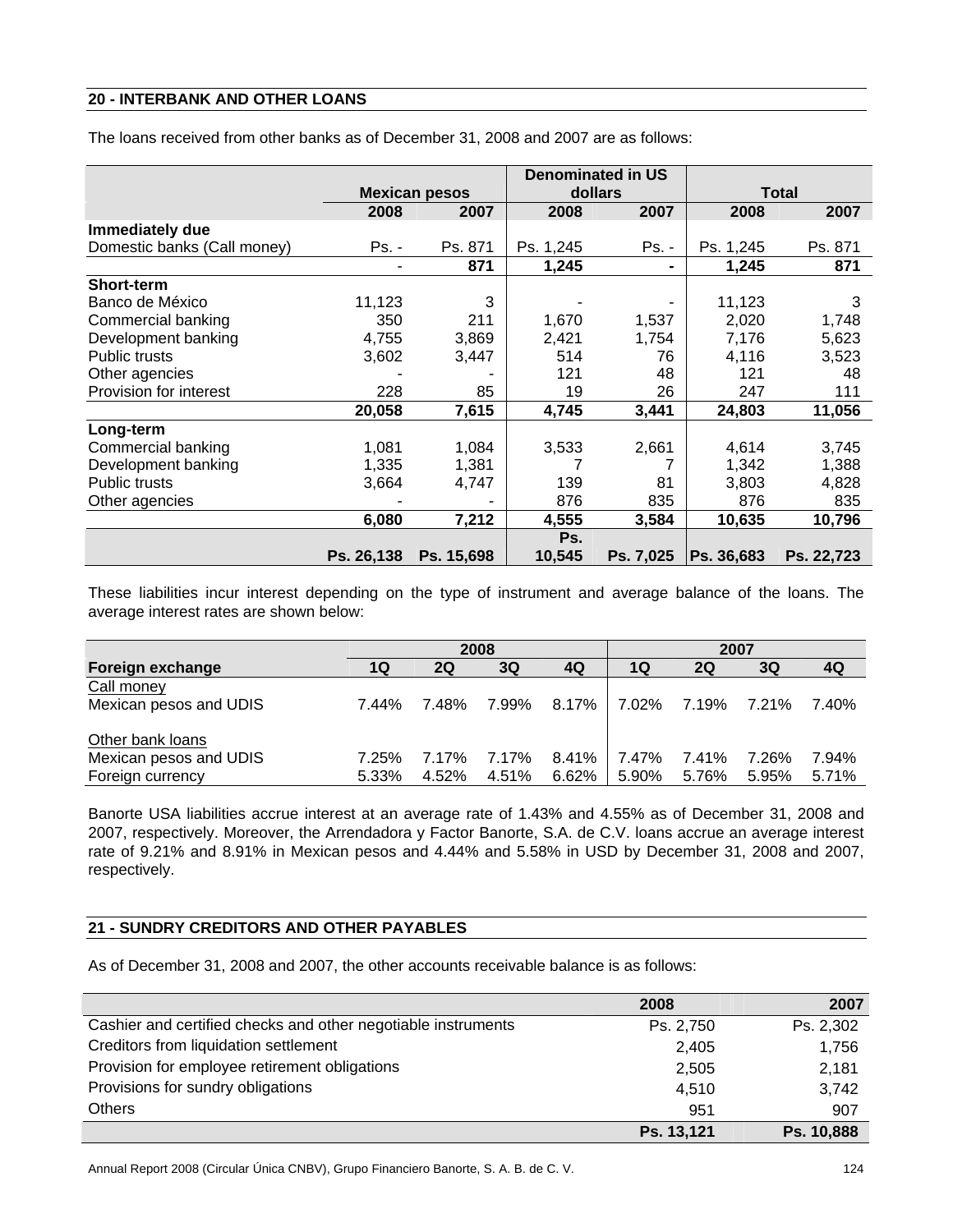# **22 - EMPLOYEE RETIREMENT OBLIGATIONS**

The Financial Group recognizes the liabilities for pension plans and seniority premium by using the projected unit credit method, which considers the benefits accrued at the balance sheet date and the benefits generated during the year.

The amount of current and projected benefits as of December 31, 2008 and 2007, related to the defined benefit pension plan, seniority premiums and retiree medical coverage, determined by independent actuaries, is analyzed below:

|                                    |           | 2008                                             |                          |              |  |  |
|------------------------------------|-----------|--------------------------------------------------|--------------------------|--------------|--|--|
|                                    |           | Pension plan Seniority premiums Medical services |                          |              |  |  |
|                                    |           |                                                  |                          | <b>Total</b> |  |  |
| Projected benefit obligation (PBO) | (Ps. 728) | (Ps. 136)                                        | (Ps. 1,318)              | (Ps. 2, 182) |  |  |
| Fund market value                  | 947       | 226                                              | 1,357                    | 2,530        |  |  |
| <b>Funded status</b>               | 219       | 90                                               | 39                       | 348          |  |  |
| Transition asset (obligation)      | 32        | (13)                                             | 328                      | 347          |  |  |
| Unrecognized prior service cost    |           | (3)                                              | $\overline{\phantom{0}}$ | (1)          |  |  |
| Unrecognized actuarial losses      | 207       |                                                  | 203                      | 412          |  |  |
| Net projected asset (liability)    | Ps. 460   | <b>Ps. 76</b>                                    | <b>Ps. 570</b>           | Ps. 1,106    |  |  |

|                                              | 2007           |                                                  |                |              |  |
|----------------------------------------------|----------------|--------------------------------------------------|----------------|--------------|--|
|                                              |                | Pension plan Seniority premiums Medical services |                |              |  |
|                                              |                |                                                  |                | <b>Total</b> |  |
| Projected benefit obligation (PBO)           | (Ps. 706)      | (Ps. 122)                                        | (Ps. 1,284)    | (Ps. 2, 112) |  |
| Fund market value                            | 740            | 176                                              | 1,016          | 1,932        |  |
| <b>Funded status</b>                         | 34             | 54                                               | (268)          | (180)        |  |
| Transition asset (obligation)                | 76             | (15)                                             | 411            | 472          |  |
| Unrecognized prior service cost              | (31)           | (4)                                              |                | (35)         |  |
| Unrecognized actuarial losses                | 167            |                                                  | 190            | 361          |  |
| <b>Net projected asset</b>                   | <b>Ps. 246</b> | <b>Ps. 39</b>                                    | <b>Ps. 333</b> | Ps. 618      |  |
| <b>Accumulated benefit obligations (ABO)</b> | <b>Ps. 669</b> | <b>Ps. 105</b>                                   | $Ps. -$        | Ps. 774      |  |

The Financial Group has a net accounting provision (net prepaid asset) of Ps. 4 generated by transferring personnel from Solida Administradora de Portafolios, S.A. de C.V. (Solida) to Banorte. Moreover, as of December 31, 2008, a separate fund amounting to Ps. 2,530, (Ps. 1,932 in 2007) has been set aside to meet the above-mentioned obligations, in accordance with NIF D-3 and is recorded under "Other assets".

For the years ended December 31, 2008 and 2007, the net periodic pension cost is as follows:

|                                                                   | 2008           | 2007           |
|-------------------------------------------------------------------|----------------|----------------|
| Service cost                                                      | Ps. 81         | Ps. 68         |
| Interest cost                                                     | 181            | 100            |
| Expected return on plan assets                                    | (216)          | (82)           |
| Amortization of unrecognized items                                |                |                |
| Transition obligation                                             | 87             | 32             |
| Plan amendments                                                   |                | (2)            |
| Effects of curtailment and reduction of obligations               |                |                |
| Variation in assumptions recognized in "Other income or expenses" | 4              |                |
| Variations in assumptions recognized in 2008                      | 14             |                |
| Variations in assumptions                                         |                |                |
| <b>Actuarial losses</b>                                           |                |                |
| Net periodic pension cost                                         | <b>Ps. 159</b> | <b>Ps. 121</b> |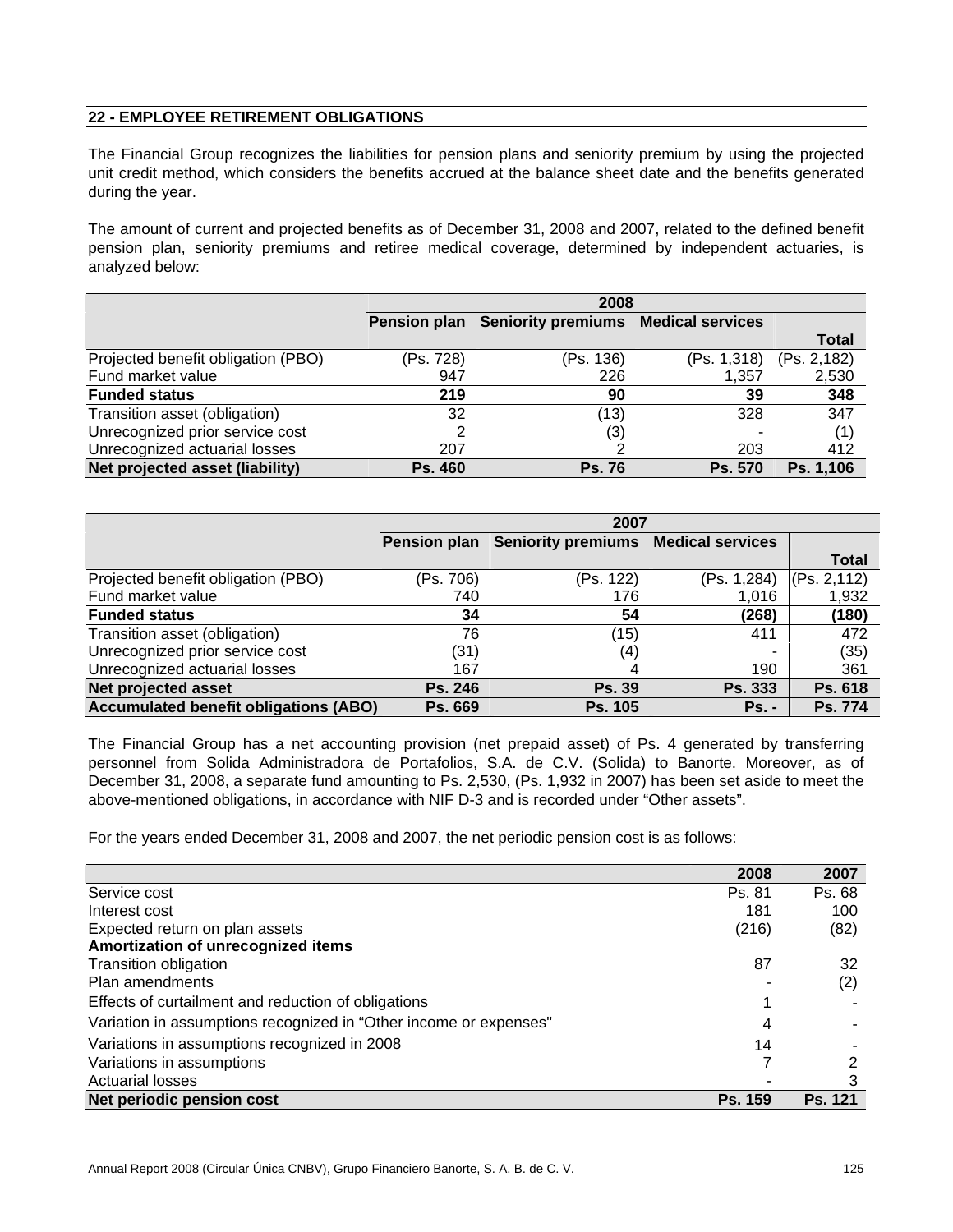In January 2008 the Financial Group recognized an effect of the curtailment and reduction of the obligations derived from the transfer of personnel under the defined benefit plan to the defined contribution plan, originating a cost of Ps. 2.

The rates used in the calculation of the projected benefit obligation and return on plan assets as of December 31, 2008 and 2007 are shown below:

|                                                                         | 2008           | 2007           | 2007          |
|-------------------------------------------------------------------------|----------------|----------------|---------------|
|                                                                         | <b>Nominal</b> | <b>Nominal</b> | <b>Actual</b> |
| Discount rate                                                           | 9.25%          | 8.75%          | 5.00%         |
| Rate of wage increase                                                   | 4.50%          | 4.50%          | 1.00%         |
| Rate of increase in costs and expenses of other postretirement benefits | 5.57%          | 5.57%          | 2.00%         |
| Long-term inflation rate                                                | $3.50\%$       | 3.50%          | -%            |
| Expected long-term rate of return on plan assets                        | 9.75%          | 9.75%          | $6.00\%$      |

The liability for severance indemnities due to causes other than organization restructuring, which was also determined by independent actuaries, is comprised as follows:

|                                           | 2008      | 2007      |
|-------------------------------------------|-----------|-----------|
| Defined and projected benefit obligations | (Ps. 156) | (Ps. 155) |
| <b>Funded status</b>                      | (156)     | (155)     |
| Transition obligation                     | -83       | 105       |
| Unrecognized actuarial gains              | -         |           |
| <b>Net projected liability</b>            | (Ps. 73)  | (Ps. 53)  |

For the years ended December 31, 2008 and 2007, the net periodic pension cost is as follows:

|                                                                   | 2008          | 2007          |
|-------------------------------------------------------------------|---------------|---------------|
| Service cost                                                      | Ps. 25        | Ps. 24        |
| Interest cost                                                     |               |               |
| Transition obligation                                             | 21            | 15            |
| Variation in assumptions recognized in "Other income or expenses" | (2)           |               |
| Variations in assumptions recognized in 2008                      |               |               |
| Net periodic pension cost                                         | <b>Ps. 55</b> | <b>Ps. 46</b> |

The balance of the employee retirement obligations presented in this note refer to the Financial Group's defined benefit pension plan for those employees who decided to remain enrolled.

The labor obligations derived from the defined contribution pension plan do not require an actuarial valuation as established in NIF D-3, because the cost of this plan is equivalent to the Financial Group's contributions made to the plan. Moreover, as of December 31, 2008 this pension plan maintains a fund equivalent to Ps. 958, which is recorded under "Other assets" and is equivalent to the recorded plan liability.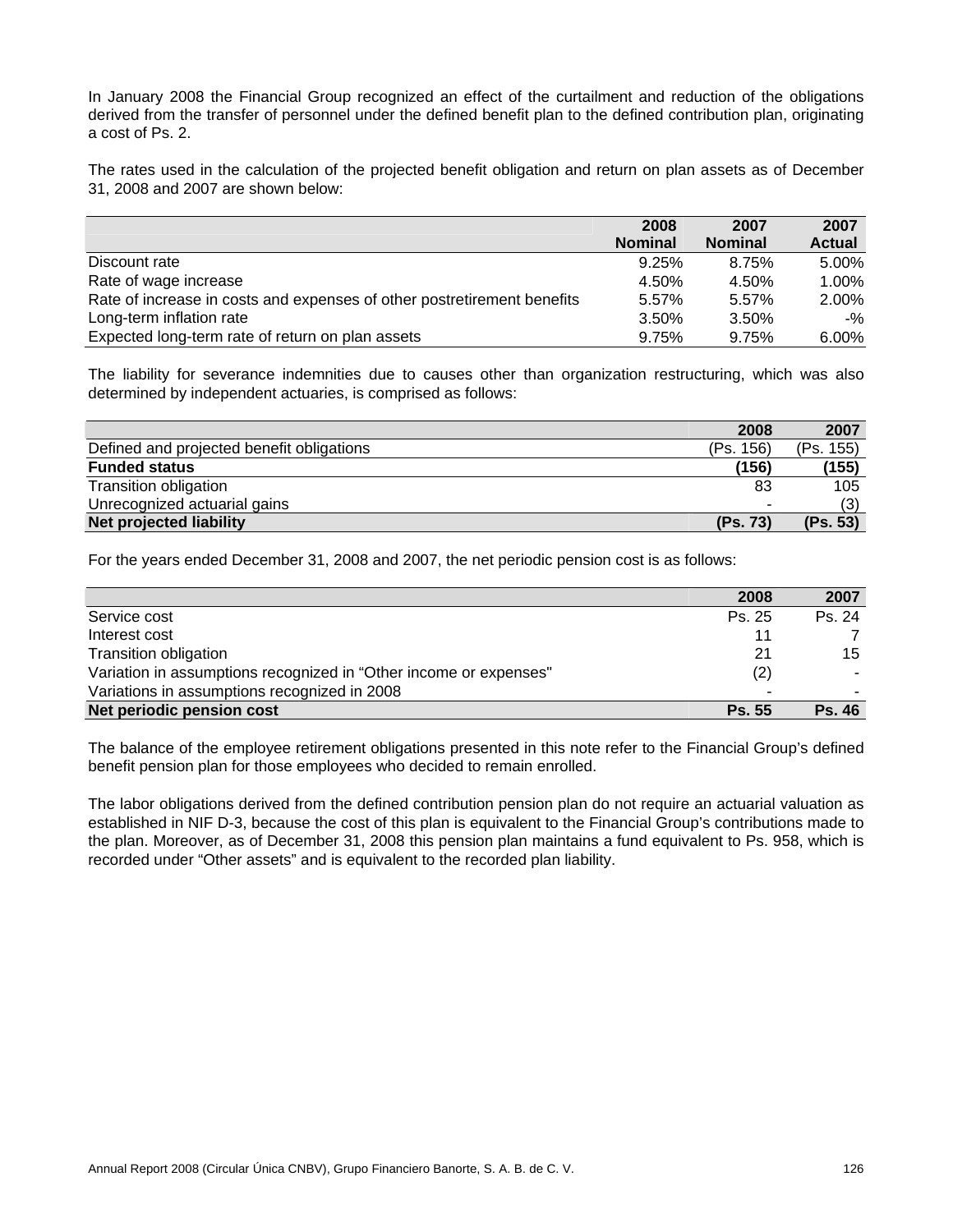## **23 - SUBORDINATED DEBENTURES**

|                                                                                       | 2008       | 2007       |
|---------------------------------------------------------------------------------------|------------|------------|
| Preferred subordinated debentures, maturing in April 2009, denominated in US          |            |            |
| dollars, at an interest rate of 2.72%                                                 | Ps. 143    | Ps. 113    |
| Senior subordinated, nonconvertible debentures, maturing in January 2014,             |            |            |
| denominated in US dollars, at an interest rate of 5.875%, payable semiannually with a |            |            |
| final principal payment at maturity (10-year term)                                    | 4,150      | 3,275      |
| Preferred subordinated, nonconvertible debentures, maturing in April 2016,            |            |            |
| denominated in US dollars, at an interest rate of 6.135%, payable semiannually with a |            |            |
| final principal payment at maturity (10-year term)                                    | 5,533      | 4,366      |
| Non preferred subordinated nonconvertible debentures (Q BANORTE 08                    |            |            |
| debentures), maturing in February 2018, at the 28-day TIIE rate plus 0.60%            | 3,000      |            |
| Preferred subordinated nonconvertible debentures (Q BANORTE 08-2), maturing in        |            |            |
| June 2018, at the 28-day TIIE rate plus 0.77%                                         | 2,750      |            |
| Non preferred subordinated nonconvertible debentures, maturing in April 2021,         |            |            |
| denominated in US dollars, at an interest rate of 6.862%, payable semiannually with a |            |            |
| final principal payment at maturity (15-year term)                                    | 2,766      | 2,183      |
| Preferred subordinated nonconvertible debentures (Q BANORTE 08-U), maturing in        |            |            |
| February 2028, at a 4.95% annual rate                                                 | 1,871      |            |
| Subordinated debentures, maturing in June 2034, denominated in US dollars, at an      |            |            |
| interest rate of 2.75%                                                                | 143        | 113        |
| Accrued interest                                                                      | 257        | 160        |
|                                                                                       | Ps. 20,613 | Ps. 10,210 |

The costs related to these debentures are amortized using the straight-line method over the term of the debt. The amortization charged to results was Ps. 15 and Ps. 13 in 2008 and 2007, respectively.

## **24 - TRANSACTIONS AND BALANCES WITH SUBSIDIARIES AND ASSOCIATED COMPANIES**

The balances and transactions with subsidiaries and associated companies as of December 31, 2008 and 2007 are as follows:

|                                          | <b>Revenues</b> |                | <b>Accounts receivable</b> |               |  |
|------------------------------------------|-----------------|----------------|----------------------------|---------------|--|
| <b>Institution</b>                       | 2008            | 2007           | 2008                       | 2007          |  |
| Seguros Banorte Generali, S. A. de C. V. | Ps. 613         | Ps. 587        | Ps. 19                     | Ps. 22        |  |
| <b>Total</b>                             | Ps. 613         | <b>Ps. 587</b> | <b>Ps. 19</b>              | <b>Ps. 22</b> |  |
|                                          |                 |                |                            |               |  |
|                                          | $E$ waanaan     |                | Aggainte noughla           |               |  |

|                                          | <b>Expenses</b> |                | Accounts payable |              |  |
|------------------------------------------|-----------------|----------------|------------------|--------------|--|
| <b>Institution</b>                       | 2008            | 2007           | 2008             | 2007         |  |
| Seguros Banorte Generali, S. A. de C. V. | Ps. 300         | Ps. 310        | Ps. 24           | Ps. 8        |  |
| <b>Total</b>                             | <b>Ps. 300</b>  | <b>Ps. 310</b> | <b>Ps. 24</b>    | <b>Ps. 8</b> |  |

All the balances and transactions with the subsidiaries indicated in Note 3 have been eliminated in consolidation.

Pursuant to article 73 of the LIC (Credit Institutions Law), loans granted by Banorte to any related party may not exceed 50% and 75% of the basic portion of their net capital for the years ended December 31, 2008 and 2007, respectively. For the years ended December 31, 2008 and 2007, the amount of the loans granted to related parties is Ps. 8,216 and Ps. 5,041, respectively, representing 54% and 27%, respectively, of the limit established by the LIC.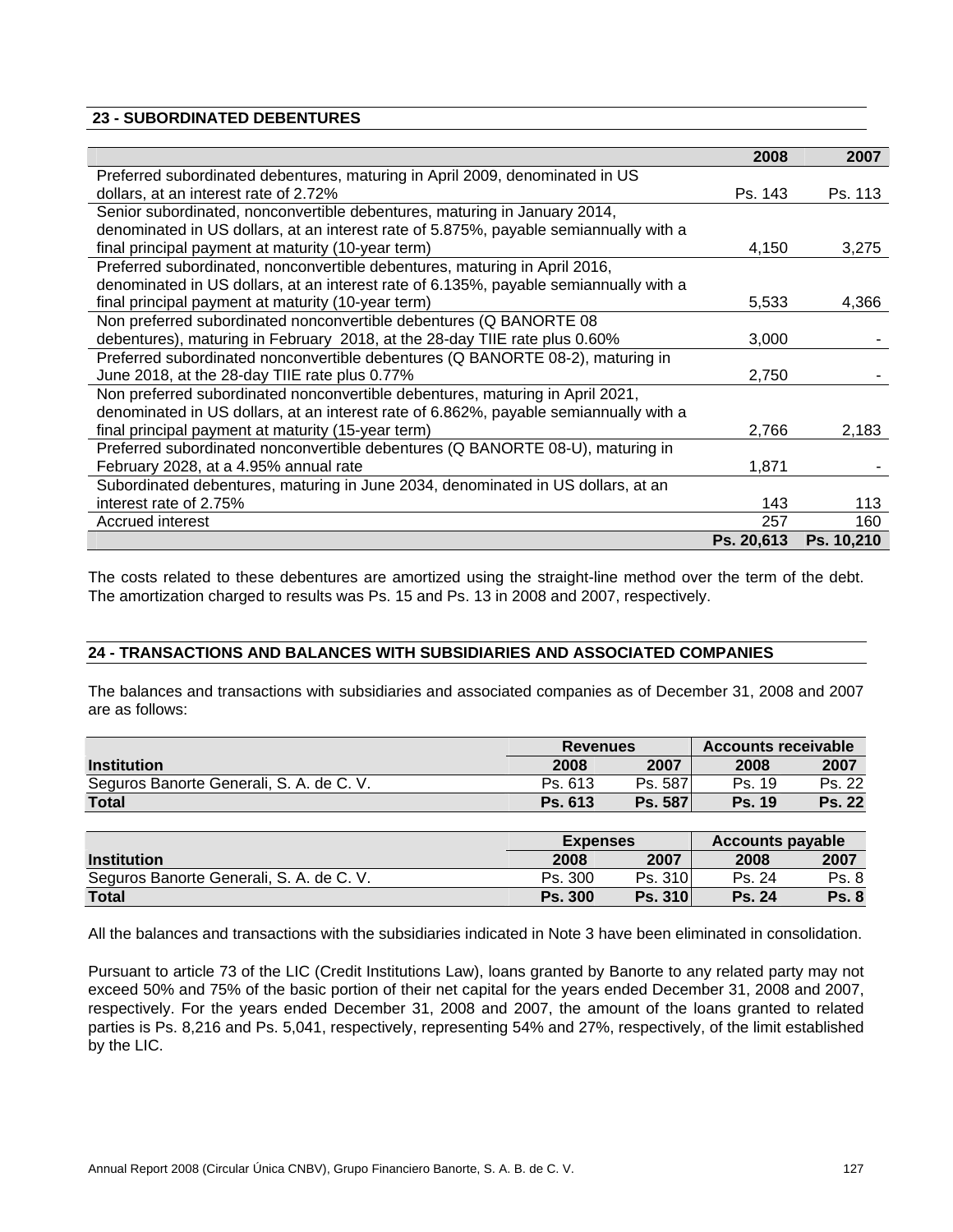## **Loan portfolio sales**

#### Sale of loan portfolio packages between related parties (nominal values)

In February 2003 Banorte sold Ps. 1,925 of its own portfolio (with interest) to its subsidiary Sólida at a price of Ps. 378. Of this transaction, Ps. 1,891 related to past-due amounts and Ps. 64 to the current portfolio. The transaction was recorded based on figures as of August 2002, for which reason the final amount affecting the February 2003 balance sheet was Ps. 1,856, considering the collections made since August 2002. In conjunction with the sold loan portfolio, Ps. 1,577 of the associated allowance for loan losses was transferred as well.

In official letter 601-II-323110 dated November 5, 2003, the Commission set forth the accounting criteria to be applied to this transaction and issued a series of rulings whereby Banorte must provide detailed information on the activities of this transaction throughout its duration, in the understanding that this transaction was a one-time event and not a recurring portfolio transfer procedure.

Pursuant to the foregoing, below is a summary of the activity of the loan portfolio sold to Sólida since August 2002 and for the years of 2007 and 2008:

|                                           |           | <b>Mexican pesos</b> | <b>Total</b><br><b>Foreign currency</b> |                          |                          |         |               |               |               |
|-------------------------------------------|-----------|----------------------|-----------------------------------------|--------------------------|--------------------------|---------|---------------|---------------|---------------|
| Type of portfolio                         | Aug 02    | <b>Dec 07</b>        | Dec 08                                  | Aug 02                   | <b>Dec 07</b>            | Dec 08  | <b>Aug 02</b> | <b>Dec 07</b> | <b>Dec 08</b> |
| <b>Current portfolio</b>                  |           |                      |                                         |                          |                          |         |               |               |               |
| Commercial                                | Ps. 5     | Ps. -                | Ps. -                                   | Ps. 5                    | $Ps. -$                  | $Ps. -$ | Ps. 10        | $Ps. -$       | $Ps. -$       |
| Housing mortgage                          | 54        | 77                   | 34                                      | ٠                        | $\blacksquare$           |         | 54            | 77            | 34            |
| Total                                     | 59        | 77                   | 34                                      | 5                        | $\blacksquare$           | ۰.      | 64            | 77            | 34            |
| Past-due<br>portfolio                     |           |                      |                                         |                          |                          |         |               |               |               |
| Commercial                                | 405       | 375                  | 367                                     | 293                      | 112                      | 116     | 698           | 487           | 483           |
| Consumer                                  | 81        | 73                   | 72                                      | ٠                        |                          |         | 81            | 73            | 72            |
| Housing mortgage                          | 1,112     | 458                  | 393                                     | $\overline{\phantom{0}}$ |                          | ۰       | 1,112         | 458           | 393           |
| <b>Total</b>                              | 1,598     | 906                  | 832                                     | 293                      | 112                      | 116     | 1,891         | 1,018         | 948           |
| <b>Total portfolio</b>                    | Ps. 1,657 | Ps.<br>983           | Ps.<br>866                              | Ps. 298                  | Ps. 112                  | Ps. 116 | Ps. 1,955     | Ps. 1,095     | Ps. 982       |
| Allowance for loan losses (1)             |           |                      |                                         |                          |                          |         |               |               |               |
| Commercial                                | 326       | 363                  | 355                                     | 246                      | 112                      | 116     | 572           | 475           | 471           |
| Consumer                                  | 77        | 73                   | 72                                      | $\overline{\phantom{0}}$ |                          |         | 77            | 73            | 72            |
| Housing mortgage                          | 669       | 433                  | 369                                     | $\blacksquare$           | $\overline{\phantom{0}}$ | ۰       | 669           | 433           | 369           |
| <b>Total allowance</b><br>for loan losses | Ps. 1,072 | Ps. 869              | Ps. 796                                 | Ps. 246                  | Ps. 112                  | Ps. 116 | Ps. 1,318     | Ps. 981       | Ps. 912       |

 $<sup>(1)</sup>$  Allowances required based on the classification methodology applied in Banorte that held 99.99% of the</sup> stockholders' equity of Sólida during 2008 and 2007.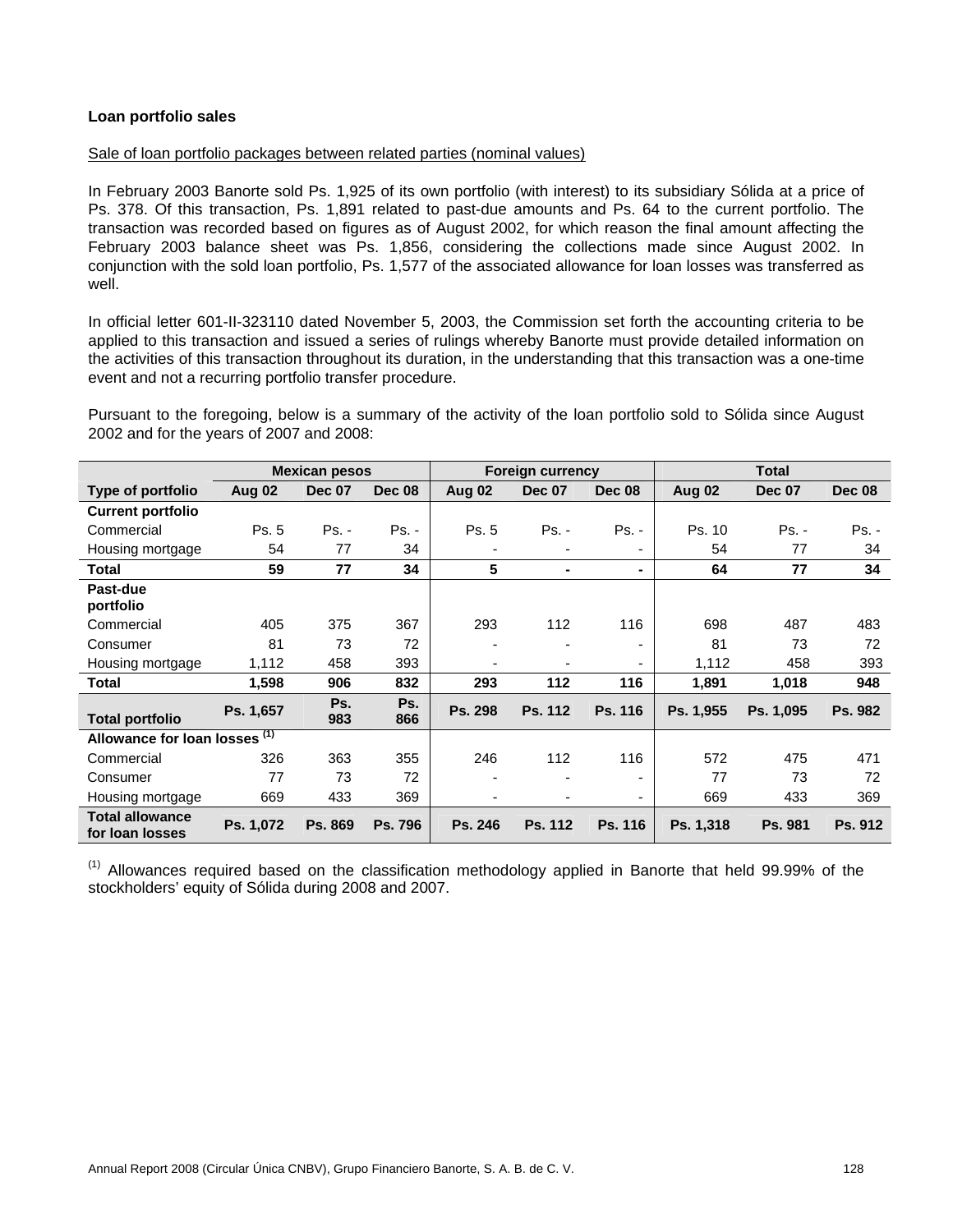As of December 31, 2008 and 2007, the composition of the Banorte's loan portfolio, including the loan portfolio sold to Sólida, is as follows:

|                           | <b>Mexican pesos</b> |               | <b>Foreign currency</b> |               |               | Total         |
|---------------------------|----------------------|---------------|-------------------------|---------------|---------------|---------------|
| Type of portfolio         | <b>Dec 08</b>        | <b>Dec 07</b> | <b>Dec 08</b>           | <b>Dec 07</b> | <b>Dec 08</b> | <b>Dec 07</b> |
| Commercial loans          |                      |               |                         |               | Ps.           |               |
|                           | Ps. 129,995          | Ps. 99.311    | Ps. 15,377              | Ps. 21.791    | 145.372       | Ps. 121,102   |
| Consumer loans            | 29.116               | 27.045        |                         | 175           | 29.116        | 27,220        |
| Housing mortgage loans    | 43,784               | 35,602        |                         | 1,691         | 43,784        | 37,293        |
| <b>Current portfolio</b>  | 202,895              | 161,958       | 15,377                  | 23,657        | 218,272       | 185,615       |
|                           |                      |               |                         |               |               |               |
| Commercial loans          | 1.738                | 1,060         | 153                     | 204           | 1,891         | 1,264         |
| Consumer Ioans            | 2,570                | 1,182         |                         |               | 2,570         | 1,182         |
| Housing mortgage loans    | 1,098                | 1,299         |                         | 16            | 1,098         | 1,315         |
| Past-due portfolio        | 5,406                | 3,541         | 153                     | 220           | 5,559         | 3,761         |
| <b>Total portfolio</b>    | 208,301              | 165,499       | 15,530                  | 23,877        | 223,831       | 189,376       |
| Allowance for loan losses | 6,950                | 4,319         | 285                     | 369           | 7,235         | 4,688         |
| Net portfolio             |                      | Ps.           | Ps.                     |               | Ps.           |               |
|                           | Ps. 201.351          | 161,180       | 15,245                  | Ps. 23.508    | 216,596       | Ps. 184.688   |
| Allowance for loan losses |                      |               |                         |               | 130.15%       | 124.64%       |
| % of past-due portfolio   |                      |               |                         |               | 2.48%         | 1.98%         |

# **25 - INFORMATION BY SEGMENT**

To analyze the financial information of the Financial Group, the data of the most representative segments as of December 31, 2008 and 2007 is presented.

a. The balances by service sector of the Financial Group, without considering the eliminations relative to the consolidation of the financial statements, are as follows:

|                                              | 2008      | 2007      |
|----------------------------------------------|-----------|-----------|
| <b>Banking sector</b>                        |           |           |
| Net income                                   | Ps. 6,543 | Ps. 6,151 |
| Stockholders' equity:                        | 35,526    | 30,440    |
| Total portfolio                              | 236,236   | 188,235   |
| Past-due portfolio                           | 4,836     | 2,743     |
| Allowance for loan losses                    | (6, 582)  | (3,707)   |
| Total net assets                             | 562,433   | 274,361   |
| <b>Brokerage sector</b>                      |           |           |
| Net income                                   | 183       | 288       |
| Stockholders' equity:                        | 1,143     | 1,020     |
| Portfolio balance                            | 119,286   | 180,972   |
| Total net assets                             | 1,662     | 1,333     |
| <b>Savings sector</b>                        |           |           |
| Net income                                   | 579       | 736       |
| Stockholders' equity:                        | 4,216     | 3,962     |
| Total net assets                             | 27,789    | 23,701    |
| <b>Auxiliary credit organizations sector</b> |           |           |
| Net income                                   | 336       | 271       |
| Stockholders' equity:                        | 1,308     | 1,092     |
| Total portfolio                              | 13,874    | 12,222    |
| Past-due portfolio                           | 74        | 37        |
| Allowance for loan losses                    | (79)      | (339)     |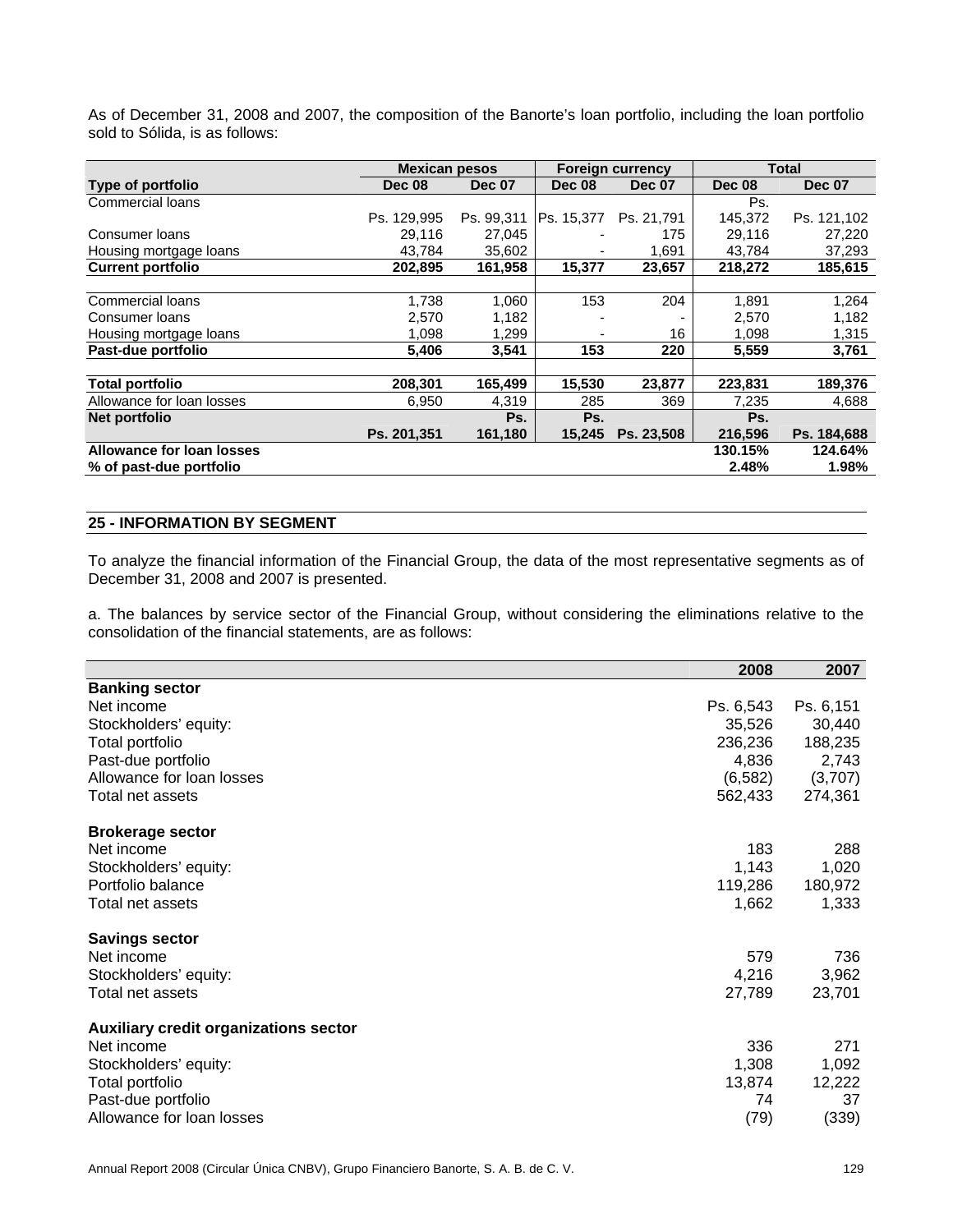b. The trading results for the years ended on December 31, 2008 and 2007, are as follows:

|                                      | 2008      | 2007      |
|--------------------------------------|-----------|-----------|
| <b>Valuation results</b>             |           |           |
| <b>Trading securities</b>            | Ps. 109   | Ps. 1     |
| Securities repurchase agreement      | 49        | 82        |
| Derivative financial instruments     | (172)     | 234       |
| <b>Futures</b>                       | (1)       |           |
| <b>Total valuation results</b>       | (15)      | 318       |
| <b>Dividends received</b>            | 1         |           |
| <b>Purchase-sale results</b>         |           |           |
| <b>Trading securities</b>            | 26        | 503       |
| Available for sale securities        | (178)     | (36)      |
| Derivative financial instruments     | 428       | 46        |
| Total securities purchase sale       | 276       | 513       |
| Spot foreign currency                | 712       | 454       |
| Foreign currency forwards            | 48        |           |
| Foreign currency futures             |           |           |
| Foreign currency valuation           | 6         | (15)      |
| Minted metals purchase sales         | 5         |           |
| Minted metals valuation              | 6         | (2)       |
| Total foreign currency purchase sale | 778       | 438       |
| Restatement                          |           | 23        |
| Total purchase-sale results          | 1,054     | 974       |
| <b>Total trading results</b>         | Ps. 1,040 | Ps. 1,292 |

c. The current loan portfolio, grouped by economic sector and geographical location, is as follows

|                                     |              | 2008                         |             |              |              |  |  |  |  |
|-------------------------------------|--------------|------------------------------|-------------|--------------|--------------|--|--|--|--|
|                                     |              | <b>Geographical location</b> |             |              |              |  |  |  |  |
| <b>Economic sector</b>              | <b>North</b> | <b>Central</b>               | <b>West</b> | <b>South</b> | <b>Total</b> |  |  |  |  |
| Agriculture                         | Ps. 2,576    | Ps. 1,317                    | Ps. 571     | Ps. 737      | Ps. 5,201    |  |  |  |  |
| Mining                              | 58           | 20                           | 11          | 30           | 119          |  |  |  |  |
| Manufacturing                       | 8,502        | 5,159                        | 1,879       | 874          | 16,414       |  |  |  |  |
| Construction                        | 6,819        | 6,215                        | 870         | 971          | 14,875       |  |  |  |  |
| <b>Public utilities</b>             | 48           | 154                          | 2           |              | 205          |  |  |  |  |
| Commerce                            | 13,870       | 9,345                        | 3,477       | 6,359        | 33,051       |  |  |  |  |
| Transportation                      | 1,464        | 6,724                        | 126         | 201          | 8,515        |  |  |  |  |
| <b>Financial services</b>           | 9,319        | 13,385                       | 242         | 1,713        | 24,659       |  |  |  |  |
| Communal, social services           | 2,904        | 3,728                        | 1,651       | 822          | 9,105        |  |  |  |  |
| Business groups                     | 22           | 56                           | 2           | 23           | 103          |  |  |  |  |
| Public administration and services  | 14,668       | 8,382                        | 1,626       | 2,413        | 27,089       |  |  |  |  |
| International organization services |              |                              |             |              |              |  |  |  |  |
| <b>USA</b>                          |              |                              |             |              | 15,618       |  |  |  |  |
| Credit card                         |              |                              |             |              | 15,067       |  |  |  |  |
| Consumer                            |              |                              |             |              | 14,053       |  |  |  |  |
| Housing mortgage                    |              |                              |             |              | 43,750       |  |  |  |  |
| Other                               |              |                              |             |              | 47           |  |  |  |  |
| Arrendadora y Factor Banorte        |              |                              |             |              | 12,194       |  |  |  |  |
| Créditos Pronegocio                 |              |                              |             |              | 232          |  |  |  |  |
| <b>Current loan portfolio</b>       | Ps. 60,251   | Ps. 54,485                   | Ps. 10,457  | Ps. 14,144   | Ps. 240,298  |  |  |  |  |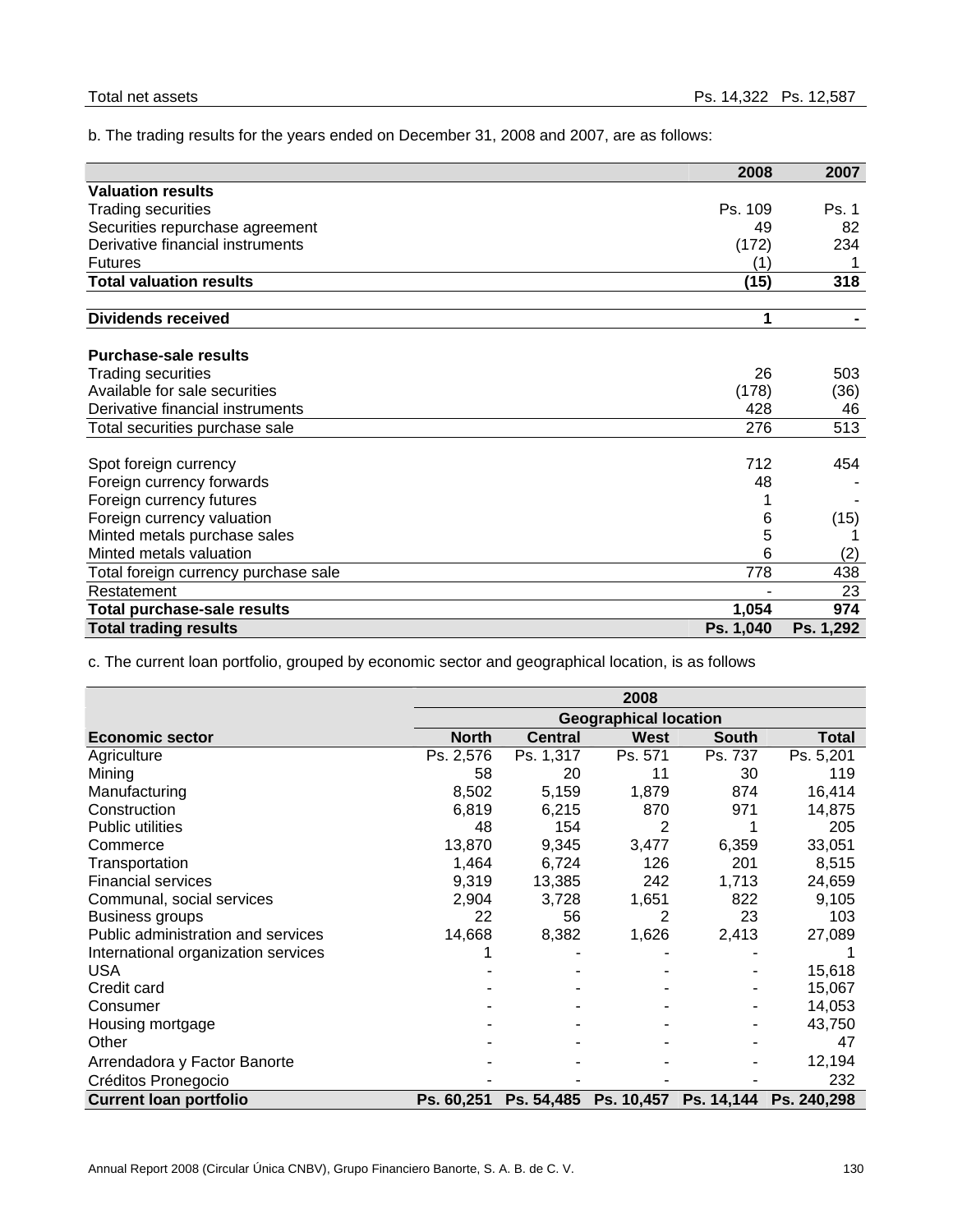|                                     | 2007                         |                |             |              |              |  |  |
|-------------------------------------|------------------------------|----------------|-------------|--------------|--------------|--|--|
|                                     | <b>Geographical location</b> |                |             |              |              |  |  |
| <b>Economic sector</b>              | <b>North</b>                 | <b>Central</b> | <b>West</b> | <b>South</b> | <b>Total</b> |  |  |
| Agriculture                         | Ps. 2,430                    | Ps. 1,260      | Ps. 575     | Ps. 681      | Ps. 4,946    |  |  |
| Mining                              | 117                          | 29             | 11          | 30           | 187          |  |  |
| Manufacturing                       | 5,822                        | 4,506          | 1,660       | 819          | 12,807       |  |  |
| Construction                        | 4,537                        | 3,366          | 459         | 361          | 8,723        |  |  |
| <b>Public utilities</b>             | 41                           | 4              |             |              | 47           |  |  |
| Commerce                            | 7,415                        | 7,207          | 2,909       | 5,020        | 22,551       |  |  |
| Transportation                      | 1,164                        | 5,085          | 110         | 205          | 6,564        |  |  |
| <b>Financial services</b>           | 11,040                       | 13,259         | 249         | 2,362        | 26,910       |  |  |
| Communal, social services           | 2,128                        | 3,757          | 1,724       | 621          | 8,230        |  |  |
| <b>Business groups</b>              | 52                           | 173            | 3           | 23           | 251          |  |  |
| Public administration and services  | 7,195                        | 4,606          | 1,589       | 4,461        | 17,851       |  |  |
| International organization services |                              |                |             |              |              |  |  |
| <b>USA</b>                          |                              |                |             |              | 10,776       |  |  |
| Credit card                         |                              |                |             |              | 13,882       |  |  |
| Consumer                            |                              |                |             |              | 13,169       |  |  |
| Housing mortgage                    |                              |                |             |              | 35,525       |  |  |
| <b>Others</b>                       |                              |                |             |              | 54           |  |  |
| Arrendadora y Factor Banorte        |                              |                |             |              | 10,692       |  |  |
| Créditos Pronegocio                 |                              |                |             |              | 472          |  |  |
| <b>Current loan portfolio</b>       | Ps. 41,942                   | Ps. 43,252     | Ps. 9,290   | Ps. 14,584   | Ps. 193,638  |  |  |

d. The past-due loan portfolio, grouped by economic sector and geographical location, is summarized as follows

|                              | 2008                         |                |             |              |           |  |  |
|------------------------------|------------------------------|----------------|-------------|--------------|-----------|--|--|
|                              | <b>Geographical location</b> |                |             |              |           |  |  |
| <b>Economic sector</b>       | <b>North</b>                 | <b>Central</b> | <b>West</b> | <b>South</b> | Total     |  |  |
| Agriculture                  | Ps. 30                       | Ps. 80         | Ps. 16      | Ps. 19       | Ps. 145   |  |  |
| Mining                       | 4                            | 2              |             | 6            | 13        |  |  |
| Manufacturing                | 72                           | 129            | 57          | 43           | 301       |  |  |
| Construction                 | 24                           | 73             | 4           | 23           | 124       |  |  |
| Commerce                     | 214                          | 206            | 95          | 122          | 637       |  |  |
| Transportation               | 19                           | 14             | 9           | 10           | 52        |  |  |
| <b>Financial services</b>    | 2                            | 11             |             | 3            | 16        |  |  |
| Communal, social services    | 39                           | 31             | 13          | 33           | 116       |  |  |
| <b>Business groups</b>       |                              |                |             |              |           |  |  |
| <b>USA</b>                   |                              |                |             |              | 225       |  |  |
| Credit card                  |                              |                |             | -            | 2,140     |  |  |
| Consumer                     |                              |                |             |              | 359       |  |  |
| Housing mortgage             |                              |                |             |              | 705       |  |  |
| Other                        |                              |                |             |              | 2         |  |  |
| Arrendadora y Factor Banorte |                              |                |             |              | 74        |  |  |
| Créditos Pronegocio          |                              |                |             |              | 38        |  |  |
| Past-due loan portfolio      | Ps. 404                      | Ps. 547        | Ps. 195     | Ps. 259      | Ps. 4,948 |  |  |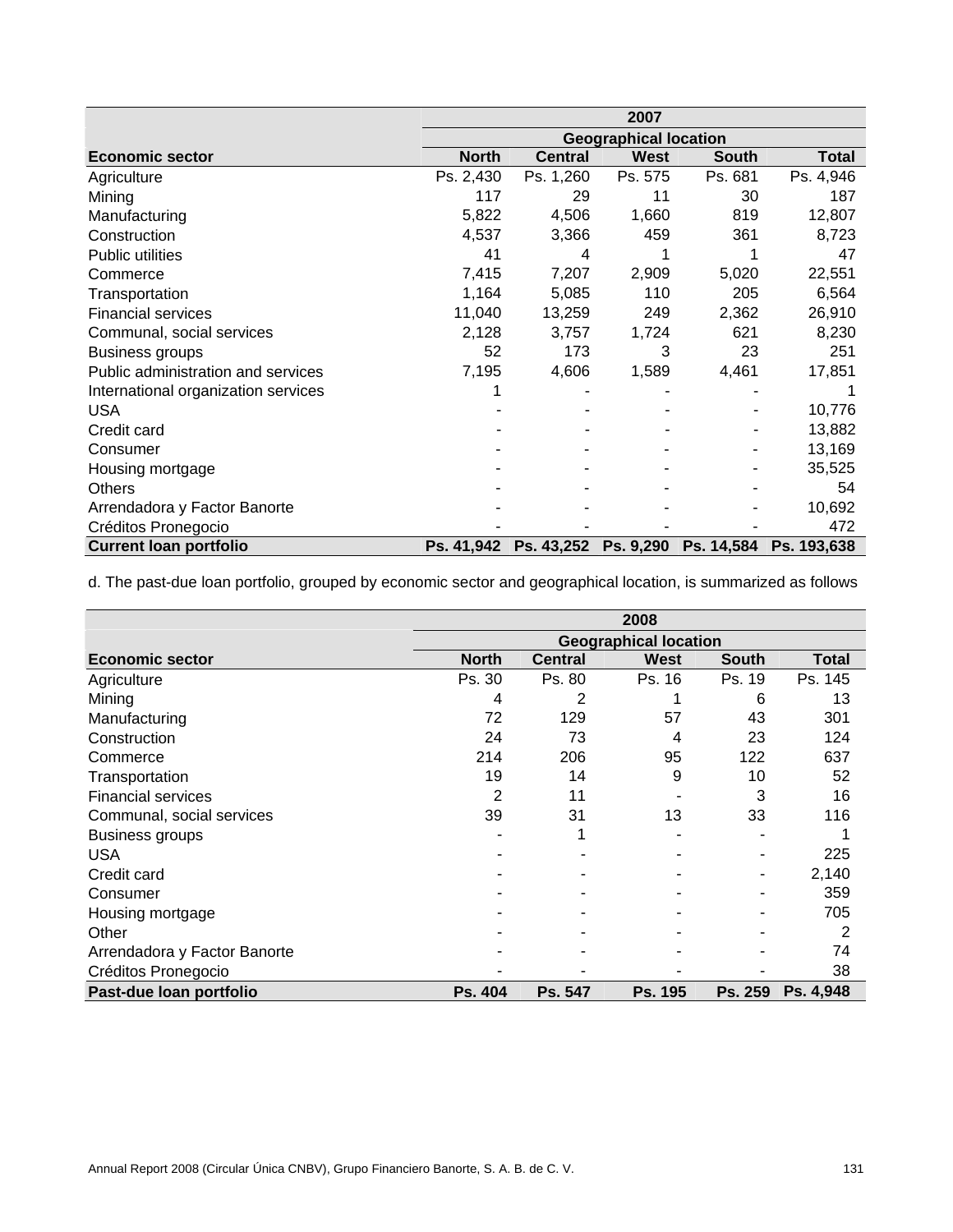|                              | 2007                         |                |                |               |              |  |  |
|------------------------------|------------------------------|----------------|----------------|---------------|--------------|--|--|
|                              | <b>Geographical location</b> |                |                |               |              |  |  |
| <b>Economic sector</b>       | <b>North</b>                 | <b>Central</b> | <b>West</b>    | <b>South</b>  | <b>Total</b> |  |  |
| Agriculture                  | Ps. 19                       | Ps. 56         | Ps. 7          | Ps. 6         | Ps. 88       |  |  |
| Mining                       | 2                            |                |                | 2             | 5            |  |  |
| Manufacturing                | 23                           | 100            | 42             | 10            | 175          |  |  |
| Construction                 |                              | 56             |                | 13            | 77           |  |  |
| Commerce                     | 87                           | 111            | 59             | 37            | 294          |  |  |
| Transportation               | 4                            | 6              | 6              | 3             | 19           |  |  |
| <b>Financial services</b>    | 2                            | 2              |                |               | 5            |  |  |
| Communal, social services    | 27                           | 14             | 2              | 4             | 47           |  |  |
| <b>USA</b>                   |                              |                |                |               | 83           |  |  |
| Credit card                  |                              |                |                |               | 829          |  |  |
| Consumer                     |                              |                |                |               | 280          |  |  |
| Housing mortgage             |                              |                |                |               | 841          |  |  |
| Other                        |                              |                |                |               |              |  |  |
| Arrendadora y Factor Banorte |                              |                |                |               | 38           |  |  |
| Créditos Pronegocio          |                              |                |                |               | 112          |  |  |
| Past-due loan portfolio      | Ps. 171                      | <b>Ps. 346</b> | <b>Ps. 117</b> | <b>Ps. 76</b> | Ps. 2,894    |  |  |

e. Deposit accounts grouped by product and geographical location are as follows:

|                           | 2008                         |               |           |                   |                  |                 |         |                                   |
|---------------------------|------------------------------|---------------|-----------|-------------------|------------------|-----------------|---------|-----------------------------------|
|                           | <b>Geographical location</b> |               |           |                   |                  |                 |         |                                   |
|                           |                              | <b>Mexico</b> |           |                   |                  | <b>Treasury</b> |         |                                   |
| <b>Product</b>            | <b>Monterrey</b>             | City          | West      | <b>Northwest</b>  | <b>Southeast</b> | and other       | Foreign | <b>Total</b>                      |
| Non-interest bearing      |                              |               |           |                   |                  |                 |         |                                   |
| checking accounts         | Ps. 14,364                   | Ps. 18,134    | Ps. 5,506 | Ps. 6,334         | Ps. 7,625        | Ps. 72          | Ps. -   | Ps. 52,035                        |
| Interest-bearing checking |                              |               |           |                   |                  |                 |         |                                   |
| accounts                  | 7,550                        | 21,108        | 2,546     | 6,157             | 7,554            | 145             |         | 45,060                            |
| Savings accounts          |                              |               |           |                   |                  |                 |         | 3                                 |
| Current account in pesos  |                              |               |           |                   |                  |                 |         |                                   |
| and preestablished        | 3,392                        | 4,275         | 1,328     | 2,236             | 2,247            | 149             |         | 13,627                            |
| Non-interest bearing      |                              |               |           |                   |                  |                 |         |                                   |
| demand deposits, USD      | 585                          | 480           | 69        | 957               | 227              |                 | 3,507   | 5,826                             |
| Interest bearing demand   |                              |               |           |                   |                  |                 |         |                                   |
| deposits, USD             | 2,390                        | 1,634         | 359       | 2,136             | 242              |                 | 4,792   | 11,553                            |
| Savings accounts in USD   |                              |               |           |                   |                  |                 | 231     | 231                               |
| Over the counter          |                              |               |           |                   |                  |                 |         |                                   |
| promissory notes          | 11,852                       | 22,783        | 5,671     | 5,570             | 8,450            | 1,387           |         | 55,713                            |
| Time deposits, USD        | 2,199                        | 3,804         | 1,677     | 1,595             | 931              | 18              | 10,535  | 20,759                            |
| Money desk customers      | 14,949                       | 15,738        | 4,987     | 3,531             | 3,918            | 23              |         | 43,146                            |
| Financial intermediaries  |                              |               |           |                   |                  | 12,802          |         | 12,802                            |
| FOBAPROA checking         |                              |               |           |                   |                  |                 |         |                                   |
| accounts bearing interest | 14                           |               |           |                   |                  |                 |         | 14                                |
|                           |                              |               | Ps.       |                   |                  |                 |         |                                   |
| <b>Total deposits</b>     | Ps. 57,296                   | Ps. 87,957    |           | 22,143 Ps. 28,516 | Ps. 31,195       |                 |         | Ps. 14,597 Ps. 19,065 Ps. 260,769 |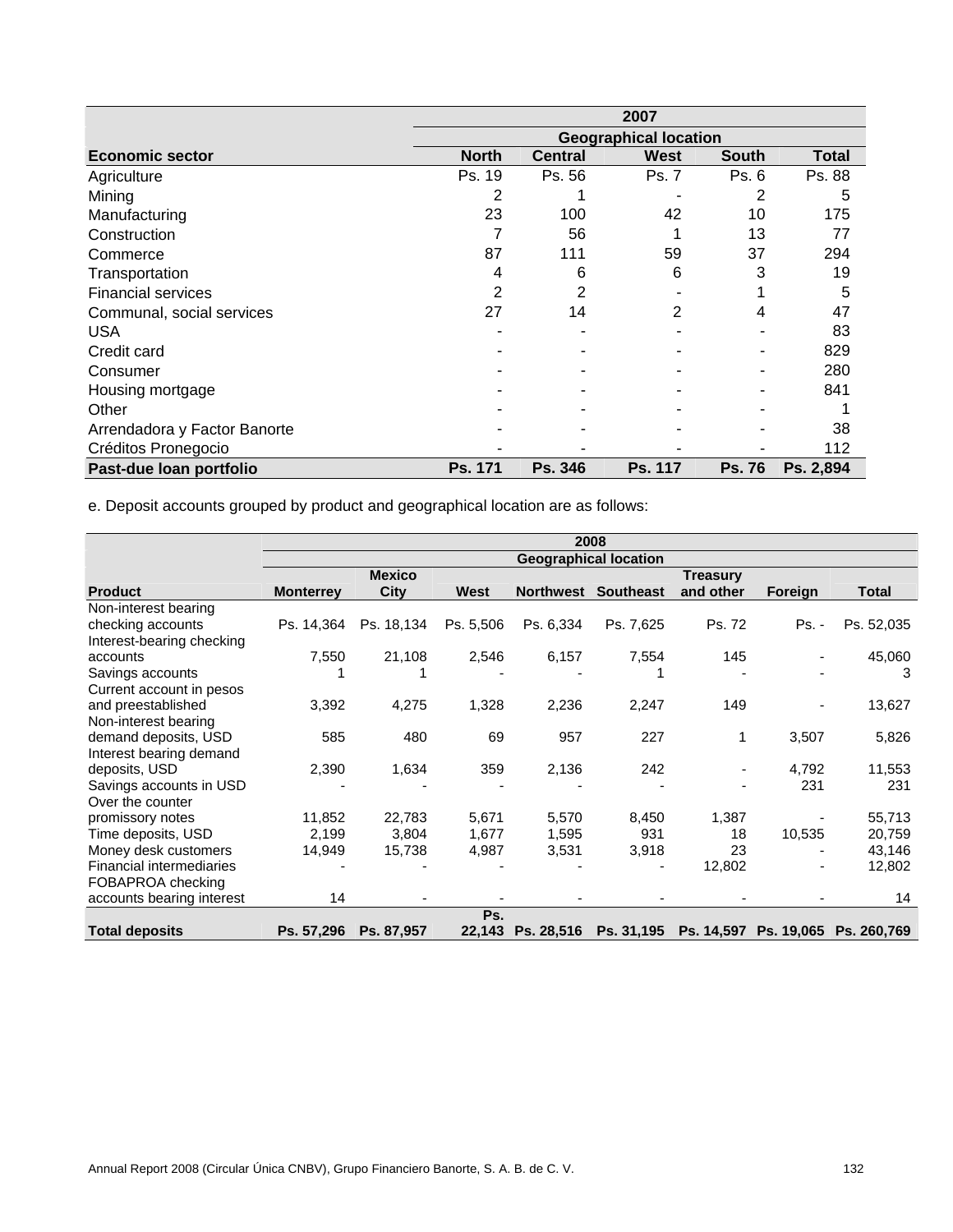|                                             |                  |               |           |                  | 2007                         |                 |              |                                   |
|---------------------------------------------|------------------|---------------|-----------|------------------|------------------------------|-----------------|--------------|-----------------------------------|
|                                             |                  |               |           |                  | <b>Geographical location</b> |                 |              |                                   |
|                                             |                  | <b>Mexico</b> |           |                  |                              | <b>Treasury</b> |              |                                   |
| <b>Product</b>                              | <b>Monterrey</b> | <b>City</b>   | West      | <b>Northwest</b> | <b>Southeast</b>             | and other       | Foreign      | <b>Total</b>                      |
| Non-interest bearing                        | Ps.              | Ps.           | Ps. 4,359 | Ps. 5,381        | Ps. 5,988                    | Ps. 137         | <b>Ps. -</b> | Ps. 41,868                        |
| checking accounts                           | 11,579           | 14,424        |           |                  |                              |                 |              |                                   |
| Interest-bearing checking                   |                  |               |           |                  |                              |                 |              |                                   |
| accounts                                    | 8,051            | 19,999        | 3,061     | 4,507            | 5,528                        | 80              |              | 41,226                            |
| Savings accounts                            | 2                |               |           |                  |                              |                 |              | 3                                 |
| Current account in pesos                    |                  |               |           |                  |                              |                 |              |                                   |
| and preestablished                          | 3,077            | 3,859         | 1,224     | 2,028            | 2,145                        | 102             |              | 12,435                            |
| Non-interest bearing                        |                  |               |           |                  |                              |                 |              |                                   |
| demand deposits, USD                        | 442              | 349           | 73        | 797              | 262                          | (3)             | 3,106        | 5,026                             |
| Interest bearing demand                     |                  |               |           |                  |                              |                 |              |                                   |
| deposits, USD                               | 2,263            | 937           | 304       | 2,056            | 320                          | (1)             | 4,471<br>164 | 10,350<br>164                     |
| Savings accounts in USD<br>Over the counter |                  |               |           |                  |                              |                 |              |                                   |
| promissory notes                            | 10,741           | 18,845        | 4,743     | 4,830            | 6,962                        | 1,243           |              | 47,364                            |
| Time deposits, USD                          | 2,326            | 3,401         | 1,563     | 1,521            | 1,115                        | 14              | 7,577        | 17,517                            |
| Money desk customers                        | 5,516            | 5,131         | 1,806     | 1,392            | 1,217                        |                 |              | 15,062                            |
| <b>Financial intermediaries</b>             |                  |               |           |                  |                              | 12,283          |              | 12,283                            |
| FOBAPROA checking                           |                  |               |           |                  |                              |                 |              |                                   |
| accounts bearing interest                   | 9                |               |           |                  |                              |                 |              | 9                                 |
|                                             | Ps.              | Ps.           | Ps.       |                  |                              |                 |              |                                   |
| <b>Total deposits</b>                       | 44,006           | 66,946        | 17,133    | Ps. 22,512       | Ps. 23,537                   |                 |              | Ps. 13,855 Ps. 15,318 Ps. 203,307 |

## **26 - TAX ENVIRONMENT**

In 2008 the Financial Group is subject to ISR and IETU and in 2007 to ISR and IMPAC.

#### **Income tax**

Income tax (ISR) is calculated considering as taxable or deductible certain inflation effects. As of 2007 the ISR rate is 28%. The Financial Group obtained a tax credit in 2007 for Ps. 42, equivalent to 0.5% of the tax result as it complied with the requirements set forth the in the Federal Income Law.

#### **Book to tax reconciliation**

The principal items affecting the determination of the current tax expense of the Financial Group were the annual adjustment for inflation, the non-deductible amount of the allowance for loan losses that was over 2.5% of the average loan portfolio and the valuation of financial instruments.

## **PTU**

The Financial Group determine employee statutory profit sharing based on the criteria established in the guidelines set forth by the Mexican Constitution.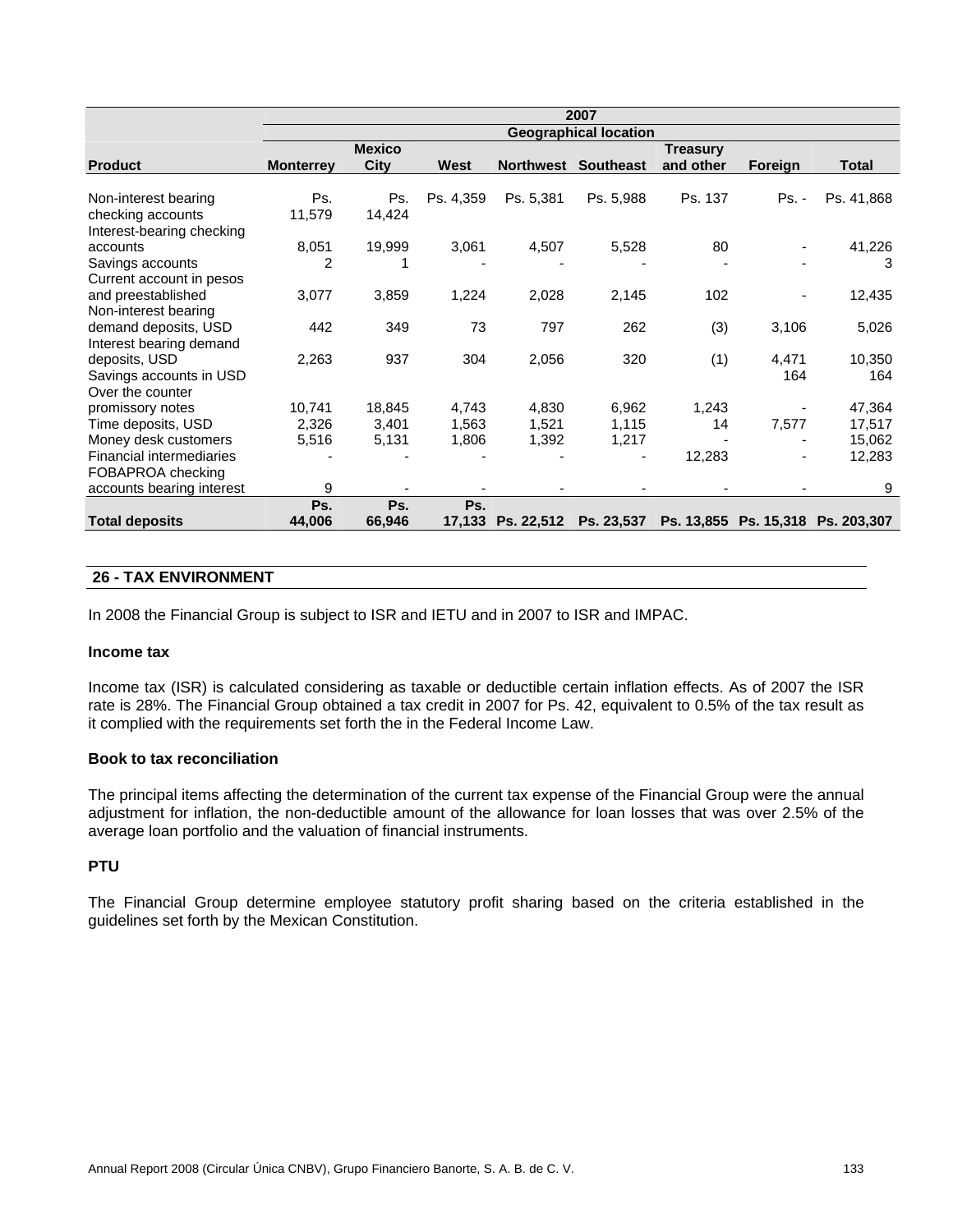#### **Business Flat Tax**

On October 1, 2007, the Business Flat Tax Law ("LIETU") was enacted and went into effect on January 1, 2008. In addition, the Tax Benefits Decree and the Third Omnibus Tax Bill were published on November 5 and December 31, 2007, respectively and on May 27, 2008 the Omnibus Tax Bill for 2008 went into effect, clarifying or expanding the transitory application of the law regarding transactions carried out in 2007 that will have an impact in 2008. IETU applies to the sale of goods, the provision of independent services and the granting of use or enjoyment of goods, according to the terms of the LIETU, less certain authorized deductions. IETU payable is calculated by subtracting certain tax credits from the tax determined. Revenues, as well as deductions and certain tax credits, are determined based on cash flows generated beginning January 1, 2008. For the financial system, revenues subject to IETU include the financial trading margin which is composed of the net accrued interest. LIETU establishes that the IETU rate will be 16.5% in 2008, 17% in 2009, and 17.5% as of 2010. The Asset Tax Law was repealed upon enactment of LIETU; however, under certain circumstances, IMPAC paid in the ten years prior to the year in which ISR is paid, may be refunded, according to the terms of the law.

Based on financial projections, pursuant to the provisions in INIF 8, the Financial Group has determined that it will essentially pay ISR and therefore only recognizes deferred ISR.

#### **27 - STOCKHOLDERS' EQUITY**

At the Stockholders' Ordinary General Meetings held on April 29 and October 6, 2008, the following resolutions were adopted, among others:

- a) To transfer the profits from 2007 equal to Ps. 6,810 to earnings from prior years and increase the legal reserve by Ps. 340.
- b) Declare cash dividends for Ps. 949, equivalent to Ps. 0.47 pesos per share.

The Financial Group's common stock as of December 31, 2008 and 2007, is comprised as follows:

|            | Number of shares with a nominal value of Ps. 3.50 |                        |  |
|------------|---------------------------------------------------|------------------------|--|
|            | 2008                                              | 2007                   |  |
|            | <b>Paid-in Capital</b>                            | <b>Paid-in Capital</b> |  |
| "O" Series | 2,013,997,548                                     | 2,002,718,738          |  |

|                  | <b>Historical amounts</b> |                        |
|------------------|---------------------------|------------------------|
|                  | 2008                      | 2007                   |
|                  | <b>Paid-in Capital</b>    | <b>Paid-in Capital</b> |
| "O" Series       | Ps. 6,986                 | Ps. 7,009              |
| Restatement in   |                           |                        |
| Mexican pesos of |                           |                        |
| December 2007    | 4,955                     | 4,956                  |
|                  | 11,941                    | Ps. 11,965             |

#### **Restrictions on profits**

Stockholders' equity distribution, except restated paid-in capital and tax retained earnings, will be subject to a tax payable by the Financial Group at the rate in effect when the dividend is distributed. Any tax paid on such distribution may be credited against the income tax payable of the year in which the tax on the dividend is paid and the two fiscal years following such payment against the year's tax and its partial payments.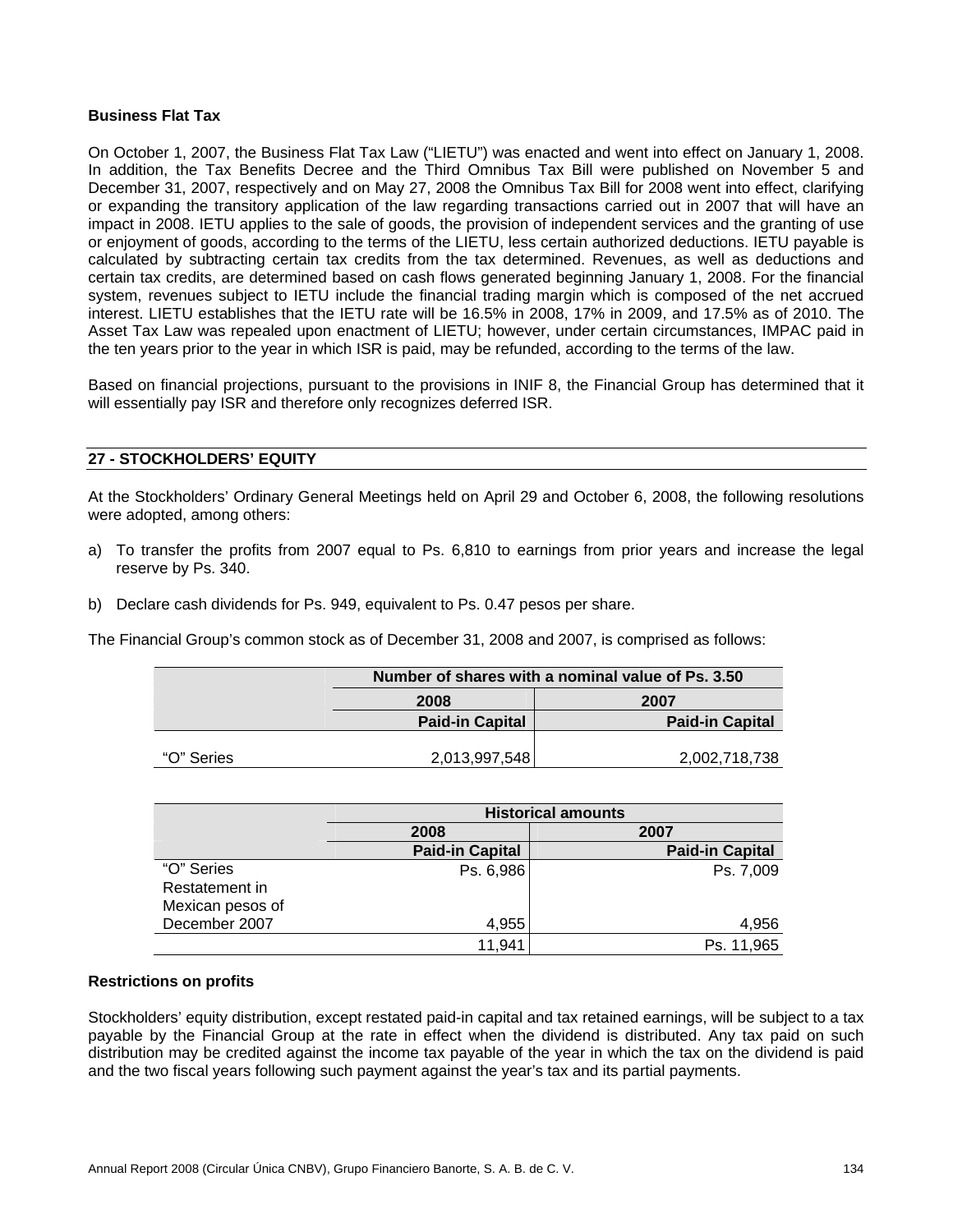The Financial Group's net profit is subject to the requirement that at least 5% of net income of each year be transferred to the legal reserve until the reserve equals 20% of capital stock at par value. The legal reserve may not be distributed to the stockholders during the life of the Financial Group, except in the form of a stock dividend.

#### **Capitalization ratio (regarding Banorte, the Financial Group's main subsidiary)**

The capitalization rules for financial institutions establish requirements for specific levels of net capital, as a percentage of assets subject to both market and credit risk.

The information for December 31, 2008 submitted to Banco de México for review is shown below.

The capitalization ratio of Banorte as of December 31, 2008 was 14.31% of total risk (market and credit), and 21.11% of credit risk, which in both cases exceed the current regulatory requirements.

The amount of net capital, divided by basic and complementary capital, is detailed below (these figures may differ from those in the basic financial statements):

| Net capital as of December 31                                | 2008       |
|--------------------------------------------------------------|------------|
| <b>Stockholders' equity</b>                                  | Ps. 35,129 |
| Subordinated debentures and capitalization instruments       | 3,691      |
| Deduction of investment in securitized instruments           | 371        |
| Deduction of investments in shares of financial entities     | 7,690      |
| Deduction of investments in shares of non-financial entities | 2,074      |
| Deduction of intangibles and expenses or deferred costs      | 385        |
| <b>Basic capital</b>                                         | 28,300     |
| Debentures and capitalization instruments                    | 14,150     |
| Allowance for loan losses reserves                           | 1,169      |
| Deduction of investment in securitized instruments           | 371        |
| <b>Complementary capital</b>                                 | 14,948     |
| <b>Net capital</b>                                           | Ps. 43,248 |

Characteristics of the subordinated debentures:

|                                         | <b>Issuance</b> |                 | <b>Basic</b>          | <b>Complementary</b>  |
|-----------------------------------------|-----------------|-----------------|-----------------------|-----------------------|
| <b>Concept</b>                          | amount          | <b>Maturity</b> | capital<br>proportion | capital<br>proportion |
| Complementary capital debentures 2004   | Ps. 4,240       | 17/02/2014      | $0\%$                 | 100%                  |
| Complementary capital debentures 2006   | Ps. 5,606       | 13/10/2016      | $0\%$                 | 100%                  |
| Basic capital debentures 2006           | Ps. 2,807       | 13/10/2021      | 100%                  | $0\%$                 |
| Basic capital debentures 2008           | Ps. 3,012       | 27/02/2018      | 29%                   | 71%                   |
| Complementary capital debentures 2008   | Ps. 1,900       | 15/02/2028      | 0%                    | 100%                  |
| Complementary capital debentures 2008-2 | Ps. 276         | 15/06/2018      | $0\%$                 | 100%                  |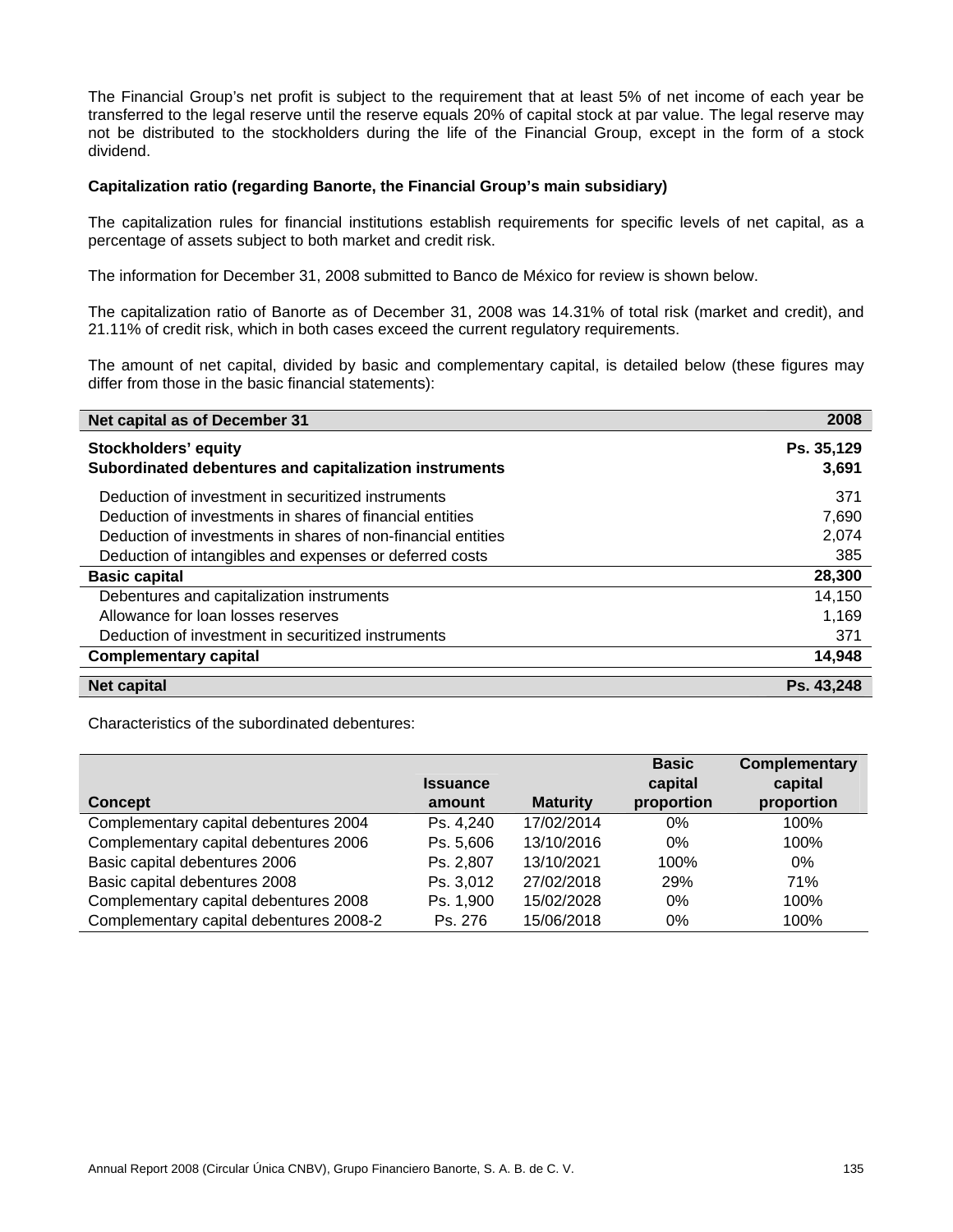Assets subject to risk are detailed below:

# **Assets subject to market risk**

| <b>Concept</b>                                                                                                                                     | <b>Positions</b><br>weighted by<br>risk | <b>Capital</b><br>requirement |
|----------------------------------------------------------------------------------------------------------------------------------------------------|-----------------------------------------|-------------------------------|
| Transactions in Mexican pesos with nominal interest rate                                                                                           | Ps. 62,670                              | Ps. 5,014                     |
| Transactions with debt instruments in Mexican pesos with interest and reset<br>rates                                                               | 16,092                                  | 1,287                         |
| Transactions in Mexican pesos with real interest rates or in UDIS<br>Transactions in UDIS or with yields referenced to the National Consumer Price | 1.352                                   | 108                           |
| Index (INPC)                                                                                                                                       | 7                                       |                               |
| Transaction in Mexican pesos with nominal interest rates                                                                                           | 4.080                                   | 326                           |
| Exchange transactions                                                                                                                              | 1,288                                   | 103                           |
| Transactions involving shares                                                                                                                      | 83                                      |                               |
| <b>Total</b>                                                                                                                                       | Ps. 85,572                              | Ps. 6,846                     |

# **Assets subject to credit risk**

|                                                                         | <b>Assets</b> |                |
|-------------------------------------------------------------------------|---------------|----------------|
| <b>Concept</b>                                                          | weighted by   | <b>Capital</b> |
|                                                                         | risk          | requirement    |
| Group III (weighted at 10%)                                             | Ps. 58        | Ps. 5          |
| Group III (weighted at 20%)                                             | 8,066         | 645            |
| Group III (weighted at 23%)                                             | 809           | 65             |
| Group III (weighted at 50%)                                             | 2,235         | 179            |
| Group IV (weighted at 20%)                                              | 6,735         | 539            |
| Group V (weighted at 10%)                                               | 19            |                |
| Group V (weighted at 20%)                                               | 759           | 61             |
| Group V (weighted at 50%)                                               | 675           | 54             |
| Group V (weighted at 150%)                                              | 2,762         | 221            |
| Group VI (weighted at 50%)                                              | 6,027         | 482            |
| Group VI (weighted at 75%)                                              | 5,103         | 408            |
| Group VI (weighted at 100%)                                             | 52,176        | 4,174          |
| Group VII (weighted at 20%)                                             | 895           | 72             |
| Group VII (weighted at 50%)                                             | 47            | 4              |
| Group VII (weighted at 100%)                                            | 58,386        | 4,671          |
| Group VII (weighted at 115%)                                            | 7,044         | 563            |
| Group VII (weighted at 150%)                                            | 648           | 52             |
| Group VIII (weighted at 125%)                                           | 2,064         | 165            |
| Group IX (weighted at 100%)                                             | 37,400        | 2,992          |
| <b>Subtotal</b>                                                         | 191,908       | 15,353         |
| For permanent shares, furniture and real property, and advance payments |               |                |
| and deferred charges                                                    | 12,976        | 1,038          |
| <b>Total</b>                                                            | Ps. 204,884   | Ps. 16,391     |

Assets subject to credit risk:

|                | <b>Assets</b>       |                        |
|----------------|---------------------|------------------------|
| <b>Concept</b> | weighted by<br>risk | Capital<br>requirement |
| <b>Total</b>   | Ps. 8.669           | Ps. 694                |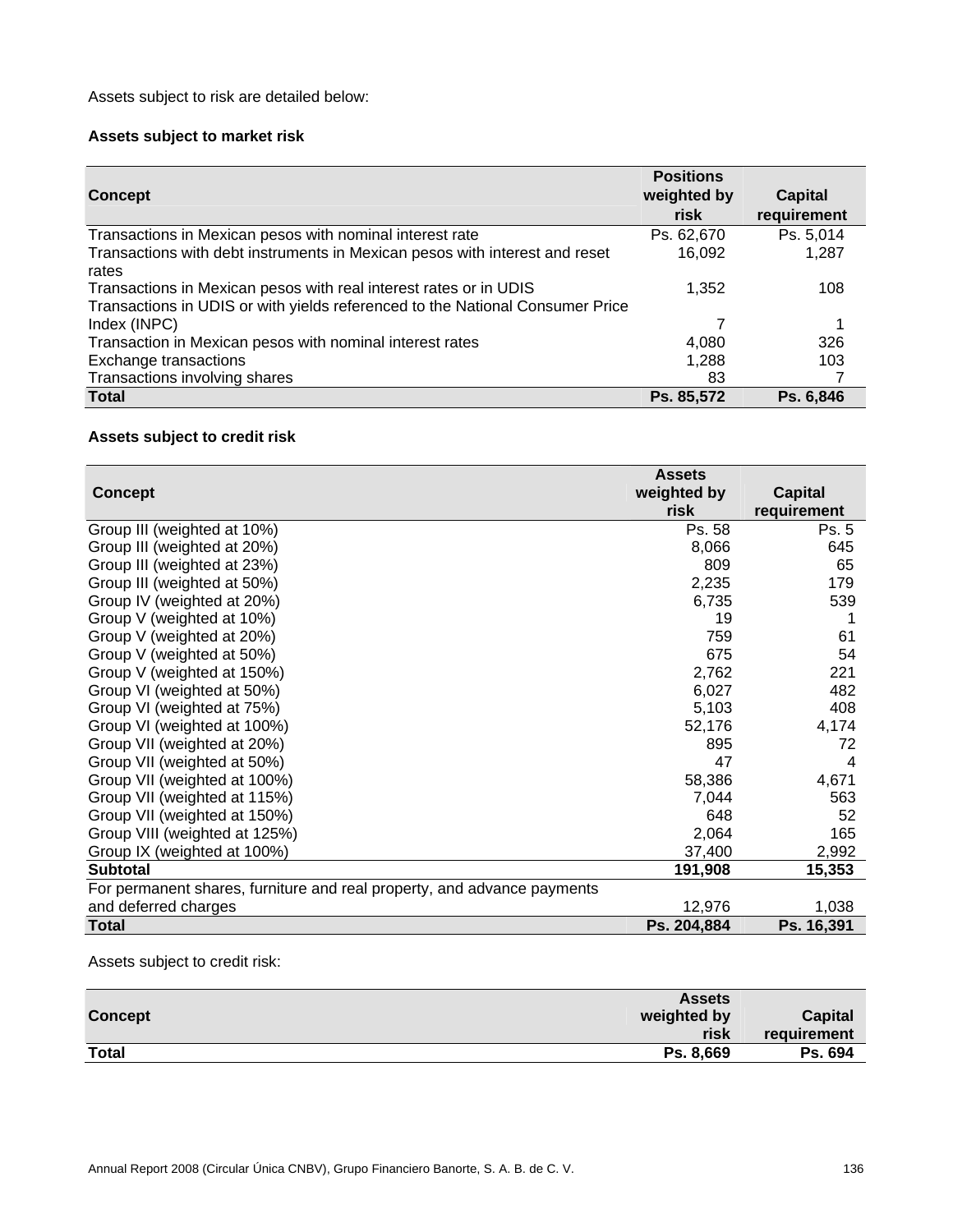## **28 - FOREIGN CURRENCY POSITION**

As of December 31, 2008 and 2007, the Financial Group holds certain assets and liabilities in foreign currency, mainly USD, converted to the exchange rate issued by Banco de México of Ps. 13.8325 and Ps. 10.9157 per USD 1.00, respectively, as shown below:

|                                     |           | <b>Thousands of US dollars</b> |  |
|-------------------------------------|-----------|--------------------------------|--|
|                                     | 2008      | 2007                           |  |
| Assets                              | 5.179.560 | 4.946.554                      |  |
| Liabilities                         | 4.894.904 | 4.563.009                      |  |
| Net asset position in US dollars    | 284.656   | 383,545                        |  |
| Net asset position in Mexican pesos | Ps. 3.938 | Ps. 4,187                      |  |

#### **29 - POSITION IN UDIS**

As of December 31, 2008 and 2007, the Financial Group holds certain assets and liabilities denominated in UDIS, converted to Mexican pesos based on the current equivalency of Ps. 4.184316 and Ps. 3.932983, per UDI, respectively, as shown below:

|                                                 |             | <b>Thousands of UDIS</b> |  |
|-------------------------------------------------|-------------|--------------------------|--|
|                                                 | 2008        | 2007                     |  |
| Assets                                          | 152.453     | 171,932                  |  |
| <b>Liabilities</b>                              | 548.366     | 94,163                   |  |
| Net (liability) asset position in UDIS          | (395, 913)  | 77.769                   |  |
| Net asset (liability) position in Mexican pesos | (Ps. 1,657) | <b>Ps. 306</b>           |  |

#### **30 - EARNINGS PER SHARE**

Earnings per share is the result of dividing the net income by the weighted average of the Financial Group's shares in circulation during the year.

Earnings per share for the years ended December 31, 2008 and 2007 are shown below:

|                      |            | 2008                             |                              | 2007                         |
|----------------------|------------|----------------------------------|------------------------------|------------------------------|
|                      | Net Income | <b>Weighted share</b><br>average | <b>Earnings per</b><br>share | <b>Earnings per</b><br>share |
| Net income per share | Ps. 7.014  | 2,016,959,232                    | Ps. 3.4775                   | Ps. 3.3744                   |

| 31 - MANAGEMENT RISK (unaudited) |  |
|----------------------------------|--|
|----------------------------------|--|

#### **Authorized bodies**

To ensure adequate risk management of the Financial Group, as of 1997 the Financial Group's Board of Directors created the Risk Policy Committee (CPR), whose purpose is to manage the risks to which the Financial Group is exposed, and ensure that the performance of operations adheres to the established risk management objectives, guidelines, policies and procedures.

Furthermore, the CPR provides oversight on the global risk exposure limits approved by the Board of Directors, and also approves the specific risk limits for exposure to different types of risk.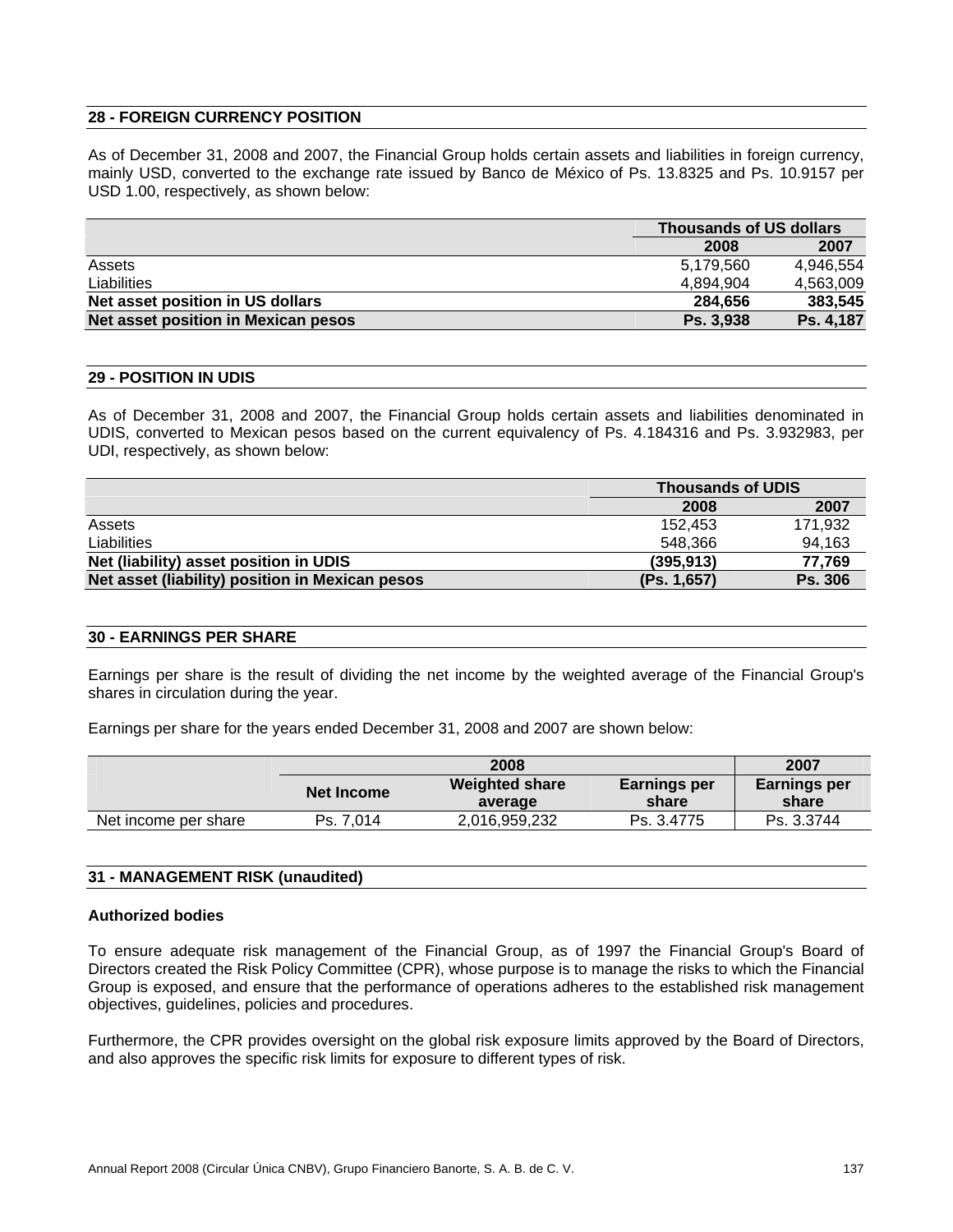The CPR is composed of regular members of the Board of Directors, the Managing Director of the Financial Group, the General Director of Comprehensive Risk Management, the General Director of Banking, Savings and Welfare, and the General Director of the Brokerage House, as well as the General Director of Internal Audits, who has the right to speak but not to vote.

To adequately carry out its duties, the CPR performs the following functions, among others:

- 1. Propose for the approval of the Board of Directors:
	- The objectives, guidelines and policies for comprehensive risk management
	- The global limits for risk exposure
	- The mechanisms for implementing corrective measures
	- The special cases or circumstances in which the global and specific limits may be exceeded
- 2. Approve and review at least once a year:
	- The specific limits for discretionary risks, as well as tolerance levels for nondiscretionary risks
	- The methodology and procedures to identify, measure, oversee, limit, control, report and disclose the different kinds of risks to which the Financial Group is exposed
	- The models, parameters and scenarios used to perform the valuation, measurement and control of risks proposed by the Comprehensive Risk Management Unit
- 3. Approve:
	- The methodologies for identification, valuation, measurement and control of risks of the new operations, products and services which the Financial Group intends to introduce into the market
	- The corrective measures proposed by the Comprehensive Risk Management Unit
	- The manuals for comprehensive risk management
- 4. Appoint and remove the person responsible for the Comprehensive Risk Management Unit, who is ratified by the Board of Directors.
- 5. Inform the Board, at least every quarter, of the exposure to risk and its possible negative effects, as well as follow up on limits and tolerance levels.
- 6. Inform the Board of the corrective measures implemented.

## **32 – COMPREHENSIVE RISK MANAGEMENT UNIT (UAIR) (unaudited, regarding Banorte, the Financial Group's main subsidiary)**

The function of the UAIR is to identify, measure, oversee, limit, control, report and disclose the different kinds of risk to which the Financial Group is exposed, and it is the responsibility of the Office of Risk Management (DGAR).

The DGAR reports to the CPR in compliance with the requirements set forth in the Commission's circular, the "General Risk Management Rules Applicable to Credit Financial Groups", in relation to the independence of the different business areas.

The DGAR focuses Comprehensive Risk Management efforts through four different departments

- Credit Risk Management
- Market Risk Management
- Operating Risk Management, and
- Risk Policy Management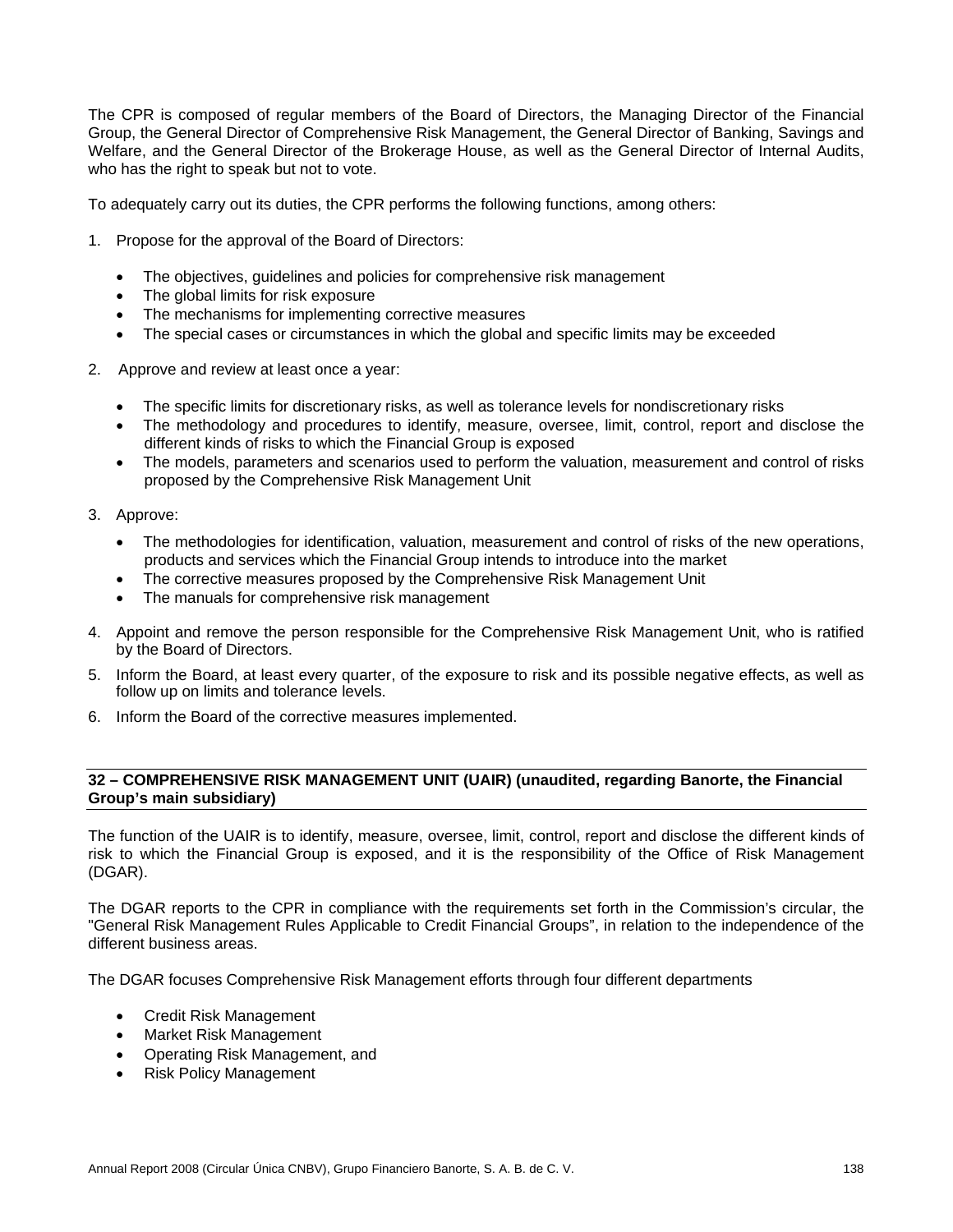The Financial Group currently has methodologies for managing risk in its different phases, such as credit, market, liquidity and operating risk.

The primary objectives of the DGAR are summarized as follows:

- Provide the different business areas with clear rules that facilitate their understanding so as to minimize risks and ensure that they are within the parameters established and approved by the Board of Directors and the Risk Policy Committee.
- Establish mechanisms that provide for follow-up on risk-taking within the Financial Group, ensuring that they are preventive as much as possible, and supported by advanced systems and processes.
- Standardize risk measurement and control.
- Protect the Financial Group's capital against unexpected losses from market movements, credit losses and operating risks.
- Develop valuation methods for the different types of risks.
- Establish procedures for portfolio optimization and loan portfolio management.

The Financial Group has segmented risk assessment and management into the following headings:

Credit Risk: Volatility of revenues due to the creation of provisions for impairment of credits and potential credit losses due to nonpayment by a borrower or counterpart.

Market Risk: Volatility of revenues due to changes in the market, which affect the valuation of the positions from operations involving assets, liabilities or generating contingent liabilities, such as: interest rates, exchange rates, price indexes, etc.

Liquidity Risk: Potential loss derived from the impossibility of renewing debts or contracting others under normal conditions for the Financial Group, due to the anticipated or forced sale of assets at unusual discounts to meet its obligations.

Operating Risk: Loss resulting from lack of adaptation or failure in processes, personnel, internal systems or external events. This definition includes Technological Risk and Legal Risk. Technological Risk groups includes all potential losses from damage, interruption, alteration or failures derived from the use of or dependence on hardware, software, systems, applications, networks and any other information distribution channel, while Legal Risk involves the potential loss from penalties for noncompliance with legal and administrative regulations or the issuance of adverse final court rulings in relation to the operations performed by the Financial Group.

# **Credit risk**

Credit Risk is the risk that the customers will not comply with their payment obligations; therefore, adequate risk management is essential to maintain a high quality loan portfolio.

The Financial Group's management credit risk objectives are as follows:

- Improve the quality, diversification and composition of the loan portfolio to optimize the risk-return ratio.
- Provide senior management with reliable and timely information to support decision-making in credit matters.
- Provide the business departments with clear and sufficient tools to support credit placement and follow up.
- Support the creation of economic value for shareholders by means of efficient credit risk management.
- Define and constantly update the regulatory framework for credit risk management.
- Comply with the credit risk management reporting requirements established by the relevant authorities.
- Perform risk management in accordance with best practices; implementing models, methodologies, procedures and systems based on the latest international advances.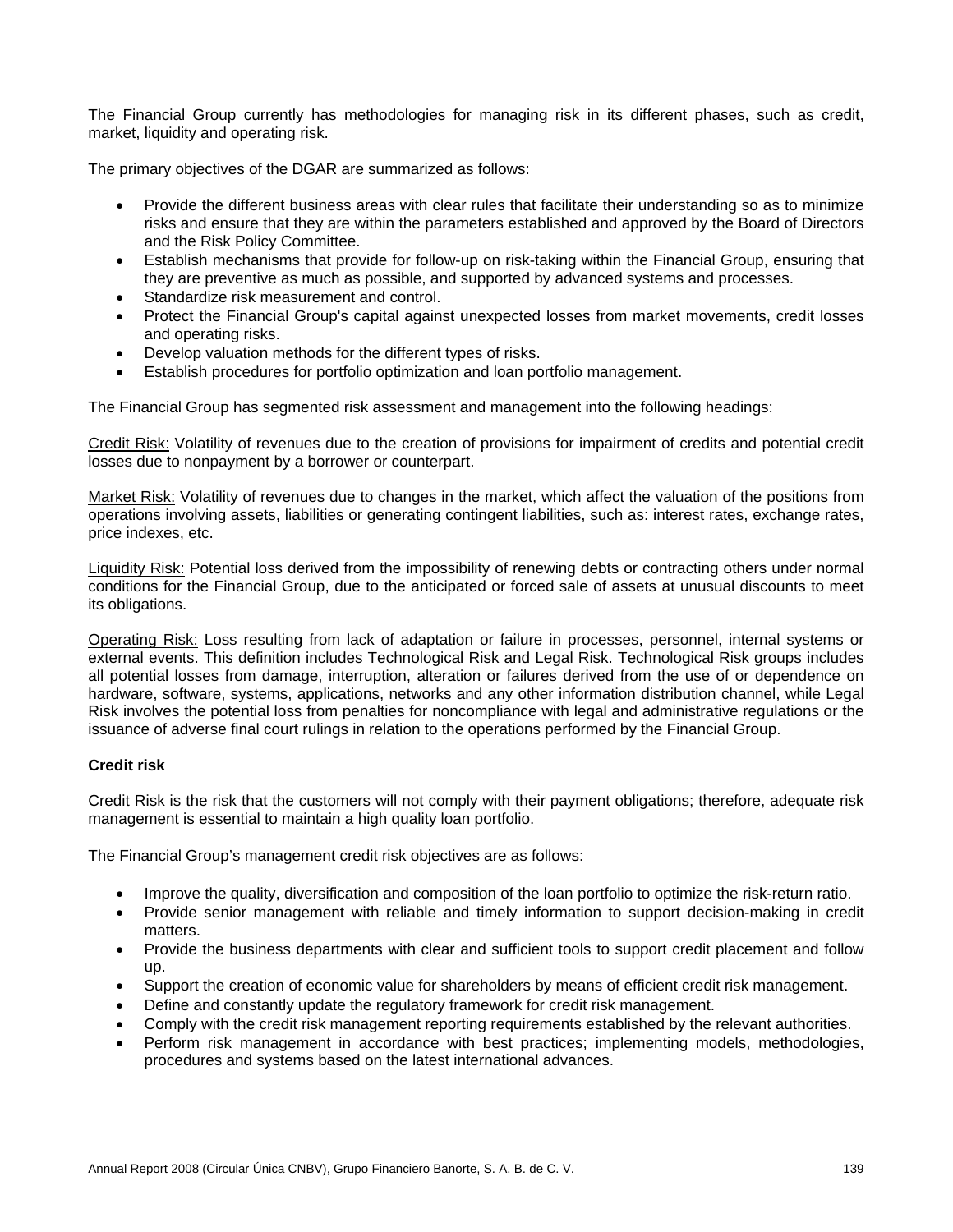#### **Individual credit risk**

The Financial Group's banks segment the loan portfolio into two large groups: the consumer and corporate portfolios.

Individual credit risk for the consumer portfolio is identified, measured and controlled by means of a parametric system (scoring) which includes models for each of the consumer products: mortgage, automotive, payroll credit, personal and credit card.

Individual risk for the corporate portfolio is identified, measured and controlled by means of the Target Markets, the Risk Acceptance Criteria and the Banorte Internal Risk Classification (CIR Banorte).

The Target Markets and Risk Acceptance Criteria are tools which, together with the Internal Risk Rating CIR, form part of the credit strategy of the Financial Group and support the estimate of the credit risk level.

The Target Markets are activities selected by region and economic activity - supported by economic studies and portfolio behavior analyses - in which the Financial Group wishes to place credits.

The Risk Acceptance Criteria are parameters which describe the risks identified by industries, facilitating an estimate of the risk involved for the Financial Group in granting a credit to a customer depending on the economic activity which it performs The types of risks evaluated in the Risk Acceptance Criteria are the financial risk, operating risk, market risk, company lifecycle risk, legal and regulatory risk, credit history and quality of management.

Early Warnings are a set of criteria based on information and indicators of the borrowers and their environment that have been set forth for timely prevention and identification of likely impairment in the loan portfolio, in order to take credit risk mitigating preventive actions in a timely manner.

The CIR Banorte is in line with the "General Regulations Applicable to the Classification Methodology for the Loan Portfolio of Credit Institutions" issued by the Commission on December 2, 2005. The CIR Banorte has been certified by the Commission and by an international external auditor since 2001.

The CIR Banorte is applied to a commercial portfolio equal to or exceeding an amount equivalent in Mexican pesos to four million UDIS at the classification date.

#### **Portfolio credit risk**

The Financial Group has designed a portfolio credit risk methodology which, while also including the best and most current international practices with regard to identification, measurement, control and follow up, has been adapted to function within the context of the Mexican financial system.

The credit risk methodology identifies the exposure of all the loan portfolios of the Financial Group, overseeing risk concentration levels based on risk classifications, geographical regions, economic activities, currencies and type of product, for the purpose of ascertaining the portfolio profile and taking actions to diversify it and maximize profit with the lowest possible risk.

The calculation of loan exposure involves the generation of the cash flow from each of the loans, both in terms of principal and interest, for their subsequent discount. This exposure is sensitive to market changes, and facilitates the performance of calculations under different economic scenarios.

Apart from considering loan exposure, the methodology takes into account the probability of default, the recovery level associated with each customer and the sorting of the borrowers based on the Merton model. The probability of default is the probability that a borrower will not comply with its debt obligation to the Financial Group on the terms and conditions originally agreed. The probability of default is based on the transition matrixes which the Financial Group calculates as of the migration of the borrowers to different risk classification levels. The recovery level is the percentage of the total exposure that is expected to be recovered if the borrower defaults on its obligations. The sorting of the borrowers based on the Merton model is intended to tie the future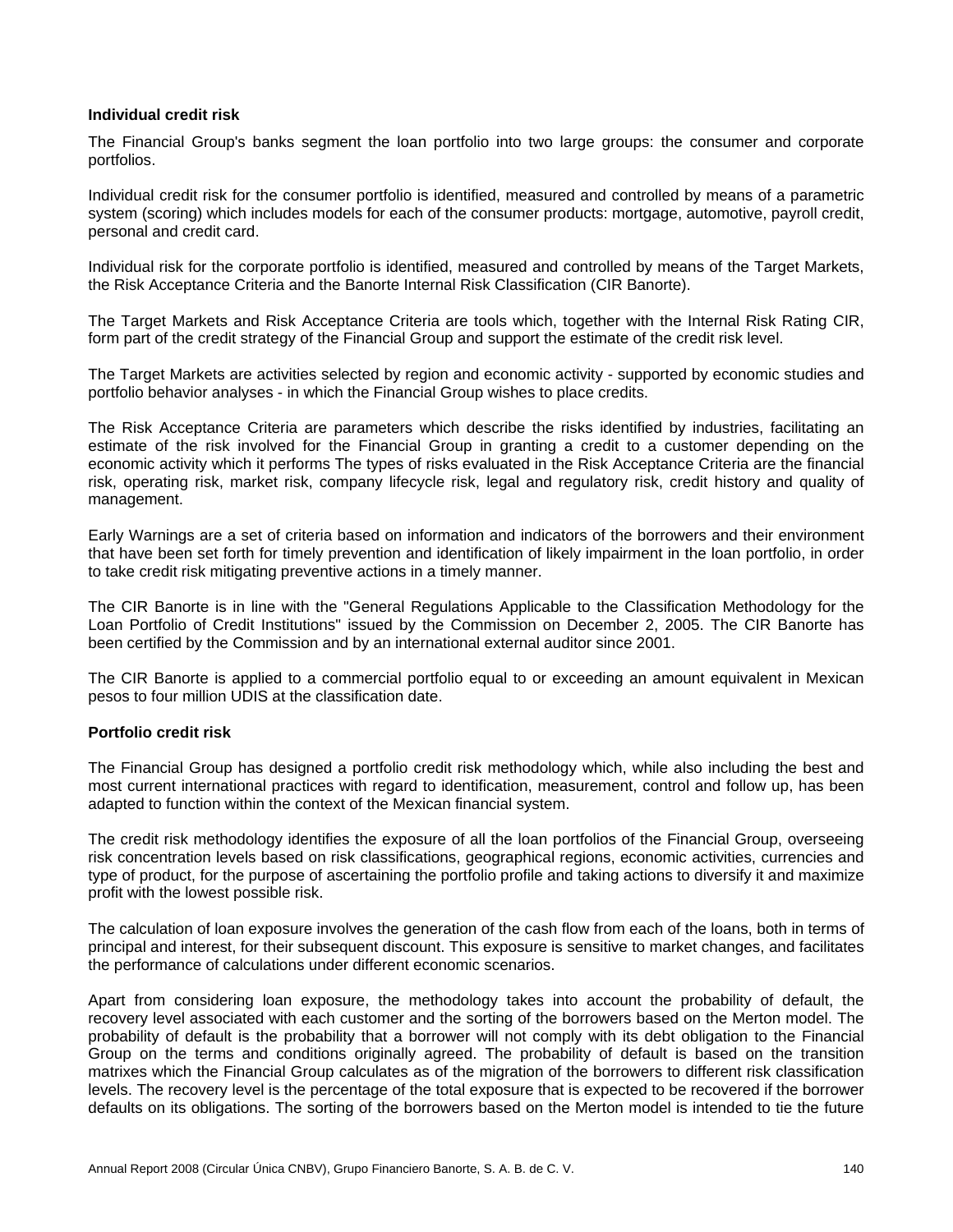behavior of the borrower to credit and market factors on which, using statistical techniques, the borrower's "credit health" depends.

The primary results obtained are the expected loss and unexpected loss over a one-year time horizon. The expected loss is the median of the distribution of losses of the loan portfolio, which enables a measurement of the average loss expected in the following year due to noncompliance or variations in the credit status of the borrowers. The unexpected loss is an indicator of the loss expected under extreme circumstances, and is measured as the difference between the maximum loss based on the distribution of losses, at a specific confidence level, which in the case of the Financial Group is 95%, and the expected loss.

The results obtained are used as a tool for better decision-making in granting loans and portfolio diversification, in accordance with the global strategy of the Financial Group. The individual risk identification tools and the portfolio credit risk methodology are reviewed and updated periodically to incorporate new techniques that can support or strengthen them.

As of December 31, 2008, the total portfolio of Banorte is Ps. 222,849 million. The expected loss represents 2.6% and the unexpected loss represents 4.4% of the total operating portfolio. The average expected loss was 2.4% for the period between October and December 2008.

#### **Risk Diversification**

In December 2005, the CNBV issued the "General Rules for Risk Diversification in Performing Asset and Liability Transactions Applicable to Credit Institutions".

These regulations require that the Financial Group perform an analysis of the borrowers and/or loans they hold to determine the amount of their "Common Risk". Also, the Financial Group must have the necessary documentation to support that a person or group of persons represents a common risk in accordance with the assumptions established under such rules.

In compliance with the risk diversification rules for asset and liability transactions, the following information is provided below:

| Basic capital as of September 30, 2008                                                                                       | Ps.              |
|------------------------------------------------------------------------------------------------------------------------------|------------------|
|                                                                                                                              | 30,538           |
| I. Financing whose individual amount represents more than 10% of basic capital:                                              |                  |
| Credit transactions<br>Number of financings<br>Amount of financings taken as a whole<br>% in relation to basic capital       | Ps. 4,542<br>15% |
| Money market transactions<br>Number of financings<br>Amount of financings taken as a whole<br>% in relation to basic capital | Ps. 3.491<br>11% |
| Overnight transactions<br>Number of financings<br>Amount of financings taken as a whole<br>% in relation to basic capital    | Ps. 6,294<br>21% |
| II. Maximum amount of financing with the 3 largest debtors and common risk groups                                            | Ps.31,710        |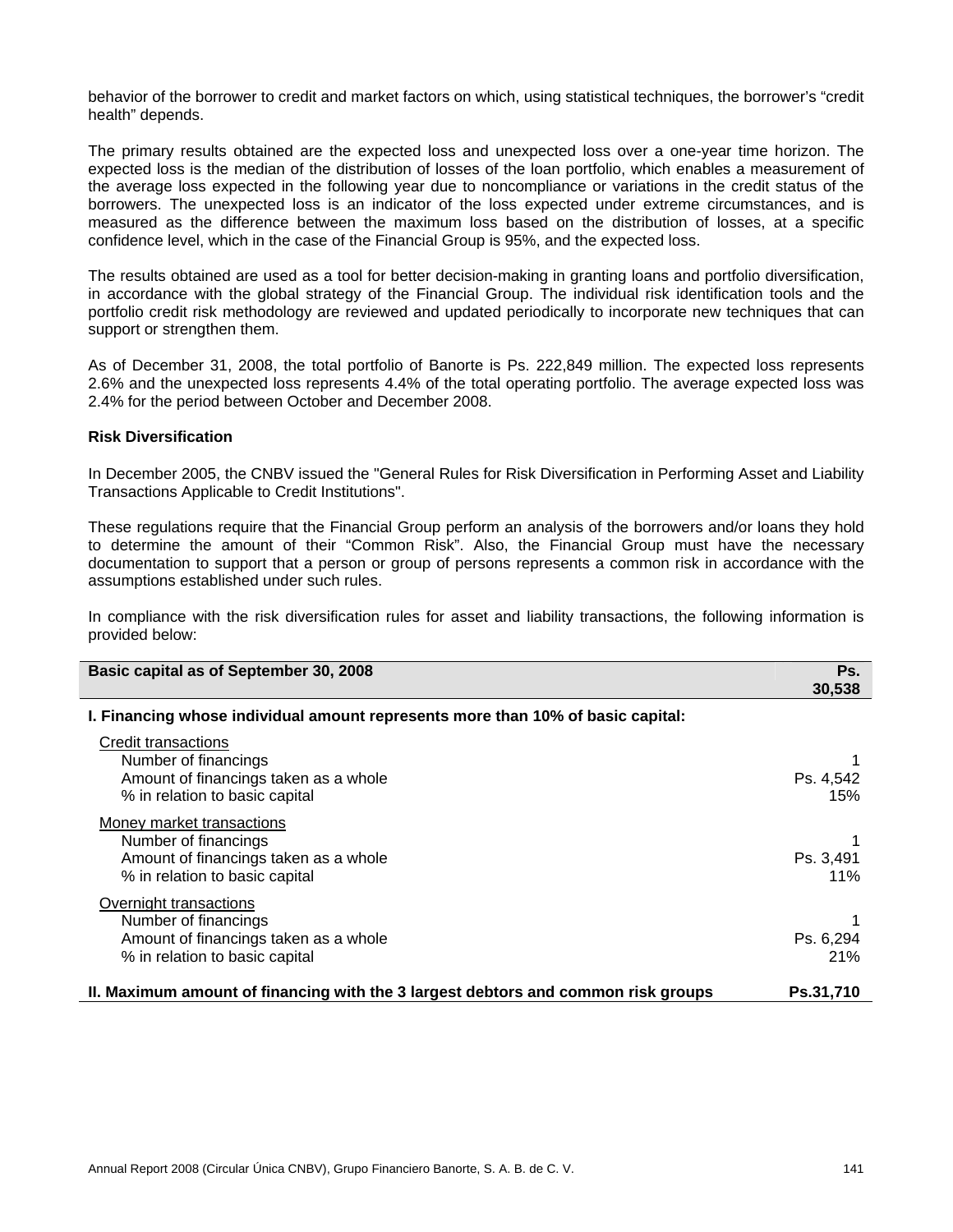## **Market risk**

#### Value at risk

The exposure to market risk is determined through the calculation of the Value at Risk ("VaR"). The meaning of the VaR under this method is the potential one day loss which could be generated in the valuation of the portfolios at a given date. This methodology is used both for the calculation of market risk and for the establishment and control of internal limits.

The Financial Group applies the nonparametric historical simulation method to calculate the VaR, considering for such purpose a 99% confidence level, using the 500 immediate historical scenarios, multiplying the result by a security factor that fluctuates between 3 and 4 depending on the annual Back Testing results calculated on the previous quarter, considering 10 days to dispose of the risk portfolio in question. These measures insure that unforeseen volatiles are considered in the main risk factors that affect such portfolios.

Such methodology is applied to all financial instrument portfolios within and beyond the scope of the Financial Group, including money market and treasury transactions, capital, foreign-exchange and derivatives held for trading and hedging purposes, which are exposed to variations in their value due to changes in the risk factors affecting their market valuation (domestic and foreign interest rates, exchange rates and indexes, among others).

The average VaR for financial instruments portfolio was Ps 2,430 for the last quarter 2008.

| Millions of pesos         | 4Q07      | 1Q08      | 2Q08      | 3Q08      | 4Q08      |
|---------------------------|-----------|-----------|-----------|-----------|-----------|
| VaR Banorte*              | Ps. 2.168 | Ps. 2.199 | Ps. 2.269 | Ps. 2.198 | Ps. 2.430 |
| Banorte net capital***    | 33.710    | 39.052    | 43.788    | 45.361    | 43.248    |
| VaR / net capital Banorte | 6.43%     | 5.63%     | 5.18%     | 4.85%     | 5.62%     |

\* Quarterly Average

\*\*\* Sum of net capital at the close of the quarter

Also, the average of the VaR for the risk factor of the portfolio of instrument described for the Financial Group behaved as follows during the fourth quarter of 2008:

| <b>Risk factor</b>           | <b>VaR</b> |
|------------------------------|------------|
| Domestic interest rate       | Ps. 2,680  |
| Foreign interest rate        | 167        |
| Exchange rate                | 872        |
| Capital                      | 53         |
| Foreign currency bond prices | 357        |
| <b>Total VaR</b>             | Ps. 2,430  |

The VaR for each of the risk factors presented is determined by simulating 500 historical scenarios of the variables comprising each of such factors, maintaining constant the variables that affect the other risk factors shown. By the same token, the consolidated VaR for the Financial Group considers the correlations of all the risk factors influencing the valuation of the portfolios, for which reason the arithmetical sum of the VaR Factor does not match.

#### **Retrospective analysis**

To validate the effectiveness of the measurements of the calculation of the daily VaR as a measurement of market risk, the retrospective analysis is updated each week. This analysis makes it possible to compare the estimated results through the VaR with the actual results generated.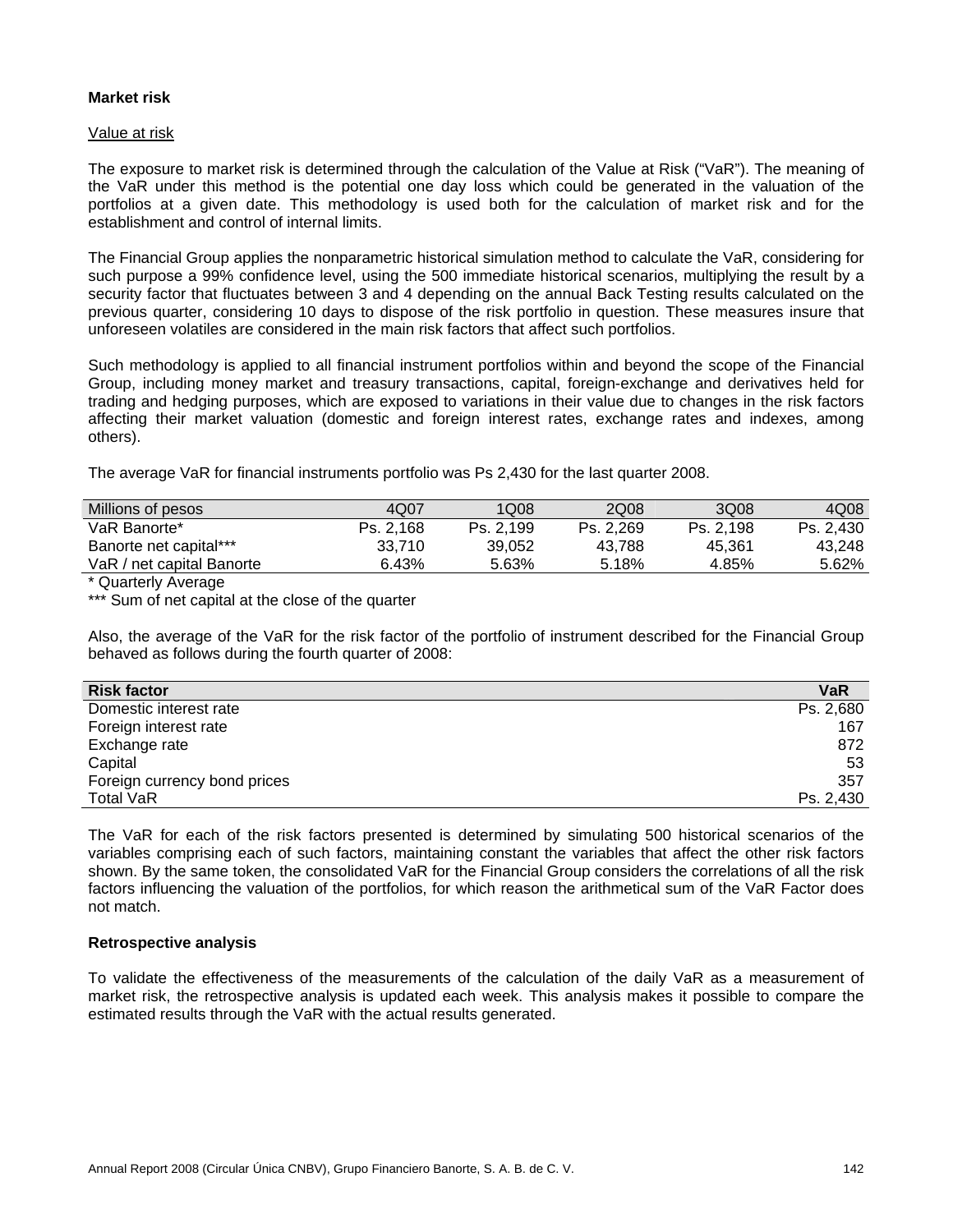#### **Sensitivity analysis and tests under extreme conditions**

To improve analysis and obtain the impact of any movements in risk factors, sensitivity analyses and tests under extreme conditions are performed periodically. These analyses foresee potential situations in which the Financial Group might suffer extraordinary losses from the valuation of the financial instruments in which it holds positions.

## **Liquidity and balance sheet risk**

In order to provide a measurement of liquidity risk in the Financial Group and provide follow-up consistently, the Financial Group relies on the use of financial ratios, which include the Liquidity Ratio (Current Assets/Liquid Liabilities), which consider among the liquid assets the cash and cash equivalents, trading securities and available for sale securities, whereas the liquid liabilities include immediate demand deposits, immediate demand interbank loans and short-term loans. The liquidity ratio at the end of the fourth quarter of 2008 is 49.2%, while the average during the quarter is 48.1%, as shown below:

|                    |             |             | End of quarter |             |             |
|--------------------|-------------|-------------|----------------|-------------|-------------|
|                    | 4Q07        | 1Q08        | <b>2Q08</b>    | <b>3Q08</b> | 4Q08        |
| Liquid assets      | Ps. 59,540  | Ps. 62,818  | Ps. 66,756     | Ps. 71.045  | Ps. 72.557  |
| Liquid liabilities | Ps. 116,879 | Ps. 123,114 | Ps. 116,697    | Ps. 115.100 | Ps. 147.498 |
| Liquidity ratio    | 50.9%       | 51.0%       | 57.2%          | 61.7%       | 49.2%       |

|                    |            |             | Average     |             |             |
|--------------------|------------|-------------|-------------|-------------|-------------|
|                    | 4Q07       | <b>1Q08</b> | <b>2Q08</b> | 3Q08        | 4Q08        |
| Liquid assets      | Ps. 56.520 | Ps. 59.777  | Ps. 59.543  | Ps. 61.285  | Ps. 64.453  |
| Liquid liabilities | Ps. 98,706 | Ps. 108,939 | Ps. 108,798 | Ps. 105.771 | Ps. 127,061 |
| Liquidity ratio    | 57.3%      | 54.9%       | 54.7%       | 57.9%       | 48.1%       |

#### Average calculation considering the Liquidity Ratio's weekly estimates

To quantify and follow up on the liquidity risk for its dollar portfolio, the Financial Group uses the criteria established by Banco de México for the determination of the Liquidity Ratio. It facilitates an evaluation of the differences between the flows of assets and liabilities in different time periods. The above promotes a healthier distribution of terms for these assets.

Also, to prevent concentration risks in relation to payment terms and dates for the Financial Group, gap analysis is performed to match the resources with the funding sources, which detects any concentration in a timely fashion. These analyses are performed separately by currency (Mexican pesos, foreign currency and UDIS).

Furthermore, balance sheet simulation analyses are prepared for the Financial Group, which provides either a systematic or dynamic evaluation of the future behavior of the balance sheet. The base scenario is used to prepare sensitivity analyses for movements in domestic, foreign and real interest rates. Also, tests are performed under extreme conditions to evaluate the result of extreme changes in interest, funding and exchange rates.

As an evaluation measure of the effectiveness of the simulation model, the projections are periodically compared with actual data. Using these tests, the assumptions and methodology used can be evaluated and, if necessary, adjusted.

# **Operating risk**

As of January 2003, the Financial Group established a formal operating risk department denominated "Operating Risk Management Department" as part of its Risk Management Strategy.

The Financial Group defines operating risk as the potential loss due to failures or deficiencies in internal controls because of operation processing and storing or in data transfer, and adverse administrative and judicial rulings, frauds or theft (this definition includes technology and legal risk).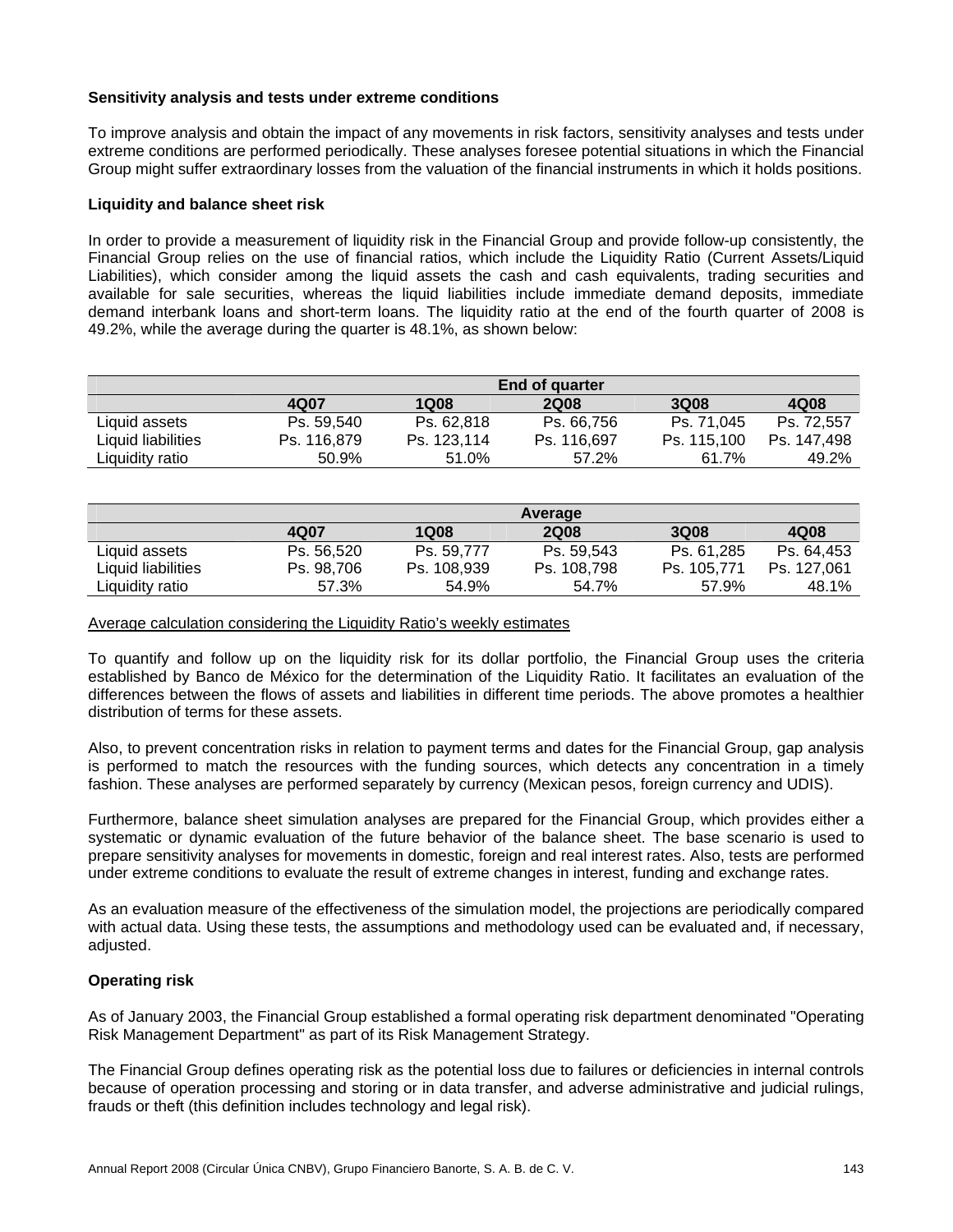Operating Risk Management's objectives are: a) to enable and support the organization to reach its institutional objectives through operating risk prevention and management; b) to insure that the existing operating risks and the required controls are duly identified, evaluated and aligned with the organization's risk strategy; and c) to insure that operating risks are duly quantified in order to assign the proper capital for operating risk.

#### **Operating risk management's cornerstones**

#### **I. Policies, objectives and guidelines**

The Financial Group has documented the operating risk policies, objectives, guidelines, methodologies and responsible areas.

The Operating Risk Department works closely with the Controllership Department to promote effective Internal Control that defines the proper procedures and controls to mitigate operating risk. The Internal Audit department follows up on compliance.

Regulations Control, as part of the Internal Control System, performs the following risk-mitigating activities: a) internal control validation; b) institutional regulations management and control; c) monitoring of operating process internal control by means of control indicator reports submitted by the process controllers in the various areas; d) money-laundering prevention process management; e) regulatory provisions controls and follow-up; and f) analysis and assessment of operating processes and projects with the participation of the directors in each process in order to insure proper internal control.

#### **II. Quantitative and qualitative measuring tools**

#### Operating Losses Database

To record operating loss events, a system has been developed internally known as the "Operating Loss and Events Capture System" (SCERO). This system enables the central information supplier areas to directly record such events online, which are classified by type of event in accordance with the following categories (in line with the Basle II Agreement proposals):

| <b>Types of events</b>     | <b>Description</b>                                                                          |
|----------------------------|---------------------------------------------------------------------------------------------|
| Internal fraud             | Losses derived from actions intended to defraud, illegally seize ownership or evade the     |
|                            | regulations, law or policies of the Institution (excluding diversity/discrimination events) |
|                            | involving at least one internal party.                                                      |
| <b>External fraud</b>      | Losses derived from actions taken by third parties intended to defraud, illegally seize     |
|                            | ownership or evade the law.                                                                 |
| Labor relations and        | Losses derived from actions inconsistent with laws or employment, health or safety          |
| job safety                 | agreements, or which result in the payment of claims for damages to personnel or            |
|                            | diversity/discrimination claims.                                                            |
| Customers, products        | Losses derived from negligence or unintentional breaches which prevent compliance           |
| and business               | with professional obligations with customers (including trust and adaptation                |
| practices                  | requirements or due to the nature or design of a product.                                   |
| Natural disasters and      | Losses due to damage or harm to physical assets due to natural disasters or other           |
| other events               | events.                                                                                     |
| <b>Business incidences</b> | Losses derived from incidences in the business and system failures.                         |
| and system failures        |                                                                                             |
| Process execution,         | Losses derived from errors in transaction processing or in process management, as           |
| delivery and               | well as relations with counterparties and suppliers.                                        |
| management                 |                                                                                             |

This historical database provides the statistics of the operating events experienced by the Financial Group in order to be able to determine the respective trends, frequency, impact and distribution. Furthermore, the database will serve to calculate capital requirements for advanced models in the future.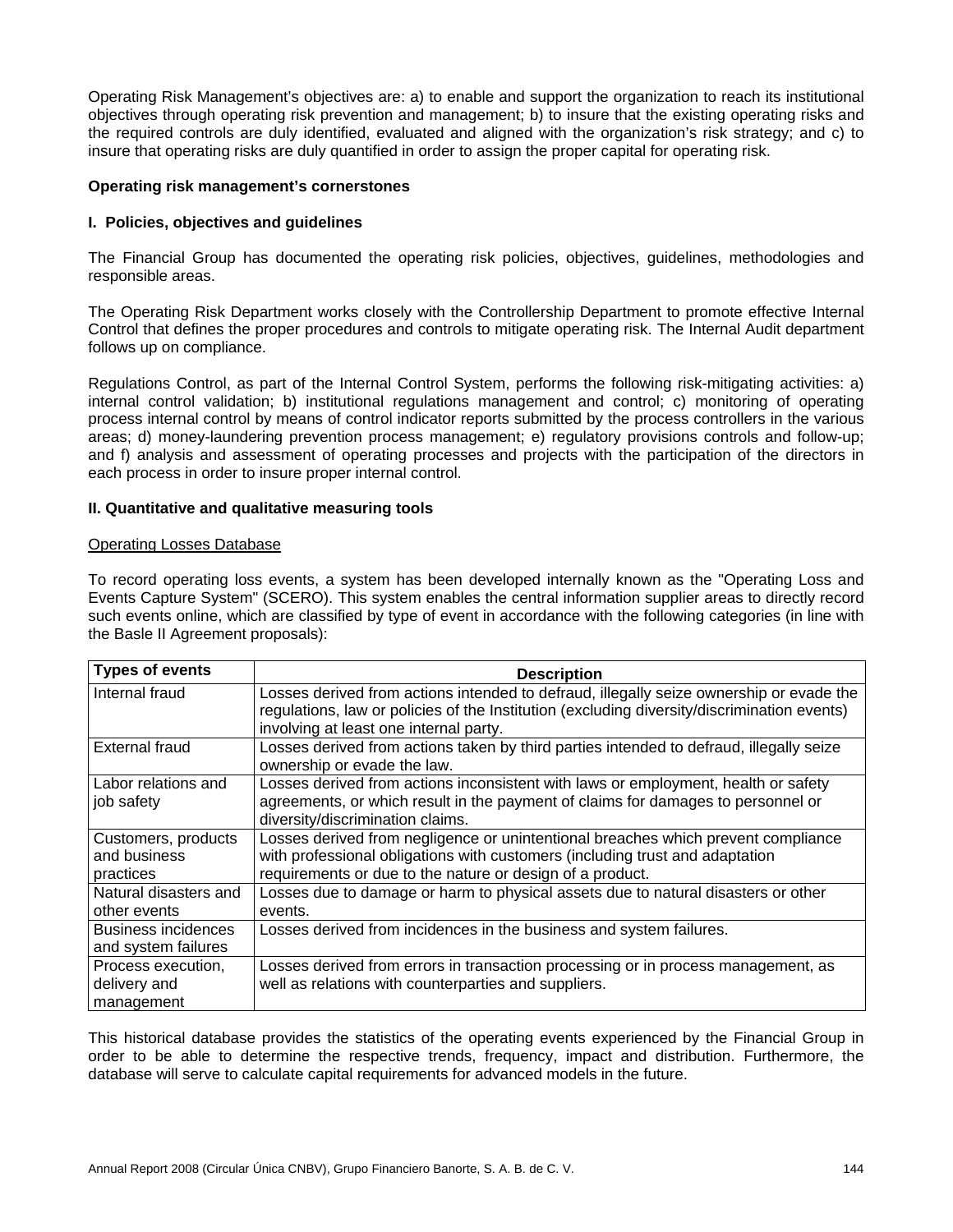### Legal and tax contingencies database

For the recording and follow-up of legal, administrative and tax issues that may arise from adverse unappealable ruling, an internal system called "Legal Risk Issues Monitoring System" (SMARL) was developed. This system enables the central data supplying areas to record such events directly and on-line, which are then classified by company, sector and legal issue, among others.

As part of the Financial Group's legal risk management initiative, legal and tax contingencies are estimated by the attorneys that process the issues based on an internal methodology. This makes it possible to create the necessary book reserve to face such estimated contingencies.

### Risk management model

The Financial Group and its subsidiaries have defined objectives, which are achieved through different plans, programs and projects. Compliance with such objectives may be adversely affected due to operating risks, for which reason a methodology must be in place to manage them within the organization. Consequently, operating risk management is now an institutional policy defined and supported by senior management.

To perform operating risk management, each of the operating risks involved in the processes must be identified in order to analyze them. In this regard, the risks identified by Regulations Control are recorded in a risk matrix and processed to eliminate or mitigate them (trying to reduce their severity or frequency) and to define the tolerance levels, as applicable. A new Operating Risk Management Model and the technology tool for its implementation are currently being developed.

### **III. Calculating capital requirement**

On November 23, 2007, the Official Gazette of the Federation published the Operating Risk Capitalization Rules that set forth a basic model, which is calculated and reported periodically to the authorities.

## **IV. Information and reporting**

The information generated by the databases and the Management Model is processed regularly in order to report the main operating events detected, trends, identified risks (risk matrix) and the mitigating strategies to the Risk Policy Committee and the Board of Directors. The status of the principal initiatives for operating risk mitigation implemented by the different areas of the organization is also reported.

# **Technology risk**

It is defined as the potential loss due to damage, interruption, alteration or failures in the use of or dependence on hardware, software, IT systems, applications, networks and any other data distribution channel for rendering services to customers. Technology risk forms an inherent part of operating risk, for which reason its management is performed throughout the entire organization

To address operating risk associated with data integrity, the "Integrity Committee" was created. Its objectives include aligning data security and control efforts to a prevention approach, defining new strategies, policies, processes or procedures and solving data security issues that affect or may affect the Financial Group's assets.

The Financial Group performs the functions for technology risk management set forth by the Commission under the guidelines established by the institutional regulations and the Integrity Committee.

To address the operating risk caused by high impact external events, the Financial Group has a Business Continuity Plan (BCP) and Business Recovery Plan (BRP) based on a same-time data replication system at an alternate computer site. This guarantees the back-up and recovery of critical applications in the event of an operating contingency.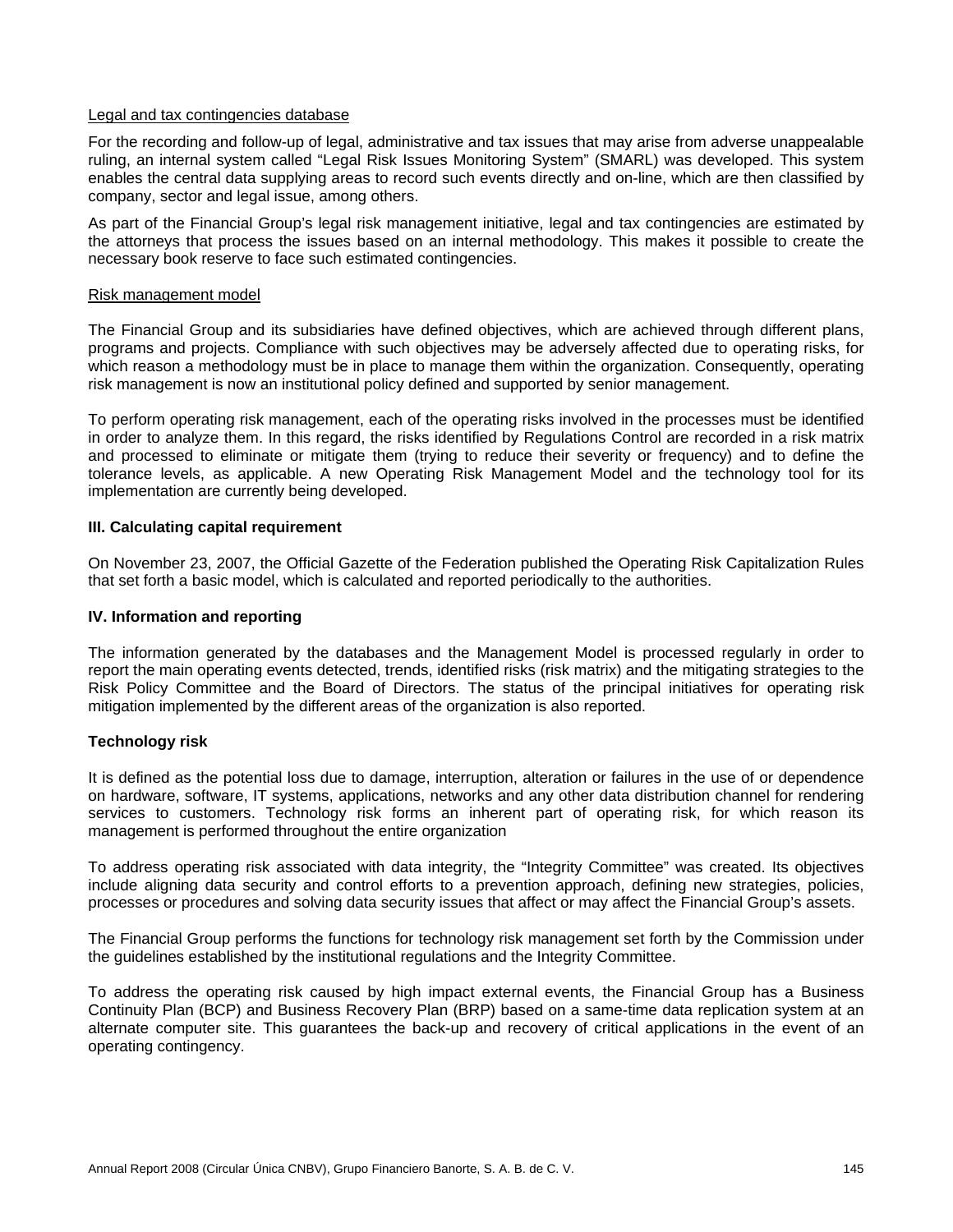# **Legal risk**

Legal risk is defined as the potential loss due to noncompliance with applicable legal and administrative provisions, adverse administrative and judicial rulings, and imposed penalties.

The legal risk must be measured as an inherent part of operating risk in order to understand and estimate its impact. Therefore, those legal issues which result in actual operating losses in the SMARL system are recorded in the SCERO in accordance with a predetermined classification.

Based on the statistics of the current legal issues and real loss events, the Financial Group can identify specific legal or operating risks, which are analyzed in order to eliminate or mitigate them in an attempt to reduce or limit their future occurrence or impact.

## **33 - MEMORANDUM ACCOUNTS**

|                                                                   | 2008           | 2007          |
|-------------------------------------------------------------------|----------------|---------------|
| Banks customers (current accounts)                                | Ps. 74         | Ps. 11        |
| Settlement of customer transactions                               | 35             | 58            |
| Customer valuables received in custody                            | 118,537        | 180,385       |
| Customer repurchase agreements                                    | 35,688         | 21,803        |
| Customer call options transactions                                | 274            | 146           |
| Managed trusts                                                    | 2,378          | 3,048         |
|                                                                   | Ps. 156,986    | Ps. 205,451   |
| Other contingent assets and liabilities                           | Ps. 266        | Ps. 279       |
| Credit commitments                                                | 2,793          | 2,365         |
| Deposits of assets                                                | 3,006          | 1,541         |
| Financial Group securities delivered into custody                 | 886            | 610           |
| Financial Group government securities held in custody             | 101            | 147           |
| Assets in trusts or under mandate                                 | 90,469         | 101,632       |
| Managed assets in custody                                         | 131,886        | 117,167       |
| Investment banking transactions on account of third parties (net= | 84,615         | 91,329        |
| Collateral received by the institution                            | 31,567         |               |
| Past-due loan portfolio accrued but not charged interest          | 137            | 102           |
|                                                                   | Ps. 345,726    | Ps. 315,172   |
| Securities to be received in repurchase agreements                | Ps. 39,939     | Ps. 216,233   |
| Less: Creditor repurchase agreement                               | (40,176)       | (216, 708)    |
|                                                                   | (Ps. 237)      | (Ps. 475)     |
| Repurchase agreement from debtors                                 | Ps. 35,054     | Ps. 21,502    |
| Less: Securities to be received in repurchase agreements          | (34,908)       | (21, 484)     |
|                                                                   | <b>Ps. 146</b> | <b>Ps. 18</b> |

# **34 - COMMITMENTS**

As of December 31, 2008 and 2007, the Financial Group had the following contingent obligations and commitments:

- Other contingent obligations and opening of credits totaling Ps. 3,059 (Ps. 2,644 in 2007), which are recorded in memorandum accounts.
- Certain real property and operating equipment are leased. Total property lease payments for the periods ended December 31, 2008 and 2007, were Ps. 159 and Ps. 195, respectively.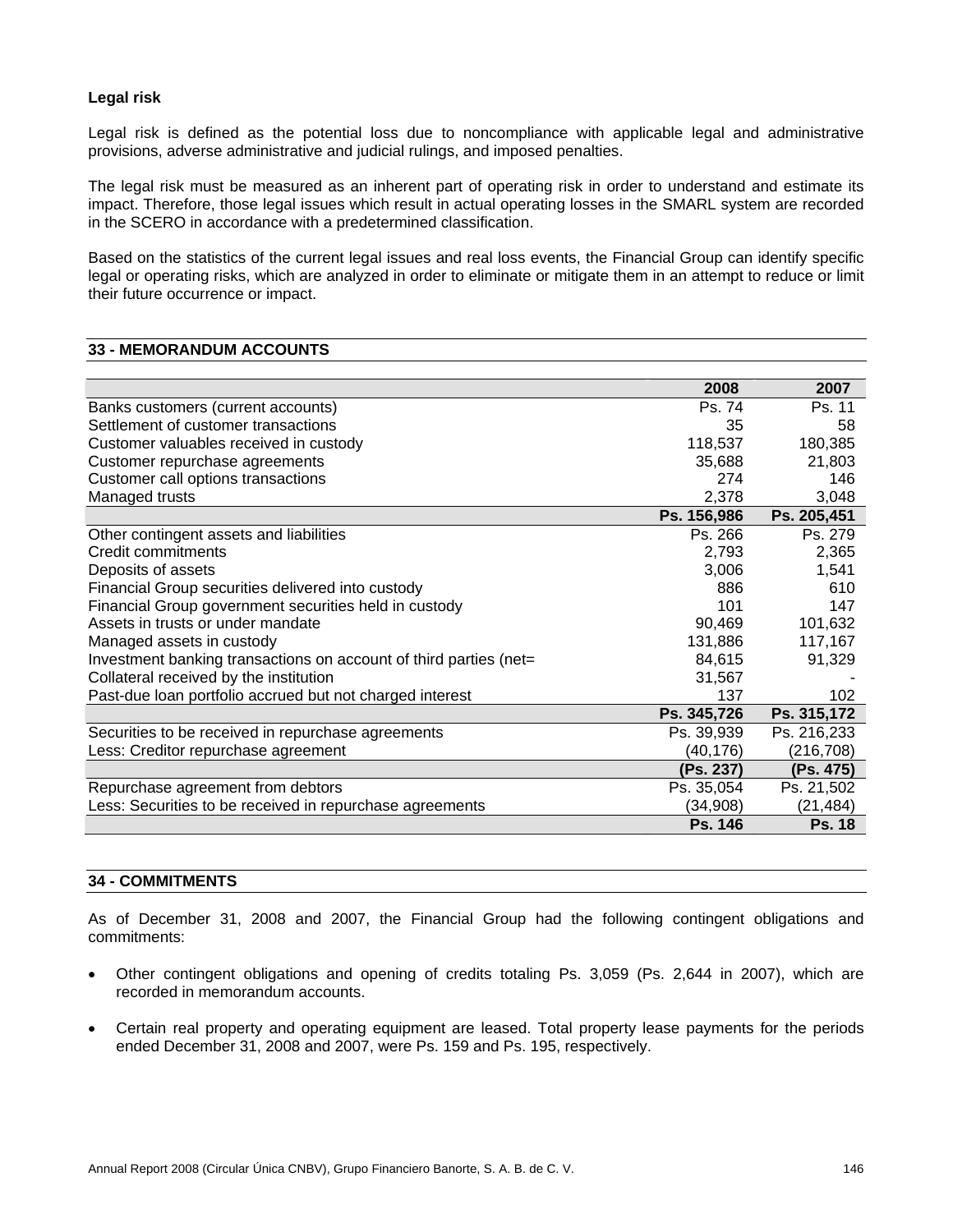### **35 - CONTINGENCIES**

As of December 31, 2008, there are lawsuits filed against the Financial Group in civil and business court cases. However, the Financial Group's attorneys consider that the claims filed are unsubstantiated and, in the event of an adverse ruling, they would not significantly impact the Financial Group's consolidated financial position. A reserve of Ps. 120 is recorded for such contentious matters.

Furthermore, contingencies may arise due to differences in taxes derived from a potential review of the tax returns filed by the Financial Group and differences in the interpretation of legal provisions between the Financial Group and the tax authorities.

# **36 - SAVINGS PREVENTIVE AND PROTECTION MECHANISM**

The objective of the Institute for the Protection of Bank Savings (IPAB) is to protect the deposits of small customers and thereby contribute to maintaining the financial system's stability and the proper functioning of the payments systems.

According to the Law of Bank Savings Protection (LPAB), the IPAB manages a bank savings protection system that guarantees the payment of bank deposits or loans or credits to Full Service Banking Institution up to an amount equivalent to 400 thousand UDIS per individual or business entity, regardless of the number or type of such obligations in the customer's favor and charged to a single bank.

On July 30, 2007, general rules were issued for addressing joint accounts or those in which there is more than one account holder, referred to in art.14 of the LPAB, as well as the rules banks must observe for classifying information relative to transactions associated with guaranteed obligations.

The IPAB plays a major role in the implementation of the LPAB resolutions methods and the Law of Credit Institutions (LIC) as timely and adequate mechanisms for salvaging and liquidating Full Service Banking Institutions in financial trouble that may affect their solvency. The purpose is to provide maximum protection to the public while minimizing the negative impact that salvaging an institution may have on others in the banking system.

During 2008 and 2007, the amount of contributions to the IPAB payable by Banorte for fees amounted to Ps. 938 and Ps. 774, respectively.

# **37 – NEW ACCOUNTING PRINCIPLES**

The following are some of the principal changes derived from the new standards or modifications issued by the Commission and the CINIF effective as of January 1, 2009:

• Circular C-2 "Securitization Transactions" states that in securitization transactions the assignor may or may not transfer the risks and benefits on the financial assets to the assignee, and may or may not transfer control over such assets.

It also establishes that the benefits on the assignee's remainder shall be recognized as "Benefits to receive in securitization transactions" and valuated at its fair value from the onset. Valuation adjustments are recognized in the year's results. This valuation shall be consistent with the accounting policies of the Special Purpose Entity (SPE), established as a securitizing vehicle.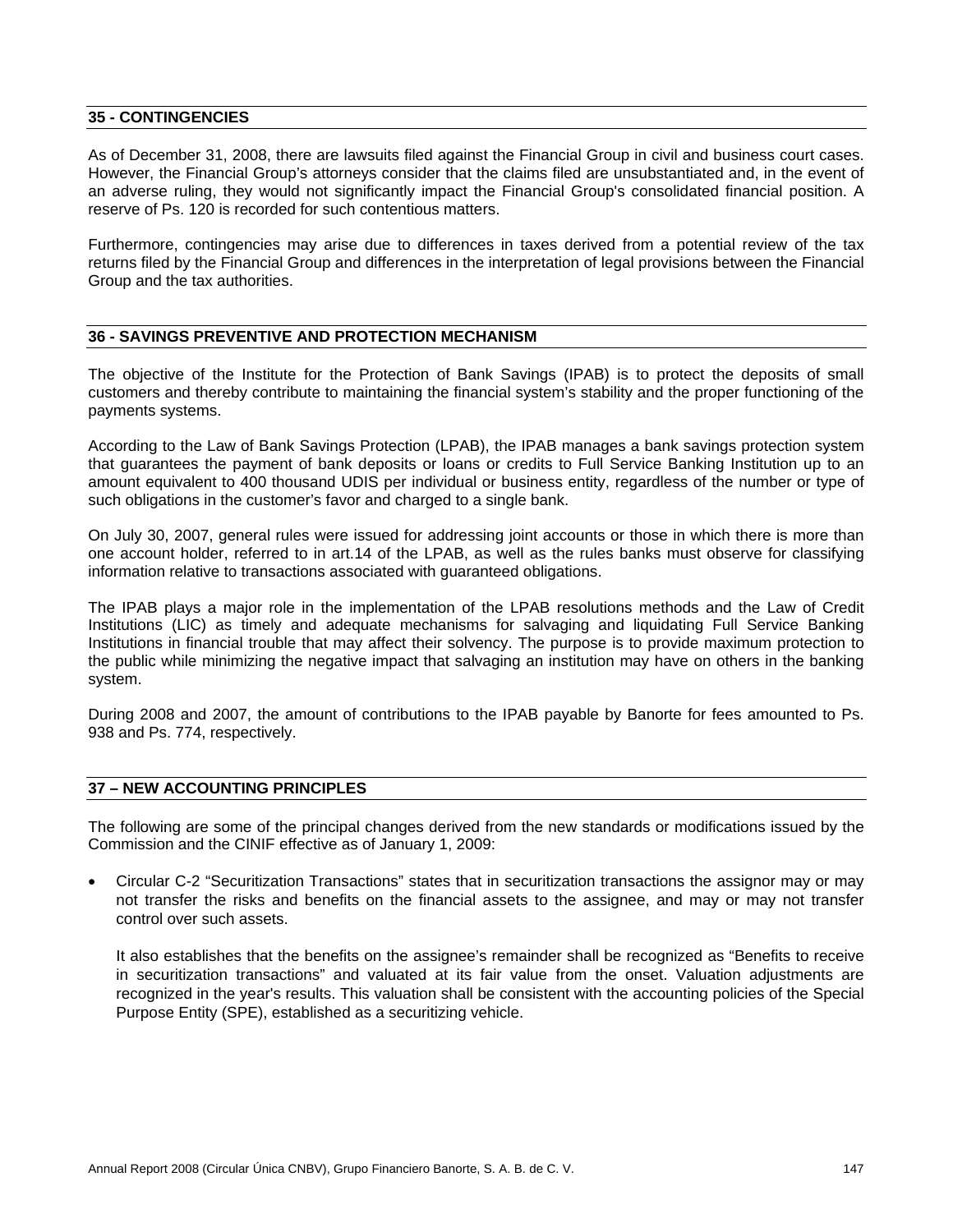If the assignor renders administration services of the transferred assets, an asset or liability for transferred asset administration should be recognized initially at its fair value, pursuant to Circular C-1 as follows:

- a) An asset is recorded if the consideration exceeds the costs and expenses incurred in rendering the service, otherwise a liability is recorded.
- b) Then such asset or liability will be valued at its fair value, recognized its valuation effects in the year's results.

The benefits on the securitization transactions' remnant and the transferred financial assets administration asset will be presented under "Benefits to receive in securitization transactions."

The valuation of the receivable benefits as well as of the administration asset or liability will be presented on "Other income" or "Other expenses", as applicable.

The effects of such Circular, if applied to securitizations in effect by December 31, 2008 are detailed below:

For realized securitization transactions, the financial assets were removed from the balance sheet based on the accounting criteria in effect at that date, C-1, "Transfer of Financial Assets", and C-2, "Securitizations". As the new accounting criteria that replaced the previous ones are prospectively applied, retroactive records will not be realized for transactions made before its application. Therefore, previously recognized transfers of financial assets don't have to be reevaluated.

However, according to these new accounting criteria, the securitized loans of the mortgage can state and municipal government loans that Banorte made during 2006 and 2007, respectively had not met the requirements of the new accounting criteria to be removed from the balance sheet, as in both transactions most of the inherent risks and/or benefits are substantially retained.

On December 31, 2008, the outstanding balance of the securitized loans of the mortgage and state and municipal government loans that were including in the balance sheet was Ps. 6,475. Moreover, the impact accumulated in their results that would have been recorded is (Ps. 103).

- Circular C-5, "Consolidation of Special Purpose Entities", defines the special standards relative to the consolidation of the SPE. It establishes that an entity should consolidate an SPE when the economic substance of the relationship between both entities indicates control over such SPE.
- NIF B-7, "Business Acquisitions", establishes the "purchase method" as the method for recognizing business acquisitions. It does not allow the recognition of earning in an acquisition process.

The value of the net acquired assets should be adjusted to a value that is equal to the sum of the consideration and the value of the non-controlling share valued in proportion to this consideration.

Goodwill should be recognized when the sum of the consideration paid in the acquisition and the noncontrolling share valued at their fair value is greater than the amount of the net acquired assets valued at fair value according to this NIF.

- NIF B-8, "Consolidated and Combined Financial Statements", separates consolidation and permanent investment valuation.
	- a) It requires that the noncontrolling interest be valued in the consolidated financial statements based on the fair value of the subsidiary's net assets and the goodwill determined with the purchase method at the time of the acquisition of such subsidiary.
	- b) It states that at the purchase date of a subsidiary the purchase method should be applied, therefore the assets and liabilities are valued at their fair value at such date as per NIF B-7.
	- c) The above causes adjustments to its book value, nevertheless it clarifies such adjustments should not be recognized in the subsidiary but instead in the controlling share as part of its permanent investment in the subsidiary.
	- d) The consolidation process is defined in greater detail.